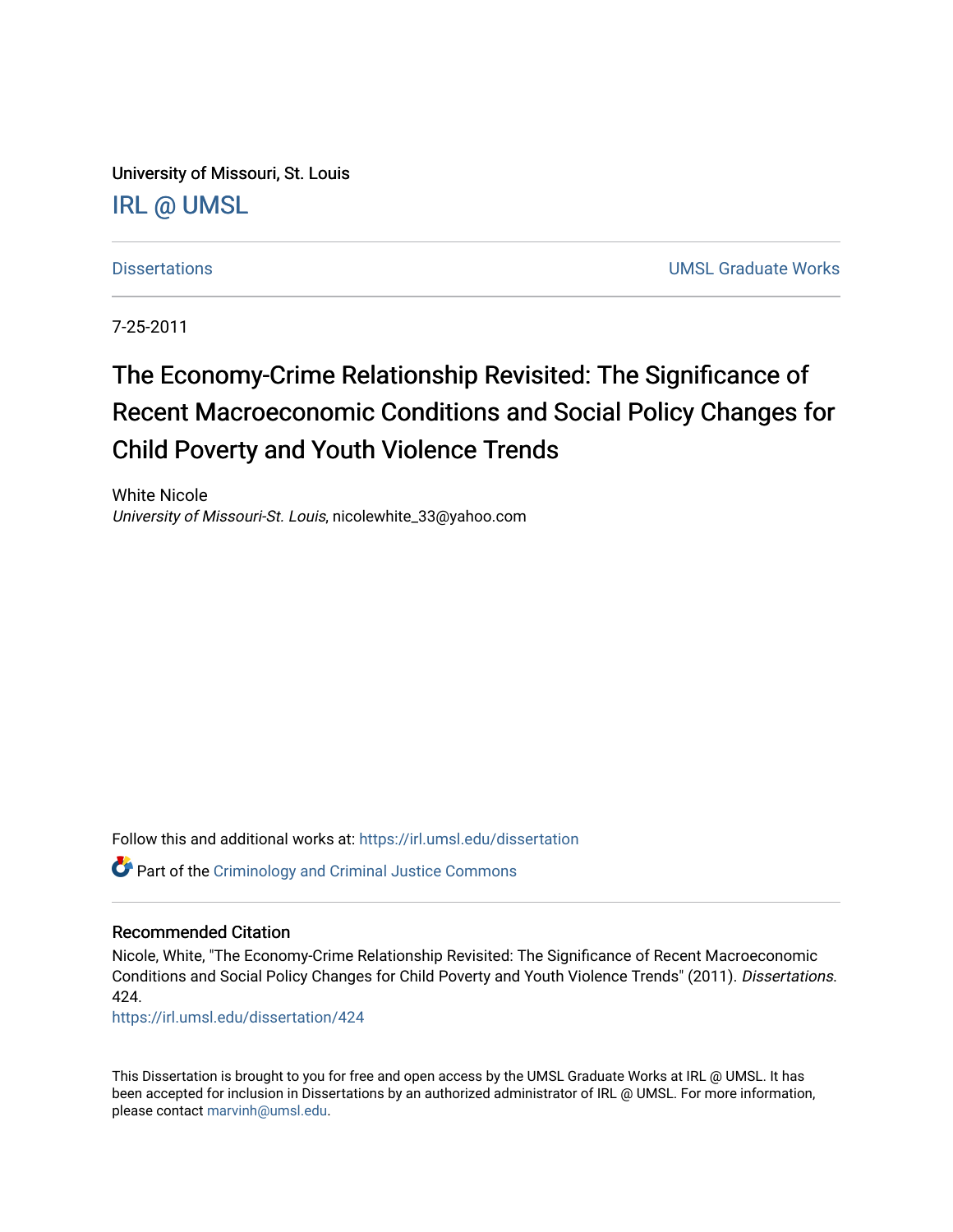## THE ECONOMY-CRIME RELATIONSHIP REVISITED: THE SIGNIFICANCE OF RECENT MACROECONOMIC AND SOCIAL POLICY CHANGES FOR CHILD POVERTY AND YOUTH VIOLENCE TRENDS

Nicole White

B.S., Family and Consumer Science/Family Services Option, Eastern Illinois University, 2000 M.A., Administration of Justice, Southern Illinois University at Carbondale, 2002

A Dissertation submitted to The Graduate School at the University of Missouri-St. Louis in partial fulfillment of the requirements for the degree of Doctor of Philosophy in Criminology and Criminal Justice

July 2011

Advisory Committee Janet L. Lauritsen, Ph.D. Chairperson

Kristin Carbone-Lopez, Ph.D. Finn-Aage Esbensen, Ph.D. Karen Heimer, Ph.D.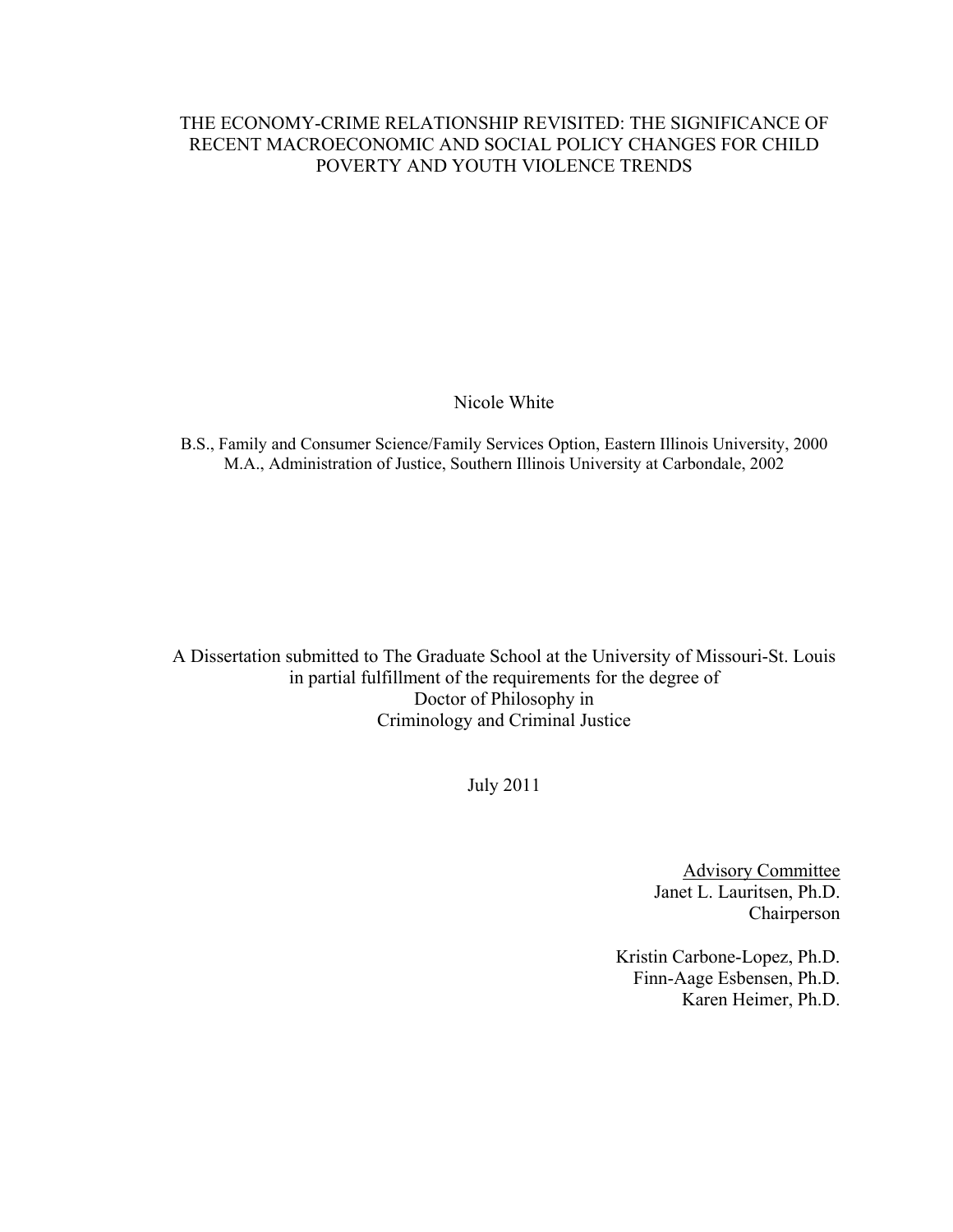# **TABLE OF CONTENTS**

| <b>LIST OF TABLES</b>                                                                                                                                                                                                                                                                    | 4                                            |
|------------------------------------------------------------------------------------------------------------------------------------------------------------------------------------------------------------------------------------------------------------------------------------------|----------------------------------------------|
| <b>LIST OF FIGURES</b>                                                                                                                                                                                                                                                                   | 5                                            |
| <b>ACKNOWLEDGEMENTS</b>                                                                                                                                                                                                                                                                  | 6                                            |
| <b>ABSTRACT</b>                                                                                                                                                                                                                                                                          | 7                                            |
| <b>CHAPTER 1: INTRODUCTION</b>                                                                                                                                                                                                                                                           | 8                                            |
| <b>CHAPTER 2: LITERATURE REVIEW</b><br>Economic Deprivation and Youth Crime<br>Measuring Youth Economic Deprivation<br>Trends in Child Poverty, 1993-2004<br>The Crime Drop<br>Macroeconomic Conditions and Violent Crime<br>Poverty and the Risk for Violence<br>Summary and Objectives | 20<br>21<br>30<br>34<br>40<br>43<br>47<br>50 |
| CHAPTER 3: GOALS, DATA, AND MEASURES<br><b>Research Goals</b><br>Data<br>Measures<br>Summary                                                                                                                                                                                             | 54<br>54<br>56<br>65<br>76                   |
| <b>CHAPTER 4: MACRO-LEVEL ANALYTIC STRATEGY AND FINDINGS</b><br><b>Analytic Strategy</b><br><b>Results</b><br>Summary                                                                                                                                                                    | 78<br>78<br>81<br>118                        |
| <b>CHAPTER 5: MICRO-LEVEL ANALYTIC STRATEGY AND FINDINGS</b><br><b>Analytic Strategy</b><br>Results<br>Summary                                                                                                                                                                           | 126<br>127<br>130<br>141                     |
| <b>CHAPTER 6: SUMMARY AND CONCLUSION</b>                                                                                                                                                                                                                                                 | 143                                          |
| <b>REFERENCES</b>                                                                                                                                                                                                                                                                        | 162                                          |
| <b>APPENDICES</b><br>Appendix A: Comparison of NCVS and CPS National Youth Poverty<br>Estimates, 1993-2004                                                                                                                                                                               | 176<br>177                                   |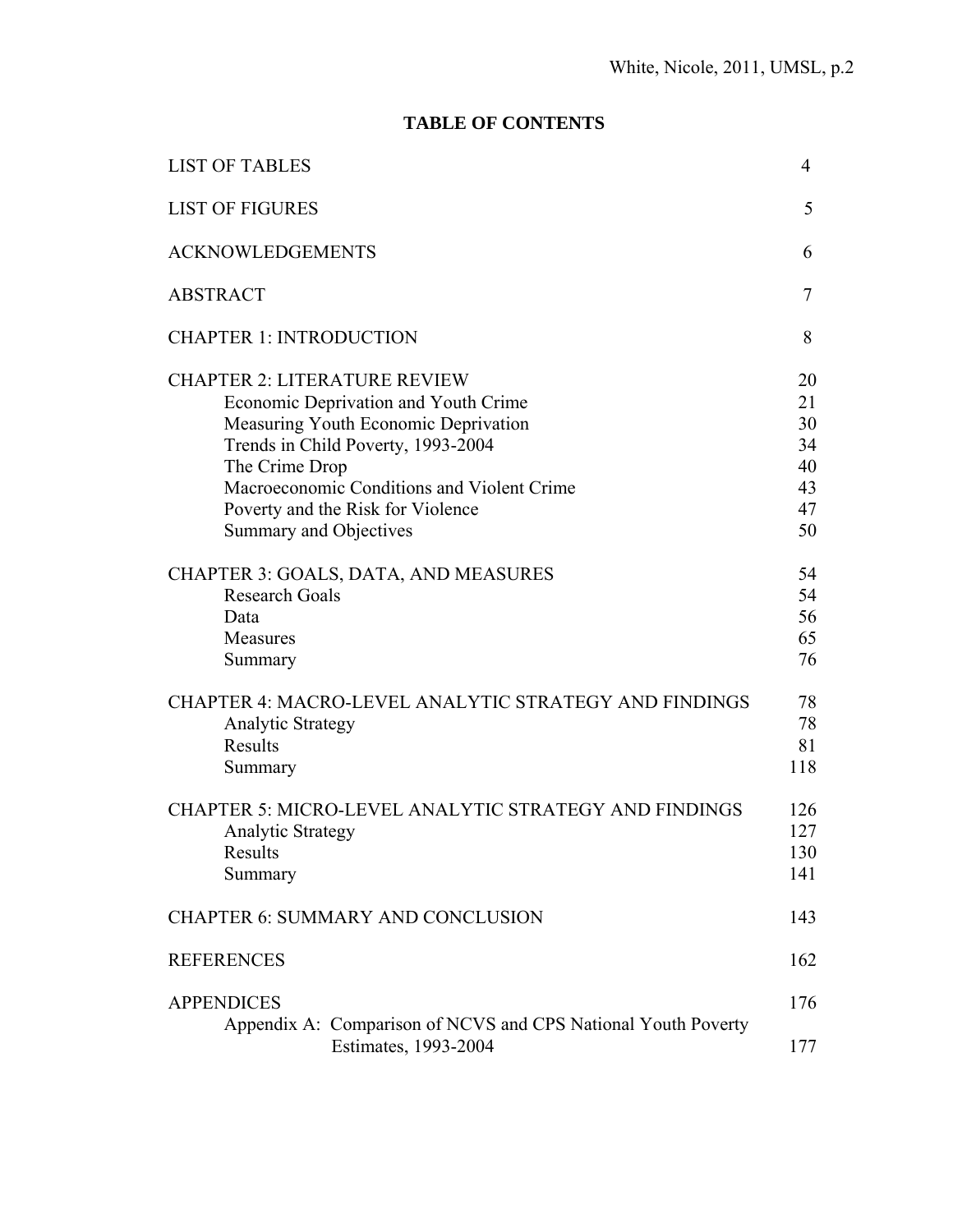|                | Appendix B: Comparison of Children's Living Arrangements in the<br><b>NCVS</b> and CPS                  | 178 |
|----------------|---------------------------------------------------------------------------------------------------------|-----|
|                | Appendix C: Male Youth Poverty and Violent Victimization Rates<br>by Race and Ethnicity, 1993-2004      | 180 |
|                | Appendix D: Female Youth Poverty and Violent Victimization Rates<br>by Race and Ethnicity, 1993-2004    | 182 |
| Appendix E:    | 12 to 14 Youth Poverty and Violent Victimization Rates<br>by Race and Ethnicity, 1993-2004              | 184 |
| Appendix F:    | 15 to 17 Youth Poverty and Violent Victimization Rates<br>by Race and Ethnicity, 1993-2004              | 186 |
|                | Appendix G: Urban Youth Poverty and Violent Victimization Rates<br>by Race and Ethnicity, 1993-2004     | 188 |
|                | Appendix H: Non-Urban Youth Poverty and Violent Victimization Rates<br>by Race and Ethnicity, 1993-2004 | 190 |
| Appendix I:    | Male Youth Poverty and Violent Victimization Rates<br>by Family Structure                               | 192 |
| Appendix J:    | Female Youth Poverty and Violent Victimization Rates<br>by Family Structure, 1993-2004                  | 194 |
|                | Appendix K: 12 to 14 Youth Poverty and Violent Victimization Rates<br>by Family Structure, 1993-2004    | 196 |
| Appendix $L$ : | 15 to 17 Youth Poverty and Violent Victimization Rates<br>by Family Structure, 1993-2004                | 198 |
|                | Appendix M: Urban Youth Poverty and Violent Victimization Rates<br>by Family Structure, 1993-2004       | 200 |
|                | Appendix N: Non-Urban Youth Poverty and Violent Victimization Rates<br>by Family Structure, 1993-2004   | 202 |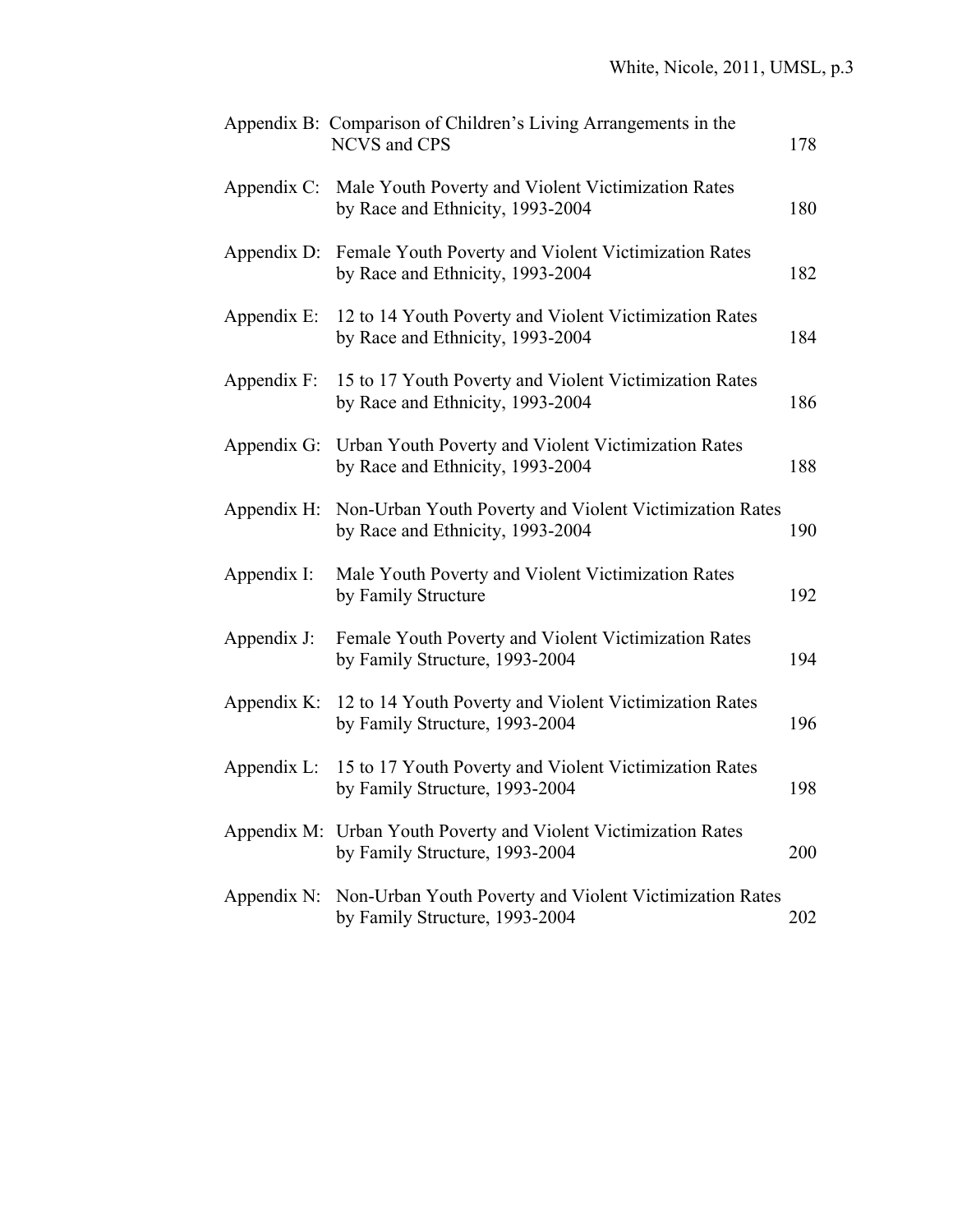# **LIST OF TABLES**

| Table 2.1. Changes in Child and Family Poverty in the Current Population<br>Survey, 1993-2004                                                                | 41  |
|--------------------------------------------------------------------------------------------------------------------------------------------------------------|-----|
| Table 3.1. Summary of Macro- and Micro-Level Research Questions                                                                                              | 57  |
| Table 3.2. Characteristics of NCVS Youth Sample, 1993-2004                                                                                                   | 66  |
| Table 3.3. Example of Census Bureau Poverty Thresholds and NCVS<br>Threshold Categories, 2004                                                                | 72  |
| Table 3.4. Categories in NCVS Family Structure Code                                                                                                          | 74  |
| Table 4.1. First Differenced Correlations of Total Youth Poverty and Violent<br>Victimization by Race, Ethnicity, and Family Structure                       | 96  |
| Table 4.2. First-Differenced Correlations of Group-Specific Poverty and<br>Violent Victimization by Race, Ethnicity, and Family Structure                    | 99  |
| Table 4.3. Summary of Significant Findings for Macroeconomic<br>Conditions and Welfare Reform Effects on Poverty-Violence<br>Relationships                   | 119 |
| Table 5.1. Descriptive Statistics for Logistic Regression Explanatory<br>Variables                                                                           | 131 |
| Table 5.2. Logistic Regression Analysis of Youth's Risk for Violence on<br><b>Poverty Status</b>                                                             | 132 |
| Table 5.3. Logistic Regression Analysis of Youth's Risk for Violence on<br>Poverty Status, Race and Ethnicity, and Family Structure                          | 135 |
| Table 5.4. Logistic Regression Analysis of Youth's Risk for Violence on<br>Poverty Status, Race and Ethnicity, Family Structure, and<br>Demographic Controls | 138 |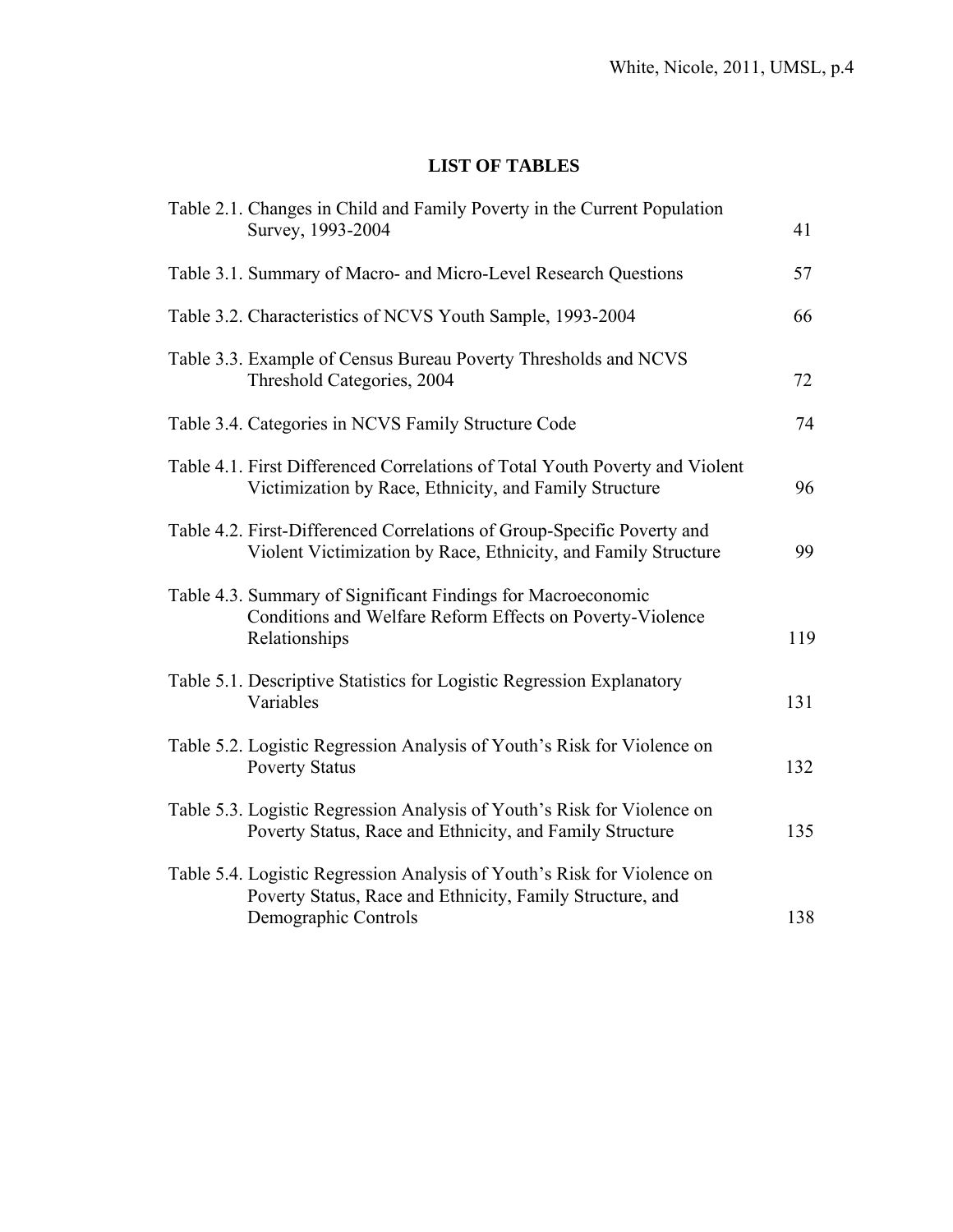# **LIST OF FIGURES**

| Figure 2.1. Unemployment and Child Poverty Rates by Race and Ethnicity,                                |     |
|--------------------------------------------------------------------------------------------------------|-----|
| 1974-2008                                                                                              | 37  |
| Figure 3.1. Illustration of NCVS Hierarchical File Structure                                           | 61  |
| Figure 4.1. Total Youth Poverty and Violent Victimization Rates,<br>1993-2004                          | 85  |
| Figure 4.2. Total Youth Poverty and Violent Victimization Rates by<br>Race and Ethnicity, 1993-2004    | 89  |
| Figure 4.3. Group-Specific Poverty and Violent Victimization Rates by<br>Race and Ethnicity, 1993-2004 | 90  |
| Figure 4.4. Rape and Sexual Assault Rates by Race and Ethnicity,<br>1993-2004                          | 94  |
| Figure 4.5. Robbery Rates by Race and Ethnicity, 1993-2004                                             | 95  |
| Figure 4.6. Aggravated Assault Rates by Race and Ethnicity, 1993-2004                                  | 96  |
| Figure 4.7. Simple Assault Rates by Race and Ethnicity, 1993-2004                                      | 97  |
| Figure 4.8. Total Youth Poverty and Violent Victimization Rates by<br>Family Structure, 1993-2004      | 112 |
| Figure 4.9. Group-Specific Poverty and Violent Victimization Rates by<br>Family Structure, 1993-2004   | 113 |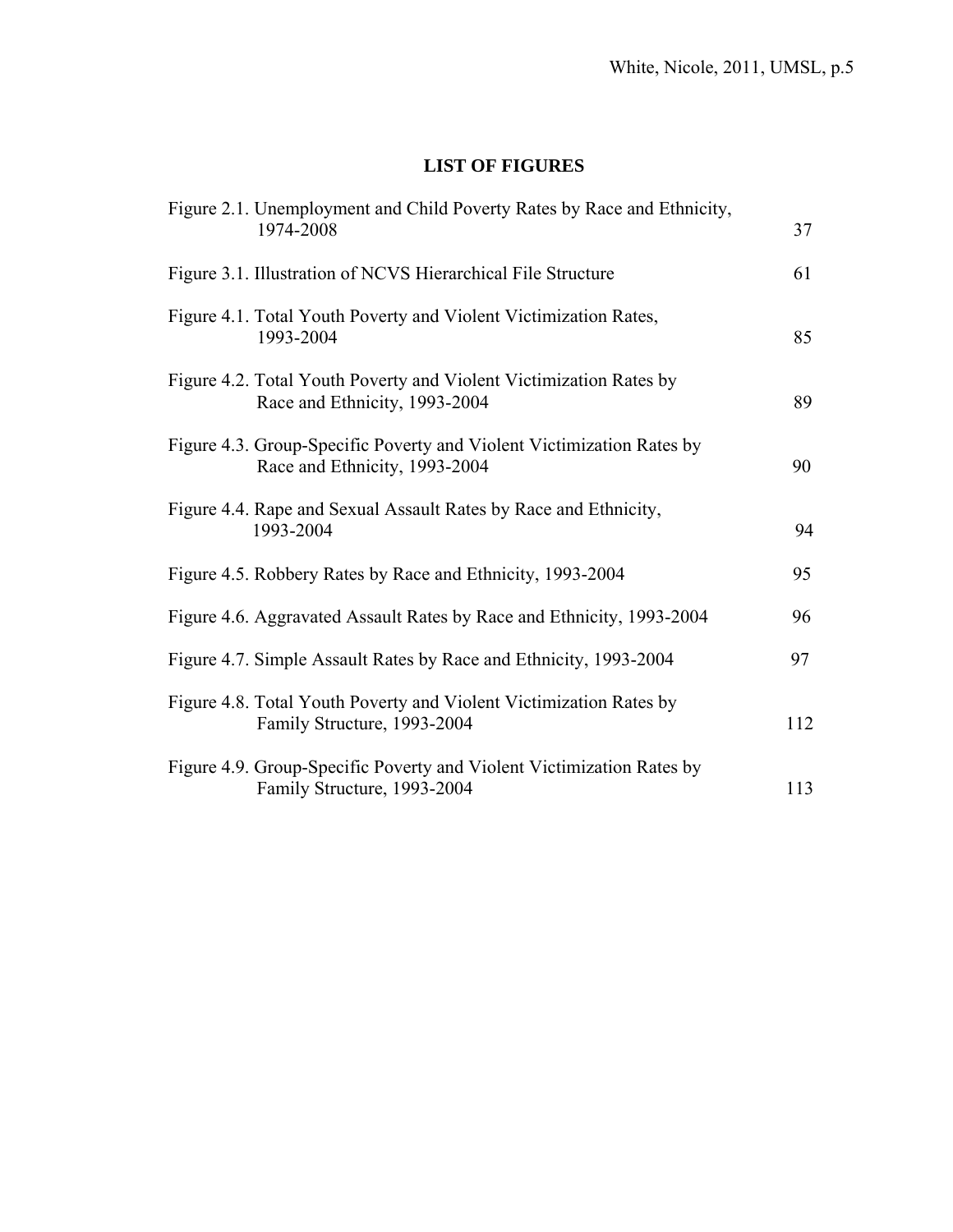#### **ACKNOWLEDGEMENTS**

 When I entered the Ph.D. program several years ago, I had plans for a bright future. However, being stricken with an incurable disease was not part of that plan. This disease has changed my life in dramatic ways and presented numerous challenges to writing this dissertation that often seemed insurmountable. If not for the support and encouragement of family and friends, I know I would have given up. However, I would be remiss if I did not thank the one who has helped and encouraged me the most--my Lord and Savior, Jesus Christ.

 First, I would like to thank my mother, Lula, for all of her love, patience, and support over the years as well as my siblings--Stacy, Michelle, Charmayne, Anjanette, and Ingrid--for taking all of my sarcasm in stride. Special thanks are also extended to my niece and nephews--Tiasia, Cason, and Kalen--for making me smile uncontrollably and forget all of my troubles as well as Barbra, Jennifer, Lisa, and Zoe for being such good friends. I would also like dedicate this dissertation to my dear cousins, Kendell and Kensey, who are not here to share this accomplishment with me.

 Finally, I would like to thank all of the CCJ faculty, staff, and students for making my years in the department one of the most challenging and rewarding times of my life, and in particular, Toya Like, Karin Tusinski, Chris Melde, Adam Watkins, and Ron Fornango for all of the laughs at lunch. Particular thanks are extended to Finn Esbensen, Kristin Carbon-Lopez, and Karen Heimer for serving on my dissertation committee, and last but not least, I would like to thank my advisor, Janet Lauritsen, for being a mentor, friend, and teaching me everything that I ever wanted to know about the NCVS!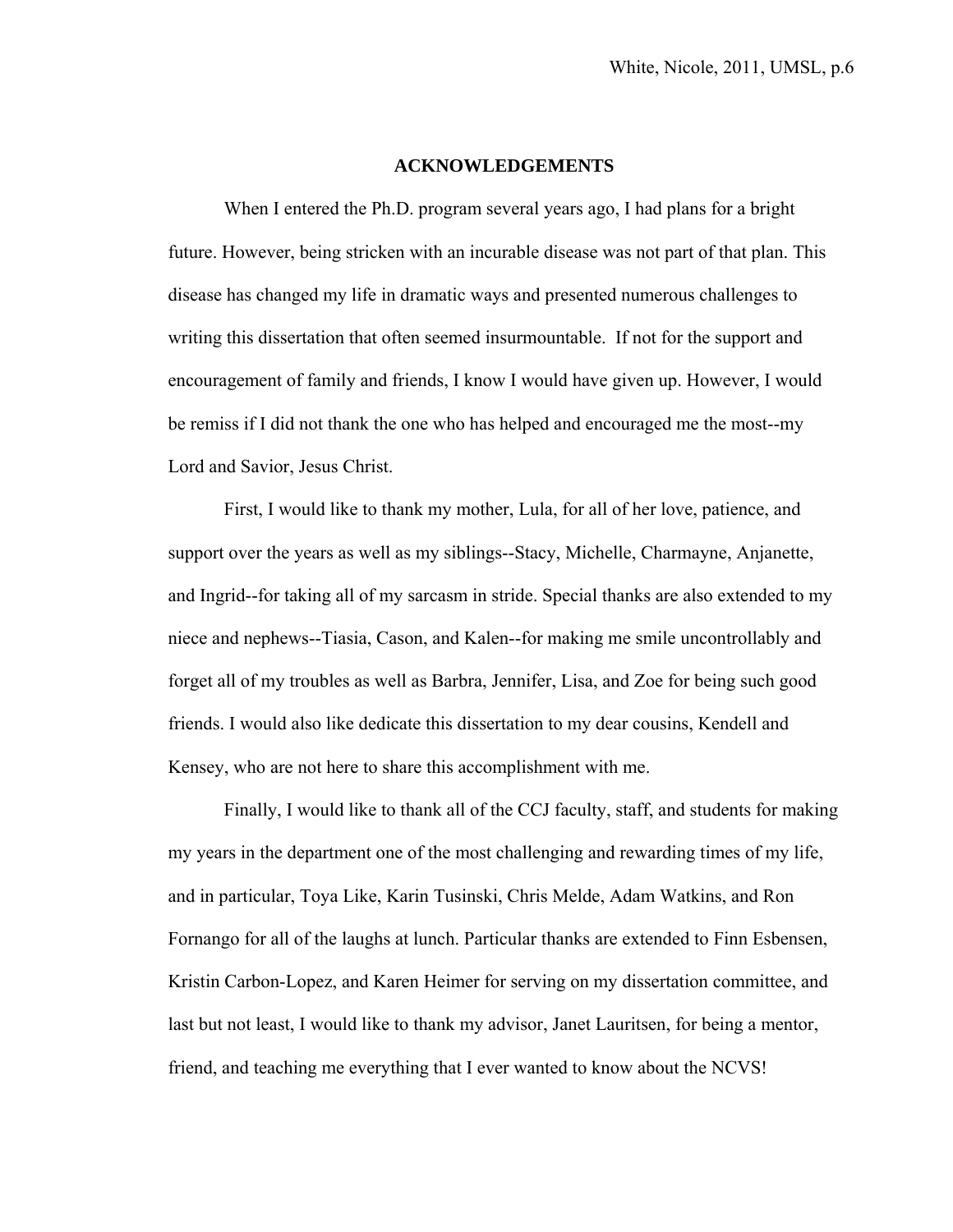#### **ABSTRACT**

The relationship between economic deprivation and violent crime has been extensively studied in the field of criminology, yet little is known about the impact of recent macroeconomic and social policy changes on the relationship between child poverty and youth violence trends. The current study aims to fill this gap in the literature by assessing whether the macroeconomic conditions and welfare reform policies that contributed to child poverty trends during the 1990s and early 2000s also contributed to youth violent victimization trends variously disaggregated by race, ethnicity, and family structure. Also, the changing effects of poverty on youth's violence risks were assessed to determine the potential impact of welfare reform on the individual-level relationship between poverty and violence.

 For the overwhelming majority of youth, findings suggest that recent changes in macroeconomic conditions and federal welfare policies did not influence trends in violent victimization. However, significant impacts were found for certain groups of youth, most notably those in female-headed families. Also, results from the micro-level analysis revealed that the 'female-headed family' variable fully mediated the relationship between poverty and youth's violence risks both before and after the passage of welfare reform- the sum of the evidence suggesting that family structure is a key contingency in the poverty-violence relationship. Other noteworthy findings include substantive differences in the poverty-violence relationships of non-Hispanic and Hispanic youth.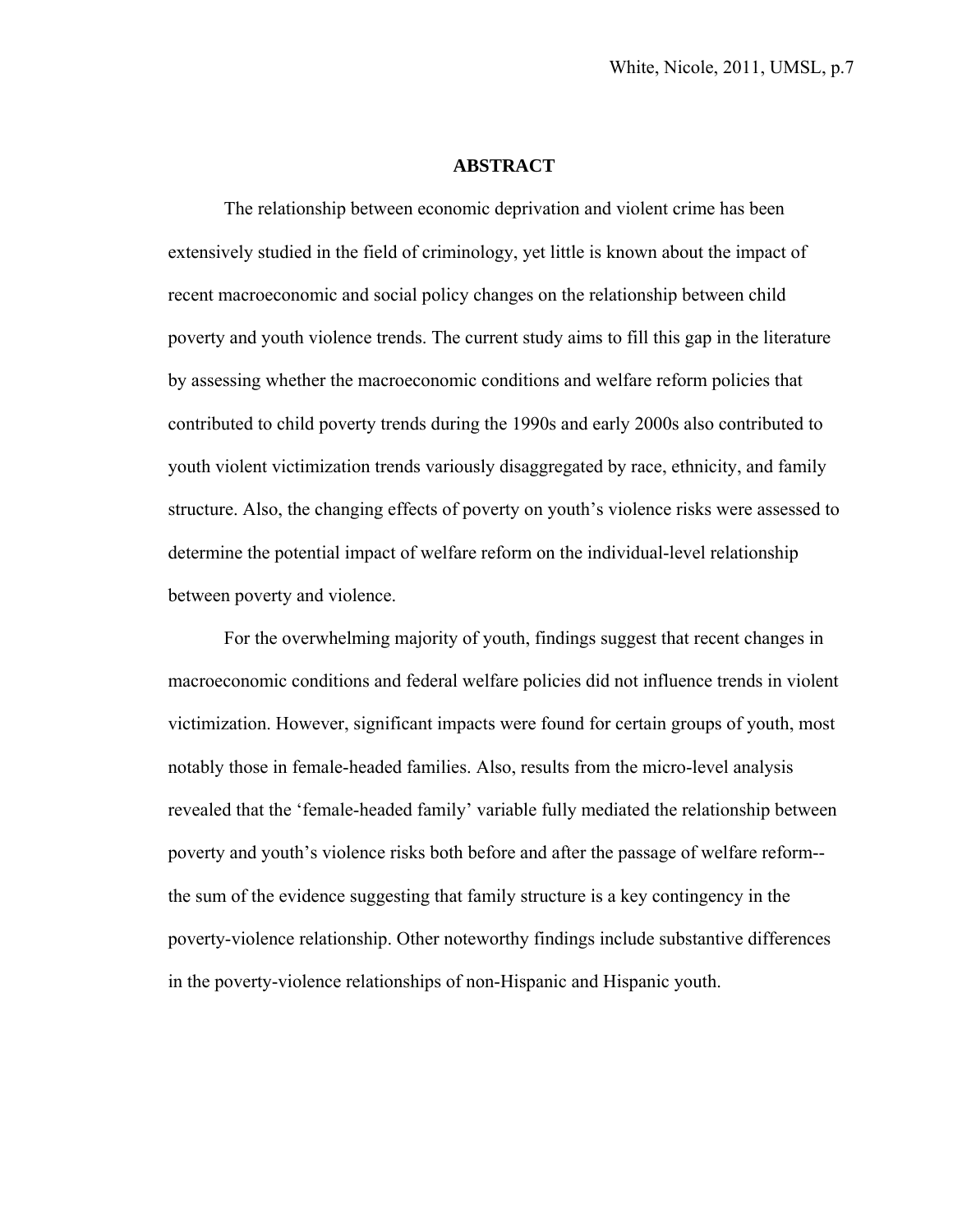#### **CHAPTER 1**

#### **INTRODUCTION**

 Multidisciplinary research has widely documented the detriments of economic deprivation for child and adolescent well-being; it has been linked to a number of family and child outcomes that adversely affect youth welfare and adjustment including inadequate parenting (e.g. Grant et al., 2003), poor family functioning (e.g. Bradley et al., 2001), cognitive and academic deficits (e.g. Sirin, 2005), emotional and behavioral problems (e.g. Felner, 1995), and poor physical health (e.g. Brooks-Gunn & Duncan, 1997). In addition, criminologists have established numerous theoretical and empirical connections between economic deprivation and youth crime via family, community, and social processes that affect the socialization and regulation of youth behavior.

Despite a vast body of knowledge on the effects of economic deprivation on youth, there is still much to learn about this relationship. Past research has paid little attention to the effects of larger economic and social policy changes on youth violence trends, and even less is known about these effects on youth sub-groups such as racial and ethnic minorities, married couple and female-headed family members, etc. This research will utilize the wealth of demographic and victimization data available in the National Crime Victimization Survey to address these specific issues. Moreover, this research will employ the use of repeated multivariate models to assess the independent effects of economic deprivation, race and ethnicity, and family structure on youths'- violent victimization risks over the years, thus filling an important gap in the youth victimization literature.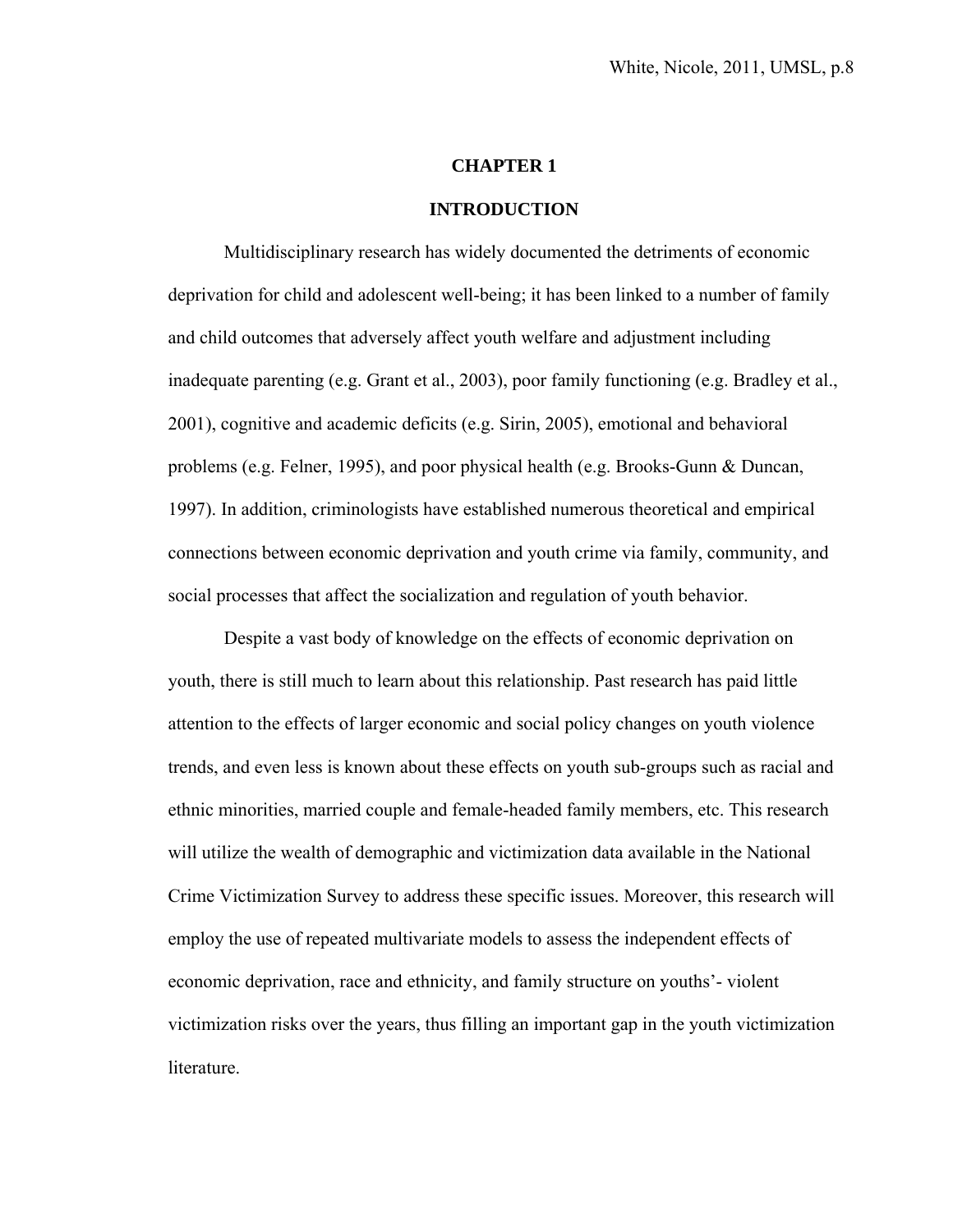An important first step towards fulfilling these research goals is selecting an appropriate indicator of youth economic deprivation. Children under 18 are obviously limited in their ability to work and earn income and as a result, they depend predominately on their families for financial support (Brooks-Gunn & Duncan, 1997). Therefore, family income-based measures such as the official definition of poverty are particularly relevant to youth economic well-being. As determined by the Census Bureau, the poverty status of children is based on the total cash income of the family unit, which differs from the household unit in that it only includes those persons within the household that are related by birth, marriage, or adoption (Hoynes, Page, & Stevens, 2006). If the total family income before taxes is less than the designated poverty threshold for their family size and composition, the family and all of its members is considered to be poor; the proportion of 0 to 18 years olds in poverty is represented by the official child poverty rate.

 An additional advantage of the child poverty rate for the purposes of this research is its relationship with macroeconomic conditions. As measured by the unemployment rate, for example, the state of the economy is an important determinant of child poverty rates (Nichols, 2006). More importantly, there has been a close historical association between changes in the unemployment and child poverty rate that may have important implications for youth violence trends. Though prior research overwhelmingly refutes a relationship between changes in the economy and violence trends, there is evidence that child poverty and youth violence trends are significantly associated (Messner, Raffalovich, & McMillan, 2001). It stands to reason, therefore, that the macroeconomic conditions that affect child poverty rates also affect youth violence. The child poverty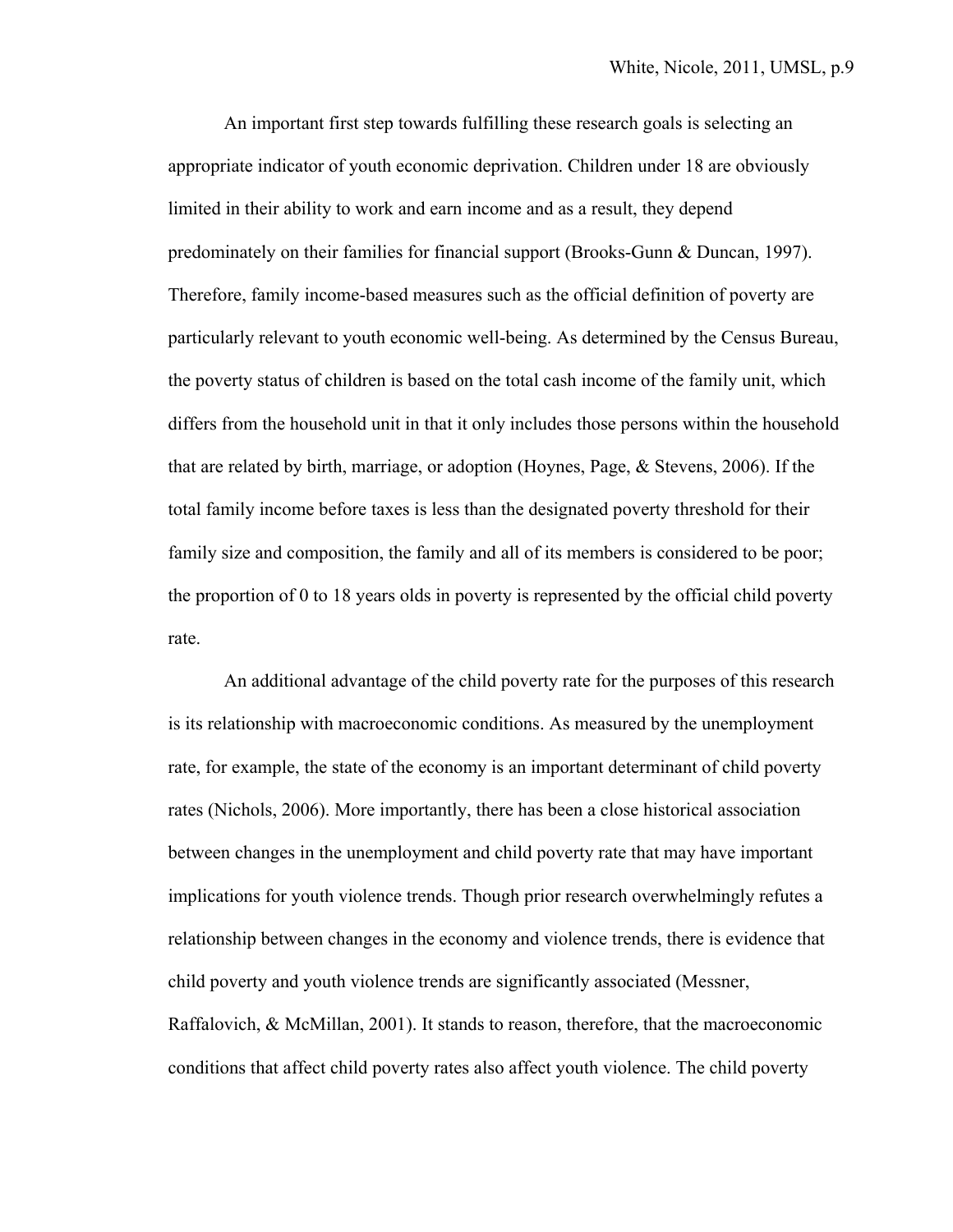trends that occurred throughout the 1990s and early 2000s offer a unique opportunity to confirm this supposition.

 Between 1993 and 2004, child poverty rates followed two distinct trends: a steady and significant decline from 1993 to 2000 and a modest but steady increase from 2001 to 2004 (Nichols, 2006). As important as these trends, however, were the economic and social policy changes that contributed to them. The 1990s were marked predominately by the longest economic expansion of the post-World War II United States. This unprecedented expansion led to significant improvements in the job market for lowskilled, less-educated workers and the first sustained increase in their real wage in over thirty years (Jargowsky, 2003). These economic developments contributed to substantial reductions in poverty for children and families, but markedly so for minorities and female-headed families who are more likely to occupy the bottom of the job market.

 If the economic expansion contributed to reductions in child poverty, economic and social policy developments such as Earned Income Tax Credit (EITC) expansions and the passage of the Personal Responsibility and Work Opportunity Reconciliation Act (PRWORA) of 1996 also served as important stimuli. Enacted in 1975, the EITC provided refundable tax credits and wage supplements to low-income working families and the expansions in 1993 and 2000 were the largest in the program's history (Gunderson & Ziliak, 2004). Prior research has identified the EITC as a major impetus for the growth in maternal employment from the mid-1980s to the mid-1990s (Meyer & Rosenbaum, 2001).

PRWORA also had significant implications for maternal employment. This legislation introduced major reforms to the federal welfare system which included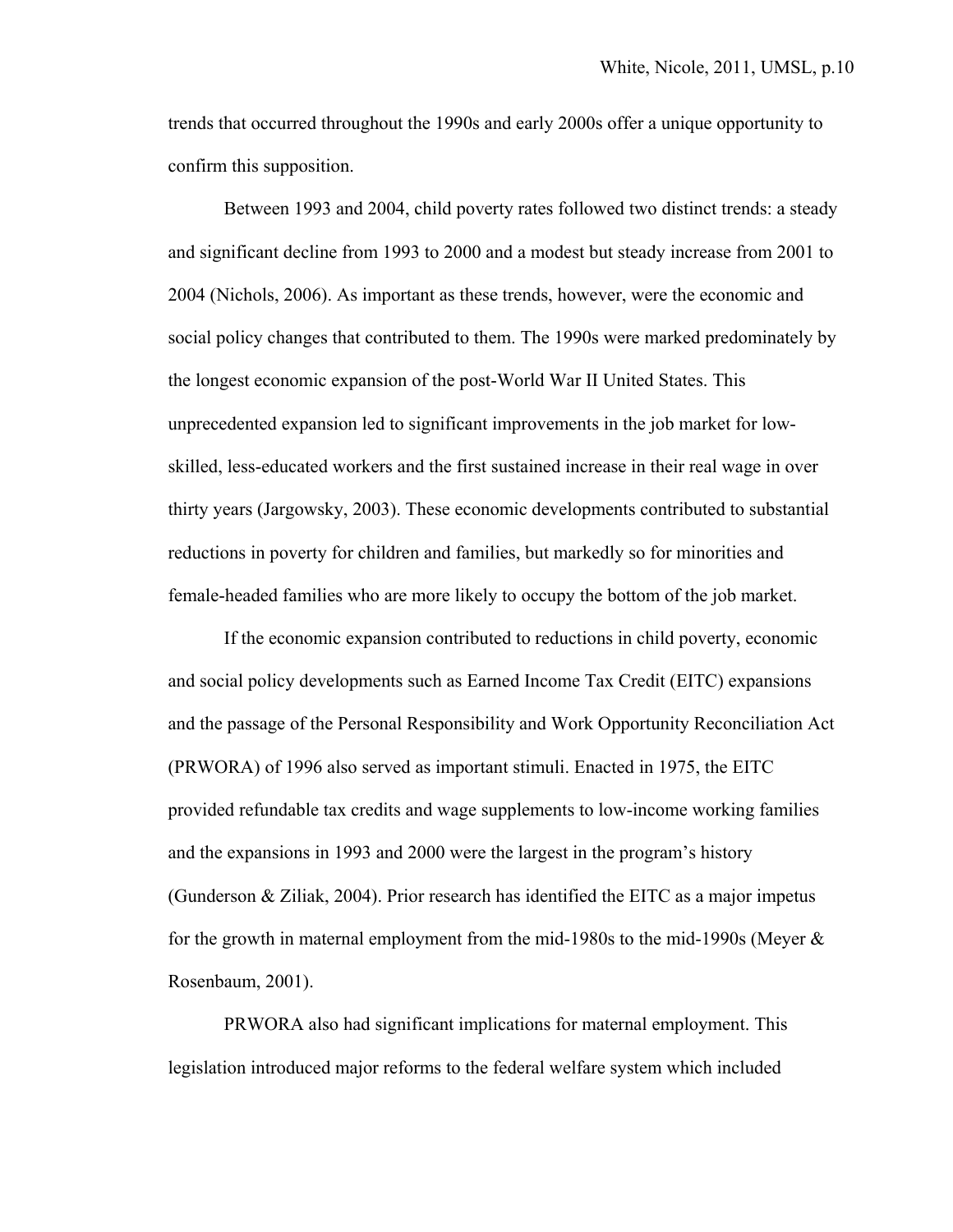mandatory work requirements, permanent time limits, sanctions for noncompliance, and replacement of the Aid to Families with Dependent Children program with block grants to states entitled Temporary Assistance to Needy Families (Greenberg et al., 2002). Collectively, these policies contributed to increased work efforts among welfare recipients and low-income single mothers, but more importantly the reductions in child poverty accelerated in the wake of these reforms.

The economy entered a recession in 2001 that hit all families and demographic groups (Langdon, McMenamin, & Krolik, 2002). As the economy weakened, the sustained reductions in child poverty that occurred over the previous decade began to stall and rates increased modestly throughout 2004. Although the recession affected all groups of people, the gains in poverty for black children and female-headed families were more than three times larger than their counterparts, which suggest that the weakening of the economy had the greatest impact on the most disadvantaged groups.

What is the significance of these developments for youth violence? The violent crime trends that occurred in the 1990s may offer some clue. The economic expansion coincided with substantial reductions in violent crime, particularly among youth. This decline in youth violence was particularly noteworthy because it was an unexpected departure from the sharp increases that occurred over the previous decade (Butts  $\&$ Travis, 2002). At first glance, these trends share similarities that are suggestive of a causal relationship; in addition to the fact that the crime decline occurred amidst an unprecedented expansion of the U.S. economy, both trends seem to have pronounced benefits for youth. But despite these commonalities, empirical support for a relationship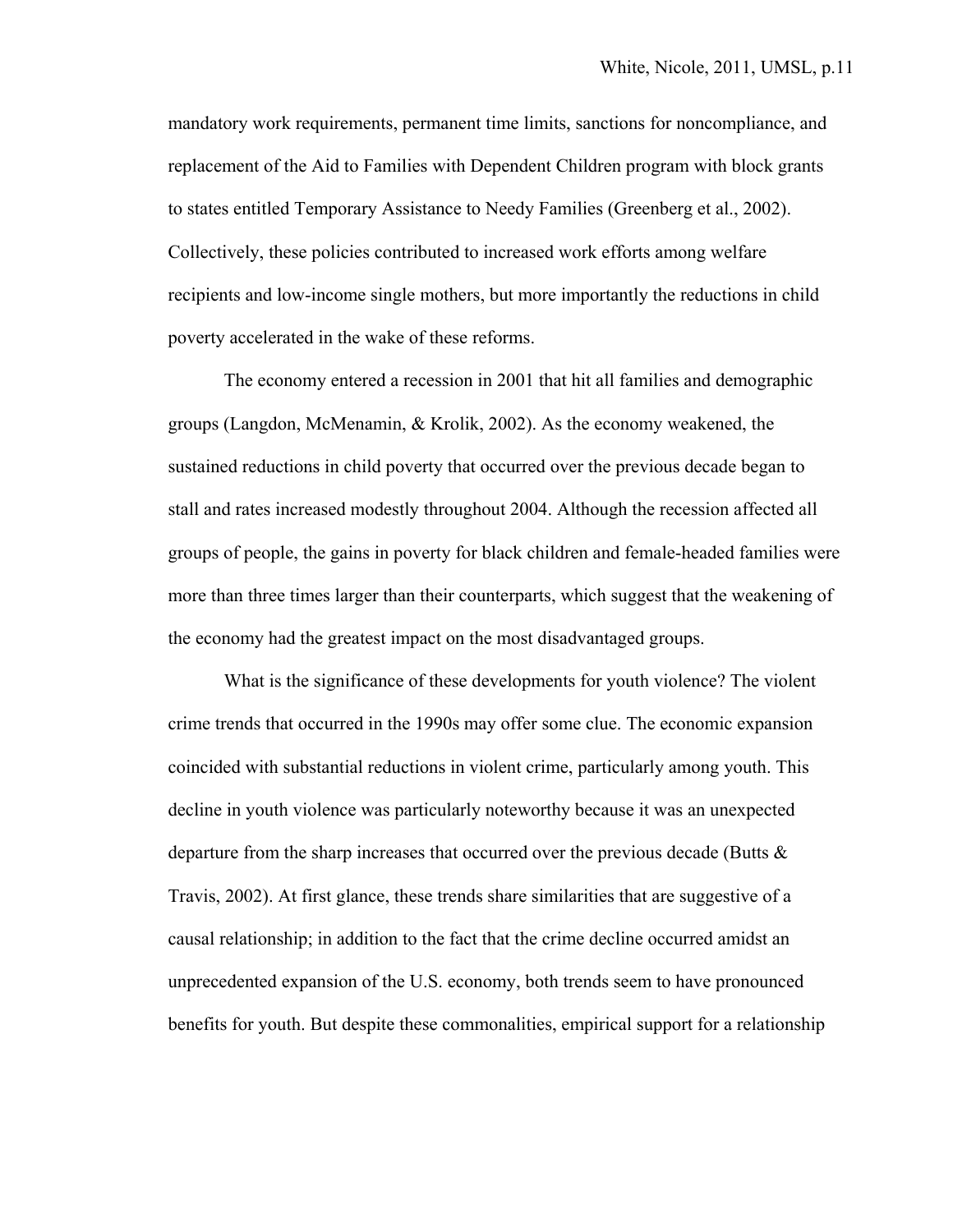between the economic expansion and concomitant reductions in youth violent crime is generally lacking.

 The lack of empirical support for a relationship between macroeconomic conditions and youth violent crime does not warrant the dismissal of a possible relationship, however. The economy-crime relationship is complex and it is possible that it cannot be understood in terms of a direct causal connection. Instead it may be the case that the economic state affects violent crime through its association with other factors such as the child poverty rate. Research has already uncovered a significant association between child poverty and youth violence trends (Messner et al., 2001), but has failed to consider how macroeconomic conditions and social policy changes influence this relationship. The state of the economy in the 1990s and early 2000s contributed to distinct trends in child poverty and by assessing the impact of these trends on youth violence rates, this research aims to identify the larger influence of the economic state on changes in youth violence.

The economic expansion was also characterized by pronounced reductions in poverty for minority youth and female-headed families, the former being consistent with past patterns in child poverty trends. This research will examine the relationship between disaggregated child poverty and youth violent victimization trends to determine how changes in the economy influence violence among sub-groups such as racial and ethnic minorities. Because researchers have relied heavily on data sources such as the Uniform Crime Reports to study racial patterns in violent crime trends, much of our knowledge is based on the differences between blacks and whites. By utilizing the race and Hispanic origin variables available in the NCVS, this research will contribute to the understanding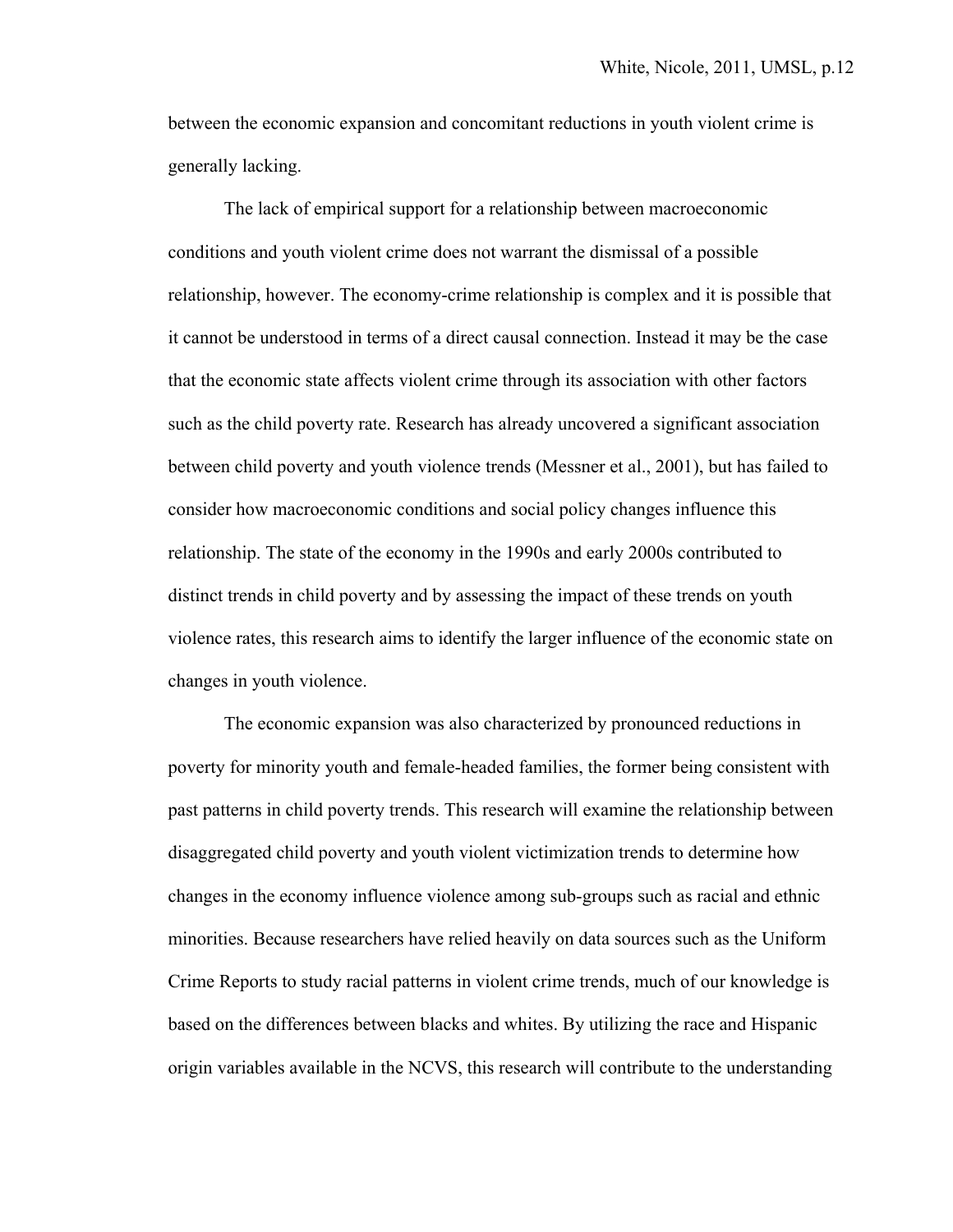of how Hispanic youth violence has changed in recent decades and how those changes are related to child poverty trends.

Also contributing to the trends in child poverty were the significant changes to the nation's welfare system. Prior research has extensively examined the effects of welfare reform on children's academic achievement, emotional and behavioral adjustment, and physical health, but comparatively less is known about the effects of welfare reform on adolescents. By assessing post-reform relationships between child poverty and youth violence trends, this research will contribute to the understanding of how welfare reform may have affected violence among youth--an aspect of child well-being that has been overlooked in the welfare reform literature.

Because researchers failed predominately to anticipate the effects of welfare reform and maternal employment on adolescent well-being, it was somewhat surprising that several evaluations of welfare-to-work programs found negative impacts on youth that included smoking, alcohol and drug abuse, and delinquency (Gennetian et al., 2002). The avenues through which maternal employment may harm adolescents are largely unknown, but researchers have advanced a number of hypotheses including decreased parental monitoring and adolescents' increased household responsibilities. Adolescents who assume adult responsibilities in the home may feel that they have license to engage in adult behaviors, particularly when they live in high-risk setting such as poor families (Brooks, Hair, & Zaslow, 2001). Equally important as the relationship between child poverty and youth violence trends is the understanding of how poverty impacted youth's risk for violent victimization before and after welfare reform.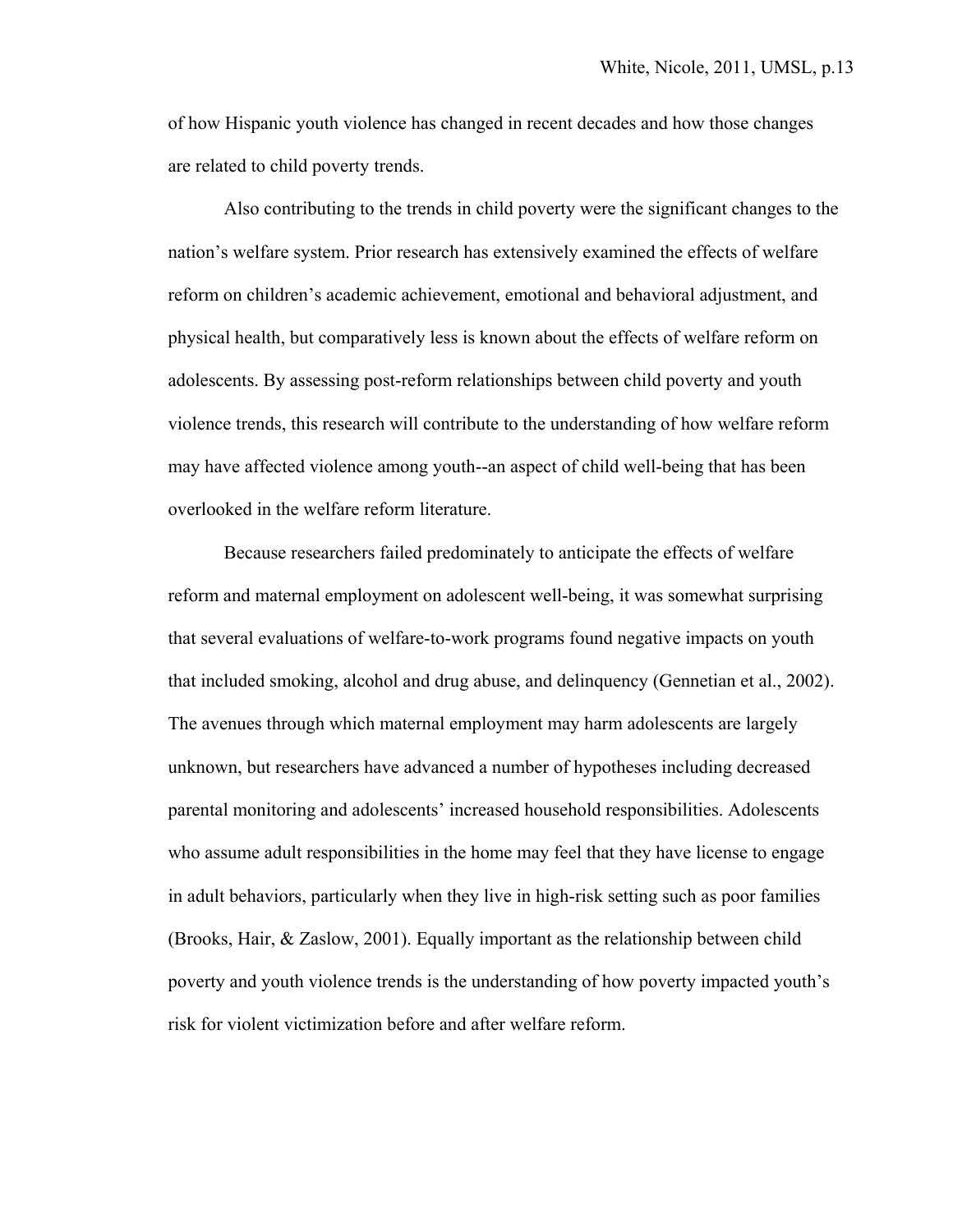Welfare caseloads declined dramatically in the early post-reform era. In the three years following the implementation of TANF, the number of recipients declined by almost half and in 2000 nearly one-fifth of the closed cases were closed due to employment (U.S. Department of Health and Human Services, 2002). However, these figures may lead to specious conclusions about the success of welfare reform. Many states adopted a work-first approach to PRWORA's mandates and emphasized quick entry into the labor force over human capital development. As a consequence, many recipients transitioned into low-skilled, low-paying jobs that offered minimal benefits and job security, and often remained poor despite meeting the mandatory work requirements (e.g. Corcoran, 2000). Many of these low-income working families continued to face significant financial struggles and remained vulnerable to repeated welfare use.

These trends have obvious implications for youth. Evidence from the National Survey of American Families (NSAF) suggests that in the wake of welfare reform, parental aggravation more than tripled among transitioning recipients with young children (Loprest & Zedlewski, 2006). Parental stress can invoke family conflict, strained parent-child relationships, and harsh or inconsistent discipline, which in turn may lead to a host of problem behaviors among youth. Parents with adolescent children did not experience increased aggravation on the other hand, which may be due to the fact that older children were able to ease the welfare-to-work transition by assuming more of the household and family responsibilities. Although this line of reasoning is speculative, it would explain why many adolescents reacted adversely to their parent's participation in welfare-to-work programs (Gennetian et al., 2002).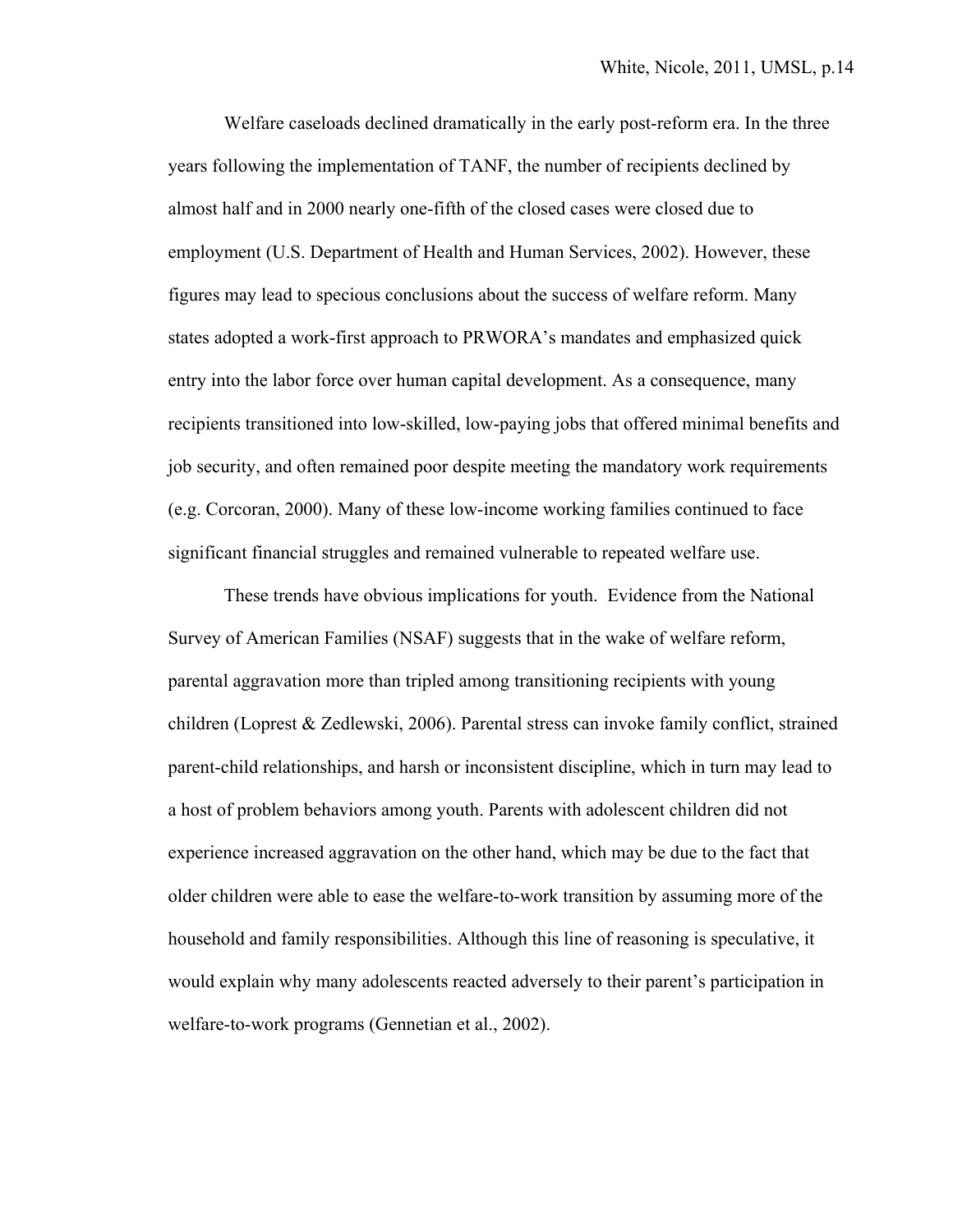If this supposition is correct, the trends in the proportion of youth in working poor families may offer some insights into their experiences with family poverty. Though child poverty rates declined throughout most of the 1990s and accelerated in the post-TANF era, there were significant increases in the proportion of children in working poor families. By 2000, more than three-fourths of all poor children and roughly 80 percent of poor Hispanic and non-Hispanic white children lived in low-income working families (Child Trends, no date). These proportions declined considerably over the early half of the 2000s, possibly as low-income working parents accumulated the necessary skills and work experience to secure better paying jobs.

Poverty has major consequences for parents and children in low-income working families (Stanzyck, 2009). These consequences may even be exacerbated for adolescents who might be expected to shoulder additional family and household responsibilities in the absence of their parents. Through its contribution to the growing proportion of youth in working poor families, the work requirements enacted by welfare reform may have exacerbated the consequences of poverty for various aspects of child well-being. This research will explore the possibility that welfare reform exacerbated the consequences of poverty for youth's violence risks and that these heightened consequences diminished over time. This exploration will also achieve the larger objective of determining the independent effects of poverty on youth's risk for violence over time and the extent to which this relationship has changed.

 Again, there is a complex relationship between crime and the economy, and there is still a lot that criminologists do not understand about the effects of changing economic conditions on youth violence rates. One way to make sense of this relationship is to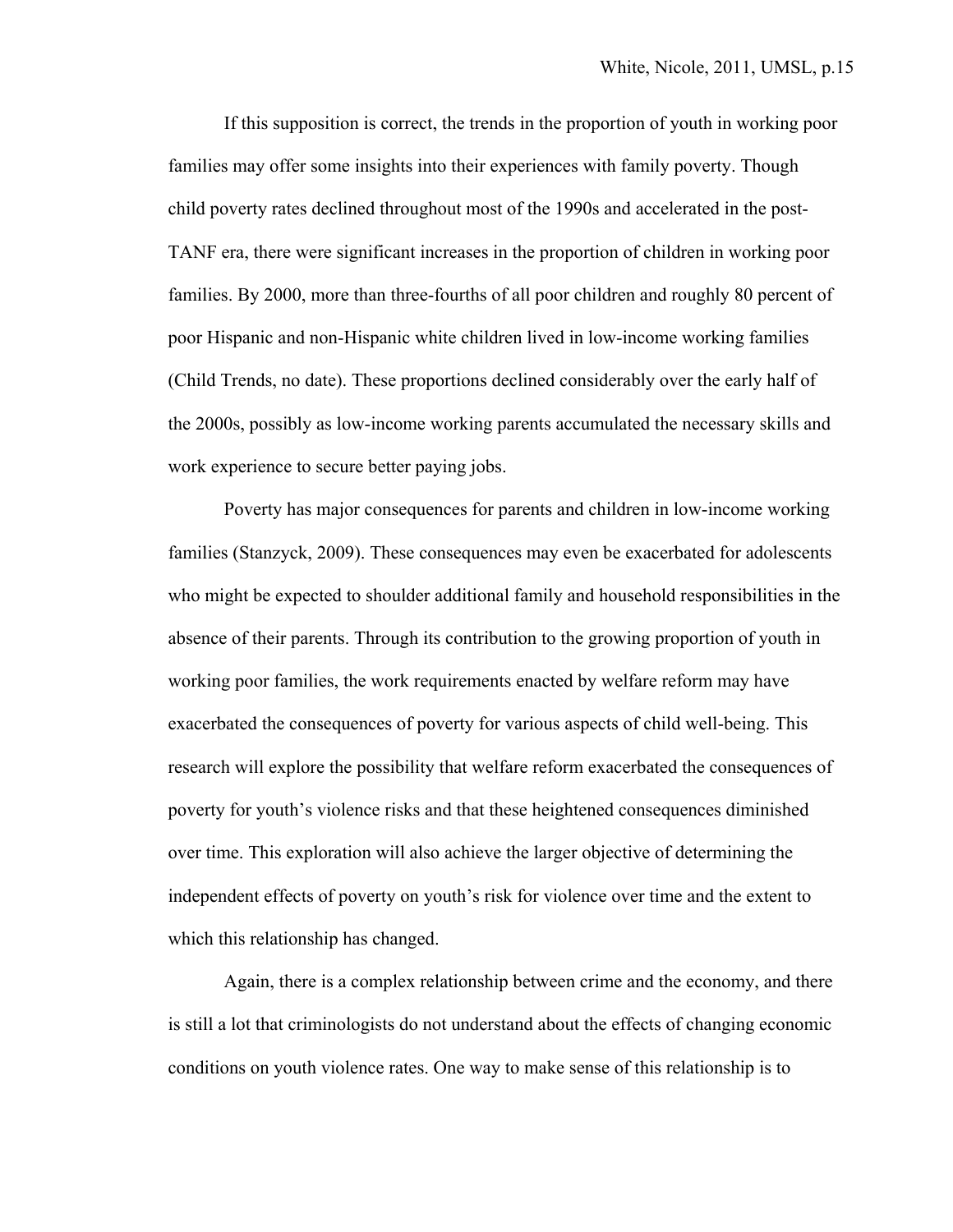examine the association between child poverty and youth violence rates. Given the significant relationship between the two, it stands to reason that the same economic forces that influence child poverty rates also influence youth violence. In the same sense, social policy changes such as the 1996 welfare reforms should also influence youth violence through its influence on child poverty. Based on knowledge of the social policy and economic climate of the 1990s and early 2000s and the response of child poverty rates to these developments, this research seeks to make important deductions about the effects of these economic changes and policy reforms on youth violence trends in recent decades.

 This line of research is important for several reasons. First, the social and economic policies that impact child poverty rates most likely impact youth violence but yet there is a general disconnect in the literature on the effects of economic and social welfare policies such as the Earned Income Tax Credit and AFDC/TANF on youth violence rates. Previous research has established both direct and indirect links between welfare assistance levels and adult homicide rates in U.S. cities (e.g. DeFronzo, 1997) and cross-national relationships between levels of welfare spending and child homicide rates (e.g. Briggs & Cutright, 1994; Fiala & LaFree, 1988). However, researchers have failed to consider how social policy might affect youth violence rates through its impact on factors such as the child poverty rate.

 Understanding this relationship will help policymakers and researchers to better anticipate the effects of economic and social policy changes on child poverty and youth violence, and hence allocate the appropriate resources toward prevention. Welfare reform proponents believed that mandatory work requirements would serve to establish working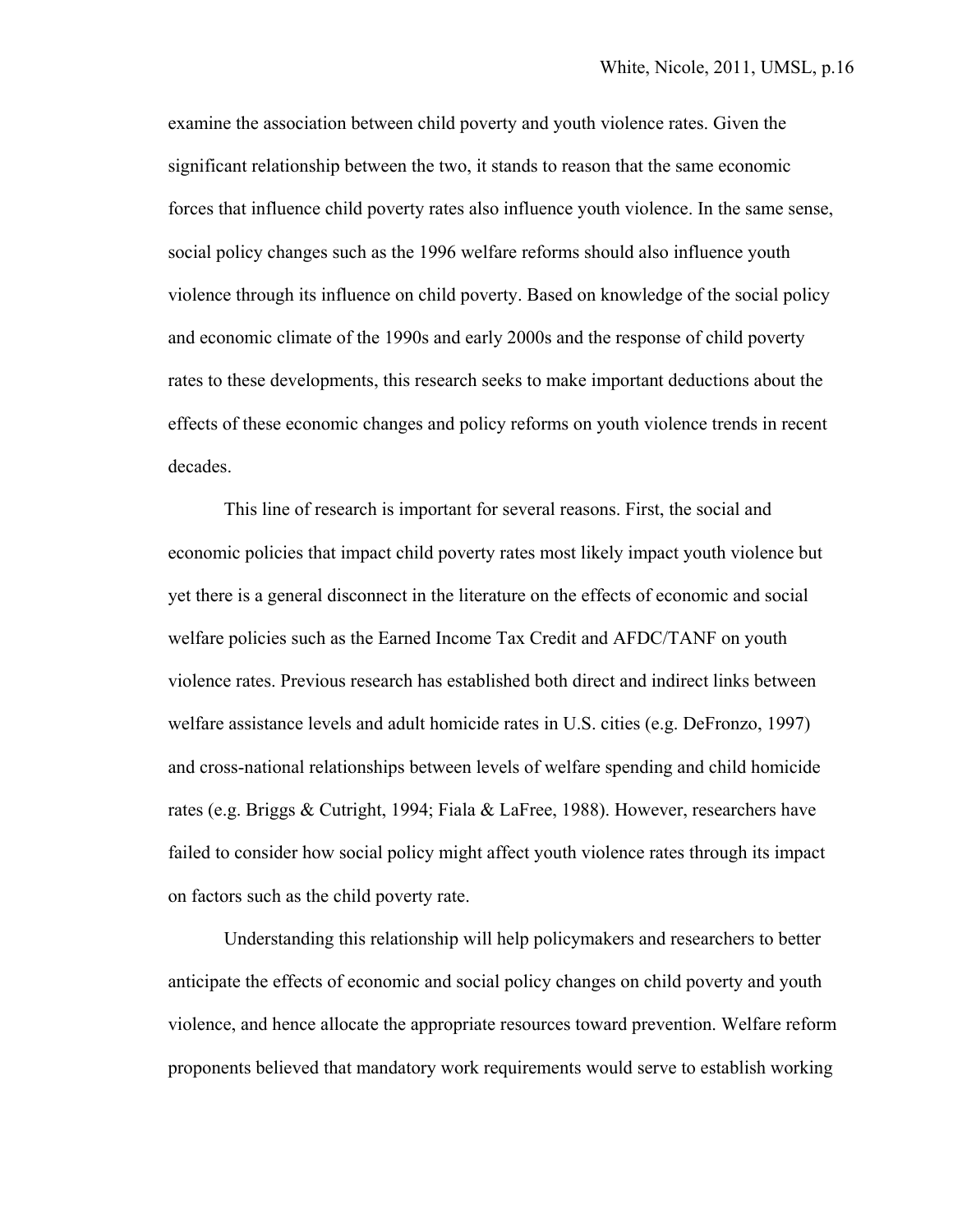parents as positive role models for adolescents preparing to enter the workforce, but they did not anticipate the potential consequences for youth in working families; this oversight was due largely to the fact that the body of knowledge on the effects of welfare reform on youth was based predominately on young children (e.g. Gennetian et al., 2002). Since the passage of welfare reform, significant strides have been made in this area of research but there are still important limitations. As welfare policies continue to evolve and change, it is particularly important to understand how future revisions might affect violence among youth.

 Second, this research may inform new ways to target anti-poverty initiatives toward the prevention of youth violence. Violence prevention programs have encompassed a number of peer, family, school, community, and faith based initiatives over the years but if changes in the child poverty rate are indeed correlated with youth violence trends, it is plausible that policies designed to alleviate poverty will also impact youth violence. Often times, initiatives that target family poverty have parents with young children as a priority and are commonly designed to promote health and nutrition, school readiness, effective parenting, and healthy child development. However, including protective measures for older children may go a long way toward preventing youth violence and other problem behaviors. Although the explicit goals of PRWORA did not include youth violence prevention, for example, including measures such as funding for after-school programs, flexible work requirements for parents with older children, and parent education programs geared toward the specific needs of adolescents could have minimized some of the harmful consequences experienced by youth (Brooks et al., 2001)--many of which were correlated with youth violence.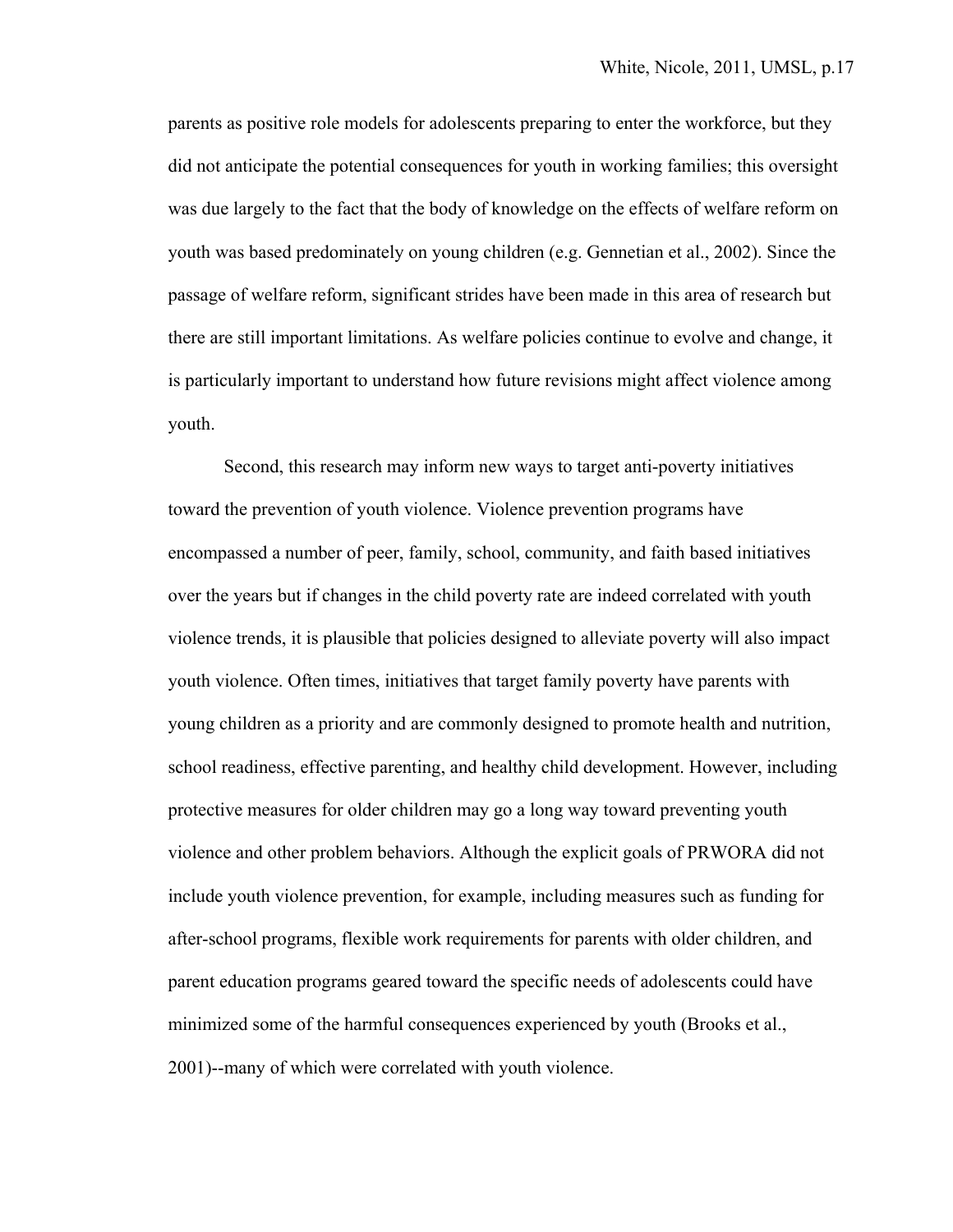Last, this research is important because it can potentially aid in predicting the effects of future economic changes on youth violence trends. Though forecasting crime and economic trends is a difficult task to say the least, understanding the effects of the economic state on child poverty will in turn help researchers to anticipate the response of youth violence rates to concurring economic conditions. For instance, a downturn in the economy will most likely lead to an increase in unemployment and child poverty rates (see Figure 2.1, p. 37), the latter of which is particularly pronounced for racial and ethnic minorities. Given the positive association between child poverty and youth violence rates, one would expect the increase in child poverty to be accompanied by a contemporaneous increase in youth violence that is magnified for racial and ethnic minorities. Based on this line of reasoning, then, one could plausibly expect youth violence to increase during periods of economic downturn, but particularly so for minority youth.

#### **Organization of Study**

 Pursuant to the research goals of this proposal, the remaining discussion will proceed as follows: *Chapter 2: Literature Review* is a review of the relevant literature pertaining to the relationship between economic deprivation and crime, beginning with a general discussion of the relationship and proceeding with a more detailed review of the literature as it relates to youth violence. This review will encompass common indicators of economic deprivation, but special emphasis is placed on the child poverty rate for its relevance to youth economic well-being.

After laying this foundation, the discussion will focus on the trends in child poverty over recent decades, the economic and policy developments that contributed to these trends as well as the significance of these developments for minorities and families,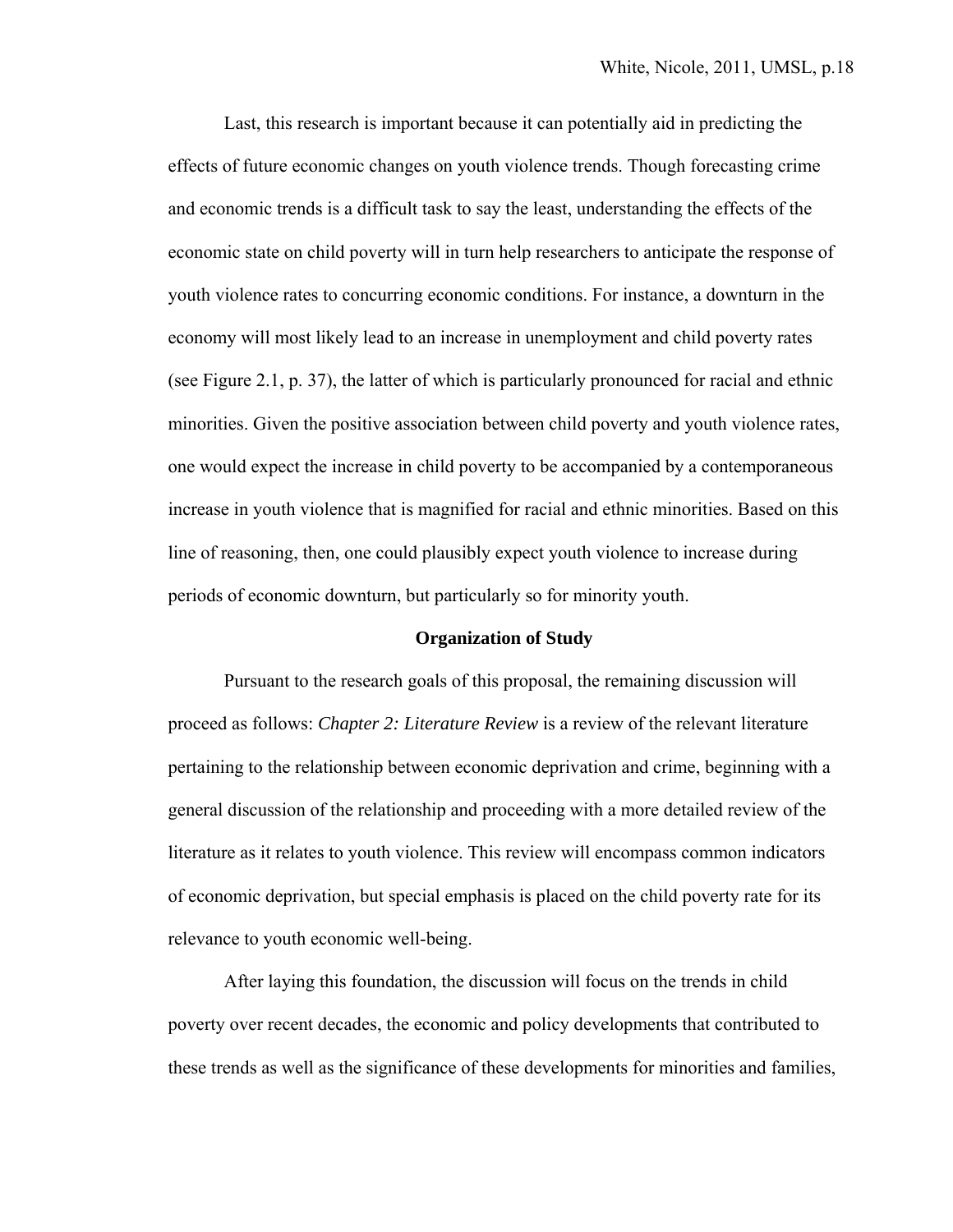and the potential implications of these developments for youth violence trends. Finally, the discussion will turn to the consequences of welfare reform for adolescents and families, and the implications of the consequences for youths' violence risks over time.

*Chapter 3: Goals, Data, and Measures* will outline the research goals for this study and present an overview of NCVS methodology that includes a discussion of the specific strengths and weaknesses for the purposes of this research. This chapter will also detail the creation of key measures and present the characteristics of the sample along these measures. *Chapter 4: Macro-Level Analytic Strategy and Findings* will discuss the analytic strategy for the macro-level analysis and present the relevant findings while the micro-level strategy and findings will be presented in *Chapter 5: Micro-Level Analytic Strategy and Findings*. Finally, the results of all analyses will be summarized in *Chapter 6: Summary and Conclusion*, which will also address the research and policy implications of the key findings and limitations of the study.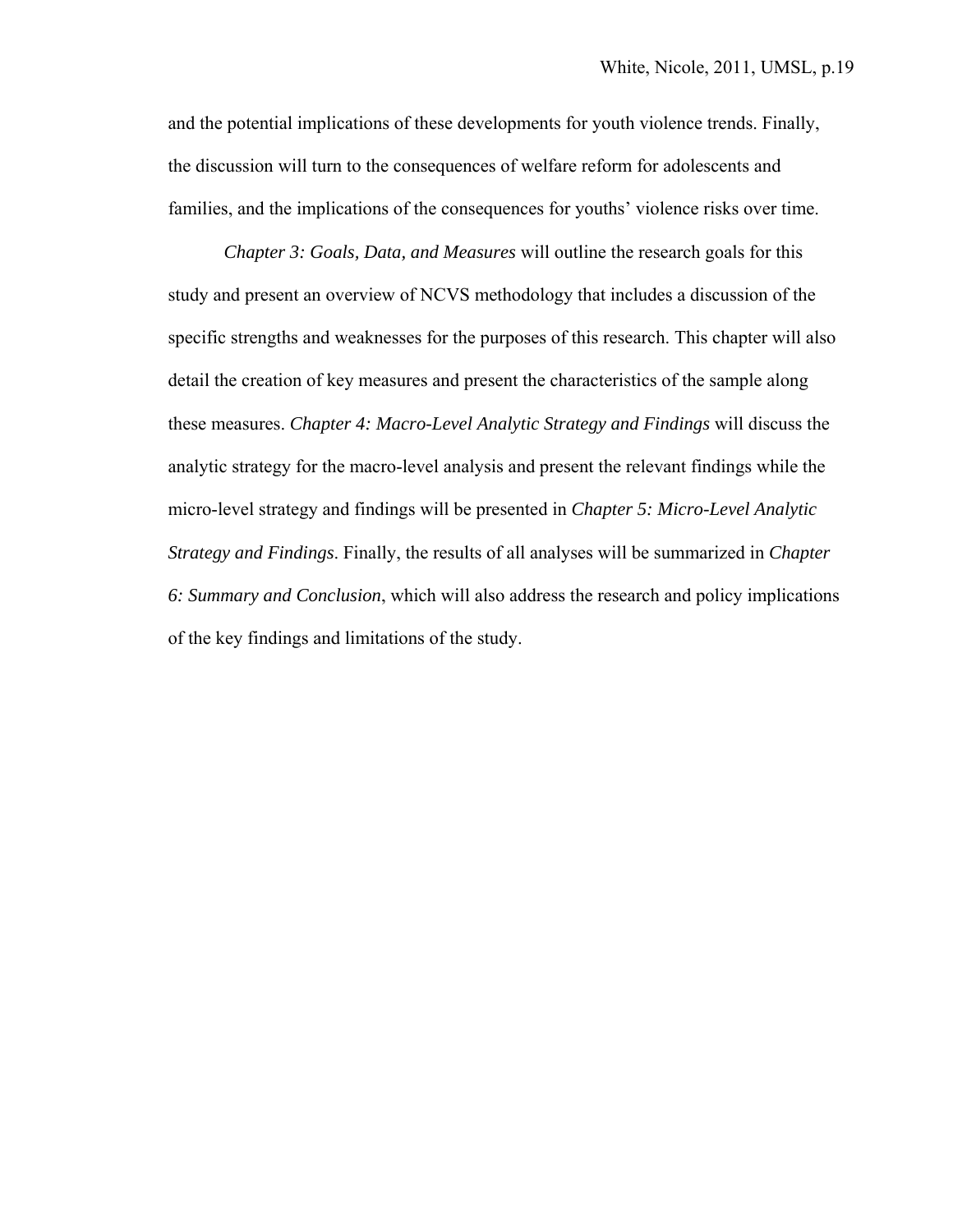#### **CHAPTER 2**

### **LITERATURE REVIEW**

 Economic deprivation has been theoretically linked to youth violence and delinquency across a number of different paradigms including Social Disorganization (Shaw and McKay, 1942), Institutional Anomie (Messner & Rosenfeld, 2000), Strain (Cloward & Ohlin, 1960; Cohen, 1955), Subcultural (Wolfgang & Ferracutti, 1967; Miller, 1958) Control (Hirschi, 1969), and Life-Course (Sampson & Laub, 1993) theories. A general theme across these otherwise opposing models is that economic deprivation indirectly influences youth crime by undermining the legitimacy of the law and other conventional values, weakening social bonds, or impeding socialization and other family processes such as discipline and supervision that serves to buffer youths from criminal involvement. Moreover, economic deprivation is associated with financial strains that may motivate youths to commit property and violent crimes as well as youth crime rates in disadvantaged areas where social institutions are weaker sources of social control.

 As such, the empirical study of the deprivation-crime relationship has had a longstanding tradition in criminology and has generated vigorous debate; much of the contention has grown out of attempts to identify the key mechanisms through which economic deprivation influences crime and criminality. However, the sum of the empirical evidence suggests that there is an important relationship between these two variables. Cross-sectional studies have consistently found significant associations between various indicators of economic deprivation and violent crime rates in census tracts (e.g. Hipp, 2007; Krivo & Peterson, 1996), neighborhoods (e.g. Hannon, 2005;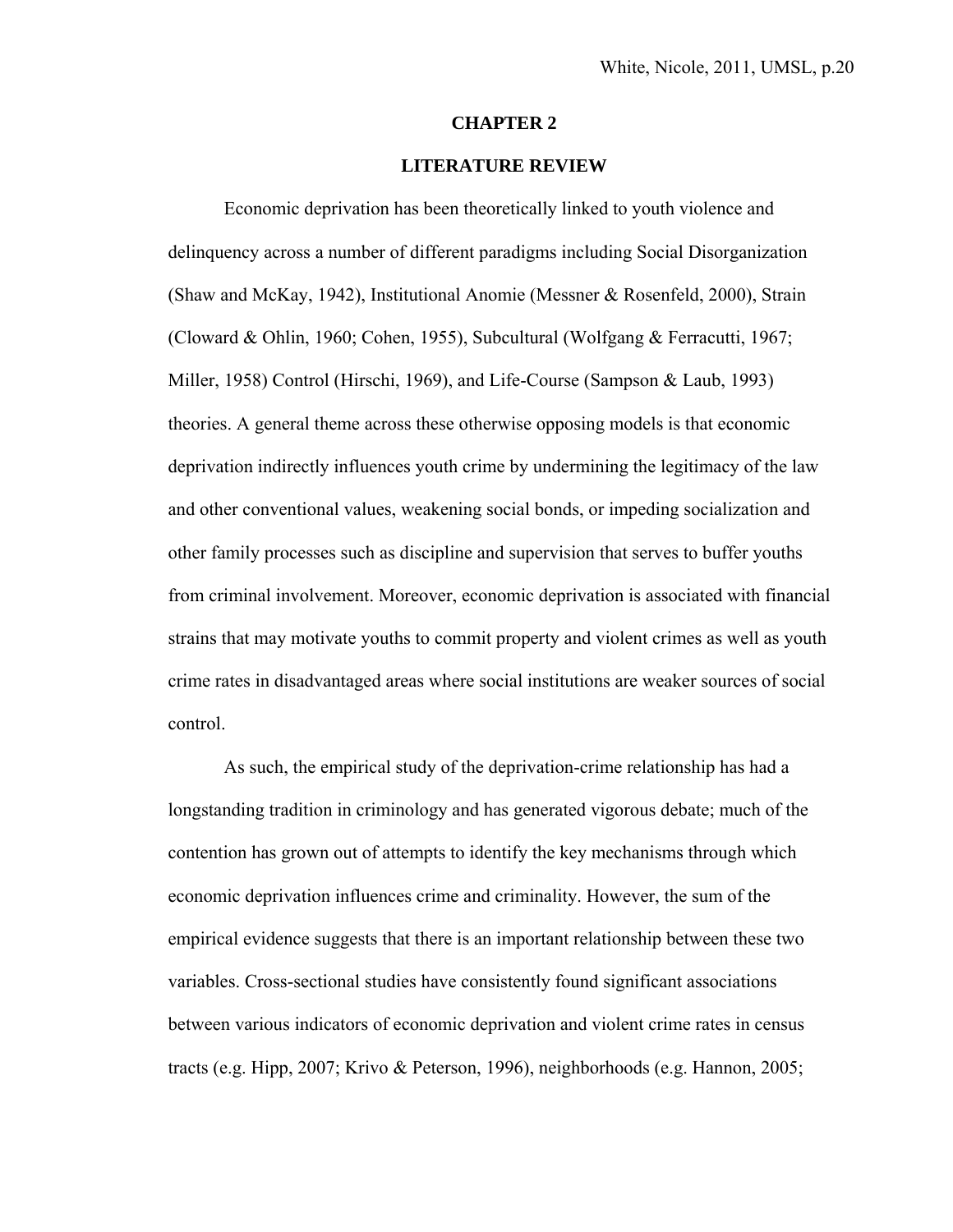Kubrin, 2003), cities (e.g. White, 1999; Kovandzic et al., 1998), counties (e.g. Lee et al., 2003; Gould et al., 2002; Kelly, 2000), and states (e.g. Stolzenberg, 2006; Land et al., 1990), and the preponderance of the empirical evidence suggests that the effects differ for blacks and whites (e.g. Parker & McCall, 1999; LaFree & Drass, 1996; Harer & Steffensmeier, 1992).

Less consistent is the empirical support for an individual-level relationship between economic status and criminality. Past research has contested the validity of this relationship (see Tittle et al., 1978 and Braithwaite, 1981 for opposing viewpoints), but has evolved in its understanding of how structural conditions and characteristics affect social processes in communities, schools, families, and other institutions that regulate and influence individual behaviors (Currie, 1998).

 Although there is an extensive body of literature on the economic deprivationcrime relationship, the majority of this research pertains to adult violence. Comparatively less is known about the effects of economic deprivation on youth violence. Researchers often define youth as older adolescents (i.e. 16 to 19 year olds) or young adults (i.e. 18 to 24 year olds), though there are many exceptions. The following section is a brief review of selected findings on the relationship between youth violent crime and four common indicators of economic deprivation: poverty, unemployment, economic inequality, and concentrated disadvantage.

#### **Economic Deprivation and Youth Crime**

#### *Poverty*

 Absolute deprivation refers to a lack of income to meet basic needs according to some fixed standard and is commonly demarcated by the official poverty line, which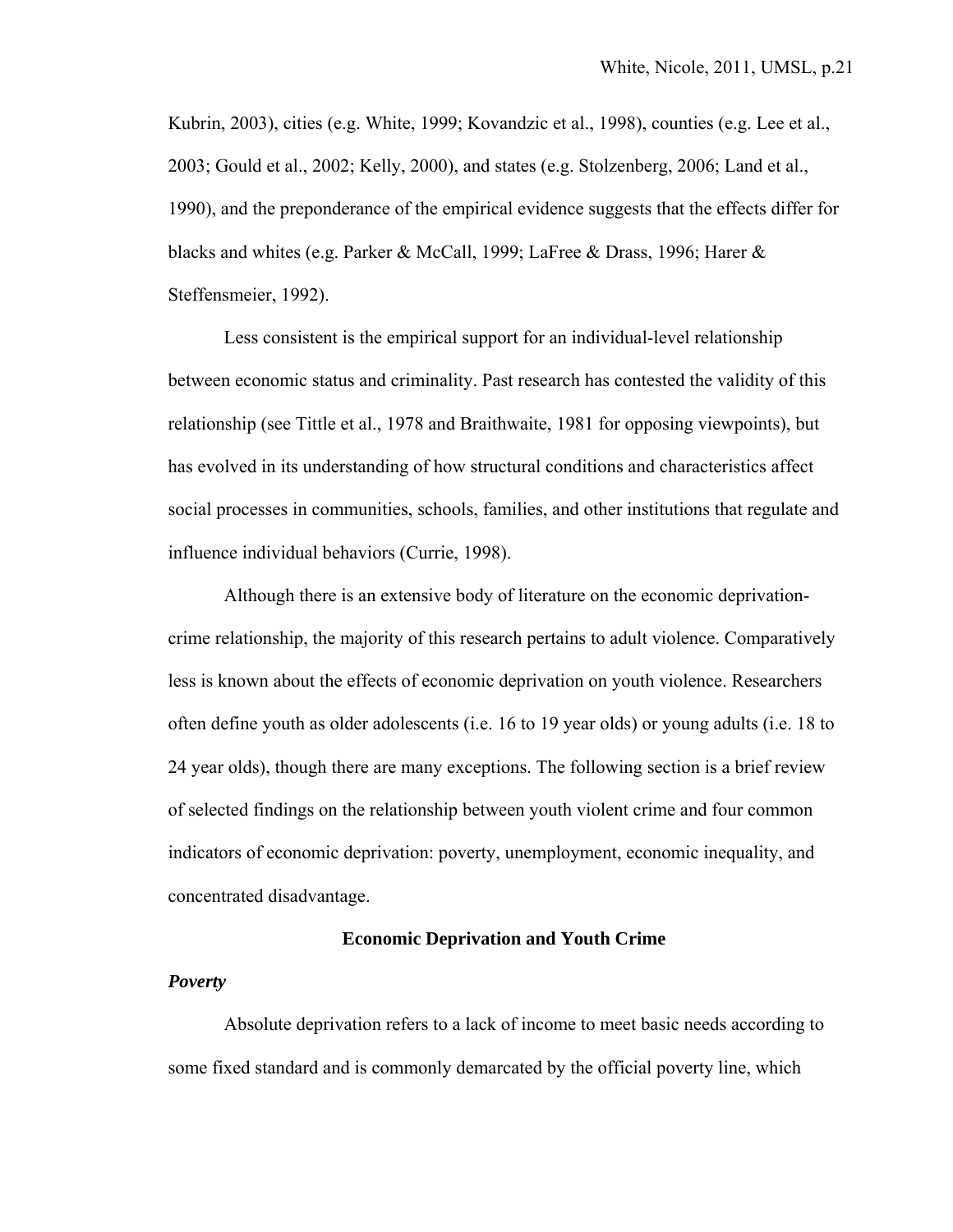defines the standard for minimum family income according to family size and composition (Nichols, 2006). Poverty, and in particular chronic poverty, has detrimental consequences for families and children that are often cumulative. Not only does poverty cause economic strains such as the inability to pay bills and purchase basic necessities such as food and clothing, it also deprives families of the resources and capacity to cope with other stressful life events (Wadsworth et al., 2005). This compounded stress can lead to problems such as parental depression and strained parent-child relationships, which in turn has important ramifications for adolescent development and well-being. Poverty has also been linked to adolescent outcomes through its association with other characteristics of families and parents such as family structure, age, race and ethnicity, and educational attainment (Brooks-Gunn, Duncan, & Maritato, 1997). Therefore, the adversities faced by poor families could be a function of economic stress or the fact that parents are most likely to be single, young, minority, less educated and thus predisposed to a host of other economic and social ills that also have negative impacts on youth.

Nonetheless, family poverty exposes youth to various individual, family, and community level risk factors, including emotional and behavioral problems (McLoyd, 1998; Felner, 1995); poor academic performance (Sirin, 2005); exposure to marital and family violence (Santiago & Wadsworth, 2009; Wadsworth & Compas, 2002); harsh, lax, or inconsistent discipline (Grant et al., 2003; Bradley et al., 2001); poor parental monitoring (Evans, 2004; Bradley et al., 2001), residence in areas of concentrated poverty (Drake and Rank, 2009; Jargowsky, 2003) and exposure to lead and other environmental toxins (Evans, 2004; Bernard and McGeehin, 2003) that have been identified as risk factors for youth violence across multiple disciplines (Leiber et al.,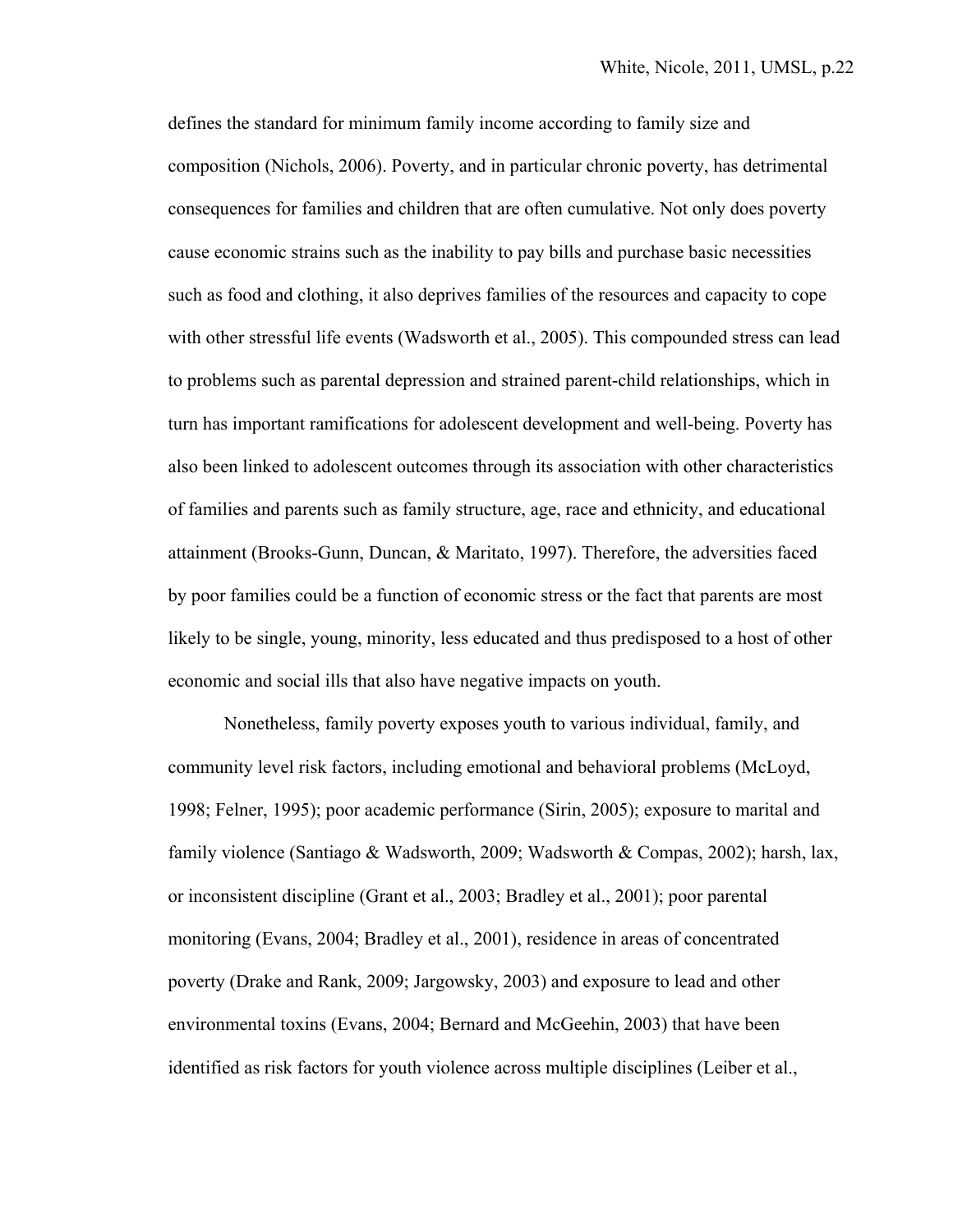2009; Barnes et al., 2006; Resnick et al., 2004; Hay, 2001; Mitchell & Finkelhor, 2001; Herrenkohl et al., 2000; Lipsey & Derzon, 1998; Needleman et al., 1996; Sampson & Laub, 1994; Loeber & Stouthamer-Loeber, 1986).

In one of the only studies to examine the effects of child poverty on youth violence, Messner, Raffalovich, and McMillan (2001) also found that changes in the child poverty rate are significantly associated with trends in juvenile homicide arrests of black and white youth, but more importantly so for blacks. Similarly, Levitt and Lochner (2001) found a significant association between child poverty and juvenile homicide trends in Chicago census tracts, but concluded that the changes in child poverty accounted for less than ten percent of the increase in juvenile homicides from 1980 to 1990*.*

#### *Unemployment*

 Because it impedes the ability to maintain certain income standards and supply basic needs, unemployment is also a common indicator of absolute deprivation that is theoretically connected to crime via two distinct mechanisms: criminal opportunity and criminal motivation (see Cantor  $&$  Land, 1985). The former posits that unemployment immediately reduces criminal opportunity by concentrating activities within primary group locations such as the neighborhood and home, which is indicative of a negative, contemporaneous effect. In addition to a guardianship effect, Messner et al. (2001) propose that the concentration of activities around the neighborhood may also result in intensive supervision of youths who tend to spend a lot of time around primary group locations, which they coin the supervisory effect. According to the latter, the financial distress caused by unemployment may serve as a motivation to commit crime, but this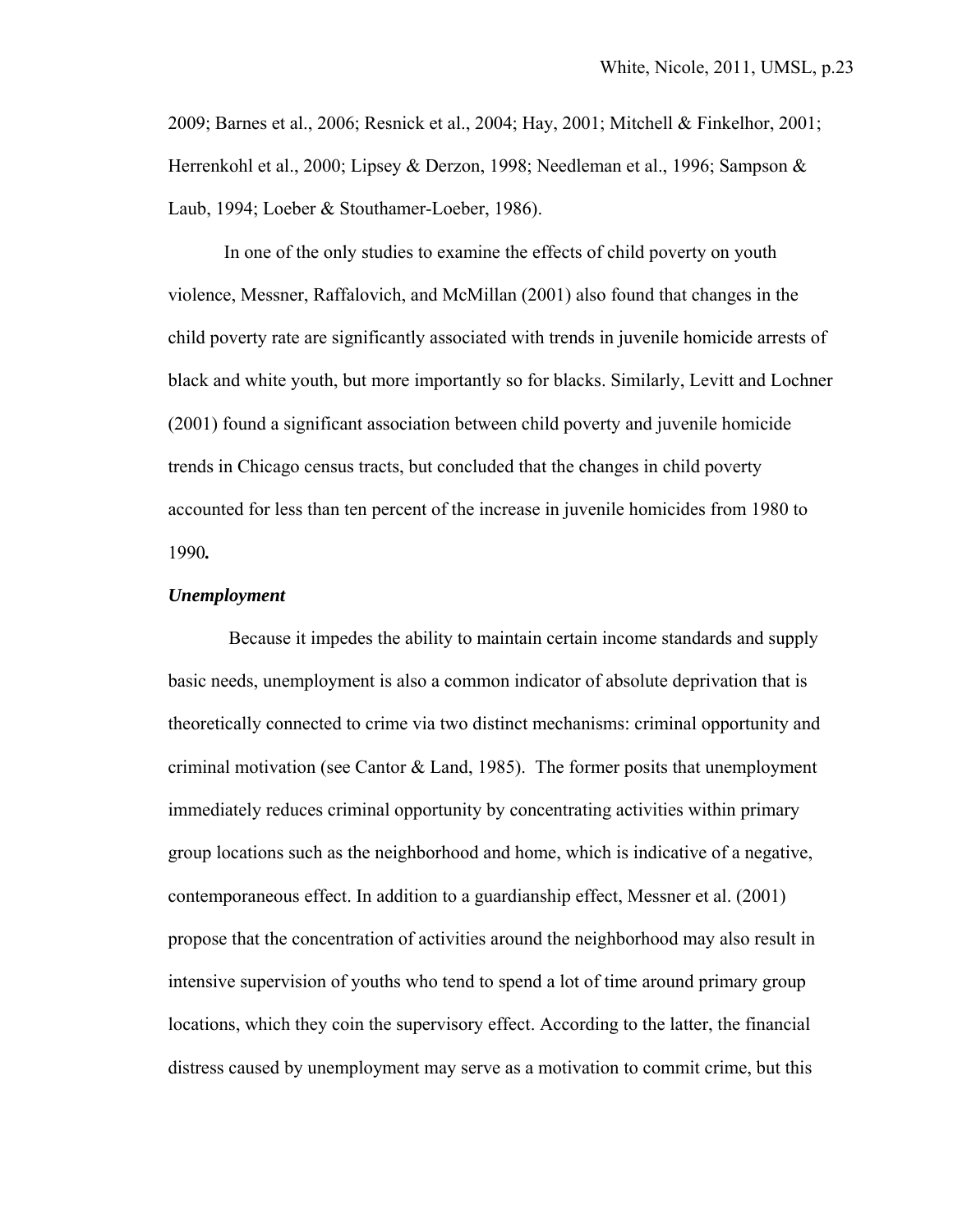effect is not always immediate as newly unemployed persons often benefit from unemployment compensation and family support, or may even find a new job. As support dwindles and time without work increases, the motivation to engage in criminal activity may increase.

It is also possible that the effects of unemployment may differ for adolescents who have a limited ability to work and earn income. Whereas unemployment poses significant problems for adults, it may be an advantage for adolescents who are expected to devote the majority of their time to academics (Wright, Cullen, & Williams, 1997). Not to mention, the majority of school-aged adolescents are not legally permitted to work. There is some evidence that the effects of unemployment for youth are different from the hypothesized effects for adults. For instance, Messner et al. (2001) found negative, lagged effects of unemployment on youth homicide arrest trends, which is contradictory to both criminal opportunity and criminal motivation effects.

Though joblessness is qualitatively different from unemployment, Krivo and Peterson reached similar conclusions in their analysis of labor market conditions and neighborhood violent crime arrests among three age groups: teenagers (15 to 19), young adults (20 to 24), and older adults (25 and older). In addition to joblessness, the percentage of the population employed in the lowest paying occupations was significantly related to violent crime arrests among young adults while the former influenced arrests among older adults. For adolescents, however, neither the quantity nor quality of available jobs affected violent crime arrests, which is consistent with life course perspectives that assign limited importance to employment as a conventional bond for youth vis-à-vis family and school (e.g. Sampson & Laub, 1993; Thornberry, 1987).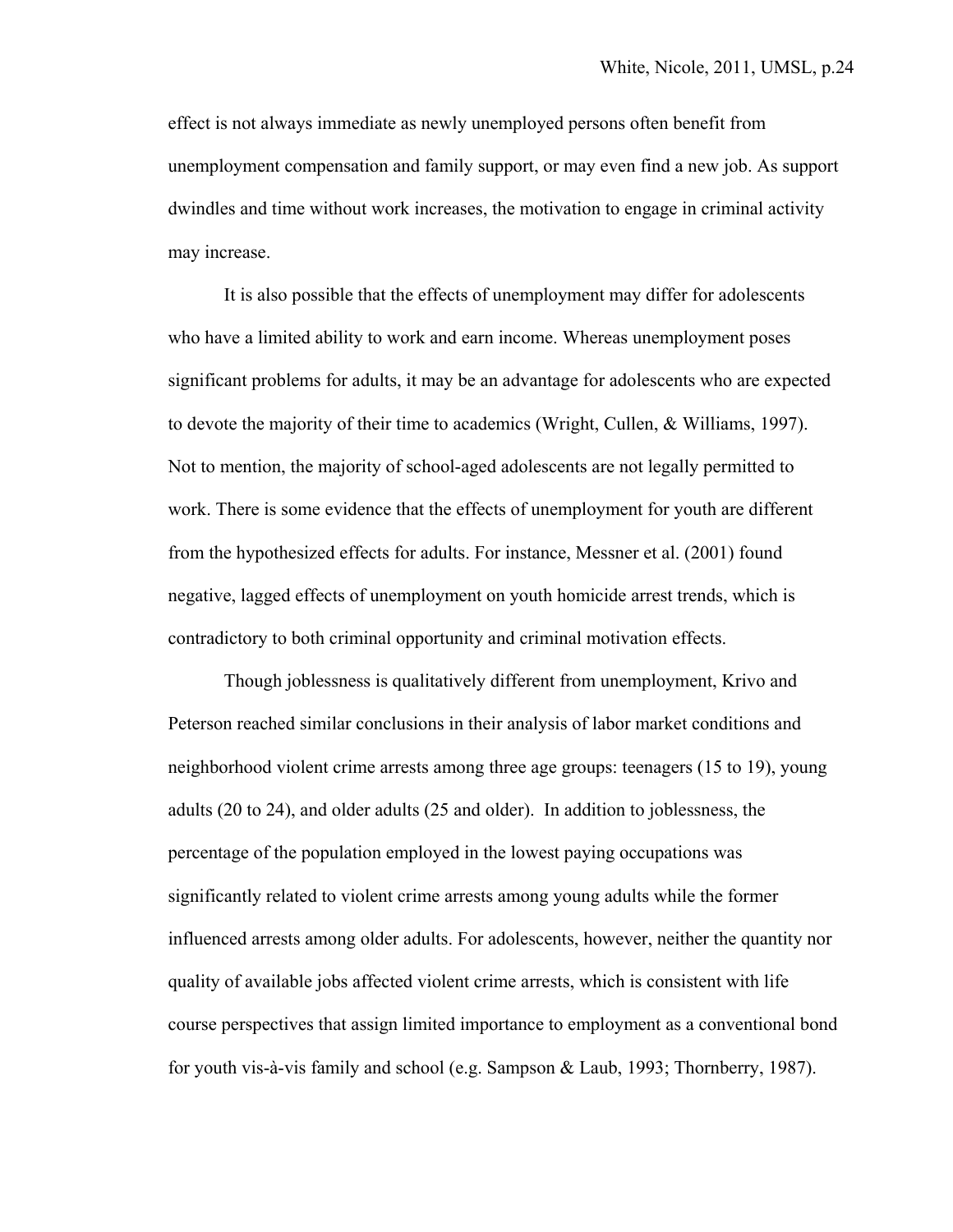Moreover, there is empirical evidence that employment may even have negative consequences for youth.

Some researchers have found that adolescents employed during the school year, and in particular those who work more than 20 hours a week, are at greater risk for delinquency and problem behaviors than their counterparts (e.g. Heimer, 1995; Agnew, 1986), and that this relationship is most salient for males at high risk for delinquency involvement (Wright et al., 1997). There is also evidence of a positive association between the amount of economic resources available to youth from work or other sources and delinquent behavior (Heimer, 1995; Agnew, 1986; Cullen et al., 1985), particularly when youth are already predisposed to delinquency (Agnew, 1990). Intense work efforts and access to economic resources may serve to detach youth from school and parental support, both of which play a key role in youth social control.

But while research has reported significant associations between work intensity and delinquency, the findings are equivocal. At issue is whether the relationship reflects the harmful nature of youth employment or pre-existing differences between intensive and non-intensive workers. Attempting to address this concern, Paternoster et al. (2003) estimated random and fixed effects models to evaluate the youth employmentdelinquency relationship net of the effects of unobserved heterogeneity. Previous research generally controlled for selection effects with lagged delinquency and other delinquency-related factors, which only captured the observed differences between workers.

 Consonant with this research, they found a significant association between intense work during the academic year and delinquency that was appreciably reduced, but not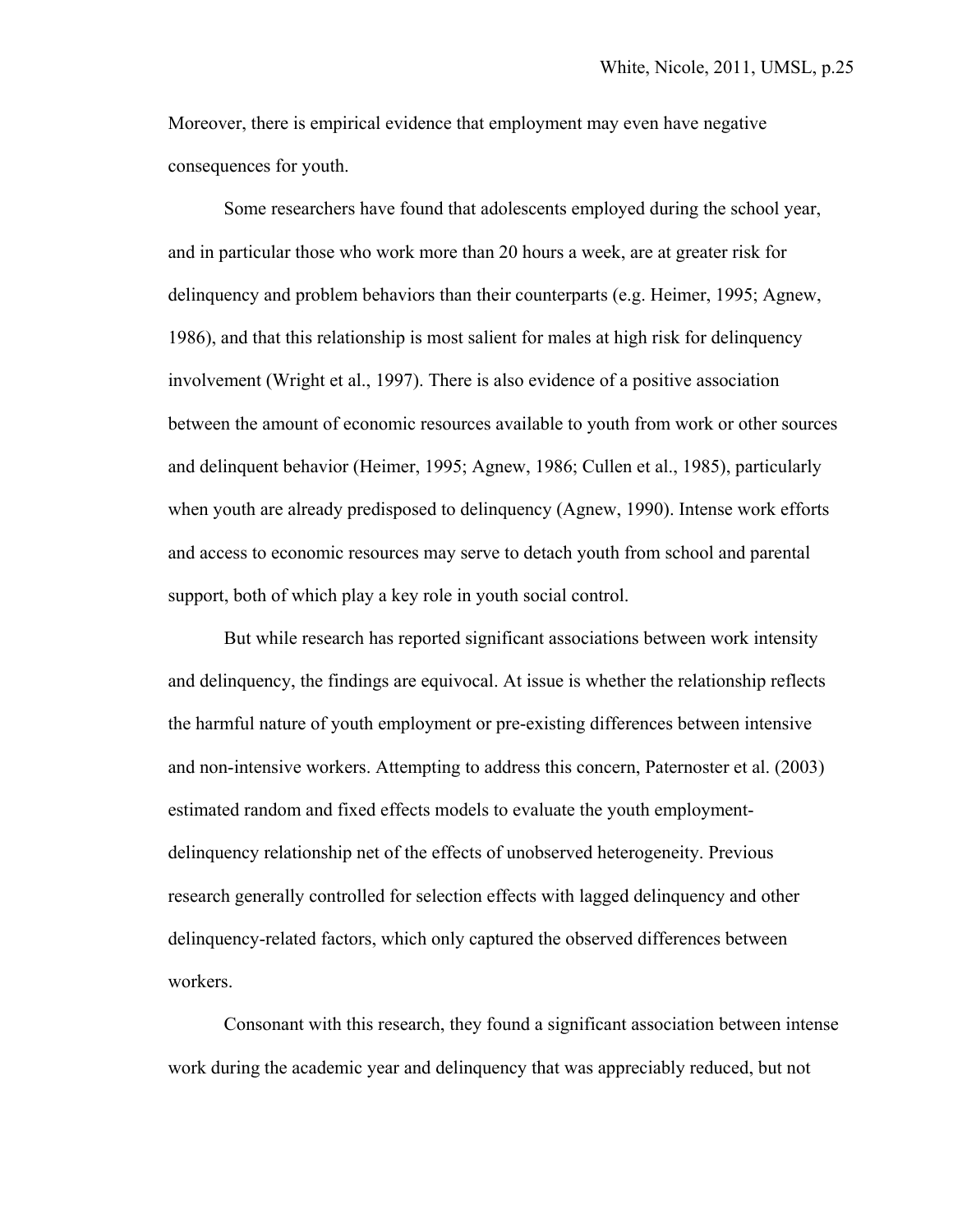eliminated by the introduction of various individual, peer, family, and school related covariates. However, the relationship disappeared when random and fixed effects models were estimated to control for the unobserved heterogeneity, suggesting that the reported relationship between work intensity and delinquency is biased by selection effects. Similar conclusions have also been reached about the effects of youth employment on academic performance (see Warren et al. 2000).

### *Economic Inequality*

While absolute deprivation is determined on the basis of fixed income standards, relative deprivation is based on the distribution of income and is commonly operationalized as economic inequality, or the gap in income between the rich and poor. Generally speaking, relative deprivation models presume that individuals assess their social and economic standing in comparison to others and it is their frustration with perceived inequalities or injustices that can potentially breed criminal behavior.

Structural inequalities can also influence macro-level crime rates, particularly in extremely disadvantaged areas marked by routine violence and weak social controls. Some researchers have attributed racial and ethnic differences in violent crime rates to longstanding patterns of economic and racial residential inequality that have disproportionately concentrated blacks in socially and economically isolated communities (e.g. Massey, 1995).

Empirical support for an inequality-crime relationship is mixed. The seminal study conducted by Blau and Blau (1982) found that total and racial inequality had important effects on violent crime rates in 125 of the largest metropolitan areas in the United States which tended to nullify the poverty effect. These findings were affirmed by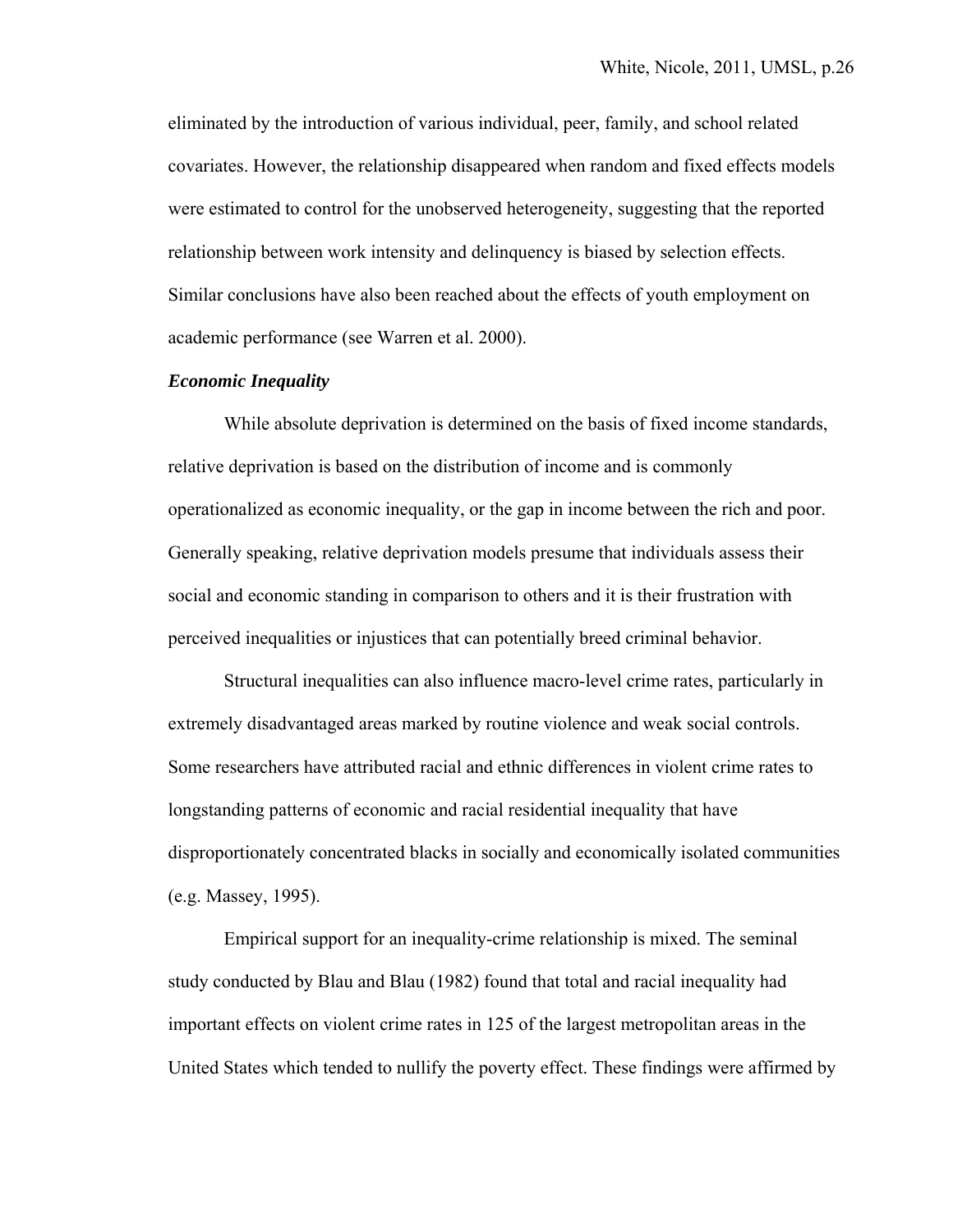few studies (e.g. Blau & Golden, 1986), but others have found only partial (e.g. Balkwell, 1990; Williams, 1984) or no support (e.g. Patterson, 1991; Messner & South, 1986). One source of these discrepant findings is the differential effects of inequality on black and white violent crime rates (Stolzenberg et al., 2006; Parker & McCall, 1999; Harer & Steffensmeier, 1992; LaFree et al., 1992; Messner & Golden, 1992), though some researchers have argued that selection of the appropriate reference group is an important contingency of the inequality-crime relationship (e.g. LaFree & Drass, 1996; Harer & Steffensmeier, 1992). It is suggested that individuals gauge their economic standing by comparing themselves to those of similar race, educational background, etc. Hence, intra-racial inequality should have particular utility for predicting crime rates disaggregated by race and ethnicity.

There are also reasons to suspect that intraracial inequality is an important predictor of youth violent crime rates. First, the conception of social structure and economic inequality is a developmental process. In comparison to younger children, adolescents have an "increased capacity to consider the perspectives of different groups (or roles) within society, with the recognition that these perspectives are systematically coordinated through convention or social structure" (Leahy, 1983, p. 112), but they also tend to be egocentric, or more concerned with self than society. So despite increased social awareness, adolescents tend to be most concerned with themselves and others in their immediate social environment (i.e. peers, neighbors, schoolmates, etc.). As such, measures of intraracial inequality should prove a more relevant indicator of perceived deprivation among youth and hence a better predictor of violent crime rates.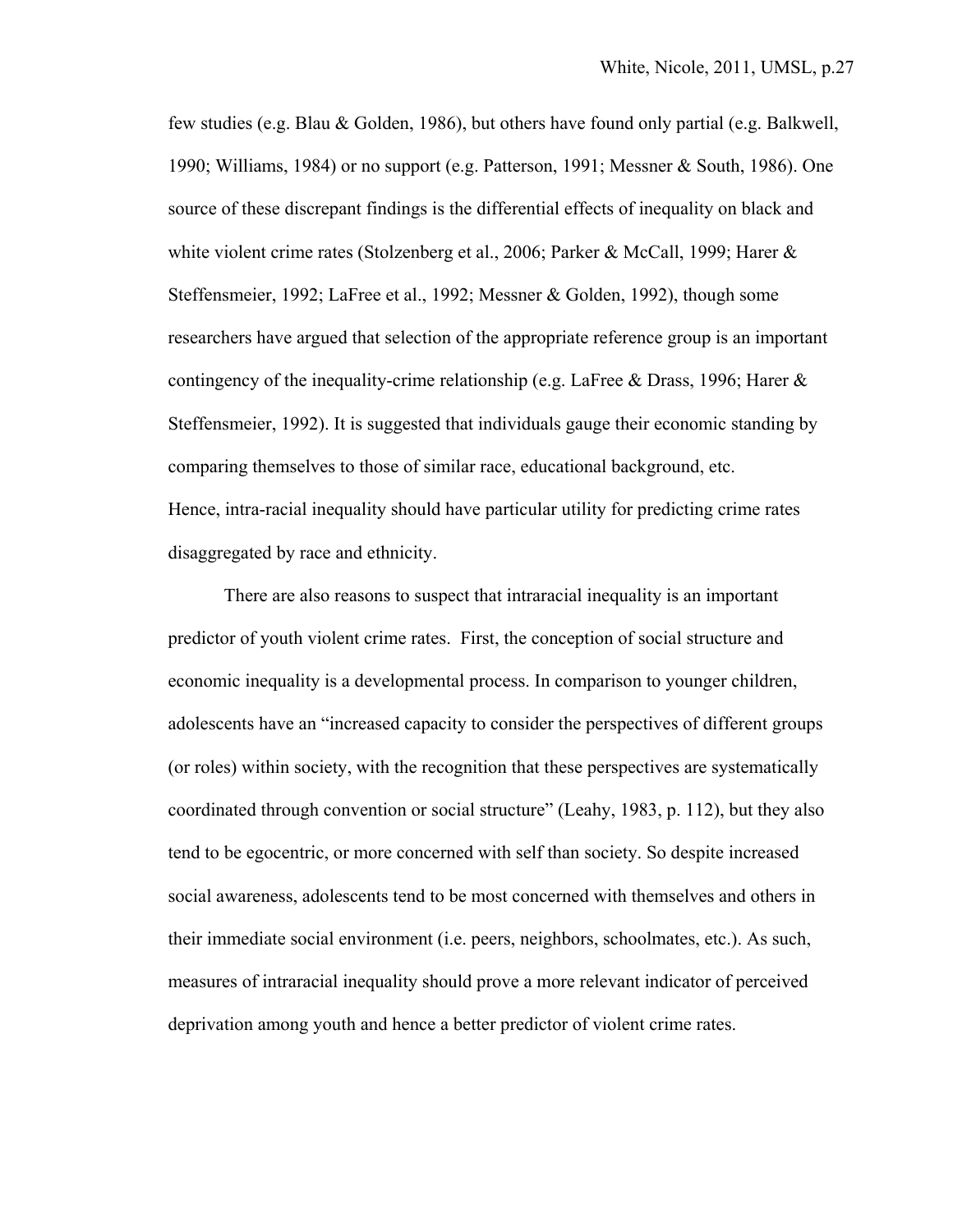Messner et al. (2001) provide some support for these expectations in their assessment of the relationship between economic deprivation and youth homicide arrest trends. Their indicator of interracial inequality, the ratio of white to black median family income, was found to be unrelated to arrest trends, but changes in various indicators of intraracial inequality significantly predicted homicide arrest trends for both black and white youth. The income share of the top 5% of households had a lagged effect on white homicide arrests and a contemporaneous effect on blacks. However, changes in the child poverty rate, which is based on direct measurements of family income, emerged as the most significant and robust predictor of black and white youth homicide arrest trends. This finding lends credence to the assumption that youth violent crime rates are better predicted by more proximate indicators of deprivation.

Past research conducted by Shihadeh and Steffensmeier (1994) also found that income inequality had only trivial direct effects on black youth violence while racial inequality failed to exert any significant effect either directly or indirectly. However, intraracial inequality had significant and substantial effects on black youth violence that were mediated by family disruption.

#### *Concentrated Disadvantage*

Neighborhood crime rates have long been associated with endemic structural characteristics such as concentrated disadvantage, particularly in urban areas. Commonly measured as a summary index of the unemployment and poverty rate and the proportion of blacks, welfare recipients, and female-headed households in the population, concentrated disadvantage has been theoretically linked to crime via collective efficacy (Sampson, Raudenbush, & Earls, 1997), systems of social relationships (Bursik &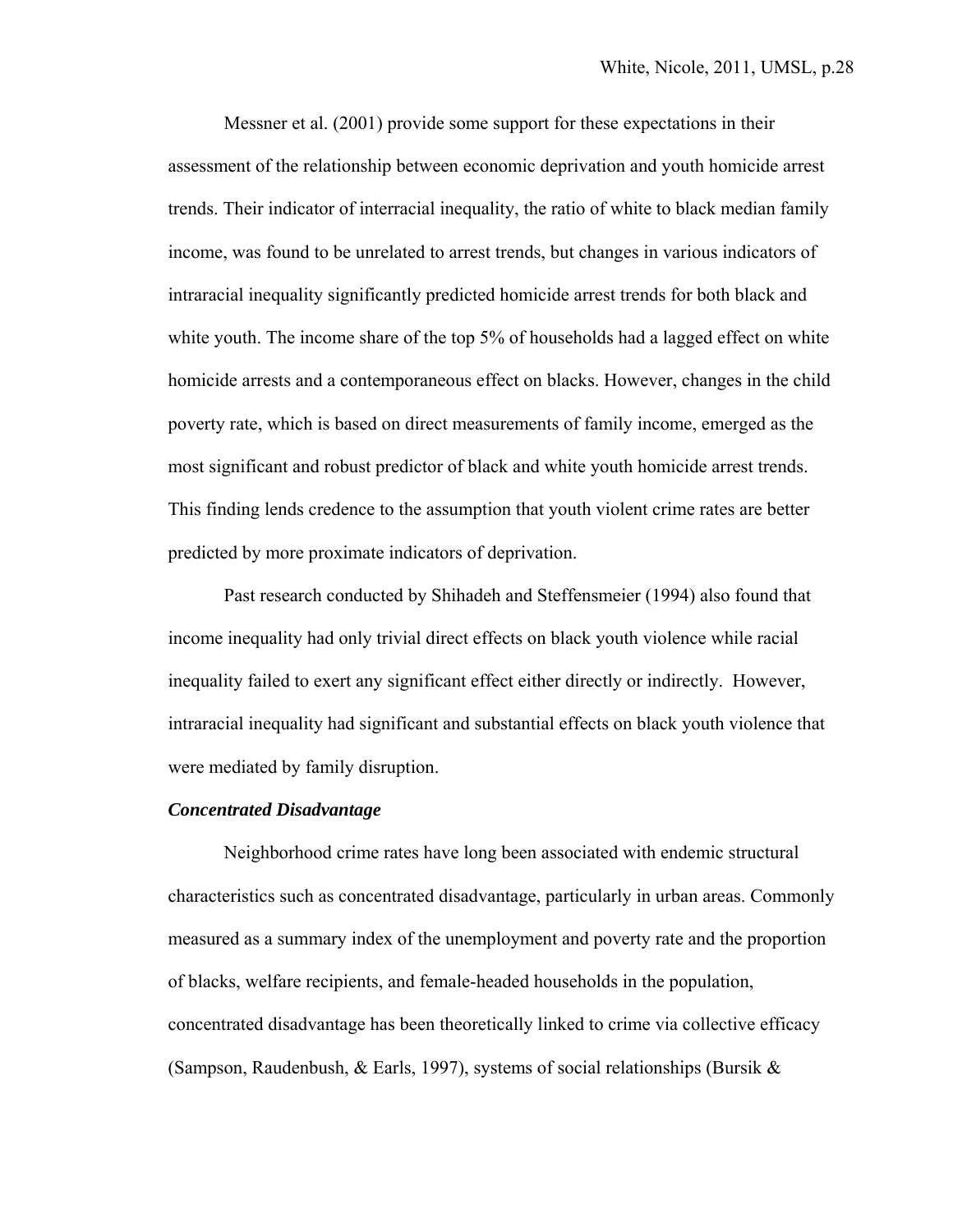Grasmick, 1993), and cultural adaptations that subvert community social organization and legitimate the use of violence (e.g. Anderson, 1999).

Research has also established an important empirical connection between concentrated disadvantage and youth violence. For instance, MacDonald and Gover (2005) found a significant association between concentrated disadvantage, a summed index of the proportion of poor, unemployed, black, and female householders in U.S. cities, and youth-on-youth homicides. The growth in urban concentrated disadvantage, along with rising divorce rates within cities, was also significantly associated with the increase in youth homicides in the early 1990s.

In her analysis of the simultaneous effects of individual, family, and community risk factors on youth's risks for violent victimization, Lauritsen (2003) found substantially higher risks for violence among youth in extremely disadvantaged neighborhoods though community disadvantage appeared to be unrelated to violence risks for most youth. One element of the disadvantage index, the percentage of femaleheaded households with children, consistently exerted a significant effect on total, stranger, and non-stranger violent victimization risks net of other individual, family, and community risk factors. To put these findings into perspective, however, the individual and family risk factors that placed youth at the greatest risk for violent victimization was time spent at home and length of current residency, both of which had negative effects.

Contextual studies have also identified various mechanisms through which community disadvantage influence the risk for and perpetration of violence by individual youth, which include the presence of traditional male role models (Parker and Reckdenwald, 2008), exposure to criminogenic street contexts in the form of deviant peer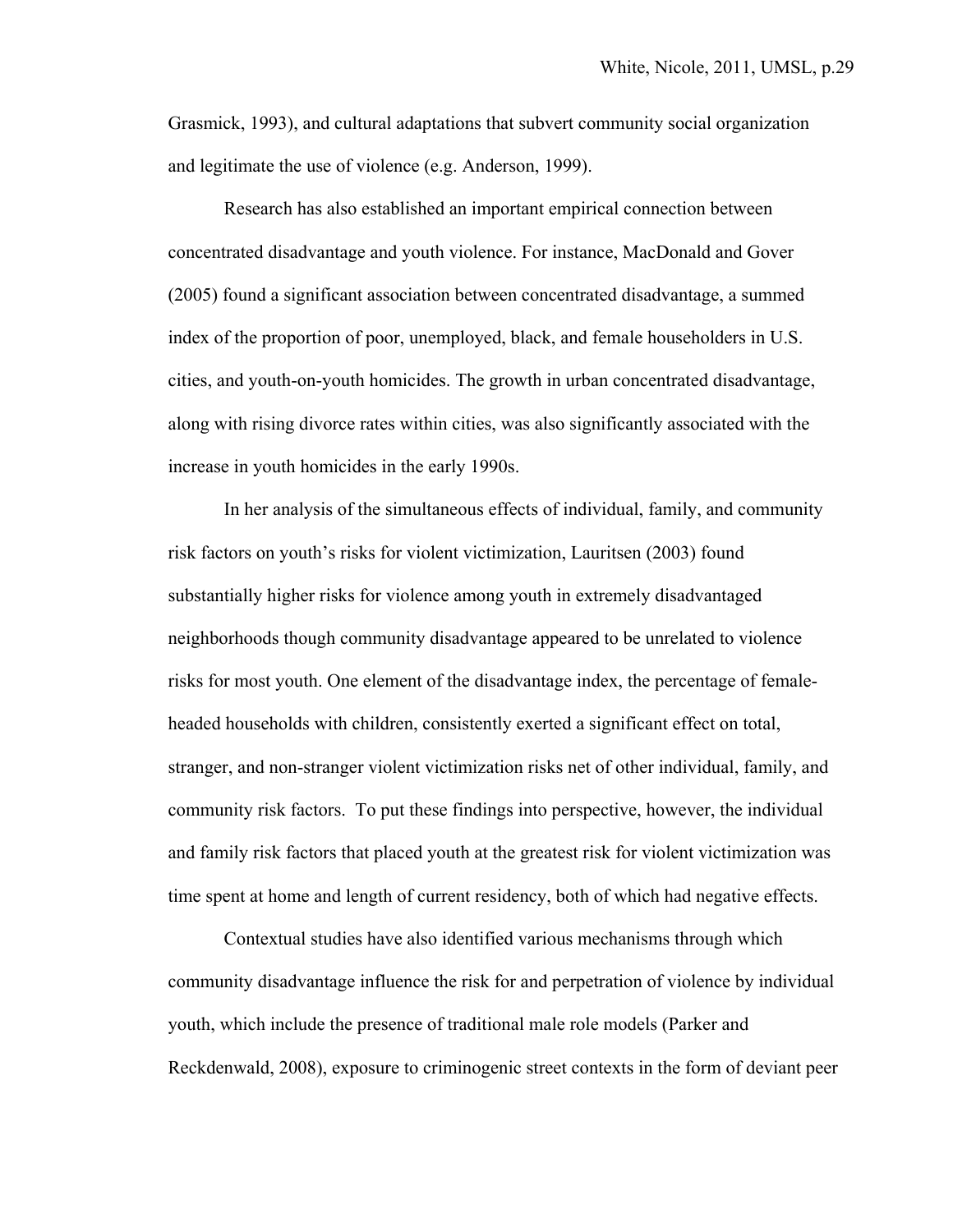association and exposure to serious violence (De Coster, Heimer, & Wittrock, 2006), and street codes that condone violence (Stewart  $\&$  Simons, 2006), though the latter was only a partial mediator.

Racial differences in serious youth violence have also been attributed to the fact that black youth are more likely to reside in disadvantaged communities than youth in other racial groups (DeCoster et al., 2006), but while community disadvantage is key in explaining the black-white disparity, other factors such as exposure to gang violence and school attachment may better explain the disparity for Hispanic and Native American youth (McNulty & Bellair, 2003).

To summarize, there is considerable evidence of an important association between economic deprivation and youth crime. However, it is also apparent from the preceding discussion that some special considerations must be observed when assessing this relationship, particularly in a sample of school-aged adolescents. One such consideration is the measurement of youth economic deprivation. Given their limited access to work and income, many of the indicators commonly used to measure absolute deprivation among adults have limited relevance for youths.

#### **Measuring Youth Economic Deprivation**

Because adolescents tend to be developmentally and physically oriented toward self and the immediate social environment, it is likely that the most relevant indicator of youth economic deprivation is one based on youth's own economic well-being or that of close social networks such as their family or household unit, the latter of which may include cohabiters and other unrelated household members that contribute economic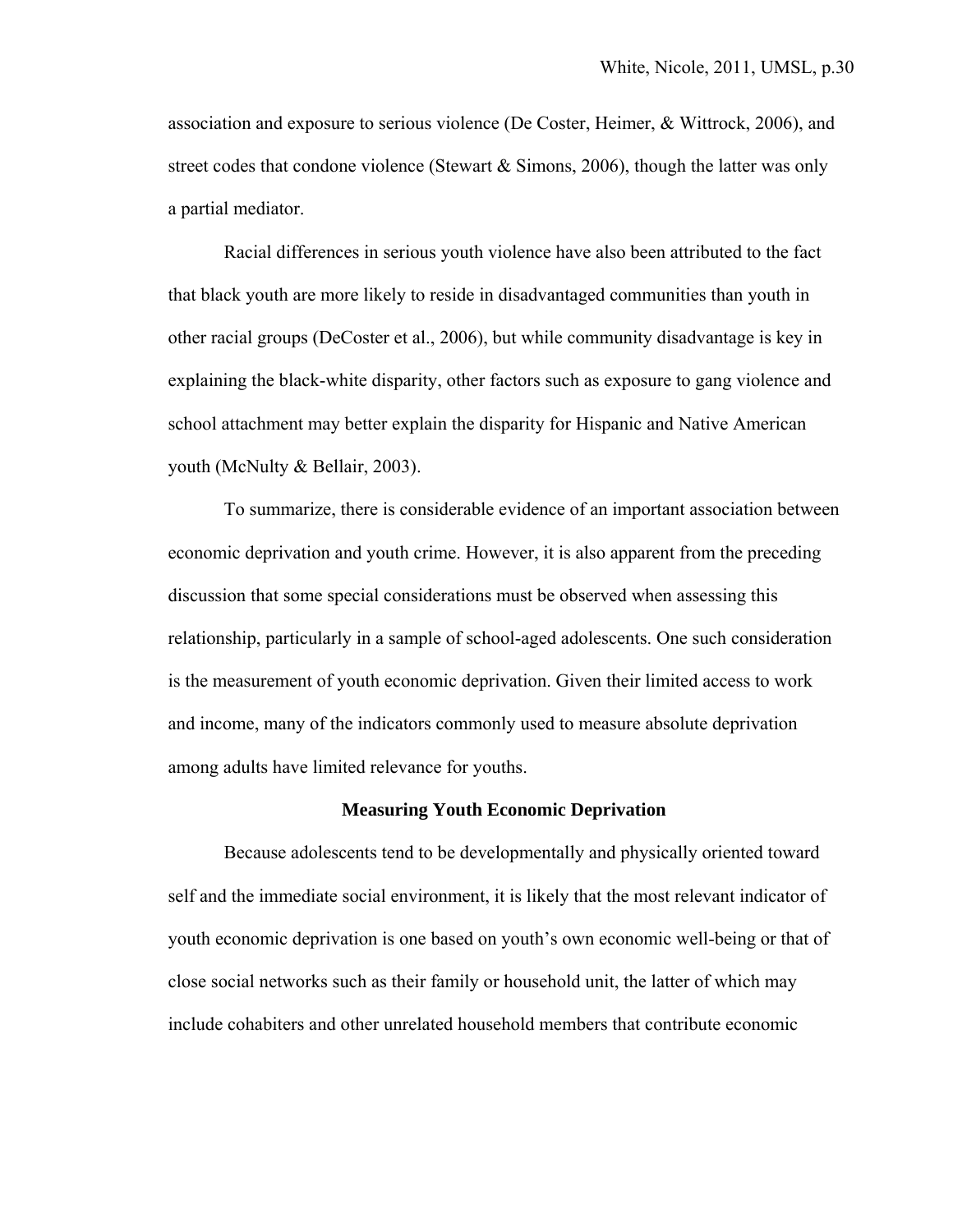resources to the family, and same-race peer groups within the neighborhood or school (Lopez Turley, 2003).

 Again, researchers often use unemployment as an indicator of economic deprivation because it limits access to income and basic material resources for daily living. As an indicator of youth economic deprivation, however, its utility is hampered by the fact that the majority of school-aged adolescents are restricted from participating in the full-time civilian labor force. Moreover, the youngest segment of the civilian labor force, 16 to 17 year olds, has seen decreases in school-year employment in recent years and concurrent increases in the percentage unemployed--a trend that transcends the demographic lines of gender, race and ethnicity (Morisi, 2008).

Contributing to these recent trends are declines in the real wage for teenage workers and slow recovery of the teenage employment rate after the 2001 recession, but the past twenty years have also witnessed an increase in the proportion of students enrolled in and subject to advanced coursework and placement exams (Morisi, 2008). In addition, an increasing number of states are requiring students to pass high school exit exams as a condition of graduation. Currently, 26 of the 50 states have either implemented or plan to implement mandatory exit exams by 2012, and the overwhelming majority of these states initialize exams in tenth grade when students are at the cusp of entering the labor force (Center for Educational Policy, 2009).

Other trends suggest a growing acknowledgement of the value of education for future earnings. Over the past three decades or so, there has been a positive association between educational attainment and earnings as well as an increase in the percentage of young adults enrolling in degree-granting institutions (National Center for Educational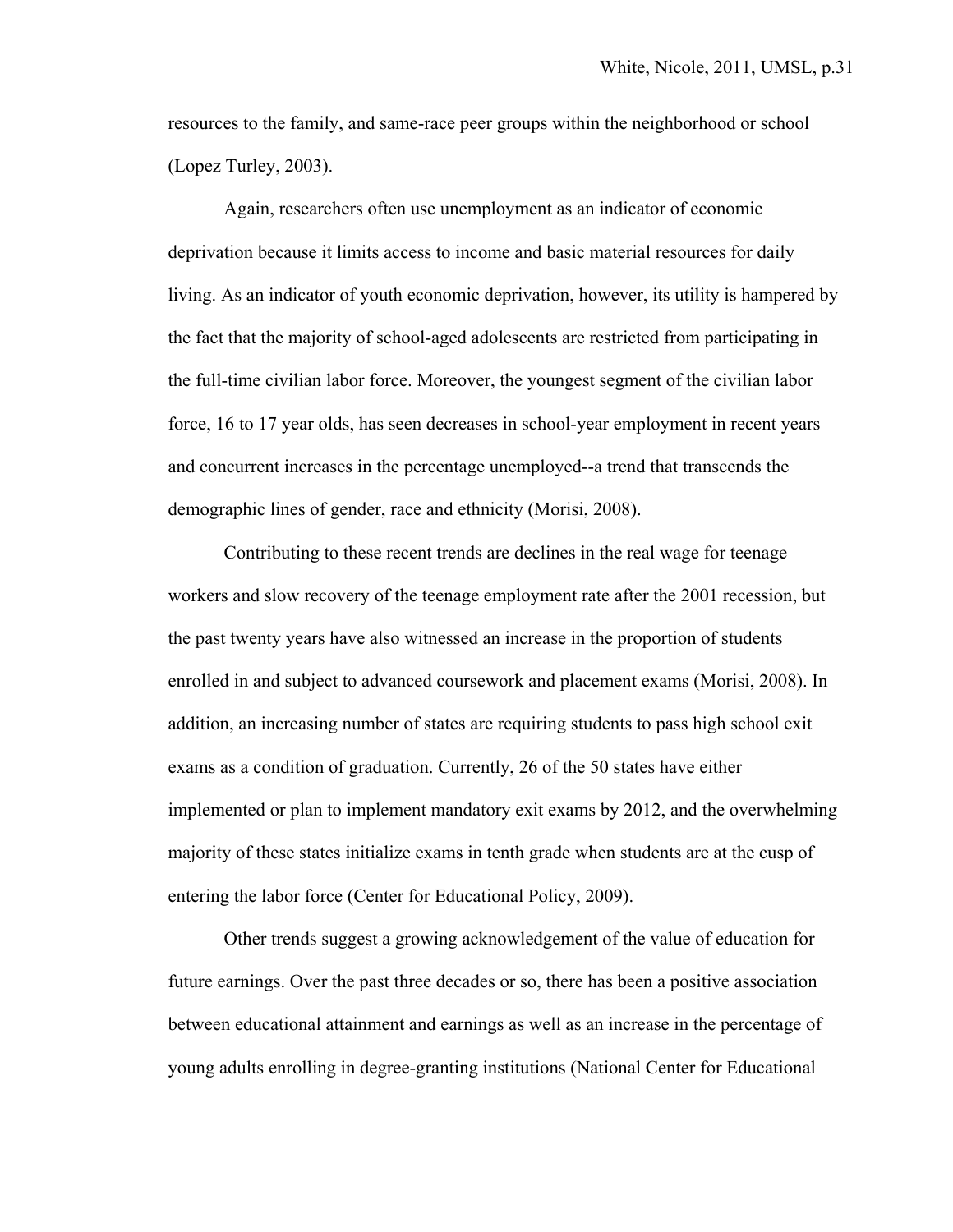Statistics, no date), although it is likely that other factors contributed to the latter trend such as declining employment opportunities for low-skilled workers and greater availability of student financial aid. These trends collectively suggest that working may be a less attractive or viable option for school-aged adolescents who face more advanced coursework and stricter educational requirements.

 Income based measures of youth economic deprivation are also problematic for a couple of reasons. First, working adolescents are generally employed in part-time, lowskill jobs that pay a low-wage, so the nature of youth employment and earnings is one that inherently situates them at the bottom of the income distribution. Second, the income that adolescents acquire from work or other sources is not typically allocated towards family living expenses, and thus is not reflective of their access to income for important material resources. The following excerpt from Steinberg (1996) illustrates this point:

 Contrary to popular stereotype, working students are not mainly poor youngsters who are working because their families need their earnings, but middle class youth who are working for additional pocket money to spend on themselves. National surveys show that almost none of the typical student worker's earnings goes toward family expenses or into a college savings accounts. Most of it goes toward clothing, cars, stereo equipment and socializing (p. 167).

Referring to the findings from his own collaborative research, he goes on to state: In our study, for example, close to 60 percent of the workers we surveyed said they spent most or all of their earnings…on immediate personal expenses. Only about 10 percent said they saved most or all of their earnings for college, and only 3 percent said they gave most or all of their earnings to the family (p. 168).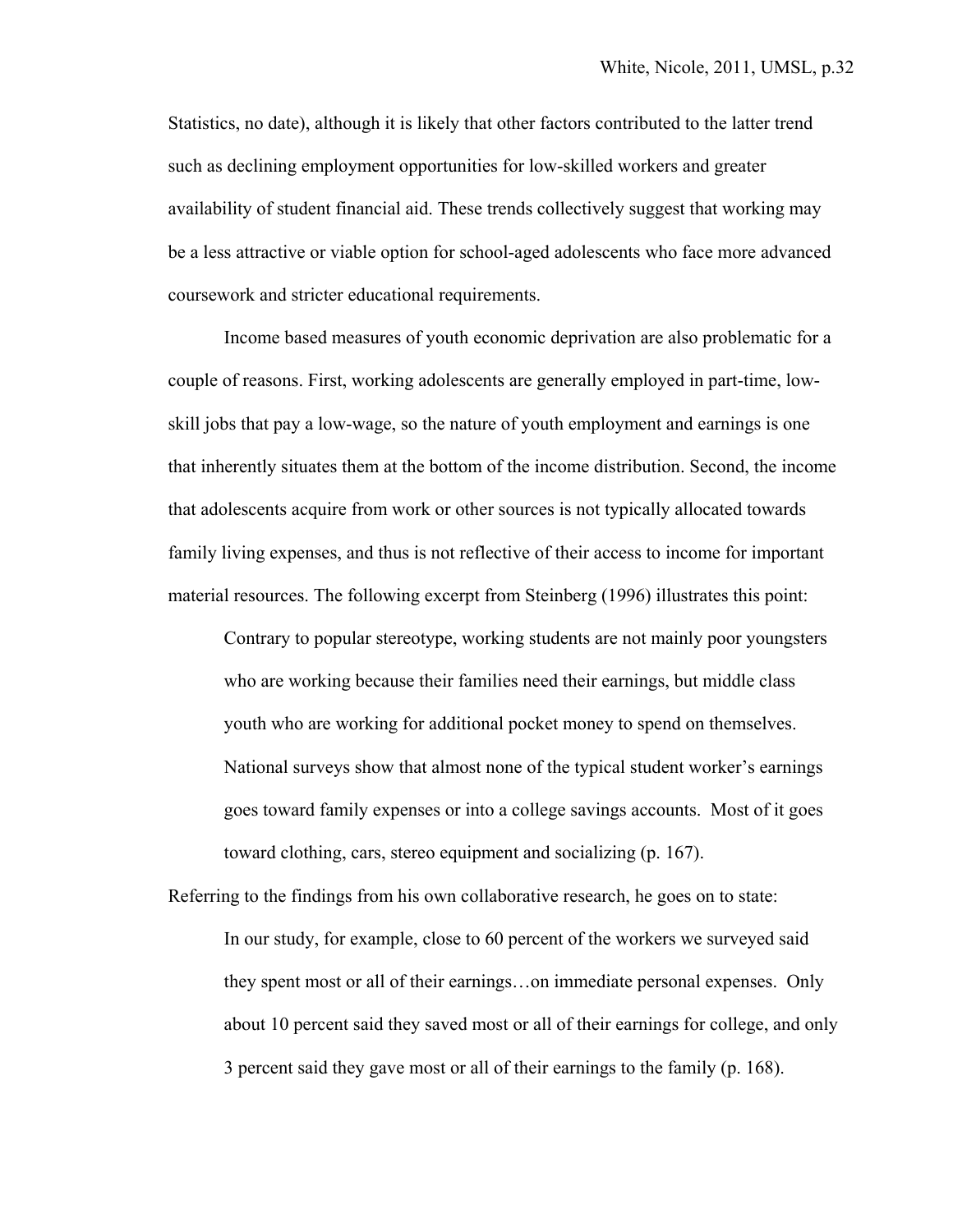Hence, adolescents tend to use their own economic resources to fund social activities and fulfill material desires while most likely depending on family income to cover the costs of housing, utilities, food, medical care, and educational resources, which makes family income a better gauge of the material and economic well-being of youth.

 Given the significance of family income for youth economic well being, the child poverty rate seems a particularly relevant indicator of youth economic deprivation. The official poverty measure defines the family as the economic unit for determining poverty status, and children are considered to be poor if the total pre-tax cash income for their family unit is less than the poverty threshold designated for their family size and composition (Hoynes et al., 2006).

Its utility notwithstanding, the official poverty measure has been extensively criticized over the years for its failure to account for the Earned Income Tax credit, inkind benefits from government assistance programs, state and federal tax deductions, and other family or work related expenses that affect the amount of expendable income available to families, and there is particular concern that these omissions may lead to inflated child poverty rates as families with children are most likely to receive benefits from means-tested government programs. While past research has confirmed that the official measure does tend to overstate child poverty, there is also evidence that there are no substantial differences in time-series patterns of official and experimental poverty rates (Iceland et al., 2001; Short et al., 1999). Therefore, the official measure appears capable of producing long-term trends in the poverty rate with some accuracy.

The proceeding discussion will focus on the distinct trends in child poverty that occurred throughout the 1990s and the early half of the millennium, the economic and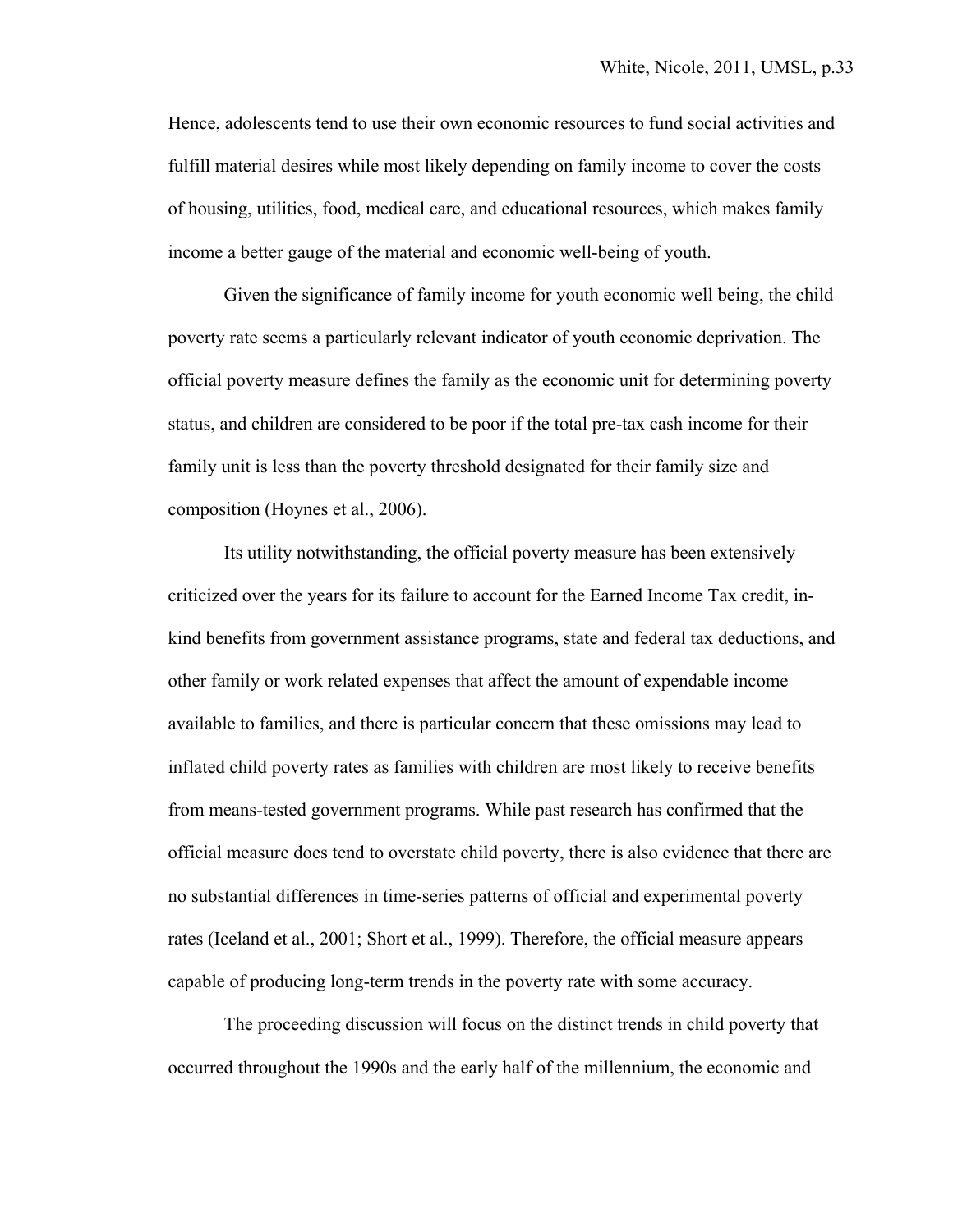social climate in which these trends occurred, and the significance of these trends for minorities and families. Following is an overview of the crime drop that also occurred in the 1990s and suppositions about the relationship between child poverty and violent crime trends. Finally, the impact of economic and social policy changes on this relationship will be explored.

#### **Trends in Child Poverty, 1993-2004**

#### *The Economic Expansion of the 1990s*

According to Nichols (2006), two distinct trends in child poverty occurred between 1993 and 2004: a stable and significant decline from 1993 to 2000 and a modest but stable increase from 2001 to 2004. However, the significance of these trends cannot be fully understood apart from the economic and social context in which they occurred. Save a brief recession in the early part of the decade, the 1990s were marked by a period of unprecedented economic growth that peaked in 2000 when the U. S. labor market reached full employment (Freeman, 2001). More importantly, this economic expansion spread to the lower end of the job market and contributed to the first sustained increase in real wages for low-skilled workers in over thirty years (Jargowsky, 1999). This feature set the economic expansion of the 1990s apart from the expansions of the previous decade.

 In addition to the economic expansion, the 1990s also witnessed a number of social policy changes designed to encourage work among poor and female-headed families--the populations at greatest risk for welfare dependency. One of these changes was federal and state expansions to the Earned Income Tax Credit (EITC) in 1993 and 2000 that were the most substantial expansions to the credit since its 1975 enactment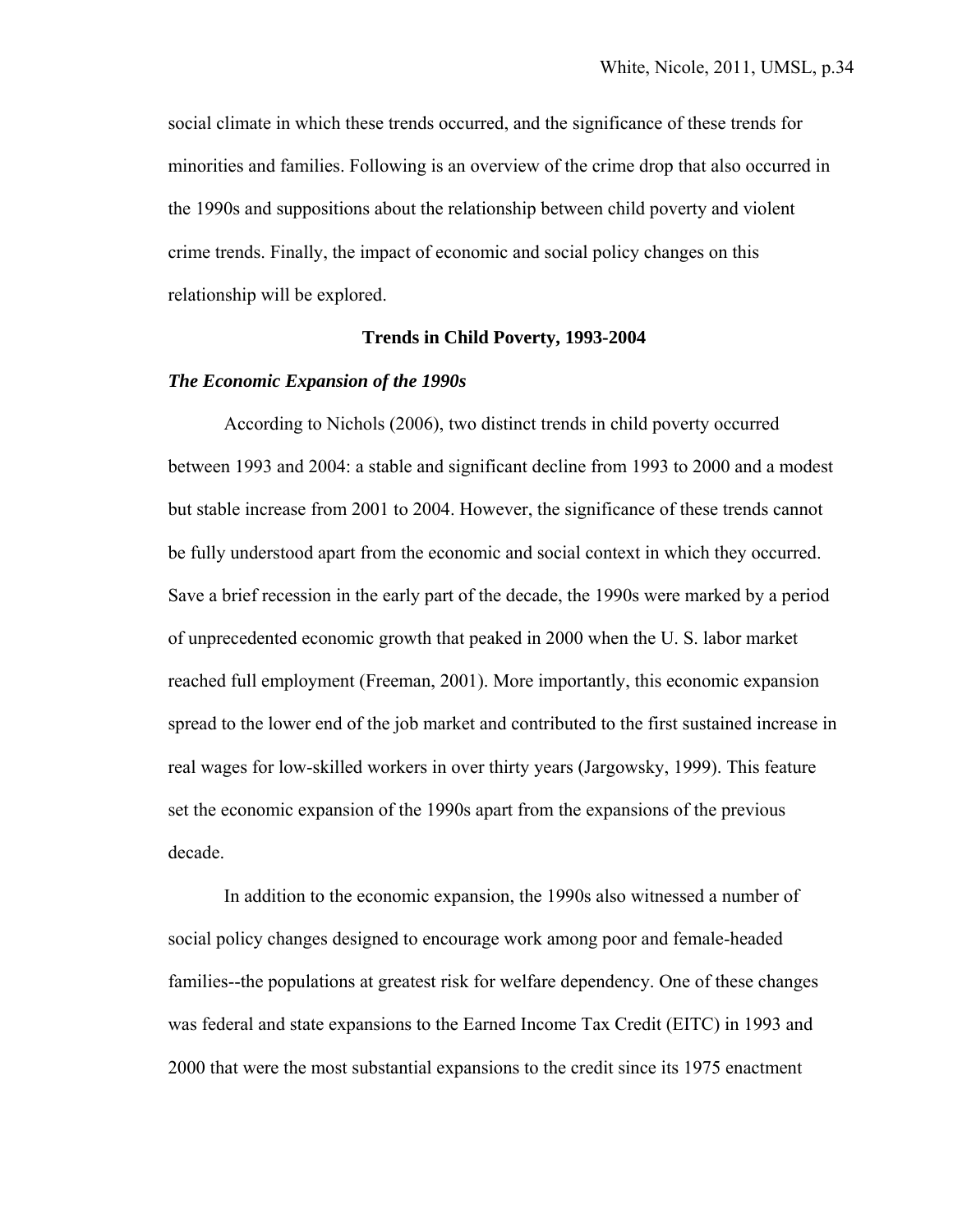(Gunderson & Ziliak, 2004). The EITC provides refundable tax credits and wage supplements to low income working families and has been identified as a major contributor to the growth in maternal employment between the mid-1980s and 1996 (Meyer & Rosenbaum, 2001).

The other change was the passage of the 1996 Personal Responsibility and Work Opportunity Reconciliation Act (PRWORA), which introduced major reforms to the federal welfare system, the most significant being the replacement of the Aid to Families with Dependent Children (AFDC) program with block grants to states entitled Temporary Assistance to Needy Families (TANF) to be effective July 1, 1997. Under TANF guidelines, states were given broad discretion to design their own welfare program and determine eligibility, but were prohibited from using federal funds to assist families for more than five cumulative years and teenage parents not attending school or under adult supervision. In addition, recipients were subject to mandatory work requirements and possible sanctions for noncompliance and rule violations, including the reduction or termination of all cash and food stamp benefits (Greenberg et al., 2002).

Collectively, these developments contributed to substantial improvements in the job market, particularly among low-skilled, low-income workers. In turn, these job market improvements played a major role in reducing child poverty, but most prominently for black children whose parents are more likely to be situated at the bottom of the job market (Nichols, 2006). While low-skilled workers benefit importantly during periods of economic growth, they tend to experience more substantial growth in unemployment during periods of economic recession, which in turn is associated with the growth in child poverty rates.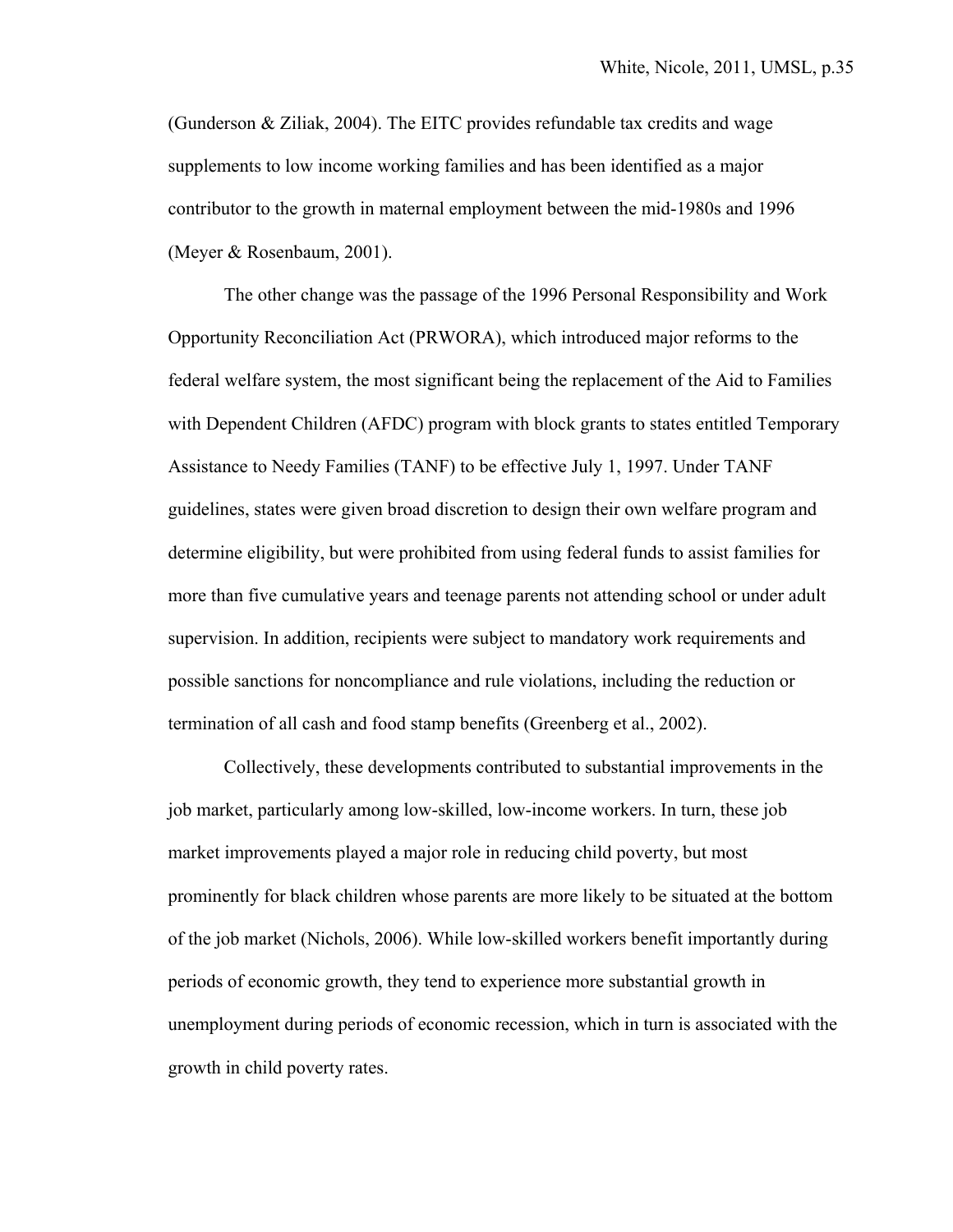Historically, there has been a close association between indicators of macroeconomic growth (e.g. GDP, unemployment rate) and poverty rates, but the strength of the relationship has varied over time. National poverty rates declined substantially during the robust economy of the 1960s, but fell at a much slower rate relative to GDP growth during the 1970s and particularly in the 1980s (e.g. Blank et al., 1993; Cutler et al., 1991), which caused researchers to question the poverty-reducing effect of the 'rising tide'. However, more recent research suggests that the weak association between economic growth and poverty rates during the '70s and '80s was a departure from historical trends and that the 'typical' association re-emerged during the 1990s (Freeman, 2001; Haveman & Schwabish, 1999).

Given the economic growth-poverty association and the acute sensitivity of minorities to changing macroeconomic conditions, it is expected that periods of economic expansion and declining child poverty is characterized by faster declines for minority children, and in particular blacks. Figure 2.1 illustrates the long-term trends in economic growth as measured by the unemployment rate and child poverty, revealing that minorities consistently display greater sensitivity to upturns in the economy. During periods of declining child poverty, the reduction for minority children is much more pronounced than the reduction for all children. This trend is particularly apparent during the economic expansion of the 1990s.

Between 1993 and 2000, the poverty rate for all children declined by nearly 7 percentage points while the rate for non-Hispanic white children declined by about 5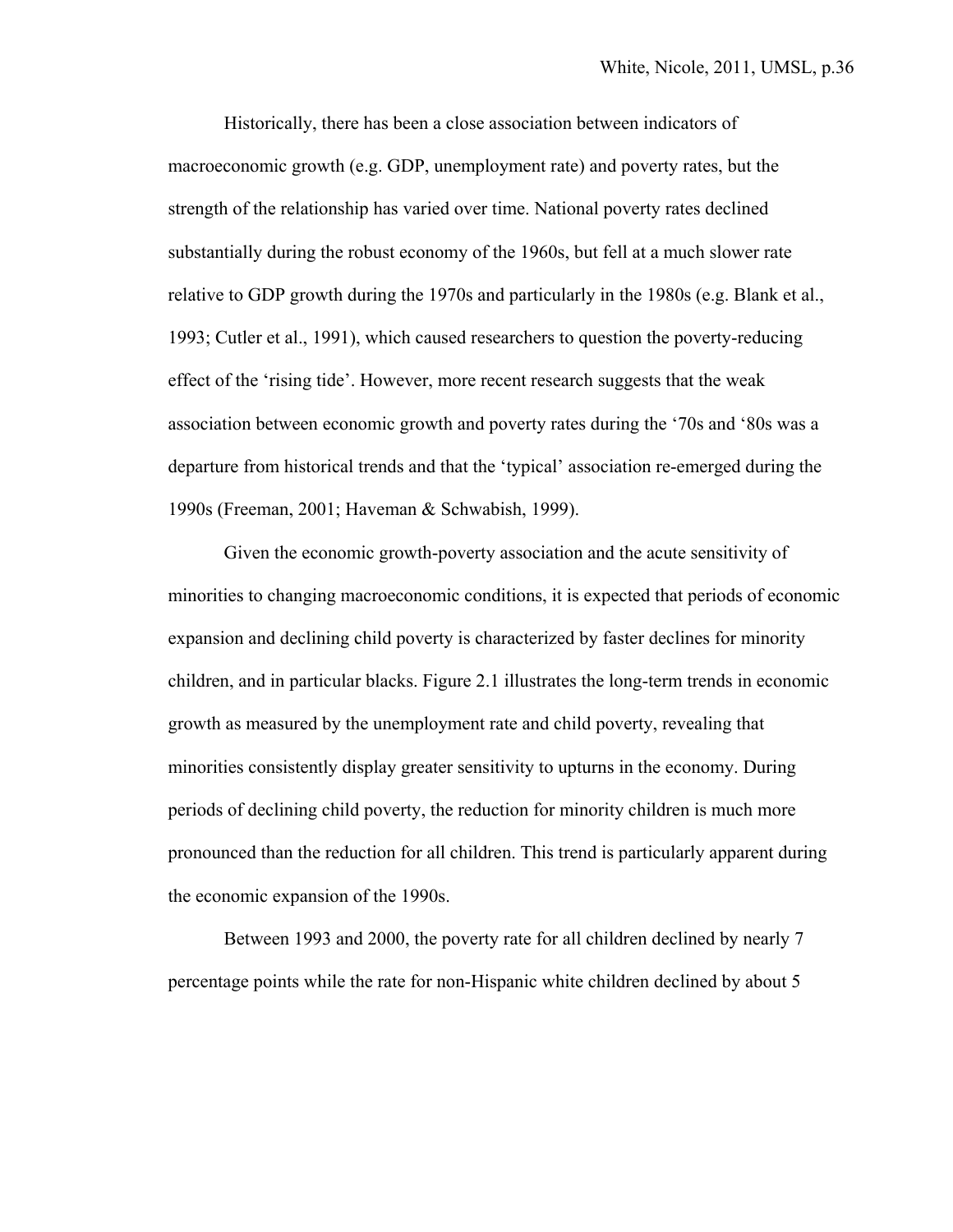

Source: Bureau of Labor Statistics (no date). *Annual Average Unemployment Rate, Civilian Labor Force 16 Years and Over.* Retrieved from: http://www.bls.gov/cps/prev\_yrs.htm. De-Navas-Walt, Carmen, Bernadette D. Smith, and Jessica C. Smith (2008). *Income, Poverty, and Health Insurance Coverage in the United States: 2008*. Current Population Reports, P60-236*.* Washington, DC: U.S. Government Printing Office.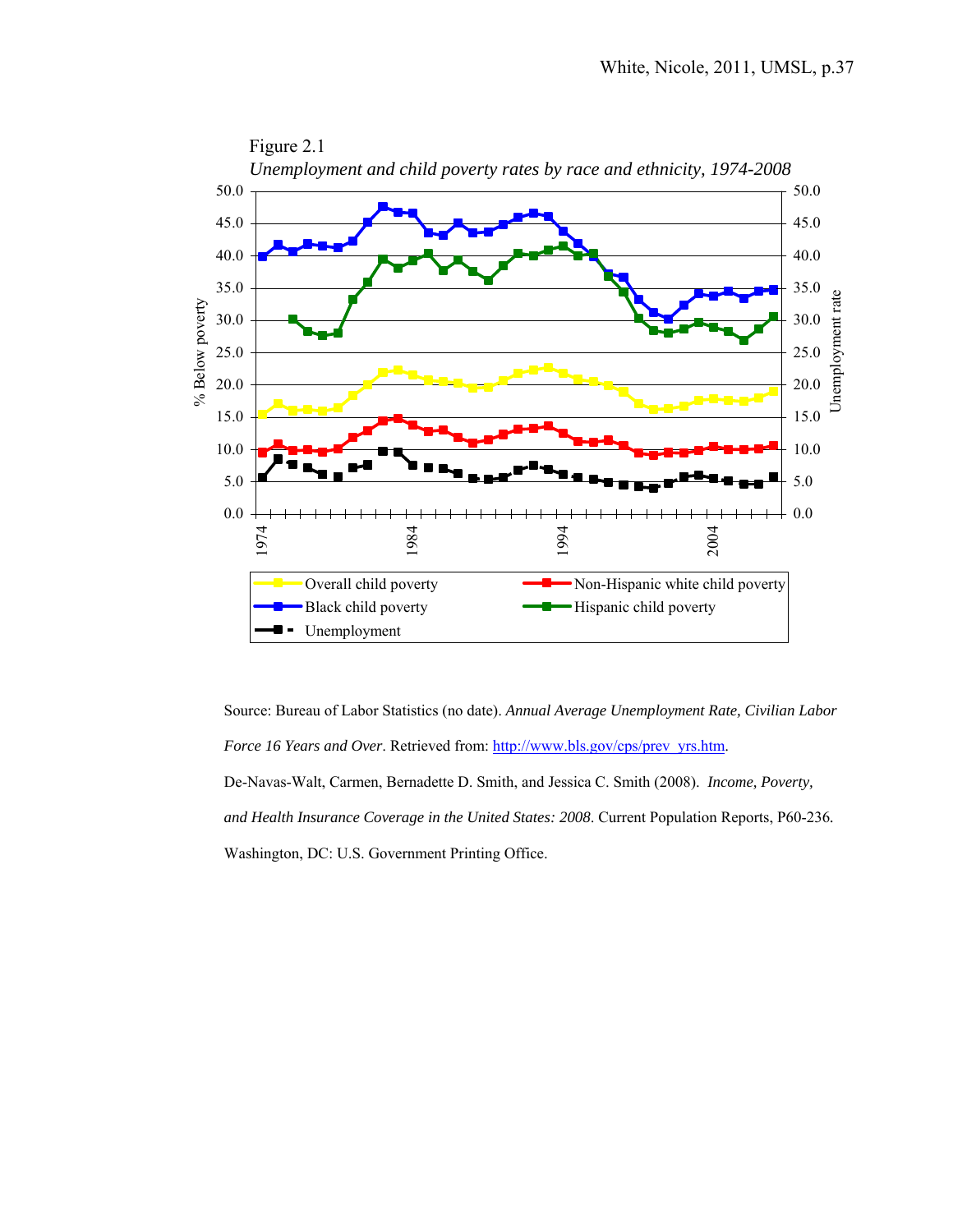points. In comparison, the respective declines for Hispanic and black children were roughly 13 and 15 percentage points, which is consistent with Borjas' contention that minorities exhibit greater sensitivity to changing economic conditions. The poverty reductions for minority children were also noteworthy because the height of the economic boom (i.e. 2000) witnessed the lowest rate ever recorded for black children by the Census Bureau and the lowest rate for Hispanic children since the early and late 1970s (Dalaker, 2001). Despite reaching a record low, however, the black child poverty rate in 2000 was still about 15 percentage points higher than the rate for all children.

 There have also been relatively few changes in the Hispanic child poverty rate relative to the non-Hispanic white child poverty over the years (Nichols, 2006). Since the early 1970s, the Hispanic child poverty rate has consistently been about three times the rate of non-Hispanic white children, the only exception being the mid-1990s when the gap in poverty was nearly fourfold. So despite the fact that the changes in child poverty have been more pronounced for Hispanic children over the years, the rate has grown in similar proportion to non-Hispanic white children.

In addition to the reductions in child poverty, the economic boom also contributed to significant declines in family poverty. The poverty rate fell by about twenty-nine percent for both female-headed and all families from 1993 to 2000, but the rate for female-headed families fell by about 10 percentage points in comparison to a 4-point reduction for all families and 2-point reduction for married couple families. Similar to the black child poverty rate, the proportion of female-headed families in poverty also dipped to a record low in 2000 while the rate for married couple families remained unchanged from its historic low in 1999 (Dalaker, 2001).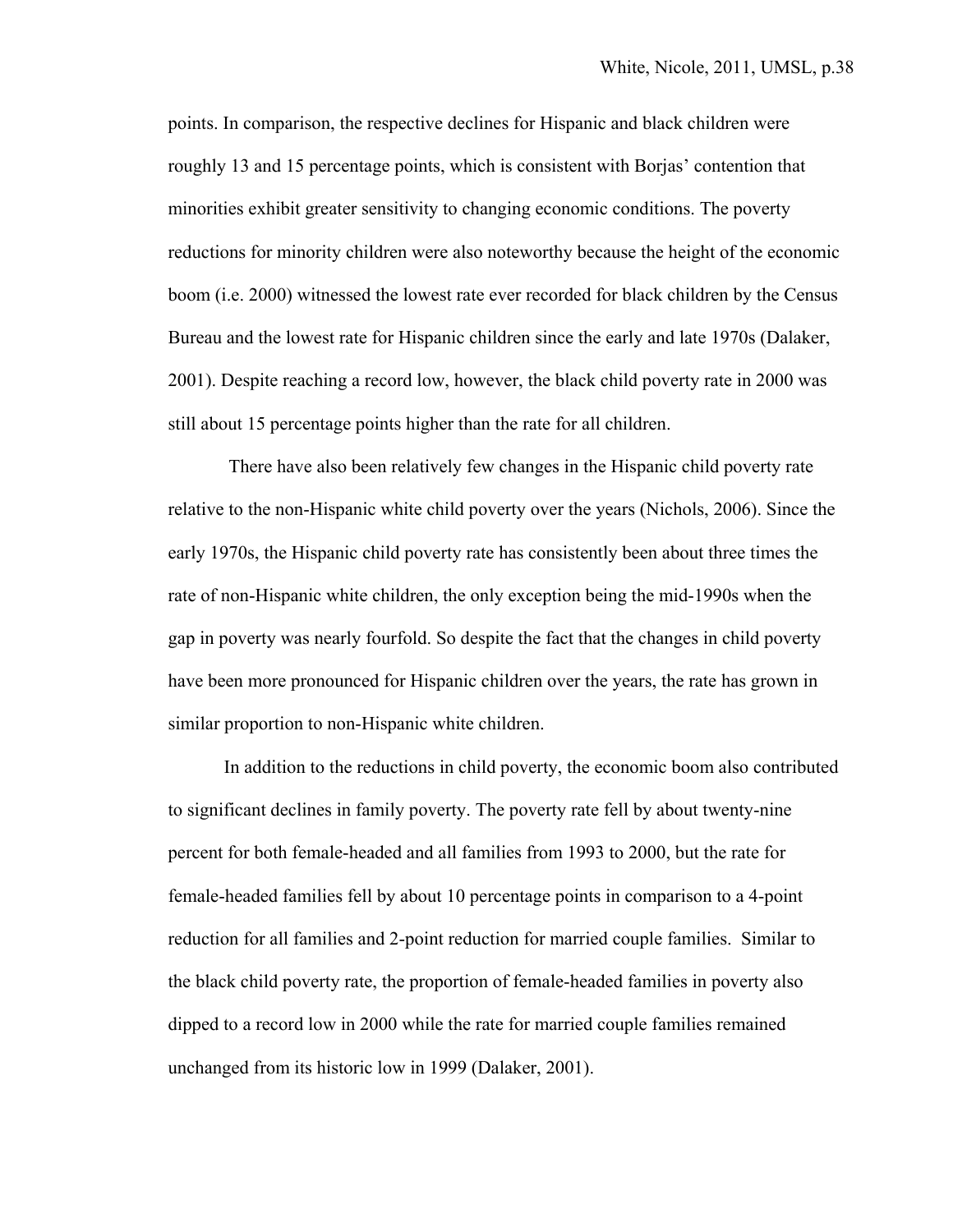The nature of the reduction in family poverty was different from that of child poverty in that it was not a steady decline. Between 1995 and 1996, there was a slight increase in the proportion of female-headed and all families in poverty while remaining stable for married couple families. However, all family groups experienced an accelerated decline in poverty after 1997, which coincided roughly with the rise in real wages for low-skilled workers and the implementation of the TANF program. In fact, about 68 percent of the decline female-headed family poverty occurred during this time period as well as nearly half of the decline for black children, three-fifths of the decline for non-Hispanic white children, and three-fourths of the decline for Hispanic children.

#### *The Recession and Economic Slowdown of the Early 2000s*

The longest economic expansion of the post-war United States eventually gave way to a brief recession in March 2001. Occurring on the heels of an unusually high economic peak, however, this recession was not particularly severe in terms of the employment decline. Excluding this past recession, Hall (2007:14) ranked the decline in employment associated with the 2001 downturn as the sixth largest of all the post-war recessions. Nonetheless, the labor market softened considerably for workers across all racial and ethnic, family and earnings groups as well as for both teenagers and adults. The economic downturn also affected both high- and low-skilled workers in a wide range of occupations though sharp declines in computer and data processing services, personnel services, and various manufacturing-related services stem from the steep downturn in the manufacturing industry (Langdon, McMenamin, & Krolik, 2002). The unemployment rate continued to increase throughout 2003 before decreasing negligibly in 2004.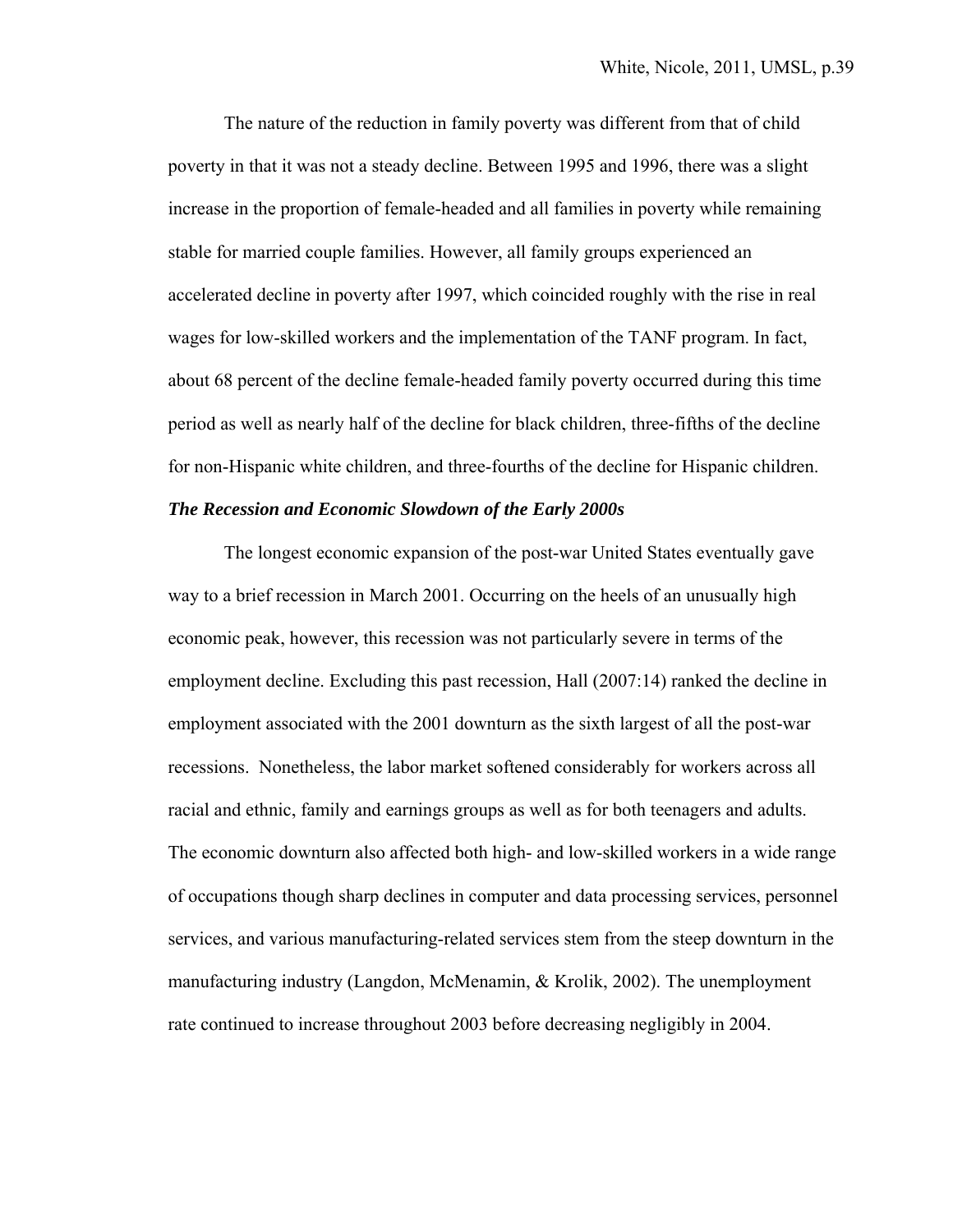After an eight year decline, the child poverty rate also increased steadily from 2001 to 2004, although the increase was modest compared to the significant reductions of the previous decade. During this time period, poverty increased by nearly 2 percentage points for all children compared to an overall increase of roughly 4 percentage points for black children and 1 percentage point for Hispanic and non-Hispanic white children, although the latter trends differed somewhat from the trends for all children. So, while all groups of children experienced only slight increases in poverty, black children appeared to be most affected by the economic downturn. On the other hand, Hispanic children did not appear to be particularly affected at all.

 In addition to increases in child poverty, the economic downturn was also marked by stable but modest growth in the poverty rate for all family groups. The poverty rate for all families increased from 9.2 percent in 2001 to 10.2 percent in 2004, an increase of roughly 11 percent. In comparison, the increase for married couple and female-headed families was 0.6 and 1.9 percentage points respectively, the latter being more than three times larger than the former. Table 2.1 summarizes the changes in child and family poverty from 1993 to 2004.

#### **The Crime Drop**

In addition to important economic and social developments, the 1990s were also marked by precipitous declines in youth violent crime. This crime drop was an unexpected departure from the dramatic increase in violence that occurred from the mid 1980s to the early 1990s, much of which was due to the emergence of crack cocaine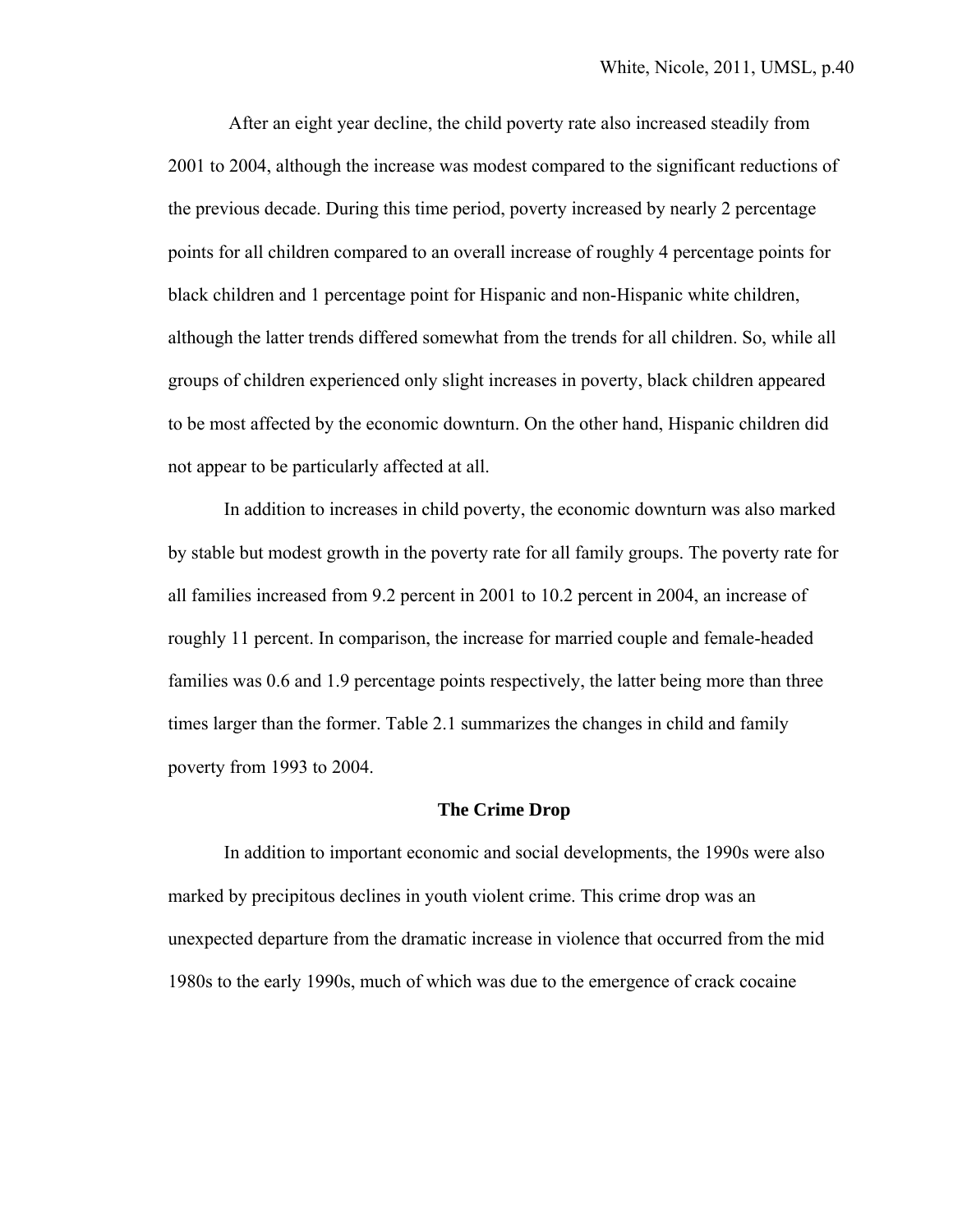## Table 2.1

 $\overline{a}$ 

| Changes in Child and Family Poverty in the Current Population Survey, 1993-2004 |  |  |  |  |  |  |
|---------------------------------------------------------------------------------|--|--|--|--|--|--|
|---------------------------------------------------------------------------------|--|--|--|--|--|--|

| Children by<br>Race/Ethnicity | 1993 | 1997 | 2000 | 1993-<br>2000 | 1997-<br>2000 | 2001 | 2004 | $2001 -$<br>2004 |
|-------------------------------|------|------|------|---------------|---------------|------|------|------------------|
| Non-Hispanic white 13.6       |      | 11.4 | 9.1  | $-4.5$        | $-2.3$        | 9.5  | 10.5 | $+1.0$           |
| Black alone                   | 46.1 | 37.2 | 31.2 | $-14.9$       | $-6.0$        | 30.2 | 33.7 | $+3.5$           |
| Hispanic                      | 40.9 | 36.8 | 28.4 | $-12.5$       | $-8.4$        | 28.0 | 28.9 | $+0.9$           |
| All children                  | 22.7 | 19.9 | 16.2 | $-6.5$        | $-3.7$        | 16.3 | 17.8 | $+1.5$           |
| Family Group                  | 1993 | 1997 | 2000 | 1993-<br>2000 | 1997-<br>2000 | 2001 | 2004 | $2001 -$<br>2004 |
| Married couple                | 6.5  | 5.2  | 4.7  | $-1.8$        | $-0.5$        | 4.9  | 5.5  | $+0.6$           |
| Female-headed                 | 35.6 | 31.6 | 25.4 | $-10.2$       | $-6.2$        | 26.4 | 28.3 | $+1.9$           |
| All families                  | 12.3 | 10.3 | 8.7  | $-3.6$        | $-1.6$        | 9.2  | 10.2 | $+1.0$           |

*Note: Differences reported in percentage points.*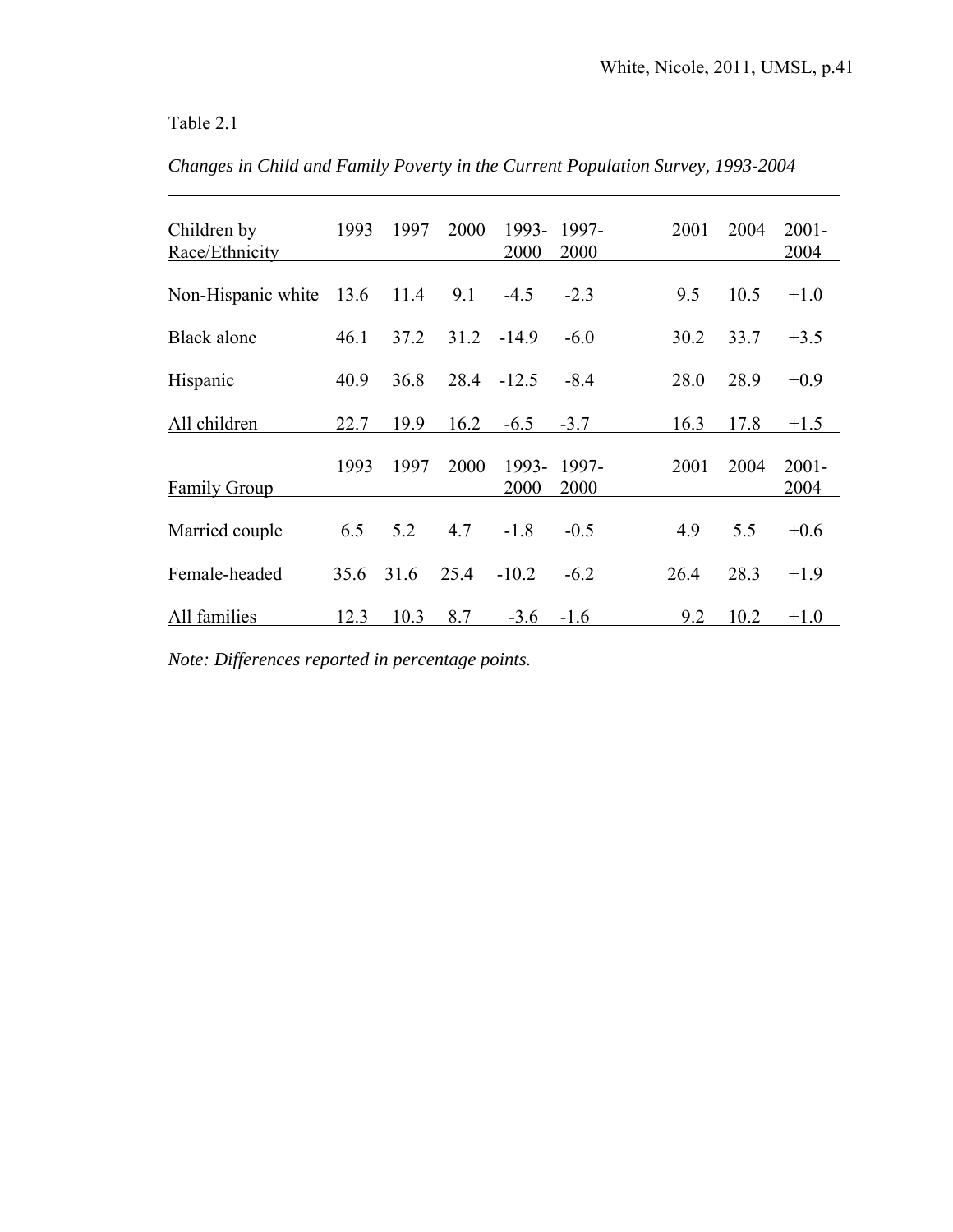markets in inner cities and the associated proliferation of guns. In fact, some researchers suggest that the rise in homicides during this period was entirely in the use of handguns by youth under the age of 25 (Travis & Waul, 2002). The number of juvenile arrests for violent index offenses rose by more than 60 percent during the same time period and the arrest rate peaked at an all-time high of 512.2 per 100,000 in 1994, which occurred at roughly the same time that analysts were projecting an increase in the youth population of more than 20 percent over the next two decades (Butts & Travis, 2002).

The dramatic rise in violent victimization and offending, coupled with the projected growth in the juvenile population, launched youth violence to the forefront of public concern. Dire predictions of a youth crime wave were cast and many states moved toward the adoption of 'get tough' juvenile justice policies to punish serious young offenders (Feld, 1998). Despite these ominous predictions, however, there was an abrupt and substantial decline in violent crime in the mid-1990s that persisted throughout the turn of the century. The crime decline occurred so unexpectedly that it was initially dismissed as temporary or anomalous (Butts & Travis, 2002), but it would prove to be important for several reasons. First, significant declines occurred across all of the major crime categories, encompassing both violent and property crimes. Second, the crime decline occurred across cities, suburbs, rural areas, and all regions of the country. Third, the decline in violence spanned the categories of race, gender, and age, though juveniles experienced the most salient declines (Levitt, 2004).

Between 1994 and 2000, violent crime arrests declined by about 34 percent for juveniles, 18 percent for young adults, and 16 percent for older adults, but the reductions are even more significant for murder, robbery, and aggravated assault. Murder arrests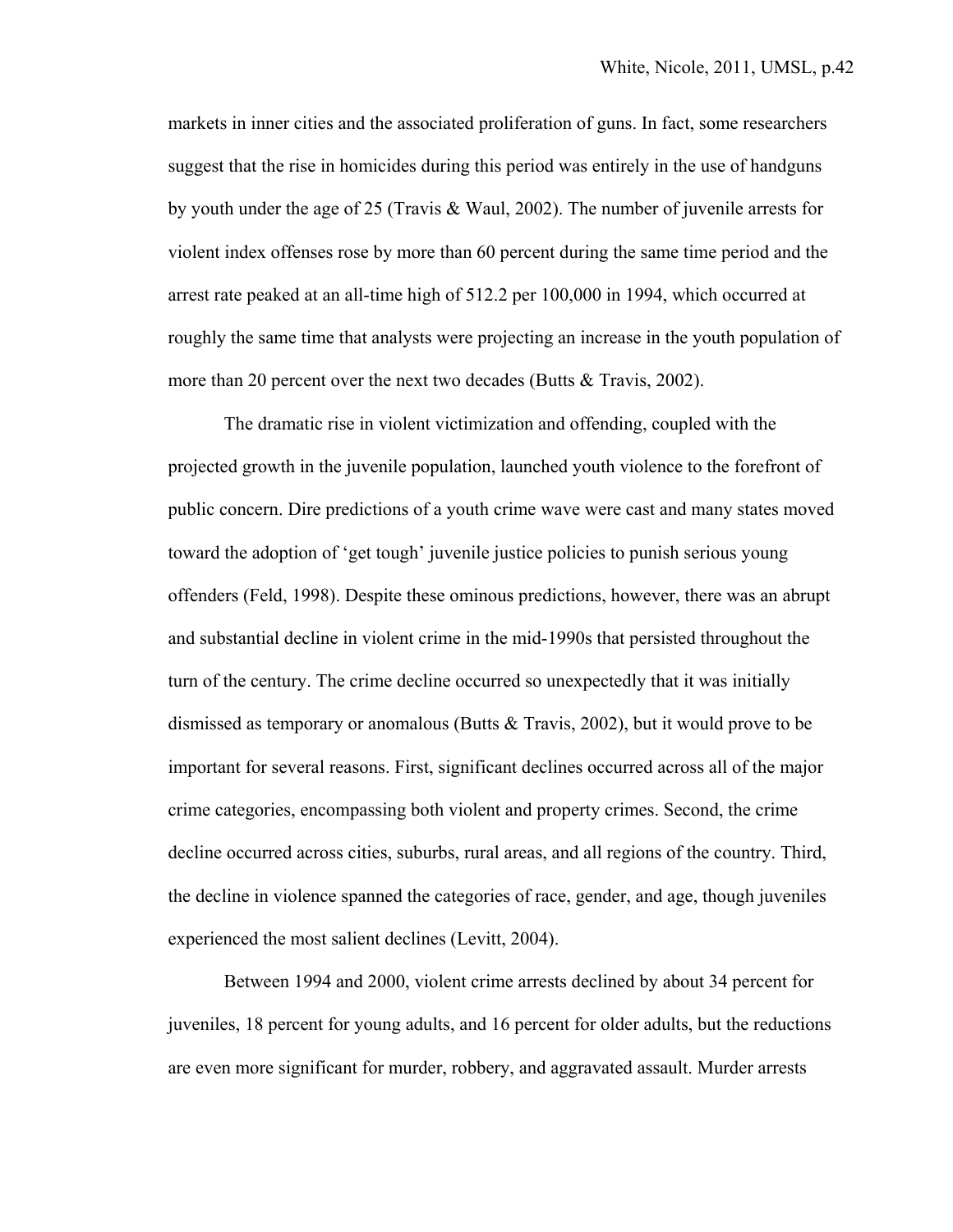declined by 68 percent for juveniles, 39 percent for young adults, and 31 percent for older adults. For robbery, the corresponding declines were 51 percent, 39 percent, and 31 percent while the declines in aggravated assault were 22 percent, 12 percent, and 10 percent. Whereas juveniles contributed to nearly one-third of the increase in violent crime arrests between 1980 and 1994, their contribution to the 1994 to 2000 decline was about 58 percent (Butts & Travis, 2000).

#### **Macroeconomic Conditions and Violent Crime**

A number of explanations have been advanced for the crime drop of the 1990s including demographic changes, tougher gun control laws, innovative policing strategies, the decline of the crack cocaine market, and the economic expansion of the 1990s (Levitt, 2004). That the crime drop occurred at roughly the same time that the U.S. economy was undergoing the longest expansion of the  $20<sup>th</sup>$  Century would seem to suggest that the two trends are associated, but the empirical evidence is equivocal. Econometric evidence generally supports a relationship between macroeconomic conditions and crime (Freeman, 2001), but this support is limited primarily to economically motivated crimes.

The basic premise of the economic model of crime is that individuals decide whether to engage in crime or legitimate work by weighing factors such as their probability of securing a job and earning potential in the legitimate job market with their opportunity to commit crime, the potential economic return, and the risk of apprehension (Freeman, 2001), obviously choosing the option that yields the greatest returns. Macroeconomic shifts can influence crime trends by affecting the relative returns associated with criminal involvement and legitimate work. Because most criminals are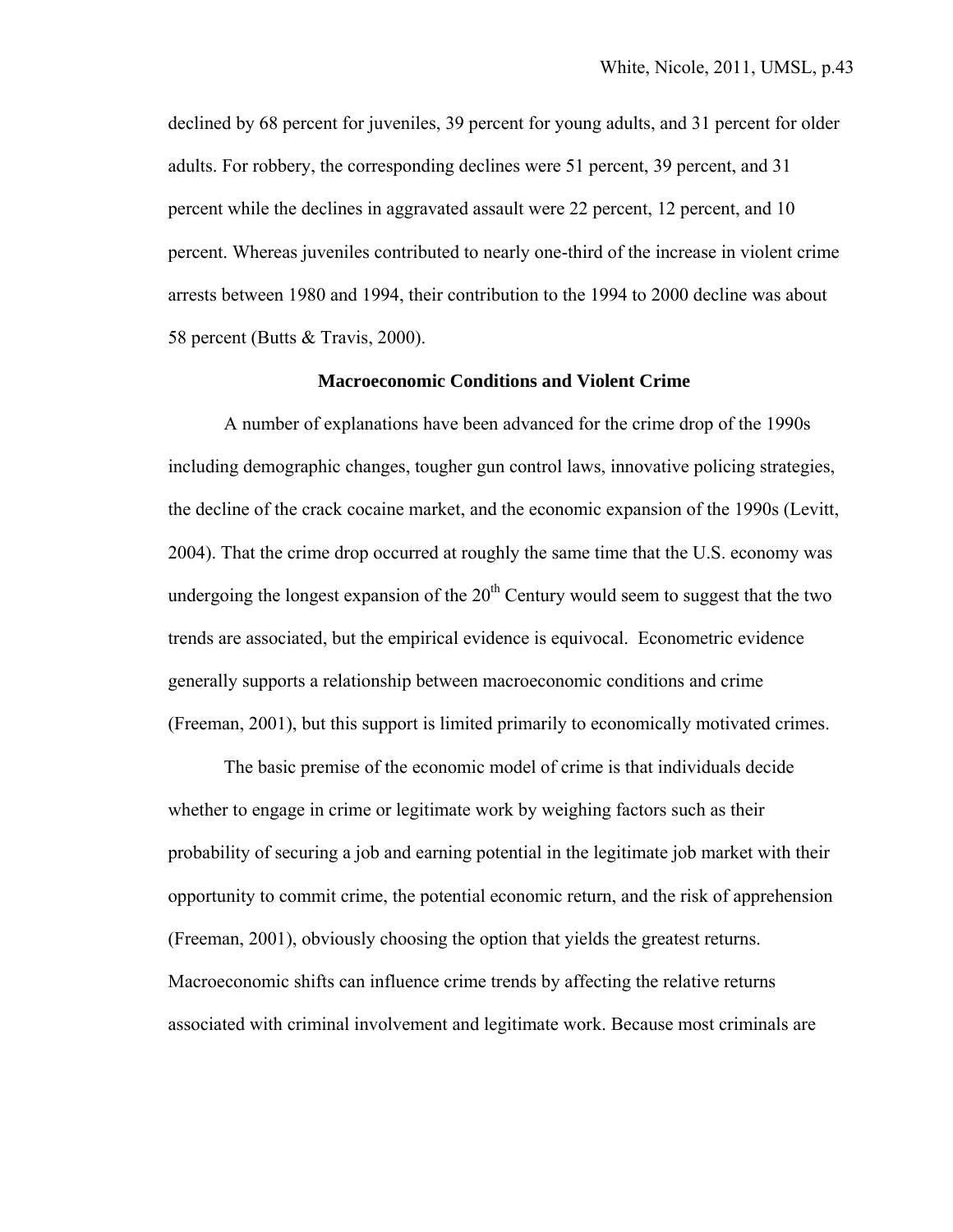situated at the bottom of the job market, economic growth is most likely to affect crime when it impacts low-skilled workers as was the case in the 1990s expansion.

The economic expansion drove unemployment below the natural rate in over 44 percent of metropolitan areas, but the wages of less-educated adult men remained largely unchanged. In contrast, there were important gains in employment and earnings among less educated young men, and in particular young black men (Freeman and Rodgers, 1999). Research conducted by Gould, Weinberg, and Mustard (2001) identified wages, and to a lesser extent unemployment, of less-educated males as important determinants of long-term economically motivated crime trends, but found that the declining unemployment rate contributed more importantly to the crime drop of the 1990s than the growth in wages. Other studies have found small but statistically significant effects of state-level unemployment on property crime (e.g. Donohue & Levitt, 2001; Raphael & Winter-Ebmer, 2001), but generally fail to find any effects for violent crime. These negative findings are consistent with evidence that predominately suggests that there is no direct association between economic growth and violent crime rates.

Though the preponderance of the evidence suggests that changes in the economy are unrelated to violent crime trends, there are a few exceptions. For instance, Grogger (2006) suggests that there is an association between the increase in wages for low-skilled workers and the decline in violence in the 1990s, positing specifically that the wage increase served to enhance the attractiveness of the legitimate job market for both active and potential dealers seeking to leave the violent drug trade. The findings from Messner, et al. (2001) also have important implications for the relationship between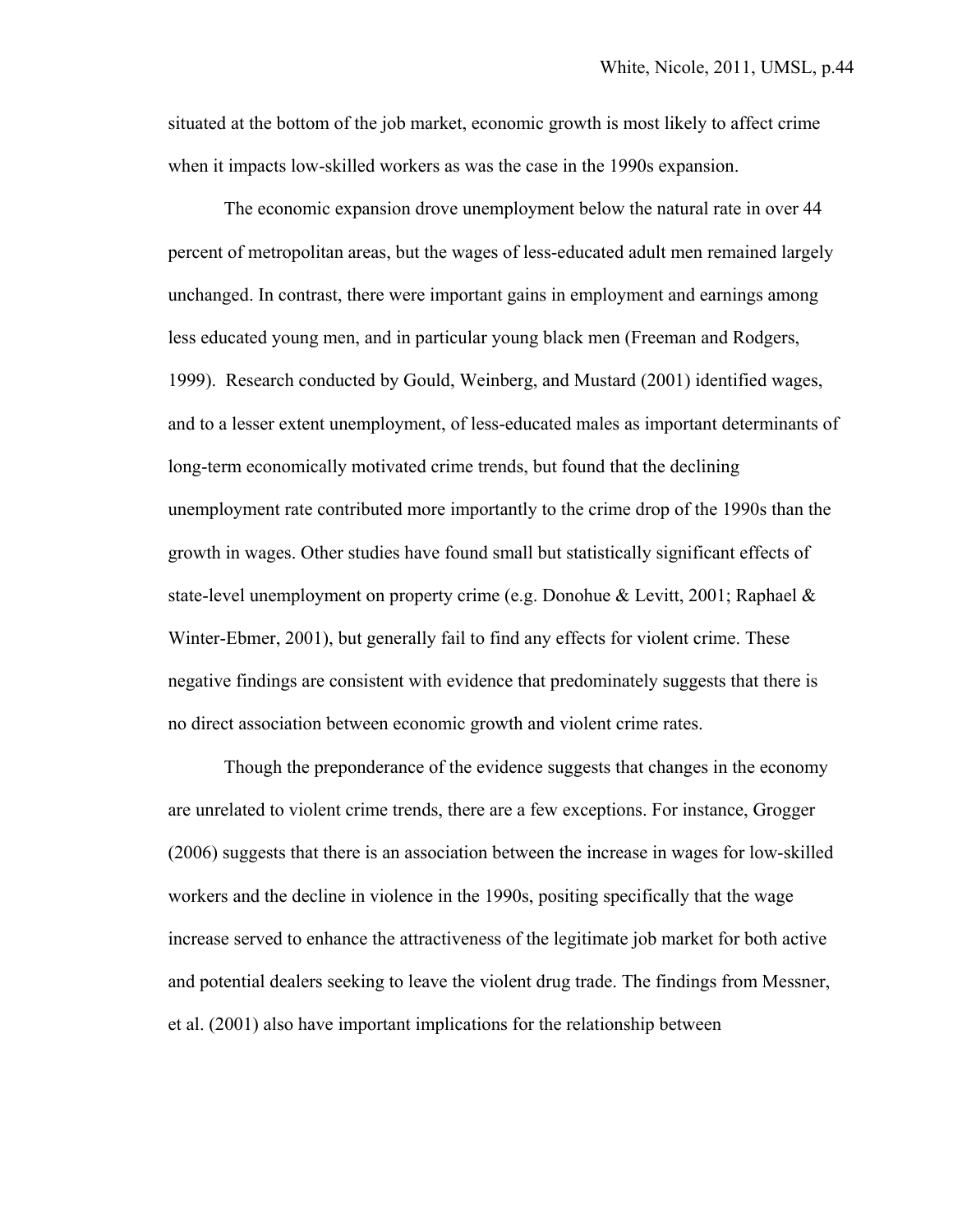macroeconomic conditions and youth violent crime, particularly in light of the historical association between economic growth and child poverty rates.

Given the close association between economic growth and child poverty rates, it is also possible that the changes in the economy that influence child poverty rates also influence rates of youth violent victimization. However, previous research has not addressed this possibility. Focusing exclusively on adolescents between the ages of 12 and 17, one of the primary goals of this analysis is to determine if there is an association between child poverty and youth victimization trends from 1993 to 2004, and whether larger economic conditions played a significant role. Given the differential effects of macroeconomic conditions on minorities, it is necessary to assess child poverty and youth violence trends disaggregated by race and ethnicity to gain meaningful insights into these possible relationships.

All children experienced sustained declines in poverty during the economic expansion but there were important racial and ethnic differences in the magnitude of the decline. Although black, non-Hispanic white and Hispanic children experienced poverty reductions of roughly one-third each, the largest overall reductions were experienced by blacks and Hispanics. During weaker economic conditions, poverty rose modestly for all children as well as for blacks, non-Hispanic whites, and Hispanics. However, black children still experienced the largest overall growth in poverty. Did violence trends for non-Hispanic black, non-Hispanic white, and Hispanic youth respond similarly to these economic conditions? Did non-Hispanic black and Hispanic youth experience the largest reductions in violent victimization during the economic expansion of the 1990s? Did non-Hispanic black youth experience the largest overall growth in victimization during the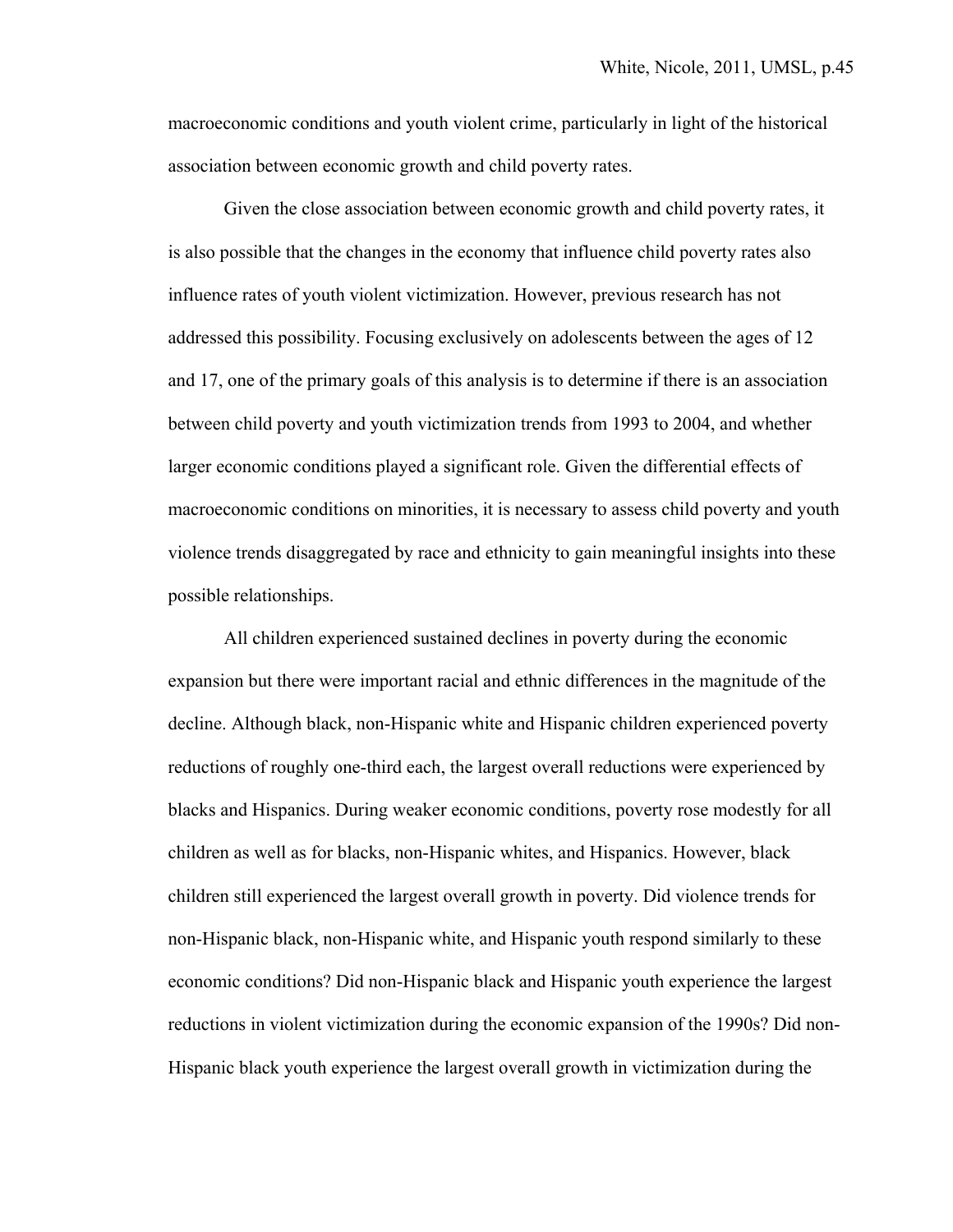weaker economic conditions of the early 2000s? Were youth violence trends for non-Hispanic black, non-Hispanic white and Hispanic youth more closely associated with overall poverty or group-specific poverty trends? These are some of the key questions this research will address.

The trends in family poverty may also have consequences for youth violence. Along with race and ethnicity, family structure is one of the most important predictors of child poverty that is also consequential for other aspects of child well-being, including violent victimization. All families experienced significant declines in poverty throughout the 1990s, but the reduction for female-headed families was much more substantial than the reduction for married couple and all families. The growth in family poverty during the economic downturn was trivial, but the increase for female-headed families was still about three times larger than that for married couple families. This research will also consider whether the trends in family poverty had any significance for youth violent victimization trends by addressing the following questions: Did youth in female-headed families experience the largest reductions in violent victimization during the economic expansion? Did they also experience the most substantial growth in victimization in the early 2000s?

The passage of welfare reform was one of the most important social policy developments of the 1990s, and one of the implicit goals of the reform was to enhance the social and economic well-being of disadvantaged children through the promotion of work and marriage. Moreover, the 1996 law required states to submit an annual statement of their child poverty rate to the U. S. Department of Health and Human Services and based on child poverty data from the Census Bureau, submit a corrective action plan if it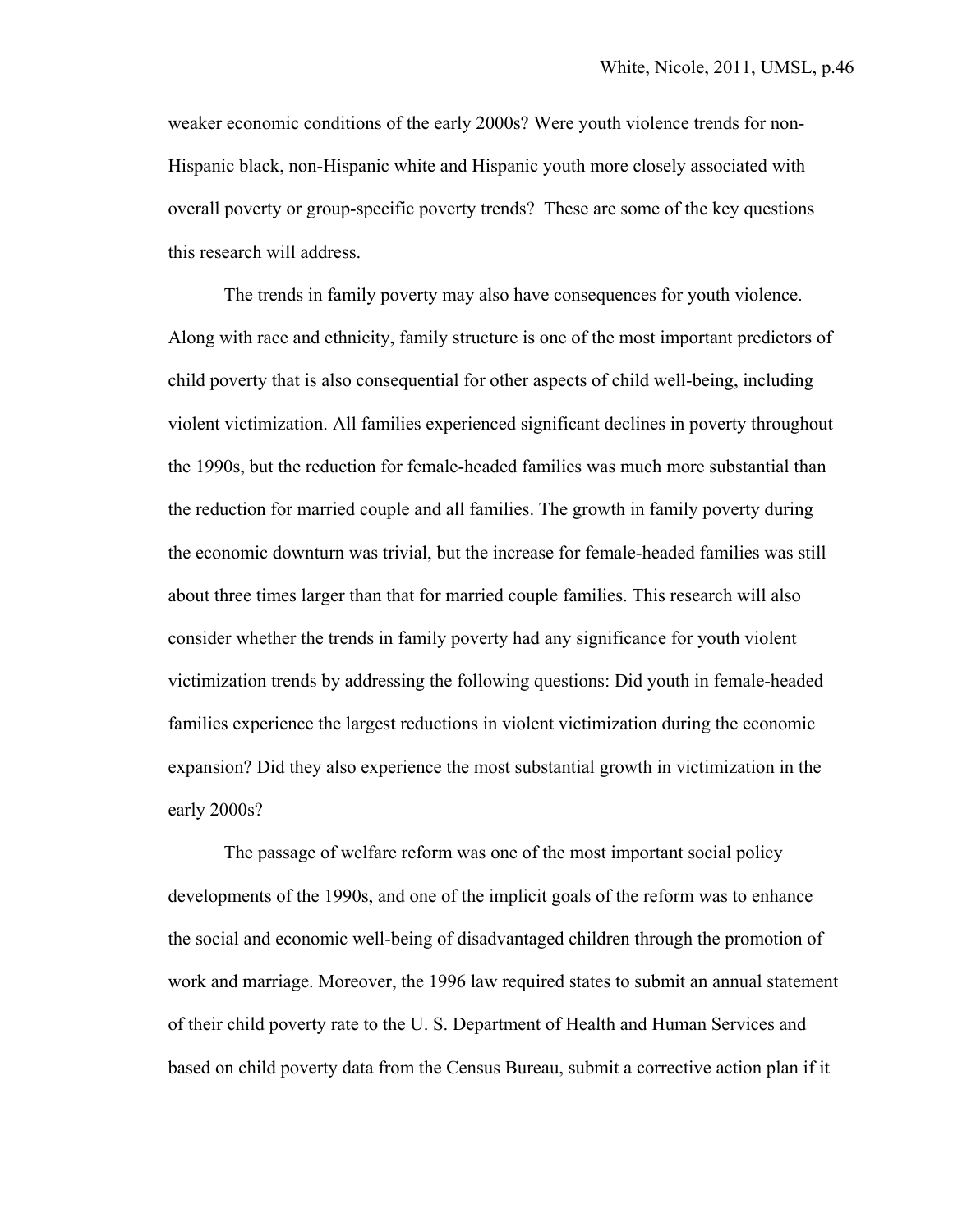increased by more than five percent as a result of the TANF program. Upon approval the plan was to be implemented until the child poverty rate was sufficiently reduced (P.L. 104-193, Title I, Sec. 103). After the implementation of the TANF program, there was a marked acceleration in child poverty rates.

Given these efforts to regulate child poverty and the timing of the accelerated decline, welfare reform was a likely contributor. In the wake of welfare reform, nearly half of the decline in black child poverty occurred as well as the bulk of the decline for non-Hispanic white and Hispanic children. Another objective of this analysis is to determine whether the marked reduction in poverty in the late 1990s had any significance for youth violence trends by addressing the following questions: Was there also a marked acceleration in youth violence during the early post reform period (i.e. 1997-2000)? Did the bulk of the decline in violence occur for non-Hispanic white and Hispanic youth after the implementation of the TANF program? Were there any significant differences in the poverty-youth violence association in the early post-reform and entire expansion period?

However, affirmative findings should not be interpreted as evidence that welfare reform caused the marked reduction in poverty, but that it most likely played an important supportive role. Instead the objective is to generally determine if the postreform period had any particular significance for the decline in youth violent victimization, an aspect of child well-being that has been largely ignored in the welfare reform literature.

#### **Poverty and the Risk for Violence**

 Thus far the discussion has centered on the macro-level relationship between economic deprivation and youth crime, but it is equally important to consider whether the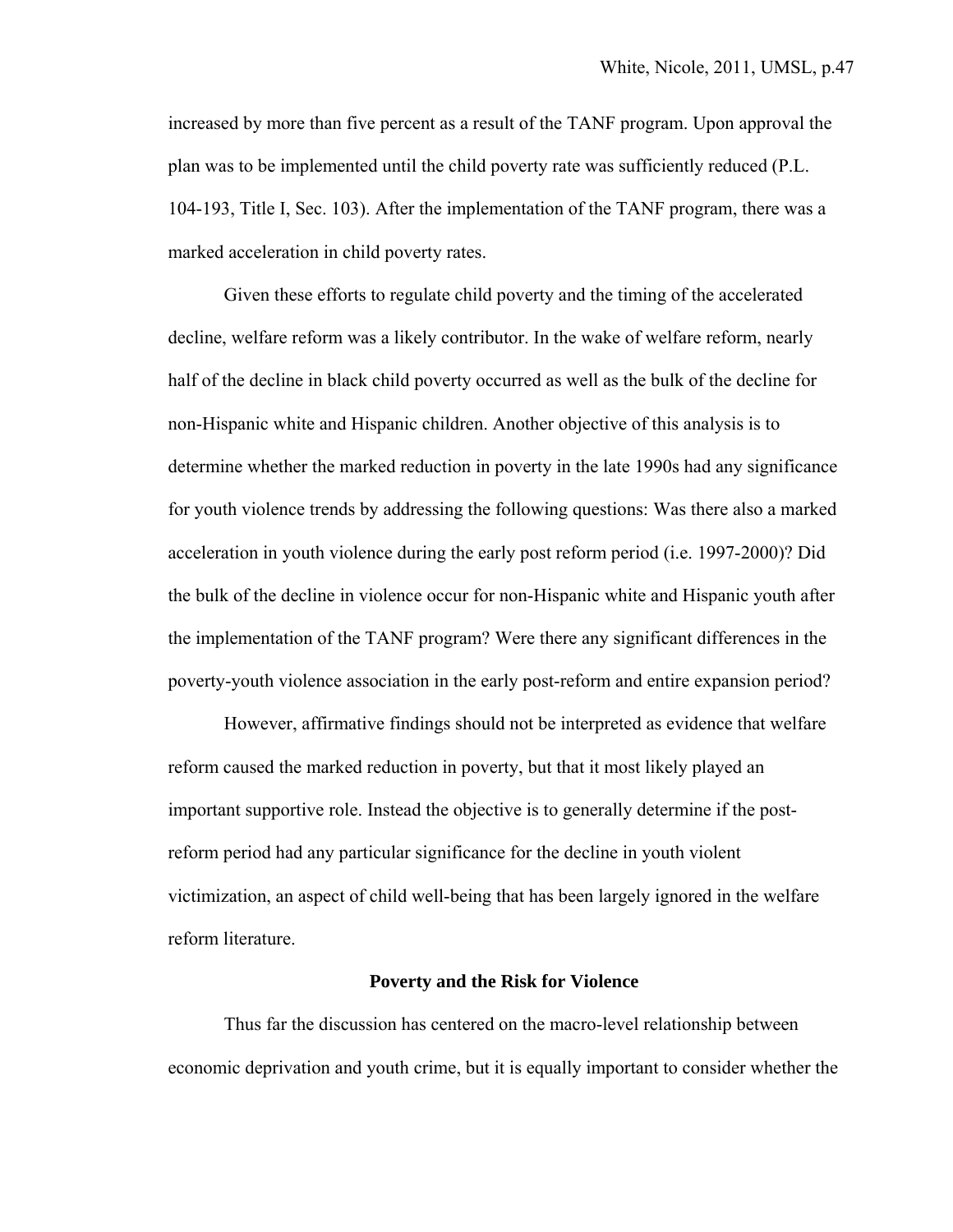social developments of the 1990s influenced youth's risks for violent victimization. Previous research has established a connection between one's economic status and violence risks, but has failed to consider whether the strength of this relationship has varied over time. Did the social developments of the 1990s exacerbate the consequences of poverty for youth violent victimization? There is at least some experimental evidence that the mandatory work requirements enacted by welfare reform had adverse effects on adolescents whose mother participated in welfare-to-work programs, including poor academic performance as well as school suspension and expulsion (Gennetian et al., 2002).

Though welfare caseloads declined dramatically and employment among single mother increased in the early post-reform years, evidence from the National Survey of American Families (NSAF) suggests that many welfare leavers worked low-skilled, lowwage jobs that offered little to no benefits or job security. As a result, many leavers continued to face significant financial and material hardships despite meeting the mandated work requirements, including difficulties paying for basic needs such as housing and food (Loprest & Zedlewski, 2006; see also Corcoran et al., 2000). Moreover, parental aggravation more than tripled among new welfare leavers with young children between 1997 and 2002, which may very well reflect stress associated with the welfareto-work transition (Loprest & Zedlewski, 2006). In turn, financial stress and parental aggravation can obviously strain family and parent-child relationships with harmful consequences for youth.

As such, researchers have cited strained parent-child relationships along with inadequate supervision and adolescents' increased responsibilities in the home as possible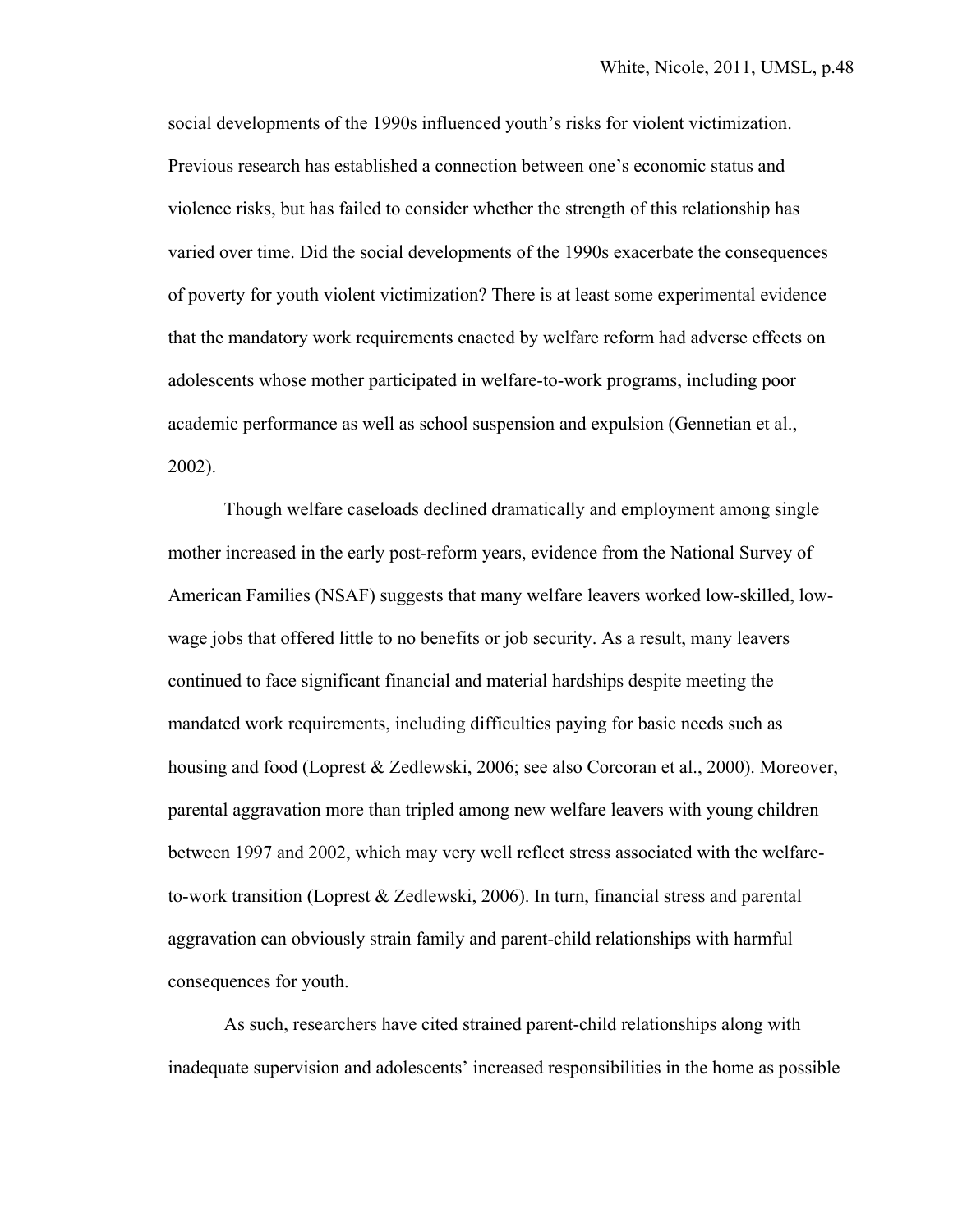explanations for the negative adolescent outcomes (Brooks, Hair, & Zaslow, 2001). The experimental evidence suggests that adolescents were most likely to exhibit problem behaviors if younger siblings were present in the home, presumably because they assumed many of the household and child care responsibilities (Gennetia et al., 2002). Research on adolescents suggests that the assumption of adult roles and responsibilities may encourage defiance towards authority figures such as parents and teachers, engagement in adult behaviors such as drinking, smoking, and early sexual behavior, and interfere with schoolwork, particularly among adolescents in high-risk settings such as poor families and communities (Brooks et al., 2001).

 Pinpointing the source of the negative adolescent outcomes is beyond the scope of this research, but the preceding discussion was meant to illustrate some of the harmful consequences of welfare reform for adolescents in low-income working families. Instead, the objective of the micro-level analysis is to determine whether the increased risk for violent victimization is one of the harmful consequences experienced by adolescents in the post reform era. The national trends for working poor families, which are often high risk settings for adolescents, may offer some clues.

 Many poor children reside in families with at least one full or part time worker. In 1995 nearly 67 percent of all poor children lived in working poor families compared to about 73 percent of non-Hispanic whites, 57 percent of blacks, and 69 percent of Hispanics, but by 2000 this proportion had increased to almost 77 percent of all poor children, 80 percent of non-Hispanic white children, 68 percent of black children, and 82 percent of Hispanic children. So despite the fact that child poverty declined significantly in the latter half of the 1990s, there was a substantial increase in the proportion of poor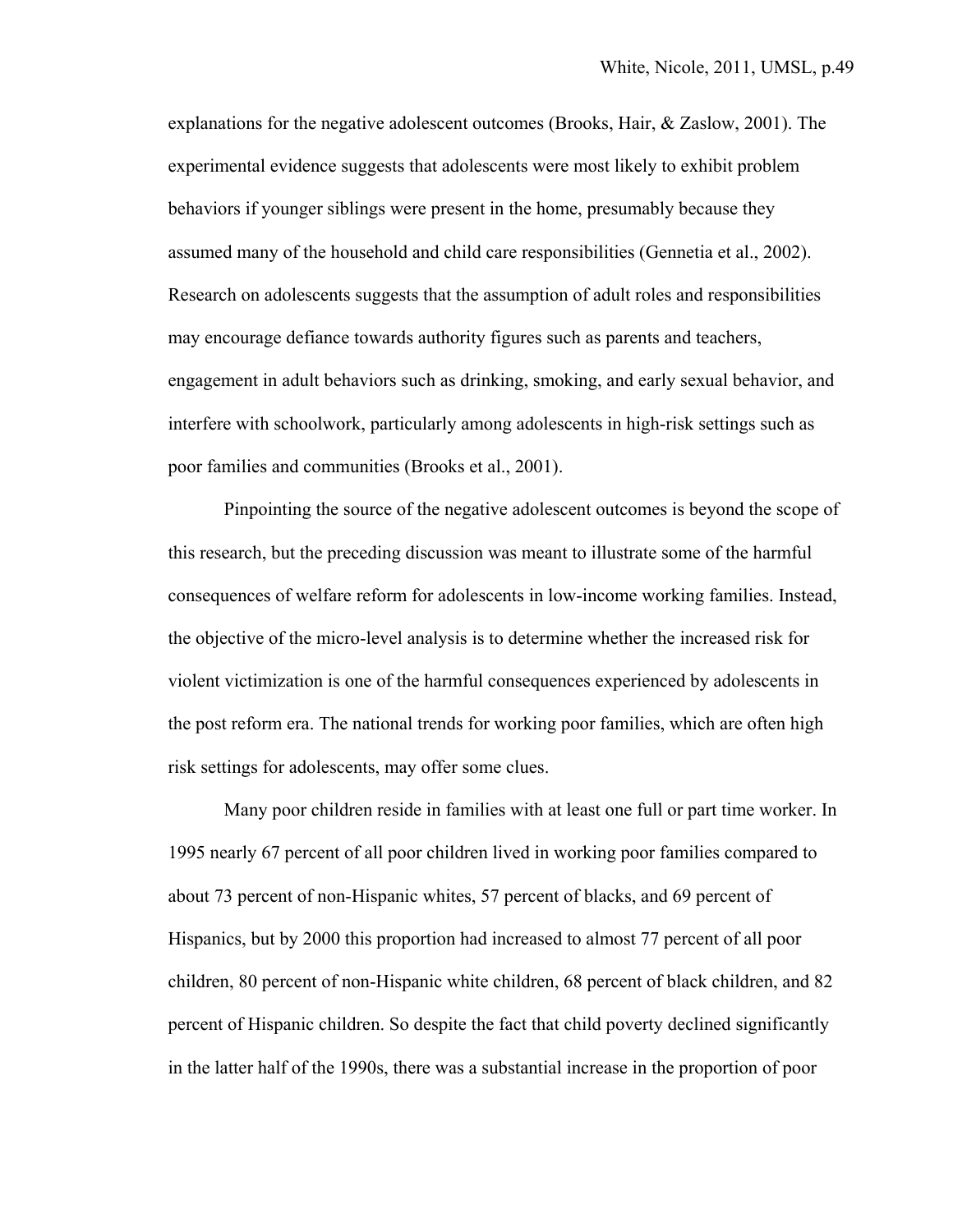children living in working poor families (Child Trends, no date). This growth is likely due to the fact that many active and former welfare recipients entered the workforce, but yet remained poor. The same trends did not occur for all children; the proportion of all groups of children in working poor families declined during this same time period and continued to decrease throughout 2008.

 Over the course of time, the proportion of poor children in working poor families declined. By 2005, the proportion of all poor children in working poor families declined by 21 percentage points while there was a 25-point reduction for Hispanic children, a 15 point reduction for black children, and a 15-point reduction for non-Hispanic white children (Child Trends, no date). What do these trends mean, if anything, for youth violence risks? Did poverty have increased consequences for youth's violent victimization risks during the early post-reform period? Did this consequence diminish in the early 2000s, possibly as low-income working parents accumulated enough work experience to secure better paying jobs? Addressing these issues will hopefully contribute to the understanding of how the consequences of poverty for youth violent victimization have changed over time and whether these consequences were more important after the passage of welfare reform.

#### **Summary and Objectives**

 In sum, criminologists have extensively examined the effects of economic deprivation on crime, but there is still much to learn about the specific effects of absolute deprivation on youth violent crime. One issue to be resolved is the measurement of youth economic deprivation and I argue that the child poverty rate is particularly useful for this purpose. Indicators of absolute deprivation generally have limited relevance to youth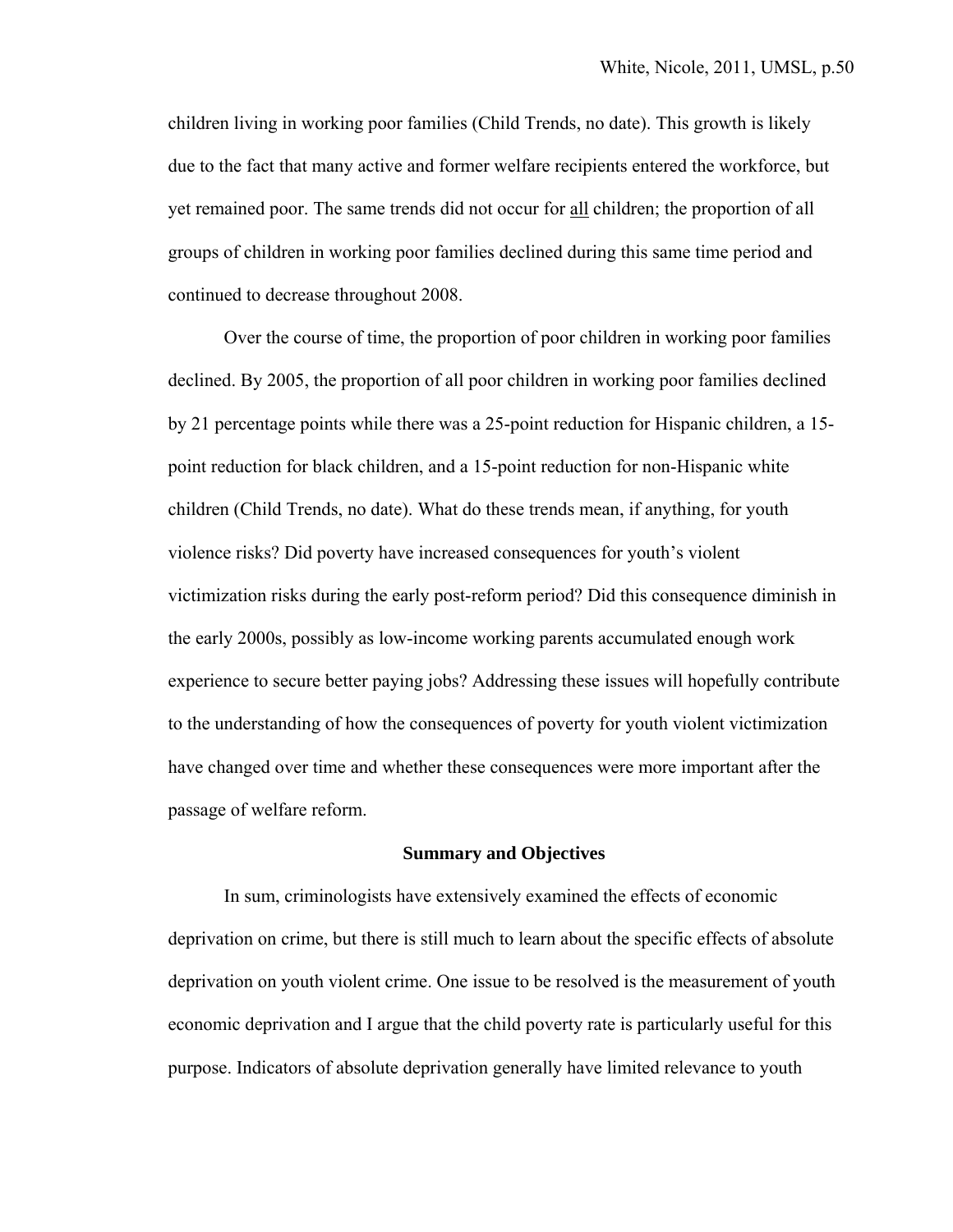because of their limited access to work and income. However, indicators based on family income, as is the case with the official child poverty rate, are particularly important for adolescents who depend primarily on the family unit for support.

 Changes in the child poverty rate have also been linked to youth homicide arrest trends (Messner, et al., 2001), and the distinct trends in child poverty that occurred between 1993 and 2004 offer a unique opportunity to examine their relationship with youth violent victimization trends. Moreover, the social and economic developments that also occurred during this time offer the opportunity to examine the influence that economic and social policy changes may have had on these trends.

The economic expansion of the 1990s led to significant improvements in the job market for low-skilled workers, which in turn contributed to dramatic reductions in poverty for families and children (Nichols, 2006). The most prominent reductions were experienced by the groups most likely to occupy the bottom of the job market: minorities and female-headed families. The economic expansion was followed by a brief recession and slow recovery period that hit all families. The child poverty rate also increased modestly during this period, with the most substantial increases for black children and female-headed families.

 By assessing the association between various child poverty and youth violence trends, it is possible to gain important insights into the influence of larger economic conditions on this relationship. The trends in child poverty that occurred in the 1990s and early 2000s have been largely attributed to changes in economic growth and given the association between child poverty and youth violence trends, it is possible that the economic changes that contributed to poverty trends also contributed to the trends in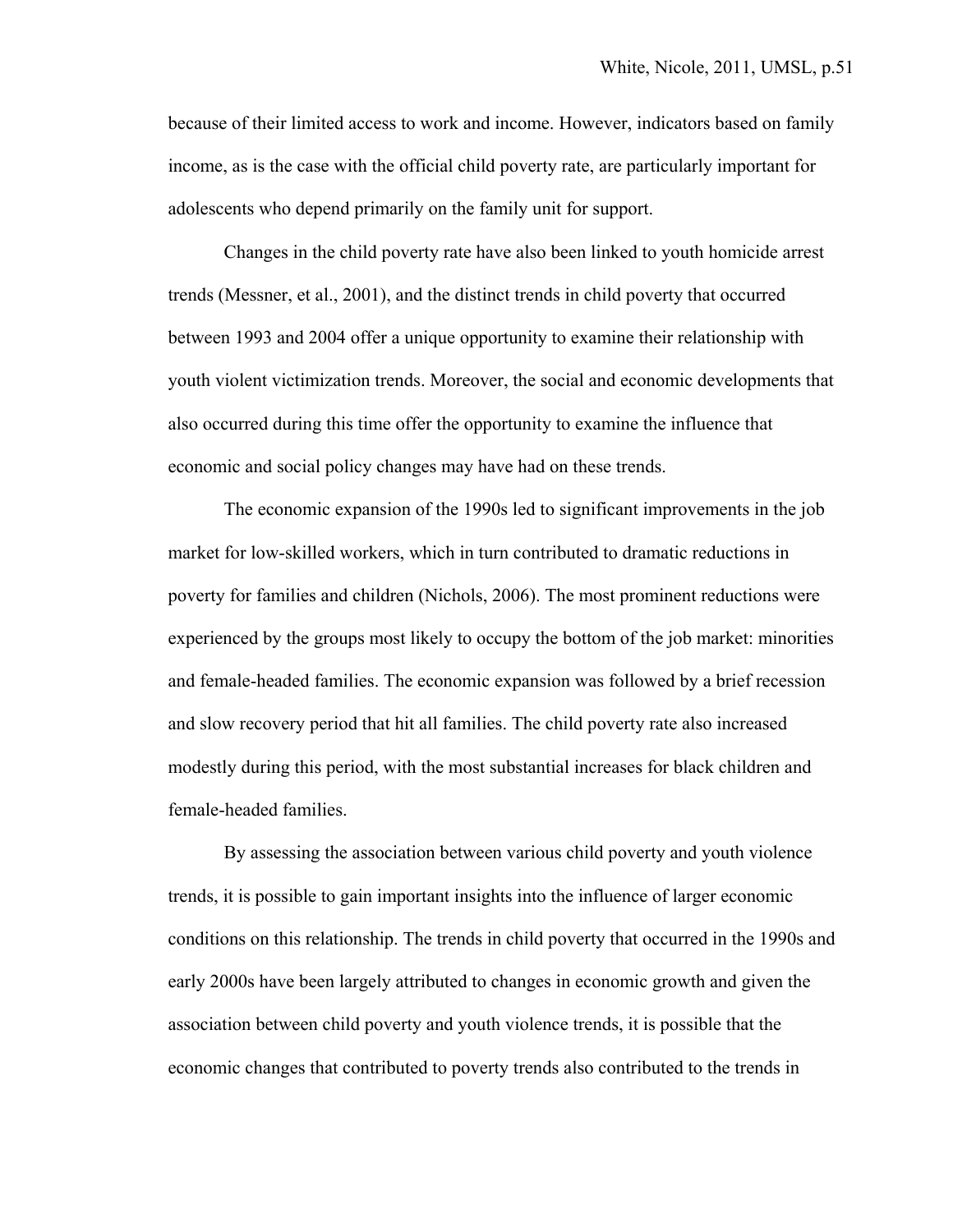youth violence. Moreover, this research will contribute to the literature by assessing the differences in similarities in the violence trends of various sub-groups, including non-Hispanic white, non-Hispanic black, and Hispanic youth. Previous research has focused predominately on the differences between black and white youth. The analysis of youth violence trends disaggregated by family structure is also an important contribution to the literature as these trends have not been previously examined.

 From a social policy perspective, the passage of the Personal Responsibility and Work Opportunity Reconciliation Act of 1996 was an important development. The Act was the first federal law to explicitly promote marriage (and work) as a means of improving the social and economic well-being of disadvantaged children (Shields  $\&$ Behrman, 2002). Researchers have examined the effects of welfare reform on children's school engagement and academic performance, behavioral and emotional problems, physical health, and economic well-being (e.g. Loprest & Zedlewski, 2006; Gennetian, et al., 2002), but have failed to consider the possibility that it had some effect on youth violence trends.

This negligence is due partly to the lack of available data but it has also proven difficult to isolate the effects of welfare reform from other factors such as the strong economy and expansions to the EITC. While it is not possible to estimate the independent effects of welfare reform on the child poverty reductions of the late 1990s, it is likely that it interacted with other economic forces to cause an accelerated post-reform decline. Therefore the goal of this research is not to establish a causal relationship between welfare reform and youth violence trends, but to generally determine if the early post reform period was significant for youth violent victimization trends.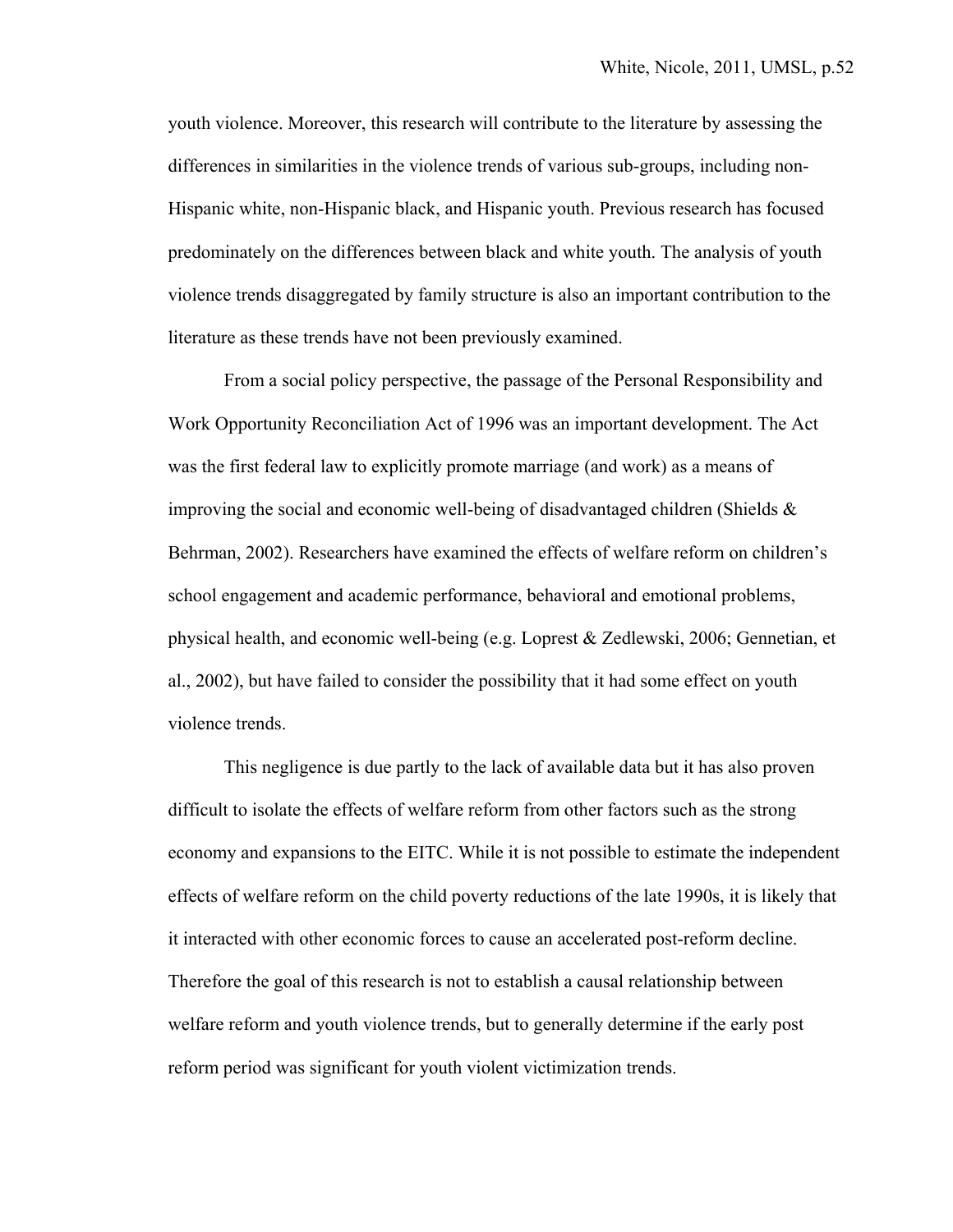Though policymakers hoped that welfare reform would improve the social and economic well-being of disadvantaged families and children, many continued to face serious financial struggles despite complying with federal work requirements. Moreover, experimental evaluations of welfare reform suggest that adolescents whose parents participated in welfare-to-work programs tended to do worse in school and display more problem behaviors than adolescents in non-participating families (Gennetian et al., 2002).

Some researchers have attributed the adverse outcomes to factors such as adolescents' increased responsibility in the home. Moreover, this increase in responsibility is more likely to yield problem behaviors when youth live in high-risk settings such as poor families (Brooks et al., 2001). Given the post-reform growth in the proportion of poor children in working poor families, it is plausible that the mandatory work requirements enacted by welfare reform inadvertently exacerbated the consequences of poverty for youth's violent victimization risk. However, it is also possible that these consequences diminished as working families accumulated work experience, family resources, etc. Previous research has failed to consider whether the strength of the relationship between economic deprivation and youth violent victimization risks have varied over time. By examining a time frame that includes a preand post-reform period, this research will be able to offer some insight into how the consequences of poverty for youth violent victimization risks have changed before and after welfare reform.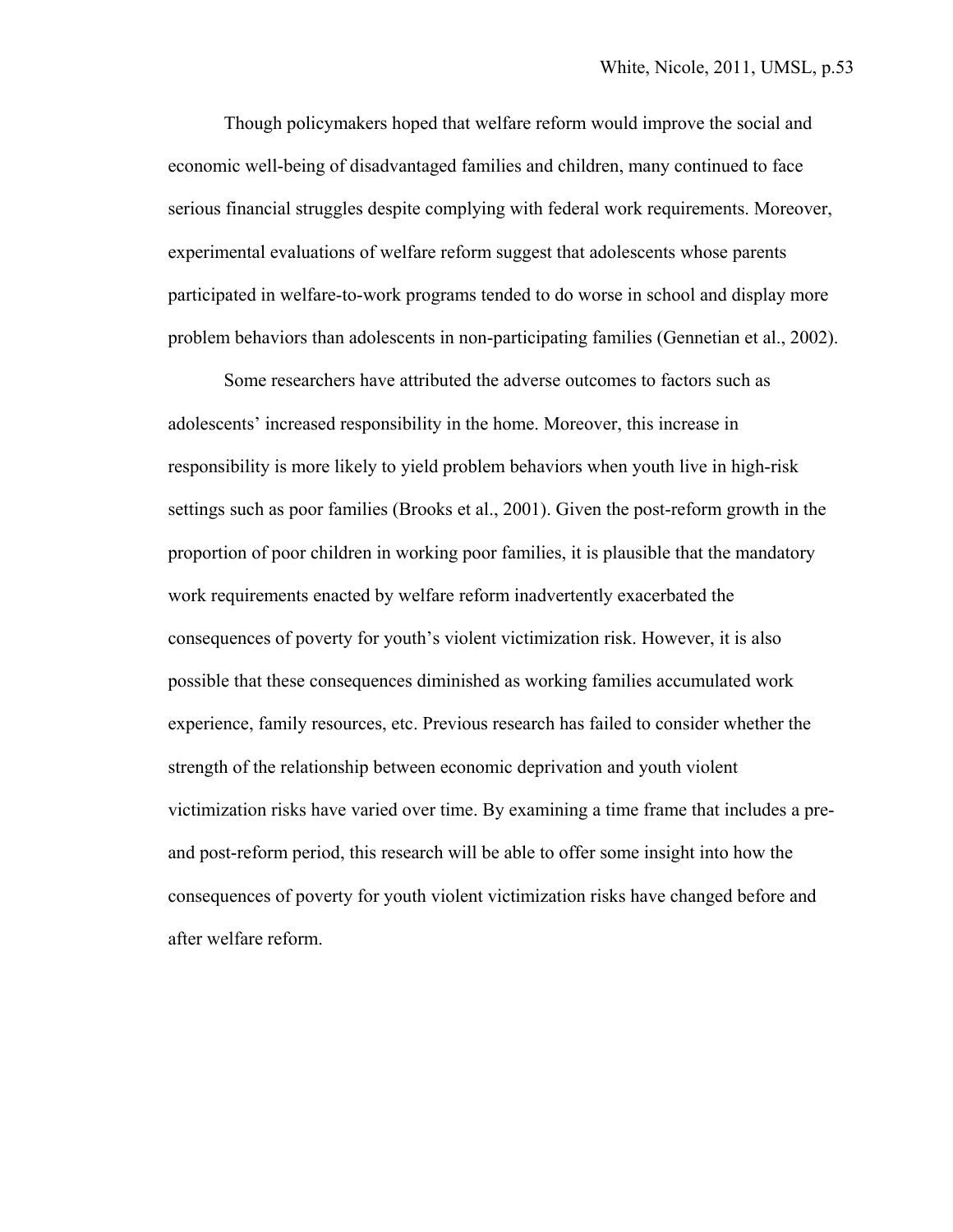#### **CHAPTER 3**

#### **GOALS, DATA, AND MEASURES**

This chapter is organized into three main sections: *Research Goals*, *Data, and Measures*. The first section outlines the various research questions to be addressed in this study; a summary table is also included for purposes of reference. The next section briefly describes the methodology of the National Crime Victimization Survey--the data source for this project--followed by a more detailed discussion of its strengths and limitations for the purposes of this research. The final section outlines the creation of key measures and presents relevant sample characteristics.

#### **Research Goals**

The objectives of this research are numerous, but may be summarized into three overarching goals: 1) to determine whether larger changes in the economy influence youth violence trends, 2) to assess whether welfare reform had any impact on rates of youth violence, and 3) to estimate the independent effects of poverty on youth's risks for violence and determine if the strength of this relationship has changed over time. Pursuant to the first two goals, the following research questions will be addressed at the macro-level:

• Did youth violent victimization rates fall most substantially for black and Hispanic youth during the economic expansion of the 1990s? Did youth in female-headed families also experience a more substantial decrease in violent victimization than youth in married couple families during this time?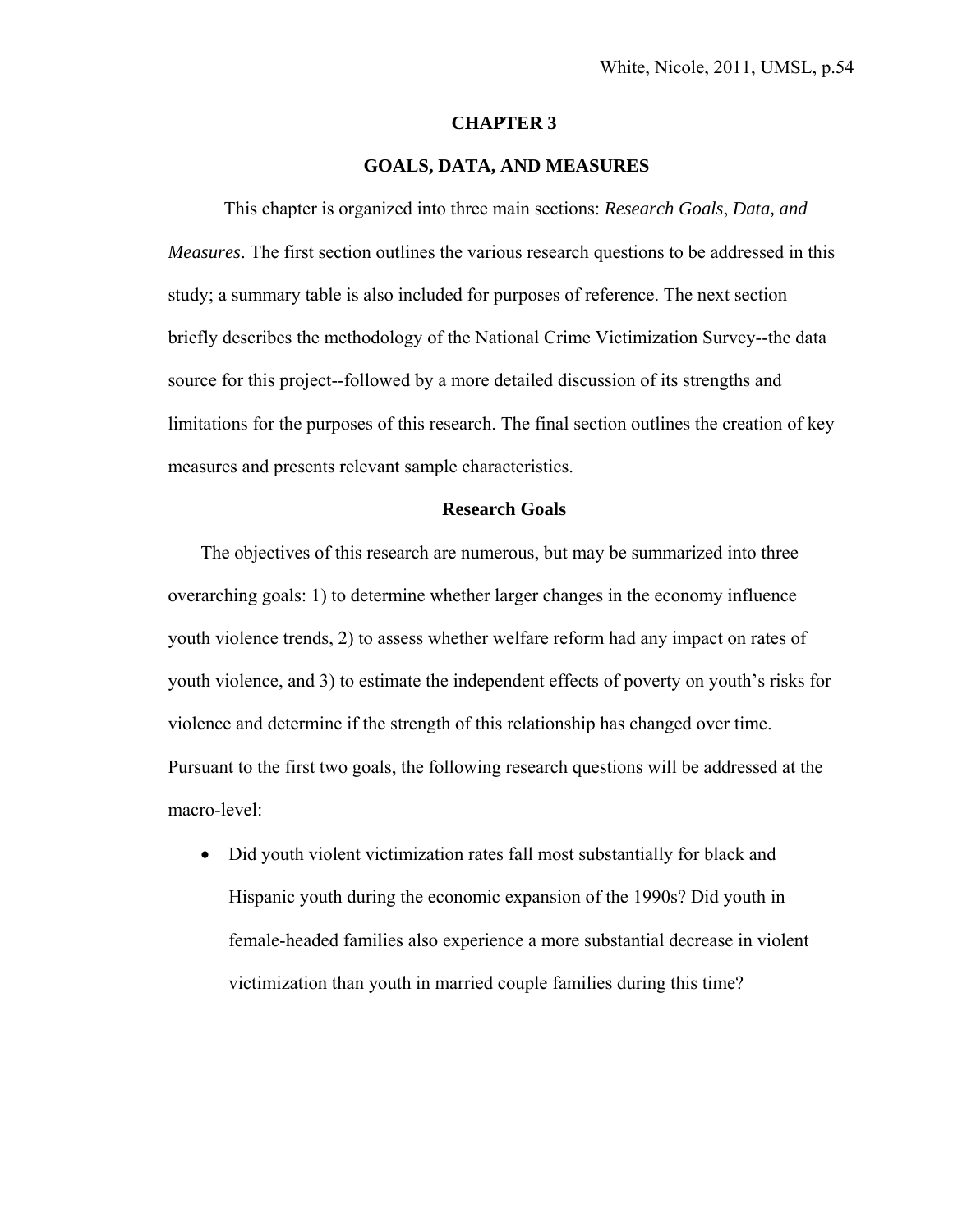- Did black youth experience the largest increase in violent victimization during the weak economic conditions of the early 2000s? Did youth in female-headed families also experience the largest increase?
- Did Hispanic youth experience the most substantial decrease in violent victimization during the early post-reform period? Did youth in female-headed families also experience the largest decrease?

The poverty trends for minority children and female-headed families displayed acute sensitivity to economic changes in the 1990s and early 2000s. These research questions will assess whether violent victimization trends disaggregated by race, ethnicity, and family structure responded similarly to the changes in the economy. In addition, trends will be disaggregated by age, gender, and metropolitan status to not only assess whether there are important sub-group differences in the poverty-youth violence relationship, but to determine if changes in group-specific youth poverty rates are more closely related to disaggregated victimization trends than changes in the overall poverty rate. Finally, these research questions will assess whether post-reform changes in youth poverty are associated with trends in youth violent victimization in the late 1990s.

The final set of research questions will assess the individual level relationship between poverty and youth's risks for violent victimization over time, specifically addressing the possibility that the consequences of family poverty for youth's victimization risks were amplified during the early post-reform period but diminished over time. Hence, the research questions that will be addressed in the micro-level analysis are as follows: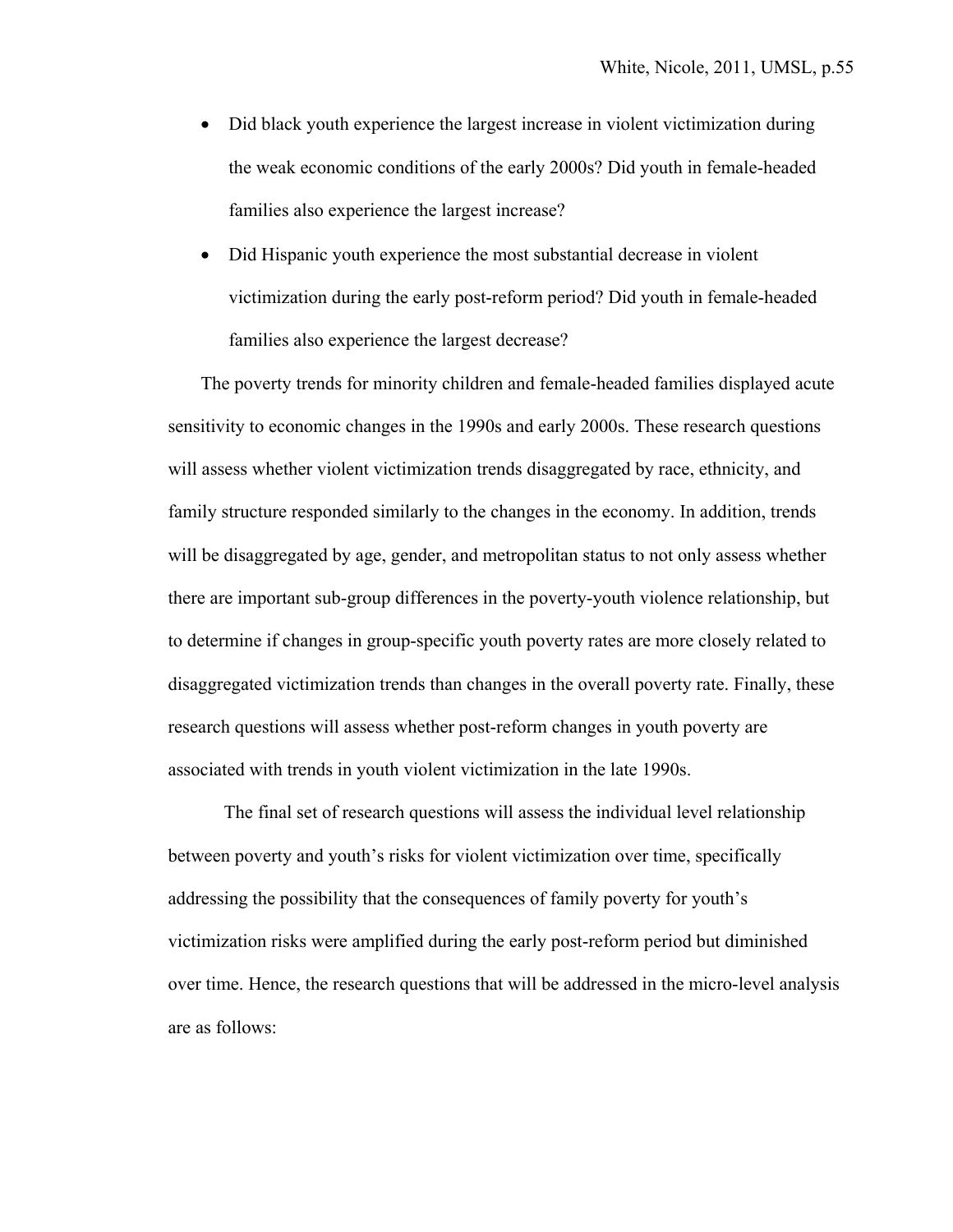Have the consequences of poverty for youth violent victimization changed over time? If so, are these changes associated with the mandatory work requirements enacted by the 1996 welfare reforms?

In addition to assessing the changing significance of poverty for youth's violence risks, this analysis will also determine the independent effects of poverty on youth violence risks net of race, ethnicity, family structure, and other controls (see Table 3.1 for a summary of research questions).

#### **Data**

#### *National Crime Victimization Survey*

 This project utilizes data from the 1993-2004 NCVS, an ongoing national survey sponsored by the Bureau of Justice Statistics. The NCVS has collected information on nonfatal violent and property crimes against households and individuals age 12 and older since 1973. Using a multi-stage sampling technique, a nationally representative sample of 76,000 households is selected to participate in the NCVS each year, yielding interviews with approximately 135,000 individuals (BJS, no date). The national household sample is drawn from the Decennial Census, which is an advantage over sampling techniques such as random digit dialing that exclude households without telephone access. Selected households remain in the NCVS sample for three years and interviews are conducted with household members age 12 and older every six months.

*Strengths of the NCVS*. The NCVS employs several methodological strategies to ensure that incidents are accurately reported. First, information is gathered through a selfresponse method in which direct interviews are conducted with as many eligible household members as possible.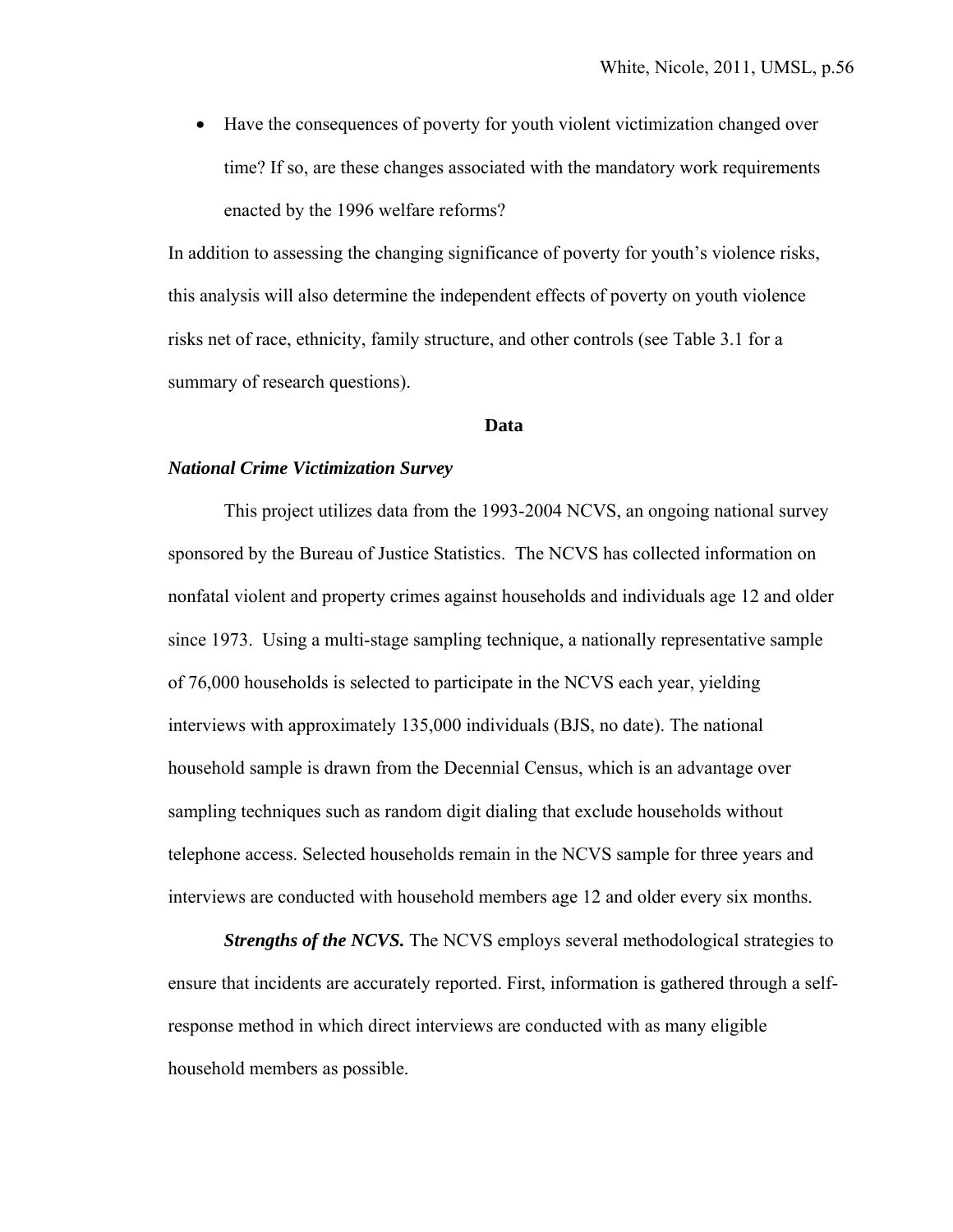Table 3.1

### *Summary of Macro-and Micro-Level Research Questions*

Macro-level questions

Primary

 $\overline{a}$ 

1) Did youth violent victimization rates fall most substantially for black and Hispanic youth during the economic expansion period (i.e. 1993 to 2000)? Did youth in femaleheaded families also experience a more substantial decrease in violent victimization than youth in married couple families during this time?

2) Did black youth experience the largest increase in violent victimization during the weak economic conditions of the early 2000s (i.e. 2001 to 2004)? Did youth in femaleheaded families also experience the largest increase in victimization during this time?

3) Did Hispanic youth experience the largest decrease in violent victimization during the early post reform period (i.e. 1997 to 2000)? Did youth in female-headed families also experience larger post-reform reductions in victimization than youth in married couple families?

Secondary

l

 $\overline{a}$ 

4) Are there significant sub-group differences in the poverty-youth violence relationship?

 5) Are group-specific changes in youth poverty more closely related to group-specific youth violent victimization trends than changes in the overall youth poverty rate?

 6) Are there significant differences between the poverty-youth violence relationships of the economic expansion, early post-reform, and economic downturn periods?

Micro-level questions

1) Have the consequences of poverty for youth's violent victimization risks changed over time? If so, are the changes associated with mandatory work requirements enacted by the 1996 welfare reforms?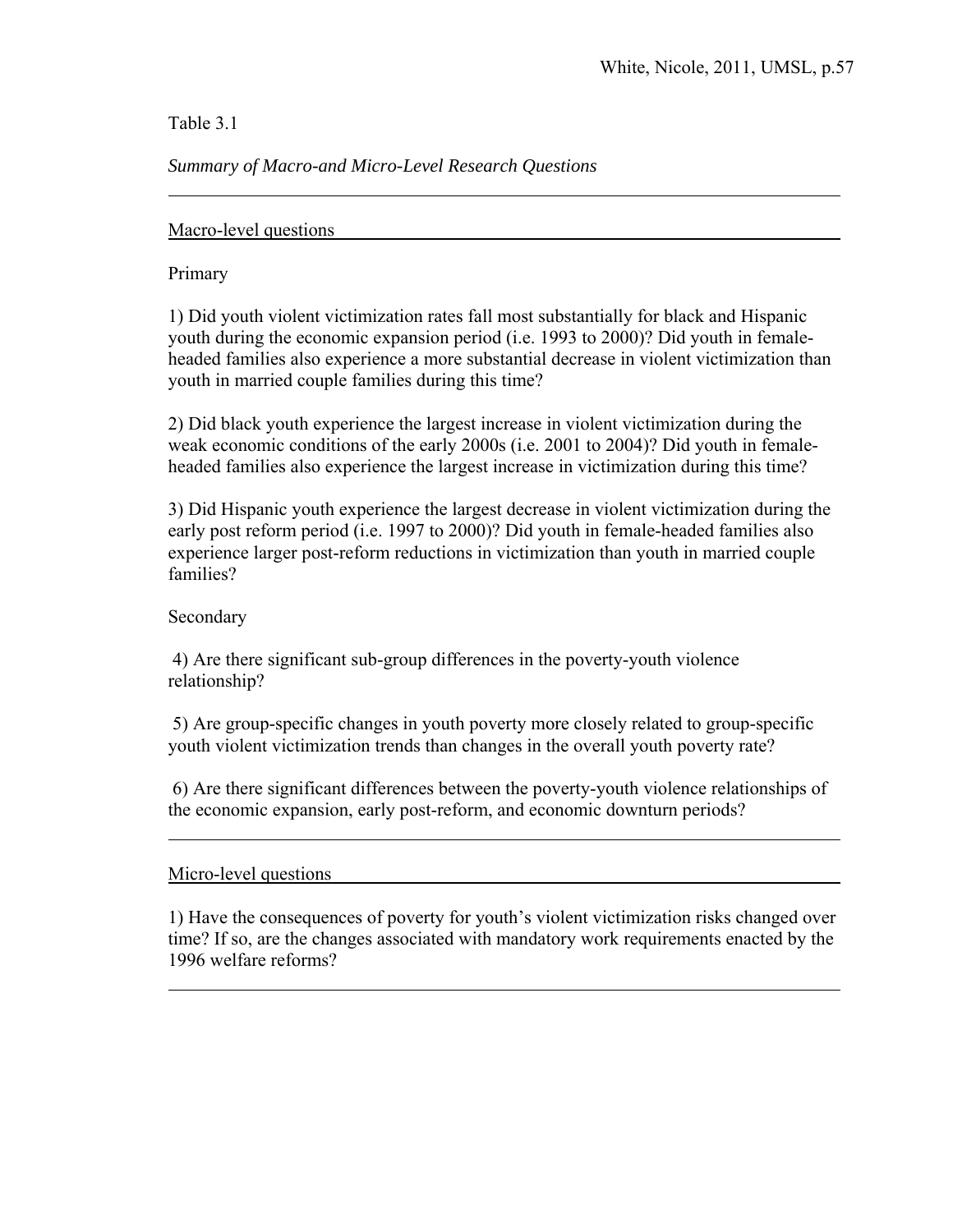Proxy interviews may be conducted on behalf of those who are mentally or physically incapacitated to the extent that granting an interview is not possible as well as for 12 and 13 year olds when insisted upon by a knowledgeable household member.

Second, a screening process is used to determine whether or not reported incidents constitute a crime. Respondents are first prompted to report incidents through a series of screening questions and for each incident reported during this initial screening, detailed information is collected and recorded in an incident report including the victimoffender relationship, presence of weapons, extent of injuries, and whether or not the crime was reported to the police. Based on the details in this report, incidents are then classified by type of victimization and level of completion.

Third, NCVS interviews are bounded to reduce the effects of telescoping, or the reporting of incidents that occur outside the six month reference period. Bounding is a technique that uses the information gathered in each interview as a point of reference for subsequent interviews to ensure that duplicate incidents are not counted. As such, the initial interview is only used for bounding purposes and does not count toward victimization estimates. Past studies of National Crime Survey (NCS) data have found that unbounded interviewing can inflate victimization estimates by as much as 50% (Biderman & Cantor, 1984).

Additional strengths make the NCVS a valuable tool for social science research including large sample sizes and high response rates. Between 1993 and 2004, completed interviews were obtained from roughly 980,000 individuals in over 540,000 households, with response rates ranging from 93% to 86% and 96% to 91% respectively; the present study is based on an unweighted sample of more than 300,000 persons between the ages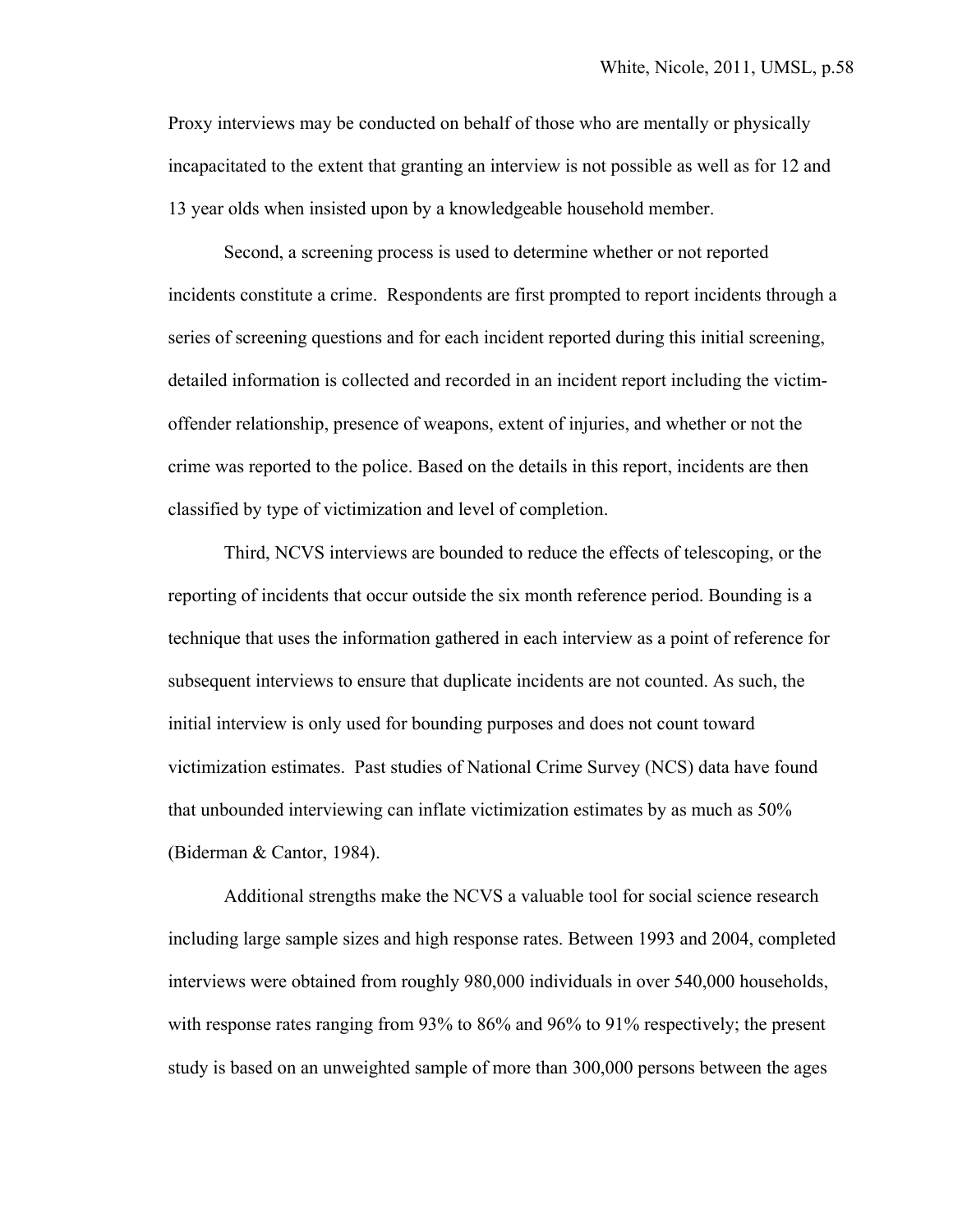of 12 and 17. When weighted, however, this sample is nationally representative of nearly 2.85 million youths. The large sample size, small sampling errors, and high participation rates contribute to the reliability and generalizability of NCVS estimates.

 Specific advantages of the NCVS for the purposes of this project include the availability of data over many years, a wide range of important demographic information, and measures of Latino ethnicity. With more than 35 years of data on criminal victimization, the NCVS allows for the study of long-term trends in youth violence and because the data contain detailed victim and household demographic information, these trends can be disaggregated to better understand how youth violence trends vary by family structure and racial/ethnic origin--two of the key predictors of child poverty. A particular benefit of using the NCVS to disaggregate youth violence trends by race and ethnicity is that it is the only national crime survey that taps the Latino ethnicity of victims (Lauritsen & Heimer, 2010).

The NCVS also contains information on family size and income that are largely unavailable in other youth surveys. This information will be used to approximate a measure of the official poverty thresholds that are used by the Census Bureau to determine the poverty status of individuals and families. Moreover, the wealth of demographic information available in the NCVS also makes it possible to estimate poverty rates for specific groups such as non-Hispanic white, non-Hispanic black, and Hispanic youths.

Finally, the NCVS may be used to conduct individual-level analyses despite its hierarchical file structure. Data collected by the NCVS are stored into four files: address ID, household, person, and incident. The first two files contain identifiers and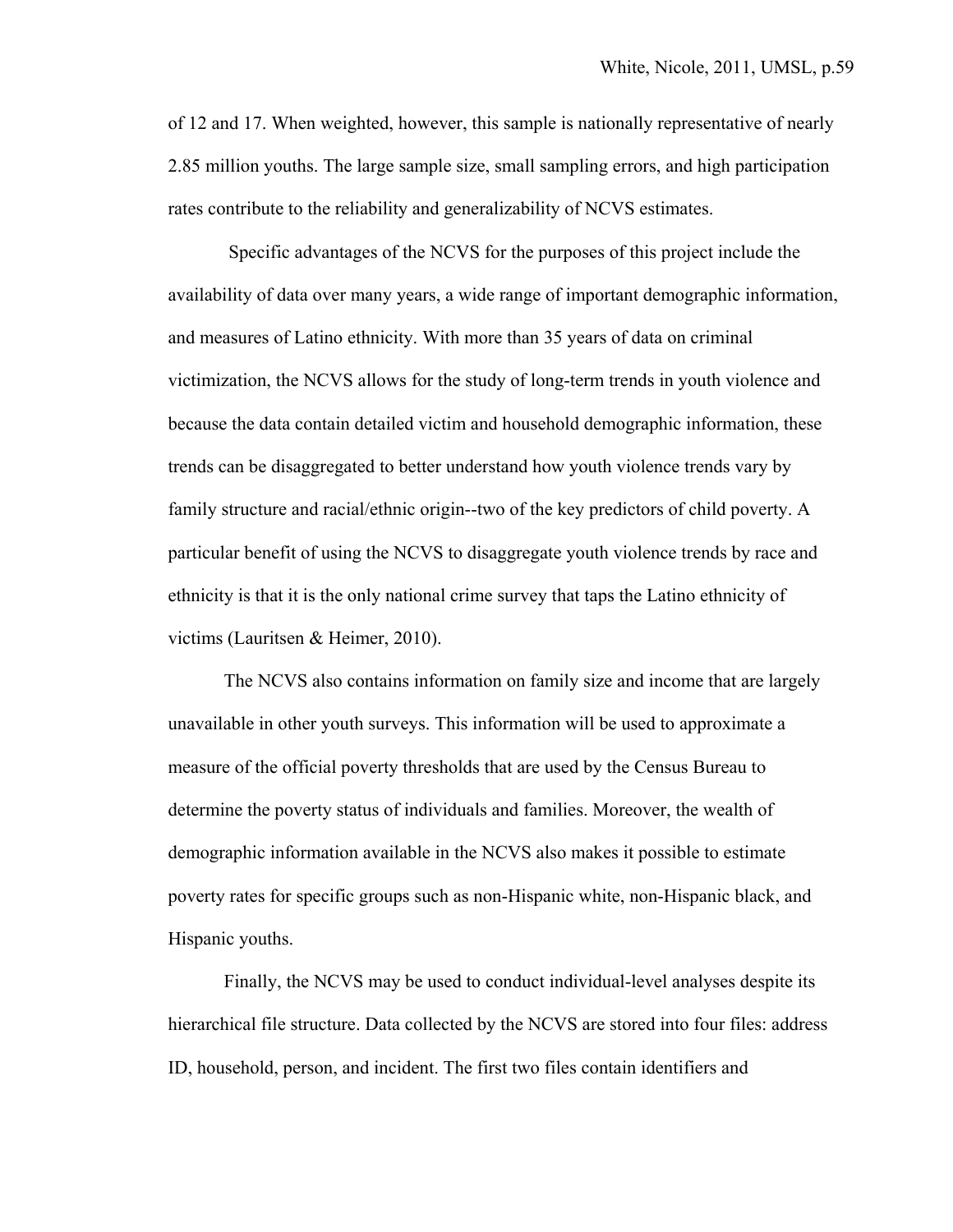demographic information for every address and household selected into the NCVS sample while the person file contains similar information for every eligible participant in the sample household. Finally, the incident file contains information about the nature and characteristics of each household and personal victimization incident reported by NCVS respondents.

 Figure 3.1 crudely illustrates the hierarchical organization of these files. The first full level consists of the address ID records, which provide important information on the addresses selected into the sample (in the NCVS, it is the address--not the individuals residing at the address--that is drawn into the sample). In turn, each address ID corresponds with a specific unit in the household file (i.e. the household residing at the address). According to the present example, our NCVS dataset consists of three address records that specifically correspond to three household records in the household-level file.

Because interviews are conducted with every member of the sample household ages 12 and older, each household unit can potentially generate several person records. In this example, a total of seven individuals can be linked to the three households in the sample with each person 'belonging' to a specific household unit in the household-level file. Finally, each person may report several victimization incidents or none at all, generating a separate record for each in the incident-level file. The seven individuals in the present example reported a total of eleven victimization incidents. However, the incidents per person range from zero to four.

 Storing these data in a fixed record length format such as a rectangular, or flattened file, is impractical for a couple of reasons. Perhaps the most obvious is that it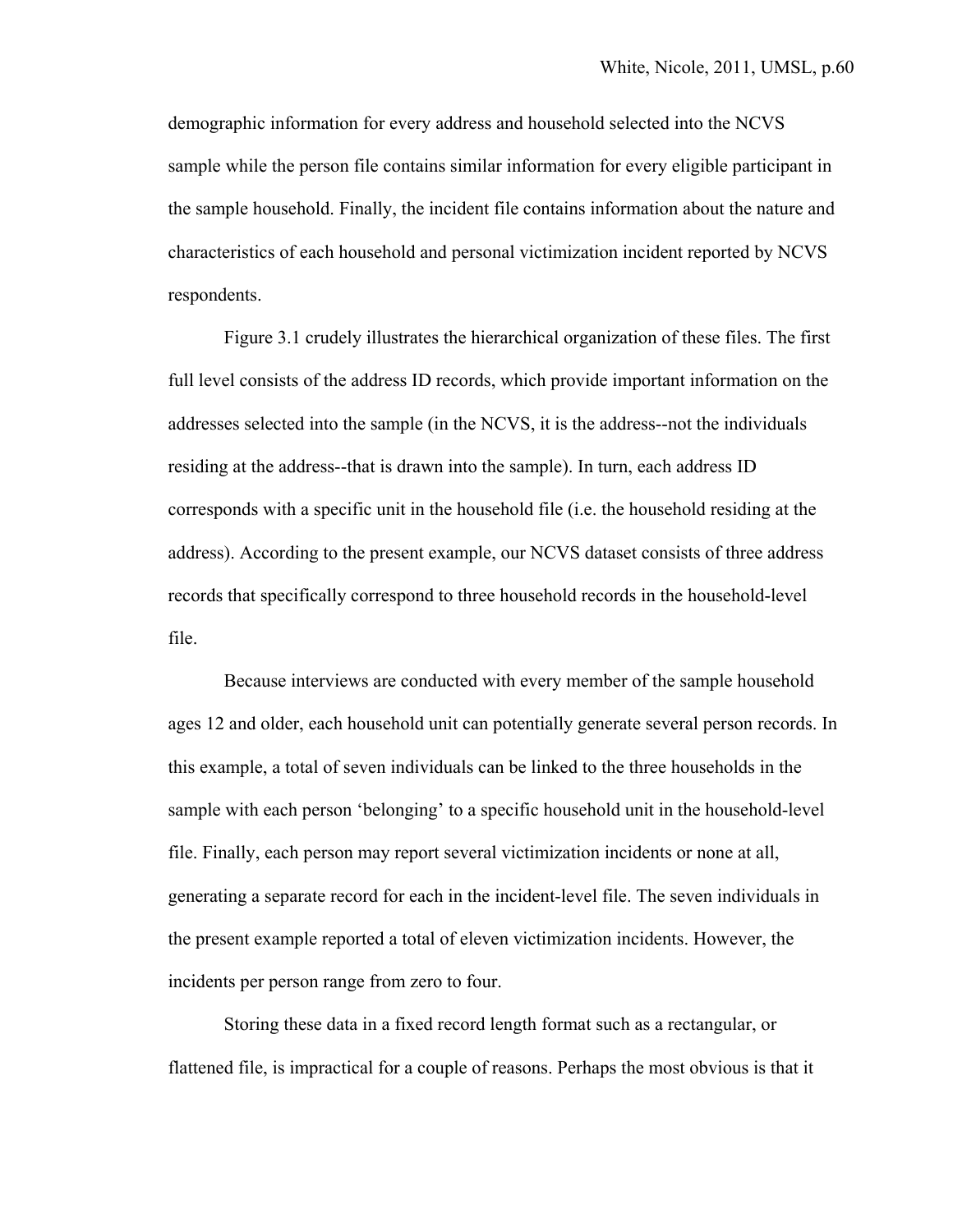Figure 3.1



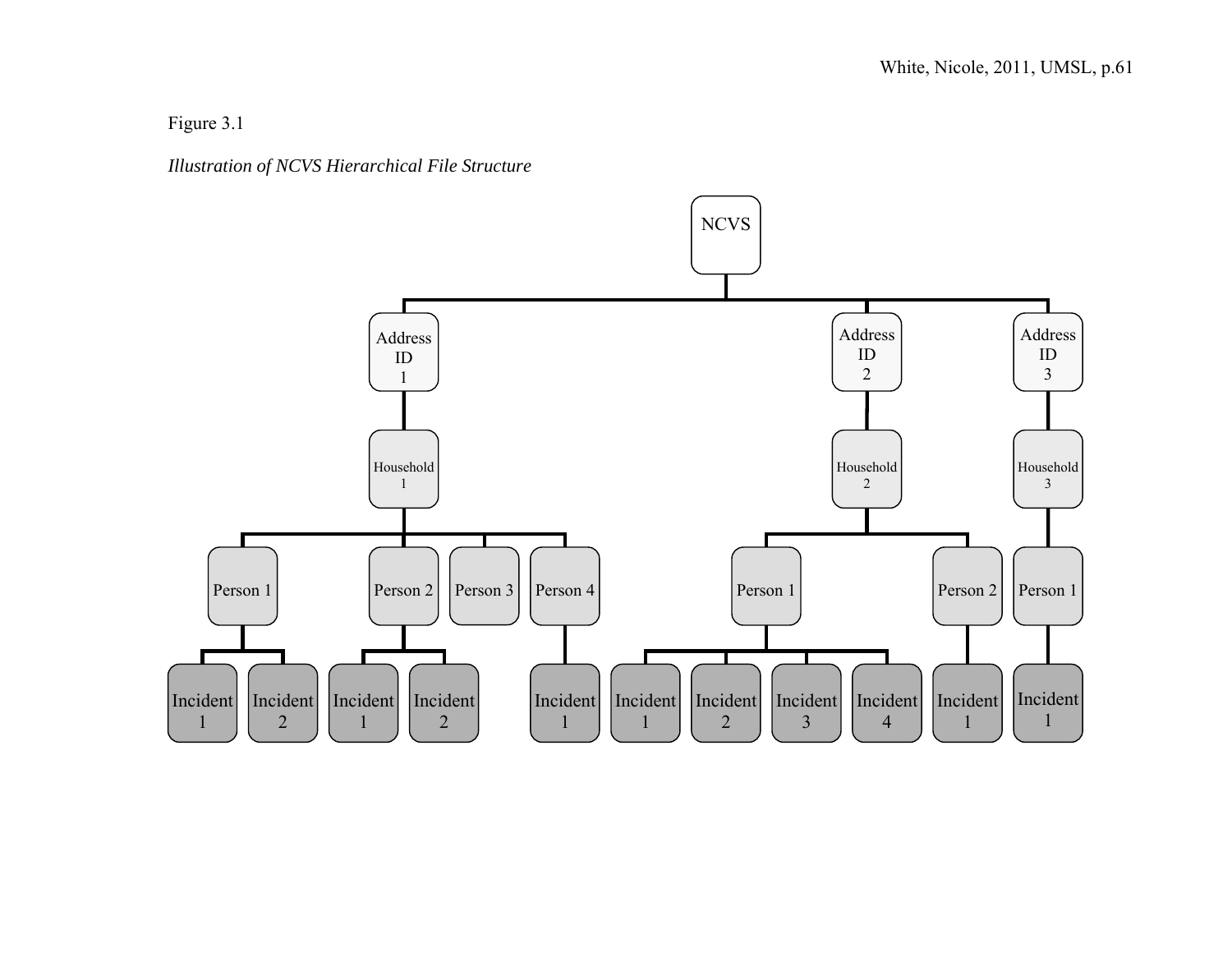would generate a very large dataset that would no doubt prove difficult to manage, but more importantly, a rectangular file would produce a large amount of missing data. To fit all the data in Figure 3.1 into a rectangular file, it would have to be large enough to accommodate every possible combination of persons and incidents, the maximum of which is five. Hence, the complete record for household one would require a space for the address ID, household, and five configurations of persons and incidents: person1 incident1, person1-incident2, person2-incident1, person2-incident2, person3, and person4-incident1; in addition to the address ID and household, the record for household two would contain the following five configurations: person1-incident1, person1 incident2, person1-incident3, person1-incident4, and person2-incident1. Between households one and two, there are only three person-incident combinations that overlap (i.e. person1-incident1, person1-incident2, and person2-incident1), which obviously means that each record would contain a large amount of missing data; with only one overlap in household three (i.e. person1-incident1), the missing data in record three would be even more significant.

For these reasons, it is more efficient to organize a complex dataset such as the NCVS in a hierarchical file structure. However, it does present some challenges for empirical analyses, particularly at the micro-level. It is not possible to examine the effects of household-related factors on one's risk for violent victimization, for example, if the household information is in one file and the incident information is in another file. Fortunately, however, each NCVS file includes a set of identification variables that may be used to draw a link between the address, household, person, and incident- level files, providing a way to connect each household to every household member that participated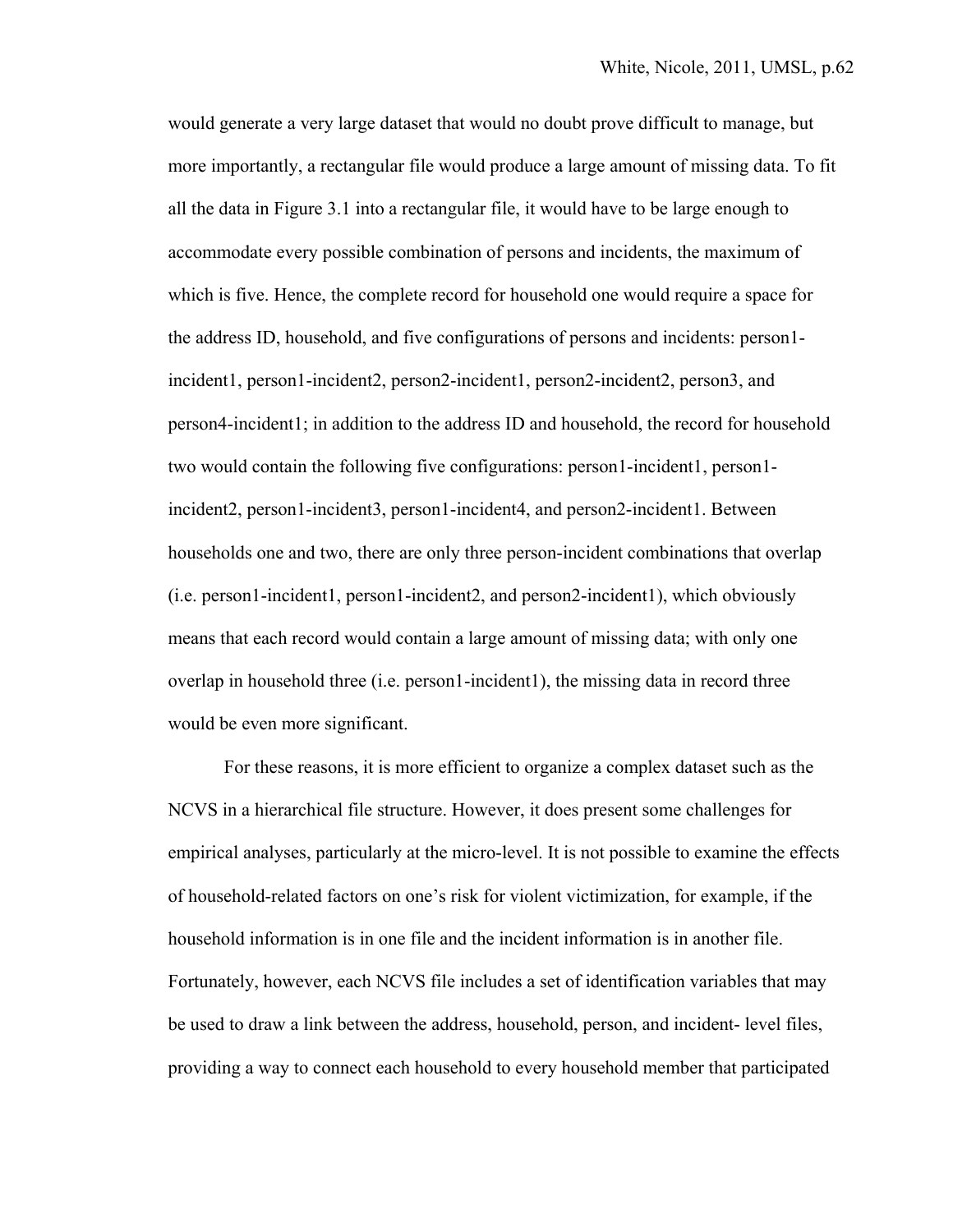in the survey and each survey participant to their reported victimization incidents. Thus, the identification variables provide a way to collapse the hierarchically-organized files into a flat file that contains all of the relevant address, household, person, and incident information for each respondent in the NCVS. This particular method was used to create a series of thirteen flattened files for each year in the NCVS sample, which in turn were used to conduct individual-level analyses.

 Creating the flattened files is an involved process that starts with downloading and bounding the files by interview year. Obviously, linking the various NCVS files will generate a large amount of data, so it is important to take steps to make the files more manageable. This is done in the incident level file by first recoding the variables into more refined categories such as the type of victimization incident, presence of injury and weapons, and location of the incident. Next, a subset of both the recoded incident and person level files is created containing only those variables relevant to the present research. A unique person identification number is then created for each case in both the person and incident level files by stringing together the NCVS identification variables: ICPSR household identification number, year and quarter identification, sample number, scrambled control number, and household number. The cases are then sorted by the newly created person identification number and a variable is created in the incident file to tap the number of incidents reported by each person. A set of codes is used to create four vectors for each variable in the recoded incident file and place the correct incident information into these vectors. The appropriate variable names and value labels are then assigned to each vector and a set of codes that test the aggregating function designed to flatten the incident file is run. Finally, the flattened incident file is merged with the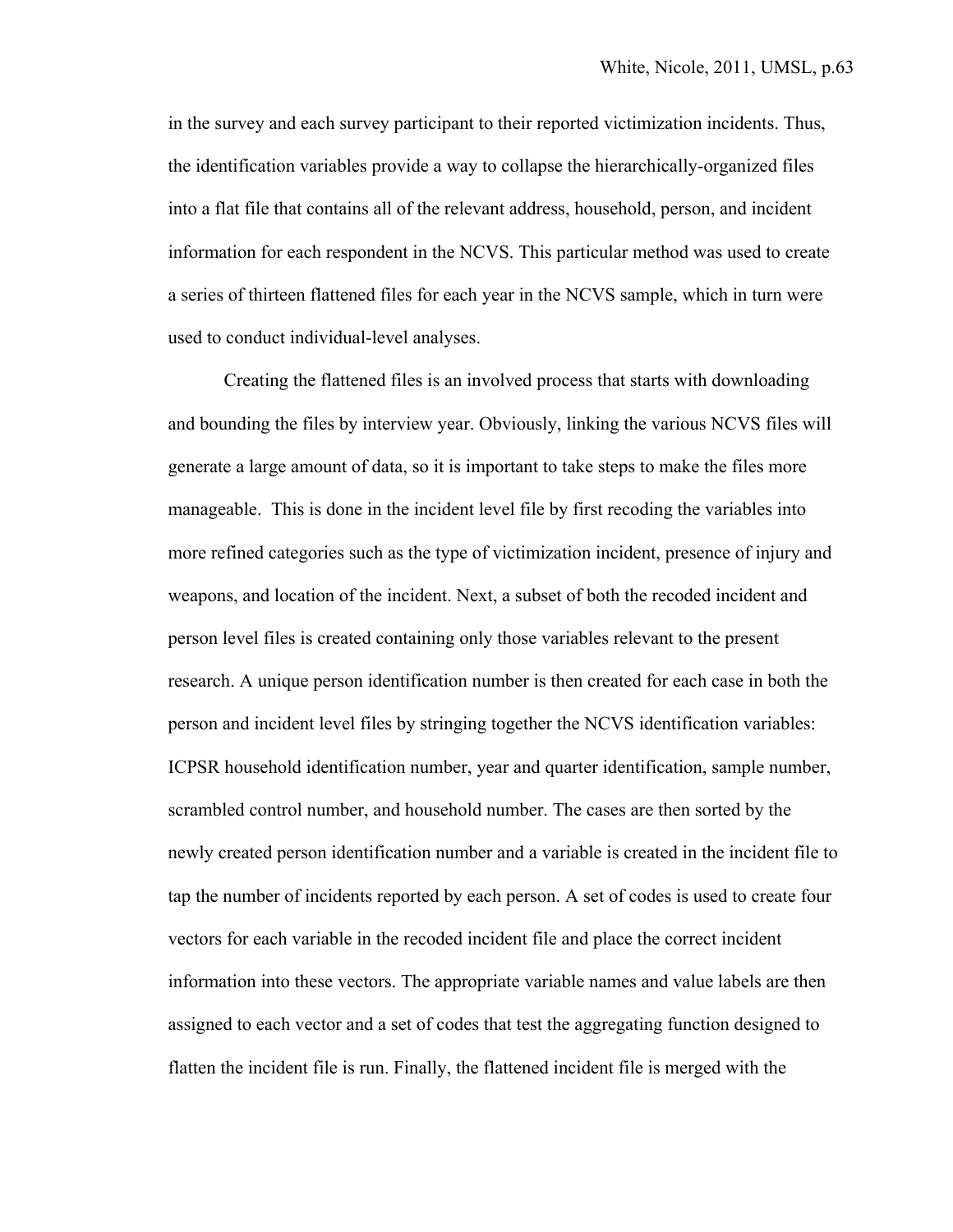person file by the person identification variable and a flattened file is created that contains the relevant variables from each file level for every respondent in the NCVS sample.

*Limitations of the NCVS.* Though the NCVS generates a large, nationally representative sample, high response rates, and detailed information about criminal victimization that cannot be found in most official data sources, there are limitations. Because the NCVS is an address-based sample, it excludes homeless youths and those living in group quarters or institutional settings such as juvenile detention centers. Also excluded from the sample are children under the age 12, so it is not possible to assess the consequences of poverty for childhood victimization*.*

 The NCVS also has two important limitations for the empirical study of youth violence: atheoretical measures and the exclusion of community-level variables. According to social disorganization and ecological theories of crime, for example, community-level disadvantage plays a major indirect role in neighborhood rates of crime and delinquency. In addition, research has linked other indicators of community disadvantage such as the percent of female-headed households to adolescent's risk for violent victimization (Lauritsen, 2003). With the absence of theory-based measures and community-level variables in the NCVS, it is impossible to test any theoretical assumptions about the association between community-level deprivation and youth violence trends or assess the relative impact of individual and community level factors on the changing consequences of poverty over time.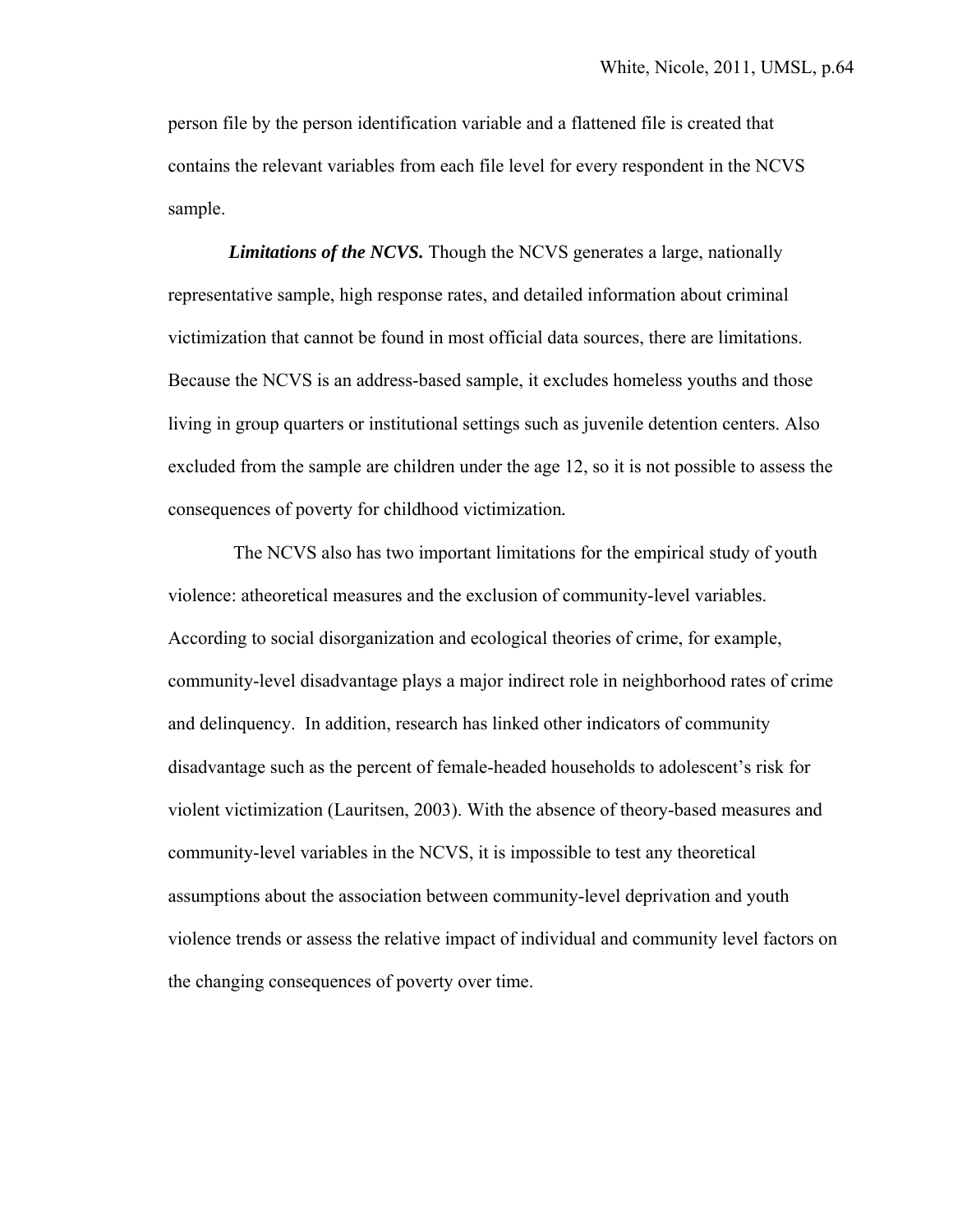#### **Measures**

The key measures to be analyzed in this project are violent victimization, poverty, family structure, and race and ethnicity. To determine the association between youth poverty and violent crime at the macro-level, violent victimization trends will be disaggregated by family structure and race and ethnicity--two of the most important demographic predictors of youth poverty. At the micro-level, I will assess whether the consequences of poverty have changed for youth's violent victimization risks over time net of their family living arrangements and racial and ethnic origin. Three additional correlates of youth violence will serve as controls: gender ('0=female' and '1=male'), urban residency ('0=non-urban' and '1=urban'), and whether adolescents are younger ( $0=12$  to 14<sup>o</sup>) or older ( $1=15$  to 17<sup>o</sup>). Table 3.2 summarizes the distribution of the sample along these measures.

#### *Dependent Variables*

*Violent victimization.* The dependent variable for the micro-level portion of this project is violent victimization, which is coded '0=no' or '1=yes' if respondents reported at least one attempted or completed incident of the following crimes: simple assault, aggravated assault, robbery, and rape/sexual assault. Attacks not involving the use of a weapon are classified as simple assaults while aggravated assaults include attempted or completed attacks committed with a weapon or completed attacks resulting in serious injury. Robberies are classified as thefts committed with force or threat of force and rape/sexual assaults include attacks involving unwanted sexual contact or forced intercourse.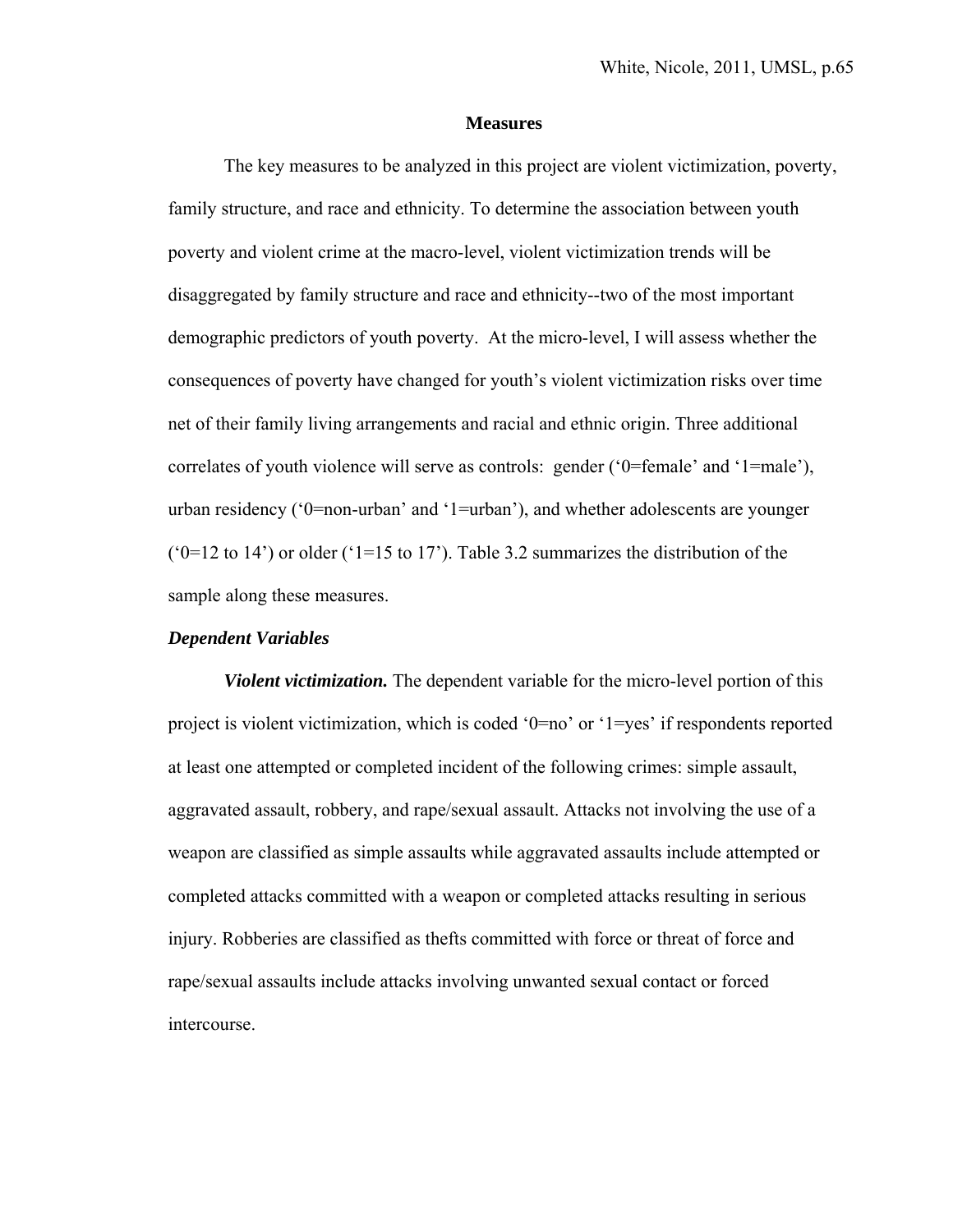## Table 3.2

 $\overline{a}$ 

|              |       | Poverty Status* | Married | Family Structure*<br>Female | Non-Hispanic | Race and Ethnicity* | Hispanic |
|--------------|-------|-----------------|---------|-----------------------------|--------------|---------------------|----------|
| Year         | Above | At/Below        | Couple  | Headed                      | White        | <b>Black</b>        |          |
| 1993         | 69.9  | 20.5            | 71.1    | 23.1                        | 68.4         | 16.0                | 11.1     |
| 1994         | 68.1  | 22.2            | 72.1    | 22.4                        | 67.6         | 15.8                | 12.1     |
| 1995         | 70.2  | 20.3            | 71.5    | 22.9                        | 67.3         | 15.5                | 12.5     |
| 1996         | 69.7  | 19.8            | 71.3    | 22.8                        | 67.0         | 15.3                | 12.8     |
| 1997         | 68.7  | 20.4            | 69.7    | 24.2                        | 65.2         | 15.9                | 13.7     |
| 1998         | 69.0  | 18.6            | 68.8    | 24.8                        | 65.3         | 15.7                | 13.7     |
| 1999         | 67.1  | 18.1            | 68.9    | 24.7                        | 64.5         | 15.5                | 14.2     |
| 2000         | 67.6  | 16.4            | 68.4    | 24.9                        | 64.4         | 15.5                | 14.5     |
| 2001         | 67.0  | 16.3            | 68.5    | 24.8                        | 64.1         | 15.7                | 14.8     |
| 2002         | 66.0  | 15.1            | 68.4    | 25.0                        | 62.8         | 16.3                | 15.8     |
| 2003         | 65.8  | 15.4            | 67.0    | 25.8                        | 60.7         | 15.0                | 17.7     |
| 2004         | 65.4  | 15.6            | 66.6    | 26.5                        | 60.3         | 15.0                | 18.2     |
| <b>Total</b> | 67.8  | 18.1            | 67.8    | 22.7                        | 64.7         | 15.6                | 14.3     |

# *Characteristics of NCVS Youth Sample, 1993-2004*<sup>a</sup>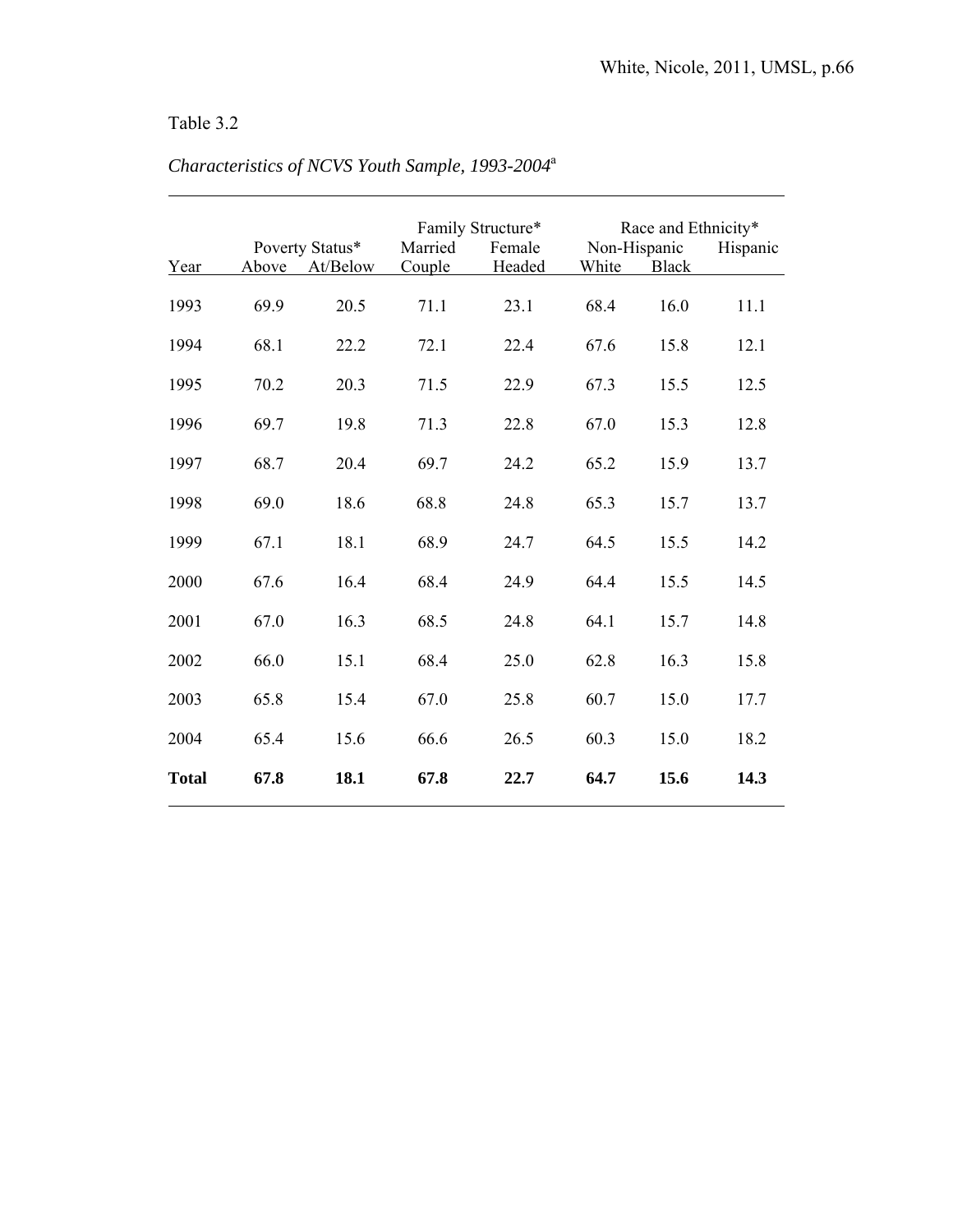|              | Gender |        | Age               |      | Urban     |       | Violent<br>Victimization Rate |  |
|--------------|--------|--------|-------------------|------|-----------|-------|-------------------------------|--|
| Year         | Male   | Female | 12 to 14 15 to 17 |      | Non-urban | Urban | (per 1,000)                   |  |
| 1993         | 51.3   | 48.7   | 51.7              | 48.3 | 73.7      | 26.3  | 125.6                         |  |
| 1994         | 51.3   | 48.7   | 51.0              | 49.0 | 72.9      | 27.1  | 127.5                         |  |
| 1995         | 51.2   | 48.8   | 51.0              | 49.0 | 72.9      | 27.1  | 112.9                         |  |
| 1996         | 51.2   | 48.8   | 50.7              | 49.3 | 72.6      | 27.4  | 102.1                         |  |
| 1997         | 51.3   | 48.7   | 50.0              | 50.0 | 71.5      | 28.5  | 93.3                          |  |
| 1998         | 51.1   | 48.9   | 50.3              | 49.7 | 72.3      | 27.7  | 87.0                          |  |
| 1999         | 51.2   | 48.8   | 50.4              | 49.6 | 73.1      | 26.9  | 77.4                          |  |
| 2000         | 51.2   | 48.8   | 50.2              | 49.8 | 72.2      | 27.8  | 59.9                          |  |
| 2001         | 51.1   | 48.9   | 50.2              | 49.8 | 72.5      | 27.5  | 58.4                          |  |
| 2002         | 51.4   | 48.6   | 51.1              | 48.9 | 72.4      | 27.6  | 49.1                          |  |
| 2003         | 51.2   | 48.8   | 51.8              | 48.2 | 71.2      | 28.8  | 55.8                          |  |
| 2004         | 51.2   | 48.8   | 51.1              | 48.9 | 72.7      | 27.3  | 46.3                          |  |
| <b>Total</b> | 51.2   | 48.8   | 50.8              | 49.2 | 72.5      | 27.5  | 81.8                          |  |

<sup>a</sup><br>Values represent percentages unless otherwise noted.<br>\*Total and within category percentages may not equal 100 because the percentage of missing data and other excluded categories are omitted.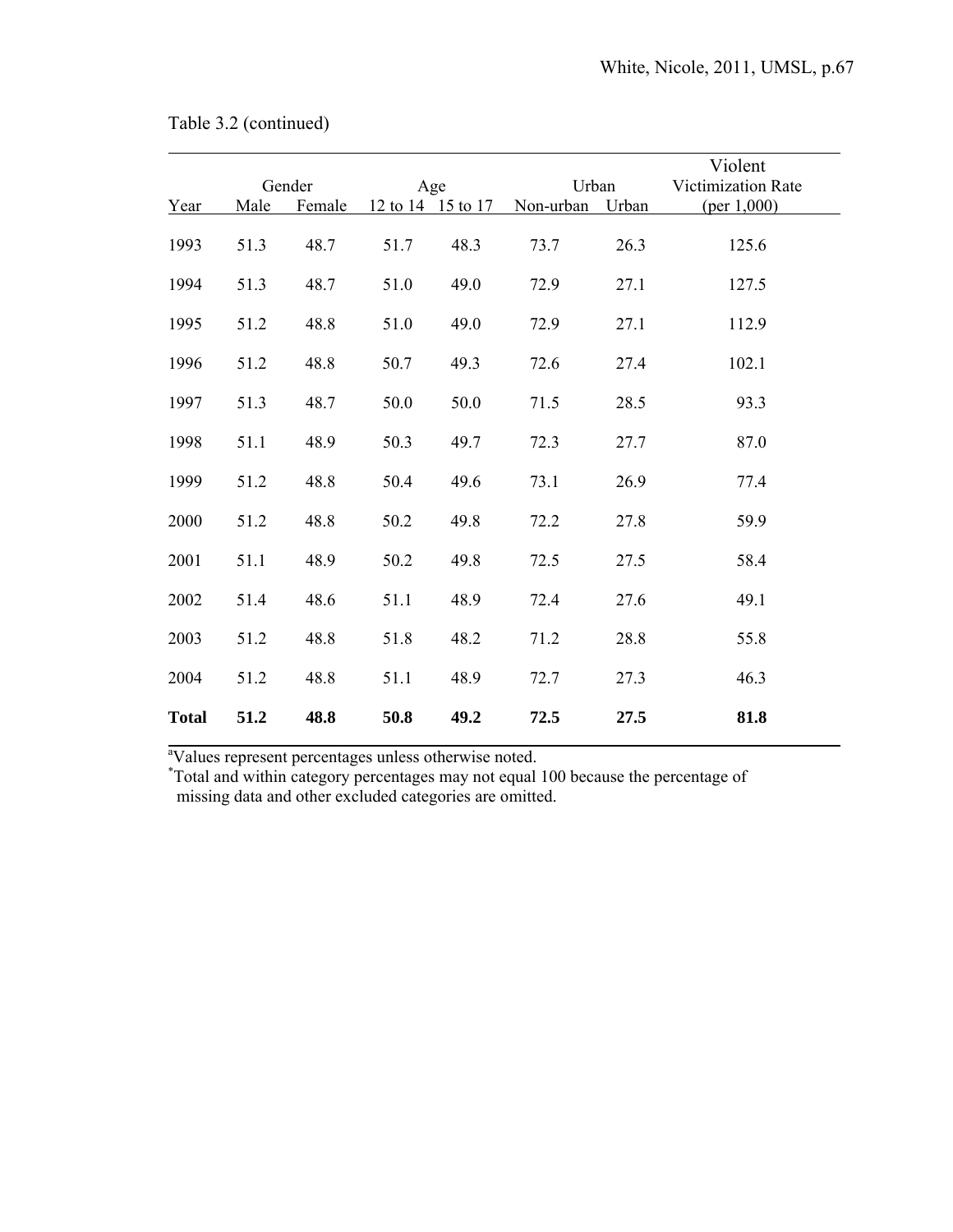To assess the association between youth poverty and violent victimization rates at the macro-level, the youth violent victimization rate is also calculated for each year in the sample. To create this rate, the number of violent victimizations reported by youths during the interview year (numerator) is divided by the total youth population in that year (denominator) and multiplied by 1,000 as depicted below. The interview, or collection, year covers a 12 month interview period as opposed to the data year, which covers the entire 18 month NCVS interview period. The former is used by the BJS to calculate victimization estimates in their annual *Criminal Victimization* reports.

*Youth violent victimization rate = 
$$
\left(\frac{\text{Total } \# \text{ violent incidents} (12-17)}{\text{Total population} (12-17)}\right) \times 1,000
$$*

The total number of violent incidents is generated from the 1992-2005 concatenated incident file and weighed by the NCVS person weight (v3080), which is an estimation of the population that each person in the sample represents. By applying the person weight, therefore, it is possible to estimate the total number of violent victimizations in the national youth population. The denominators are generated in the person file and similarly weighed by the person weight to estimate the total youth population each year. Because estimates are not based on the full 18 month interview period, however, the person weight had to be adjusted to produce the appropriate annual estimates. This process was used to generate both total victimization rates and group specific rates by age, gender, family structure, race and ethnicity, and metropolitan status. The only difference is that the numerators and denominators are based on the number of victimizations reported by a specific group of youths and the total at-risk population respectively. To generate the youth violent victimization rate for males in female-headed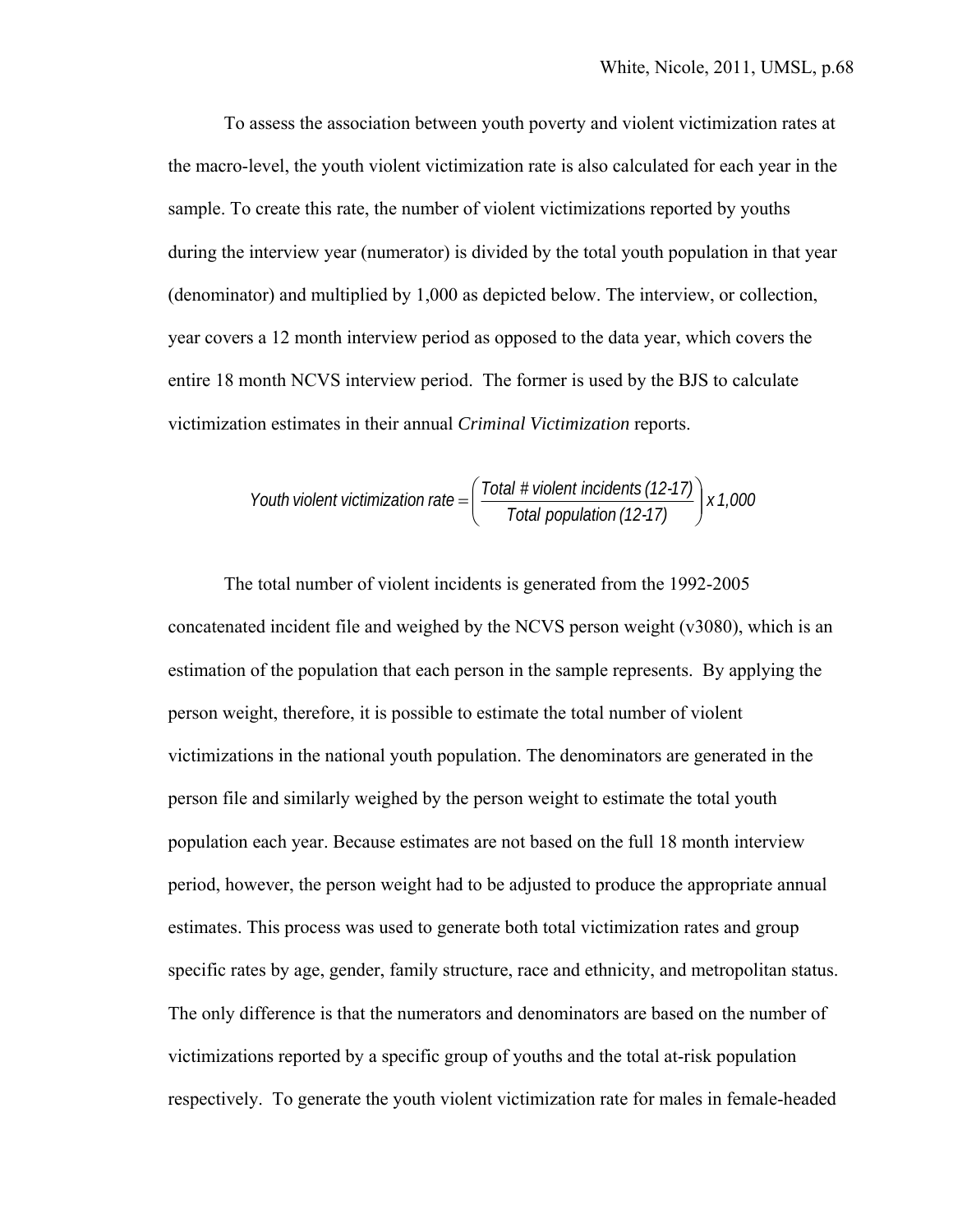families, for example, the numerator would consist of the number of violent incidents reported by young males in female-headed households and the denominator would consist of the total population of young males in female-headed households.

#### *Independent Variables*

*Poverty*. To determine the poverty status of individuals and families, the Census Bureau uses a set of poverty thresholds that were initially developed by economist Molly Orchansky in 1963-64. The initial thresholds were based on an economy food plan developed by the Department of Agriculture and adjusted by family size, sex of the householder, the number of children under 18, and farm residency. In 1969, the thresholds were revised and the Consumer Price Index was established as the standard for annual inflation adjustments. That same year the thresholds were adopted as the federal definition of poverty. The adjustments for farm families and female-headed households were eventually eliminated in 1981 and family size was extended to 9 or more people, retaining family size and the number of children under 18 as the key factors used to adjust the federal threshold amounts (Fisher, 1992). Thus, a family and all of its members are considered to be in poverty if their total cash income falls below the designated poverty threshold for a family of their size and composition.

Using the federal thresholds as a guideline, a similar method is used to create poverty thresholds in the NCVS. A precise replication is not possible because the NCVS lacks a continuous measure of household income. Instead, threshold categories are created using the total number of members in each household and a categorical measure of household income that ranges from  $$5,000$  to  $\geq $75,000$ . Respondents are considered to be '0=above poverty' if their household income category is greater than the federal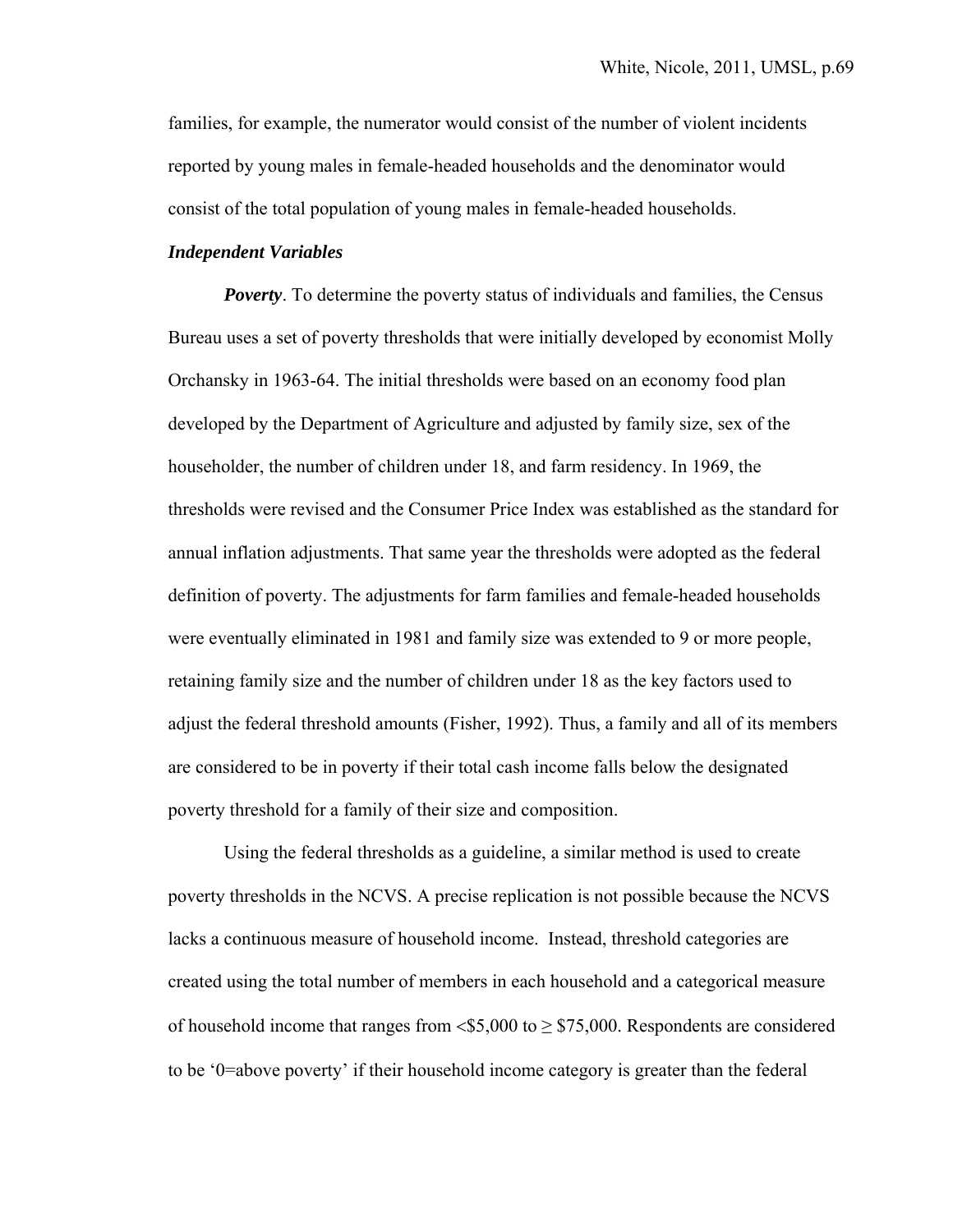poverty threshold for a family of their size or '1=at or below poverty' if their income category falls below, or includes, the poverty threshold.

 Because the federal thresholds are updated annually for inflation, the threshold amount for a given family varies from year to year. For instance, the poverty threshold for a family of three was \$13,738 in 2000 and \$14,128 in 2001. Due to the variance in annual threshold amounts, separate poverty codes are created for each year in the NCVS sample. As previously noted, the code consists of two major components: household size and household income. The total household size is created by summing two continuous measures of the 'number of household members 12 years and older' and the 'number of household members younger than 12 years' and household income consists of fourteen categories:  $1$  < 5,000; 2) 5,000-7,499; 3) 7,500-9,999; 4) 10,000-12,499; 5) 12,500-14,999; 6) 15,000-17,499; 7) 17,500-19,999; 8) 20,000-24,999; 9) 25,000-29,999; 10) 30,000-34,999; 11) 35,000-39,999; 12) 40,000-49,999; 13) 50,000-74,999; 14) ≥ 75,000.

 Table 3.3 presents the information used to create the poverty code for 2004, the most recent year in the sample. According to these figures, respondents in a family of four are considered to be 'at or below poverty' if their category of household income is less than or equal to \$17,500-\$19,999, which encompasses the federal poverty threshold for a family of four--\$19,307 (see U.S. Census Bureau, 'Poverty Thresholds 2004' for detailed threshold matrix). Thus, respondents in a family of four are considered to be poor if their income falls into categories 1 through 7.

To assess the external validity of this measure, the NCVS youth poverty estimates are compared to those generated for all children under 18 in the Current Population Survey (see Appendix A). The estimates are similar to each other in trend and magnitude,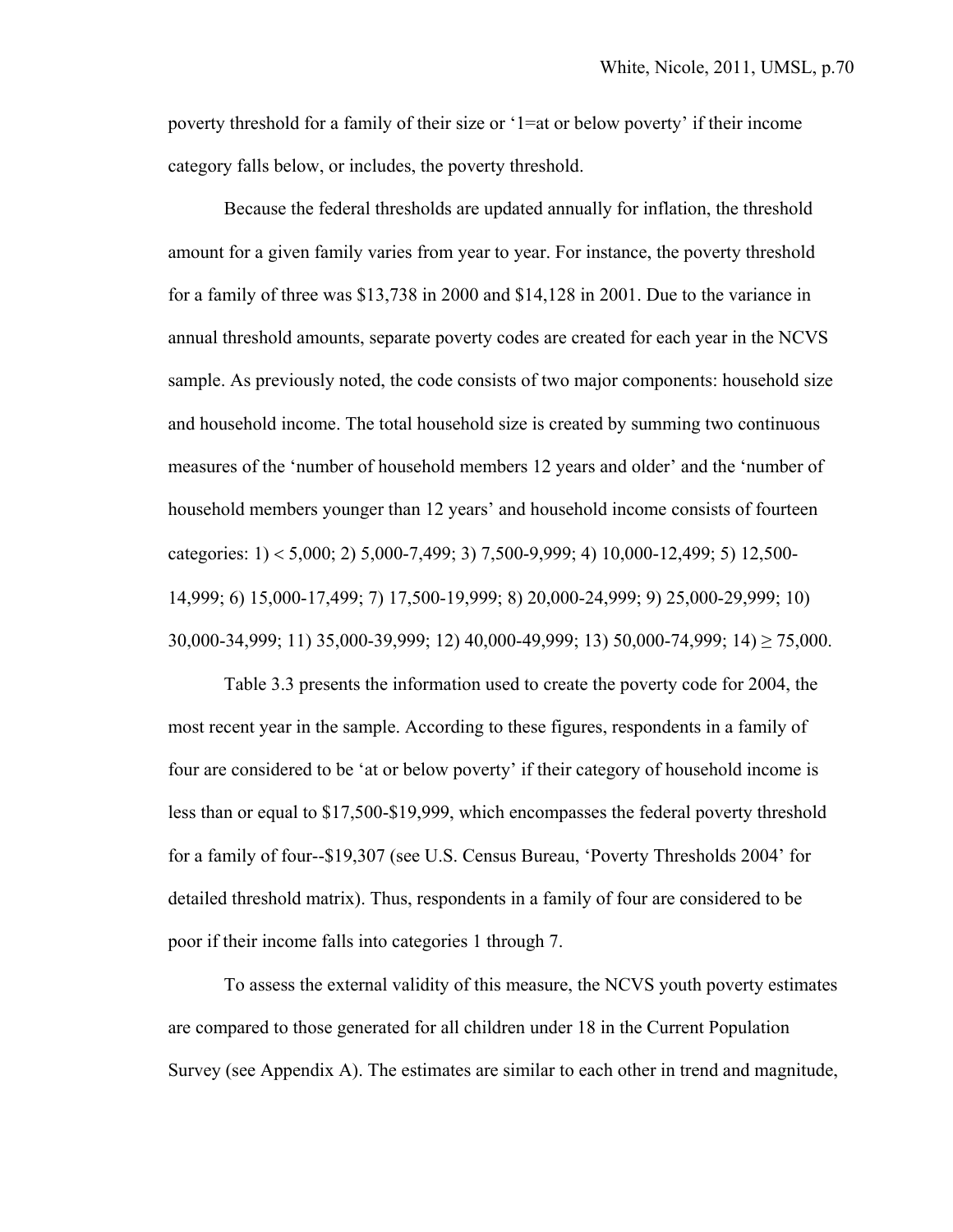differing by no more than about two percentage points each year. The trends began to diverge after 2001 when missing income data in the NCVS approached 20%. However, reducing this missing income data is challenging because the NCVS does not contain additional poverty and child well-being indicators such as household receipt of public assistance and food stamps, health insurance coverage, and child support receipt that can be used to impute family poverty or create alternative measures of child well-being.

*Family structure.* In addition to household size and income, the NCVS also uses a family structure code to tap the composition of households in the survey. The family structure code broadly classifies families into those headed by husbands and wives or single males or females, and configures each family group according to the presence of children, other relatives, and non-relatives. For example, married couple families with a male householder, or reference person, are configured in the following way: '1=Male ref wife/child/relative';'2=Male ref wife/child/non-relative';'3= Male ref wife/child/nonrelative/relative';'4=Male ref wife/child';'5=Male ref wife/relative';'6=Male ref wife/non-relative';'7=Male ref wife/relative/non-relative';'8= Male ref wife'. This classification scheme results in 33 configurations of family living arrangements, including other combinations not captured by the family structure code.

These configurations may be coded into more refined categories of family structure including married couple families with or without children, single parent families headed by males or females, and single adult households. For example, the categories representative of married couples and their own biological children are 1-4 and 17-20, but to capture all of the biological, related, and/or unrelated children residing in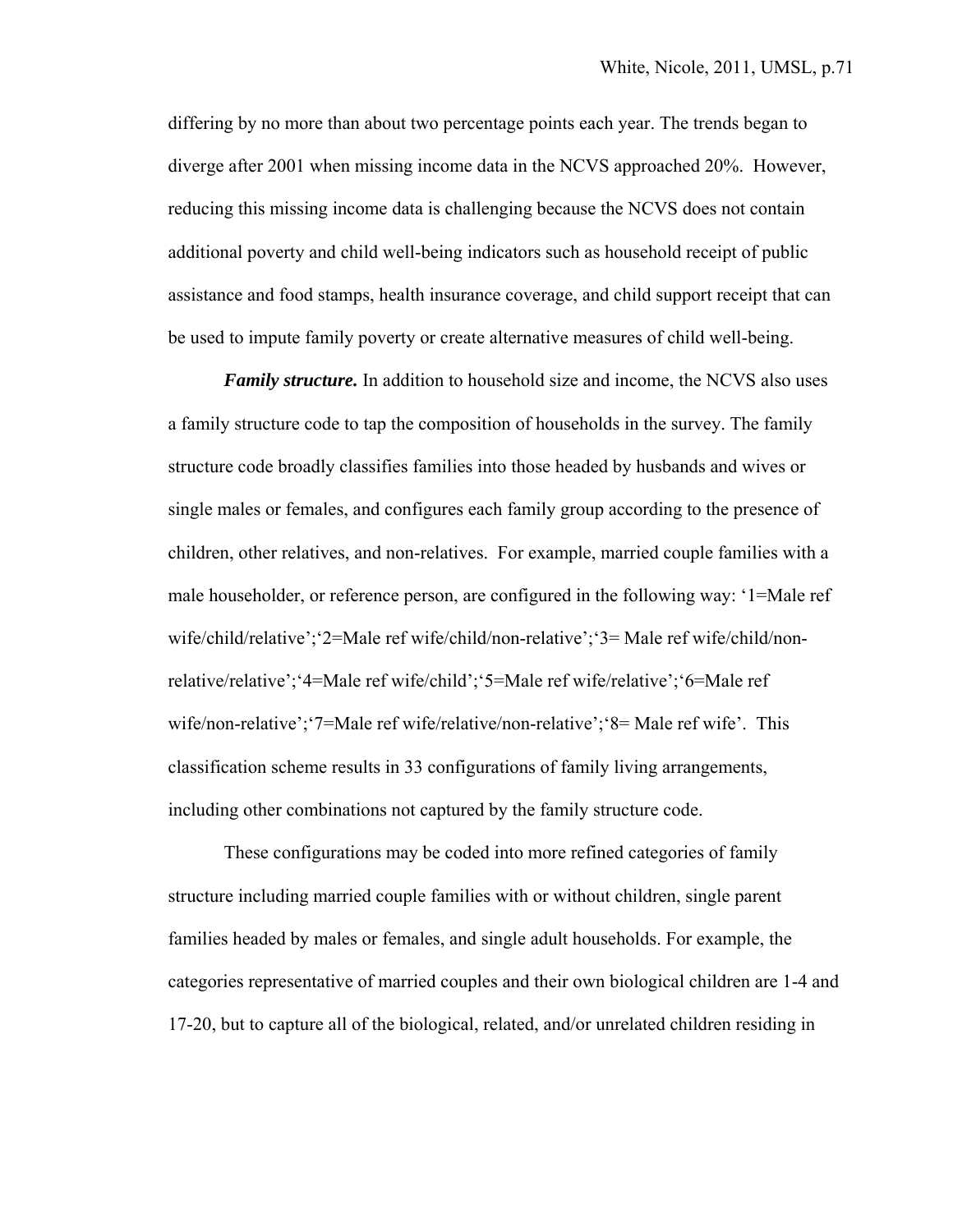Table 3.3

 $\overline{a}$ 

| Household size | <b>Census Poverty Thresholds</b> | NCVS threshold categories <sup>a</sup> |
|----------------|----------------------------------|----------------------------------------|
| 1              | 9,645                            | < 5,000<br>(1)                         |
|                |                                  | 5,000-7,499<br>(2)                     |
|                |                                  | 7,500-9,999<br>(3)                     |
| $\overline{2}$ | 12,334                           | 10,000-12,499<br>(4)                   |
| 3              | 15,067                           | 12,500-14,999<br>(5)                   |
|                |                                  | 15,000-17,499<br>(6)                   |
| $\overline{4}$ | 19,307                           | 17,500-19,999<br>(7)                   |
| 5              | 23,831                           | 20,000-24,999<br>(8)                   |
| 6              | 25,788                           | 25,000-29,999<br>(9)                   |
| $\overline{7}$ | 29,236                           | 25,000-29,999<br>(9)                   |
| 8              | 32,641                           | 30,000-34,999 (10)                     |
| $\geq 9$       | 39,048                           | 35,000-39,999 (11)                     |
|                |                                  |                                        |

*Example of Census Bureau Poverty Thresholds and NCVS Threshold Categories, 2004 (in dollars)* 

a<br>
<sup>a</sup>Category number in parentheses.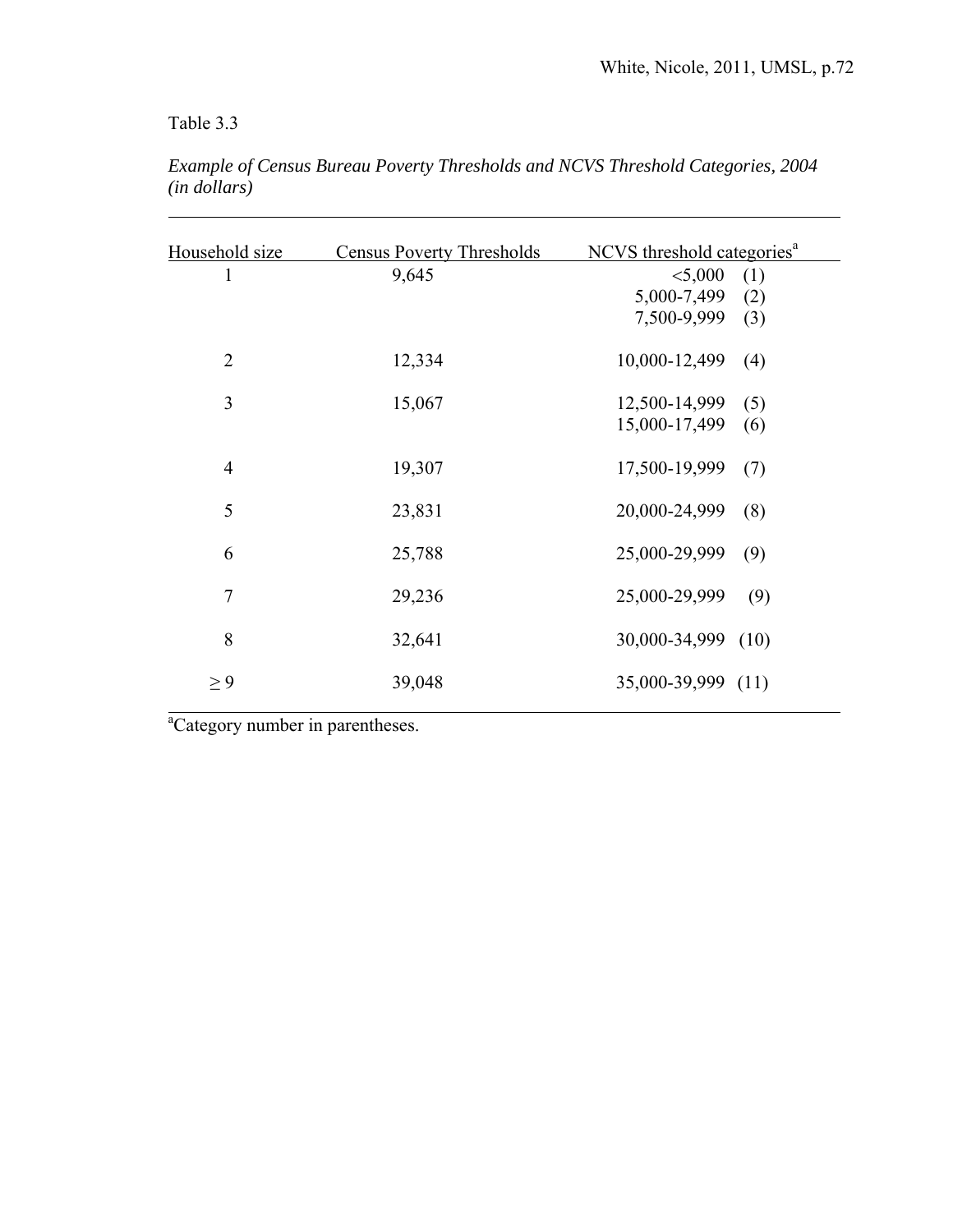married couple families, the categories must be expanded to include 1-7 and 17-23. Married couples without children include (8) 'male reference wife' and (23) 'female reference husband' (see Table 3.4).

 Additionally, the specific relationship between the householder and each household member is measured and coded into general categories of spouses, children, parents, siblings, other relatives, and non-relatives. This information is useful for determining the respondent's precise relationship to the head of household and estimating the percentage of related children in the sample. The NCVS does not assess the relationship between respondents and other members of the household, however, so estimates cannot be generated for youths living with cohabiting couples or single parents who 'double up' to share resources--an arrangement that increased significantly among low-income parents who were not receiving welfare during the early post-reform period (Loprest & Zedlewski, 2006).

The two categories of family structure to be examined in this project are '0=married couple' and '1=female-headed families', the latter being the primary target of welfare reform policies enacted in the 1990s. To create these two categories, the family structure code is reconfigured and categories 1-7 and 17-23 are coded as married couple families while categories 25-31 are coded as female-headed families. The remaining categories are collapsed into the 'residue' category, which is applied to those cases in which respondents were either unwilling or unable to provide information about family living arrangements or provided a response that did not fall into any of the predetermined categories in the family structure code.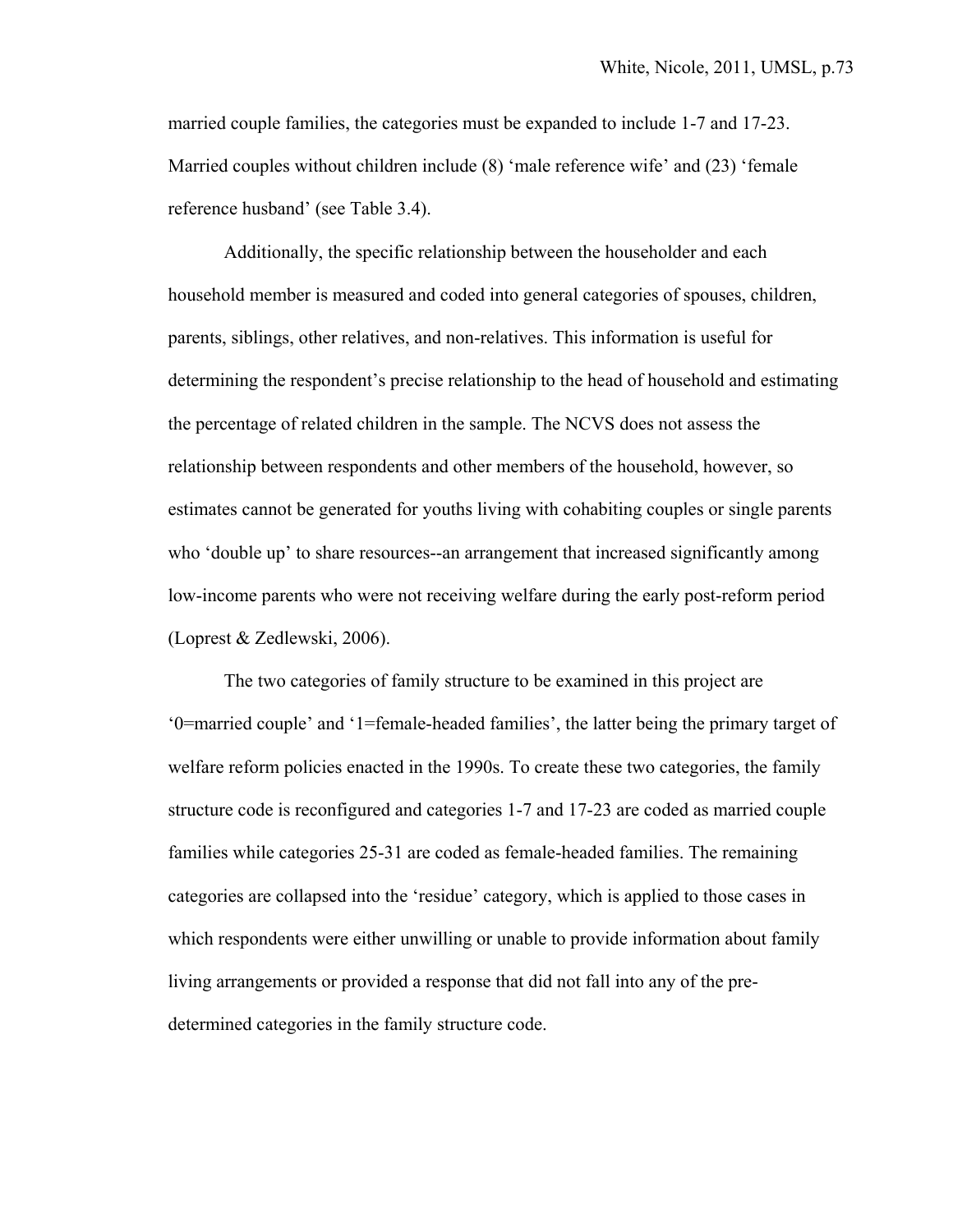# Table 3.4

 $\overline{a}$ 

 $\overline{a}$ 

# *Categories in NCVS family structure code*

| 1) Male ref wife/child/relative               | 18) Female ref husband/child/non-relative          |
|-----------------------------------------------|----------------------------------------------------|
| 2) Male ref wife/child/non-relative           | 19) Female ref husband/child/relative/non-relative |
| 3) Male ref wife/child/relative/non-relative  | 20) Female ref husband/child                       |
| 4) Male ref wife/child                        | 21) Female ref husband/relative                    |
| 5) Male ref wife/relative                     | 22) Female ref husband/non-relative                |
| 6) Male ref wife/non-relative                 | 23) Female ref husband/relative/non-relative       |
| 7) Male ref wife/relative/non-relative        | 24) Female ref husband                             |
| 8) Male ref wife                              | 25) Lone female ref child/relative                 |
| 9) Lone male ref child/relative               | 26) Lone female ref child/non-relative             |
| 10) Lone male ref child/non-relative          | 27) Lone female ref child/relative/non-relative    |
| 11) Lone male ref child/relative/non-relative | 28) Lone female ref child                          |
| 12) Lone male ref child                       | 29) Lone female ref relative                       |
| 13) Lone male ref relative                    | 30) Lone female ref non-relative                   |
| 14) Lone male ref non-relative                | 31) Lone female ref relative/non-relative          |
| 15) Lone male ref relative/non-relative       | 32) Lone female ref                                |
| 16) Lone male ref                             | 33) Other combination                              |
| 17) Female ref husband/child/relative         |                                                    |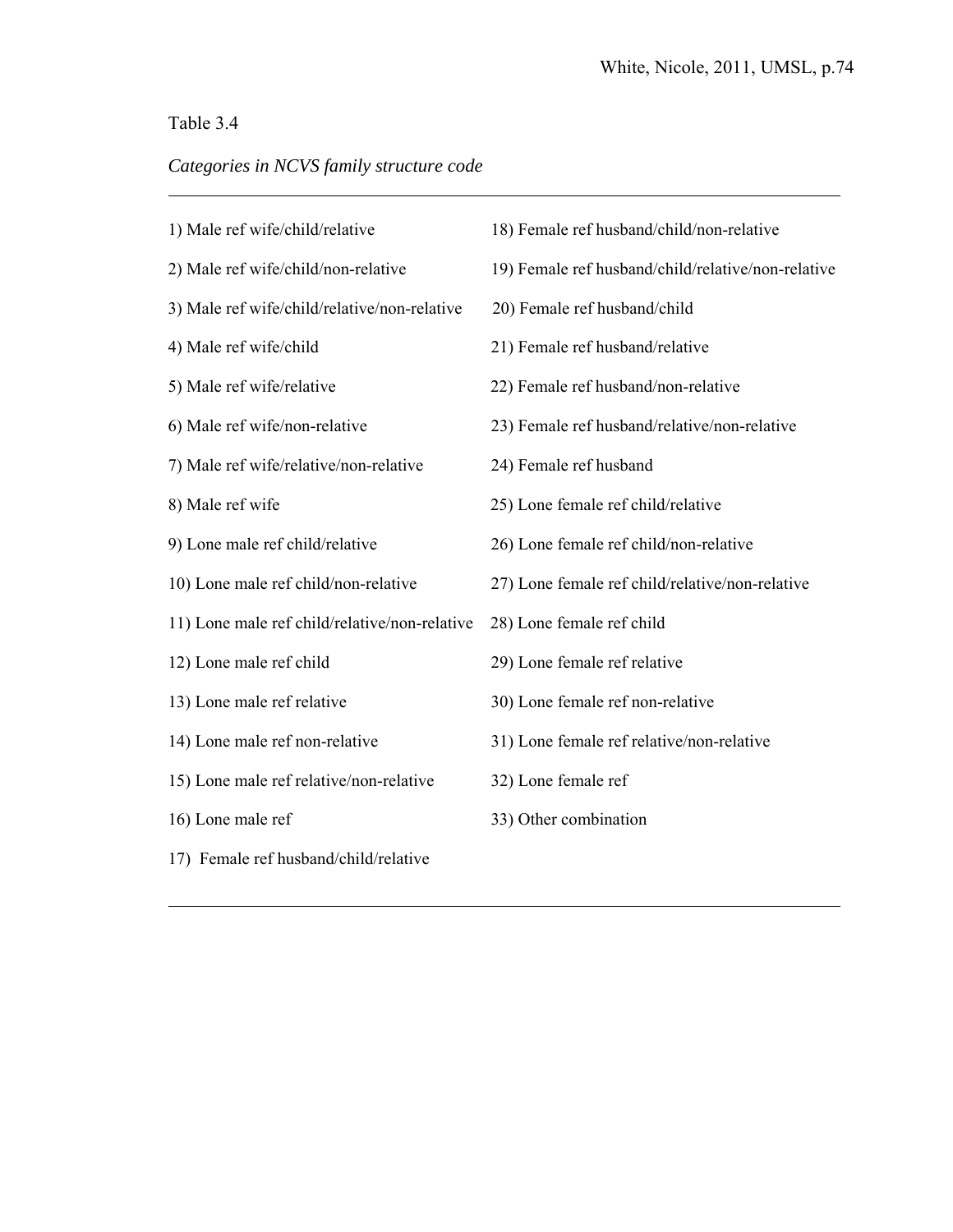About 69% of the sample consists of youths who live in married couple families and the majority of these youths are the couple's own children (95.2%). Those remaining are other relatives (4.0%) and non-relatives (0.7%). The percentage residing in femaleheaded families is roughly 24%, which is comprised of about 87.2% of the householder's own children, 11.0% of other relatives, and 1.7% of non-relatives. The remaining 9% of the sample consists of youths in other family living arrangements and missing data.

 The external validity of these estimates is also assessed through comparisons with CPS estimates of children's living arrangements (U.S. Census Bureau, no date). The NCVS estimates of the percentage of youths in married couple families are nearly identical to those produced by the CPS, save slightly higher percentages from 1994 to 1997. Comparatively, there is less precision in the female-headed family estimates but it is clear that the two sets of trends follow very similar patterns. The apparent exception is the decrease in CPS and increase in NCVS estimates around 1997, at which point the former estimates fall slightly below the latter. Minor discrepancies aside, the trends are sufficiently similar to warrant the conclusion that the NCVS produces reliable estimates of children's living arrangements.

*Race and ethnicity.* The NCVS uses Census guidelines and practices to tap race and ethnicity. Prior to 2003, the federal guidelines for race classification were based on respondents self-reports of *one* of five racial categories: American Indian/Aleut/Eskimo, Asian/Pacific Islander, black, white, or other. In an effort to reflect changes in national diversity, the guidelines were effectively changed in January 2003 to allow respondents to select *one or more* racial categories revised to identify Asians as a distinct racial group: American Indian/Alaska Native, Asian, Black or African American, Native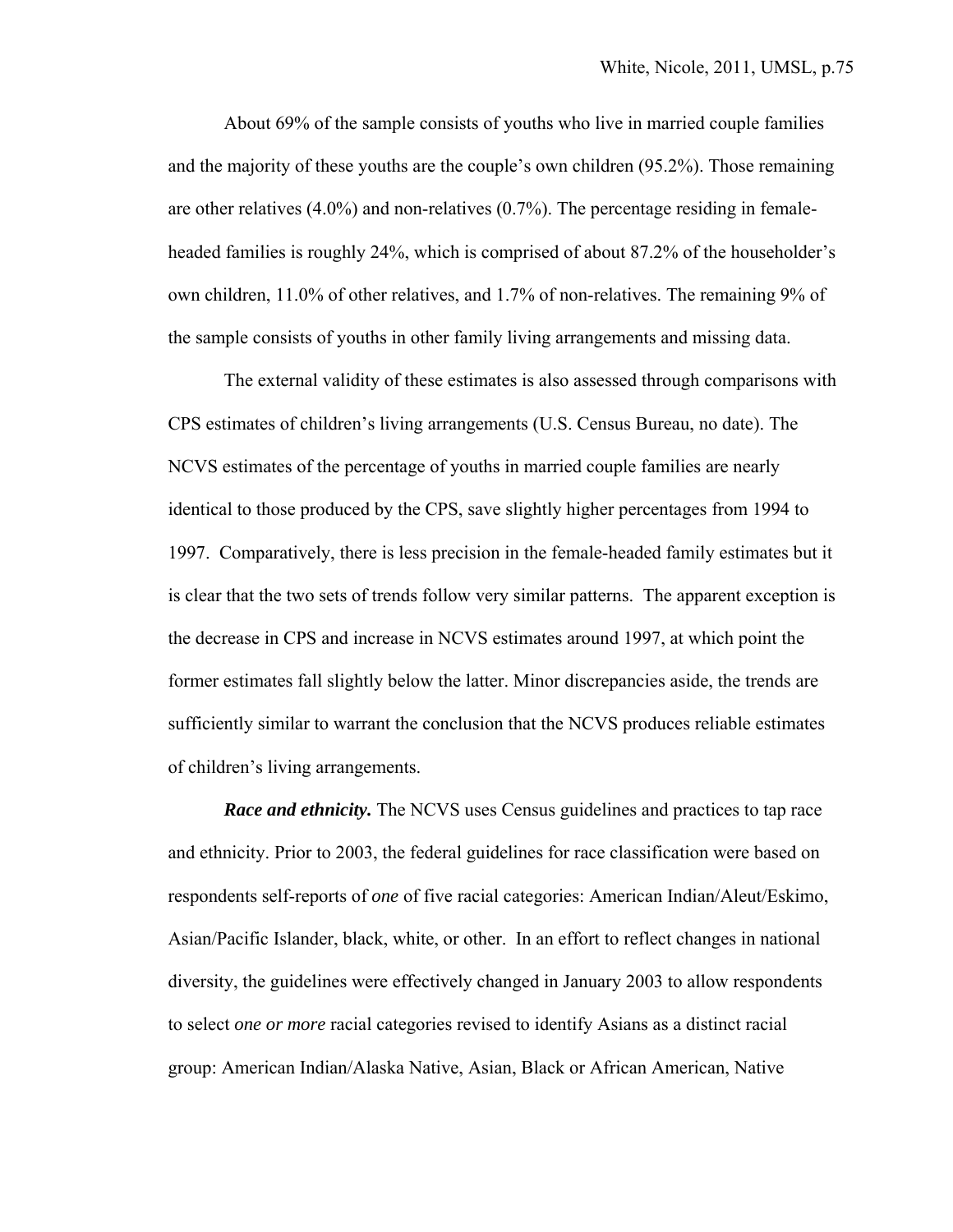Hawaiian/Other Pacific Islander, or White. These changes resulted in twenty categories of race alone or in combination in the 2003-2004 NCVS, though the overwhelming majority of youths reported only one race. The NCVS also uses a self-report of 'Hispanic origin' to determine whether or not respondents are of Hispanic descent, regardless of race.

 Responses to the 'race' and 'Hispanic origin' questions are combined to create categories representing the three largest racial and ethnic groups in the U.S., '1= non-Hispanic whites', '2=non-Hispanic blacks', and '3=Hispanics'. Due to the 2003 revisions to the race category, a separate race and ethnicity code is created for the 2003 and 2004 NCVS files that essentially recodes the twenty categories of race alone or in combination into the five original racial groups. The largest group in the sample is non-Hispanic whites (64.7%), followed by non-Hispanic blacks (15.6%) and Hispanics (14.3%); about 5.4% of the data were missing. Between 2002 and 2004, however, the share of non-Hispanic blacks declined from 16.3% to 15.0% while the share of Hispanics increased from 15.8% to 18.2% and surpassed blacks as the largest minority group in the sample in 2003.

#### **Summary**

 The overall objective of this research is two-fold: 1) to assess the impact of recent macroeconomic conditions and welfare reform policies on youth violent victimization trends and 2) to determine whether the consequences of poverty for youth's violence risks have changed over time and whether these changes are associated with welfare reform. To achieve these objectives, data from the 1993-2004 NCVS will be analyzed at both the macro- and micro-level. For the purposes of this research, the NCVS has several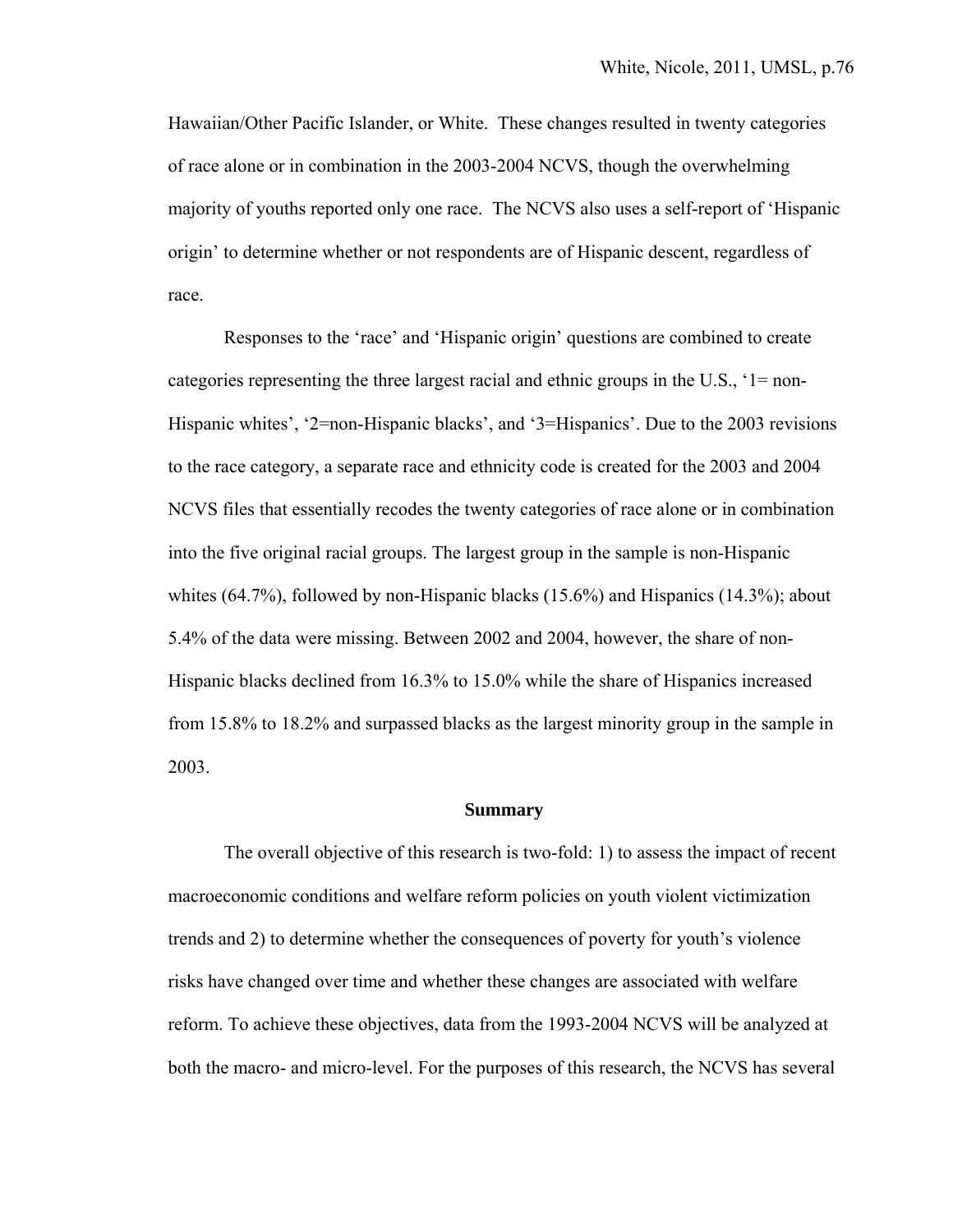advantages including a wealth of household and family demographic data such as household income and family structure, a measure of Hispanic origin, and a large sample of youth that is nationally representative of nearly 285 million persons. However, a disadvantage of using the NCVS is that it does not allow for theoretical testing or community-level analyses.

The key independent variables of poverty, race and ethnicity, and family structure are meant to capture individual and family characteristics that are associated with youth violence while gender, age, and metropolitan status serve as demographic controls. At the macro-level, race/ethnicity, family structure, and demographic controls will essentially serve as contingencies in the poverty-violence relationships of the economic expansion, early post-reform, and economic downturn periods while at the micro-level, all variables will be regressed on youth's violence risks before, immediately after, and several years after TANF implementation--the independent variable for both sets of analyses being youth violence. The following two chapters will outline the analytic strategy and present findings for the macro- and micro-level analyses, beginning with the former.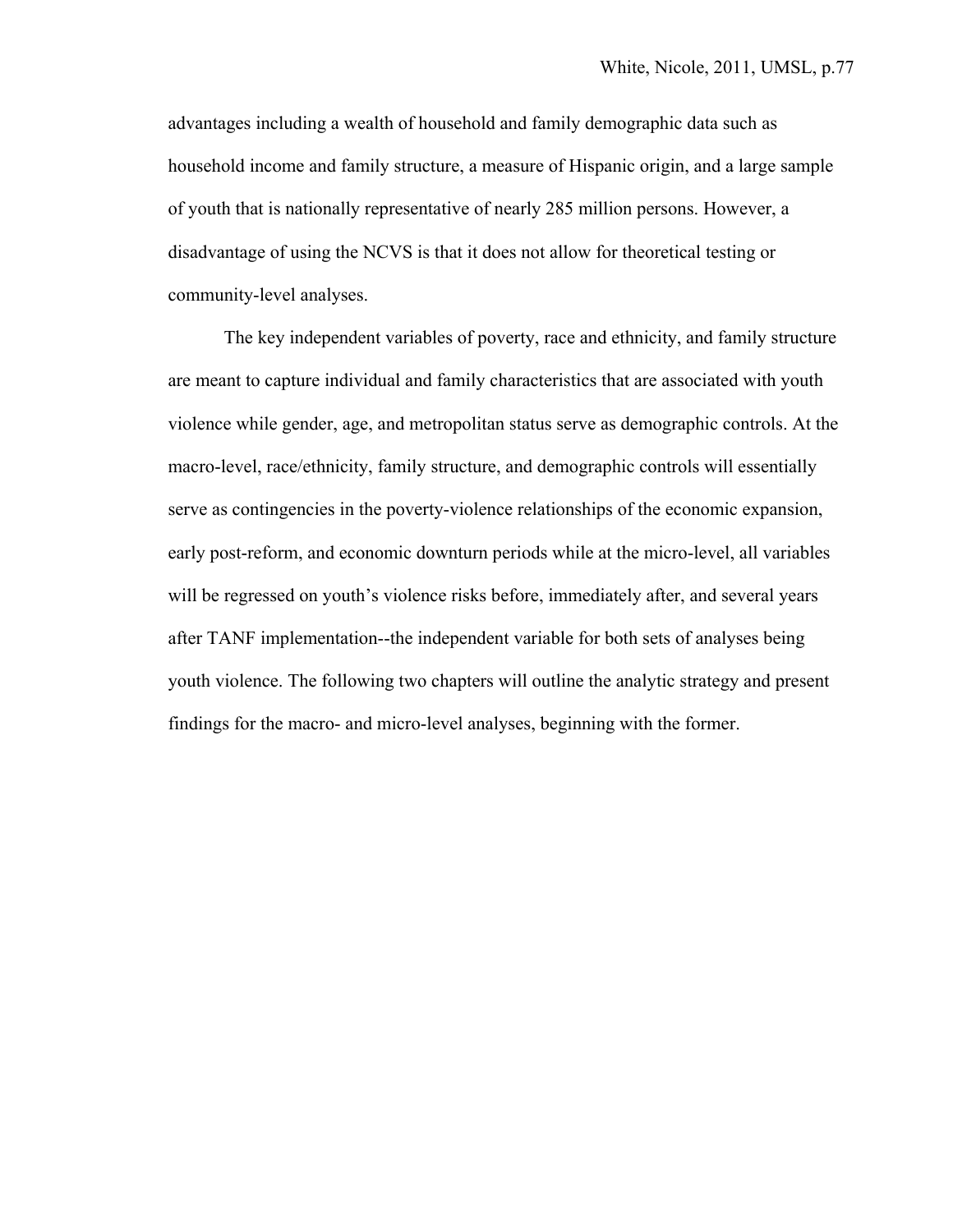#### **CHAPTER 4**

#### **MACRO-LEVEL ANALYTIC STRATEGY AND FINDINGS**

 The primary objective of this chapter is to present findings from the macro-level analysis, which centers on the association between poverty and youth violent victimization trends over three distinct time periods: economic expansion (1993-2000), early post-reform (1997-2000), and economic downturn (2001-2004). Before presenting the findings, however, the analytic strategy will be described.

#### **Analytic Strategy**

The macro-level analysis will employ the use of two strategies. The first will utilize a series of graphs to gather prima facie facts about the association between youth poverty and violent victimization trends for all youth and various youth subgroups. The information in the graphs will provide important details about poverty and violent victimization trends including the differences between the economic expansion, early post-reform, and economic downturn periods, the similarities and differences in various group trends, and the extent that violent victimization rates co-vary with overall and group-specific poverty rates.

In the first series of graphs, violent victimization trends are disaggregated by race and ethnicity and plotted in tandem with overall and group-specific poverty rates, which will be reproduced for males and females, younger and older adolescents, and urban and non-urban youth. For all groups, graphs will be presented in pairs--one comparing the violent victimization rates of non-Hispanic white, non-Hispanic black, and Hispanic youth to overall poverty rates and the other comparing violent victimization rates to group-specific poverty.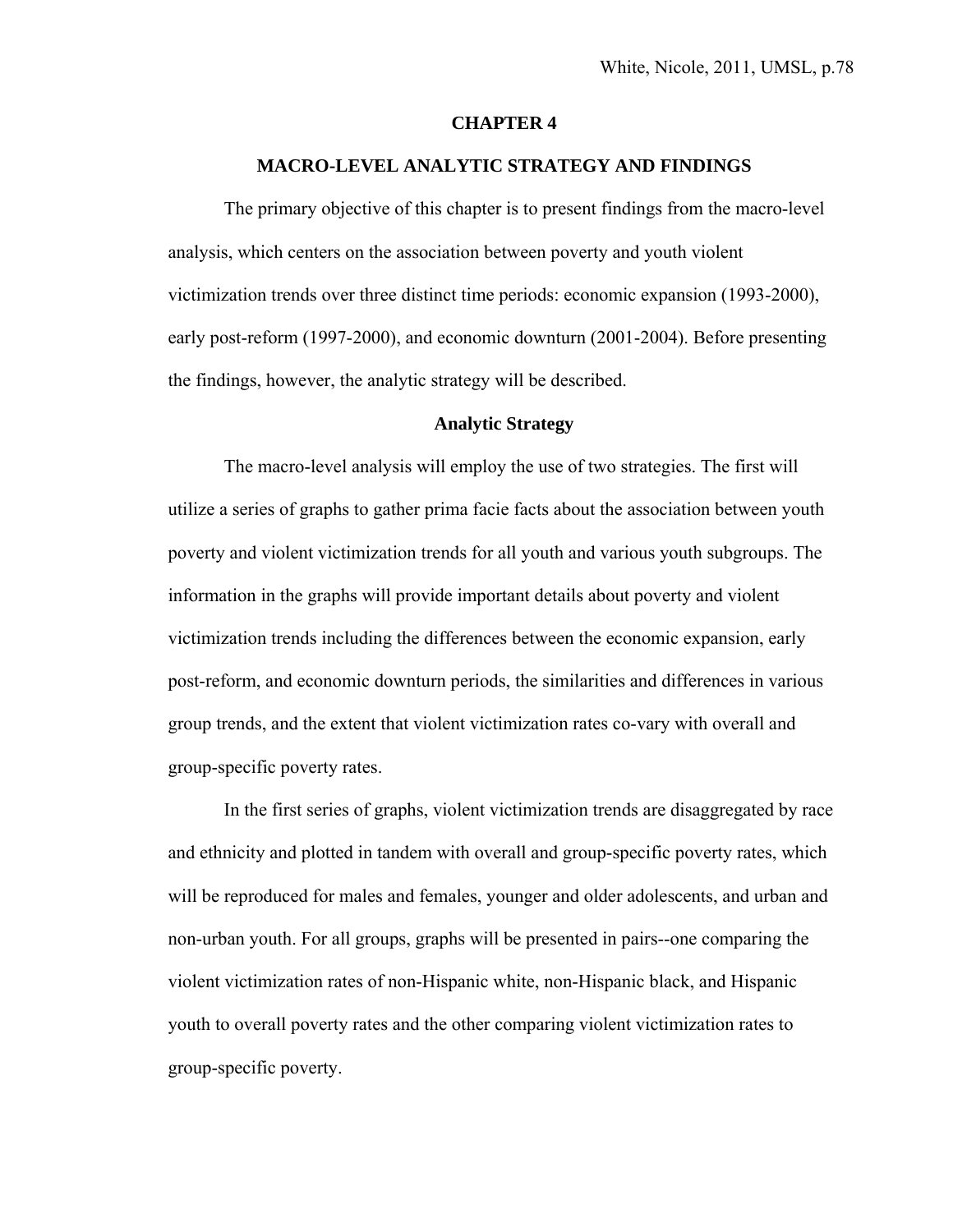A total of fourteen graphs will be produced for non-Hispanic white, non-Hispanic black, and Hispanic youth, all of which are based on the author's own calculations and analysis of NCVS data: 1) total and 2) group-specific poverty and violent victimization rates for all non-Hispanic white, non-Hispanic black, and Hispanic youth; 3) total and 4) group-specific poverty and violent victimization rates for male sub-groups; 5) total and 6) group-specific poverty and violent victimization rates for female sub-groups; 7) total and 8) group-specific poverty and violent victimization rates for younger adolescent subgroups; 9) total and 10) group-specific poverty and violent victimization rates for older adolescent sub-groups; 11) total and 12) group-specific poverty and violent victimization rates for urban sub-groups; 13) total and 14) group-specific poverty and violent victimization rates for non-urban sub-groups. To ease the comparison of poverty and violent victimization trends for the economic expansion, early post-reform, and economic downturn periods, each graph contains clear demarcations of the periods under review.

For the second series of graphs, violent victimization trends are disaggregated by two categories of family structure: married couple and female-headed families. Again, these trends are compared to overall and group-specific poverty trends in the following series of graphs: 1) total and 2) group-specific poverty and violent victimization rates for all youth in married couple and female-headed families: 3) total and 4) group-specific poverty and violent victimization rates for male sub-groups; 5) total and 6) group-specific poverty and violent victimization rates for female sub-groups; 7) total and group-specific poverty and violent victimization rates for younger adolescent sub-groups; 9) total and 10) group-specific poverty and violent victimization rates for older adolescent subgroups; 11) total and 12) group-specific poverty and violent victimization rates for urban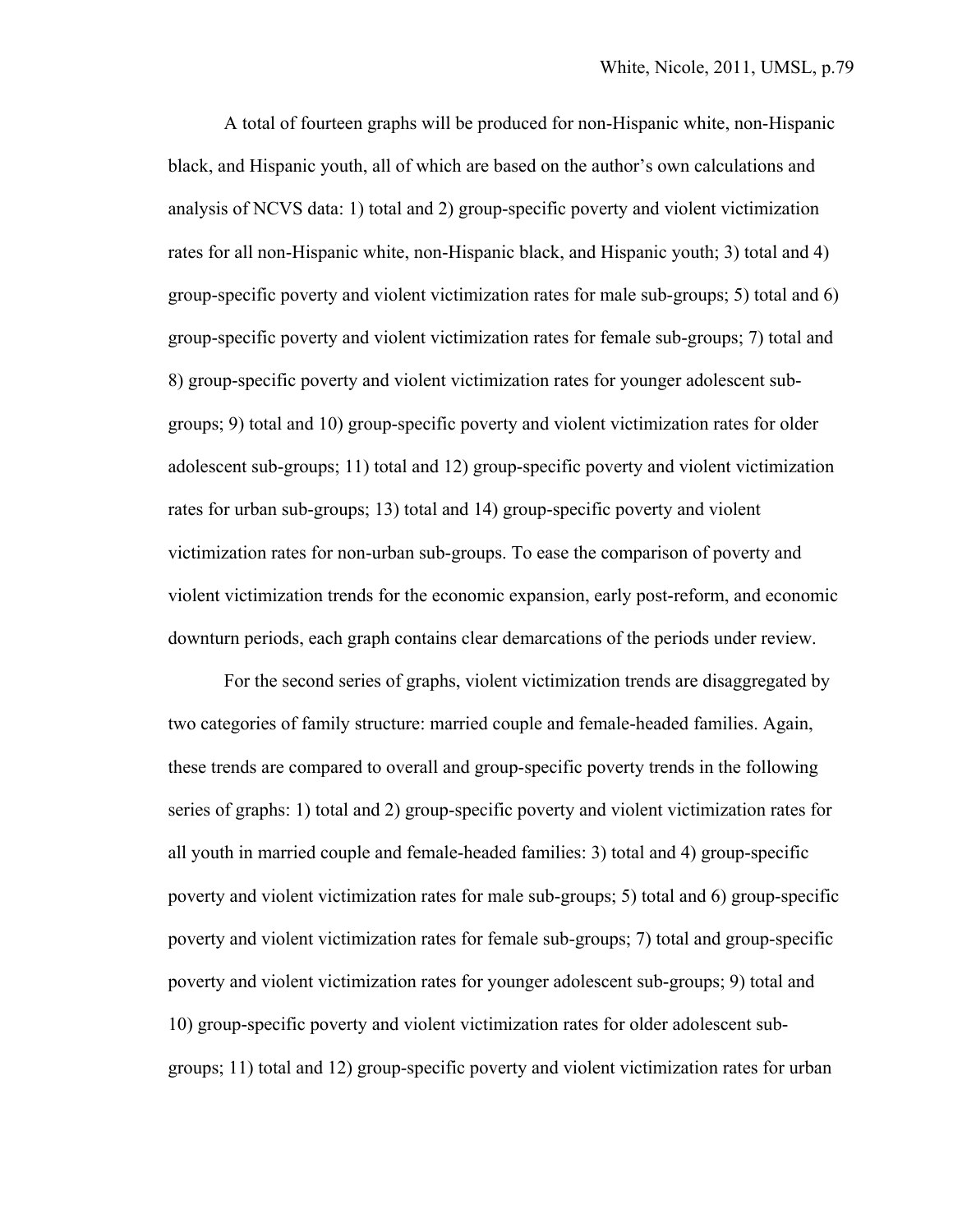sub-groups; 13) total and 14) group-specific poverty and violent victimization rates for non-urban sub-groups.

Because the trends are largely disaggregated, all of the poverty and violent victimization rates displayed in the graphs are smoothed using three-year moving averages. Smoothing is particularly important for this analysis because high levels of disaggregation produce groups with small numbers of cases, resulting in estimates with wide confidence intervals and low precision. In addition to high disaggregation, group sample sizes may also be affected by declining violent crime rates and NCVS sample reductions in 1995, both of which make it difficult to assess year-to-year changes in youth violent victimization in a meaningful way. Smoothing addresses these issues by essentially tripling sample sizes each year.

While the graphs may illustrate the extent of co-variation between youth poverty and violent victimization trends, they cannot tell us about the strength of the relationship. Therefore, the second strategy involved in the macro-level analysis is the estimation of first differenced poverty-violent victimization correlations to determine the strength of the association between the two. More importantly, however, first differencing is used to correct for the possibility that the factors (i.e. observed or unobserved) that influence changes in youth poverty and violent victimization one year also affect similar changes in subsequent years throughout the series, thus removing the 'common thread' from the two trends and allowing for a better assessment of how year-to-year changes in poverty affect year-to-year changes in youth violent victimization. First-differenced correlations will be estimated for total groups and all youth groups as well as for the entire period (i.e. 1993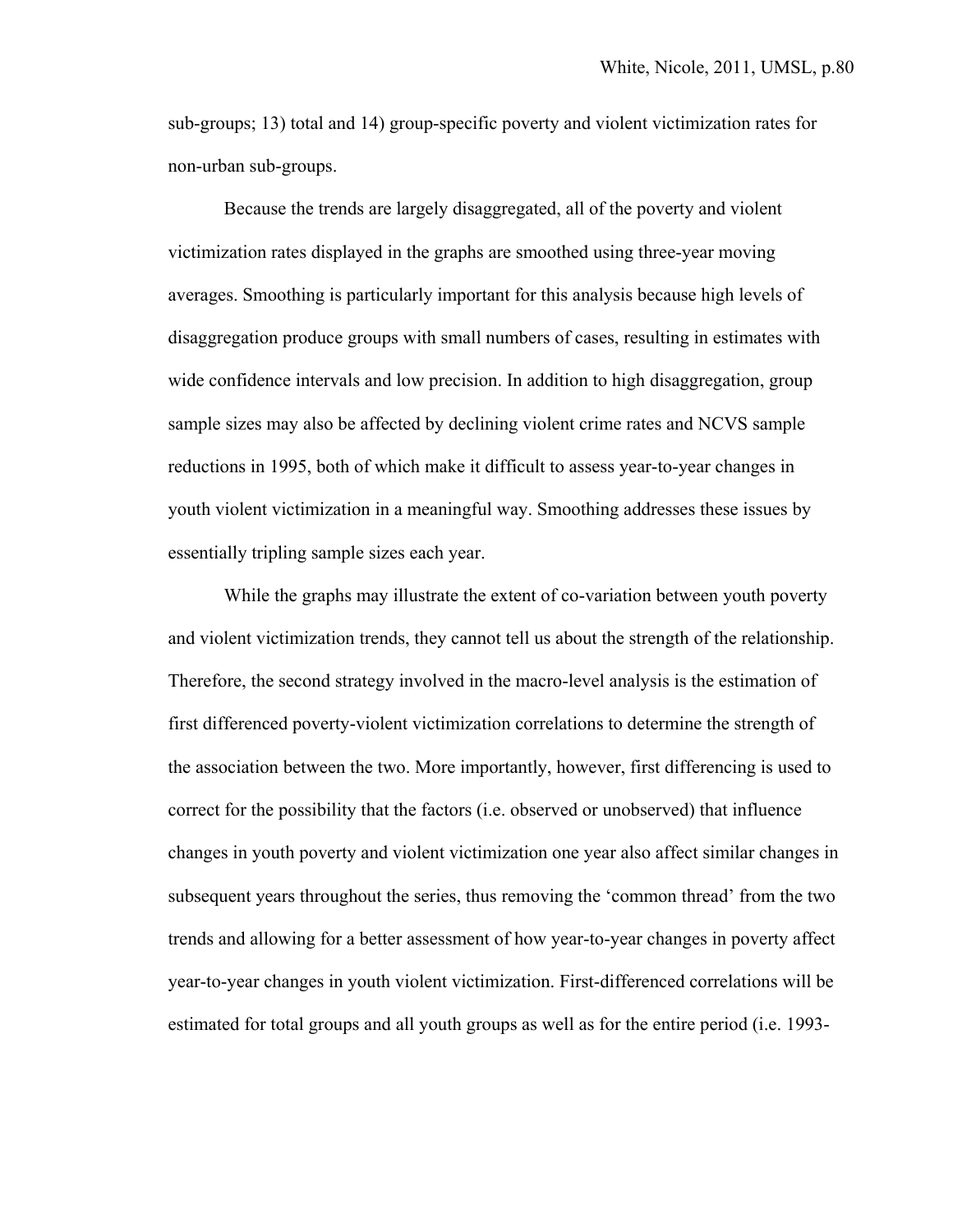2004) and the economic expansion (i.e. 1993-2000), early post-reform (i.e. 1997-2000), and economic downturn (i.e. 2001-2004) periods.

#### **Results**

Before addressing the specific macro-level research questions, it is important to highlight the poverty and violent victimization trends for all youth in the sample. This information will provide a point of comparison for disaggregated trends. Figure 4.1 depicts annual average poverty and violent victimization rates<sup>1</sup> for the total sample of youth in the 1993- 2004 NCVS, the former plotted on the secondary y-axis and the latter plotted on the primary. As previously described, the highlighted segments of the graph demarcate the early post-reform and economic downturn periods. The figure reveals a fairly steady decline in both poverty and violent victimization over the economic expansion period, though victimization fell more steeply than poverty; while the former declined by more than forty-eight percent, the latter declined by roughly twenty-one percent. Nonetheless, these patterns suggest some association between expansion-era poverty and violence trends, which is confirmed by the correlation of first differences  $(r=.67, p<.10)$ .

The reductions continued as expected throughout the early post-reform period but although poverty declines accelerated slightly after 1998, marked reductions in violence were not evident. Recall that the implementation of TANF coincided with the economic expansion, contributing to hastened declines in child poverty in the late 1990s. Hence, noting the presence or absence of marked post-reform violence reductions is helpful in determining the influence of welfare reform. The absence of marked reductions in total

 $\overline{a}$ 

<sup>&</sup>lt;sup>1</sup> The end-points, 1993 and 2004, consists of two-year averages.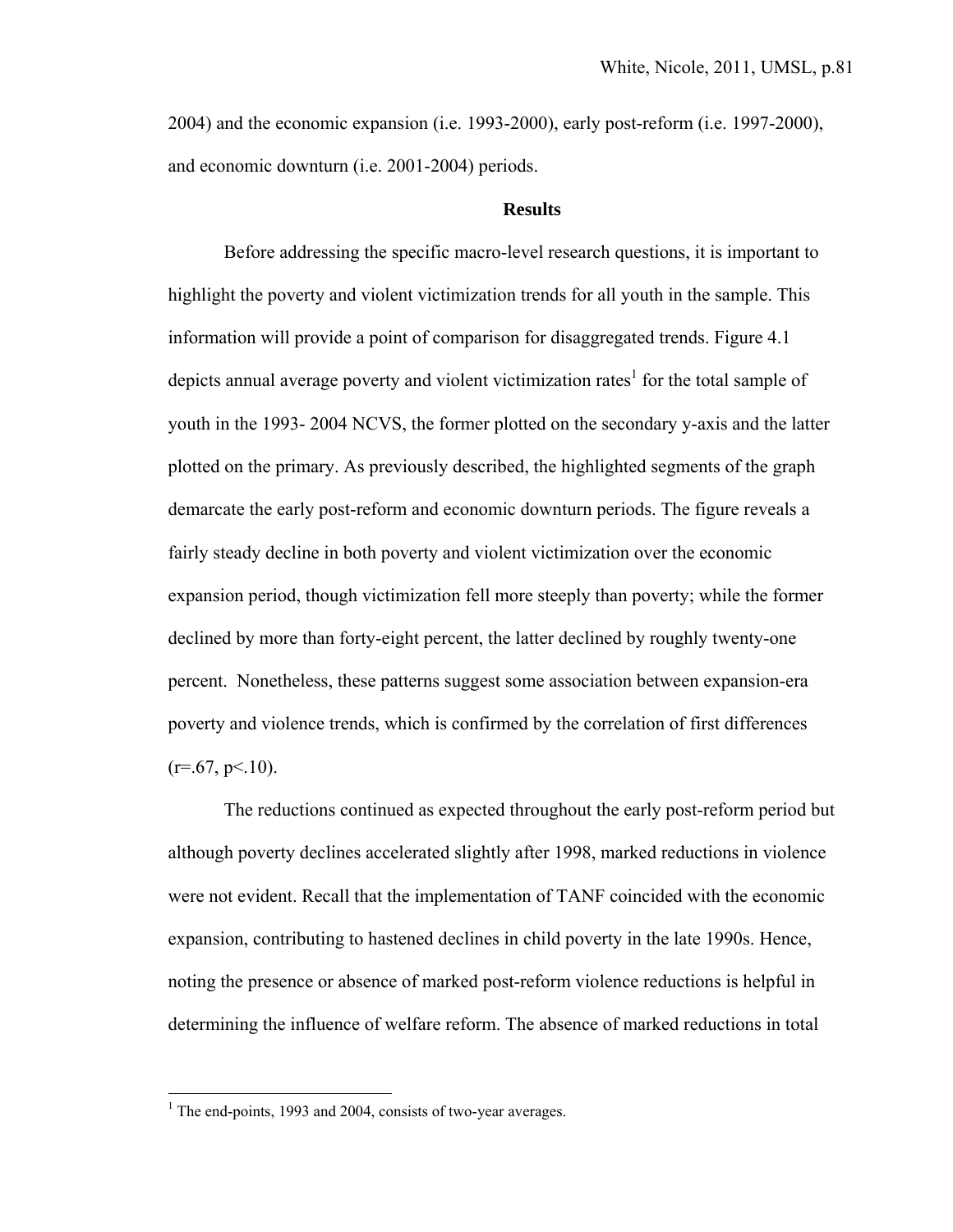### *Total youth poverty and violent victimization rates, 1993-2004*

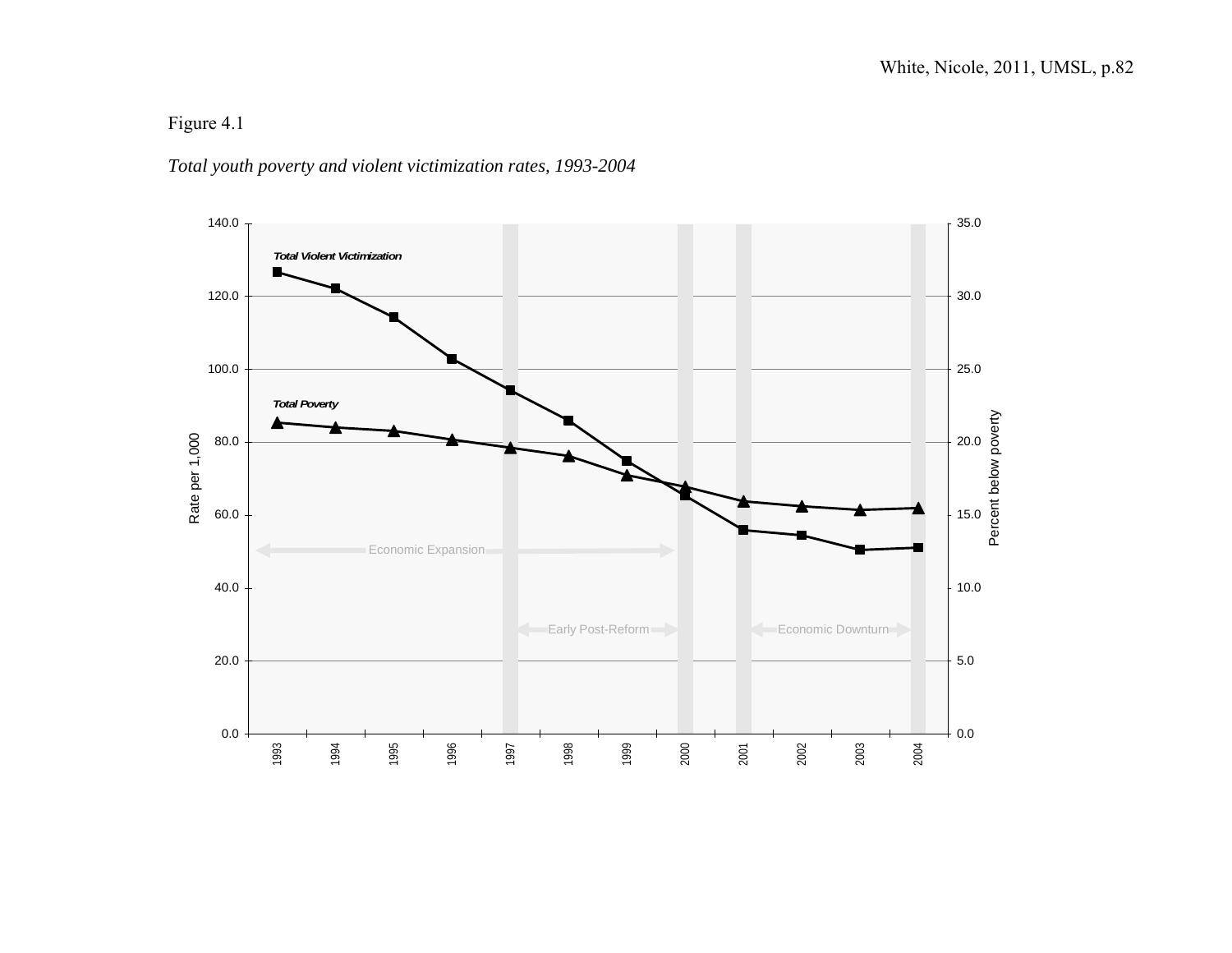violent victimization suggests that the implementation of TANF did not play an important role in the declines.

 Nonetheless, steep violence declines resulted in the narrowing of the violencepoverty gap, from roughly six-fold at the start of the series to less than four-fold by the end of the early post-reform period. Coinciding with the end of the early post-reform period, the height of the economic expansion also marked a seeming convergence in poverty and violence trends, although it is not a 'true' convergence because poverty and violence are plotted on different axes. Instead, it marks the distinct point in the series where steep violence declines intersect with slowing poverty declines.

 Although it is unlikely that TANF influenced the violence trends of the early postreform period, the correlation of first differences suggests a strong association between poverty and violence trends ( $r = .99$ ,  $p < .05$ ). While there may be some association between the two, these findings most likely reflect the small number of data points during the early post-reform (and economic downturn) period, and thus is not a reliable indicator of post-TANF relationships. However, a review of the correlation results reveals wide variation in the strength of the poverty-violence relationships of the early post-reform and economic downturn periods, which suggest that the small number of data points do not result in strong associations in each case. More often than not, moreover, the relationships are not statistically significant, particularly in regards to the early postreform period. Still, results from these two periods should be observed with caution.

With this caveat in mind, the declines in poverty and violent victimization persisted throughout the 2001 recession, although at a much slower pace relative to the preceding periods. Both sets of rates also continued to decline throughout 2003 but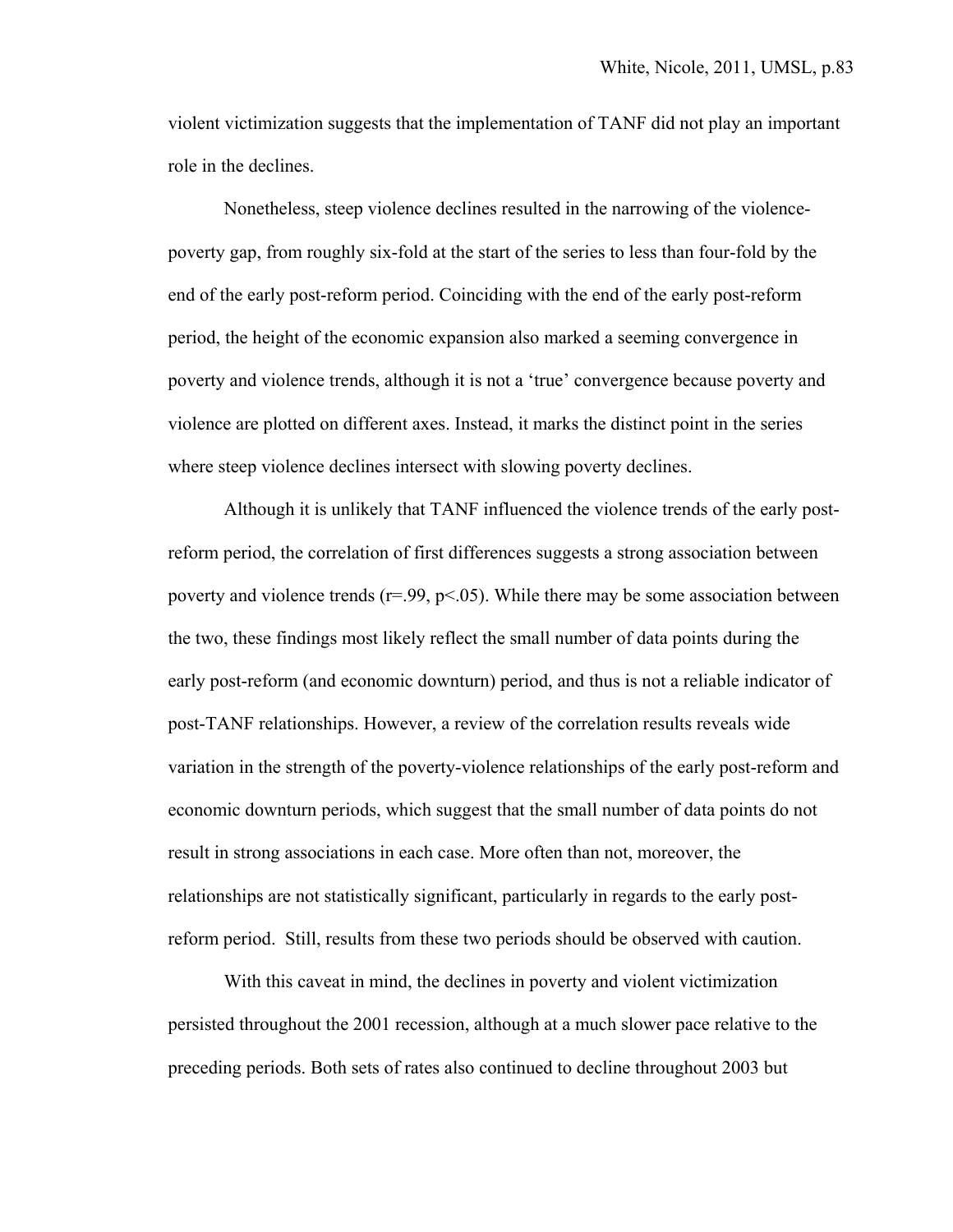compared to violence, poverty declined only marginally from year-to-year. It was not until the last year of the series that both sets of rates upturned negligibly. After falling twenty-eight and sixty percent between 1993 and 2003, more specifically, poverty and violence rates respectively increased by less than (0.78) and slightly more than (1.29) one percent in 2004.

 Again, these trends do not appear to follow the expected pattern. If the economic downturn impacted violence in the same manner that it impacted CPS child poverty, an increase in violence would also be expected from 2001 to 2004. However, the fact that both poverty and violence decreased throughout most of the period suggests that the weakened state of the economy did not play a significant role. The decreases in downturn-era NCVS poverty are peculiar but overall, the pattern does not diverge prominently from the CPS. While total child poverty increased by 1.5 points in the CPS, there was less than a one-point increase in NCVS total youth poverty. Nonetheless, there is substantial co-variation in these short-term poverty and violence trends as evidenced by the correlation of first-differences ( $r = .94$ ,  $p < .10$ ).

*Summary.* There appears to be a fairly close association between total youth poverty and violent victimization during the economic expansion, early post-reform, and economic downturn periods as well as over the entire series ( $r=79$ ,  $p<.05$ ), although the strength and statistical significance of the associations do vary; the strongest was found during the early post-reform period, followed by the economic downturn and economic expansion. These variations suggest that the poverty-violence association is more important during some time periods than others and underscore the importance of assessing how the relationship has changed over time. However, the violence trends also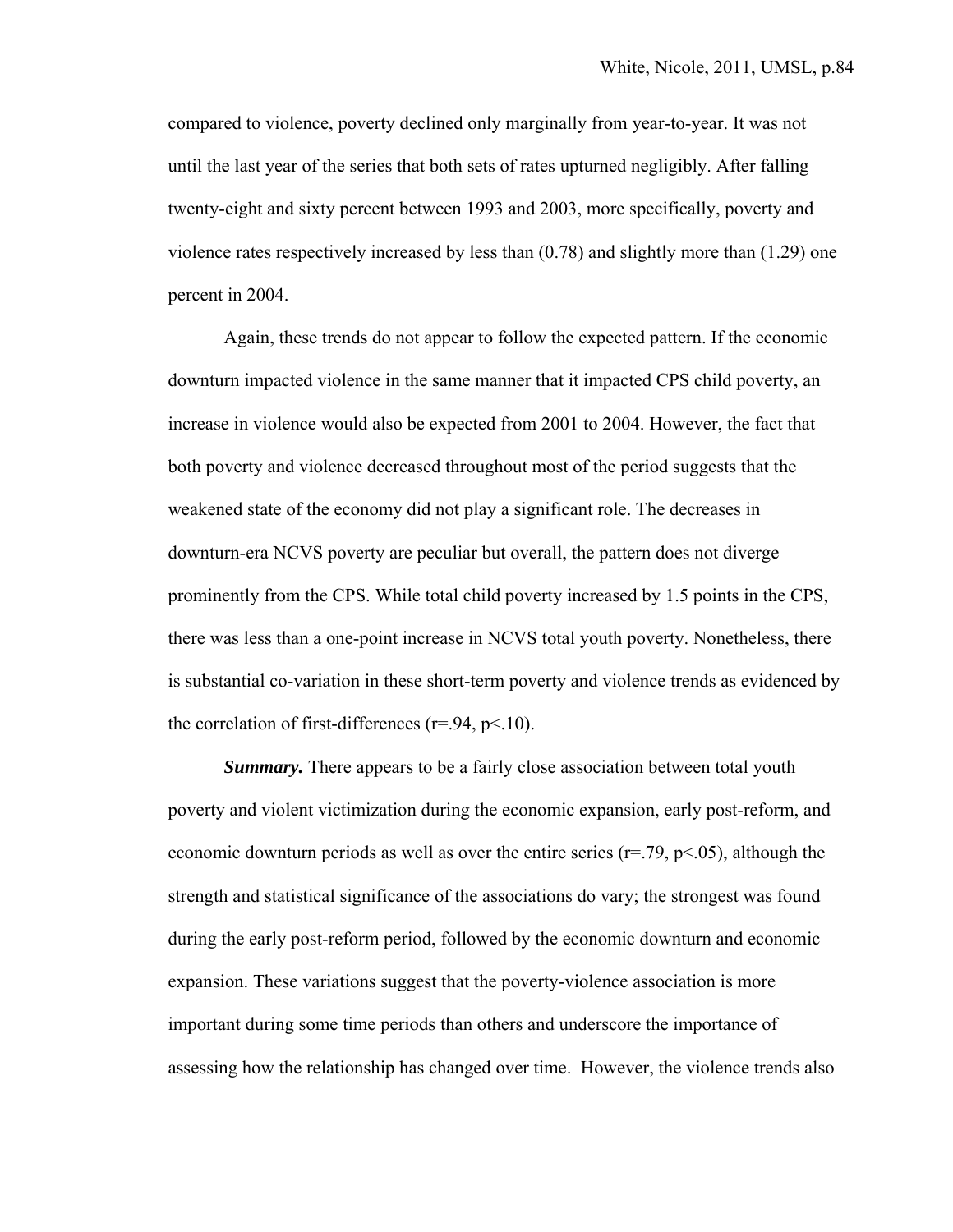follow patterns that are inconsistent with macroeconomic and social policy effects, particularly during the early post-reform and economic downturn periods.

The preceding discussion does reveal significant associations between total youth poverty and violent victimization, and provides general knowledge about the nature of the relationships each period. The following section will build upon this general knowledge by examining the relationship between poverty and violence trends disaggregated by race, ethnicity, and family structure, beginning with a brief overview of the general trends for each group and followed by a more detailed discussion of the influence of macroeconomic conditions and welfare reform policies on these trends. Racially disaggregated trends will be discussed first.

#### *Violence trends by race and ethnicity*

#### *General patterns, 1993-2004*

Figures 4.2 and 4.3 compare trends in total youth and group-specific poverty to violent victimization trends for non-Hispanic white, non-Hispanic black and Hispanic youth, providing important information that cannot be discerned from Figure 4.1. Perhaps the most apparent is that the early expansion period is marked by few distinguishable patterns in violent victimization for each group, though it is evident that white youth experienced the highest average rate in 1993. It is also apparent that violence rates declined rather uniformly for white youth while fluctuating somewhat for racial and ethnic minorities, but particularly for blacks.

 Coinciding with the latter half of the expansion and implementation of TANF, discernable patterns in violence began to emerge around 1997. At this time, average rates were highest for white youth (97.51 per 1,000) followed by blacks (92.64 per 1,000) and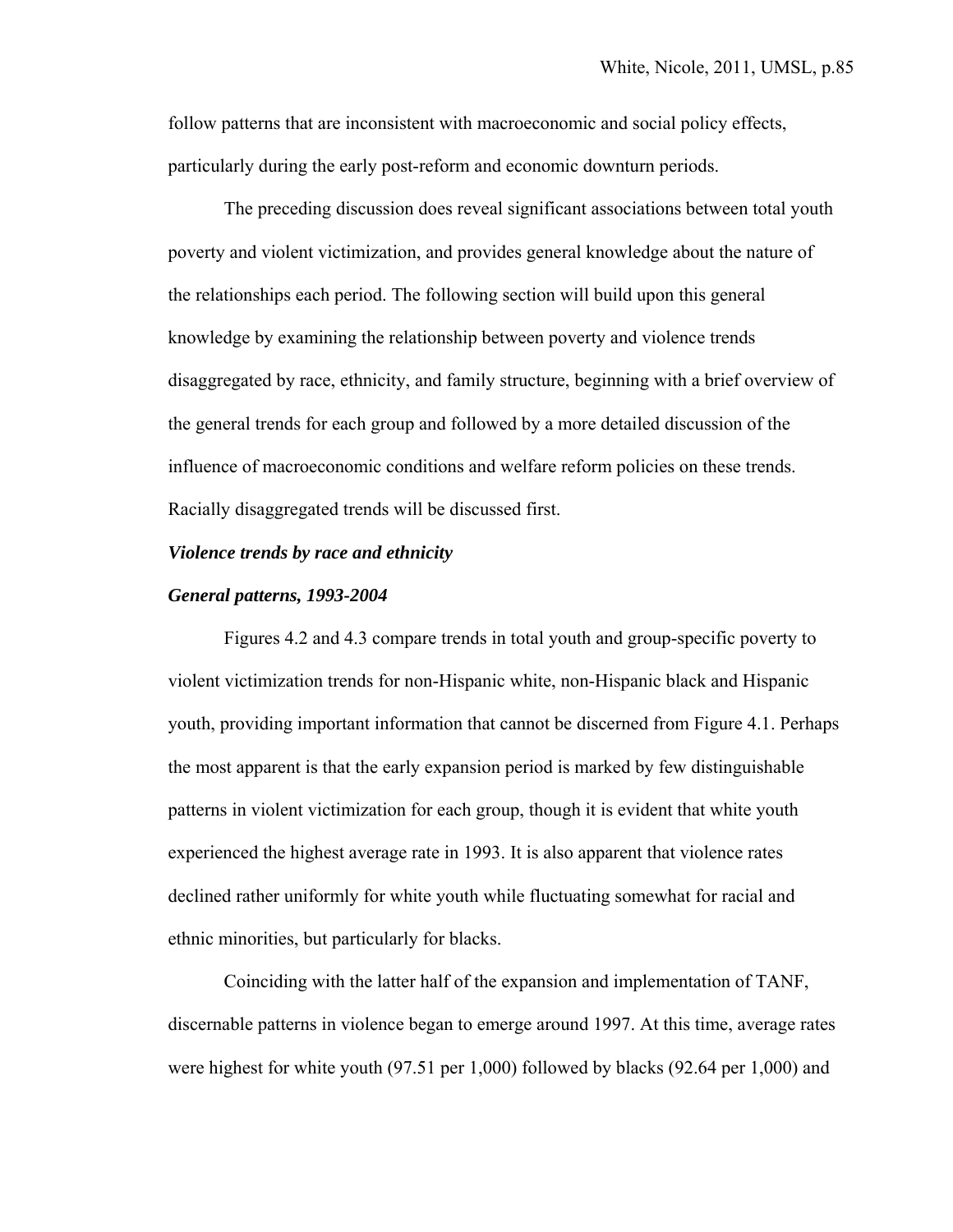### *Total youth poverty and violent victimization rates by race and ethnicity, 1993-2004*

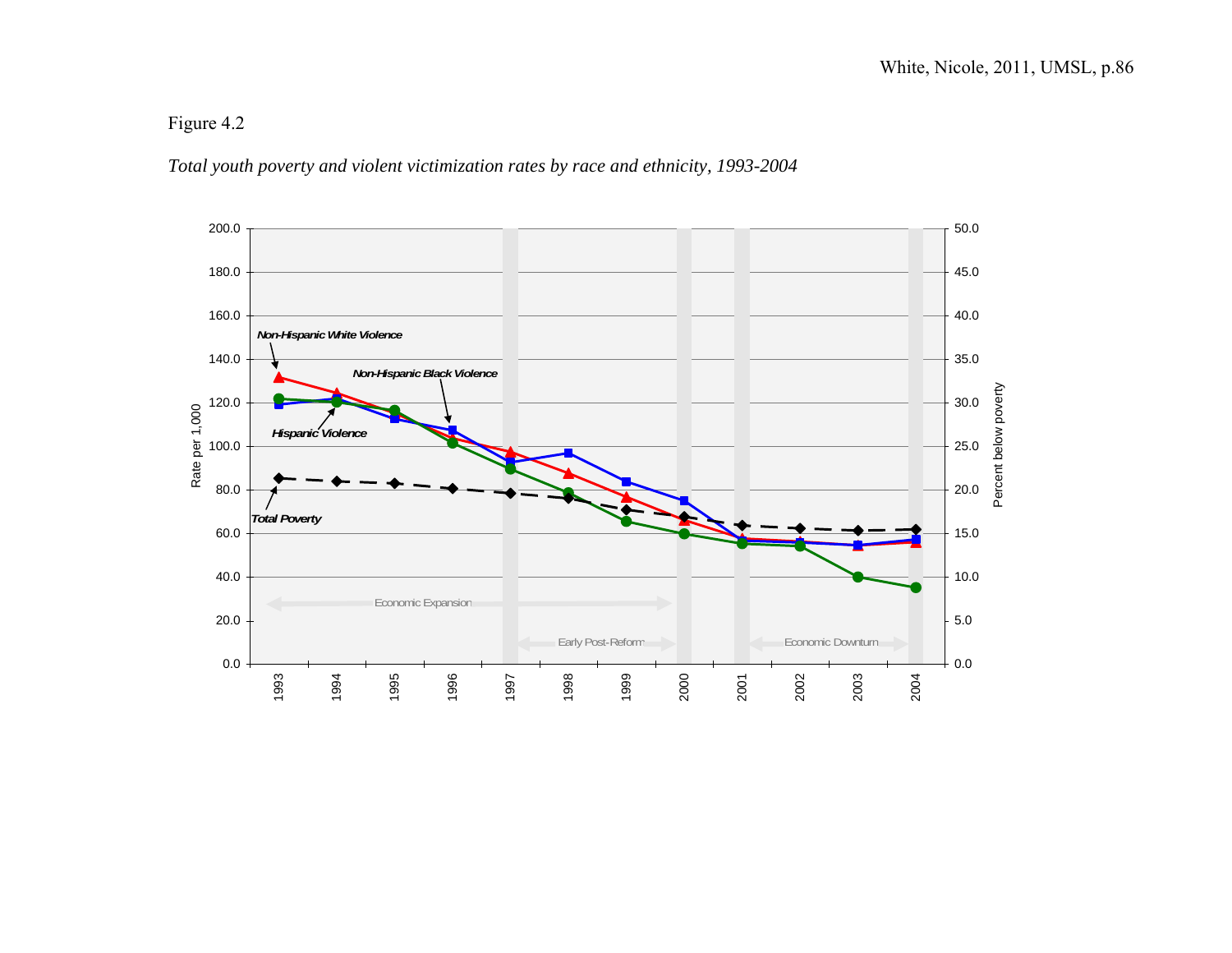### *Group-specific poverty and violent victimization rates by race and ethnicity, 1993-2004*

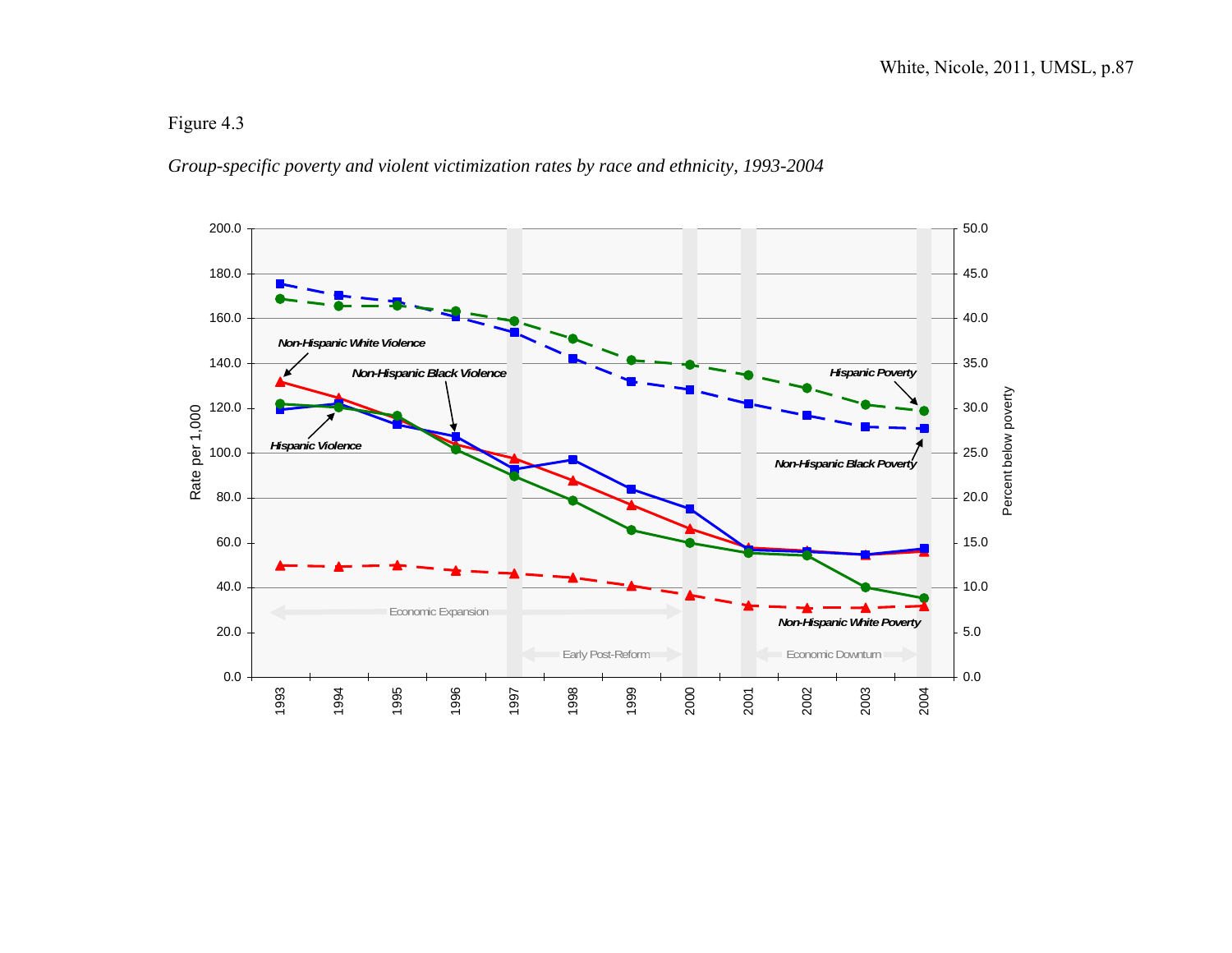Hispanics (89.53 per 1,000). Over the course of the early post-reform period, rates fell rather steadily and substantially for white  $(-31.35)^2$  and Hispanic  $(-29.72)$  youth, the latter experiencing the lowest overall victimization rates. Conversely, there was a small spike in black victimization rates in 1998 which was followed by a reduction of almost twentytwo points over the next two years.

 The implementation of TANF served to hasten child poverty reductions in the late 1990s. It follows, therefore, that the decline in violence would show a similar acceleration if influenced by TANF, but the small spike in black rates not only suggests that it did not contribute but that it may have had an adverse effect on black violent victimization. Because the spike is limited to the year immediately following implementation, however, it is most likely due to a slight shock effect. This line of reasoning is obviously speculative; there is no way of determining whether this increase occurred among black youth in welfare-to-work families.

On the other hand, the sub-group trends make evident that the post-TANF spike in black violence is largely due to a substantial increase among females, although noticeable increases are also apparent among older adolescents and non-urban youth (see Appendices D, F, and H). Some research suggests that girls tend to shoulder a larger portion of the household and caretaking responsibilities in low-income and parent-absent (i.e. due to employment) families and it is this increased responsibility that may lead to adverse outcomes among youth (Dodson & Dickert, 2004; Brooks, Hair, & Zaslow, 2001).

Because TANF increased work efforts among single mothers, it stands to reason that girls' responsibilities in the home increased which in turn contributed to adverse

 $\overline{a}$ 

 $2^2$  Represents raw difference score (in points).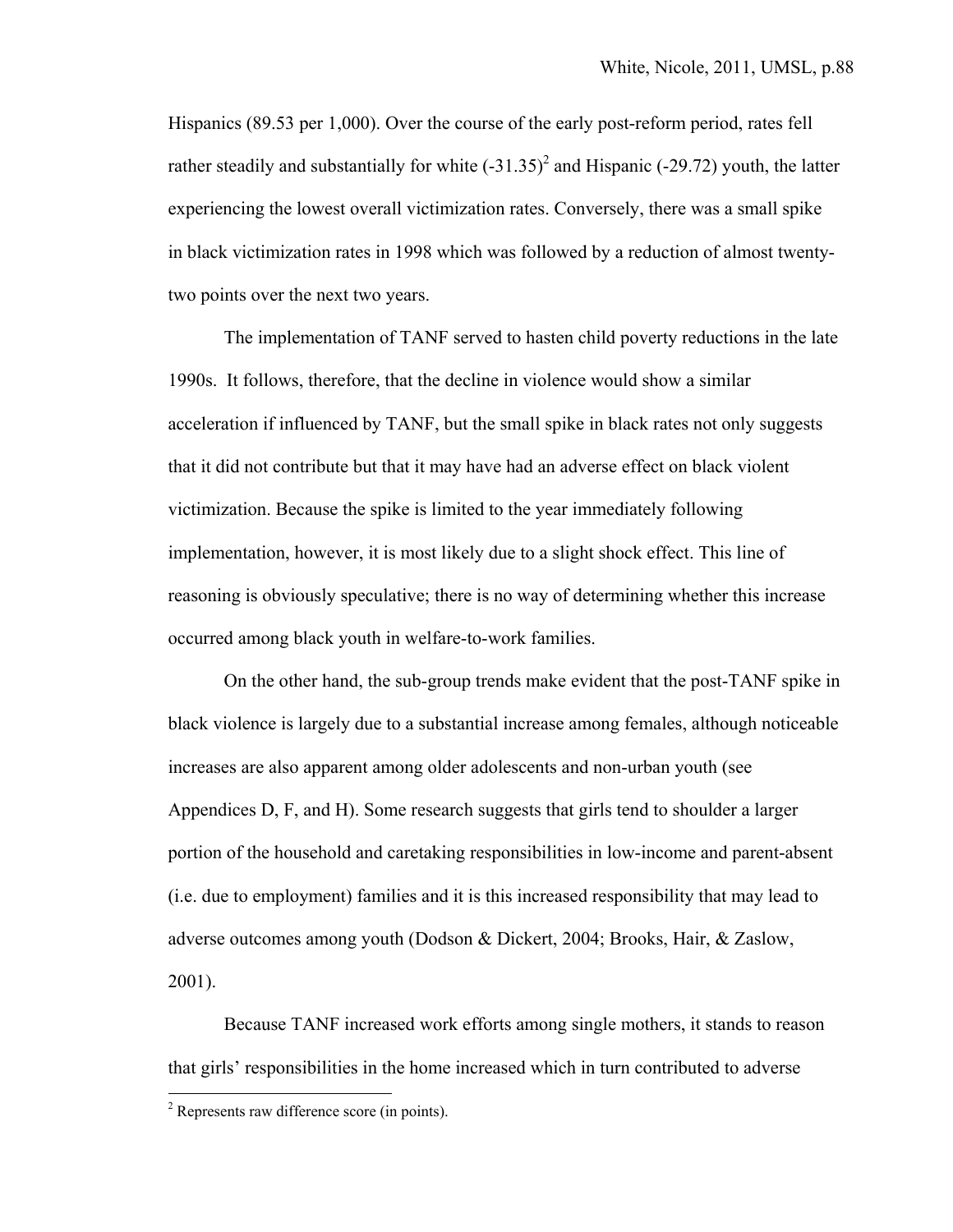outcomes such as increased violent victimization. However, I argue that welfare reform only influences violence trends through its impact on poverty, and there is no evidence that poverty has differential effects on gender and racial groups. Nonetheless, the trends in black violence do arouse suspicion that welfare reform may have had harmful consequences for at least some groups of youth--a point I will explore in the following chapter.

 As the economy entered the 2001 recession, the gap between white (57.69 per 1,000), black (56.71 per 1,000), and Hispanic (55.29 per 1,000) violence rates narrowed considerably, which is significant because the 2001 recession affected workers of all families, earnings, racial, and ethnic groups and all groups of children experienced modest increases in poverty. In other words, there was greater racial and ethnic equality in the poverty increases of the economic downturn than the reductions of the economic expansion period. But while the symmetry in white and black violence trends persisted throughout 2004, there was a sharp divergence in Hispanic rates after 2002.

When the 2001-2004 violence trends are disaggregated by gender, age, and metropolitan status, there is wide variation across black and white sub-groups. However, the post-2002 drop in Hispanic violence rates is observable across all sub-groups (see Appendices C-H). Other research has shown that Hispanic youth have lower violent victimization rates than non-Hispanic youth, although it is not clear whether the lower rates result from the marked drop in Hispanic violence in 2002; Baum (2005) reports that the 1993-2003 annual average violent victimization rates for non-Hispanic white (86.7 per 1,000) and non-Hispanic black (87.0 per 1,000) youth were virtually the same, but the Hispanic rate was 76.9 per 1,000.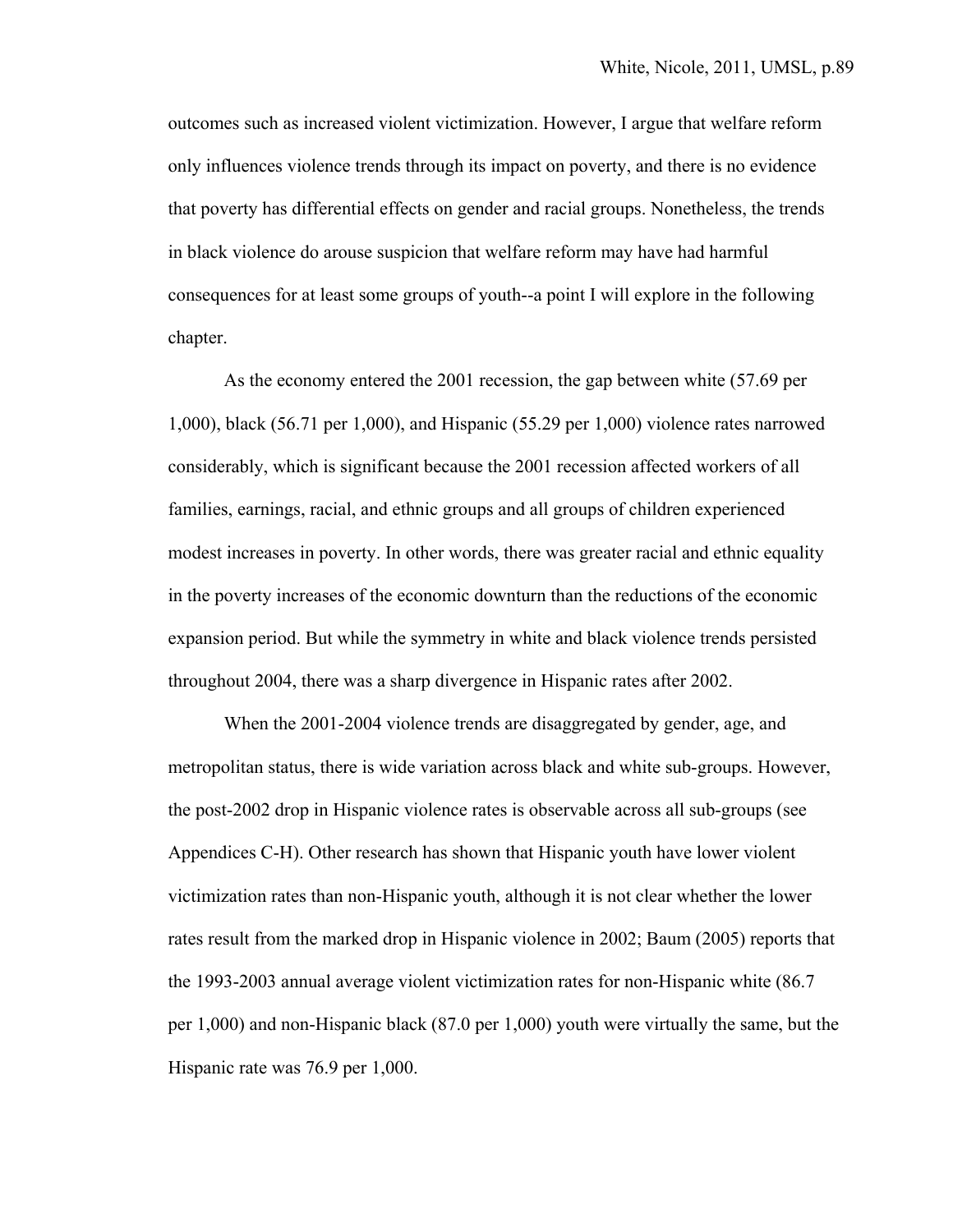To investigate the source of this divergence, violent victimization rates are further disaggregated by violent crime type for non-Hispanic whites, non-Hispanic blacks, and Hispanics. Displayed in Figures 4.4 through 4.7, the results reveal interesting trends in simple and aggravated assault that may shed some light on the racial differences in the violence patterns. In terms of simple assault, the trends were generally similar for black and Hispanic youth throughout 2002, at which point Hispanic rates began to veer from converging black and white rates. The aggravated assault series also begins with higher rates for black and Hispanic youth but after falling sharply in 2002, Hispanic rates intersect with and fall below black and white rates--the series ending with white youth having the highest overall rates and Hispanics the lowest. It is also important to note that Hispanic youth experienced a marked reduction in post-2002 robbery that leveled off in conjunction with rising black and white rates. However, white youth maintained the lowest overall robbery rates throughout the entire series. It appears, then, that the trends in simple and aggravated assault are driving the divergence of Hispanic violence rates from white and black youth.

In terms of the *overall* association between poverty and violent victimization trends, first-differenced correlations reveal fairly strong and statistically significant associations for white ( $r = .71$ ,  $p < .05$ ) and black ( $r = .67$ ,  $p < .05$ ) youth that are slightly weaker than that of all youth ( $r = .79$ ,  $p < .01$ ). For Hispanic youth, on the other hand, the 1993-2004 association between total poverty and violent victimization is weak and statistically nonsignificant  $(r=32)$ . When the correlation between group-specific poverty and violent victimization was estimated, results reveal a relatively weaker relationship for white ( $r = .63$ ,  $p < .05$ ) and black ( $r = .11$ , ns) youth and a stronger, but statistically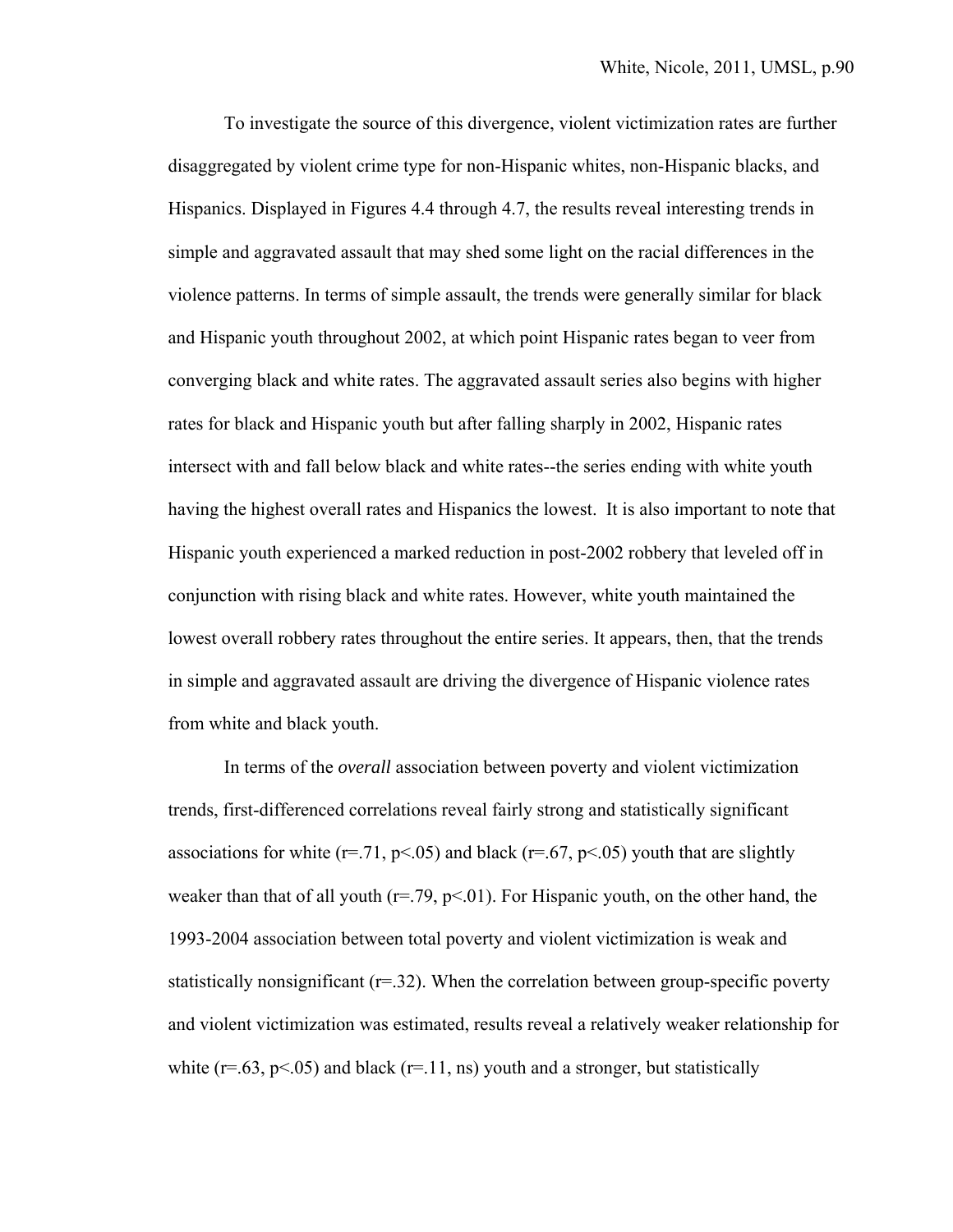### *Rape and Sexual Assault Rates by Race and Ethnicity, 1993-2004*

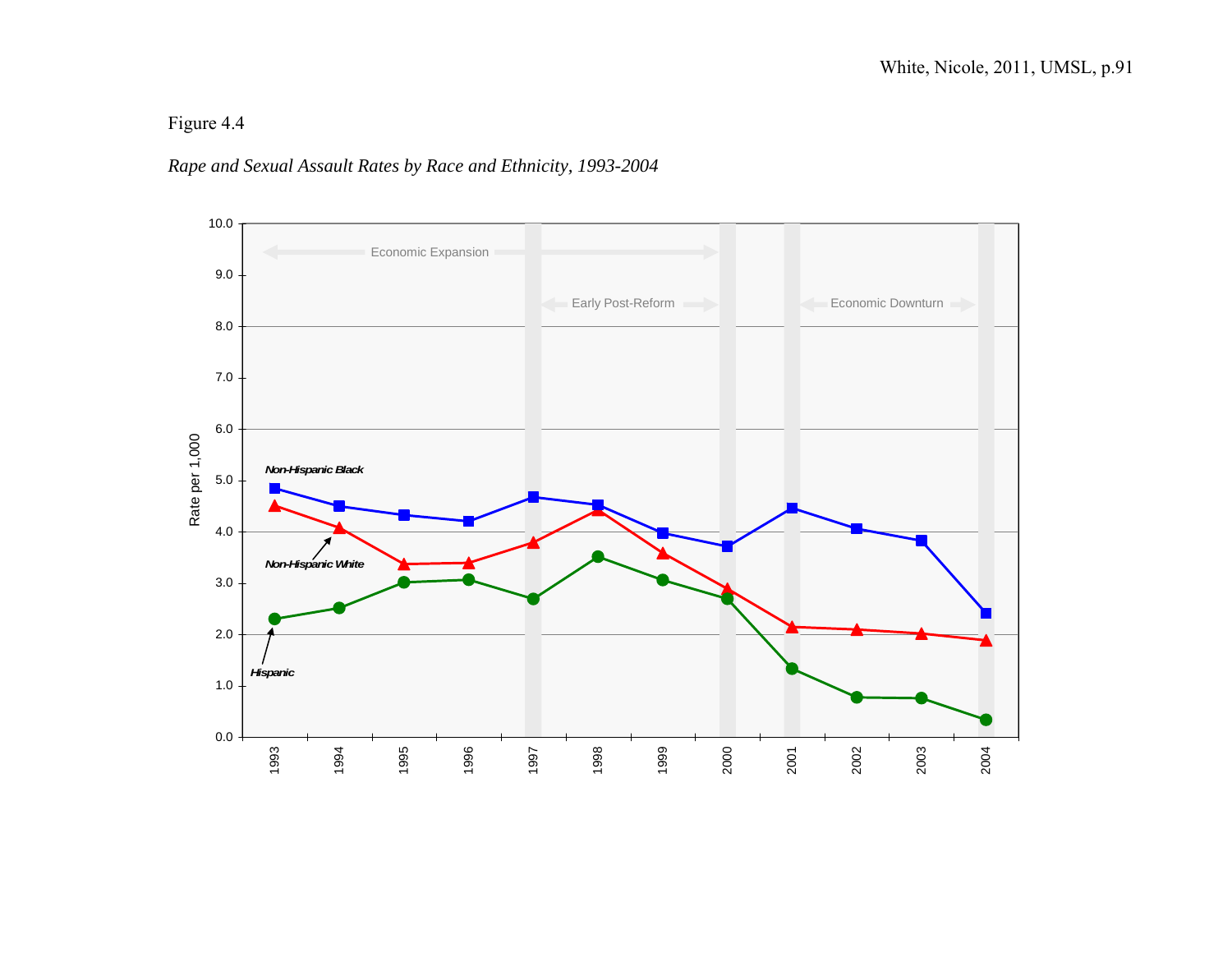### *Robbery Rates by Race and Ethnicity, 1993-2004*

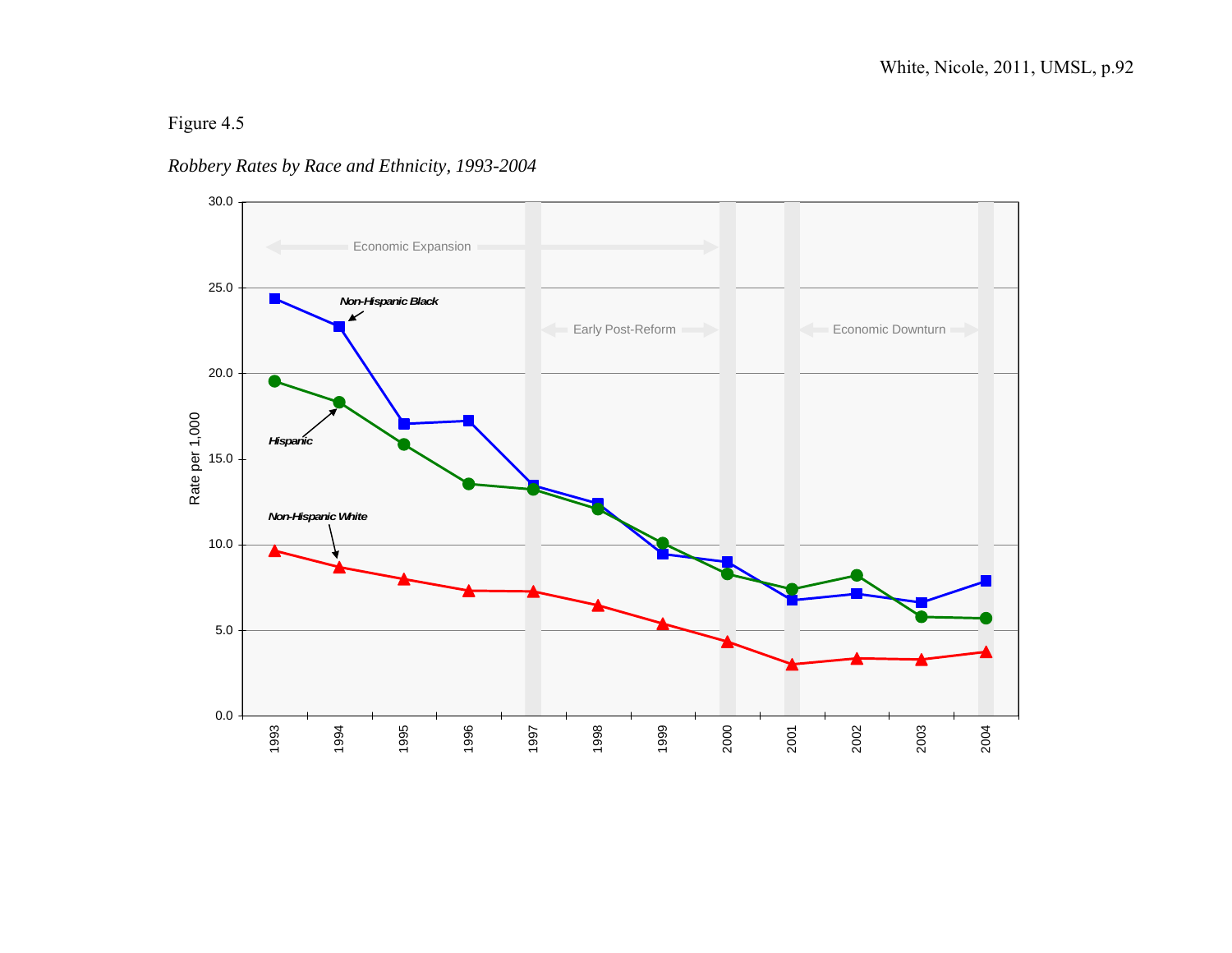## *Aggravated Assault Rates by Race and Ethnicity, 1993-2004*

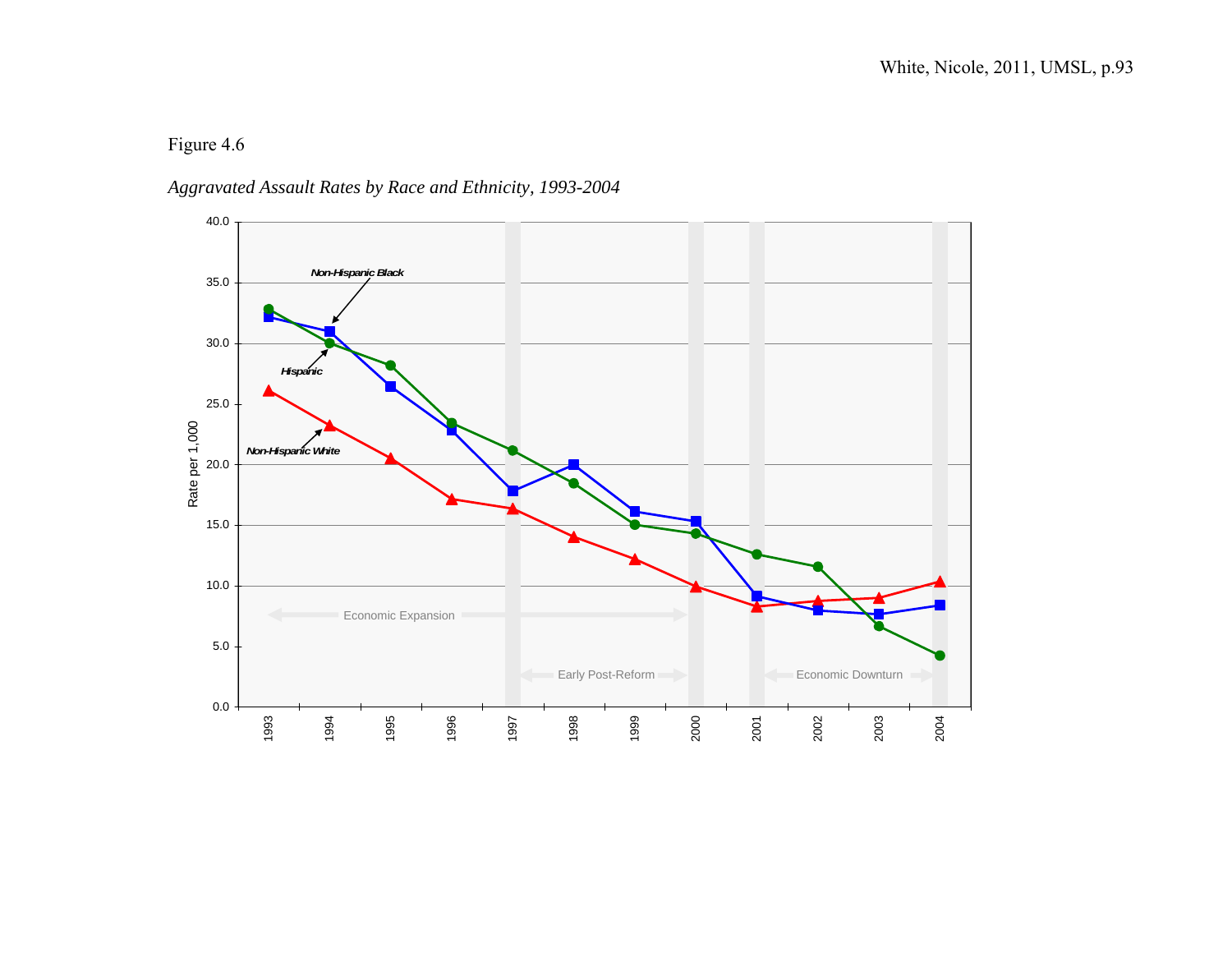### *Simple Assault Rated by Race and Ethnicity, 1993-2004*

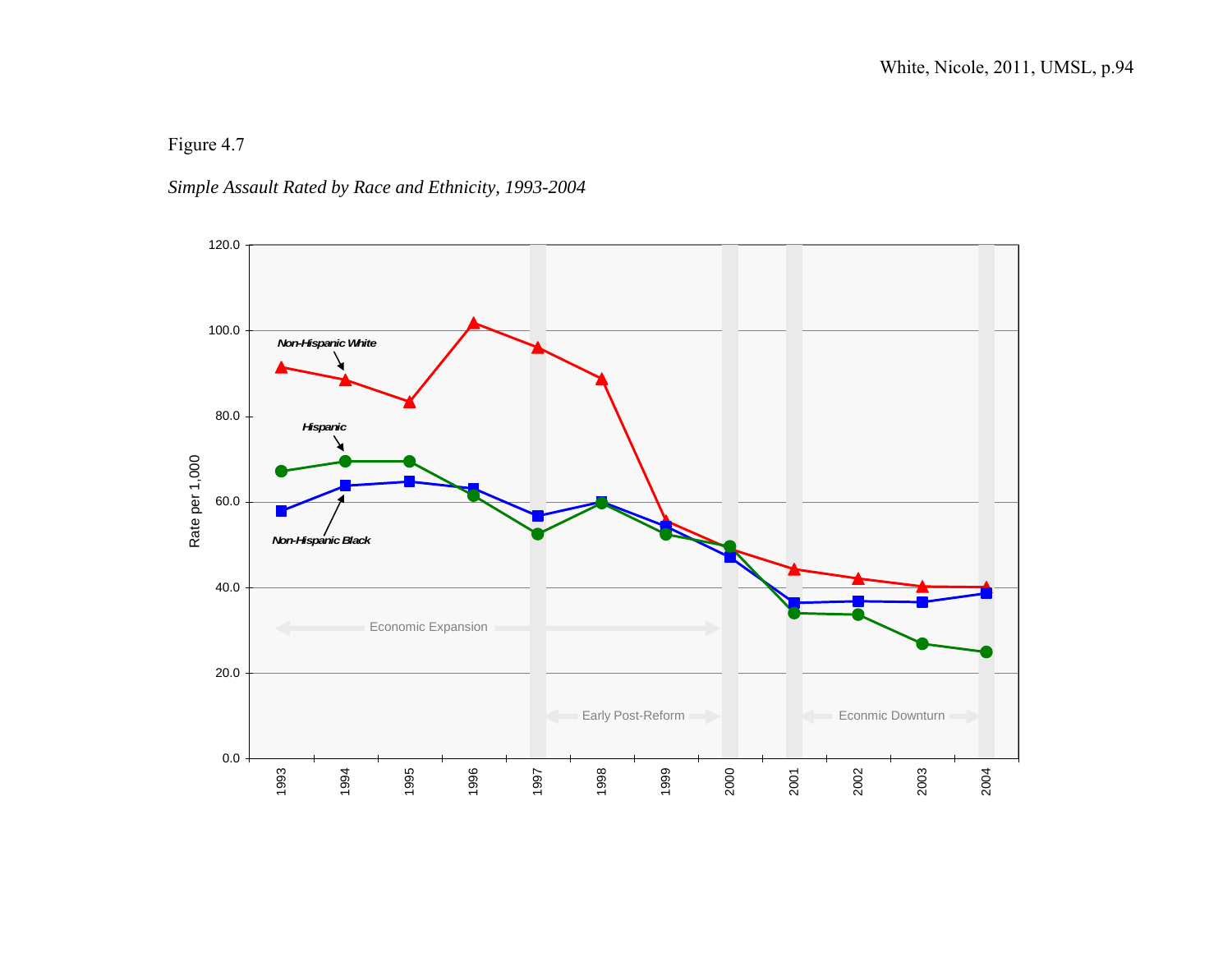nonsignificant association for Hispanic (r=.46, ns) youth; all first-differenced correlation results are displayed in Tables 4.1 and 4.2.

 For the overwhelming majority of white and black youth sub-groups, however, the total poverty-violent victimization association was stronger than that of groupspecific poverty and violence; there was no clear pattern for Hispanic sub-groups as the former was stronger for males, younger adolescents, and urban youth and the latter was stronger for females, older adolescents, and non-urban youth. These general patterns reveal important overall relationships between youth poverty and violent victimization for non-Hispanic youth. More specifically, these important relationships consist of statistically significant associations between total poverty and violence for *all* non-Hispanic whites and non-Hispanic blacks as well as group-specific poverty and violence for non-Hispanic whites. Poverty was not significantly associated with Hispanic violence, whether measured in terms of overall or Hispanic youth poverty.

 The following section aims to determine the impact of recent macroeconomic conditions and welfare reform policies on the poverty-violence relationship according to two criteria. The first requires that violence trends follow the same pattern as CPS child poverty trends, which form the bases of all macro-level research questions. Guiding this research is the general hypothesis that given the association between poverty and violence, larger economic conditions and social policy changes should influence violence through its impacts on poverty trends. If indeed influenced by the same economic and social forces that contributed to recent changes in child poverty, then, violence trends should display similar patterns.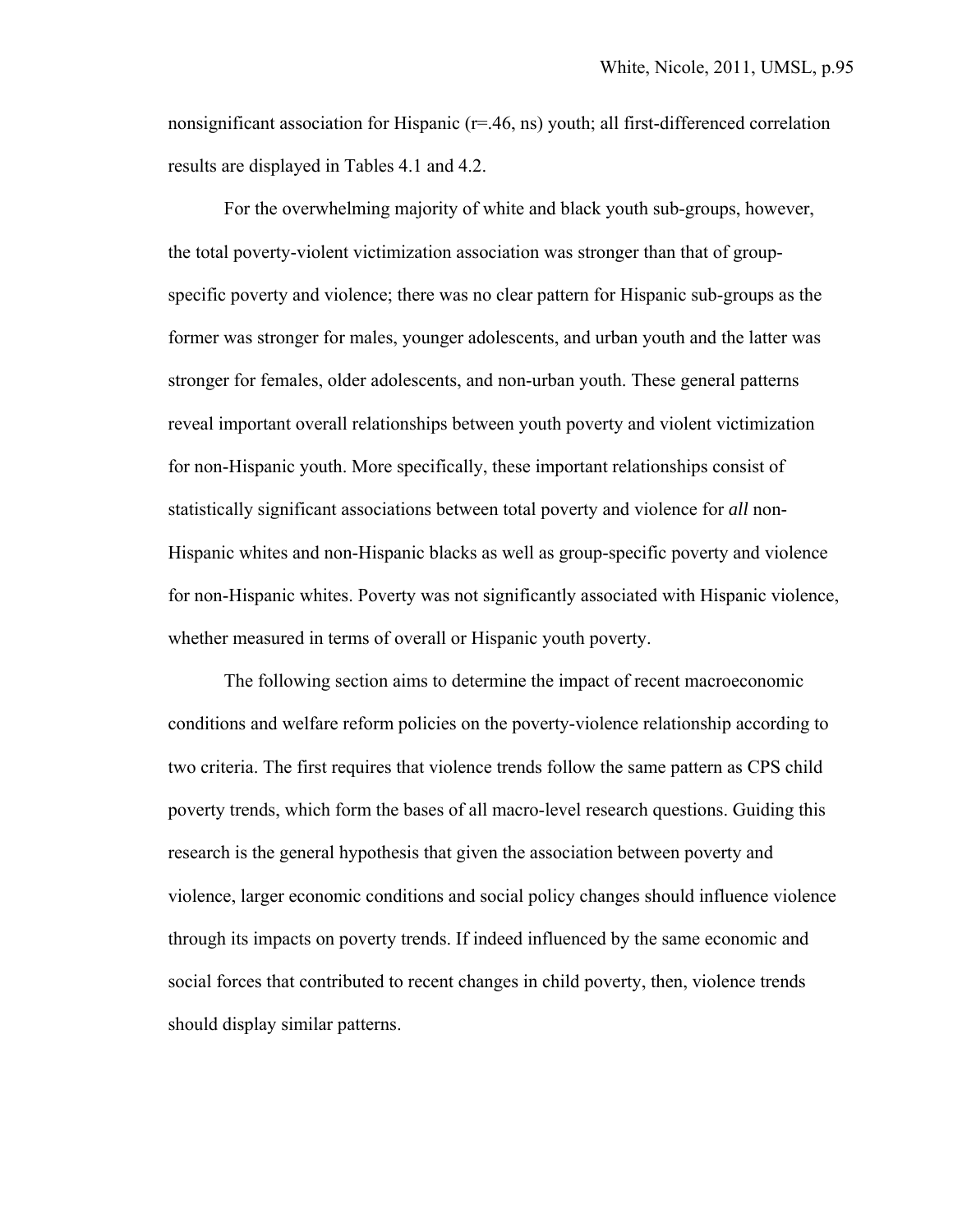## Table 4.1

|                         | Economic        |                     | Economic        |                     |  |
|-------------------------|-----------------|---------------------|-----------------|---------------------|--|
|                         |                 | Early Post-         |                 |                     |  |
|                         | Expansion       | Reform              | Downturn        | Total               |  |
|                         | $(1993 - 2000)$ | $(1997 - 2000)$     | $(2001 - 2004)$ | $(1993 - 2004)$     |  |
|                         |                 | <b>TOTAL SAMPLE</b> |                 |                     |  |
| Race and ethnicity      |                 |                     |                 |                     |  |
|                         | .50             | .63                 | .99**           | $.71**$             |  |
| Non-Hispanic white      | (2575)          | (.3727)             | (.0106)         | (.0143)             |  |
|                         | .42             | .43                 | $.96***$        | $.67**$             |  |
| Non-Hispanic black      | (.3443)         | (.5685)             | (.0352)         | (.0248)             |  |
|                         | .55             | .29                 | $-16$           | .32                 |  |
| Hispanic                | (.1961)         | (.7127)             | (.8379)         | (.3392)             |  |
| <b>Family Structure</b> |                 |                     |                 |                     |  |
|                         | .17             | $-0.9$ ***          | .98**           | $.54*$              |  |
| Married couple          | (.7080)         | (.0091)             | (.0219)         | (.0884)             |  |
|                         | $.73*$          | .99**               | .86             | $.81***$            |  |
| Female head             | (.0607)         | (.0131)             | (.1366)         | (.0023)             |  |
|                         | $.67*$          | .99**               | $.94*$          | $.79***$            |  |
| All youth               | (.0962)         | (.0129)             | (.0581)         | (.0036)             |  |
|                         |                 | <b>MALES</b>        |                 |                     |  |
| Race and ethnicity      |                 |                     |                 |                     |  |
|                         | .12             | .05                 | $.99***$        | $.61**$             |  |
| Non-Hispanic white      | (.8022)         | (.9529)             | (.0065)         | (.0470)             |  |
|                         | .46             | .43                 | .93*            | $.69**$             |  |
| Non-Hispanic black      | (.3002)         | (.5684)             | (.0730)         | (.0181)             |  |
|                         | .42             | $-.07$              | .12             | .30                 |  |
| Hispanic                | (.3505)         | (.9272)             | (.8820)         | (.3638)             |  |
| <b>Family Structure</b> |                 |                     |                 |                     |  |
|                         | .17             | $-.56$              | .88             | $.54*$              |  |
|                         |                 |                     |                 |                     |  |
| Married couple          | (.7179)         | (.4409)             | (.1242)         | (.0843)<br>$.77***$ |  |
|                         | .66             | $.94*$              | .89             |                     |  |
| Female head             | (.1066)         | (.0602)             | (.1054)         | (.0053)             |  |
| <b>FEMALES</b>          |                 |                     |                 |                     |  |
| Race and ethnicity      |                 |                     |                 |                     |  |
|                         | .48             | .71                 | .84             | $.53*$              |  |
| Non-Hispanic white      | (.2775)         | (.2903)             | (.1595)         | (.0930)             |  |
|                         | .14             | .31                 | .84             | .27                 |  |
| Non-Hispanic black      | (.7572)         | (.6896)             | (.1575)         | (.4172)             |  |
|                         | $.68*$          | .59                 | $-.39$          | .27                 |  |
| Hispanic                | (.0945)         | (.4070)             | (.6067)         | (.4153)             |  |
| <b>Family Structure</b> |                 |                     |                 |                     |  |
|                         | .07             | .02                 | .46             | .23                 |  |
| Married couple          | (.8793)         | (.9780)             | (.5376)         | (.4897)             |  |
|                         | $.69*$          | $.96**$             | .72             | $.71**$             |  |
| Female head             | (.0858)         | (.0423)             | .2768)          | (.0147)             |  |
|                         |                 |                     |                 |                     |  |

## *First Differenced Correlations of Total Youth Poverty and Violent Victimization by Race, Ethnicity, and Family Structure*

\*\*\*p<.01, \*\*p<.05, \*p<.10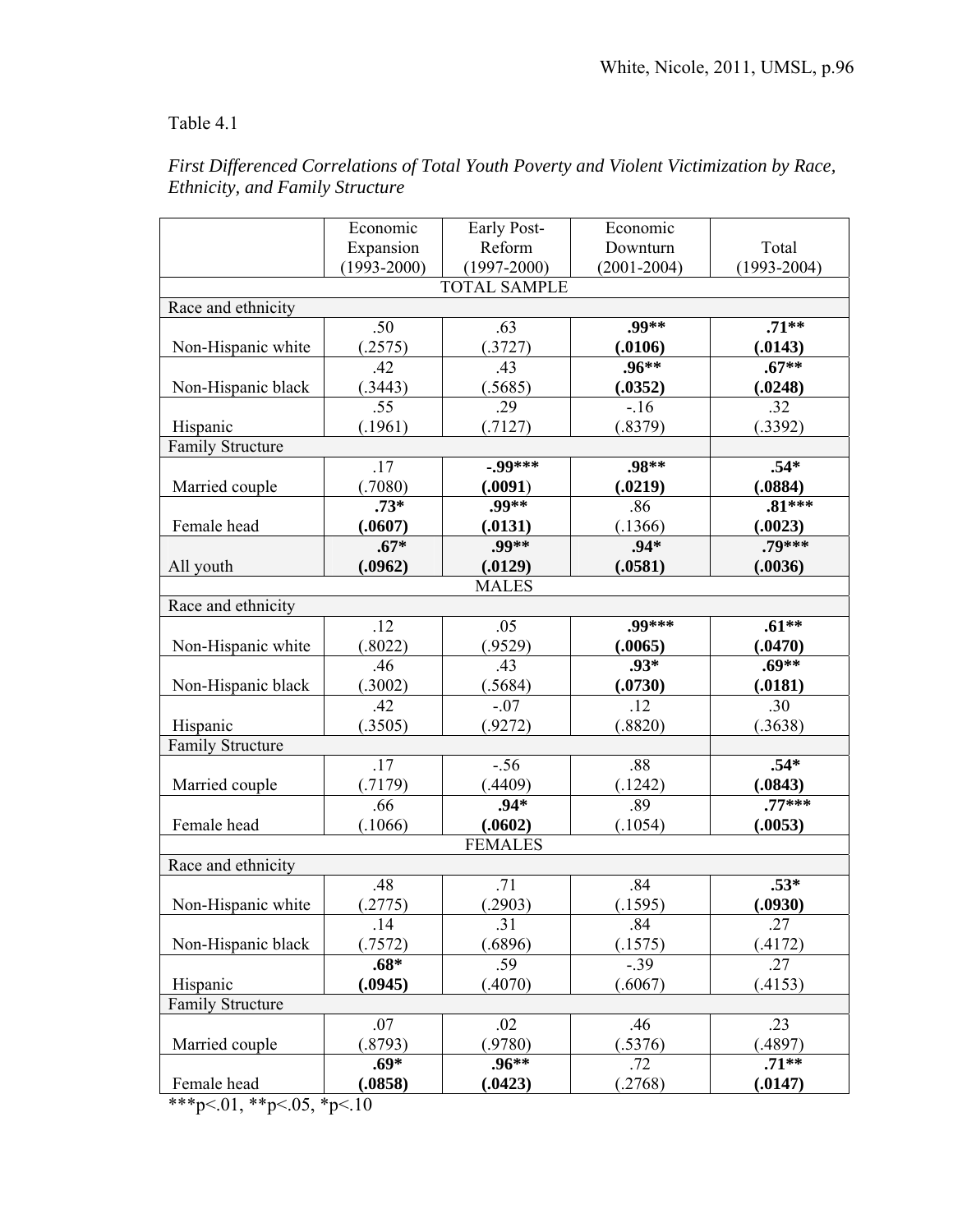# Table 4.1 (cont'd)

|                         | Economic        |                    | Economic        |                 |
|-------------------------|-----------------|--------------------|-----------------|-----------------|
|                         |                 | Early Post-        |                 |                 |
|                         | Expansion       | Reform             | Downturn        | Total           |
|                         | $(1993 - 2000)$ | $(1997 - 2000)$    | $(2001 - 2004)$ | $(1993 - 2004)$ |
|                         |                 | 12 TO 14 YEAR OLDS |                 |                 |
| Race and ethnicity      |                 |                    |                 |                 |
|                         | $.83**$         | .66                | .98**           | $.77***$        |
| Non-Hispanic white      | (.0222)         | (.3449)            | (.0163)         | (.0051)         |
|                         | .09             | .08                | .99**           | $.60*$          |
| Non-Hispanic black      | (.8493)         | (.9166)            | (.0141)         | (.0515)         |
|                         | .08             | $-44$              | $-16$           | .16             |
| Hispanic                | (.8570)         | (.5609)            | (.8356)         | (.6297)         |
| <b>Family Structure</b> |                 |                    |                 |                 |
|                         | .34             | $-.66$             | $.92*$          | $.54*$          |
| Married couple          | (.4579)         | (.3420)            | (.0769)         | (.0849)         |
|                         | .47             | .86                | .83             | $.68**$         |
| Female head             | (.2850)         | (.1388)            | (.1663)         | (.0214)         |
|                         |                 | 15 to 17 YEAR OLDS |                 |                 |
| Race and ethnicity      |                 |                    |                 |                 |
|                         | $-.53$          | .49                | .99**           | .46             |
| Non-Hispanic white      | .2243)          | (.5129)            | (.0123)         | (.1553)         |
|                         | .59             | .68                | .82             | .50             |
| Non-Hispanic black      | (.1621)         | (.3170)            | (.1782)         | (.1177)         |
|                         | .89***          | $.92*$             | $-19$           | .36             |
| Hispanic                | (.0078)         | (.0827)            | (.8083)         | (.2772)         |
| <b>Family Structure</b> |                 |                    |                 |                 |
|                         | $-18$           | $-.23$             | $.99***$        | .38             |
| Married couple          | (.6970)         | (.7698)            | (.0054)         | (.2494)         |
|                         | .66             | .84                | .85             | $.77***$        |
| Female head             | (.1061)         | (.1639)            | (.1481)         | (.0054)         |
|                         |                 | <b>URBAN</b>       |                 |                 |
| Race and ethnicity      |                 |                    |                 |                 |
|                         | .41             | .00                | .53             | .50             |
| Non-Hispanic white      | (.3614)         | (.9968)            | (.4663)         | (.1210)         |
|                         | .56             | .79                | $.95*$          | $.76***$        |
| Non-Hispanic black      | (.1886)         | (.2091)            | (.0531)         | (.0062)         |
|                         |                 | $1.00***$          |                 |                 |
|                         | .47             |                    | .35             | .49             |
| Hispanic                | .2877)          | (.0006)            | (.6451)         | (.1234)         |
| <b>Family Structure</b> |                 |                    |                 |                 |
|                         | .14             | $-.66$             | .74             | .40             |
| Married couple          | .7602)          | 3422               | (.2551)         | .2236)          |
|                         | $.76**$         | .93*               | .76             | .78***          |
| Female head             | (.0483)         | (.0721)            | (0.2449)        | (.0046)         |

\*\*\*p<.01, \*\*p<.05, \*p<.10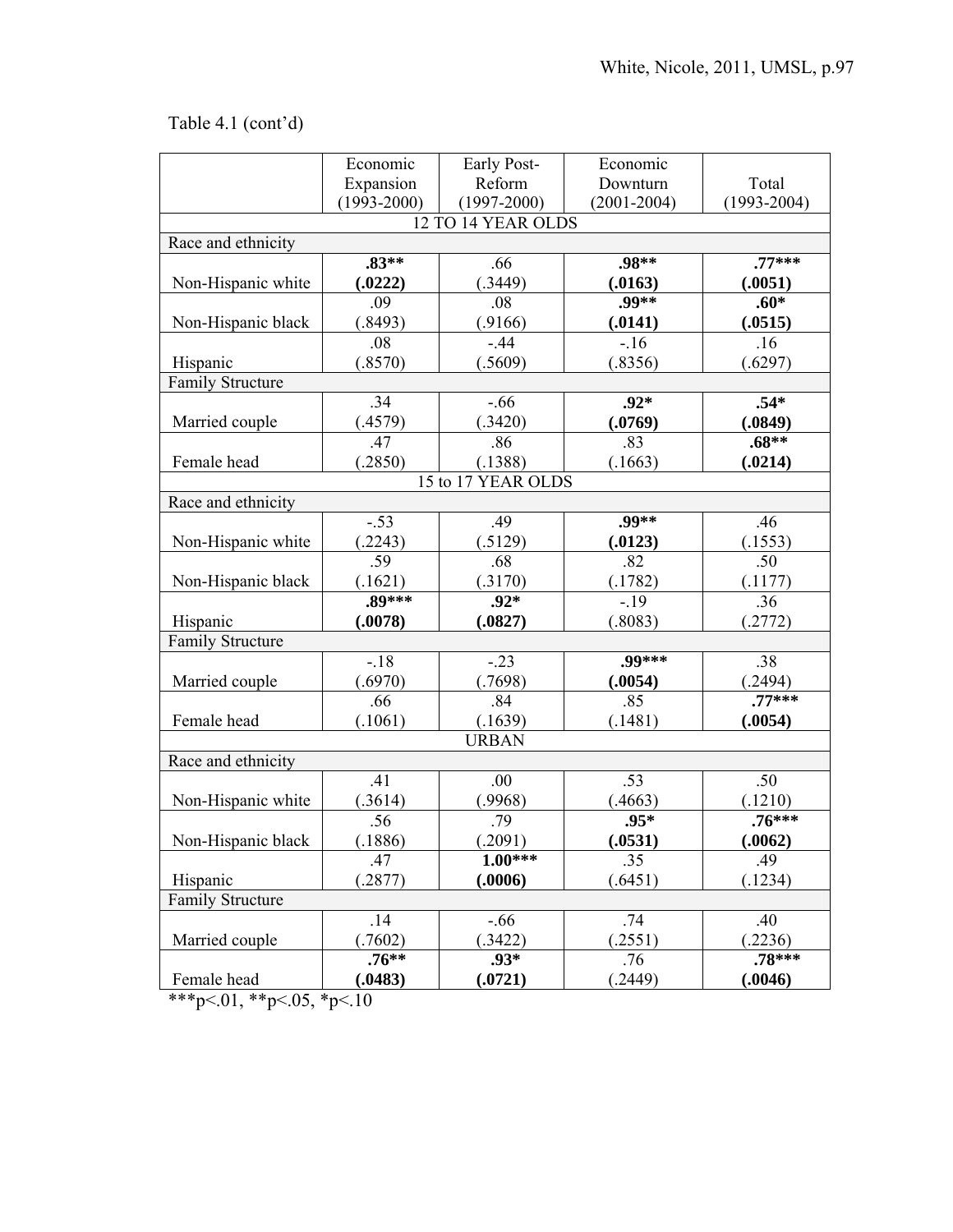## Table 4.1 (cont'd)

|                    | Economic        | Early Post-      | Economic        | Total     |
|--------------------|-----------------|------------------|-----------------|-----------|
|                    | Expansion       | Reform           | Downturn        | $(1993 -$ |
|                    | $(1993 - 2000)$ | $(1997 - 2000)$  | $(2001 - 2004)$ | 2004)     |
|                    |                 | <b>NON-URBAN</b> |                 |           |
| Race and ethnicity |                 |                  |                 |           |
|                    | .40             | .88              | $.99**$         | $.73**$   |
| Non-Hispanic white | (3728)          | (.1228)          | (.0131)         | (.0110)   |
|                    | .22             | .07              | $.95***$        | .44       |
| Non-Hispanic black | (.6347)         | (.9349)          | (.0498)         | (.1697)   |
|                    | .18             | $-.76$           | $-.67$          | $-.08$    |
| Hispanic           | (7051)          | (2360)           | (.3263)         | (.8258)   |
|                    |                 |                  |                 |           |
|                    | .15             | $-0.97**$        | $.95*$          | $.55*$    |
| Married couple     | (7446)          | (.0332)          | (.0551)         | (.0814)   |
|                    | .41             | .86              | $.93*$          | $.72**$   |
| Female head        | (.3595)         | (.1433)          | (.0666)         | (.0128)   |

\*\*\*p<.01, \*\*p<.05, \*p<.10 (*Note:* p-values in parentheses).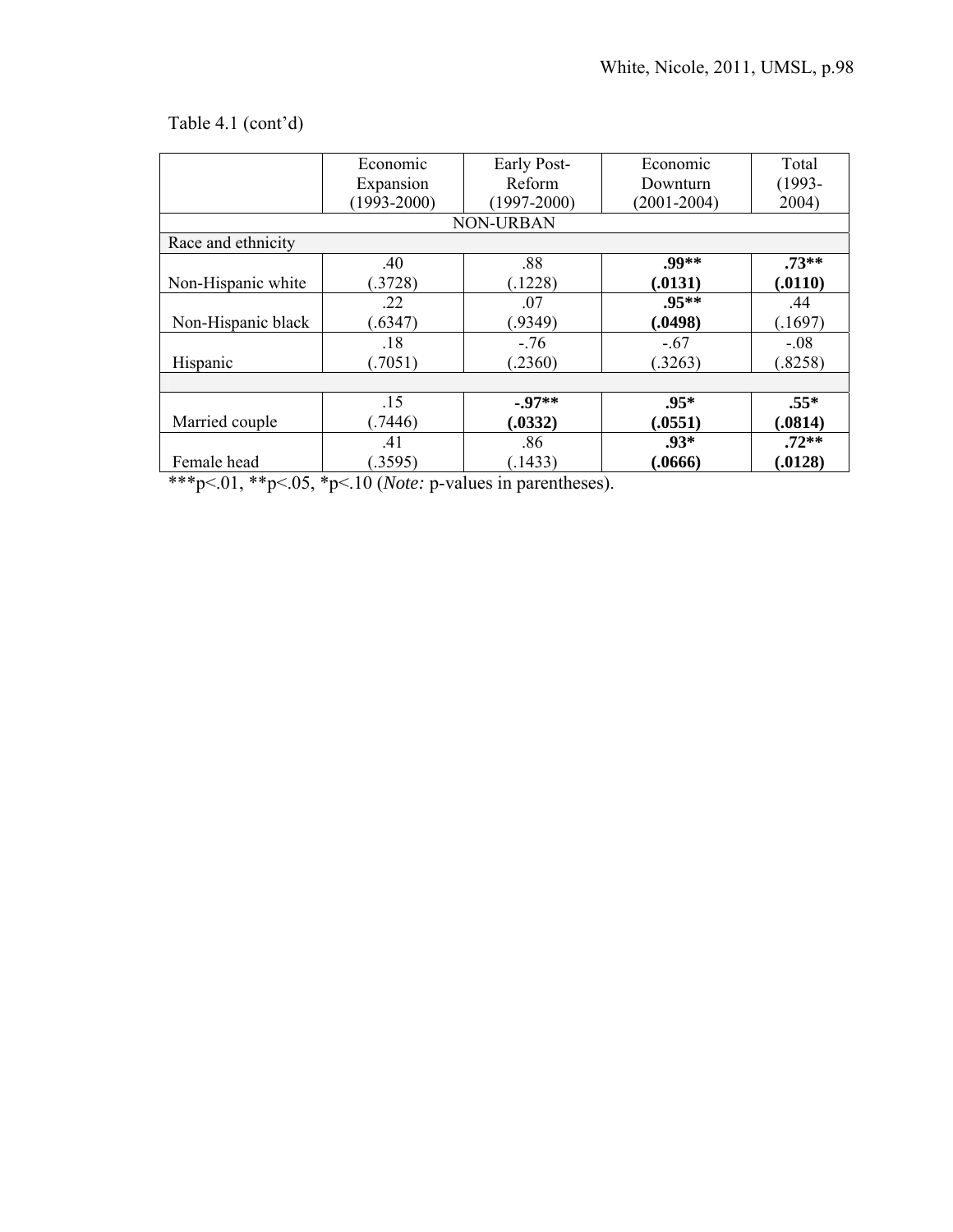## Table 4.2

|                         | Economic        | Early Post-         | Economic        | Total     |  |
|-------------------------|-----------------|---------------------|-----------------|-----------|--|
|                         | Expansion       | Reform              | Downturn        | $(1993 -$ |  |
|                         | $(1993 - 2000)$ | $(1997 - 2000)$     | $(2001 - 2004)$ | 2004)     |  |
|                         |                 | <b>TOTAL SAMPLE</b> |                 |           |  |
| Race and ethnicity      |                 |                     |                 |           |  |
|                         | .57             | .79                 | .97**           | $.63**$   |  |
| Non-Hispanic white      | (.1790)         | (.2139)             | (.0331)         | (.0358)   |  |
|                         | $-.23$          | $-46$               | .68             | .11       |  |
| Non-Hispanic black      | (.6186)         | (.5389)             | (.3220)         | (.7516)   |  |
|                         | .54             | .81                 | .59             | .46       |  |
| Hispanic                | (2137)          | (.1925)             | (.4145)         | (.1568)   |  |
| <b>Family Structure</b> |                 |                     |                 |           |  |
|                         | .58             | $-.07$              | .78             | $.71**$   |  |
| Married couple          | (.1723)         | (.9332)             | (.2187)         | (.0131)   |  |
|                         | .45             | .64                 | .76             | .49       |  |
| Female head             | (.3045)         | (.3570)             | (.2399)         | (.1226)   |  |
|                         |                 | <b>MALES</b>        |                 |           |  |
| Race and ethnicity      |                 |                     |                 |           |  |
|                         | .10             | $-22$               | .98**           | $.67**$   |  |
| Non-Hispanic white      | (.8260)         | (0.7808)            | (.0189)         | (.0249)   |  |
|                         | .03             | .11                 | $.96**$         | .45       |  |
| Non-Hispanic black      | (.9562)         | (.8939)             | (.0354)         | (.1639)   |  |
|                         | .03             | $-26$               | .75             | .13       |  |
| Hispanic                | (.9513)         | (.7435)             | (.2540)         | (.7062)   |  |
| <b>Family Structure</b> |                 |                     |                 |           |  |
|                         | .47             | .13                 | .90             | $.68**$   |  |
| Married couple          | .2848)          | (.8647)             | (.1013)         | (.0219)   |  |
|                         | .65             | $.91*$              | $.94*$          | $.71**$   |  |
| Female head             | (.1134)         | (.0864)             | (.0558)         | (.0154)   |  |
| <b>FEMALES</b>          |                 |                     |                 |           |  |
| Race and ethnicity      |                 |                     |                 |           |  |
|                         | $-.13$          | $-.21$              | .74             | $-.05$    |  |
| Non-Hispanic white      | (.7736)         | (.7858)             | (.2555)         | (.8927)   |  |
|                         | $-.50$          | $-.80$              | $-.06$          | $-.45$    |  |
| Non-Hispanic black      | (.2555)         | (.1989)             | (.9386)         | (.1624)   |  |
|                         | .59             | .52                 | .73             | $.56*$    |  |
| Hispanic                | (.1671)         | (.4827)             | (.2732)         | (.0730)   |  |
| <b>Family Structure</b> |                 |                     |                 |           |  |
|                         | .47             | .42                 | $-.09$          | .48       |  |
| Married couple          | .2923)          | (.5767)             | (.9042)         | (.1358)   |  |
|                         | .18             | .18                 | .29             | .18       |  |
| Female head             | (.6936)         | (.8177)             | (.7139)         | (.5905)   |  |

*First Differenced Correlations of Group-Specific Youth Poverty and Violent Victimization by Race, Ethnicity, and Family Structure* 

\*\*\*p<.01, \*\*p<.05, \*p<.10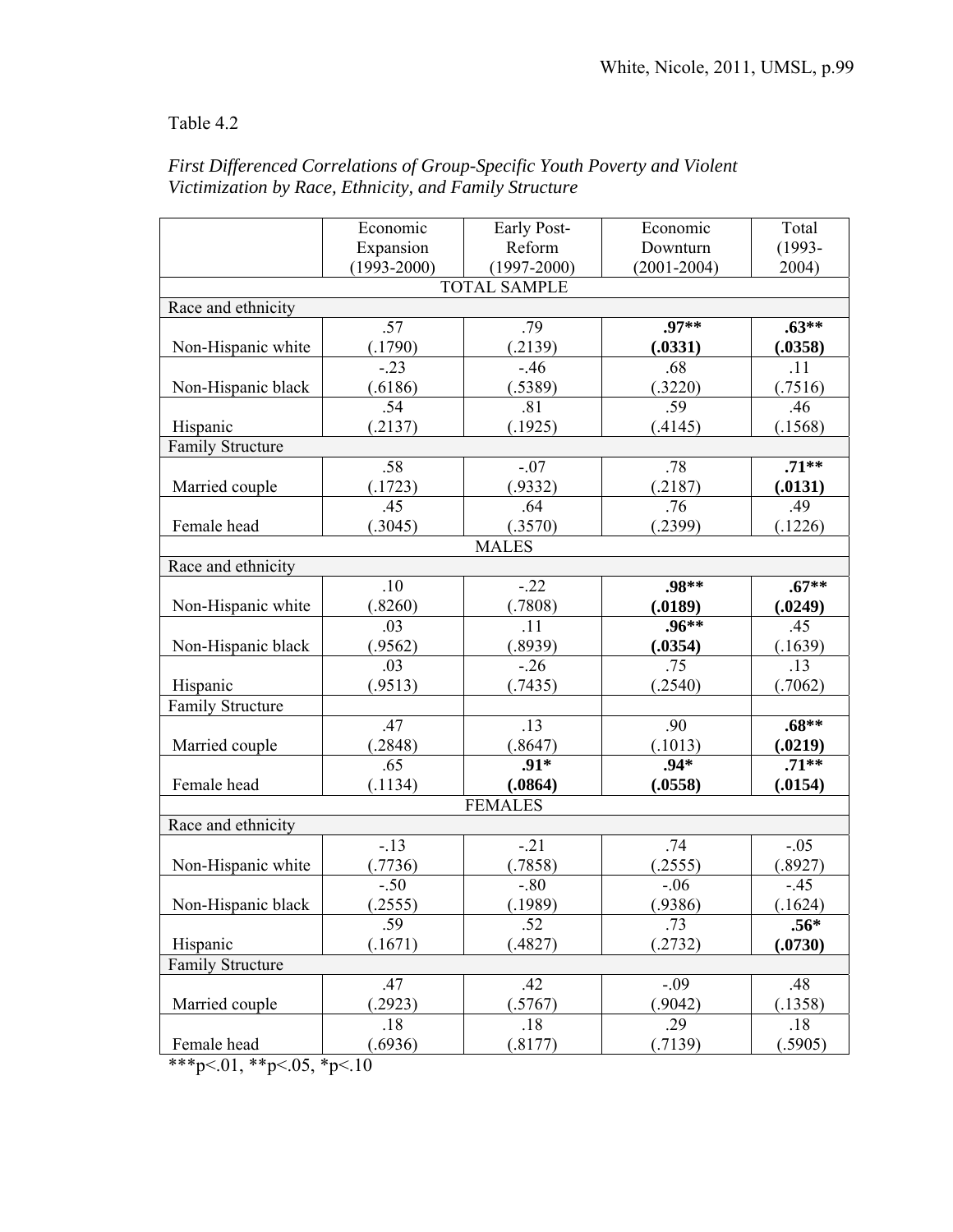# Table 4.2 (cont'd)

|                         | Economic        | Early Post-        | Economic        | Total     |  |
|-------------------------|-----------------|--------------------|-----------------|-----------|--|
|                         | Expansion       | Reform             | Downturn        | $(1993 -$ |  |
|                         | $(1993 - 2000)$ | $(1997 - 2000)$    | $(2001 - 2004)$ | 2004)     |  |
|                         |                 | 12 to 14 YEAR OLDS |                 |           |  |
| Race and ethnicity      |                 |                    |                 |           |  |
|                         | $.84**$         | .73                | $.98**$         | $.76***$  |  |
| Non-Hispanic white      | (.0172)         | (.2722)            | (.0213)         | (.0062)   |  |
|                         | $-26$           | $-28$              | .81             | .13       |  |
| Non-Hispanic black      | (.5713)         | (.7200)            | (.1905)         | (.7075)   |  |
|                         | $-.06$          | .06                | .38             | .08       |  |
| Hispanic                | (.8927)         | (.9364)            | (.6235)         | (.8230)   |  |
| Family Structure        |                 |                    |                 |           |  |
|                         | $.68*$          | .25                | .80             | $.77***$  |  |
| Married couple          | (.0905)         | (.7531)            | (.1953)         | (.0060)   |  |
|                         | .21             | .77                | .64             | .18       |  |
| Female head             | (.6473)         | (.2346)            | (.3578)         | (.5920)   |  |
|                         |                 | 15 to 17 YEAR OLDS |                 |           |  |
| Race and ethnicity      |                 |                    |                 |           |  |
|                         | $-41$           | .87                | .97**           | .31       |  |
| Non-Hispanic white      | (.3644)         | (.1322)            | (.0315)         | (.3533)   |  |
|                         | $-.51$          | $-.63$             | $-.22$          | $-43$     |  |
| Non-Hispanic black      | .2406)          | (.3652)            | (.7839)         | (.1893)   |  |
|                         | $.68*$          | .25                | .17             | .50       |  |
| Hispanic                | (.0955)         | (.7495)            | (.8235)         | (.1195)   |  |
| <b>Family Structure</b> |                 |                    |                 |           |  |
|                         | .11             | $-.81$             | .01             | .25       |  |
| Married couple          | (.8132)         | (.1820)            | (.9918)         | (.4531)   |  |
|                         | .23             | .11                | .71             | .55       |  |
| Female head             | (.6230)         | (.8897)            | (.2891)         | (.0808)   |  |
|                         |                 | <b>URBAN</b>       |                 |           |  |
| Race and ethnicity      |                 |                    |                 |           |  |
|                         | .50             | .43                | .30             | .16       |  |
| Non-Hispanic white      | .2530)          | (.5669)            | (.7015)         | (.6314)   |  |
|                         | $-.11$          | $-.34$             | .15             | .15       |  |
| Non-Hispanic black      | (.8178)         | (.6559)            | (.8531)         | (.6493)   |  |
|                         | $-.04$          | .69                | .89             | $-.06$    |  |
| Hispanic                | (.9391)         | (.3140)            | (.1104)         | (.8608)   |  |
| <b>Family Structure</b> |                 |                    |                 |           |  |
|                         | $-.15$          | $-.10$             | $-48$           | .30       |  |
| Married couple          | (.7478)         | (.9016)            | (.5162)         | (.3667)   |  |
|                         | .66             | .69                | .59             | $.62**$   |  |
| Female head             | (.1037)         | (.3087)            | (.4087)         | (.0418)   |  |

\*\*\*p<.01, \*\*p<.05, \*p<.10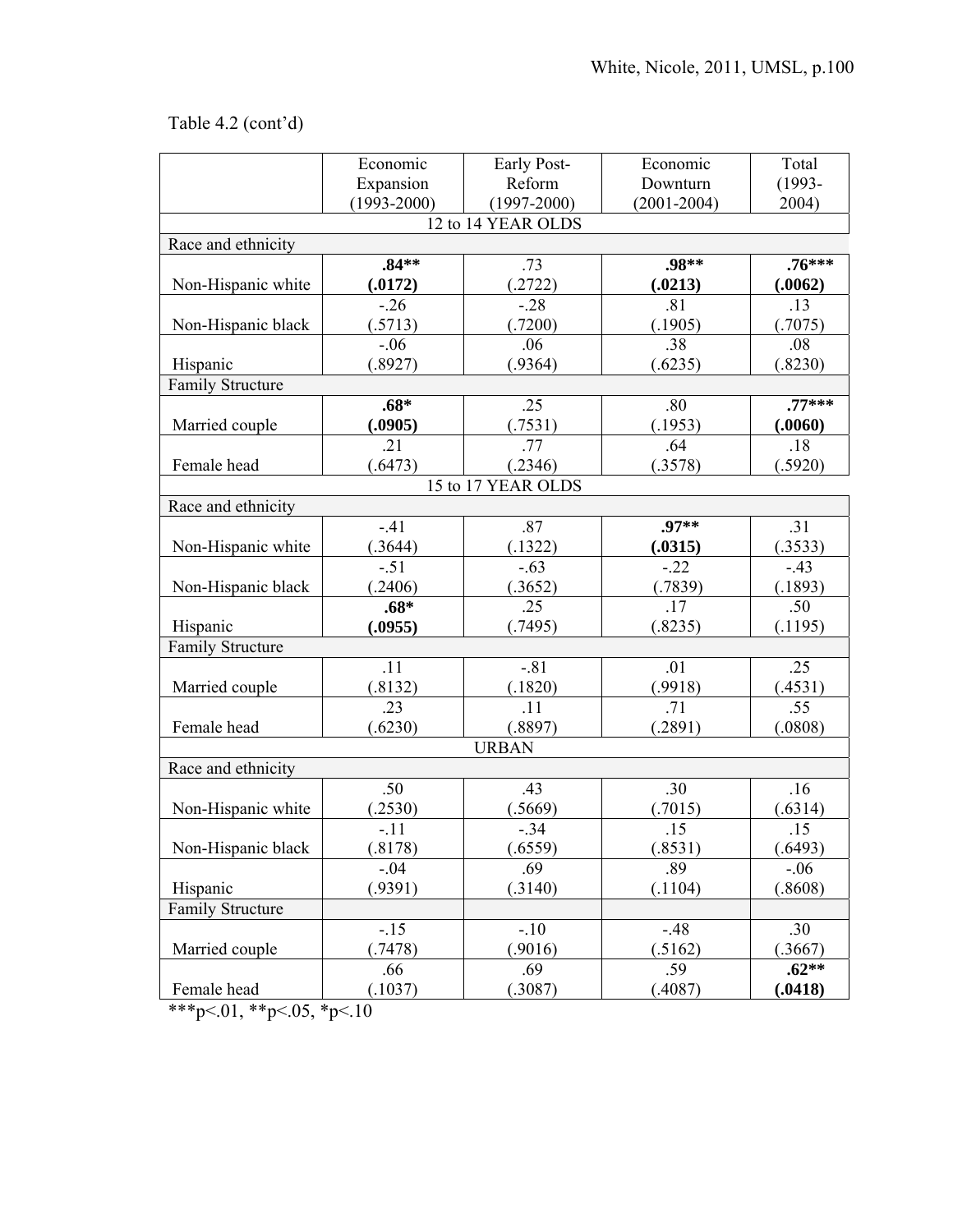# Table 4.2 (cont'd)

|                         | Economic        | Early Post-      | Economic        | Total     |
|-------------------------|-----------------|------------------|-----------------|-----------|
|                         | Expansion       | Reform           | Downturn        | $(1993 -$ |
|                         | $(1993 - 2000)$ | $(1997 - 2000)$  | $(2001 - 2004)$ | 2004)     |
|                         |                 | <b>NON-URBAN</b> |                 |           |
| Race and ethnicity      |                 |                  |                 |           |
|                         | .25             | .63              | $.91*$          | $.65***$  |
| Non-Hispanic white      | .5868)          | (.3725)          | (.0899)         | (.0311)   |
|                         | $-.01$          | $-40$            | $.91*$          | .32       |
| Non-Hispanic black      | (9794)          | (.5998)          | (.0914)         | (.3316)   |
|                         | .33             | .57              | .58             | .37       |
| Hispanic                | $-4692$         | (.4333)          | (.4175)         | (.2575)   |
| <b>Family Structure</b> |                 |                  |                 |           |
|                         | $.81**$         | .37              | $.94*$          | $.86***$  |
| Married couple          | (.0240)         | (.6259)          | (.0641)         | (.0007)   |
|                         | .01             | .30              | .82             | .35       |
| Female head             | .9849)          | (6997)           | (.1823)         | (2872)    |

\*\*\*p<.01, \*\*p<.05, \*p<.10 (*Note:* p-values in parentheses).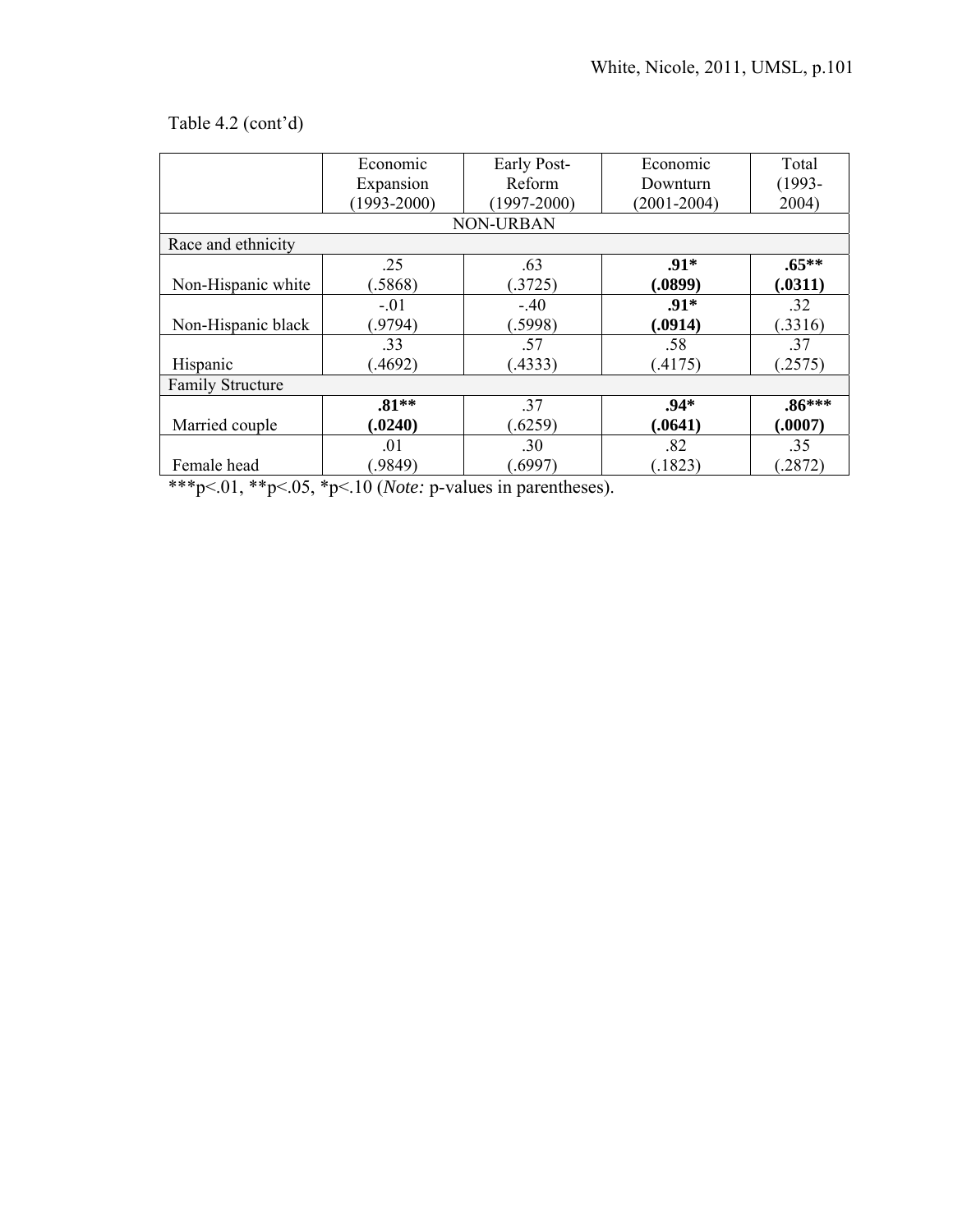The second criterion requires that there is a statistically significant association between youth poverty and violent victimization as determined by first-differenced correlation results. Because it is presumed that poverty is one of the key mechanisms through which macroeconomic conditions and social policy changes influence youth violence, a statistically nonsignificant relationship between poverty and violence trends would constitute a 'break' in the chain of influence . For the purposes of this research, then, a significant poverty-violence relationship is an essential component for the larger association between macroeconomic conditions, welfare reform policies, and youth violence trends. With these criteria in mind, the proposed poverty-violence relationship will be assessed for racially disaggregated violence trends first followed by those disaggregated by family structure.

#### *The Influence of Macroeconomic Conditions and Welfare Reform Policies*

*Economic Expansion Period.* The economic expansion contributed to substantial reductions in child poverty from 1993 to 2000, but particularly for racial and ethnic minorities. If the expansion contributed similarly to violent victimization trends, black and Hispanic youth should also experience the most substantial reductions in violence from 1993 to 2000, which is addressed by the following research question:

*Research Question 1(a): Did youth violent victimization rates fall most substantially for black and Hispanic youth during the economic expansion period (i.e. 1993 to 2000)?* 

The first step towards answering this question is the calculation and comparison of the 1993-2000 violence reductions for non-Hispanic white, non-Hispanic black, and Hispanic youth. In terms of percentage change, results show that rates of youth violent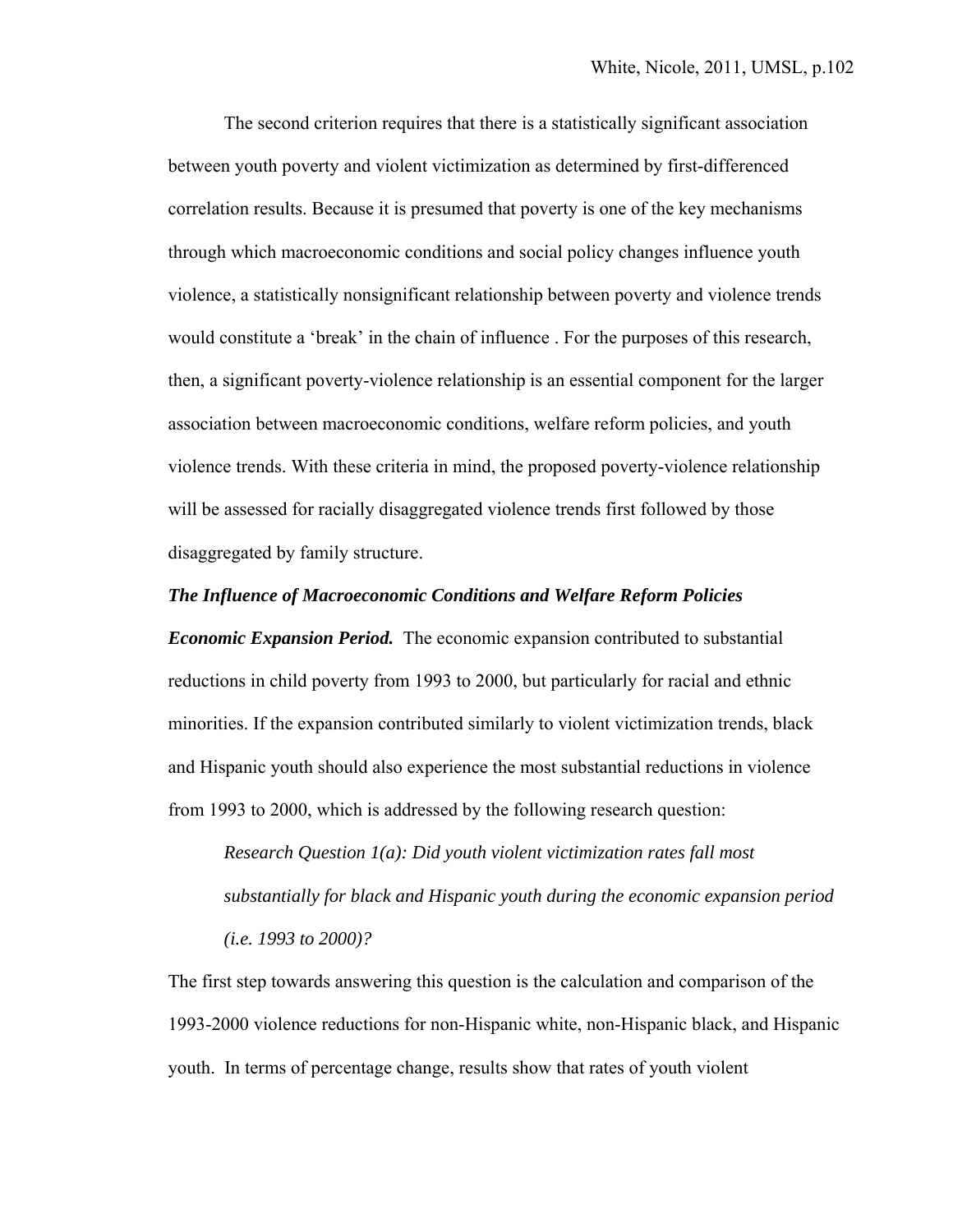victimization fell by forty-seven percent for blacks and fifty percent for whites and Hispanics. However, the differences in percentage points reveal that black youth experienced the most substantial reductions (-78.57) followed by whites (-65.56) and Hispanics (-61.99), which is inconsistent with the expected pattern. Hence, the discrepant findings for Hispanic youth suggest that the economic expansion did not influence violence reductions in the same manner that it influenced poverty.

 Given the results for the entire study period, it is quite possible that the povertyviolence dynamic differs for Hispanic and non-Hispanic youth. Hence, the inconsistent findings for Hispanic youth aside, it appears that violence fell more substantially for black youth than white during the economic expansion period, which is consistent with the reductions in child poverty. However, results from the correlation of first differences reveal that poverty trends are not significantly associated with violence trends for non-Hispanic white, non-Hispanic black, or Hispanic youth, which obviously disrupts the presumed path from macroeconomic conditions to youth violence trends. Similar results were also obtained for all youth sub-groups except younger white adolescents  $(r=83,$  $p$ <.05) and older Hispanic adolescents ( $r$ =.89,  $p$ <.01), but violence reduction patterns eliminate the possibility that the trends of older Hispanic adolescents were influenced by the economic expansion.

It is important to note that the relationship between group-specific poverty and violence was slightly stronger than that of total poverty and violence for whites (r=.57 vs. r=.50), weaker for blacks (r=-.23 vs. r=.42), and about the same for Hispanics (r=.54 vs.  $r=0.55$ , although none were statistically significant. However, the general pattern across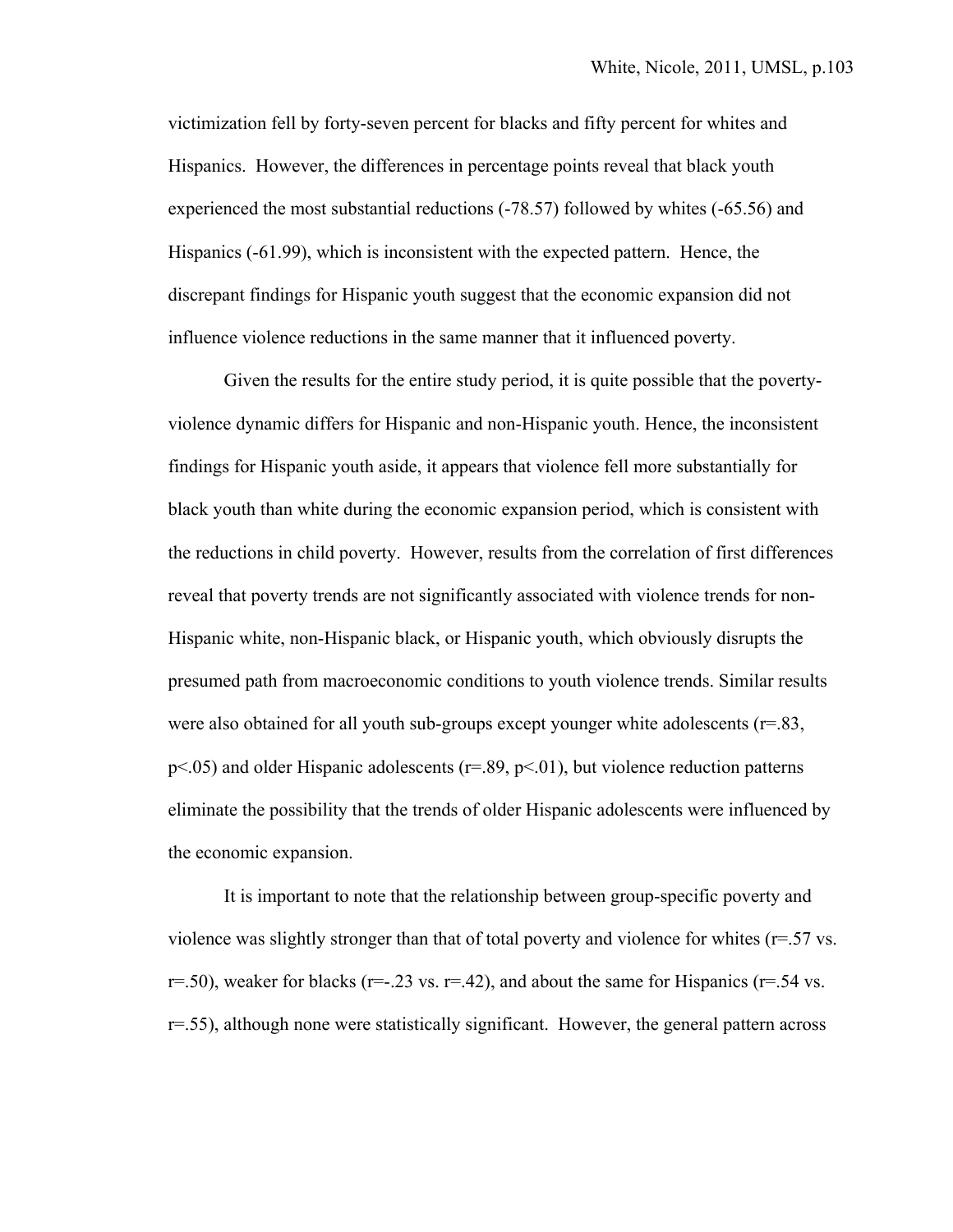sub groups is that the total poverty-violence relationship is stronger than group-specific poverty and violence, particularly for Hispanic youth.

*Early Post-Reform Period*.The early post-reform period was marked by a distinct drop in poverty for all groups of children, but the largest overall reduction was experienced by Hispanic youth. To determine the extent that violence trends replicated post-reform patterns in poverty, the following research question is addressed:

*Research Question 2(a): Did Hispanic youth experience the largest decrease in violent victimization during the early post-reform period?*

Estimates reveal that violent victimization fell by roughly one-third for non-black youth and twenty-seven percent for black youth, which translates into reductions of thirty, thirty-one, and thirty-three points for Hispanic, non-Hispanic white, and non-Hispanic black youth respectively. Therefore, the straightforward answer to this question is 'no'- not only did Hispanic youth fail to experience the largest overall reduction in violent victimization during the early post-reform period, but they experienced the smallest overall decrease. It is worth noting, however, that the magnitude of the violence reductions differed very little between groups.

 In addition to the inconsistencies between poverty and violence patterns, results from first-differenced correlations reveal that total youth poverty is unrelated to violence for all white ( $r=0.63$ ), black ( $r=0.43$ ), and Hispanic ( $r=0.29$ ) youth while marginally statistically significant for older Hispanic youth  $(r=92, p<10)$  and urban residents  $(r=1.00, p<01)$ . However, it is not likely that welfare reform influenced violence among these two sub-groups as they did not experience the most substantial early post-reform reductions in violence. In terms of the relationship between group-specific poverty and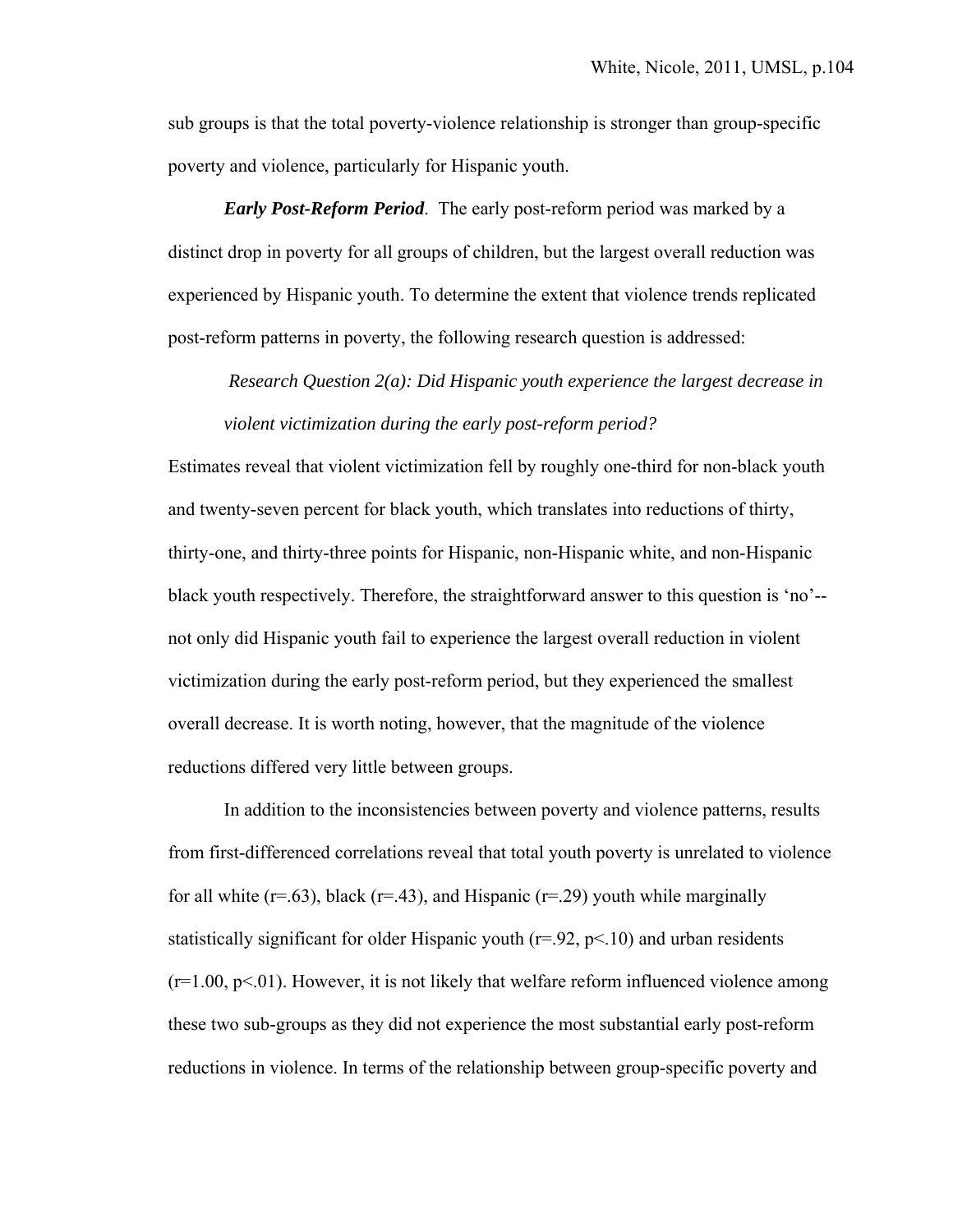violence, results reveal a relatively stronger but statistically nonsignificant relationship for white ( $r=$ .79), black ( $r=$  -.46), and Hispanic ( $r=$ .81) youth as well as nonsignificant relationships across all sub-groups. Taken together, these findings suggest that welfare reform did not influence violence trends via changes in total or group-specific poverty.

*Economic Downturn Period.* Over the course of the economic downturn period, violence rates fell slowly for white and black youth from 2001 to 2003 and increased slightly in 2004, which paralleled the trend in total youth poverty. So, it is not surprising that first-differenced correlations reveal strong, statistically significant poverty-violence associations for both white ( $r = .99$ ,  $p < .05$ ) and black ( $r = .96$ ,  $p < .05$ ) youth from 2001 to 2004, though it is important to keep in mind that the small number of data points weaken the reliability of these estimates. Conversely, there was a weak, negative association for non-Hispanic youth  $(r=-16, ns)$ , which is expected given the sharp drop in Hispanic violence after 2002.

The association between group poverty and violent victimization was statistically significant for the total sample of white youth only  $(r=97, p<0.65)$ , although strong, significant relationships were found for white and black males and non-urban residents as well as white youth in both age groups. Again, the relationships between group-specific poverty and violence were substantially weaker and statistically nonsignificant for all sub-groups of Hispanic youth.

 Because poverty is the presumed mechanism through which macroeconomic conditions influence violence, it is safe to assume that the economic downturn did not impact Hispanic youth violence. However, comparing the violence reductions of white and black youth will shed some light on its influence on non-Hispanic youth violence.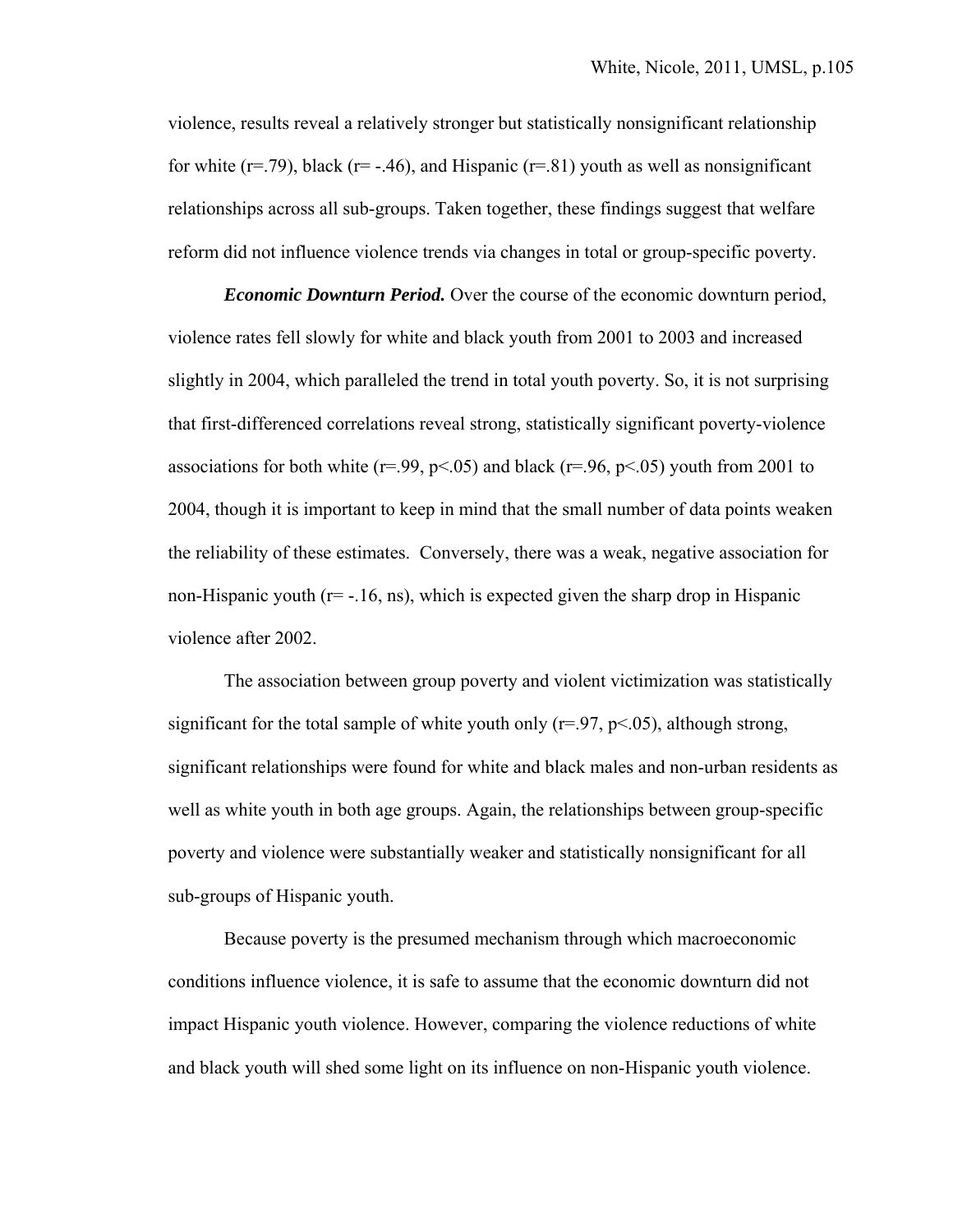Because black children experienced the largest overall increase in poverty from 2001 to 2004, the following research question asks:

 *Research Question 3(a): Did black youth also experience the largest increase in* 

 *violent victimization during the weak economic conditions of the early 2000s?*  For blacks, average rates of youth violent victimization rose from 56.71 per 1,000 in 2001 to 57.28 per 1,000 in 2004, a nominal increase of less than one percentage point (+0.57). In comparison, white rates fell from 57.69 per 1,000 in 2001 to 56.03 per 1,000 in 2004--a decrease of almost two percentage points. By virtue of this decrease, then, black youth experienced the largest overall increase in violence from 2001 to 2004, which is consistent with the expected pattern. Coupled with the statistically significant association between total poverty and violence, these findings suggest that the economic downturn influenced black violence trends.

 For one sub-group--males--there was not only a strong, statistically significant association between total poverty and violent victimization, but white and black youth both experienced increases in violence from 2001 to 2004. In fact, the increase in percentage points for black males (+18.94) was more than 2.5 times larger than the increase for white males  $(+6.94)$ , which suggests that the economic downturn influenced the violence trends of these two sub-groups via total youth poverty. For the same reasons, moreover, the economic downturn also appears to have influenced white and black male violence trends via group-specific poverty.

*Summary.* A large body of findings for racial and ethnic youth has been discussed, revealing several noteworthy patterns in the poverty-violence relationship. One is that the relationship between poverty and violence is not statistically significant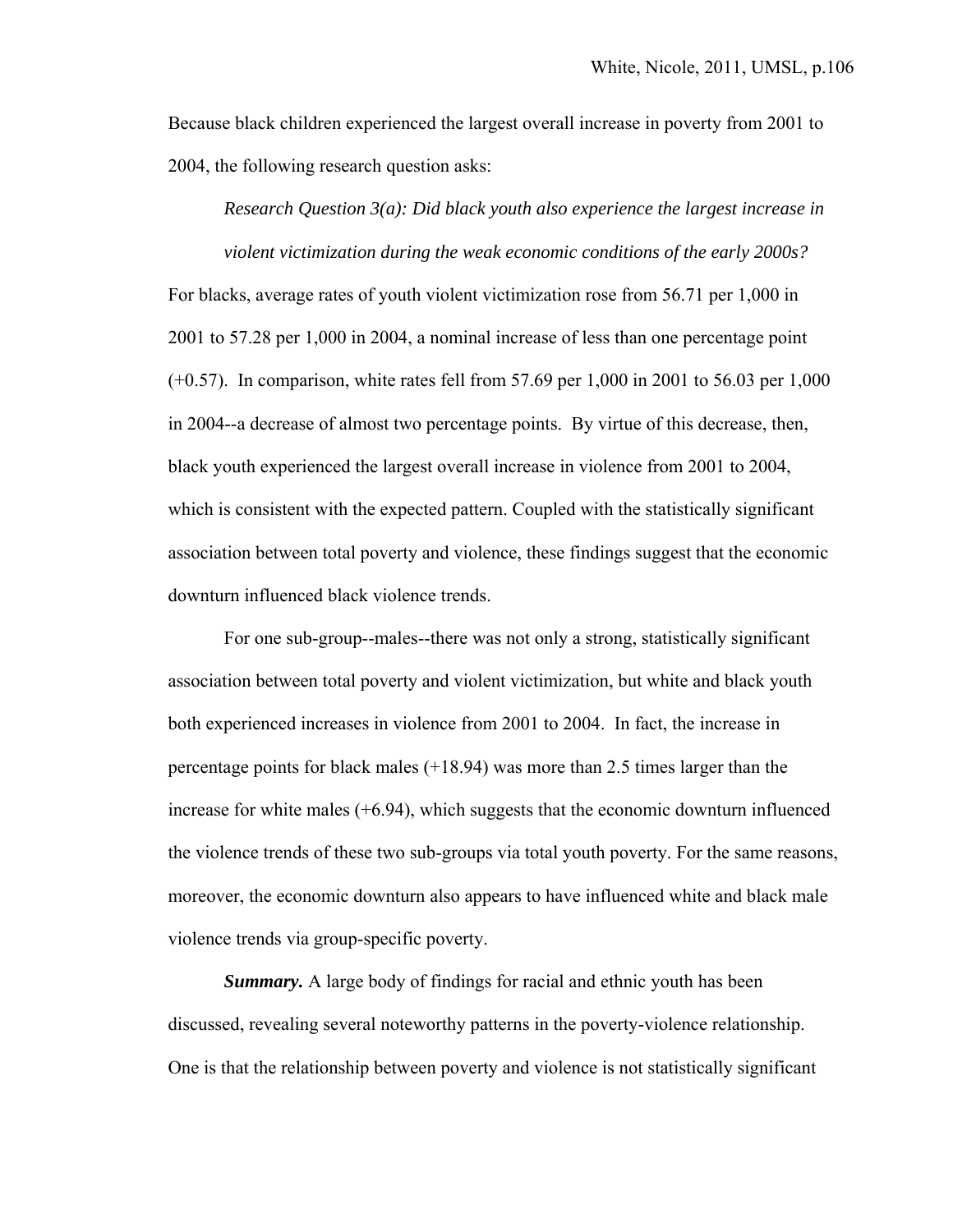across the majority of categories. Of the 28 total poverty-violence relationships assessed for each group, 11 or 39% reached statistical significance for non-Hispanic whites, 9 or 32% for non-Hispanic blacks, and 4 or 14% for Hispanics. Even fewer relationships were statistically significant for group-specific poverty: 10 out of 28 (36%) for non-Hispanic whites, 2 out of 28 (7%) for non-Hispanic blacks, and 2 out of 28 (7%) for Hispanics, which coupled with the fact that the group poverty relationships were relatively weaker suggests that the more significant relationship was that of total poverty and violent victimization. When a large number of relationships are assessed, however, it is important for readers to observe the possibility that some are statistically significant by chance. Hence, the number of significant correlations is noted primarily for descriptive purposes and is less consequential to the findings than larger patterns in the povertyviolence relationship.

 Important differences in the poverty-violence relationships of Hispanic and non-Hispanic youth were also consistently found. In addition to fewer statistically significant relationships, first-differenced correlations were substantially weaker than that of non-Hispanic youth more often that not. Moreover, trends disaggregated by race and ethnicity reveal a marked reduction in Hispanic youth violence in the early 2000s that contrasts with converging trends among non-Hispanic youth; this marked reduction was observed not only for the total sample of Hispanic youth but across every Hispanic sub-group. Additional analyses identified trends in simple and aggravated assault as likely contributors, but the reasons behind the declines are unknown.

 It is not surprising, then, that macroeconomic conditions and welfare reform policies did not influence Hispanic violence trends. Based on the established criteria,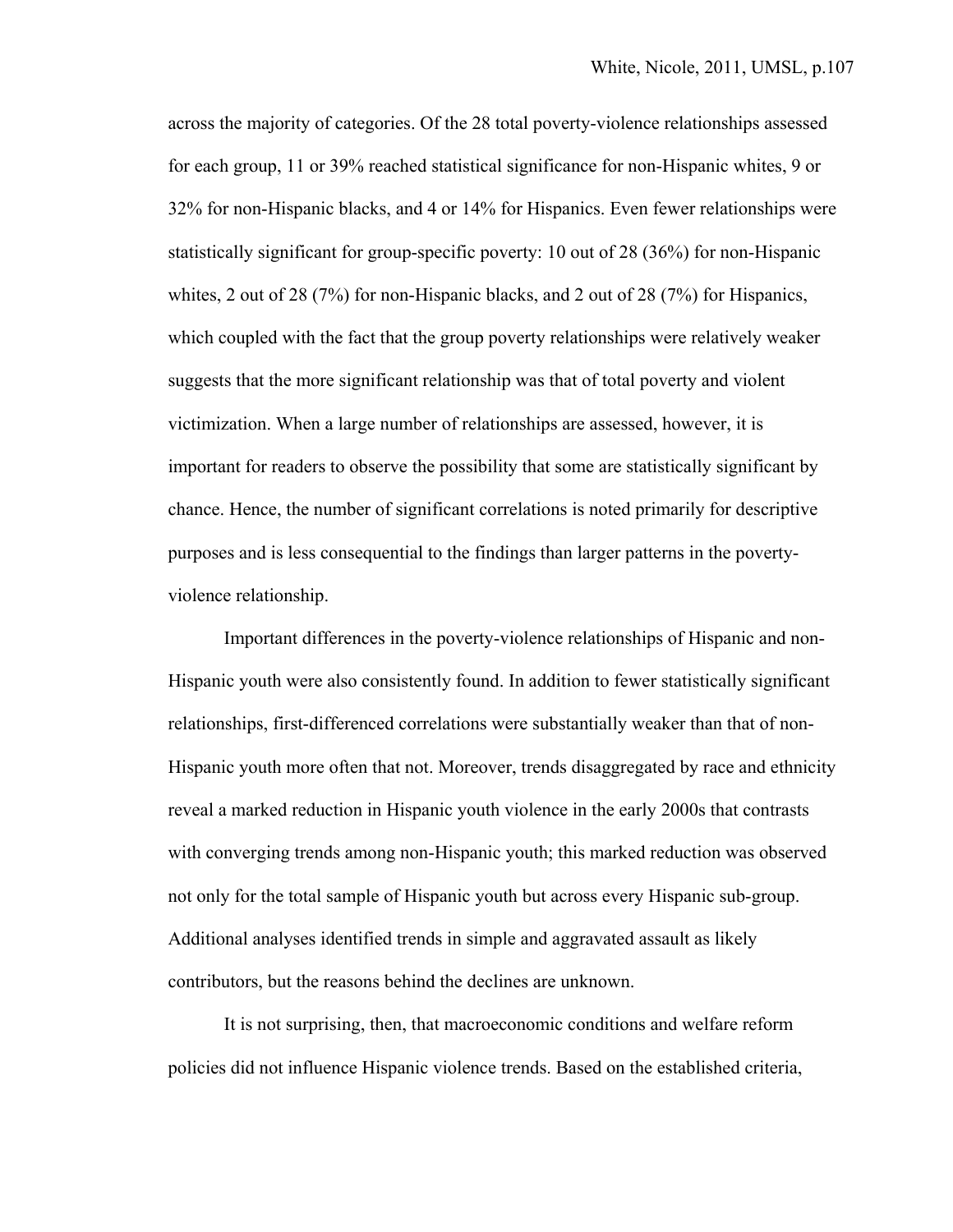however, the economic expansion does emerge as a plausible contributor to the violence trends of non-Hispanic white younger adolescents via total poverty and the economic downturn to black youth violence trends via total youth poverty as well as white and black male violence trends via total and group-specific poverty; no significant effects emerged during the early post-reform period.

#### *Violence trends by family structure*

#### *General patterns, 1993-2004*

 Figures 4.8 and 4.9 display the trends in total and group-specific poverty and violent victimization disaggregated by family structure and clearly shows that youth in female-headed families experience higher average victimization rates than youth in married couple families. In 1993, the average victimization rate for youth in femaleheaded families (165.61 per 1,000) was nearly 150% of the rate for youth in married couple families (110.64 per 1,000), the former increasing to nearly 195% of the latter by the end of the series. In contrast to the racial and ethnic gaps in violent victimization, the current trends do not narrow or widen noticeably at any point during the series. Instead it is poised at a roughly one and one-half to two-fold gap each year.

 During the economic expansion period, youth in both female-headed and married couple families experienced sharp declines in violent victimization that outpaced that of total and group-specific poverty. While average poverty rates fell by twenty-one and twenty percent for all youth and youth in female-headed families respectively, violent victimization rates fell by more than forty-seven percent for the latter group. In comparison, youth in married couple families experienced poverty and violent victimization declines of roughly twenty-four and fifty-one percent respectively.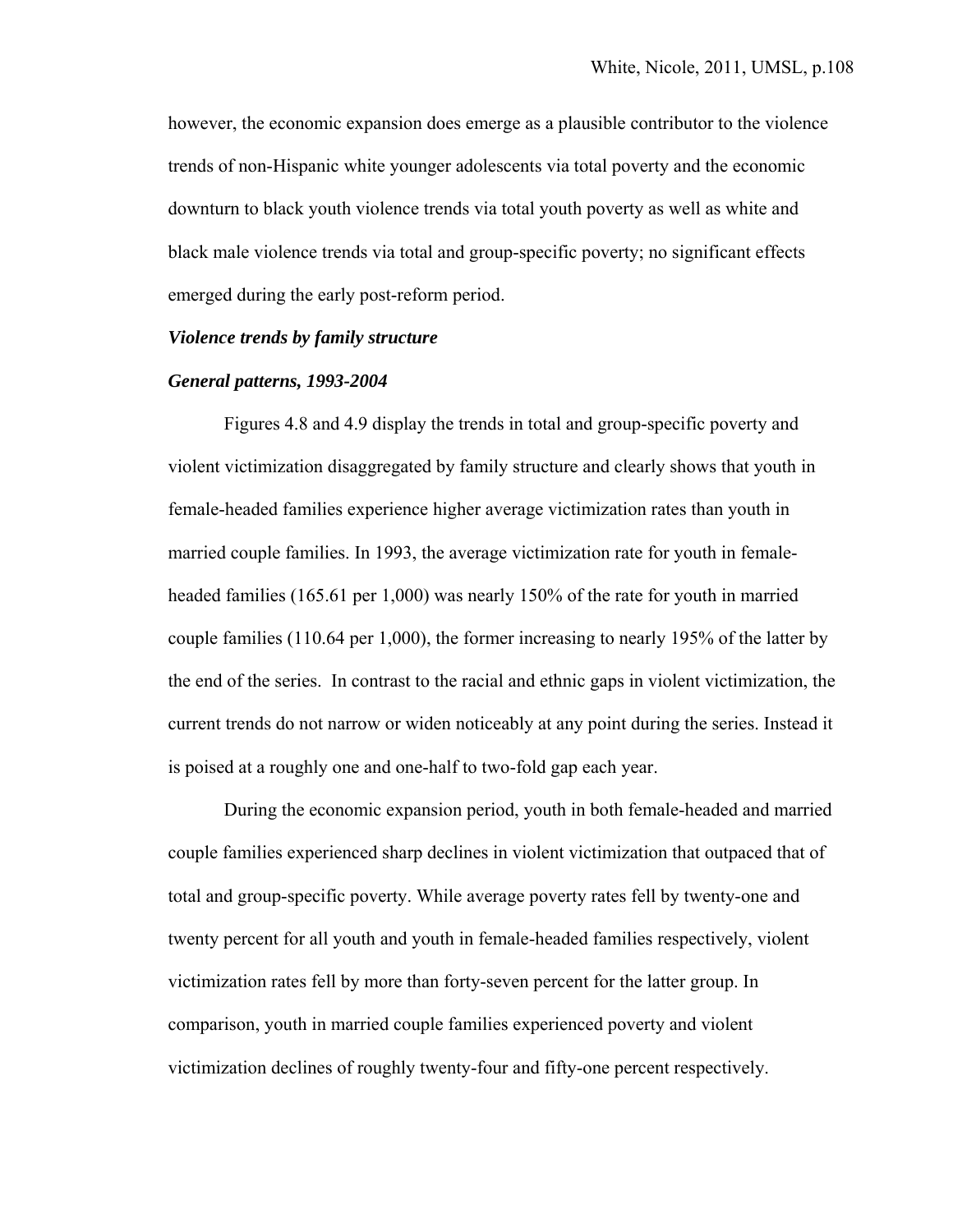## Figure 4.8

### *Total youth poverty and violent victimization rates by family structure, 1993-2004*

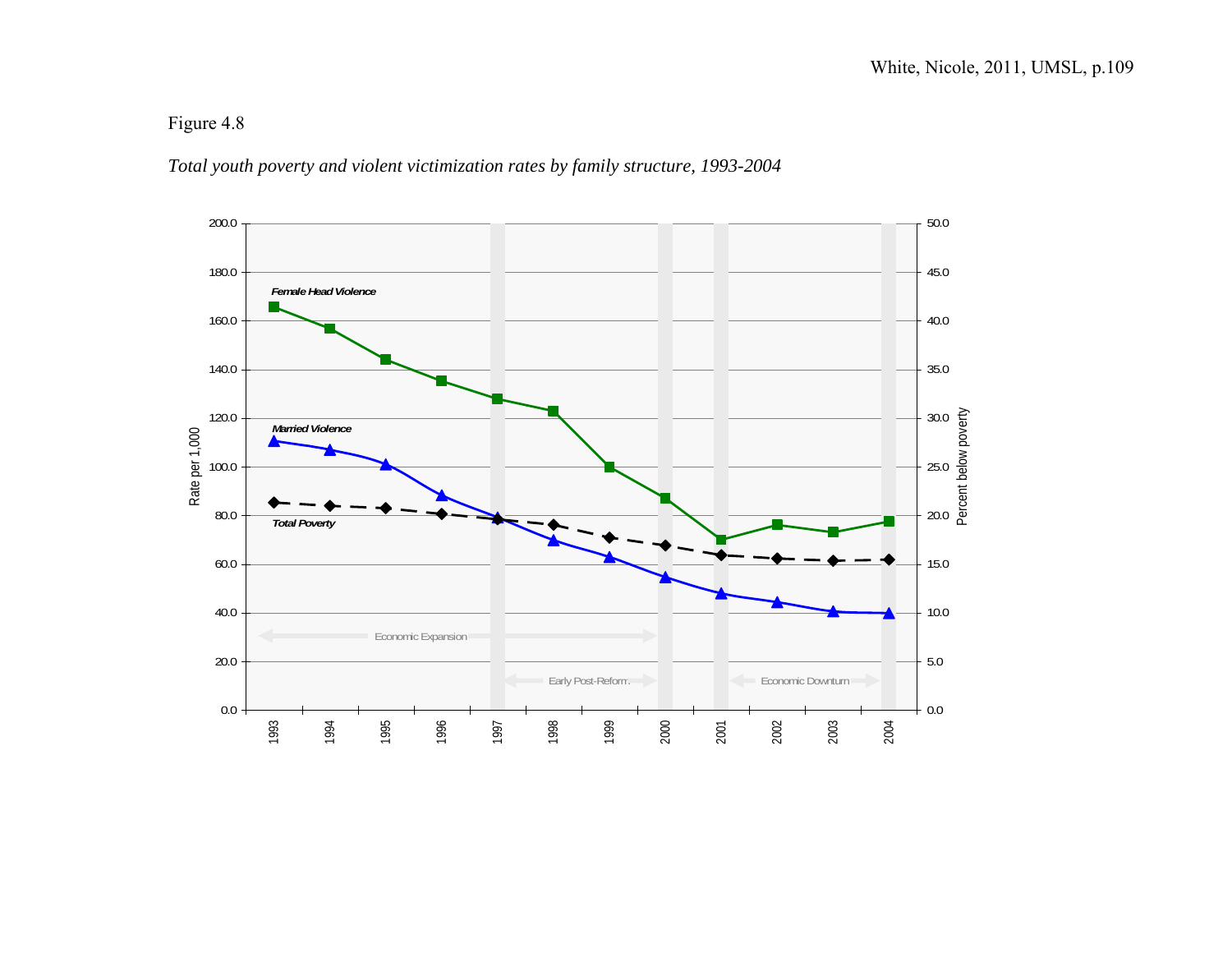## Figure 4.9

## *Group-specific poverty and violent victimization rates by family structure, 1993-2004*

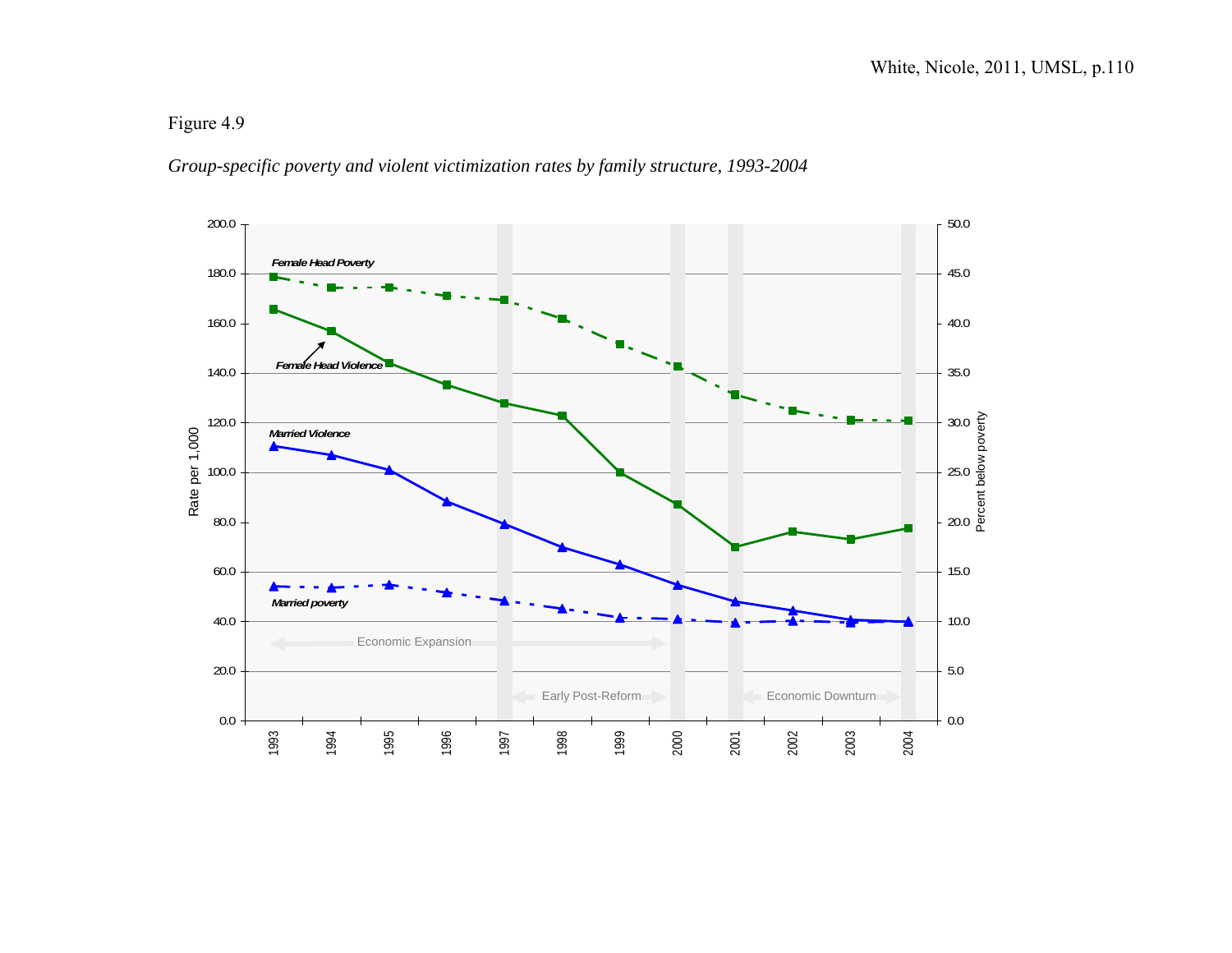Throughout the early post-reform period, violent victimization rates fell steadily for youth in married couple families but after slowing somewhat in 1997, rates fell markedly for youth in female-headed families--the latter coinciding with a slight acceleration in the total poverty decline. Similar violence patterns were also observed for sub-groups of youth in married couple and female-headed families, with particularly striking post-TANF declines for males, younger adolescents, and urban youth in femaleheaded families (see Appendices I-N).

The 2001 recession marked an increase in violent victimization for youth in female-headed families, though rates fluctuated from year to year thereafter. The same general pattern was also observed for all subgroups of youth in female-headed families with the exception of females, whose rates declined throughout the economic downturn period. Violence also declined steadily for youth in married couple families, but stabilized in 2004. However, there was greater variation in sub-group trends relative to youth in female-headed families. While younger adolescent and non-urban trends mirrored those for all youth in married couple families, the violence decline continued noticeably throughout 2004 for females and older adolescents. Coupled with the findings for race and ethnicity, then, it is apparent that downturn-era violence declined rather substantially for females. For males and urban youth in married couple families, violence stabilized in 2001 and increased in 2004, respectively.

 Over the entire study period, there was a moderate association between total poverty and violent victimization for youth in married couple families ( $r=.54$ ,  $p<.10$ ) which was weaker than the association between group-specific poverty and violence  $(r=.71, p<.05)$ . For youth in female-headed families, the reverse was true: the association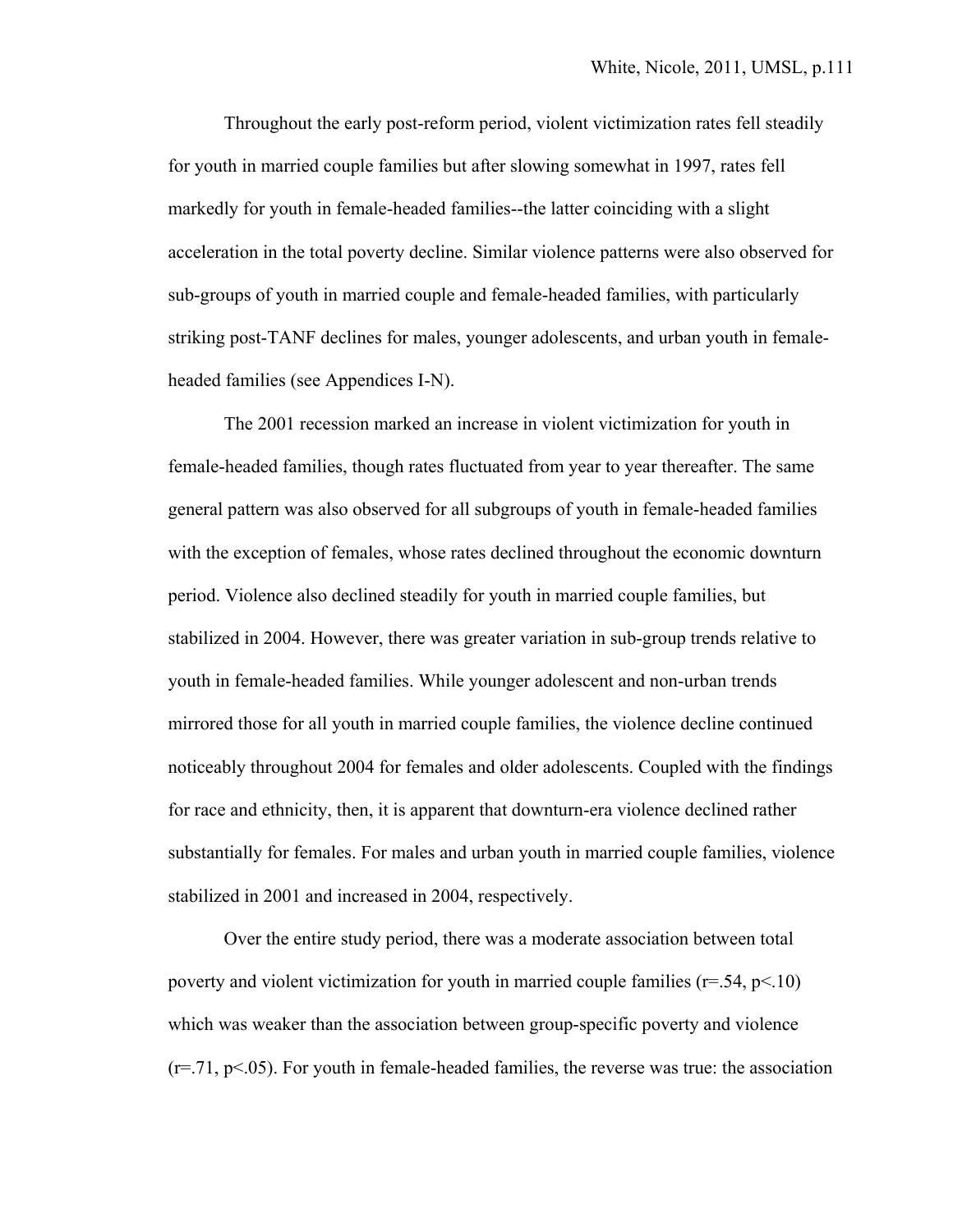between total poverty and violent victimization  $(r=.81, p<.01)$  was stronger than that between group-specific poverty and violence  $(r=.49, \text{ns})$ . These patterns reflect a larger trend of stronger group poverty-violence relationships for sub-groups of youth in married couple families and stronger total poverty-violence relationships among groups of youth in female-headed families.

*Economic Expansion Period.* The economic expansion contributed to substantial reductions in poverty for all family groups, but particularly for female-headed families. If it also contributed to violence trends, youth in female-headed families would also experience more substantial reductions in violence than youth in married couple families, which is reflected in the following research question:

*Research Question 1(b): Did youth in female-headed families experience a more substantial decrease in violent victimization than youth in married couple families during the economic expansion?*

Estimates reveal that the straightforward answer to this question is 'yes'. Between 1993 and 2000, violence fell by roughly fifty-one and forty-seven percent for youth in married couple and female-headed families, which translates to percentage point reductions of fifty-six and seventy-nine points, respectively. Consistent with expected patterns, then, violence fell more substantially for youth in female-headed families than youth in married couple families over the economic expansion period.

 Despite the symmetry between poverty and violence patterns, however, results from first-differenced correlations suggest that the expansion's influence on violence trends is limited to youth in female-headed families via total poverty  $(r=73, p<10)$ , although the relationship was only marginally statistically significant. For girls in female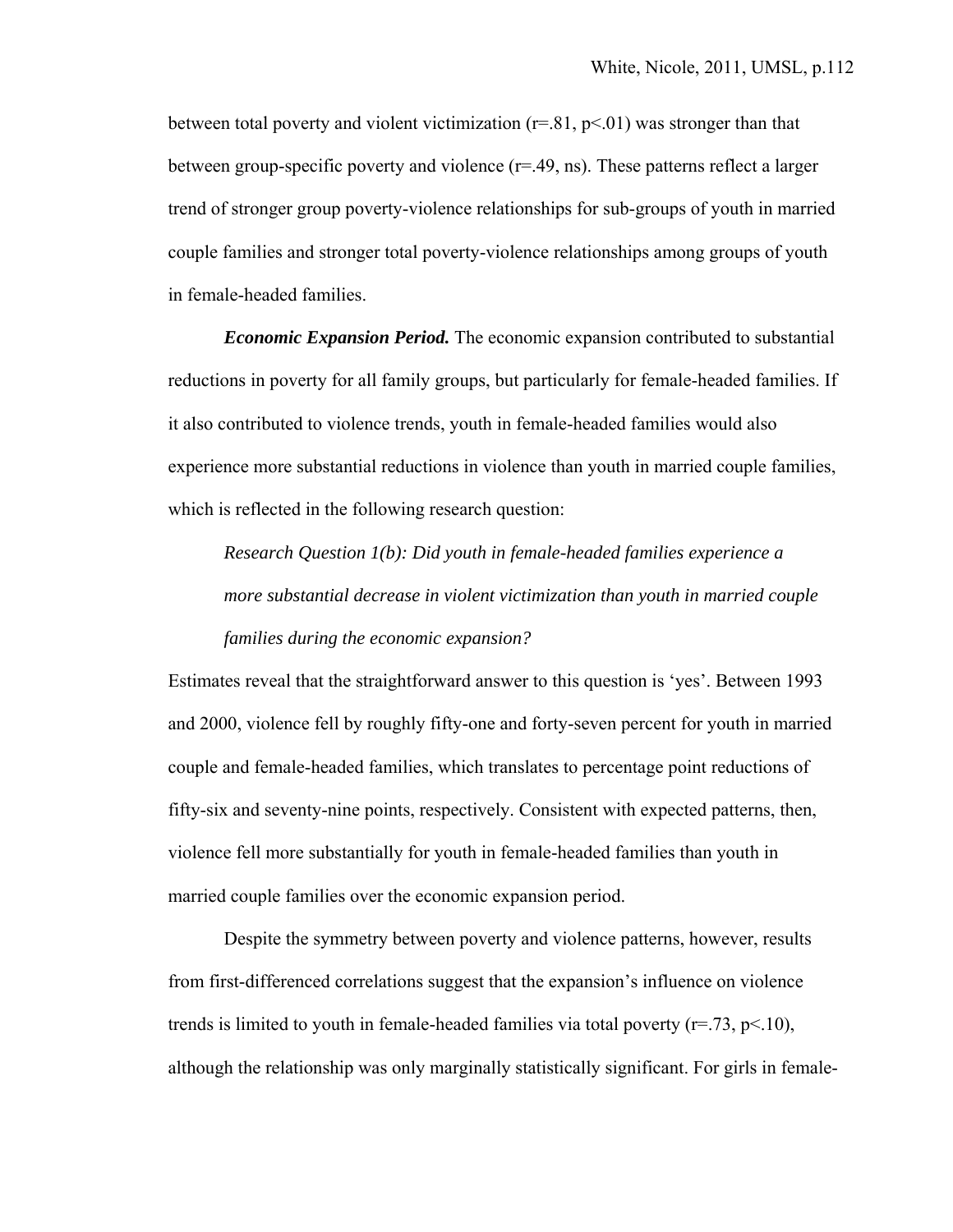headed families, the significant total poverty-violence relationship and violence reduction pattern also suggests that the economic expansion contributed to female violence trends but again, the relationship was significant at  $\alpha$ =.10. There was also a significant total poverty-violence association for urban youth in female-headed families ( $r = .76$ ,  $p < .05$ ), but the violence reduction patterns are inconsistent with an 'expansion effect'. Urban youth in married couple families experienced a 1993-2000 violence reduction of nearly 82 points while those in female-headed families experienced a 77-point reduction.

There was a statistically significant association between group-specific poverty and violent victimization for younger adolescents ( $r = .68$ ,  $p < .10$ ) and non-urban youth  $(r=81, p<0.05)$  in married couple families, with both experiencing substantially smaller violence reductions than their counterparts in female-headed families. Taken together, these findings also suggest that the economic expansion may have indirectly influenced these violence trends via group-specific poverty rates.

*Early Post-Reform Period.* Because there is an overlap between the late economic expansion and early post-reform periods, it is not possible to isolate the effects of each on violent victimization trends. Nonetheless, the general patterns hint that this period is important for total poverty and violence reductions for youth in female-headed families because they appear to accelerate as the expansion gained momentum and TANF effectively replaced AFDC. Accelerated reductions were also generally observed in the group-specific poverty and violent victimization trends of youth sub-groups in femaleheaded families, although similar patterns were *not* observed for those in married couple families.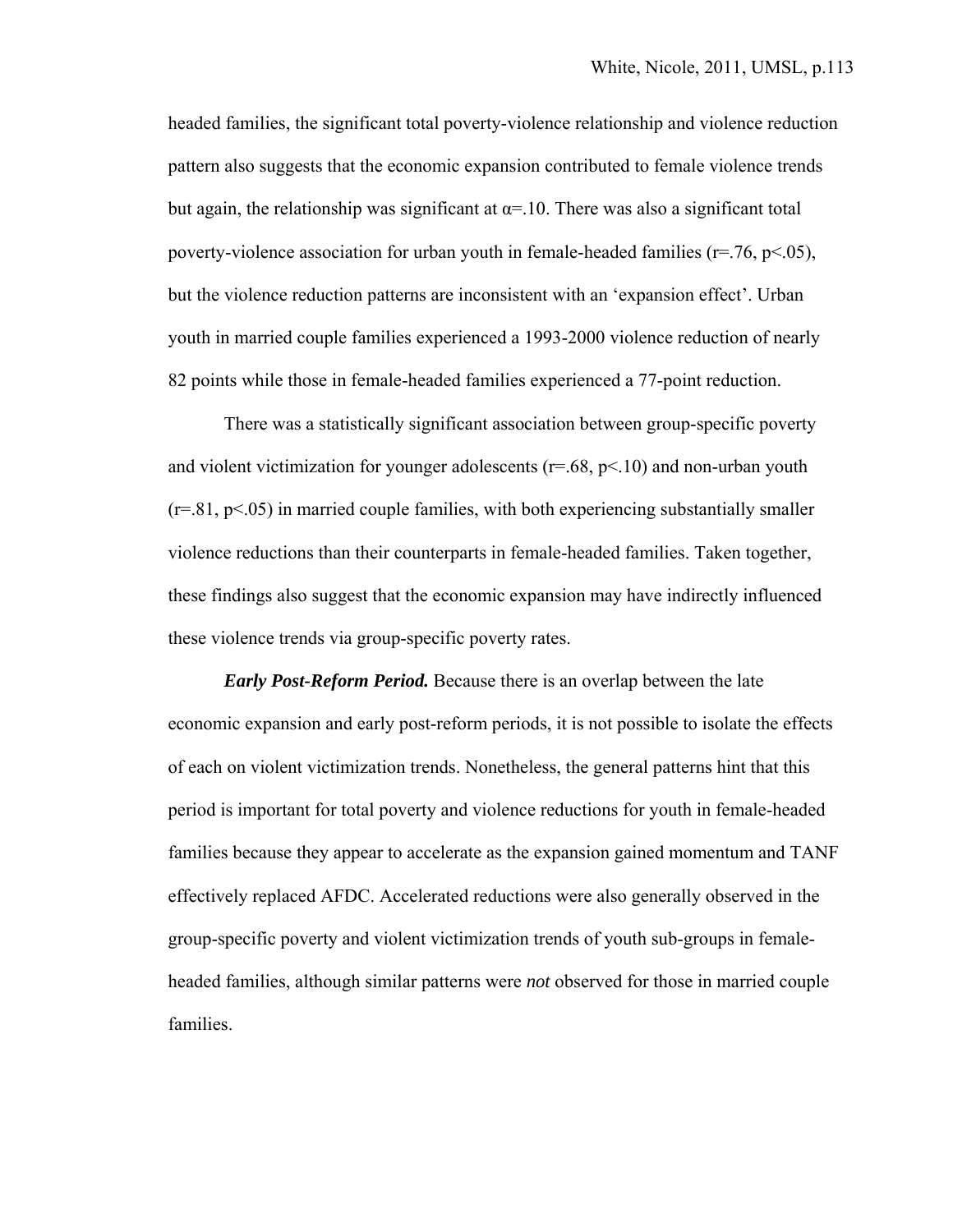According to results from the correlation of first differences, the relationship between total poverty and violent victimization was statistically significant not only for all youth in married couple ( $r=-.99$ ,  $p<-01$ ) and female-headed families ( $r=.99$ ,  $p<-01$ ) but for males ( $r = .94$ ,  $p < .10$ ), females ( $r = .96$ ,  $p < .05$ ), and urban youth ( $r = .93$ ,  $p < .10$ ) in female-headed families, and non-urban youth in married couple families ( $r = -.97$ ,  $p < .05$ ). Conversely, the relationship between group-specific poverty and violence was statistically significant for males in female-headed families only  $(r=91, p<10)$ , which clearly suggests that the total poverty-violence relationship is more important than the group poverty-violence relationship.

The significant associations between poverty and violence cautiously established, the next step towards determining potential TANF effects is to estimate and compare the violence reductions of each group; because children in female-headed families experienced larger post-reform poverty reductions than children in married couple families, the following research question asks whether violence reductions followed the same pattern:

*Research Question 2(b): Did youth in female-headed families also experience the largest decrease in violent victimization during this time?*

 From 1997 to 2000, violence rates fell from 79.21 per 1,000 to 54.68 per 1,000 for all youth in married couple families, a reduction of about thirty-one percent or twentyfive percentage points. Rates also fell by about thirty-two percent or forty-two percentage points for youth in female-headed families, from 127.83 per 1,000 in 1997 to 87.04 per 1,000 in 2000. The same pattern was observed across all sub-groups, which means that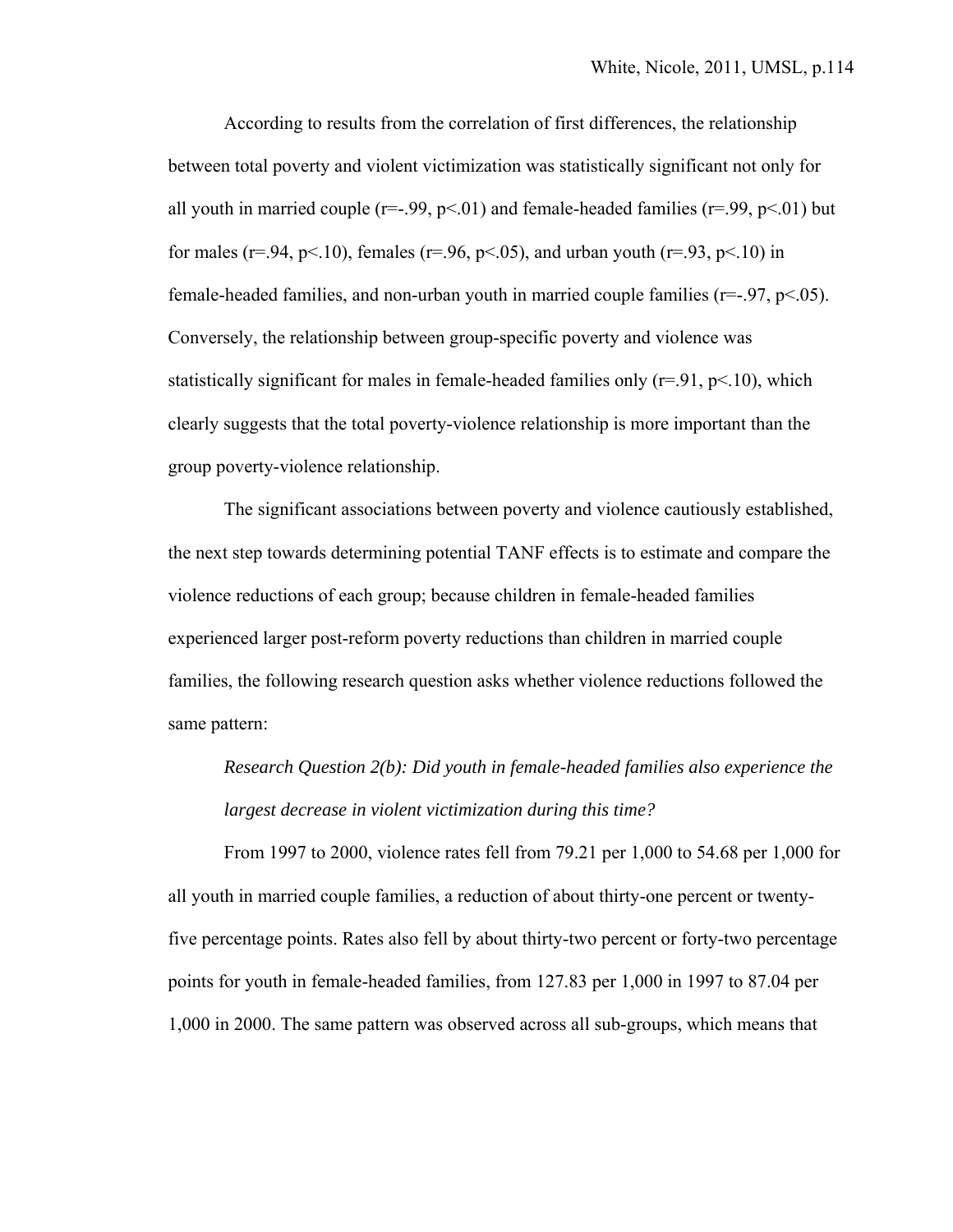for all groups that experienced significant poverty-violence relationships, there is a reduction in violence that follows the post-reform pattern in poverty reductions.

Therefore, it is plausible to assume that TANF implementation contributed to the violent victimization trends of all youth in married couple and female-headed families, non-urban youth in married couple families and males, females, and urban youth in female-headed families via total youth poverty. Also by way of group-poverty, TANF appears to have some indirect influence on violence among males in female-headed families.

 *Economic Downturn Period.* To briefly review, the 2001-2004 violent victimization trends followed very different patterns for the two groups of youth. For those in married couple families, the decline in violent victimization persisted throughout the end of the series, stabilizing somewhat in 2004. This pattern was also observed in the violence trends of younger adolescents, older adolescents, and non-urban youth in married couple families, all of which were closely associated with trends in total poverty (see Table 4.1). For only one sub-group, non-urban youth, was there a significant association between group-specific poverty and violent victimization, however  $(r=94,$  $p<.10$ ).

 Violence rates for youth in female-headed families decreased in 2001, increased in 2002, decreased in 2003, and increased again in 2004, following no clear pattern. However, this period witnessed an aggregate violence increase of about four points, which is also reflected in the violence patterns of males, younger and older adolescents, and urban and non-urban youth in female-headed families, although the increase was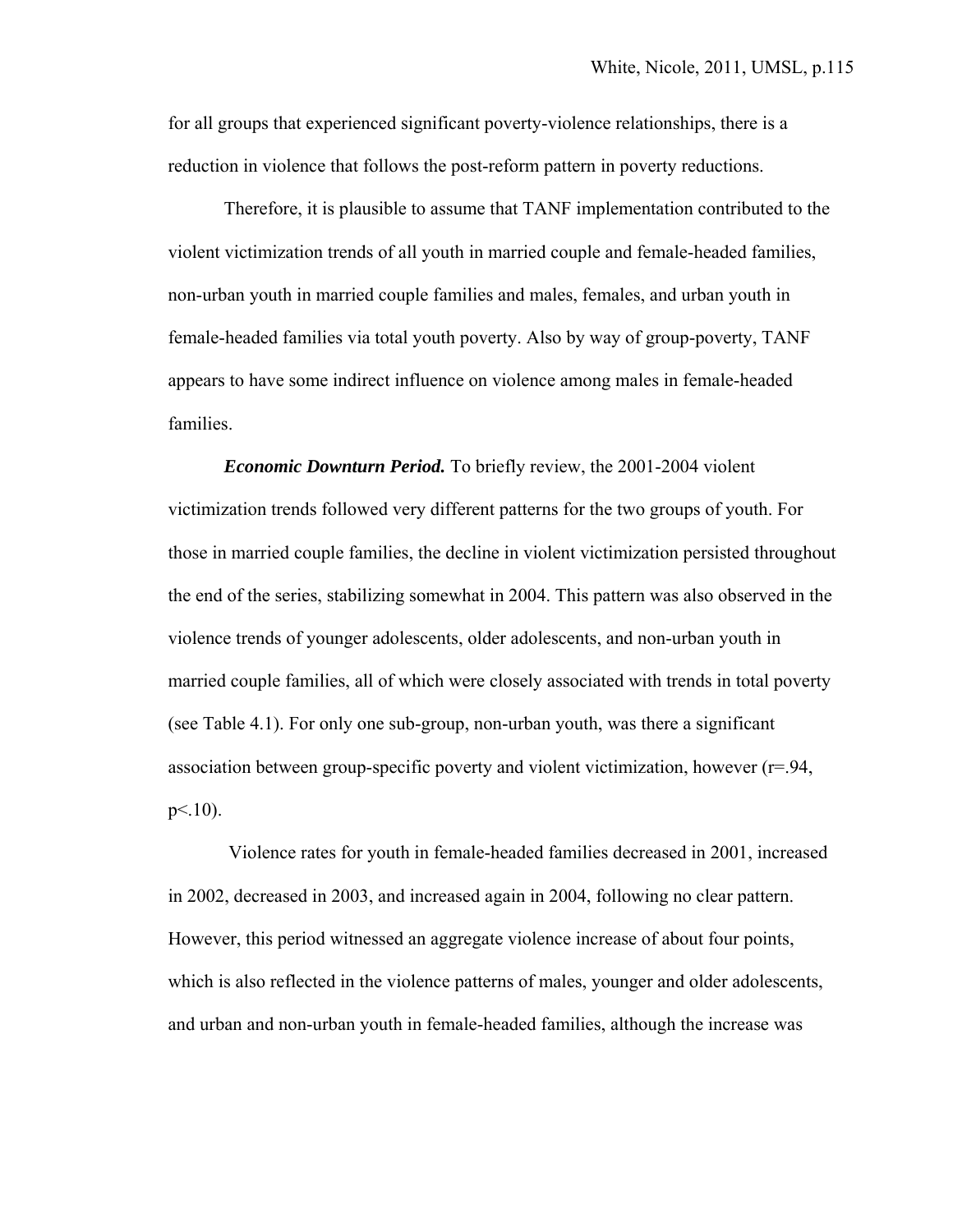much larger for males  $(+25.92)$  and older adolescents  $(+17.60)$ . Only for girls in femaleheaded families was there an aggregate decrease in violence during this time.

 To determine whether the economic downturn influenced these trends, the following research question is addressed:

*Research Question 3(b): Did youth in female-headed families experience the* 

*largest increase in violent victimization during the economic downturn period?*  Unlike previous sections, answering this question does not require comparing the magnitude of group violence increases for one reason: for all youth in married couple families and every sub-group, there was an aggregate *decrease* in violent victimization from 2001 to 2004. So regardless of the statistical significance of the various povertyviolence relationships, these contradictory patterns suggest that the economic downturn did not influence the violence trends of youth in married couple families.

 With the exception of girls in female-headed families, on the other hand, all youth in female-headed families and every sub-group experienced an aggregate increase in violent victimization over the economic downturn period. However, first-differenced correlations show that the total poverty-violence relationship is significant for only nonurban youth in female-headed families  $(r=93, p<10)$  and the group poverty-violence for males ( $r = 94$ ,  $p < 10$ ), pointing to the economic downturn as a plausible contributor to these trends.

*Summary*. When trends are disaggregated by family structure, it is evident that the total poverty-violence relationship is more important for youth in female-headed families than married couple families, both in terms of the relative strength of the relationships and the number of statistically significant findings. Of the 28 total poverty-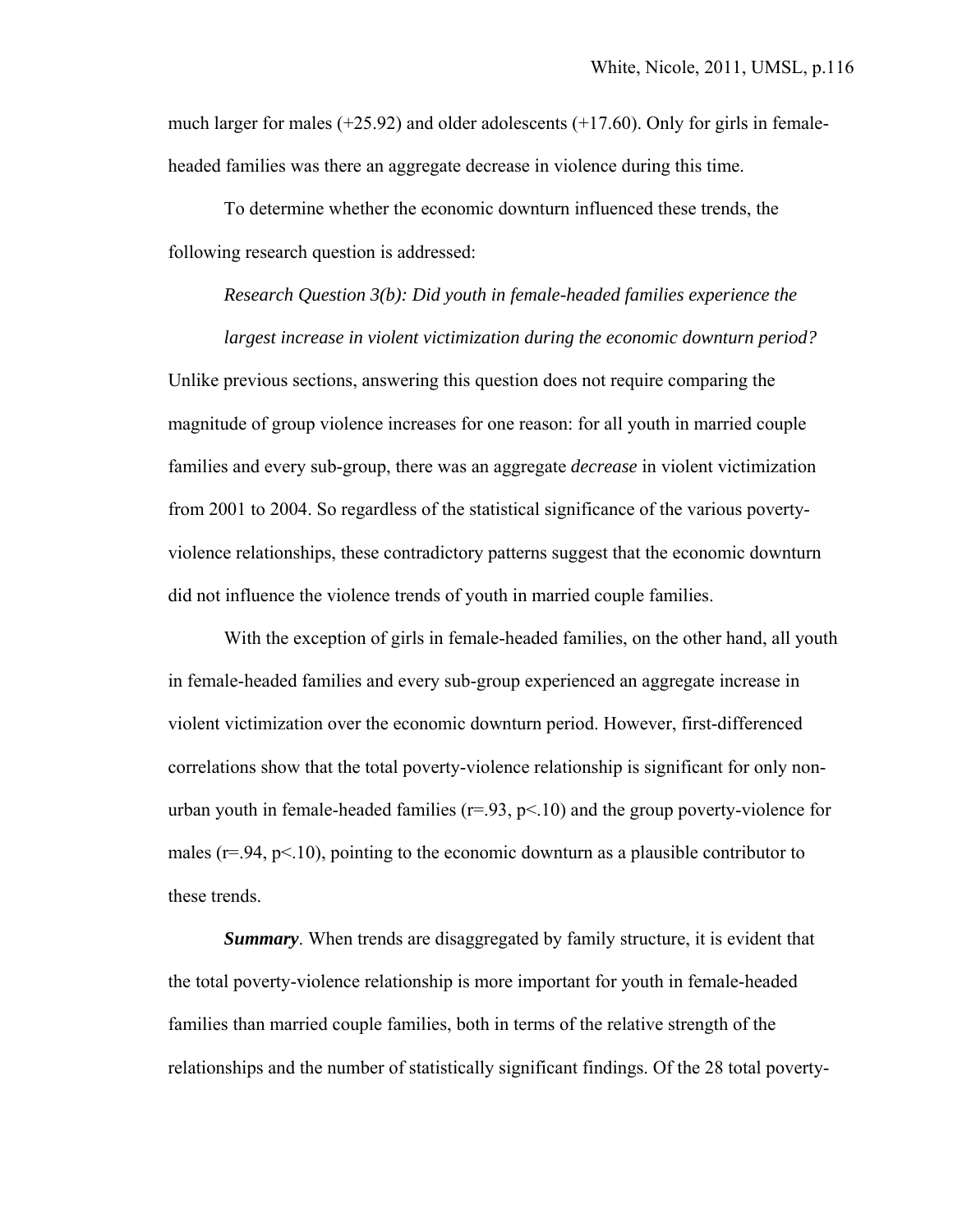violence relationships assessed, 15 or 54% reached statistical significance for groups of youth in female-headed families, which is greater than any other group. In comparison, 10 or 36% were significant for groups of youth in married couple families, which falls between non-Hispanic whites (39%) and non-Hispanic blacks (32%). Overall, the total poverty-violence relationship is least likely to be significant for Hispanic youth (14%).

On the other hand, the group poverty-violence relationship for youth in married couple families was both relatively stronger and more likely to be significant than that of youth in female-headed families. However, the relationship between group poverty and violence was less likely to reach statistical significance than that of total poverty and violence for both groups. Of the 28 relationships assessed, only 4 (14%) were significant for youth in female-headed families and 7 (25%) for youth in married couple families, the latter being second only to non-Hispanic whites.

In terms of the influence of macroeconomic conditions and welfare reform policies on the poverty-violence relationship, the effects appear more salient for family rather than racial groups. Where only the economic downturn contributed to the violence trends of non-Hispanic blacks via total youth poverty and non-Hispanic whites and blacks via total and group-specific poverty, it contributed to the violence trends of non-urban youth in female-headed families via total poverty and males in female-headed families via group poverty. However, the economic expansion also contributed to violence trends for females and all youth in female-headed families and younger adolescents and nonurban youth in married couple families via total and group-specific poverty, respectively. Additionally, the early post-reform period, which encompasses TANF implementation and the latter half of the economic expansion, contributed to violence trends for all youth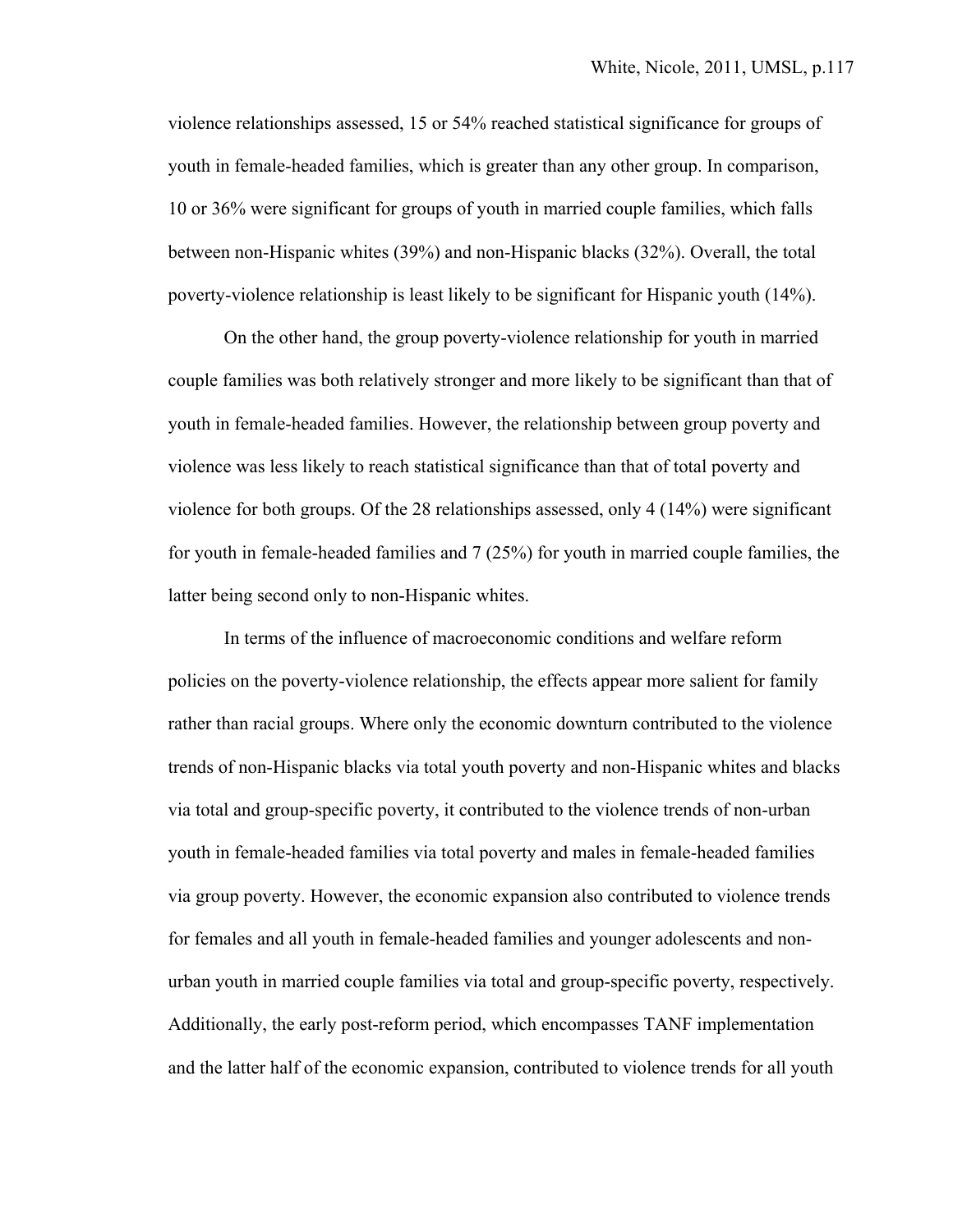in married couple and female-headed families, non-urban youth in married couple families, and males, females, and urban youth in female-headed families (total poverty), as well as males in female-headed families (group-specific poverty). Table 4.3 summarizes these findings for racial/ethnic and family groups.

These findings suggest that the impact of macroeconomic conditions and welfare reform policies on violence trends is more apparent for family rather than racial groups, particularly in regards to the early post-reform findings for youth in female-headed families. For no other time period is there more affirmative evidence that 'female-headed family' youth violence is influenced by larger economic or social effects than the early post-reform period. This finding is important because female-headed families comprise the overwhelming majority of welfare cases and if TANF had any immediate effects on violence trends, they would probably be most evident for youth in female-headed families.

#### **Summary**

 The preceding discussion reveals that there is an important link between youth poverty and violent victimization that varies widely across demographic groups, poverty measures, and time periods--providing important answers to secondary research questions. As such, this section will serve as an overall summary of key findings and important patterns in the poverty-violence relationship as they relate to the secondary research questions, beginning with the following question:

*Are there significant sub-group differences in the poverty-youth violence relationship?*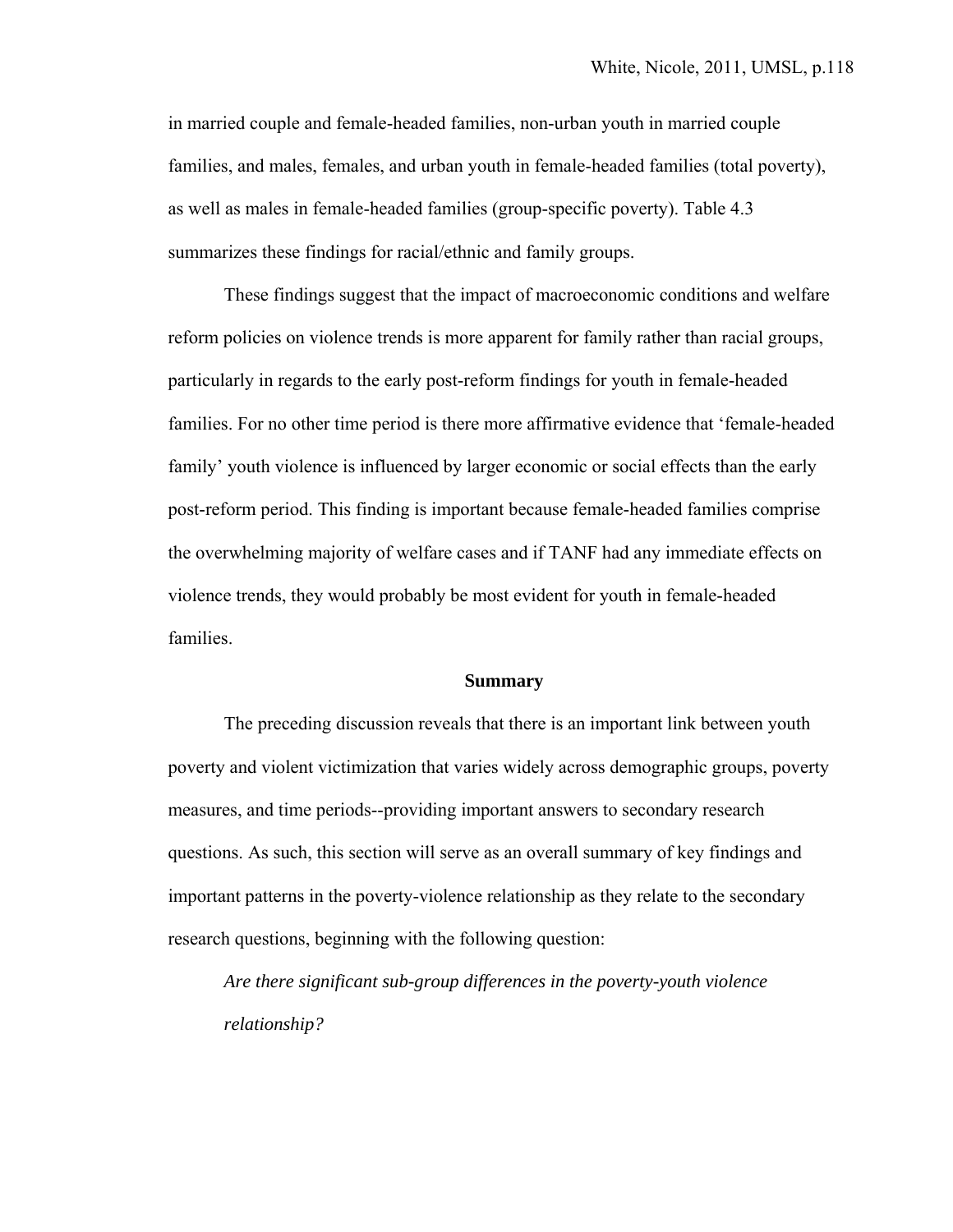## Table 4.3

 $\overline{a}$ 

*Summary of Significant Findings for Macroeconomic Conditions and Welfare Reform Policies on Poverty-Violence Relationships* 

# *Economic Expansion Period*

### *Total poverty-violence*

- Non-Hispanic white younger adolescents
- All youth in female-headed families
- Females in female-headed families

### *Group poverty-violence*

- Younger adolescents in married couple families
- Non-urban youth in married couple families

# *Early Post-Reform Period*

### *Total poverty-violence*

- All youth in married couple families
- Non-urban youth in married couple families
- All youth in female-headed families
- Males in female-headed families
- Females in female-headed families
- Urban youth in female-headed families

### *Group poverty-violence*

• Males in female-headed families

### *Economic Downturn Period*

### *Total poverty-violence*

- All non-Hispanic black youth
- Non-Hispanic white males
- Non-Hispanic black males
- Non-urban youth in female-headed families

### *Group poverty-violence*

 $\overline{a}$ 

- Non-Hispanic white males
- Non-Hispanic black males
- Males in female-headed families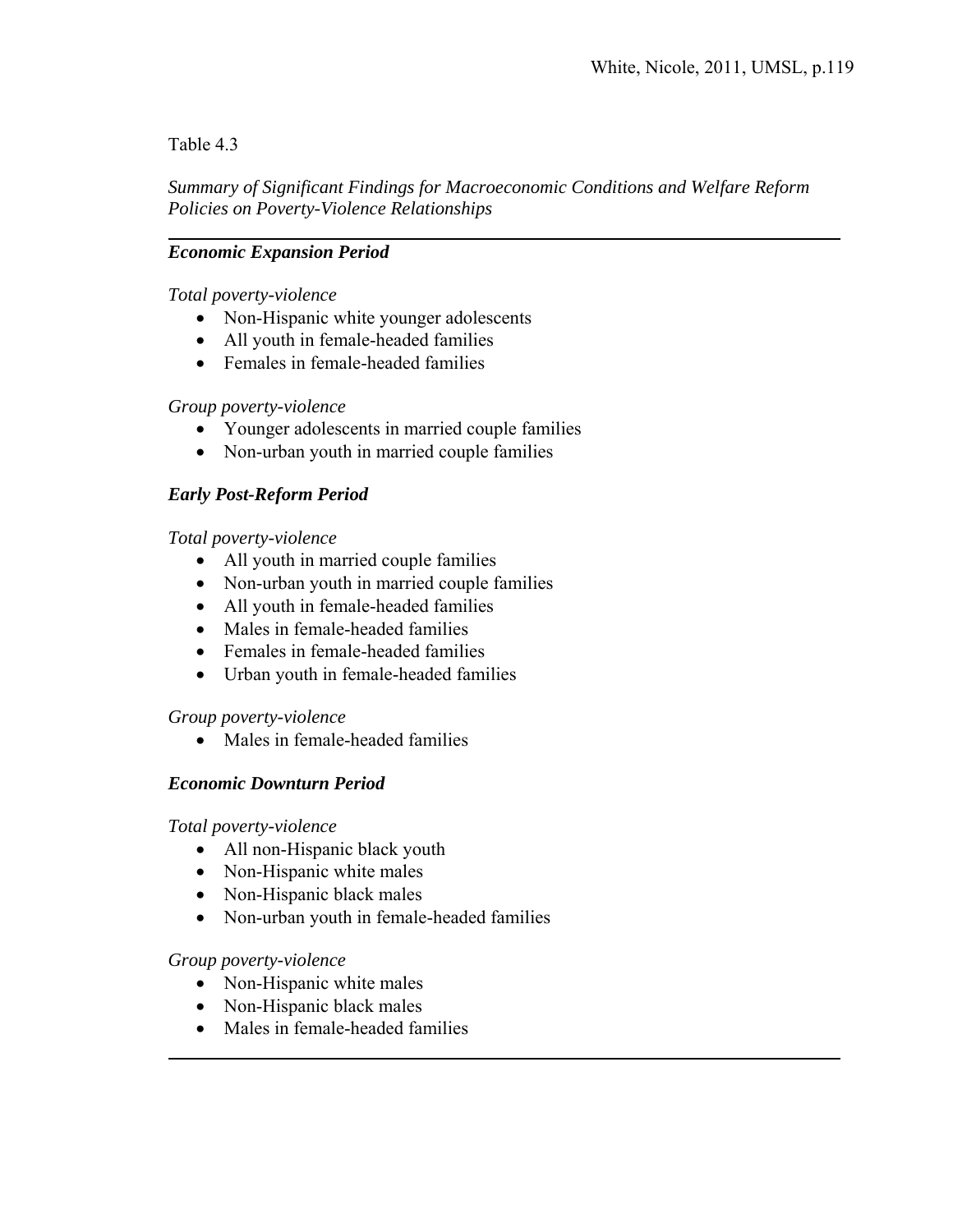Across the categories of gender, age, and metropolitan status, the overall relationship between poverty and violent victimization was stronger for non-Hispanic whites, non-Hispanic blacks, and youth in female-headed families than Hispanics and youth in married couple families, and more likely to be statistically significant. For only two sub-groups of racial and ethnic youth was the poverty-violence relationship fairly strong and statistically significant for *both* white and black youth: males and younger adolescents. However, the strongest overall relationships were found for white younger adolescents ( $r = .77$ ,  $p < .01$ ), black urban youth ( $r = .76$ ,  $p < .01$ ), and white non-urban youth  $(r=.73, p<.05)$ .

When trends were disaggregated by family structure, significant poverty-violence associations were found for males, younger adolescents, and non-urban youth in both married couple and female-headed families and for all of these groups, the relationships were stronger for youth in female-headed vis-à-vis married couple families. In fact, there was virtually no variation in the magnitude of the relationships for the married couple family sub-groups; the relationships were moderately strong and marginally significant for males ( $r=.54$ ,  $p<10$ ), younger adolescents ( $r=.54$ ,  $p<10$ ), non-urban youth ( $r=.55$ ,  $p<.10$ ), and all youth in married couple families ( $r=.54$ ,  $p<.10$ ). The corresponding relationships for the female-headed family groups were fairly strong for males  $(r=.77, r=0.75)$  $p<.01$ ), younger adolescents ( $r=.68$ ,  $p<.05$ ), and non-urban youth ( $r=.72$ ,  $p<.05$ ), although these relationships also do not vary substantially.

Clearly, the sum of the evidence suggests that the overall relationship between poverty and violent victimization is more important for some sub-groups of youth than others. More specifically, it appears to be most significant for males and younger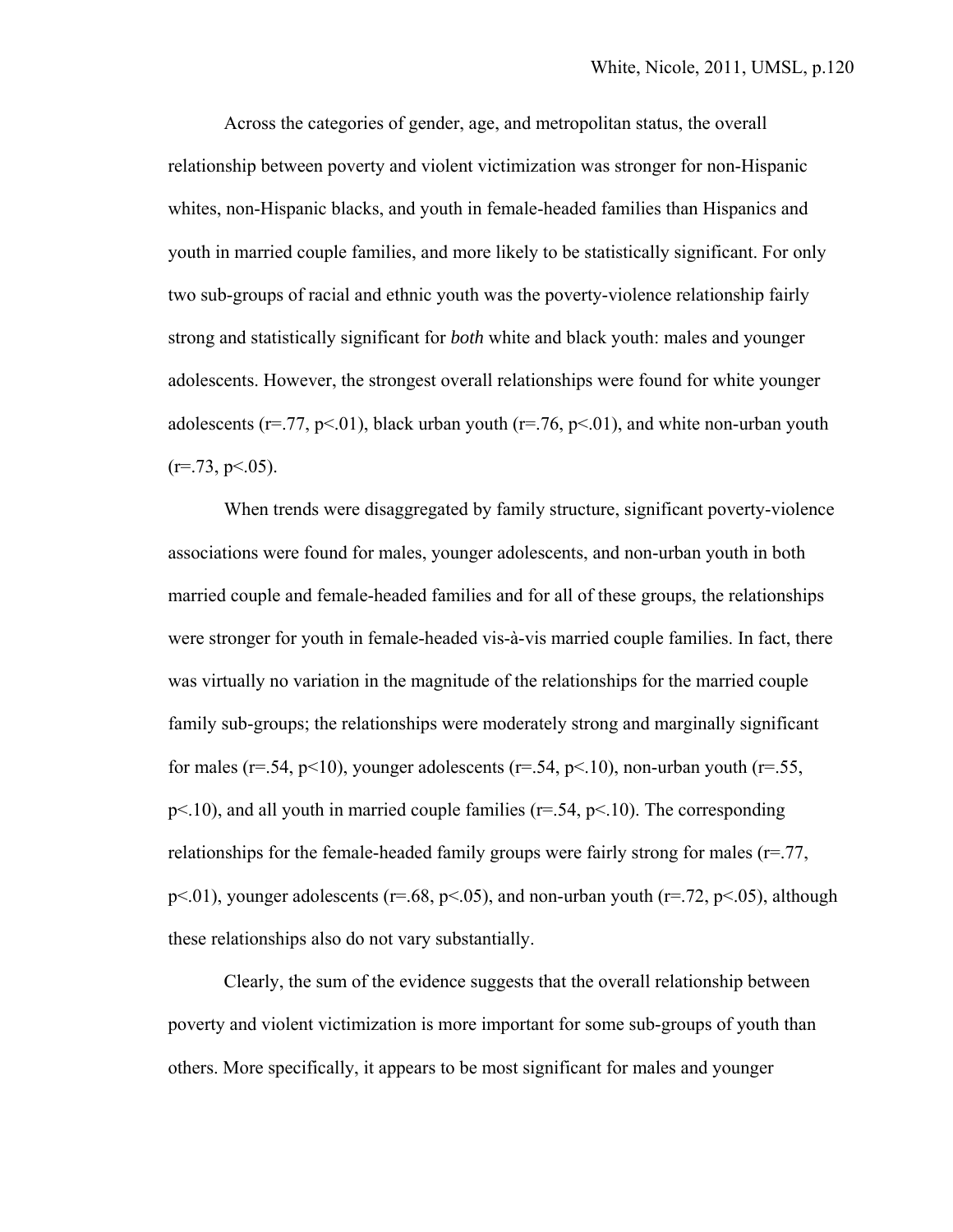adolescents, for which moderate to strong and statistically significant relationships were found for every group except Hispanic youth; significant relationships were also found for non-urban youth in both married couple and female-headed families.

The next research question is concerned with whether group violence trends are more closely related to group vis-à-vis total youth poverty trends, presuming that the greater impact will come from the more proximate poverty measure:

*Are group-specific changes in youth poverty more closely related to groupspecific youth violent victimization trends than changes in the overall youth poverty rate?* 

 As previously noted, there were far fewer statistically significant group povertyviolence relationships relative to total poverty-violence for all groups of youth, which also tended to be weaker in magnitude. Between 1993 and 2004, in fact, there were no significant group poverty-violence associations for neither the total sample of non-Hispanic black and Hispanic youths or any sub-groups with the exception of a moderately strong and marginally significant association for Hispanic females; there were only four groups of non-Hispanic whites for which significant overall associations were found: all youth  $(r=.63, p<.05)$ , males  $(r=.67, p<.05)$ , younger adolescents  $(r=.76, p<.05)$  $p<.01$ ), and non-urban youth ( $r=.65$ ,  $p<.05$ )-the same groups for which significant total poverty-violence relationships were found. So regardless of measurement, poverty trends appear to be significantly related to violence trends for all non-Hispanic white youth as well as males, younger adolescents, and non-urban residents.

In terms of the relative strength of the overall relationships, total poverty-violence also tended to be stronger in magnitude than group poverty-violence for both non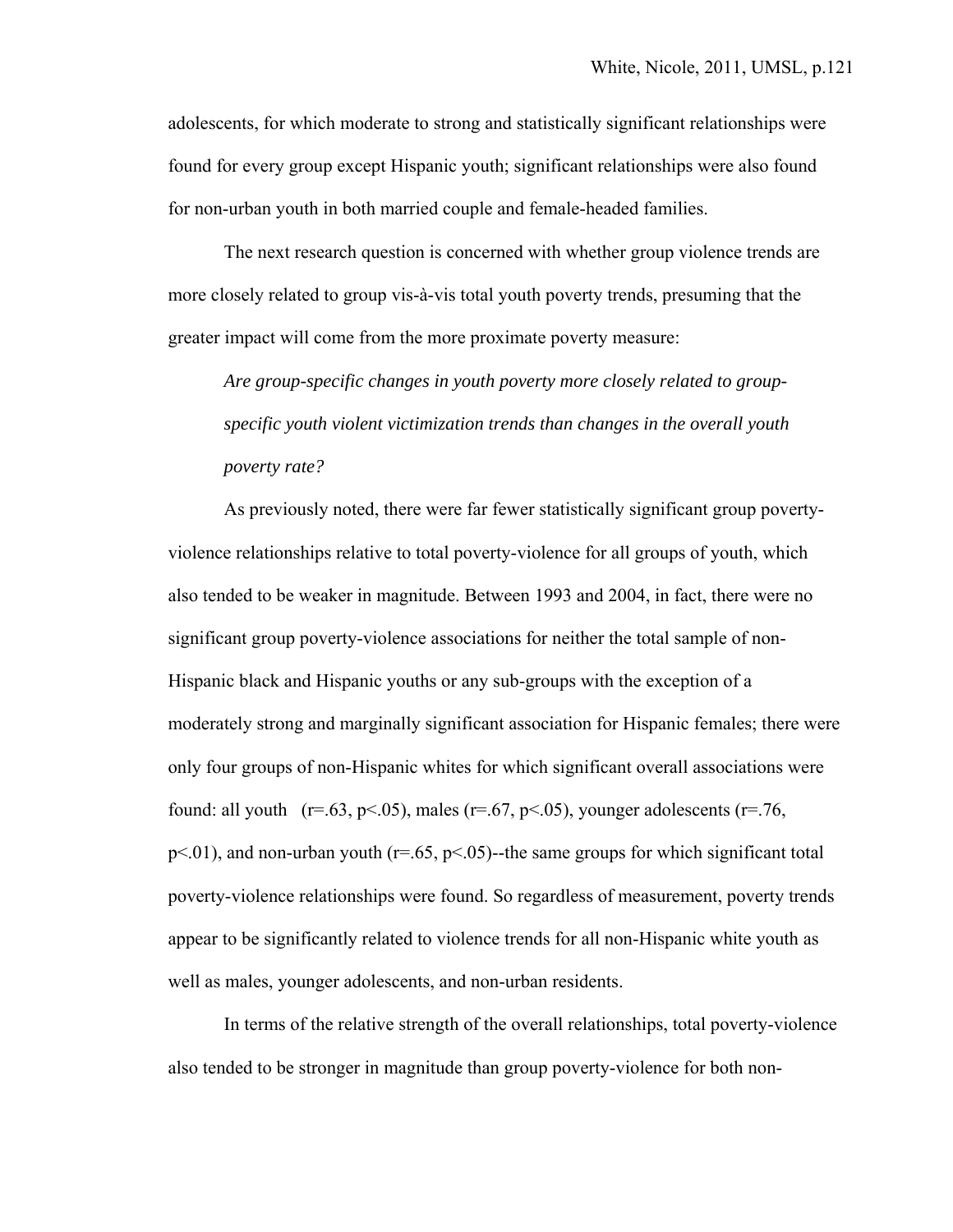Hispanic white and non-Hispanic black youth. Conversely, group poverty-violence tended to be the stronger relationship for Hispanic youth. Of the seven groups assessed (i.e. total sample of youth and six sub-groups), one category each of non-Hispanic whites and non-Hispanic blacks yielded stronger group poverty-violence relationships while stronger relationships were found for four categories of Hispanic youth.

It is important to note that there are important similarities and differences in the findings for non-Hispanic white youth and those in married couple families. As was the case with white youth, poverty was significantly associated with violence trends for all youth in married couple families and males, younger adolescents, and non-urban youth, regardless of measurement. Unlike white youth, on the other hand, group poverty was more strongly associated with violence than total poverty for each of the above groups.

Across all groups of youth in female-headed families, the group poverty-violence relationship was relatively weaker than that of total poverty and violence, but violence was significantly associated with both total and group poverty for males and urban youth only. Therefore, the sum of the evidence suggests that violence was more closely associated with total poverty for non-Hispanic whites, non-Hispanic blacks, and youths in female-headed families while the reverse tended to be true for Hispanics and youths in married couple families. Regardless of the measure used, however, poverty trends were not significantly associated with Hispanic youth violence trends over the twelve years in the sample.

In addition to sub-group differences in the poverty-violence relationship and the relative impact of global and proximate poverty measures on violence trends, an additional concern of this research is the general differences in the relationships of the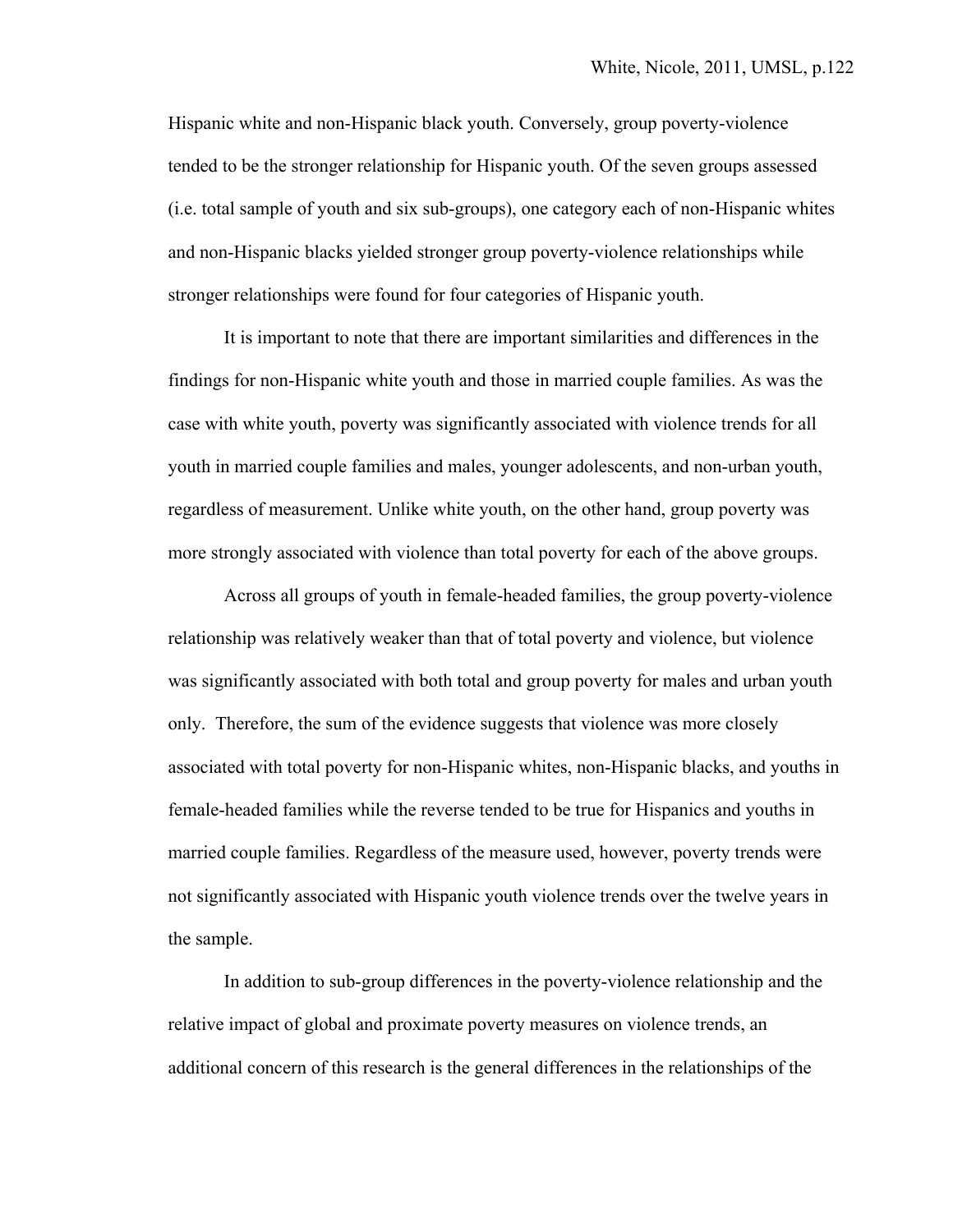economic expansion, early post-reform, and economic downturn periods, as addressed in the following research question:

*Are there significant differences between the poverty-youth violence relationships of the economic expansion, early post-reform, and economic downturn periods?* 

 According to results for the overall relationships, the strongest association was found for the early post-reform period followed by the economic downturn and economic expansion periods. When results are compared across all sub-groups, however, a clear pattern emerges: the strongest total poverty-violence and group poverty-violence associations are found during the economic downturn period. Despite being strong in magnitude, however, the associations were not statistically significant for several groups including males in married couple families, non-Hispanic white females, and all youth in female-headed families.

 This pattern does not hold up for Hispanic youth. For males, females, and all Hispanic youth, the strongest 'total poverty' relationship was found during the economic expansion period while for younger adolescents, older adolescents, urban, and non-urban youth, it was strongest during the early post-reform period. However, the 'group poverty' relationship did appear to be strongest for the majority of Hispanic sub-groups during the economic downturn period. The other notable exception is female-headed families. For the total sample and every sub-group except non-urban youth, the relationship between total poverty and violence was strongest for the early post-reform period. There is less consistency in the findings for group-specific poverty, but across the majority of categories, the strongest relationship was found during the economic downturn period.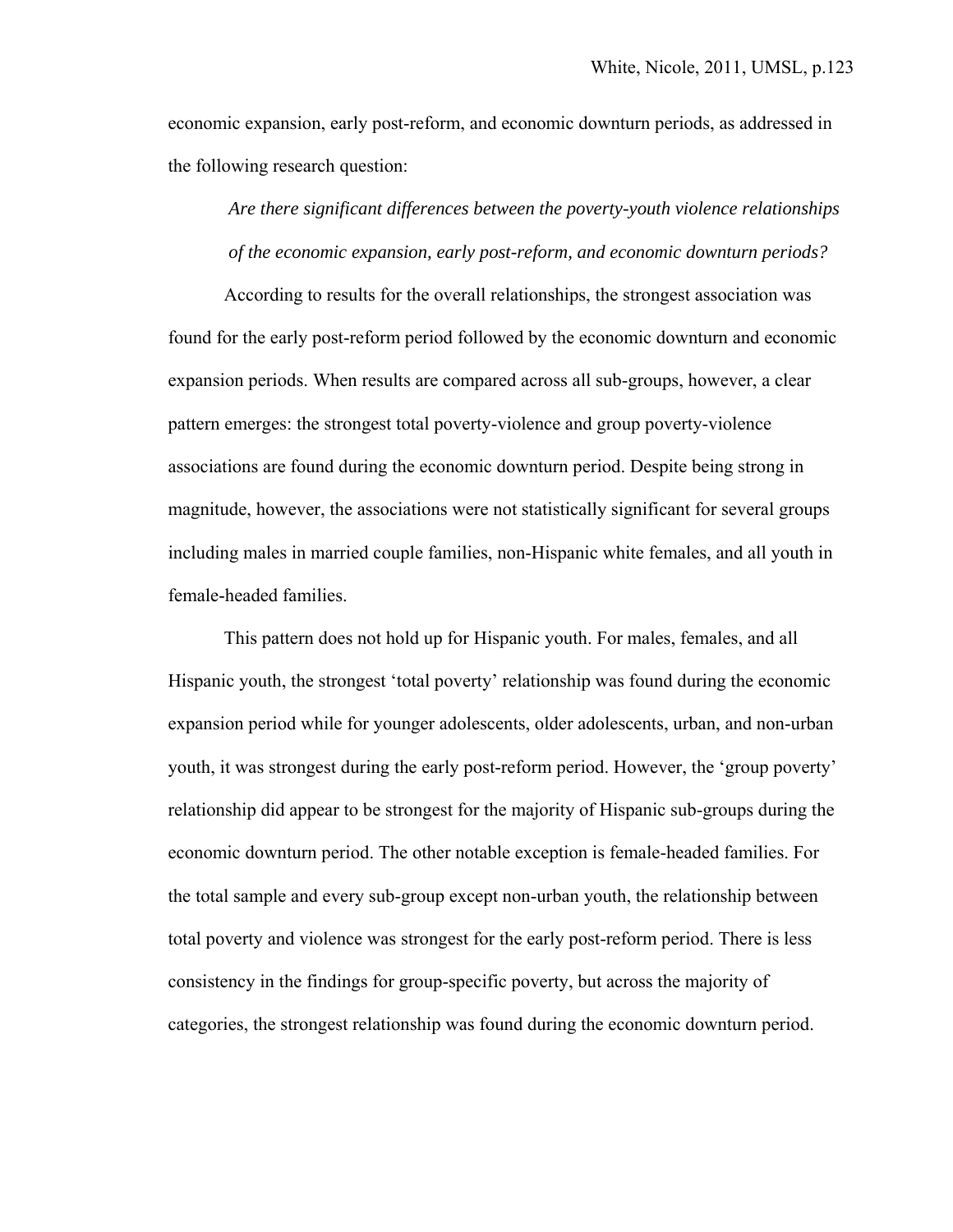Overall, the relationship between poverty and violence appears to be stronger during the economic downturn than any other period, although for youth in femaleheaded families and more than half of the Hispanic sub-groups, the strongest relationships were found during the early post reform period--the two groups that experienced the most prominent declines in family and child poverty in the immediate wake of TANF. However, it is important to remember that these relationships were not significant for Hispanic youth.

Additional analyses (not shown) were also conducted, extending the post-reform period to the end of the series. First-differenced correlations were then estimated pre-TANF (i.e. 1993-1997) and post-TANF (i.e. 1997-2004) in an attempt to gauge the general differences in the poverty-violence relationship of each group before and after welfare reform. Despite the fact that the pre-TANF period consists of only five data points and thus is prone to producing high correlations, the results show that the post-TANF relationship between total poverty and violent victimization is substantially stronger (and statistically significant) for non-Hispanic whites, non-Hispanic blacks, and youths in female-headed families compared to the pre-TANF relationship. The pre-TANF relationship was moderately and substantially stronger than the post-TANF relationship for Hispanics and youths in married couple families respectively, which obviously stands in stark contrast to patterns observed for non-Hispanics and youths in female-headed families and offers further evidence of important differences in the poverty-violence dynamic of Hispanic youth. Moreover, these findings hint at important differences in the poverty-violence relationship before and after the implementation of TANF. The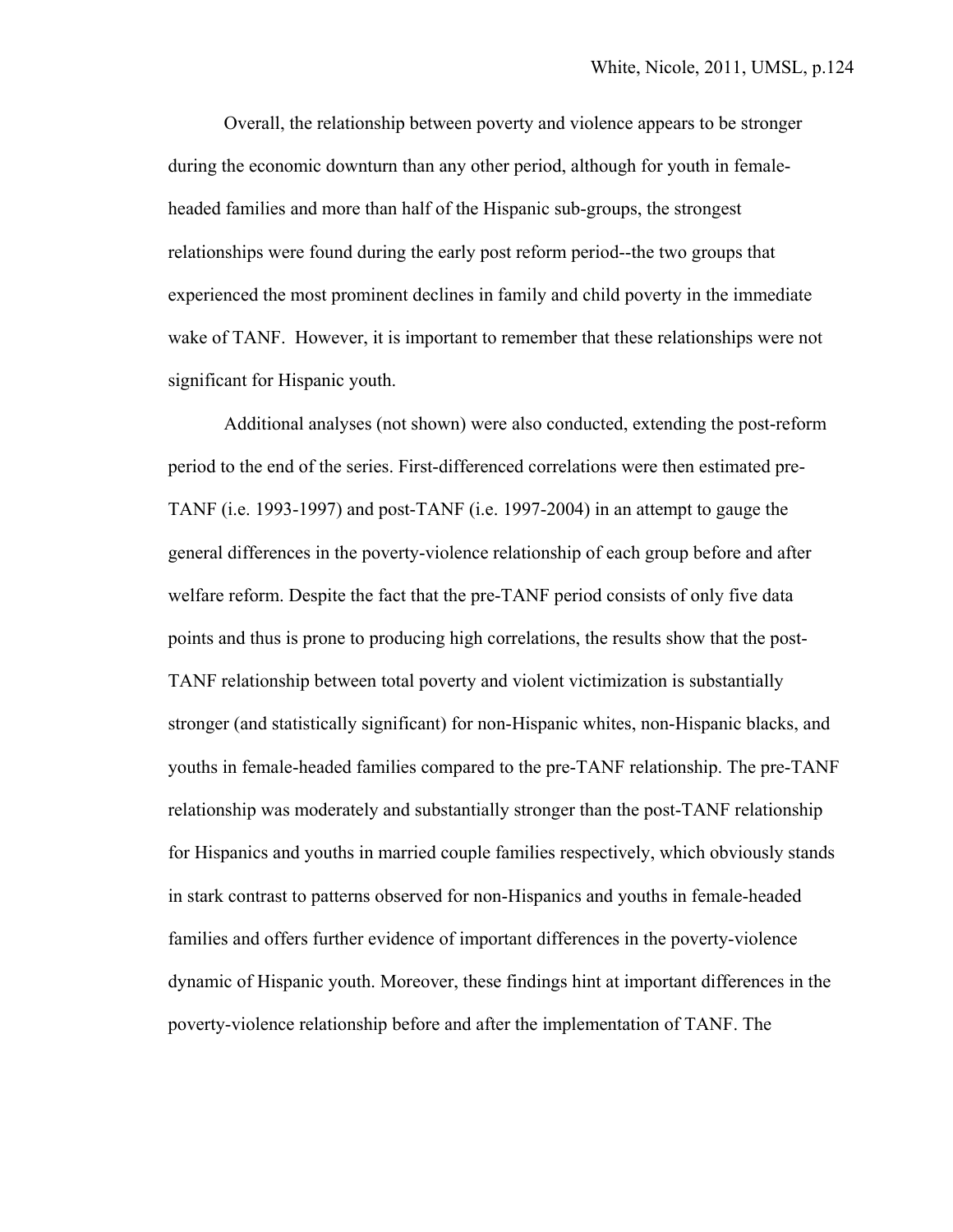following chapter explores whether youth's risks for violence have also changed over

recent decades, and whether these changes are associated with TANF.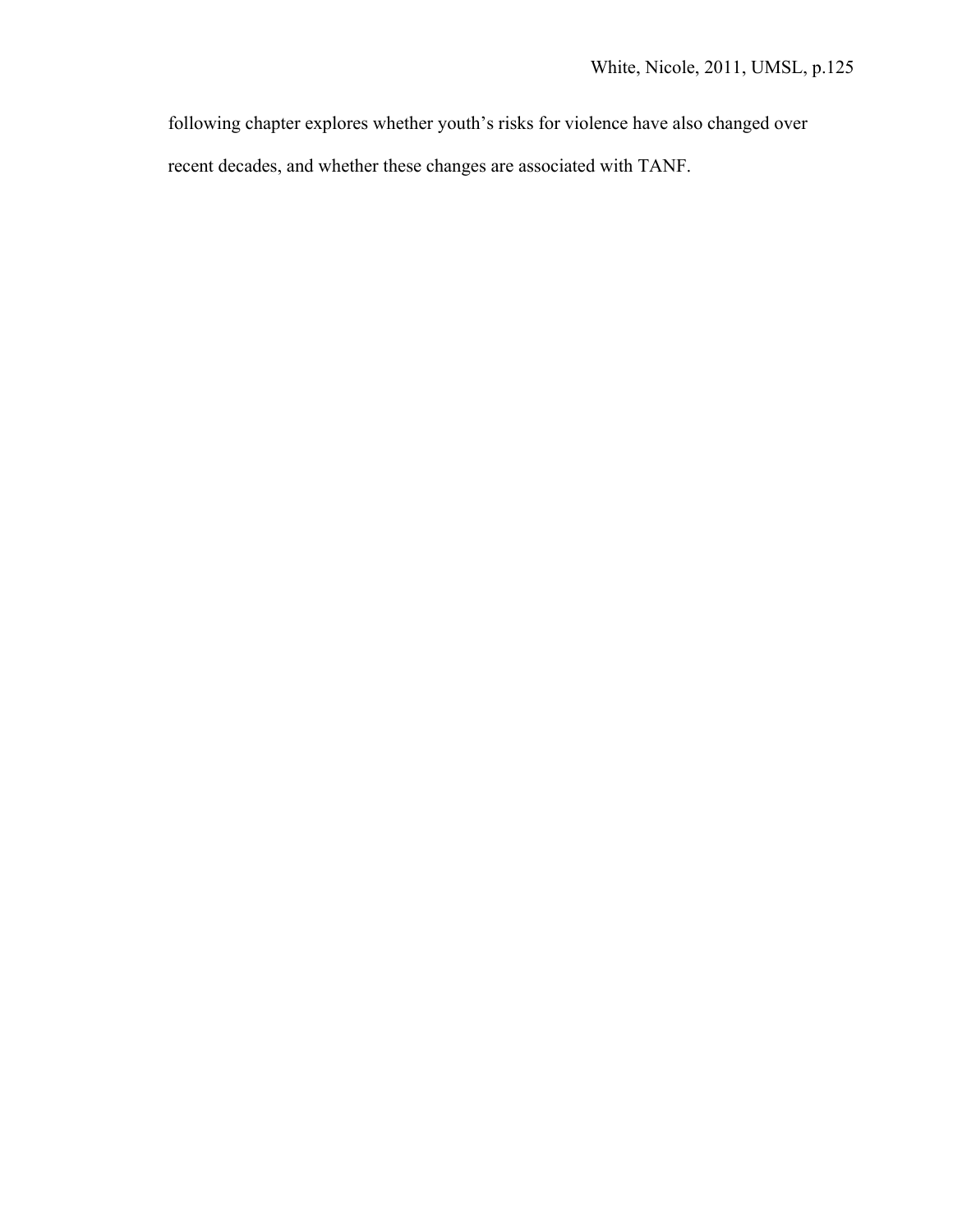#### **CHAPTER 5**

#### **MICRO-LEVEL ANALYTIC STRATEGY AND FINDINGS**

 The macro-level analysis identified some important patterns in the povertyviolence relationship. First, it confirmed a significant association between youth poverty and violence trends from 1993 to 2004, not only for the total sample of youth but for non-Hispanic whites, non-Hispanic blacks, and youths in both married couple and femaleheaded families. Second, the significance of the overall poverty-violence relationship varied across demographic sub-groups, with male, younger adolescent, and non-urban groups being more likely to experience significant relationships. Third, there are substantive differences in the poverty-violence relationships of Hispanic and non-Hispanic youth--Hispanic relationships tending not only to be substantially weaker than non-Hispanic relationships but overwhelmingly statistically nonsignificant.

 Finally, there are pre-post TANF differences in the poverty-violence relationship, particularly for non-Hispanic youth and those in female-headed families. For these groups, post-TANF relationships were strong in magnitude and highly statistically significant while the pre-TANF relationships were weak in magnitude and highly statistically nonsignificant, particularly for non-Hispanic whites and blacks; both pre- and post-TANF relationships were strong for youth in female-headed families, but only the post-TANF relationship was statistically significant. These findings are important because they hint that TANF did impact the consequences of poverty for violence among certain groups of youth. Also, when the relationships between poverty and violence trends were assessed for the economic expansion, early post-reform, and economic downturn periods, results suggest that TANF plausibly contributed to violence trends for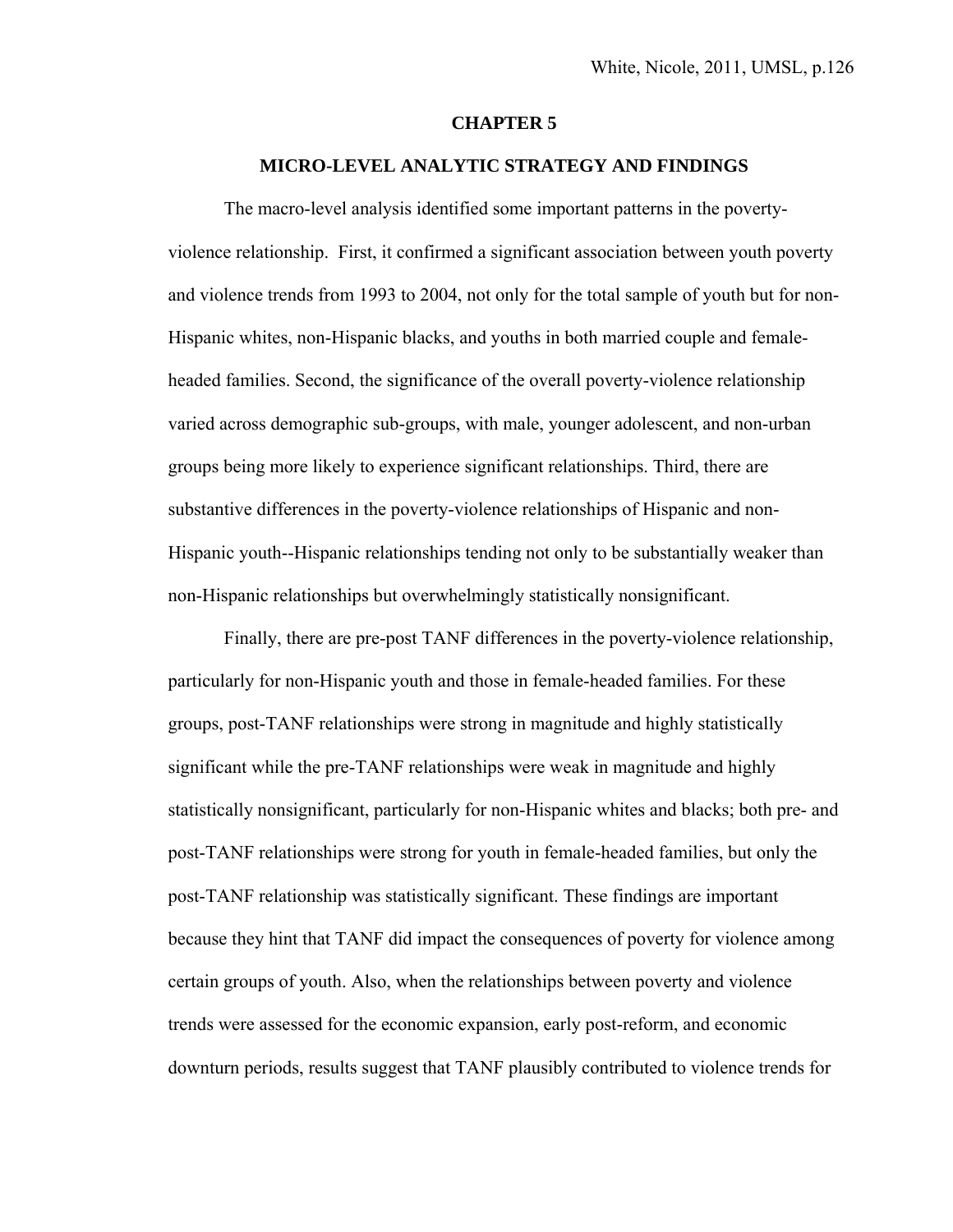non-urban and all youth in married couple families and males, females, urban, and all youth in female-headed families. Thus, family structure appears to be an important contingency in the poverty-violence relationship, particularly in the wake of welfare reform.

 With pre-post TANF differences in the poverty-violence relationship already established, the broad objective of the micro-level analysis is to assess whether the consequences of poverty for youth's violence risks have also changed in recent decades and whether these changes are associated with the mandatory work requirements enacted by TANF; based on recent trends in the percentage of poor children in working poor families, more specifically, it is presumed that the consequences of poverty for youth's violence risks will be exacerbated in the immediate wake of welfare reform and diminished over the long-run, if welfare reform indeed had any impact. In light of findings from the macro-level analysis, however, it is also important to consider how family structure has affected the relationship between poverty and youth's violence risks before and after TANF implementation.

#### **Analytic Strategy**

 Pursuant to these objective, survey weighted logistic regression analyses will be conducted for the years  $1993<sup>3</sup>$  to 2004. The initial strategy employed yearly analyses to determine the changing nature of the poverty-violence relationship over time. For a couple of reasons, however, the data will be pooled into three distinct time periods: pre-TANF (i.e. 1993-1996), early post-TANF (i.e. 1997-2000), and late post-TANF (i.e. 2001-2004). First, pooling the data will allow for more efficient analyses. Second, more

1

 $3$  The first two quarters of the 1993 NCVS were omitted from the analysis due to the exclusion of one of the essential sampling weights--v2118.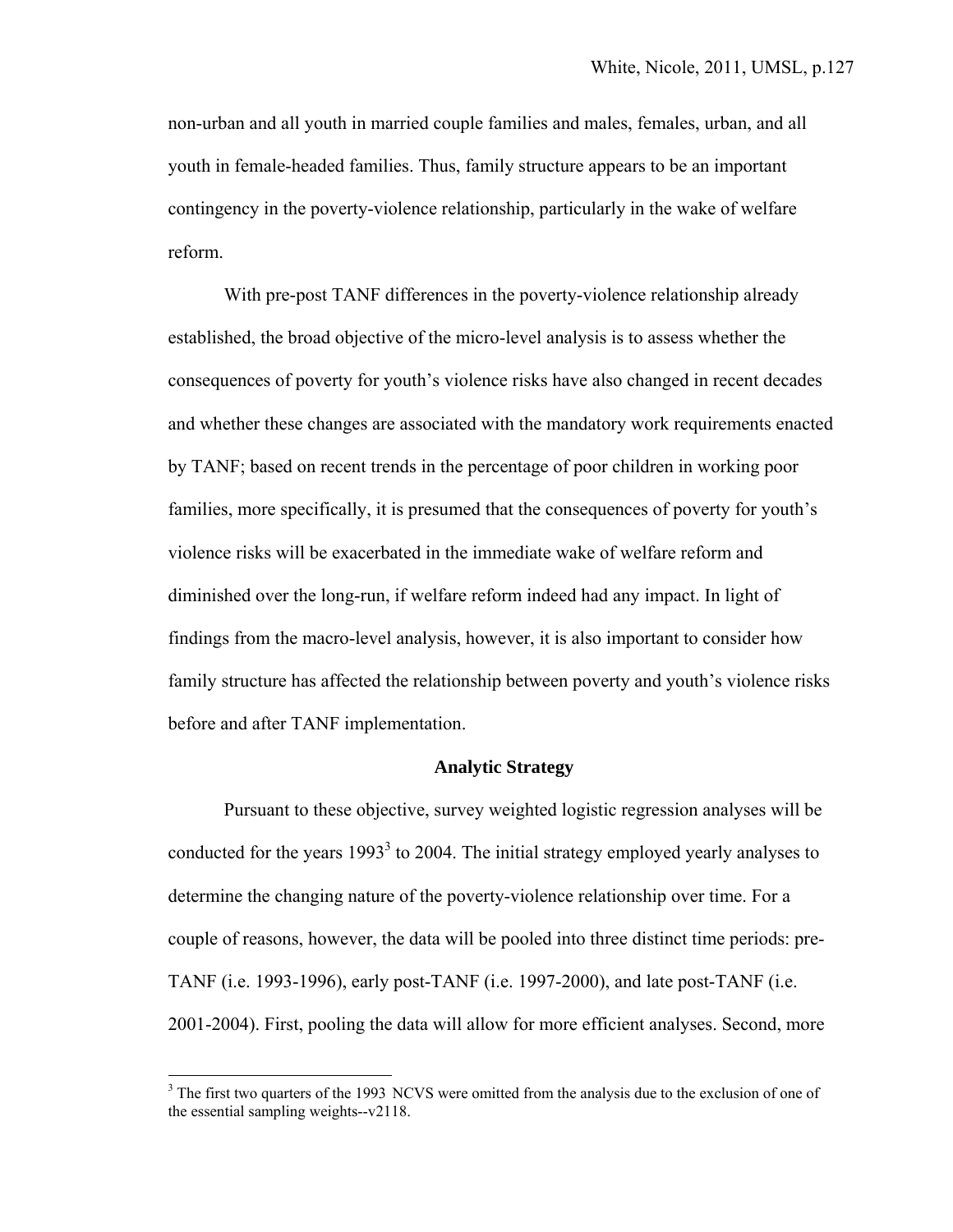substantive meaning can be drawn from patterns observed over the three time periods than yearly changes in the poverty-violence relationship. Last, the specified time periods lend themselves well to the determination of whether TANF exacerbated the consequence of poverty for youth's violence risks in the immediate wake of implementation (i.e. 1997- 2000) relative to before (i.e. 1993-1996), and whether this consequence diminished in the long-run according to expected findings.

 Due to its ability to correct standard errors for clustering, Stata 9.2 is used to conduct the analyses. Also due to memory limitations, however, Stata could not handle a large dataset consisting of all 1993-2004 NCVS files. Instead, three separate datasets were created by merging 1993-1996 into 'pre-TANF', 1997-2000 into early post-TANF, and 2001-2004 into late post-TANF. In each dataset, a baseline model is first established regressing youth's violent victimization risks on the poverty status variable. Next, race/ethnicity and family structure variables are added to the model to assess the consequences of poverty for youth violence risks net of important demographic predictors. Finally, gender and metropolitan status are added to the model as additional controls. Because it is unimportant for youth's violence risks, the age variable is omitted from the analysis.

 In addition to the outcome variable (i.e. whether or not youth experienced a violent victimization incident), all of the explanatory variables are dummy coded (see Chapter 3 for a review of coding schemes). The only exception is the 'race and ethnicity' measure, which was originally coded into three distinct categories: non-Hispanic white, non-Hispanic black, and Hispanic youth. The advantage of combining the race and ethnicity categories as such is that it produces more accurate estimates of group violence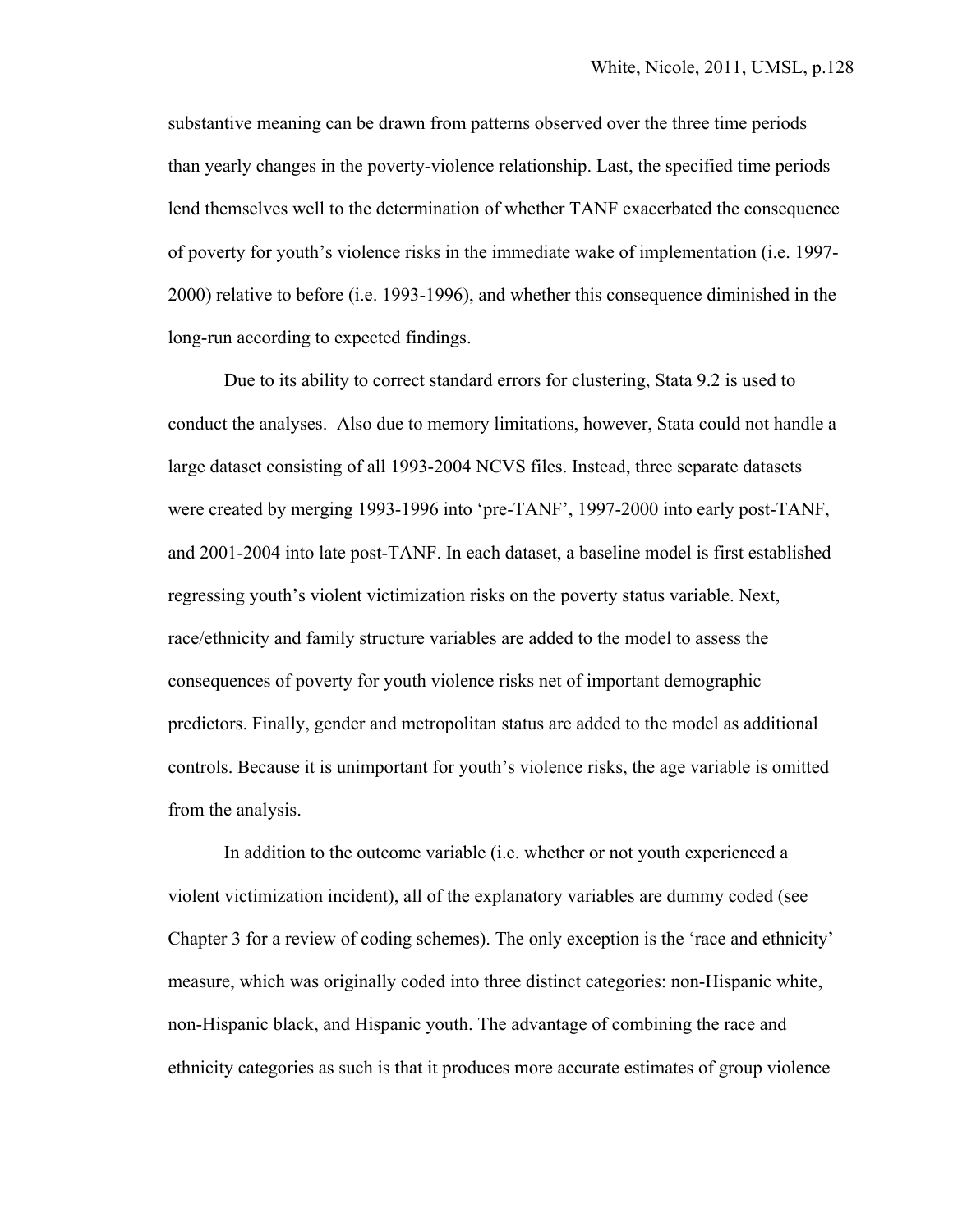risks. Because Hispanics are commonly lumped into 'white' race categories, for example, stark black-white comparisons will serve to inflate 'white' violence risks. This classification scheme overcomes this problem by separating whites and Hispanics. However, an obvious disadvantage of employing a three-category race and ethnicity variable in a logistic regression analysis is that the coefficients cannot be interpreted in terms of group differences in risks, so the race and ethnicity measure was transformed from its original form into a series of three dummy-coded variables: non-Hispanic white  $(0=`no', 1=`yes'); non-Hispanic black (0=`no', 1=`yes'), and Hispanic (0=`no', '1=yes').$ Of these three variables, 'non-Hispanic black' and 'Hispanic' are included in the analysis to assess the differences in youth's violence risks between these two groups and non-Hispanic whites.

 One issue of concern with the explanatory variables is multicollinearity, which occurs when two or more are strongly inter-related. Generally speaking, multicollinearity makes it difficult to obtain an unbiased estimate of the distinct effect of each explanatory variable on the outcome of interest but more specifically, it may serve to inflate standard errors, which in turn decreases the likelihood of obtaining statistically significant coefficients (Allison, 1999).

 To test for multicollinearity among the explanatory variables, a bivariate correlation matrix was estimated (not shown) and results reveal that none are strongly associated. The largest in magnitude pre-, early, and late post-TANF, the association between 'female-headed family' and 'poverty' was .34, .35, and .31 for each of the respective periods, which suggests that multicollinearity is a non-issue. However, it is important to note that the bivariate correlation is a conservative test. Considered more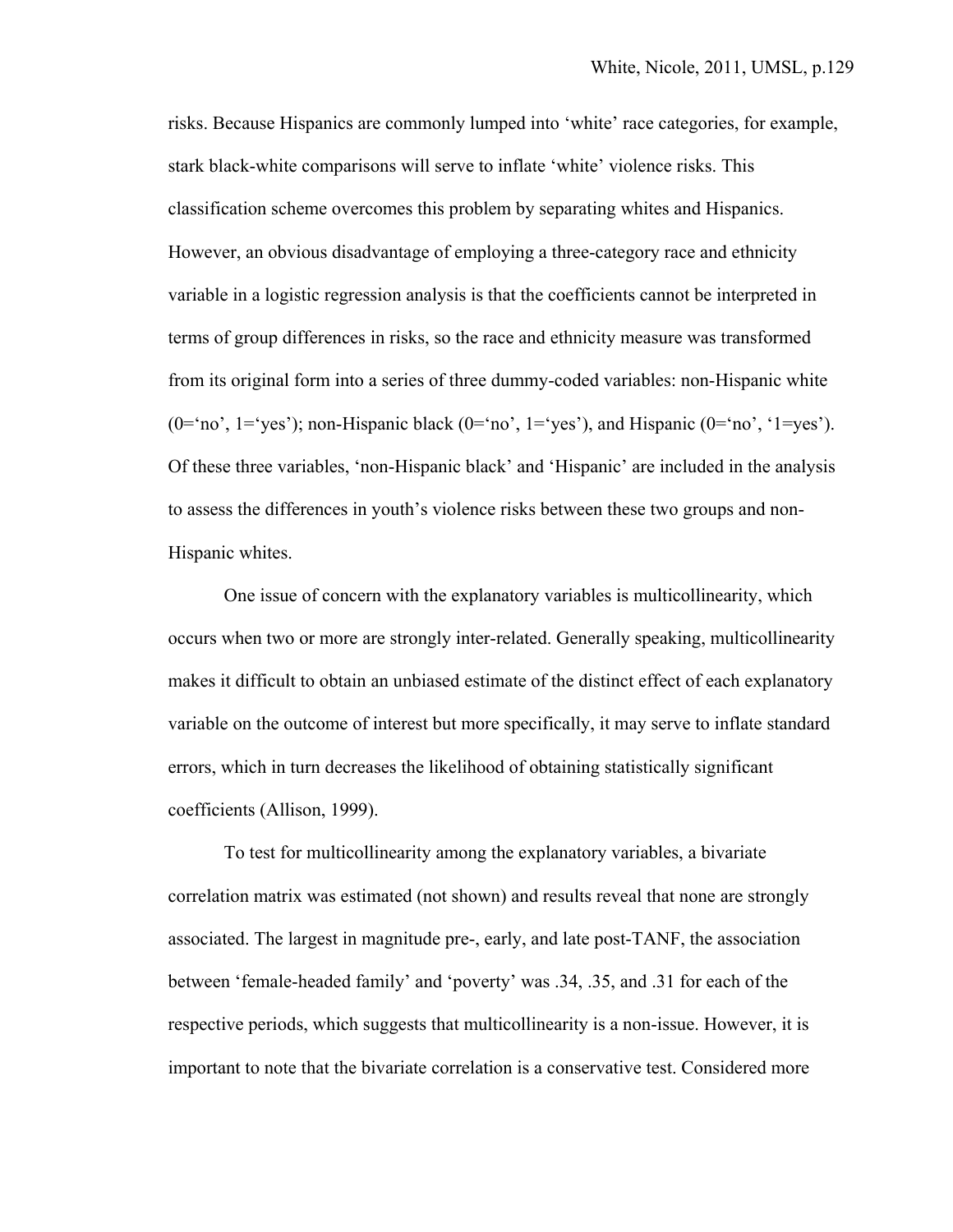superior alternatives to the bivariate correlation matrix, VIF and tolerance statistics were also estimated as additional tests for multicollinearity. Again, results revealed mean VIF's of 1.16 for the five explanatory variables and tolerances that ranged from a minimum of .79 (poverty) to a maximum of 1.00 (gender) for the pre-reform, early postreform, and late post-reform periods, which further rules out high collinearity between the explanatory variables. Multicollinearity is generally a concern when VIF and tolerance values exceed 10 or fall below 0.1 (Chen, Ender, Mitchell, & Wells, 2003), although Allison (1999) suggests that respective values above 2.5 and below .40 may indicate a problem in logistic regression analyses. Descriptive statistics for all explanatory variables are presented in Table 5.1.

#### **Results**

 Table 5.2 displays the baseline model regressing youth's risk for violence on poverty for the pre-TANF, early post-TANF, and late post-TANF periods. The results show that there is a direct, statistically significant relationship between poverty and violence for each period and the sign of the coefficients suggest that poor youth are significantly more likely than non-poor youth to experience violence. To better gauge the strength of this association, coefficients are exponentiated to obtain the odds ratios; in this case, the odds ratio simply reflects the ratio of the odds of violent victimization occurring in poor vs. non-poor youth. Results reveal that the odds of violence associated with poverty are not particularly substantial. When the coefficients are exponentiated, the odds for poor youth are 1.14, 1.36, and 1.29 times larger than those for non-poor youth during the pre-, early, and late post-TANF periods, respectively.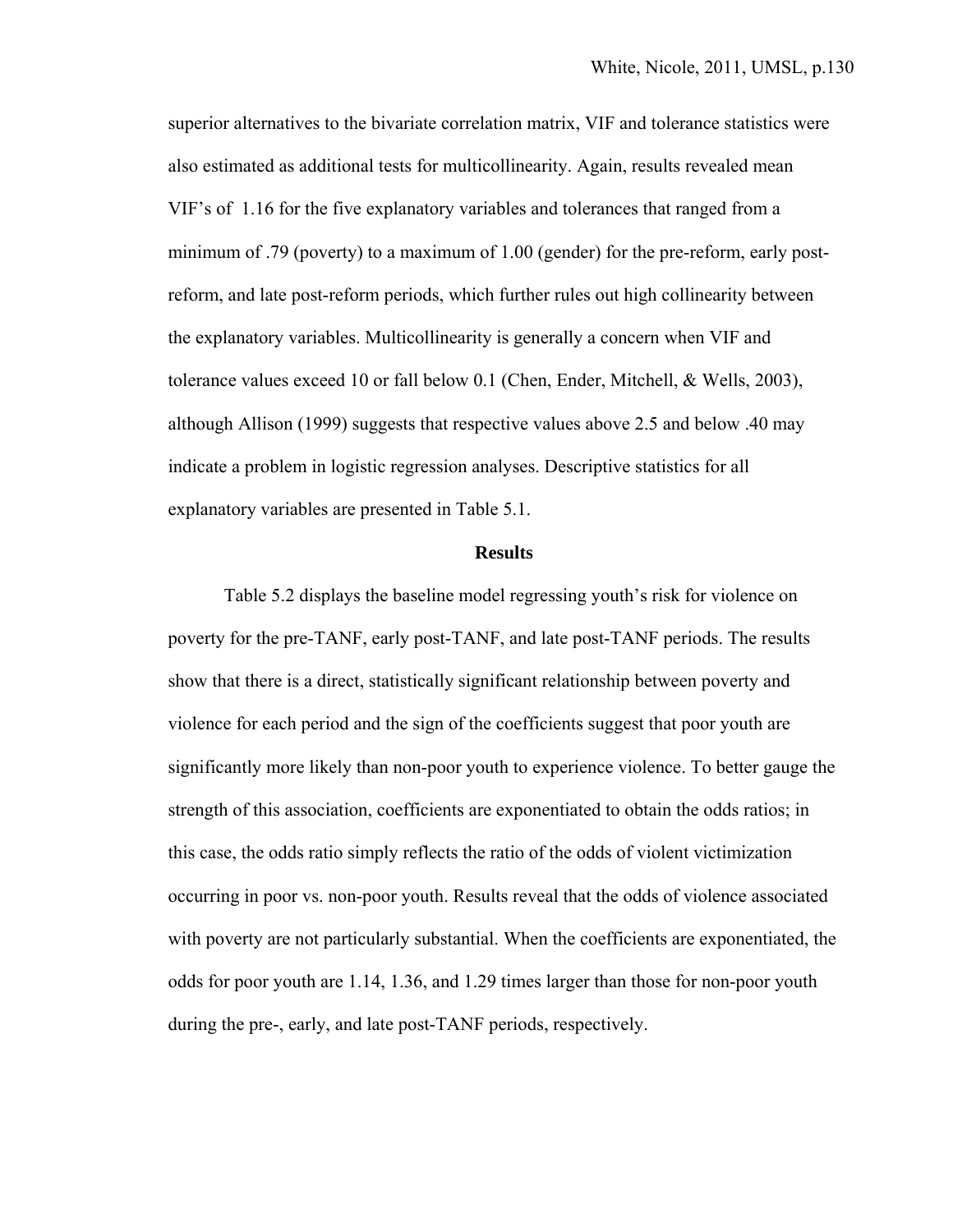# Table 5.1

 $\overline{a}$ 

|                         |      | Pre-reform |      | Early post-reform Late post-reform |      |      |  |
|-------------------------|------|------------|------|------------------------------------|------|------|--|
|                         | Mean | S.E.       | Mean | S.E.                               | Mean | S.E. |  |
| <b>At/Below Poverty</b> | .23  | .006       | .21  | .008                               | .19  | .008 |  |
| Non-Hispanic Black      | .16  | .007       | .16  | .010                               | .15  | .010 |  |
| Hispanic                | .13  | .009       | .15  | .013                               | .18  | .015 |  |
| Female-headed Family    | .24  | .005       | .26  | .007                               | .27  | .006 |  |
| Male                    | .51  | .004       | .51  | .004                               | .51  | .005 |  |
| Urban                   | .26  | .012       | .26  | .016                               | .27  | .016 |  |

*Descriptive Statistics for Logistic Regression Explanatory Variables a,b* 

<sup>a</sup> Variable names reflect reference categories.<br><sup>b</sup> Descriptive statistics are survey weighted to reflect sample design characteristics.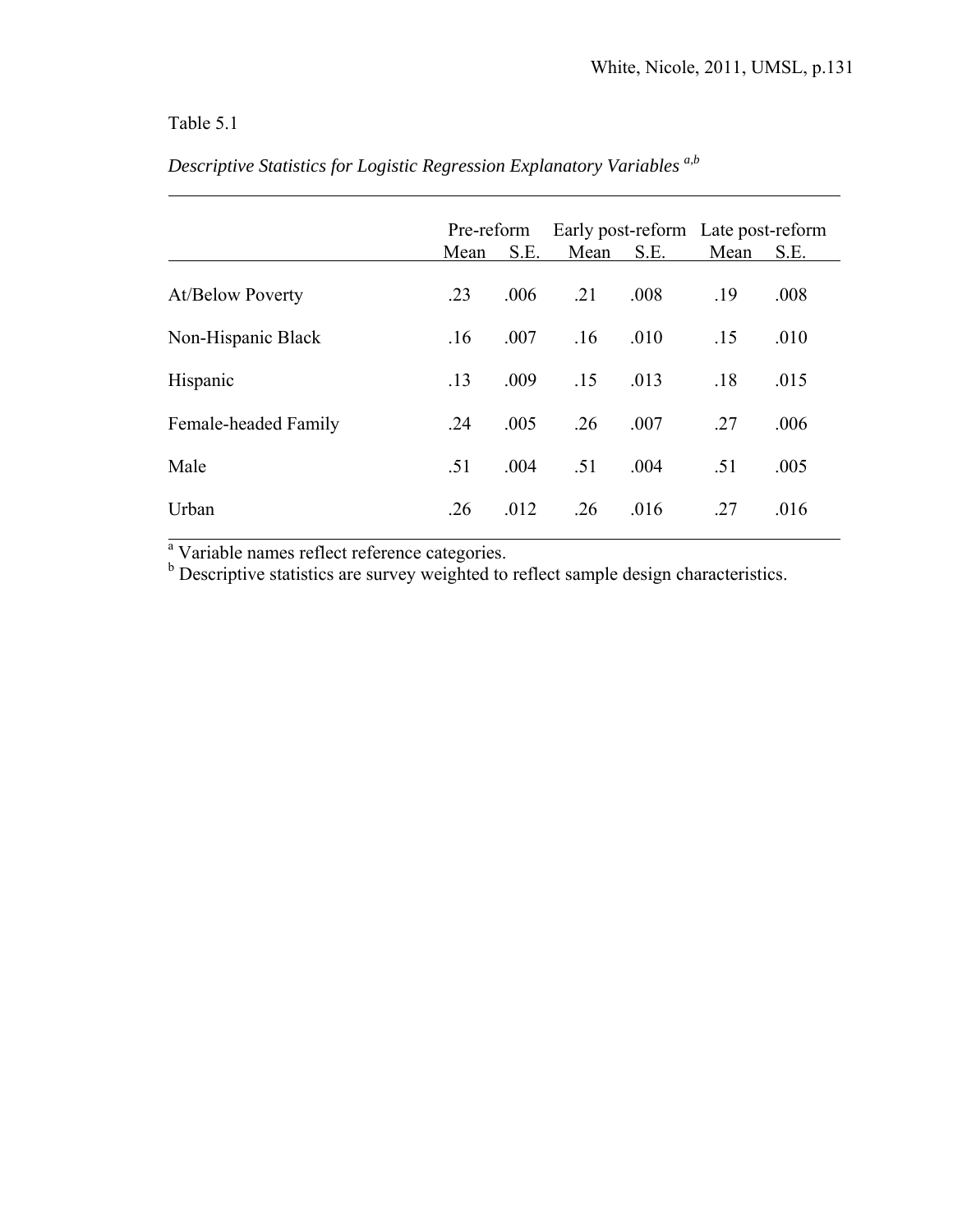# Table 5.2

 $\overline{a}$ 

*Logistic Regression Analysis of Youth's Risk for Violence on Poverty Status* 

|                   | Pre-TANF           | Early Post-TANF    | Late Post-TANF     |
|-------------------|--------------------|--------------------|--------------------|
| Poverty           | $.127*$<br>(.064)  | $.306***(.079)$    | $.256**$ (.098)    |
| Constant          | $-3.032***$ (.033) | $-3.402***$ (.044) | $-3.803***$ (.052) |
| Model F-Statistic | $3.94*$            | $15.23***$         | $6.87**$           |

\*\*\*p<.001, \*\*p<.01, \*p<.05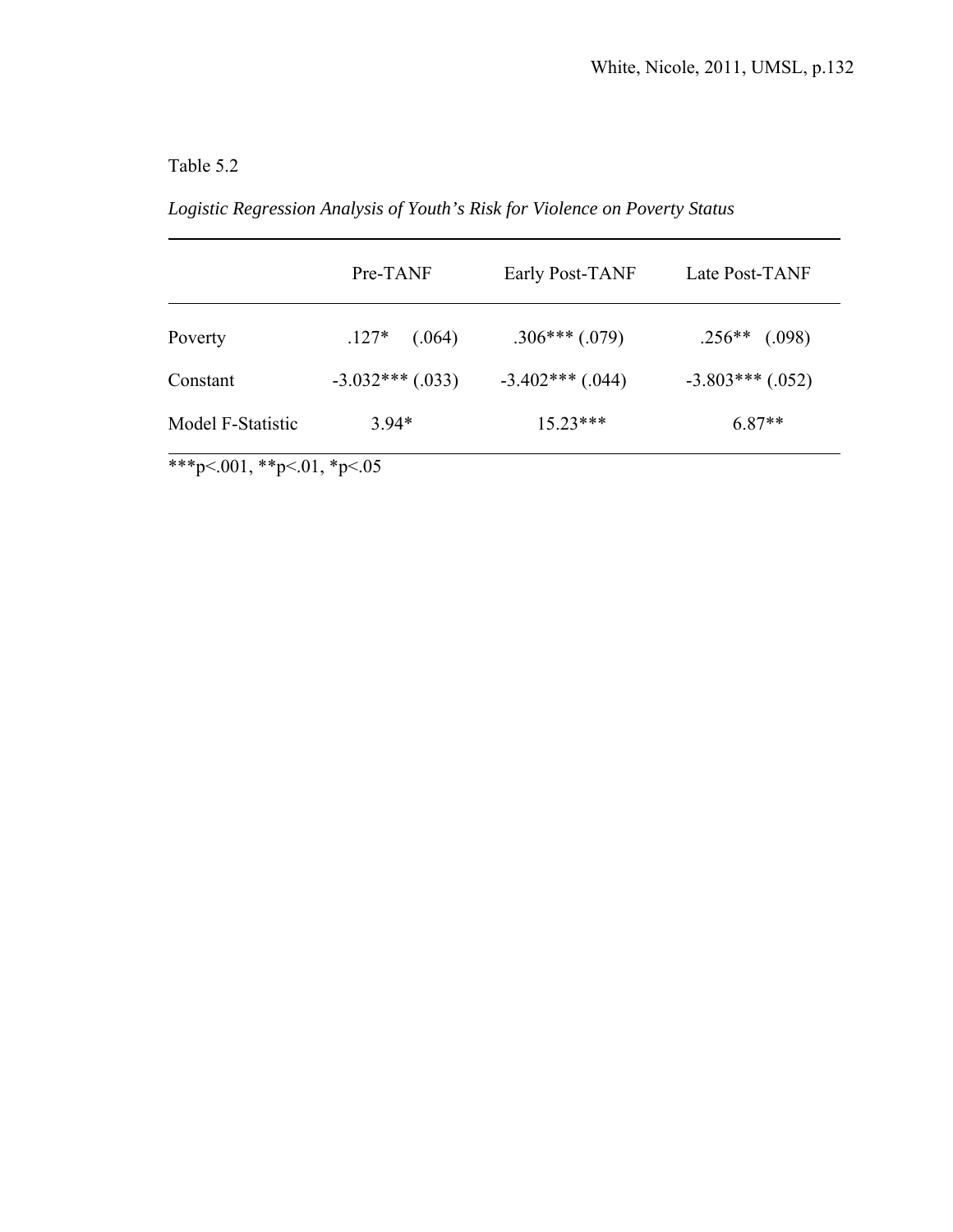It also appears that the consequences of poverty for youth's violence risks do strengthen during the early post-TANF period (i.e. relative to pre-TANF) and weaken during the late post-TANF period (i.e. relative to early post), which is consonant with expected findings that the mandatory work requirements legislated by PRWORA and implemented by TANF exacerbated the consequences of poverty for youth's violence risks during the early post-reform period and diminished over the long-run, presumably as parents cultivated the necessary skills and experience to secure better paying jobs with more benefits. However, only the increase between the pre- and early post-TANF periods is statistically significant.<sup>4</sup>

 Another pattern from the baseline model worth noting is that the odds of violent victimization associated with poverty increased more substantially in the wake of TANF than decreased over the long-run. Between the pre-reform and early post-reform periods, more specifically, odds increased by nineteen percent and decreased by only five percent between the early and late post-reform periods, the former being more than three times larger than the latter. This pattern suggests that while TANF immediately exacerbated the consequences of poverty for youth's violence risks, it failed to affect a significant reduction in these consequences over the long-run.

 However, it is important to keep in mind that the odds ratios are not sizeable, with the odds of violence for poor youth being less than two times larger than the odds for non-poor youth each period. Given that children in working poor families comprised a little more than one-third of all children in poor families in 1997 and greater than onehalf in 2004 (Wertheimer, Moore, and Burkhauser, 2008), one would expect TANF to influence more substantial changes in the odds ratio. Hence, it is not likely that TANF

 $4 (z=1.76, p<.10)$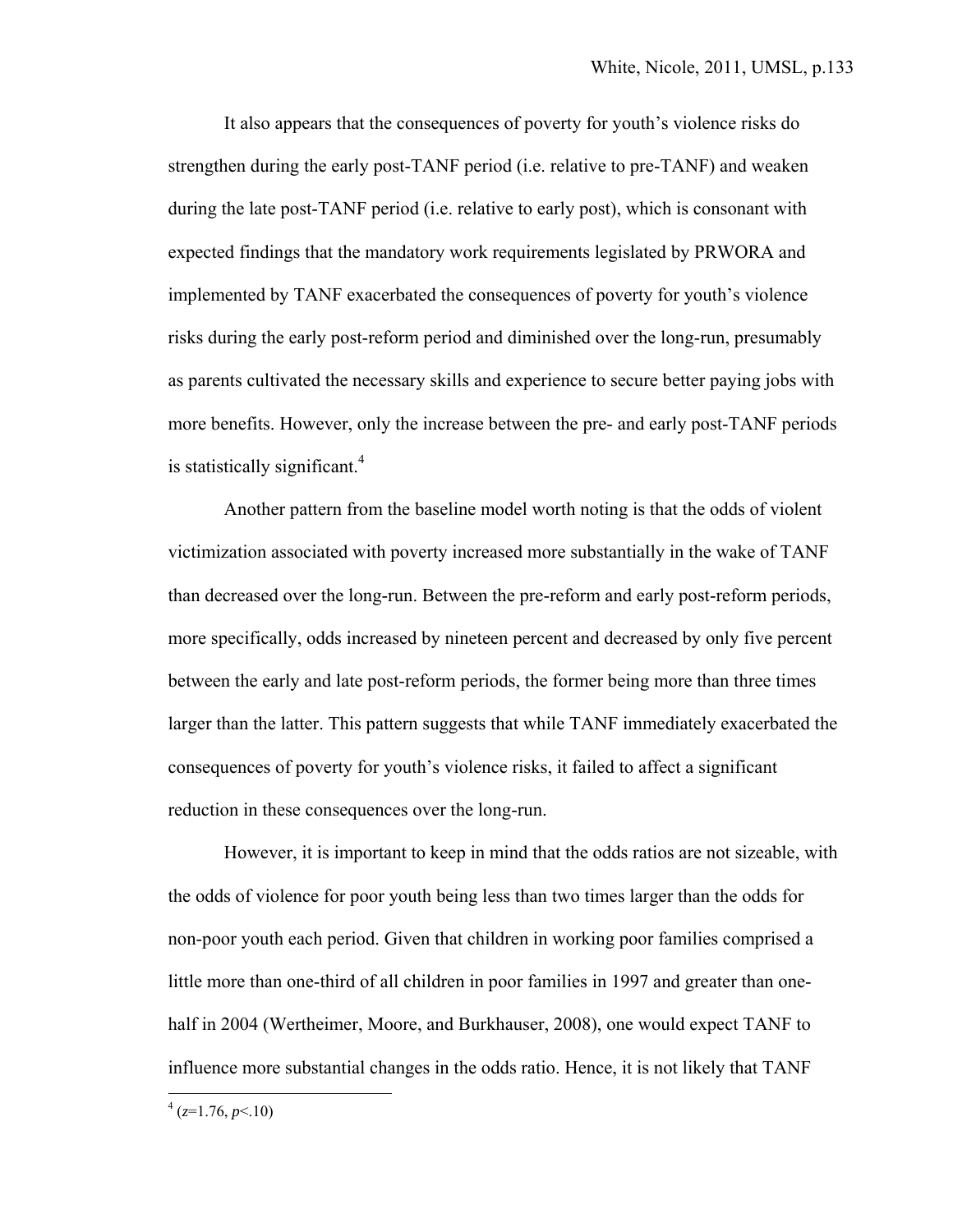contributed to the relationship between poverty and youth's risks for violence, despite the fact that it adhered to the hypothesized manner.

 Still, it is important to consider how the covariates of race, ethnicity, and family structure affect the poverty-violence relationship, particularly in light of the macro-level findings that the relationship between poverty and violence trends did vary considerably by race, ethnicity, and family structure--the latter emerging as the most important contingency in the relationship. Will family structure also emerge as an important contingency in the poverty-violence relationship at the micro-level? Are race and ethnicity also important contingencies? To answer these questions, Model 2 adds 'non-Hispanic black', 'Hispanic', and 'female-headed family' variables to the baseline model and results are presented in Table 5.3.

 In terms of the relationship between race, ethnicity, and youth's risks for violence, the magnitude and sign of the coefficients suggests that both non-Hispanic blacks and Hispanics are slightly less likely than non-Hispanic whites to experience violence each period. With the exception of the late post-reform Hispanic coefficient, however, none of the relationships were statistically significant. Net of poverty and family structure, then, there were no pre-reform and early post-reform relationships between race, ethnicity, and violence risks, but Hispanic youth were about 1.45 times less likely than non-Hispanic white youth to experience violent victimization between 2001 and 2004; race and ethnicity variables also failed to exert significant direct effects on youth's violence risks (not shown) each period, save that of the late post-reform Hispanic coefficient.

Conversely, family structure is significantly related to violence risks both directly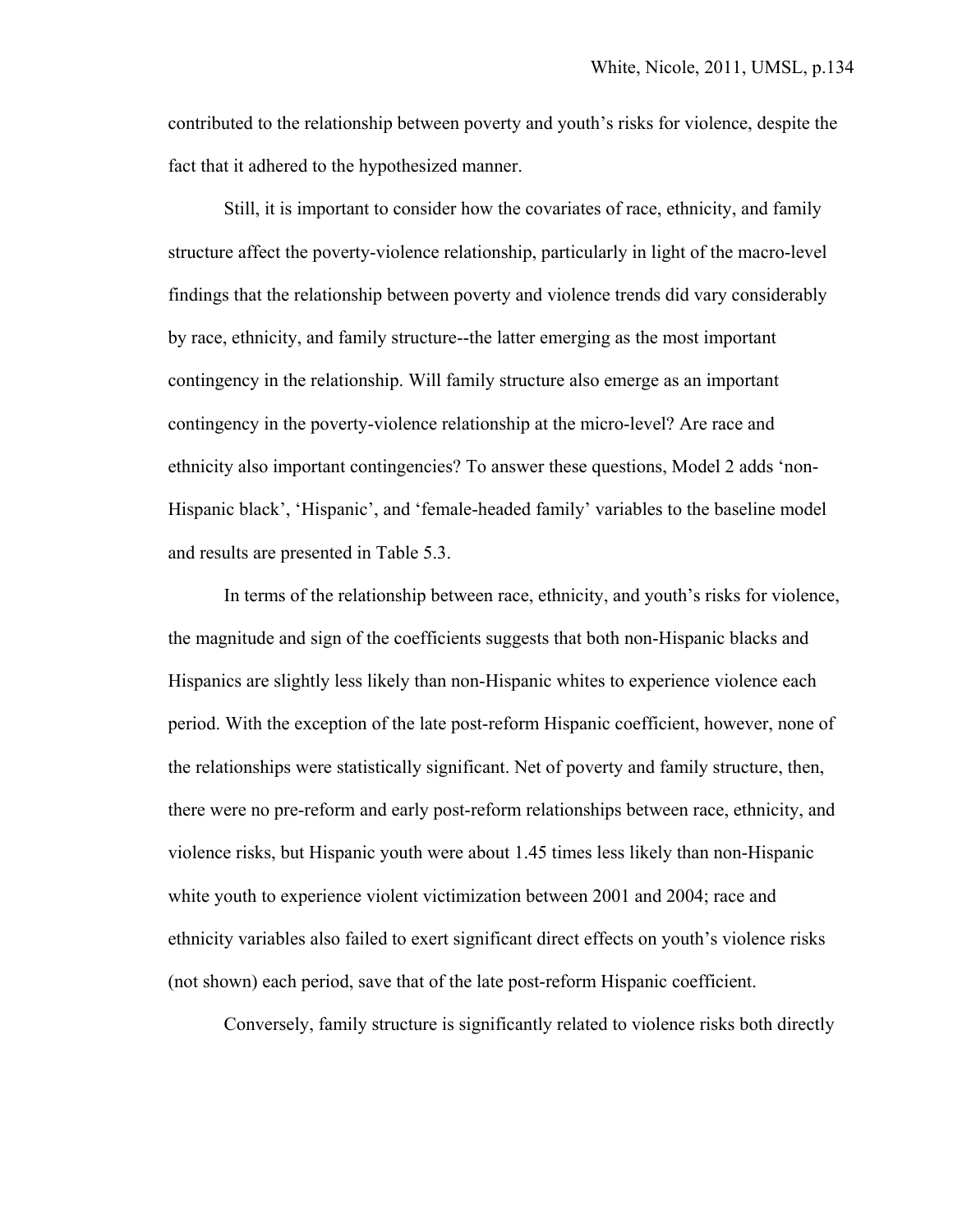# Table 5.3

|                                     |         | Pre-TANF           |                    | Early Post-TANF | Late Post-TANF     |                    |
|-------------------------------------|---------|--------------------|--------------------|-----------------|--------------------|--------------------|
| Poverty                             | .018    | (.072)             | .160               | (.093)          | .127               | (.107)             |
| Non-Hispanic Black                  | $-.147$ | (.097)             | $-.128$            | (.100)          | $-162$             | (.122)             |
| Hispanic                            | $-.106$ | (.089)             | $-164$             | (.108)          |                    | $-.375***(.112)$   |
| Female-headed Family .485*** (.064) |         |                    |                    | $.502***(.064)$ |                    | $.653***$ $(.097)$ |
| Constant                            |         | $-3.106***$ (.039) | $-3.480***$ (.056) |                 | $-3.906***$ (.060) |                    |
| Model F-Statistic                   |         | $16.06***$         |                    | $20.34***$      |                    | $17.42***$         |

*Logistic Regression Analysis of Youth's Risk for Violence on Poverty Status, Race and Ethnicity, and Family Structure* 

\*\*\*p<.001, \*\*p<.01, \*p<.05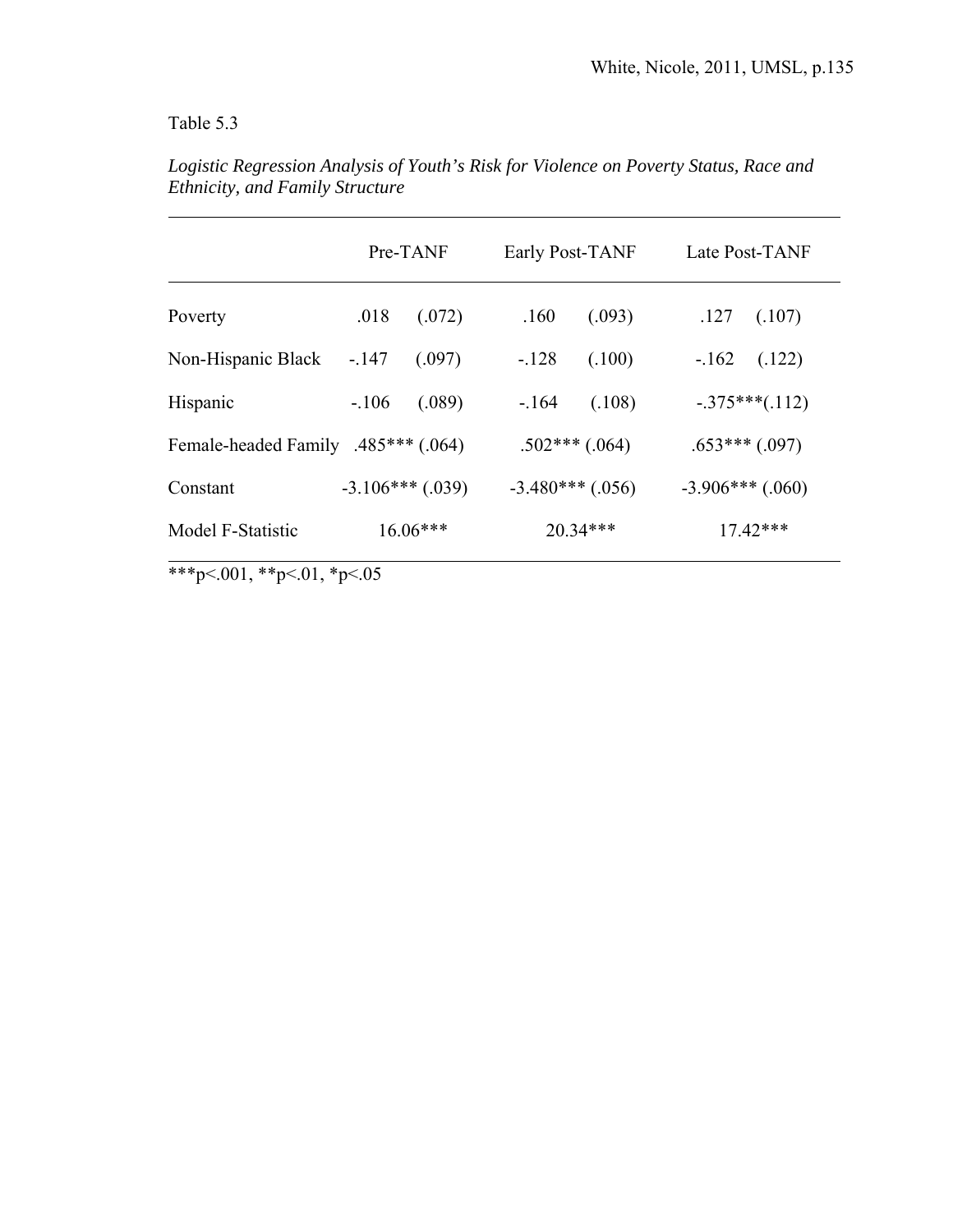(not shown) and net of poverty, race, and ethnicity for the pre-reform, early post-reform, and late post-reform periods. More specifically, the results suggest that youth in femaleheaded families are more likely than youth in married couple families to experience violence and this likelihood appears to have increased over time. The exponentiated coefficients show that the odds of violent victimization for youth in female-headed families were 1.62 and 1.65 times larger than the odds for youth in married couple families, increasing by roughly two percent over the pre-reform and early post-reform periods. Conversely, odds increased sixteen percent to 1.92 over the early and late postreform periods, seeming to suggest increasing post-reform consequences of femaleheaded families for youth's violence risks. However, these post-reform changes in the family structure effect were not significant.

 More important than the relationship between family structure and violence is the assessment of how race, ethnicity, and family structure affect the poverty-violence relationship. When these variables are introduced into the model, one of the most apparent differences in the poverty coefficient is the change in magnitude, which declined eighty-six, forty-eight, and fifty percent during the pre-reform, early postreform, and late post-reform period, respectively. But despite these reductions, the changes in the poverty-violence relationship still conform to the hypothesized pattern of strengthening early post-reform and weakening thereafter.

 Despite this consistency with expected patterns, however, the most important change in the poverty-violence relationship net of race, ethnicity, and family structure is that it is no longer statistically significant. For each period, the family structure variable fully mediates the relationship between poverty and violence, which essentially means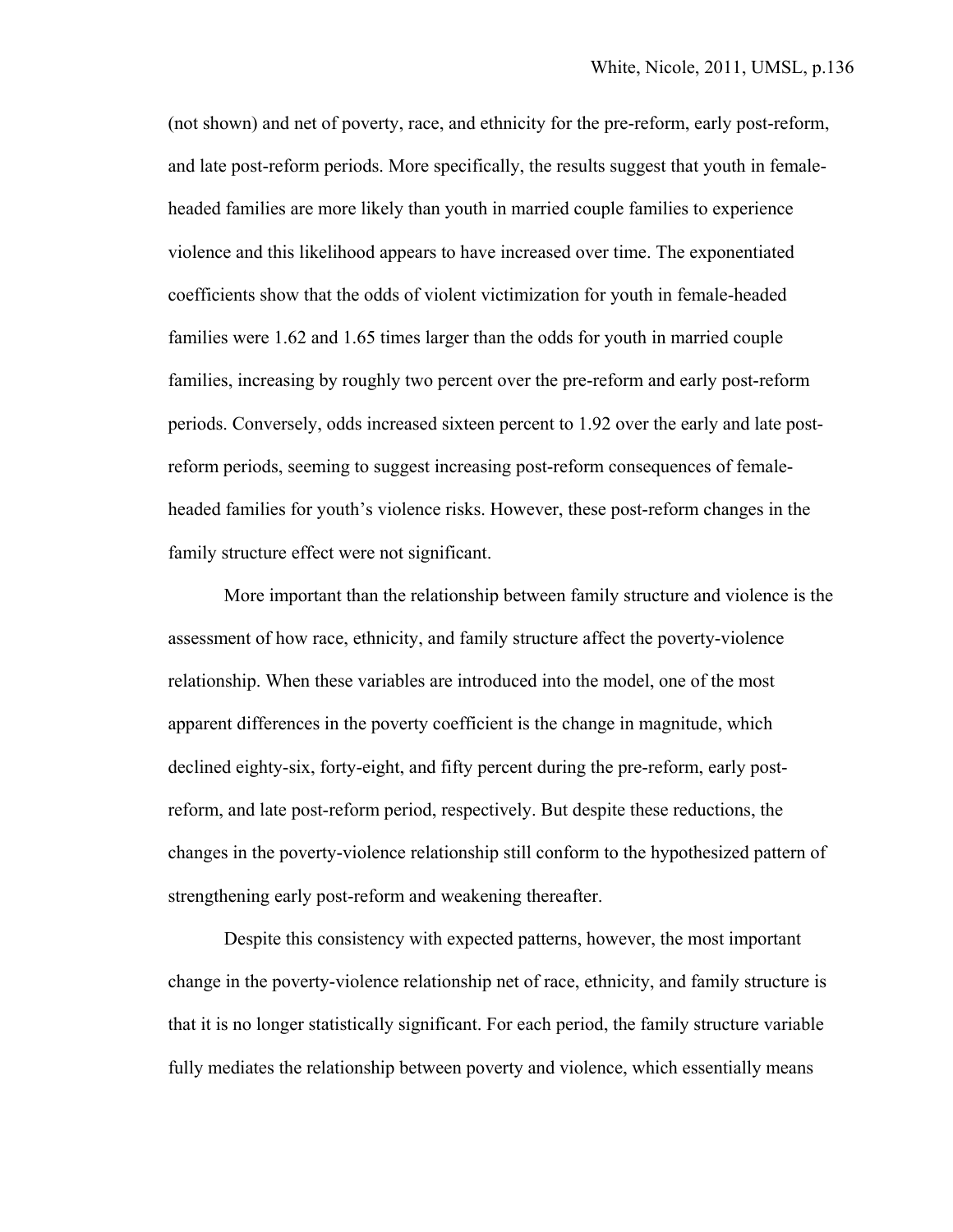that poverty loses its ability to predict youth's violence risks once family structure is accounted for. It appears, then, that family structure is the underlying mechanism that is responsible for the relationship between poverty and violence risks, and more specifically, living in a female-headed family. These results are consistent with macrolevel findings that identify family structure as an important contingency in the relationship between youth poverty and violent victimization trends.

 Family structure is clearly an important predictor of violence risks net of poverty, race, and ethnicity, but it is also important to consider the impact of the demographic controls of gender and metropolitan status on both the family structure-violence and poverty-violence relationships. While research has firmly established that male and urban youth are at greater risk for violence than their female and non-urban counterparts, the following questions are of particular concern of this analysis: Will the introduction of gender and metropolitan status improve or worsen poverty's ability to predict youth violence risks? Will family structure also emerge as the most important predictor of violence risks net of the additional controls? The full model presented in Table 5.4 addresses these questions.

Although the relative impact of gender and metropolitan status on violence risks is not the focal concern of this analysis, they are worth noting. The results show that gender is significantly related to violence risks in the expected direction. That is, males are more likely than females to experience violence each period, though not substantially so; when the coefficients are exponentiated, the odds of violence for males are 1.74 times larger than females prior to TANF, 1.52 in the immediate wake of TANF, and 1.61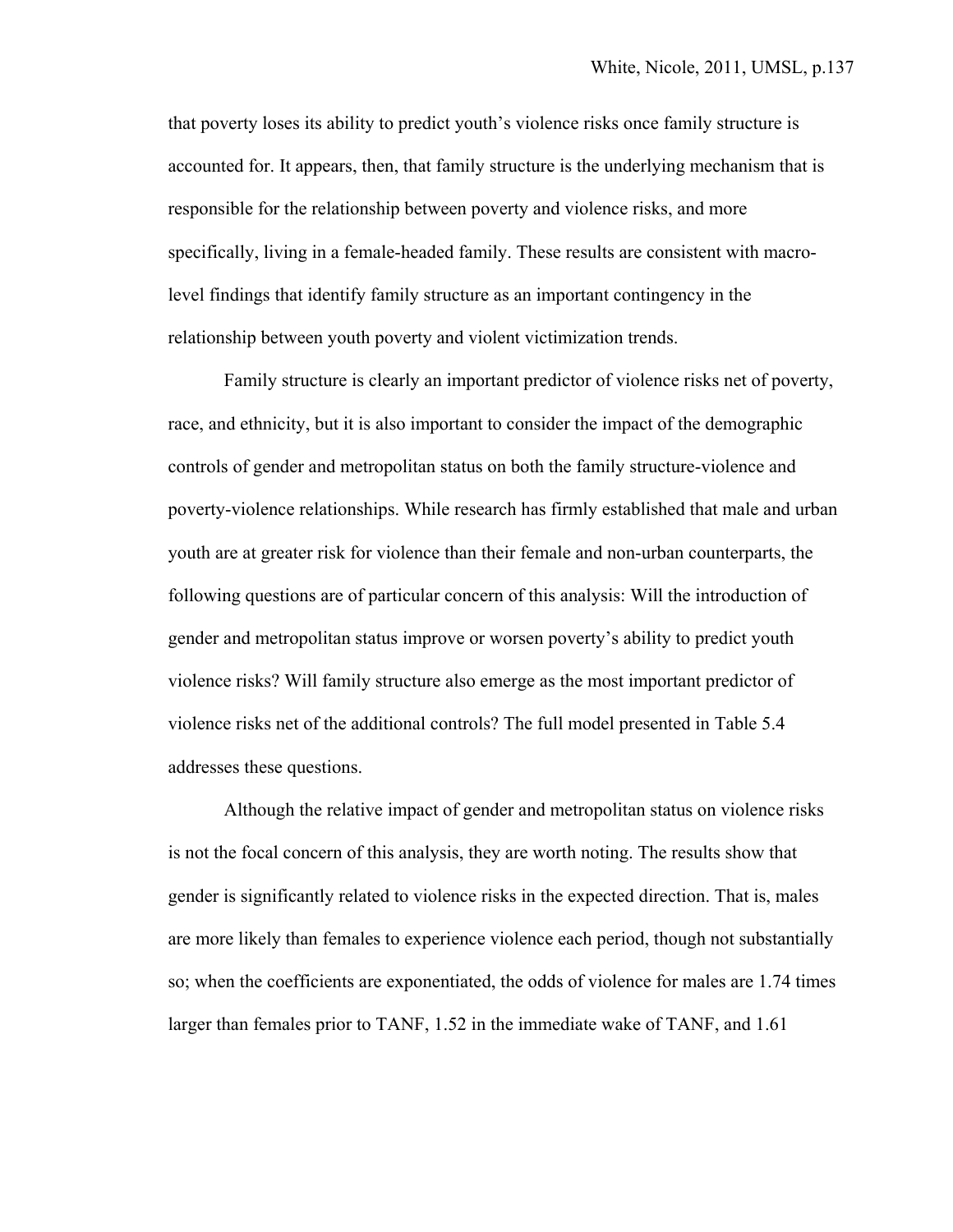# Table 5.4

|                                     | Pre-TANF            | Early Post-TANF    | Late Post-TANF     |  |
|-------------------------------------|---------------------|--------------------|--------------------|--|
|                                     |                     |                    |                    |  |
| Poverty                             | .011<br>(.072)      | .152<br>(.092)     | .100<br>(.109)     |  |
| Non-Hispanic Black                  | $-0.239*$<br>(.098) | $-199*$<br>(.098)  | $-.267*$<br>(.123) |  |
| Hispanic                            | (.090)<br>$-.106$   | $-.235*$ $(.110)$  | $-464***(0.119)$   |  |
| Female-headed Family .472*** (.065) |                     | $.492***(.065)$    | $.659***$ $(.098)$ |  |
| Male                                | $.556***$ (.055)    | $.421***(.059)$    | $.479***$ $(.083)$ |  |
| Urban                               | $.277***$ (.067)    | $.247**$ $(.078)$  | $.298**$<br>(.107) |  |
| Constant                            | $-3.475***$ (.051)  | $-3.759***$ (.073) | $-4.228***$ (.074) |  |
| Model F-Statistic                   | 30.97***            | $20.55***$         | $20.01***$         |  |

*Logistic Regression Analysis of Youth's Risk for Violence on Poverty Status, Race and Ethnicity, Family Structure, and Demographic Controls* 

\*\*\*p<.001, \*\*p<.01, \*p<.05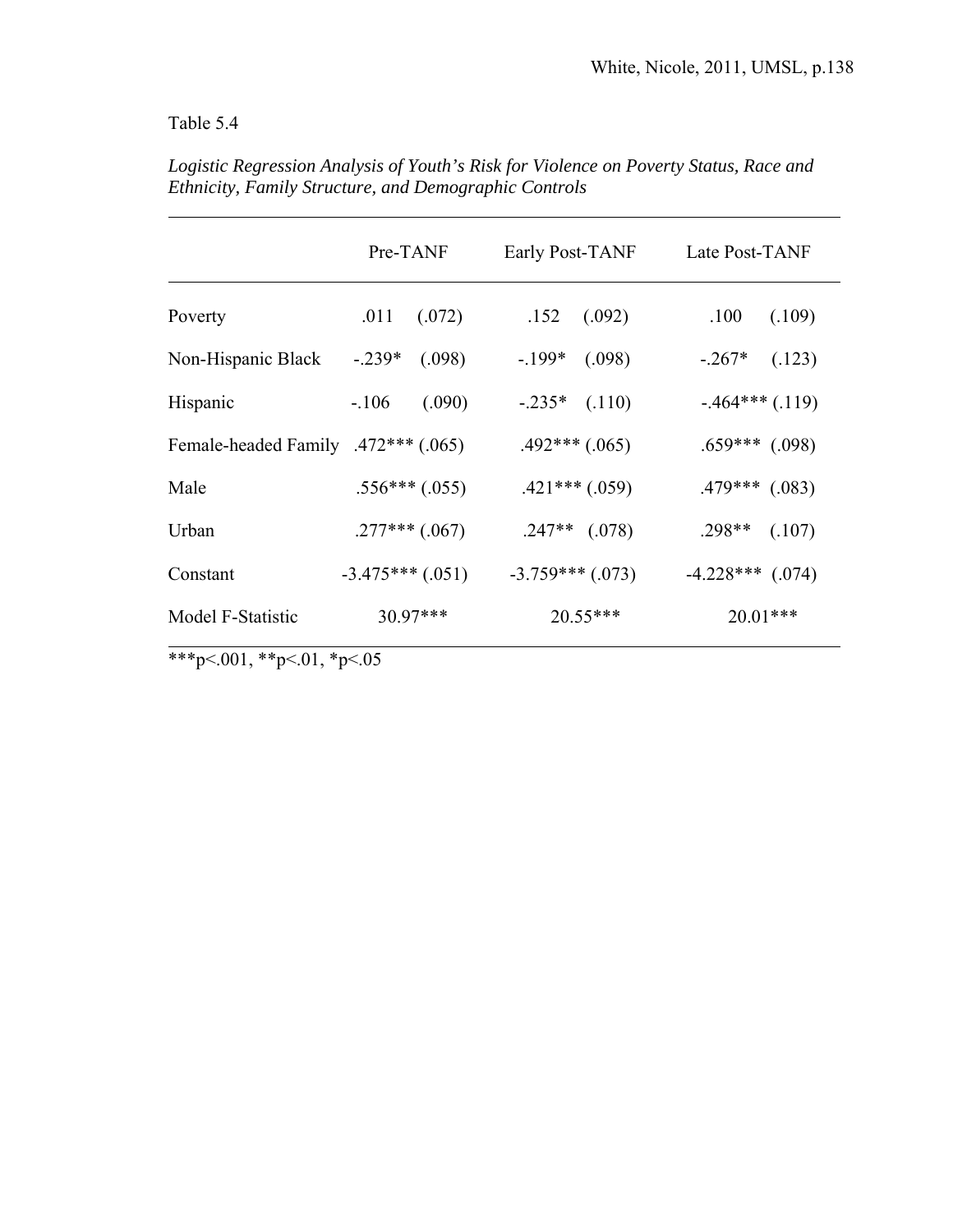several years post-TANF. Still, it is evident that gender is a significant predictor of youth's violence risks and the most important overall predictor in the pre-TANF model. Metropolitan status also emerged as a significant predictor of violence risks before and after the implementation of TANF, with urban youth expectedly being slightly more likely to experience violent victimization than non-urban youth. Relative to gender, however, the coefficients for metropolitan status were weaker and hence, the odds ratios smaller; for the pre-TANF, early post-TANF, and late post-TANF periods, the odds of violence for urban youth were 1.32, 1.28, and 1.35 times larger than that of non-urban youth, respectively. For both gender and metropolitan status, the respective relationships to violence risks stand in direct opposition to the hypothesized pattern in the povertyviolence relationship; the coefficients weakened in the immediate wake of welfare reform and strengthened thereafter, expectedly suggesting that the implementation of TANF did not impact the consequences of gender and metropolitan status for youth's violence risks.

 The introduction of the demographic controls also influenced the impact of race on violence risks; statistically nonsignificant in previous models, there is a significant relationship between race and violence risks in the present. The sign and magnitude of the coefficients suggests that non-Hispanic black youth are slightly less likely than minority youth to be victims of violence and again, this likelihood appears to decrease during the early post-reform period and increase thereafter. So while there is a significant association between race and violence risks each period, it does not appear to be related to the mandatory work requirements implemented by TANF. The early post-reform Hispanic coefficient is also statistically significant net of poverty, family structure, and demographic controls, with Hispanic youth being 1.26 times less likely to experience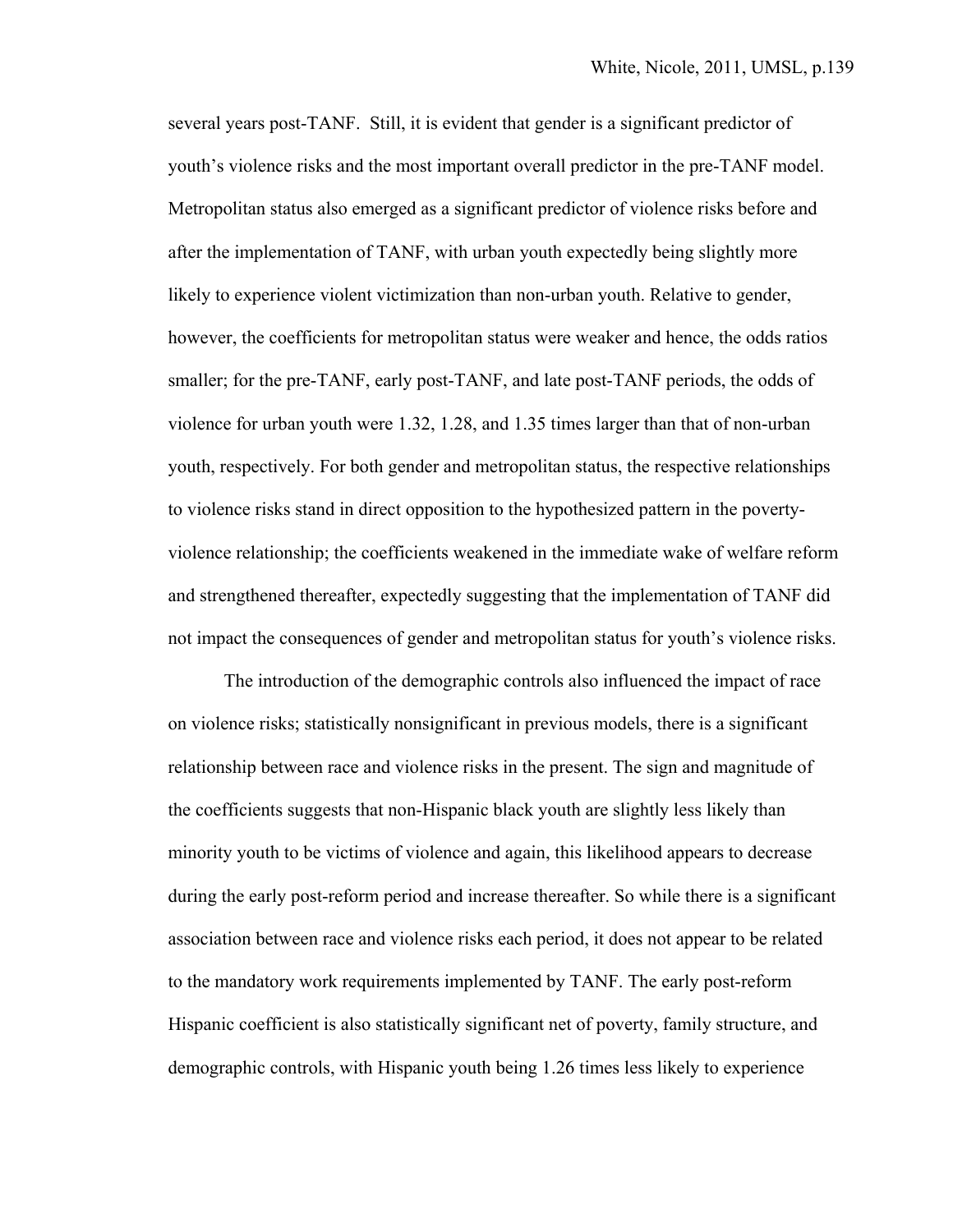violence than non-Hispanic white youth; the late post-reform coefficient also increased by roughly twenty-four percent and remained statistically significant.

 The respective relationships between gender, metropolitan status, and violence risks aside, of greater concern is the impact of these demographic controls on the poverty-violence relationship before, immediately, and several years after the implementation of TANF. The results show that the introduction of gender and metropolitan status did not improve poverty's ability to predict violence risks but instead reduced coefficients by an additional thirty-nine (pre-TANF), five (early post-TANF), and twenty-one (late post-TANF) percent from the previous model, remaining highly statistically nonsignificant. Again, family structure emerged as a significant predictor of violence risks net of gender and metropolitan status, and the most important overall predictor for each of the post-TANF periods. The coefficients were altered by less than five percent each period relative to the previous model, but remained statistically significant at the  $\alpha$ =.001 level.

According to these results, then, it appears that family structure is not only the most important overall predictor of youth's violence risks but the underlying mechanism that accounts for the relationship between poverty and violence. In the full model, the odds of violent victimization was 1.60 times greater for youth in female-headed vis-à-vis married couple families, which increased by less than three percent to 1.64 during the early post-reform period. However, the odds ratio increased to 1.93 during the late post-TANF period, a six-fold increase of nearly eighteen percent. This pattern clearly reveals that despite the introduction of the demographic controls, the consequences of femaleheaded families for youth's violence risks still increased more substantially between the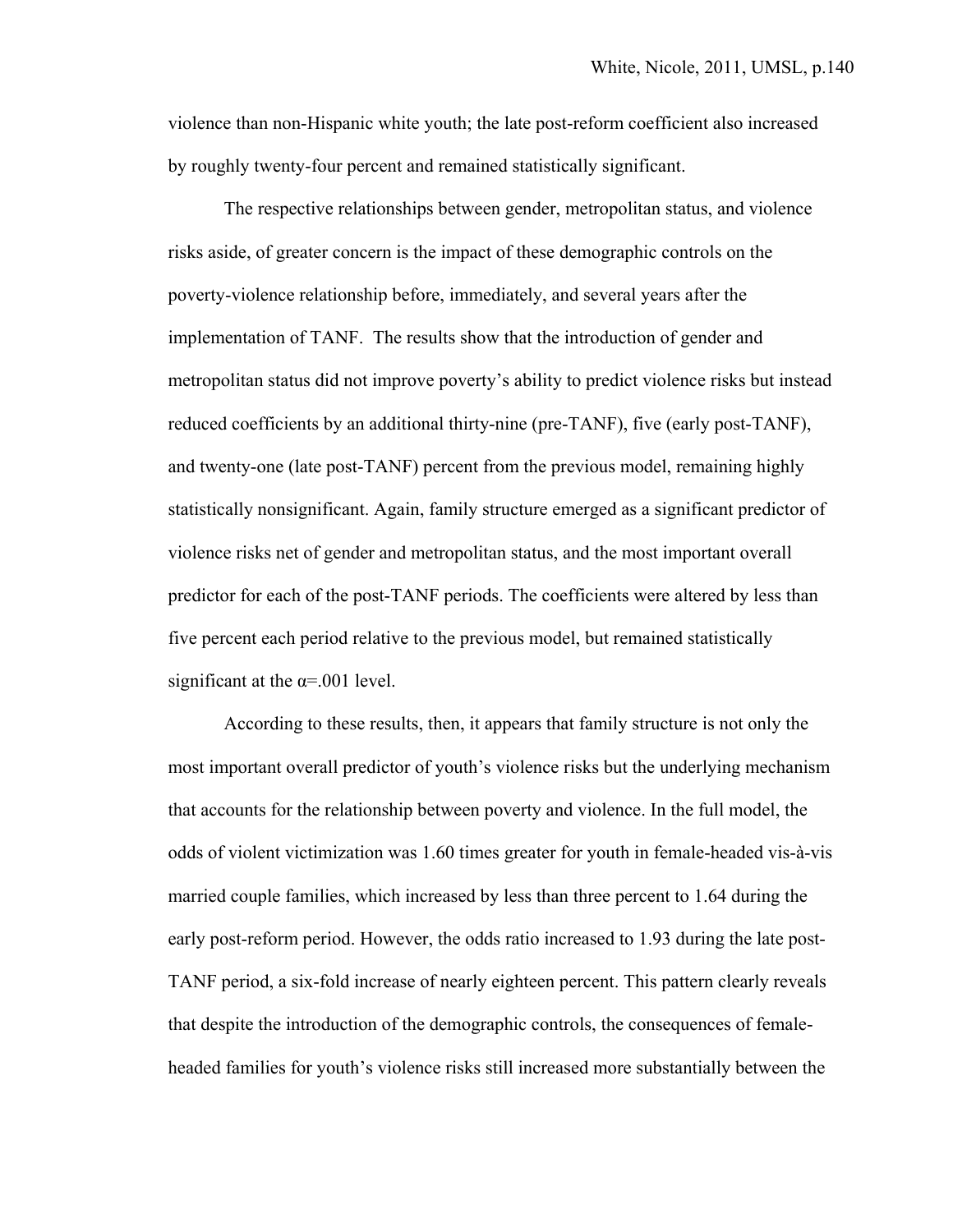early and late post-TANF periods than the pre- and early post-TANF periods, although they did not increase significantly across the three periods. However, this pattern also suggests that the consequences are not related to the mandatory work requirements that contributed to the post-reform growth in working poor families.

#### *A Brief Note on Model Fit*

 To assess the closeness of a fitted logistic regression model to the observed data, goodness-of-fit tests should be performed. Sensitive to the introduction of sampling weights, however, traditional tests such as the Homer-Lemeshow and Pearson's chisquare are inappropriate for use with surveys that employ complex sampling designs such as the NCVS (Archer & Lemeshow, 2006). To overcome this problem, Archer and Lemeshow (2006) developed a procedure in Stata to test goodness-of-fit in survey weighted logistic regression analyses. The test produces an *F*-adjusted mean residual statistic that estimates lack-of-fit rather than goodness-of-fit--a statistically nonsignificant result indicating that lack-of-fit is not an issue. After fitting the full models for each period, this procedure was used to assess lack-of-fit. The results reveal that lack-of-fit is not a problem for the pre-TANF  $(F=1.538, p$  value=.133), early post-TANF  $(F=.208, p)$ value=.993), or late post-TANF  $(F=.958, p$  value=.475) period.

#### **Summary**

 The primary objective of this chapter is to determine whether the mandatory work requirements implemented by TANF impacted the consequences of poverty for youth's risk for violence over recent decades, which is presumed to be indicated by an immediate exacerbation of consequences that is eventually allayed as working parents accumulate the work experience and skills necessary to secure better paying jobs. The direct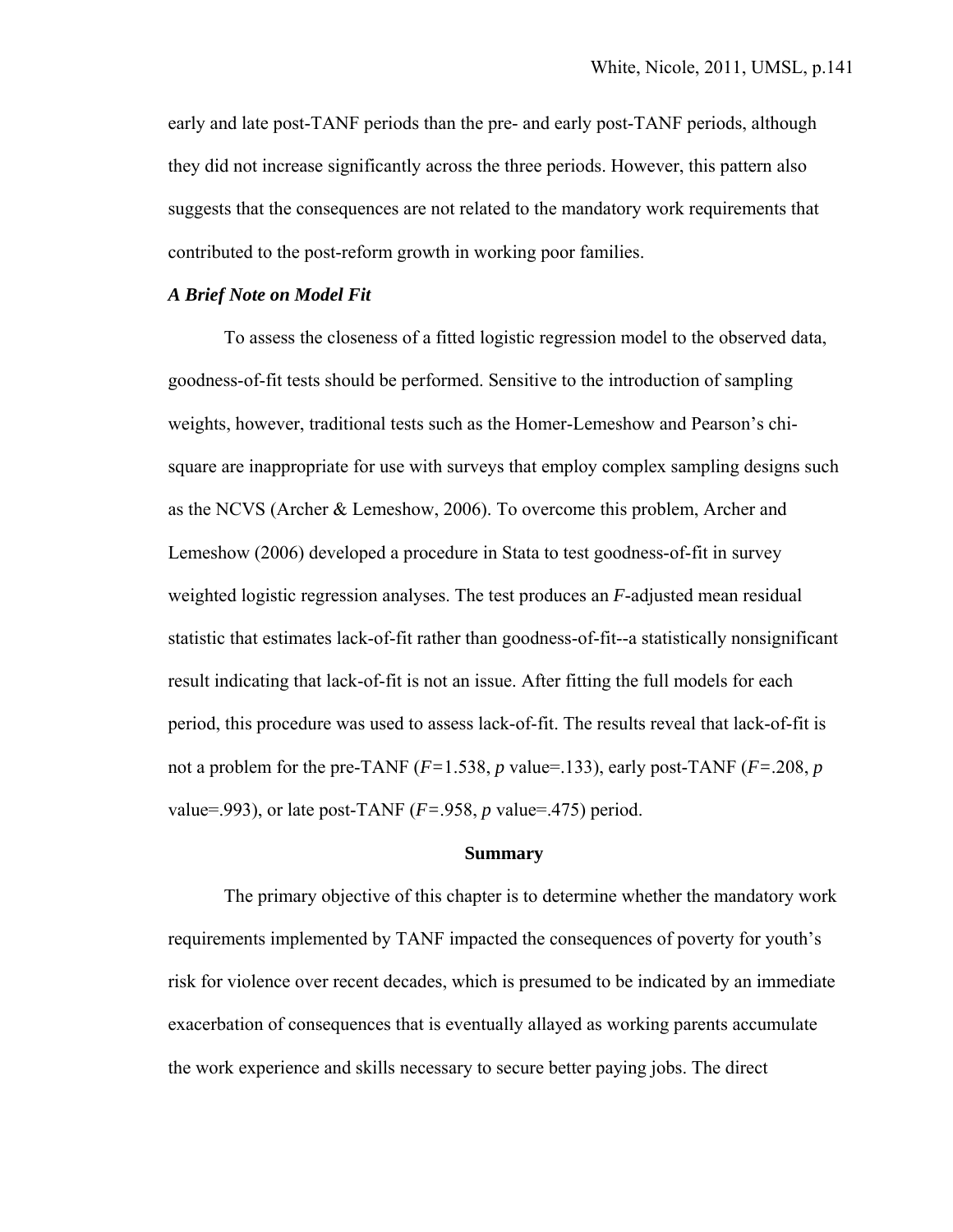relationship between poverty and violence risks did indeed follow this pattern, but the small changes in the odds ratio were inconsistent with a welfare reform effect. Additionally, the poverty-violence relationship was fully mediated by family structure, which in addition to serving as a key mediator, also emerged as the most important overall predictor of youth's violence risks in the full post-TANF models.

 Though in line with macro-level findings that identify family structure as an important contingency in the post-reform relationship between poverty and violence trends, however, the pattern in its consequences for violence risks is inconsistent with that of working poor family trends, which forms the basis of the micro-level hypothesis. Hence, it is not likely that the mandatory work requirements enacted by welfare reform contributed to the increasing consequences of youth's living arrangements for their violence risks. In addition to family structure, race, gender, and metropolitan status also emerged as important predictors of violence risks in the full model, but failed to impact the relationship between poverty and violence.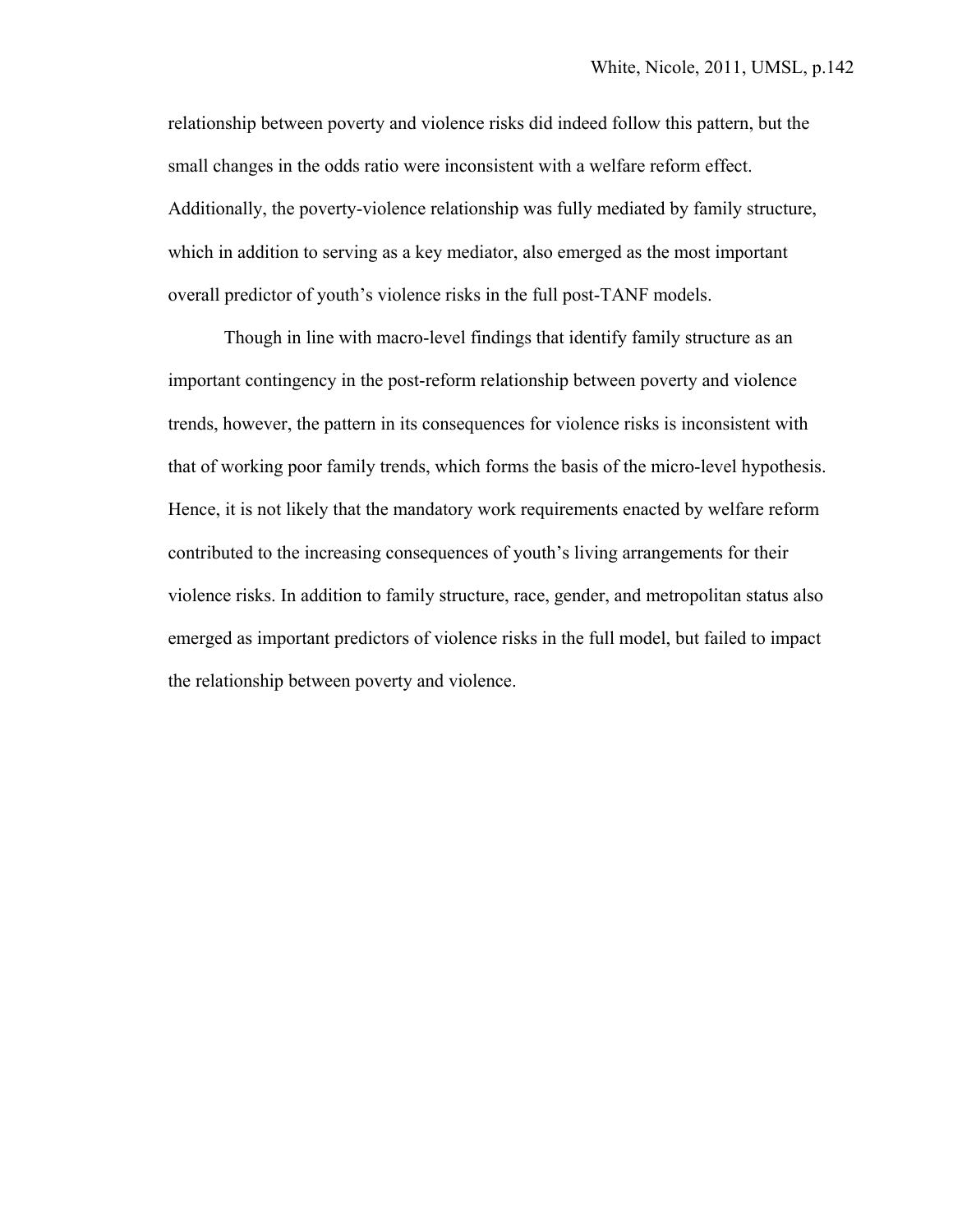#### **CHAPTER 6**

#### **SUMMARY AND CONCLUSIONS**

 There has been a long tradition of criminological research on the relationship between economic deprivation and crime, yet little attention has been paid to the effects of macroeconomic conditions and social welfare policies on youth violence trends. The present study aimed to fill this gap in the literature by assessing the impact of recent changes in macroeconomic conditions and welfare reform policies on youth violent victimization trends. Equally important, this study also proposed to determine whether the relationship between poverty and youth's risks for violence has changed over recent decades and if welfare reform played a significant role in these changes.

 Drawing from a study conducted by Messner, Raffalovich, and McMillan (2001) that found an important association between child poverty and juvenile homicide arrest trends for both black and white youth, this research supposes that the changes in macroeconomic conditions and federal welfare policies that contributed to the child poverty trends of the 1990s and early 2000s also contributed to other youth violence trends, or in this case youth violent victimization. In addition to race, however, this study also examined trends disaggregated by Hispanic origin, family structure, and other demographics in an effort to understand how these relationships differ across various youth sub-groups.

 First, findings from the macro-level analysis confirm that there is a significant overall association between poverty and violence trends not only for all youth, but for non-Hispanic whites, non-Hispanic blacks, and youth in married couple and femaleheaded families. The strength and significance of the relationship varied substantially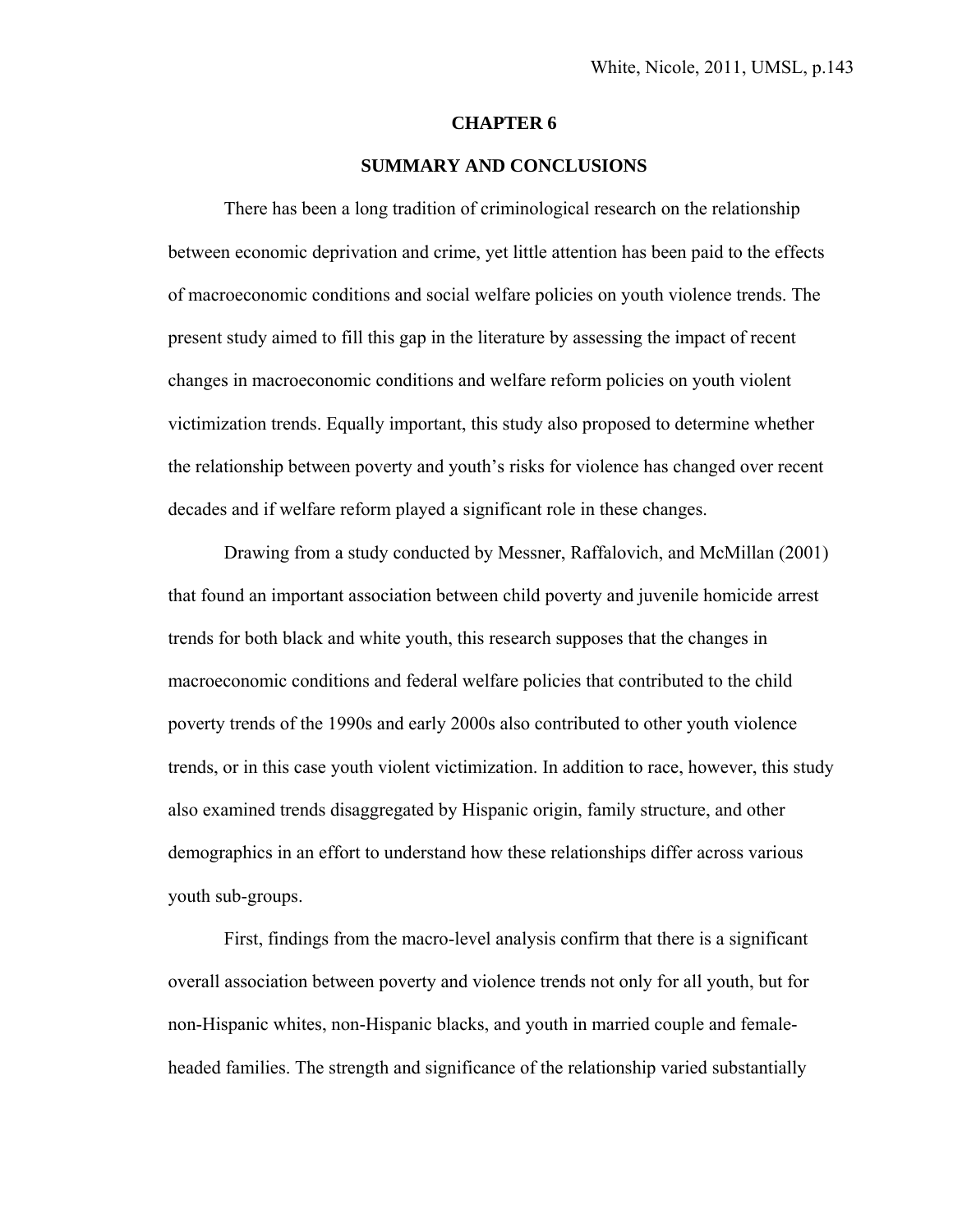across youth groups and economic periods, with the most important relationships being found among female-headed families and the post-reform periods (i.e. early post-reform and economic downturn), respectively. Overall, however, the poverty-violence relationship tended to be strongest and most consistently significant for groups of youth in female-headed families.

 The fact that family structure is important to the poverty-violence relationship is not surprising. More so than race and ethnicity, family structure is strongly related to children's poverty. While black and Hispanic children are a little more than two and onehalf times as likely as white children to be poor, youth in female-headed families are more than four times as likely as youth in married couple families to experience poverty (DeNavas-Walt, Proctor, & Smith, 2010). Research has extensively documented the detriments of growing up in poor, female-headed families, many of which place youth at greater risk for a host of adverse economic and social outcomes--including greater exposure to violence in the impoverished, high crime areas in which they are more likely to reside.

 Another key contingency in the poverty-violence relationship was ethnicity, or in this case, Hispanic origin. Across the total sample and every sub-group of racial and ethnic youth, a very clear pattern emerged: the overall relationship between poverty and violence was not statistically significant for Hispanic youth. In fact, the only significant finding was that of female poverty and violence trends, which was only moderately associated and marginally significant. While the absence of significant findings does not mean that poverty is not related to Hispanic violence trends, it does suggest that other factors beyond the scope of this study may be involved. One omitted variable that may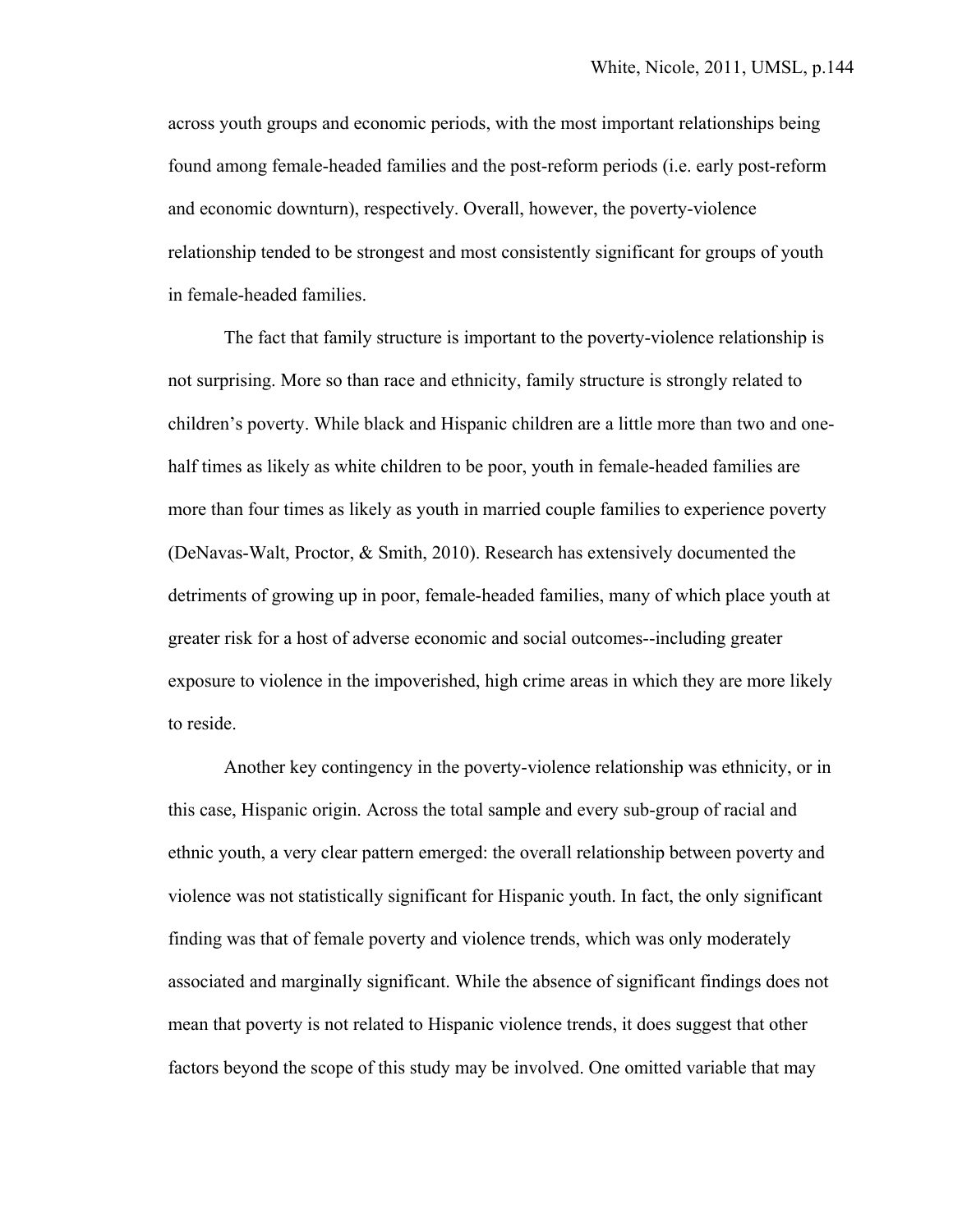shed some light on the differences between Hispanics and non-Hispanics is immigration status.

 Immigrant families face a number of unique challenges that place them at particularly high risk for poverty and other social disadvantages. Although immigrants have high employment rates, for example, they are more likely than native-born workers to be employed in low-skilled, low-wage jobs. However, they also have relatively less access to public assistance and social service programs that may otherwise provide vital supports to working poor families. In addition to economic barriers, immigrant children also have less access to head start programs, health insurance, and other social services, which places them at greater risk for a host of long-term social, academic, and physical health challenges (National Center for Children in Poverty, no date), which in turn places them at greater risk for violence. Because they comprise the vast majority of the poor in both recent and established immigrant families, these disadvantages should have particular significance for Hispanic youth (Wight, Thampi, & Chau, 2011), and more specifically, Hispanic youth violence.

 On the other hand, poor children in immigrant families also have certain advantages over poor, native born children. The parents of poor children in both recent and established immigrant families exhibit stronger attachment to the labor force than those of poor, native born children and have higher marriage rates. In established immigrant families, moreover, poor children are more likely to be residentially stable than those in native born and recent immigrant families (Wight, Thampi, & Chau, 2011). There are also important contextual differences in black and Hispanic poor communities, the latter tending to have more racial and economic heterogeneity and greater proportions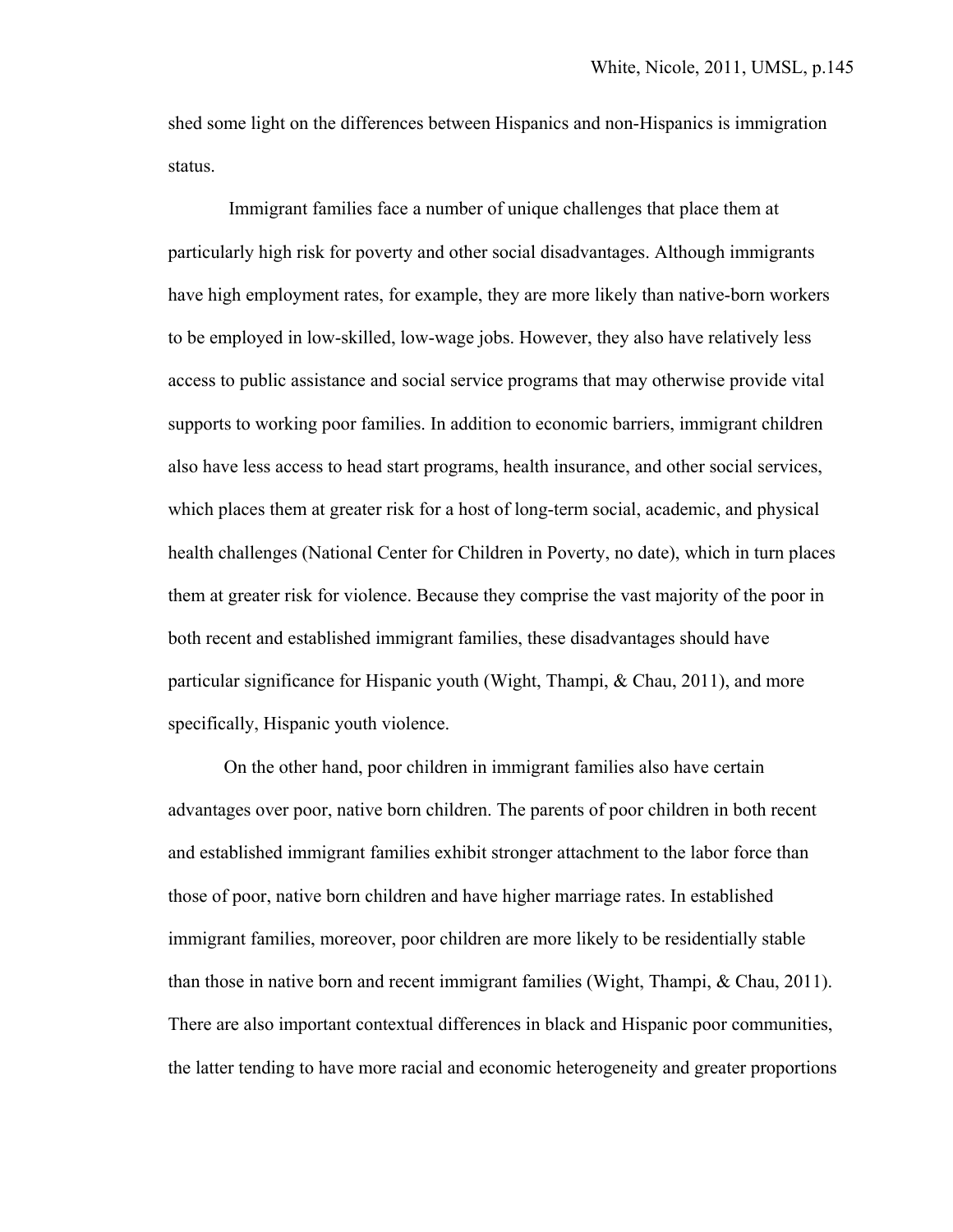of two-parent families--all of which may serve as protective factors against negative adolescent outcomes. Whether these factors counteracted the negative effects of poverty on Hispanic youth violence is unknown, but it is important for future research to pursue this line of inquiry. A great deal of our knowledge about the group differences in violent crime is based on black-white comparisons, but with significant growth in the current and projected Hispanic youth population, it is increasingly important for researchers to consider the roles of ethnicity and immigration status on poverty, violence, and other youth outcomes. This information will help practitioners to address the unique needs of immigrant youth in violence prevention and other social intervention programs.

 Another key factor that emerged in the significance of the poverty-violence relationship was the poverty measure used in the analysis. While the overwhelming majority of the total poverty-violence and group poverty-violence relationships were not statistically significant, it was total youth poverty that tended to be more closely associated with victimization trends both in terms of strength and statistical significance. When disaggregated by race, ethnicity, and family structure, however, it was presumed that violence trends would be more closely associated with group poverty rather than total poverty, which represents a more global measure of youth economic deprivation.

 While the present findings suggest that changes in global poverty have a more significant impact on group violence trends than changes in that group's own poverty rate, it is also possible that more proximate measures are needed to reliably assess the differences in the effects of national-level deprivation and that of youth's immediate environments on violent crime trends. For example, an analysis comparing changes in neighborhood violence rates to those in national- and neighborhood-level poverty would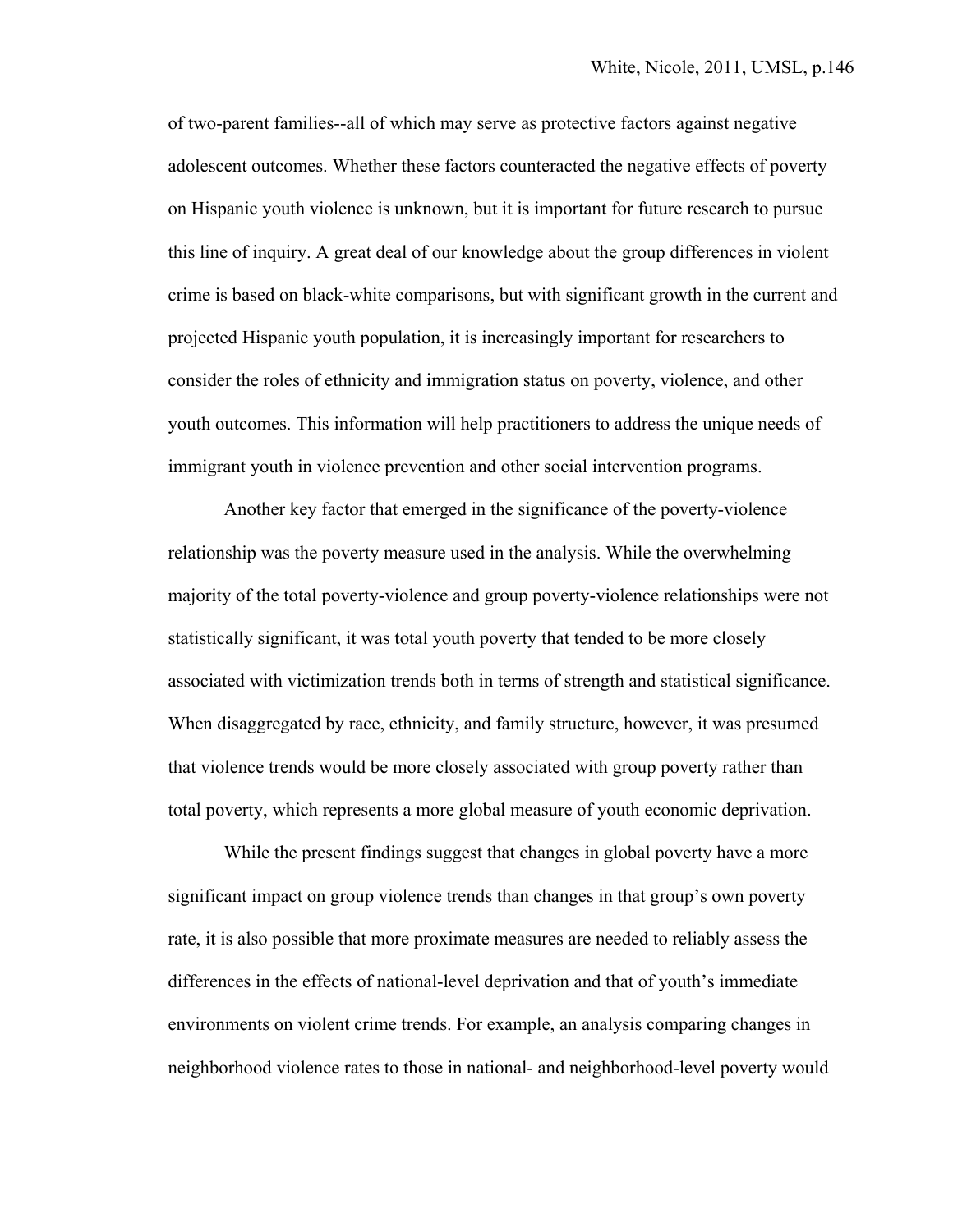prove informative. However, such an assessment was not possible in the present study because the NCVS does not contain neighborhood-level variables. Future research is needed to determine how differences in the measurement of poverty affect its impacts on violence trends, not just in terms of its proximity to subjects but also in the use of other alternative measures.

 The significance of the overall poverty-violence relationship also varied across demographic sub-groups. Although predominately statistically nonsignificant, there was an important overall association between the total poverty and violence trends of male and younger adolescent sub-groups in the non-Hispanic white, non-Hispanic black, married couple and female-headed family categories. On the other end of the spectrum, the only significant association found among the older adolescent sub-group was for youth in female-headed families. The variability in these findings underscores the complexity in the macro-level relationship between youth poverty and violent victimization trends, which otherwise could not be determined without the level of disaggregation employed in this study. So despite the long-standing tradition of research on the poverty-violence relationship, similar analyses are needed to understand why and how this relationship differs for various youth sub-groups.

 More important than the association between poverty and violence trends is the larger impact of macroeconomic conditions and welfare reform policies on this relationship. Of particular concern in the present study was the impact of the economic expansion, TANF implementation, and economic downturn on recent trends in youth violent victimization. Prior research has offered little empirical support for a relationship between economic growth and violent crime trends. However, the established association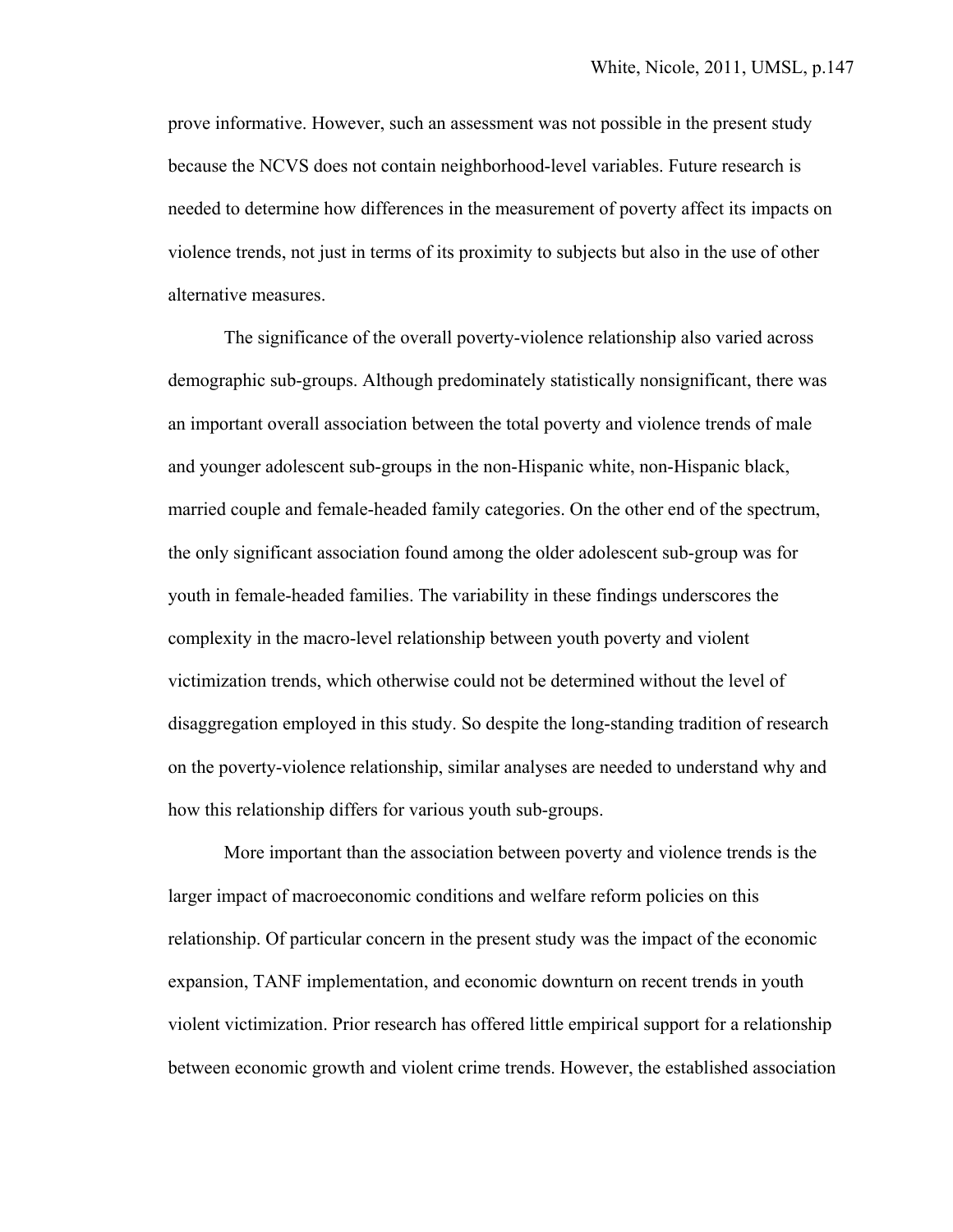between child poverty and juvenile violence trends calls for another look at this relationship. It is my argument that the complexities of the economy-crime relationship may not be understood in terms of a direct association, but through some other process or intervening mechanism--a contention that is supported by Rosenfeld's (2009) findings that economic conditions (as measured by the Index of Consumer Sentiment) indirectly affect homicide rates via acquisitive crimes such as burglary, motor vehicle theft, and robbery. Research reported by Arvanites and Defina (2006) also suggests that business cycles are negatively associated with economically motivated violent crime via reductions in criminal motivation. Despite this evidence, however, the processes and mechanisms that link economic conditions to violent crime are largely unknown. Presuming that the changes in macroeconomic conditions that influenced recent child poverty trends also influenced trends in youth violent victimization, this study seeks to contribute to the understanding of this complex relationship.

 Mixed support was found for this hypothesis. For the total sample of youth and the overwhelming majority of sub-groups, there was no relationship between macroeconomic conditions and youth violent crime trends. However, certain groups of youth were significantly impacted. Findings suggest that the economic expansion was associated with the violence declines of females and all youths in female-headed families via total poverty as well as younger adolescents and non-urban youths in married couple families via group poverty. On the other hand, the economic downturn attributed to the violence trends of non-Hispanic white and non-Hispanic black males via both total and group poverty, as well as the total sample of non-Hispanic blacks via total poverty trends. In addition, the downturn influenced violence trends among males and non-urban youth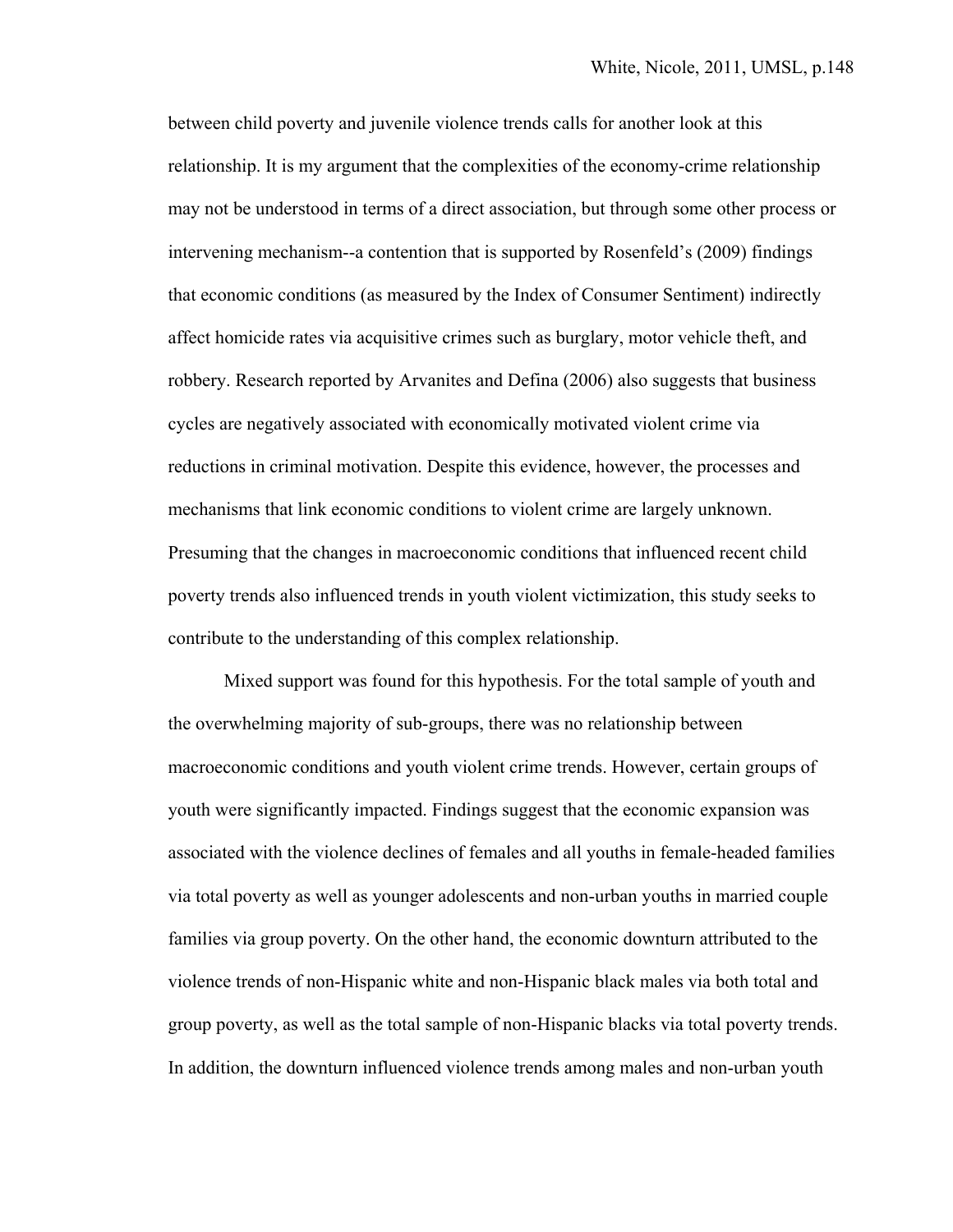in female-headed families through associations with group and total poverty, respectively.

 These findings make evident the intricacies in the relationship between macroeconomic conditions and youth violent crime trends--intricacies that have not been uncovered in previous analyses because researchers have failed to consider how shifts in macroeconomic conditions impact violence among youth in various sub-groups. Take the results from the economic expansion period, for example. If the analysis had been conducted only on the total sample of youth, the significant relationships for certain groups in married couple and female-headed families would have gone undetected. Moreover, the fact that the expansion's effect on violence was limited to certain groups of youth in families while the downturn's effect was limited largely to racial groups would have also been overlooked, a fact that the macro-level findings cannot readily explain.

 It is possible that the anti-poverty measures targeted towards poor families in the 1990s also served to reduce violence among youth in female-headed families and certain groups in married couple families. Although research has identified substantial improvements in the 1990s job market as a significant contributor to the child poverty reductions of that time (Nichols, 2006), mandatory work requirements and tax incentives enacted by federal welfare reforms and EITC expansions also played an important role in the increased work efforts of single mothers and low-income families. By increasing work efforts among poor families, then, it is also plausible that these measures had some indirect influence on youth violence reductions.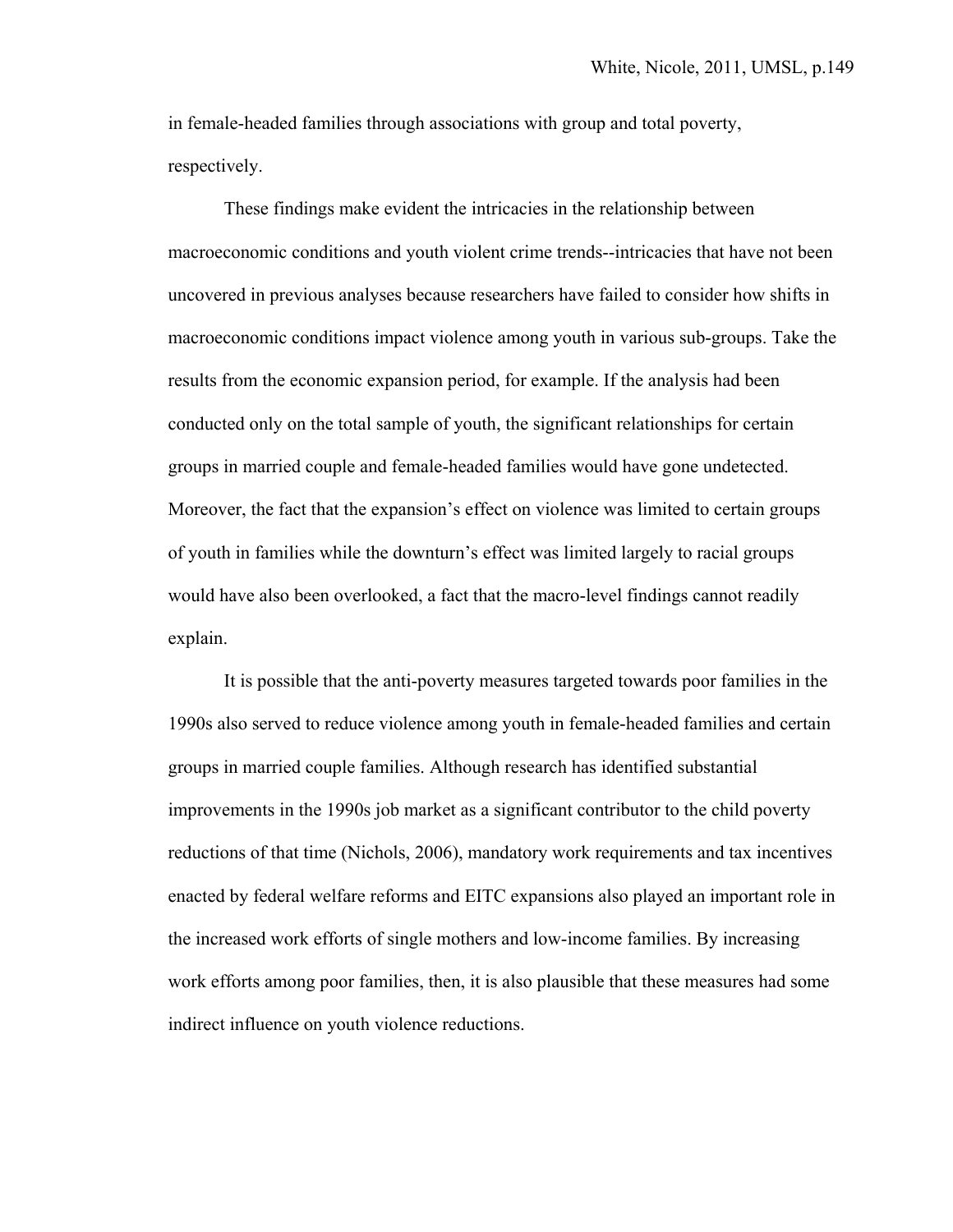Prior analyses have not addressed these potential relationships, partly because data and methodological limitations have made it difficult to disentangle the effects of the economic expansion, Earned Income Tax Credit, and welfare reform on the growth in maternal employment, reductions in child poverty and welfare caseloads, and other economic developments of the 1990s, which in turn have hampered research efforts to determine the distinct impact of each factor on various aspects of family and child wellbeing. This limitation is particularly characteristic of welfare reform evaluations as states' administrative data do not include direct indicators of family and child well-being, changes in family living arrangements, and recipients' access to other sources of nonpublic support (Acs and Loprest, 2007). Nonetheless, there is at least some evidence that expansions to the Earned Income Tax Credit contributed to a significant portion of the increase in maternal employment between 1984 and 1996 while smaller contributions were made by welfare experimentation programs and other work incentive initiatives (e.g. Meyer and Rosenbaum, 2006), which included mandatory participation in welfareto-work programs, temporary time limits, and child-care for working mothers. However, this work pre-dates the implementation of the Temporary Assistance to Needy Families program.

 While the inability to resolve these issues is an obvious limitation of this research, the findings will hopefully illustrate the importance of 'thinking outside of the box' when it comes to the study of the economy-violent crime relationship. Doing so will allow researchers to shed new light on the effects of long-studied indicators such as unemployment on violent crime rates; while there is a close, historical association between adult unemployment and child poverty rates, researchers have failed to consider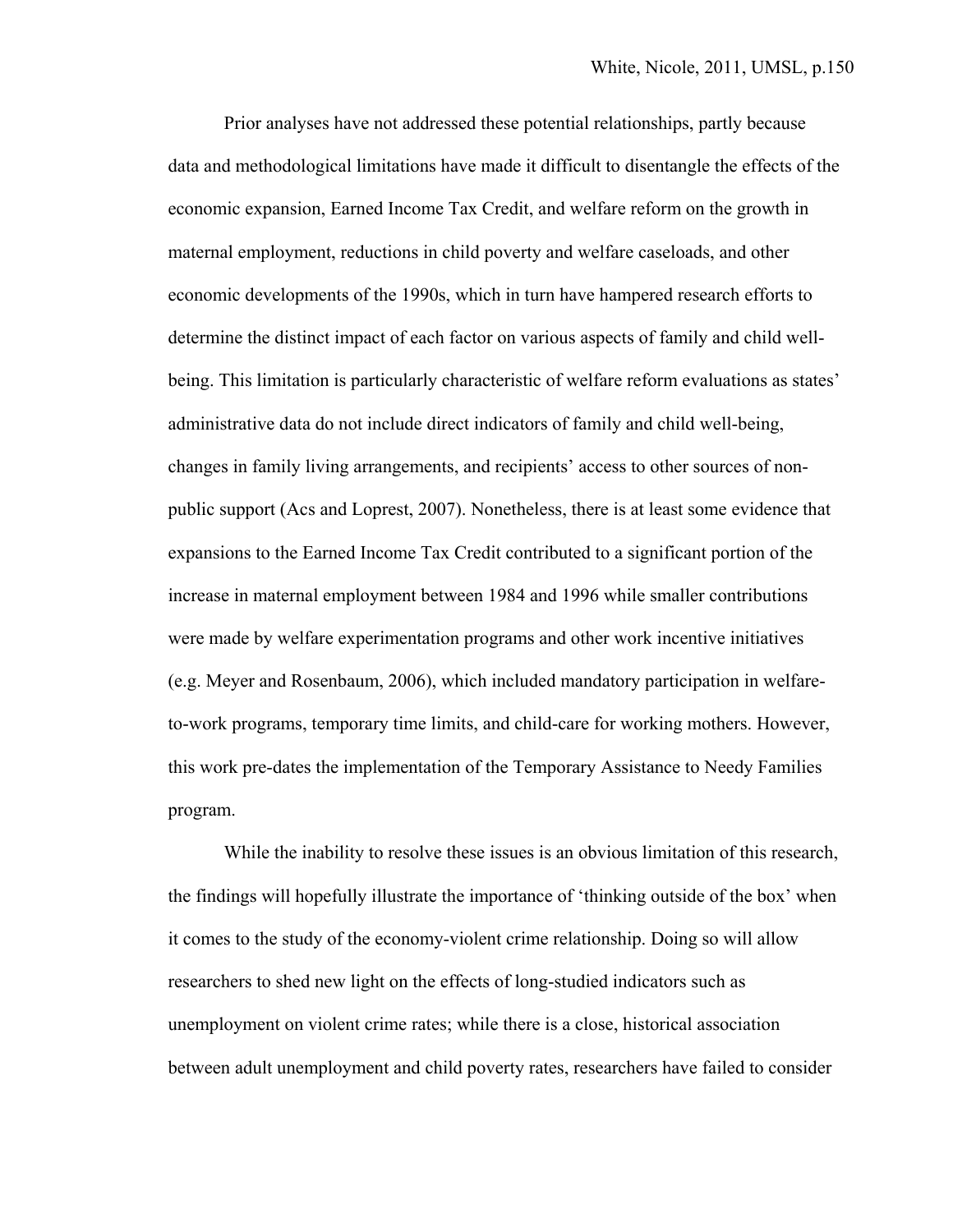whether long-term changes in adult unemployment have impacted youth violence trends through this association. A more creative approach would also lend itself to the study of the relationship between violent crime and other less common, but equally relevant, indicators of economic growth--the importance of which is illustrated by the previously noted findings of Arvanites and Defina (2006), Rosenfeld (2009), and more recent research conducted by Lauritsen and Heimer (2010) which provides evidence of an association between long-term changes in consumer pessimism and serious violent victimization among black and Latino males.

 As mentioned in the preceding discussion, the economic downturn appeared to have a particularly significant impact on the violence trends of non-Hispanic white and non-Hispanic black males, which followed very similar patterns between 2001 and 2004. Past research has established that minorities tend to suffer greater economic consequences than whites during periods of recession, primarily because they are more likely to be employed in the low-skilled, low wage jobs that are disproportionately affected by downturns in the economy--a pattern that is observed not only in employment but child poverty trends as well. Given the inter-relationships between economic growth, child poverty, and youth violence, it was expected that minorities would also experience the most significant growth in violence rates during the weakened economic state of the early 2000s. While rates expectedly increased for white and black males (as well as the total sample of white and black youth), however, there was a sharp drop in Hispanic victimization after 2002. Thus, the downturn-era trends in violent victimization were more similar for white and black youth than black and Hispanic youth, which is inconsistent with expected findings.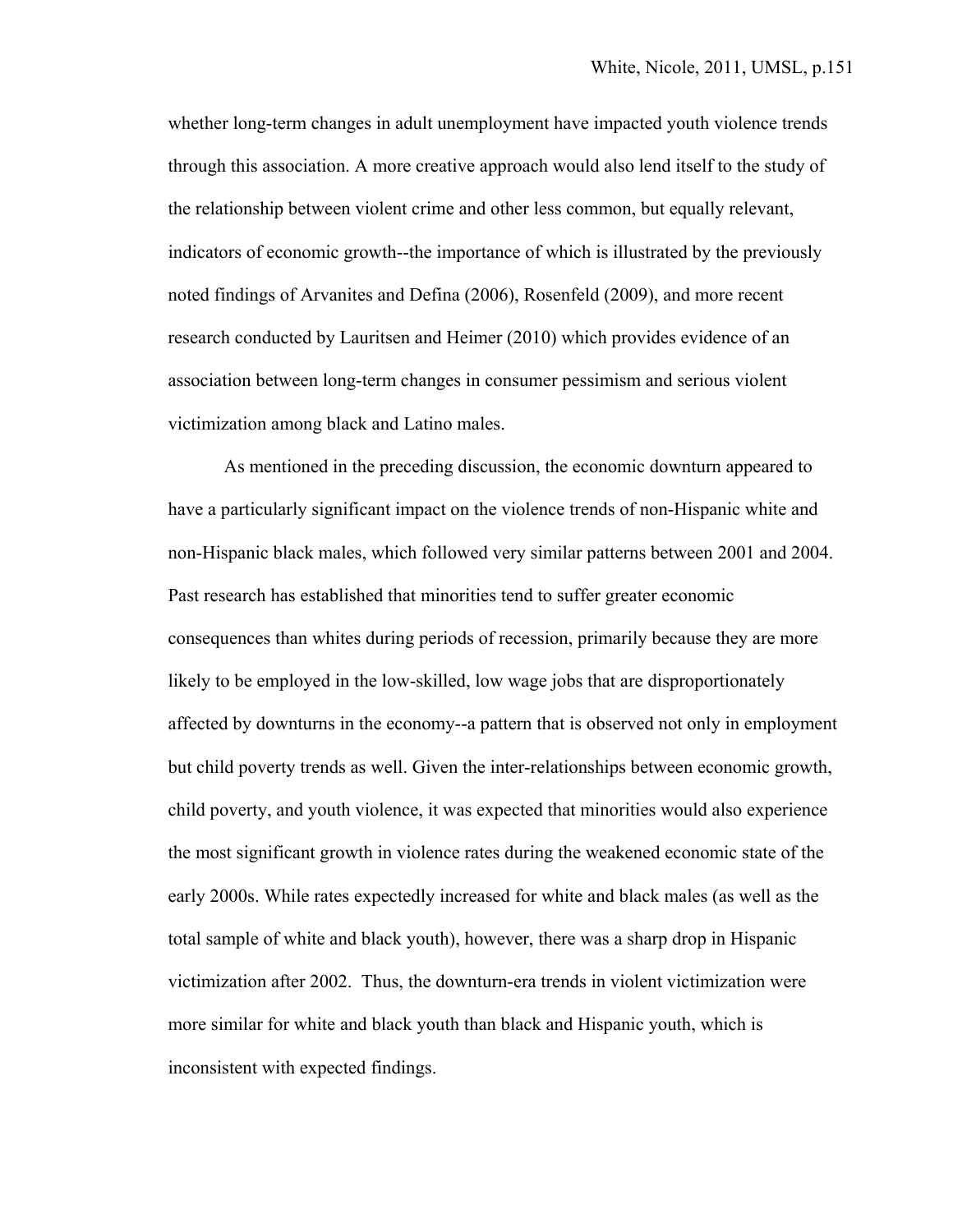One potential explanation for this inconsistency is that the 2001 recession affected workers of all racial, family, and earnings groups and unlike past recessions, did not impact minorities more significantly than whites. Other research has suggested that modern recessions like that observed in 2001 also differ from past recessions in that unemployment rises because of the difficulty finding new jobs rather than the loss of jobs (e.g. Hall, 2007), although the recent downturn challenges this notion. Indeed, the growth in unemployment between 2001 and 2004 was modest and although the increase in black child poverty was more than three times larger than that of white children, neither experienced substantial increases; rates increased by one percentage point for white children, three and one-half points for black children, and less than one percentage point for Hispanic children.

 Thus, the nature of the 2001 recession was not one that lent itself to disproportionate consequences for minority youth, neither in terms of poverty nor violence trends, so it makes sense that downturn-era trends in violent victimization were similar for white and black youth. However, longer time series should be examined to determine whether these findings also apply to past recessions or indeed reflect the nature of the 2001 downturn. Because this study is based on one expansion and recession period, results cannot be generalized to other periods of economic growth.

 An additional disadvantage of analyzing a relatively short time series is that the economic downturn and early post-reform periods both contain only four data points, which makes a strong association between trends more likely. The overall relationship between total poverty and violent victimization exhibits this tendency, with correlations approaching 1.00 for the early post-reform and economic downturn periods. Excluding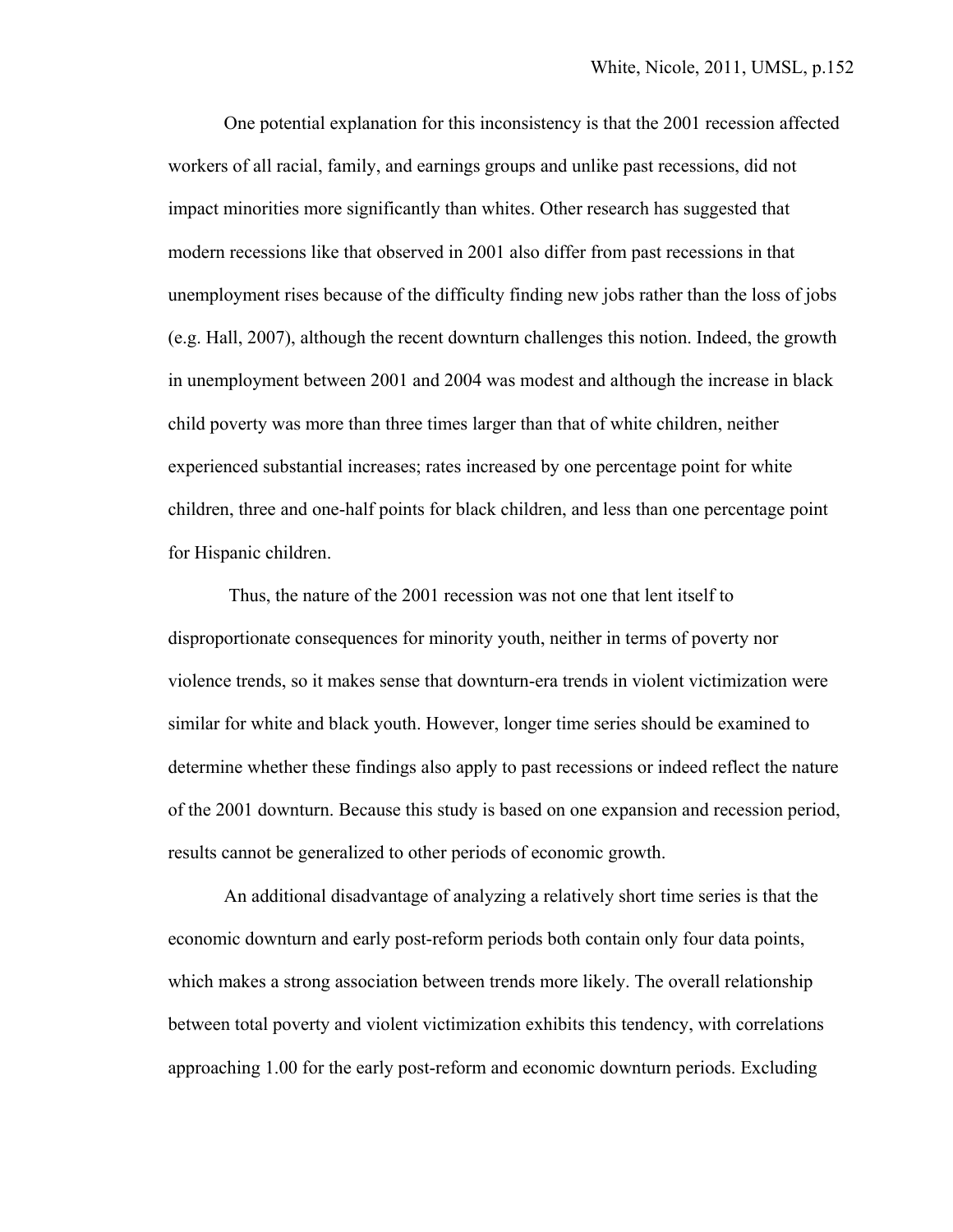Hispanic groups, moreover, a large portion of the sub-group relationships also follow this pattern. However, there is enough variation in the strength of these relationships to conclude that inflated correlations are not inherent to the shorter time periods. The same general pattern was observed for the group poverty-violence results, but the relationships were substantially weaker than those observed for total poverty-violence. Still, these findings should be interpreted with caution as reliability issues with the shorter time periods weaken any conclusions that may be drawn about the effects of welfare reform and the economic downturn on youth violence trends.

 With this caveat in mind, the association between poverty and violence trends was also assessed during the early post-reform period in an attempt to uncover the larger influence of TANF on the relationship. Prior research has examined the effects of PRWORA and other welfare reforms on maternal employment and family income, welfare caseloads, marriage and children's living arrangements, and family and child well-being, but criminologists have largely ignored the potential impacts of welfare reform for youth violence trends. While there is evidence of a cross-national relationship between welfare spending levels and child homicide rates (e.g. Briggs & Cutright, 1994), the national-level relationship between welfare reform and trends in youth violent victimization has not been assessed. While this omission is due partly to a lack of relevant data, existing data sources such as the NCVS provide an opportunity to examine this relationship via the association between poverty and victimization trends.

 In the wake of welfare reform, there was a marked acceleration in child poverty declines for all children, but most substantially for Hispanics and those in female-headed families. I argue that similar patterns in victimization trends would reflect the influence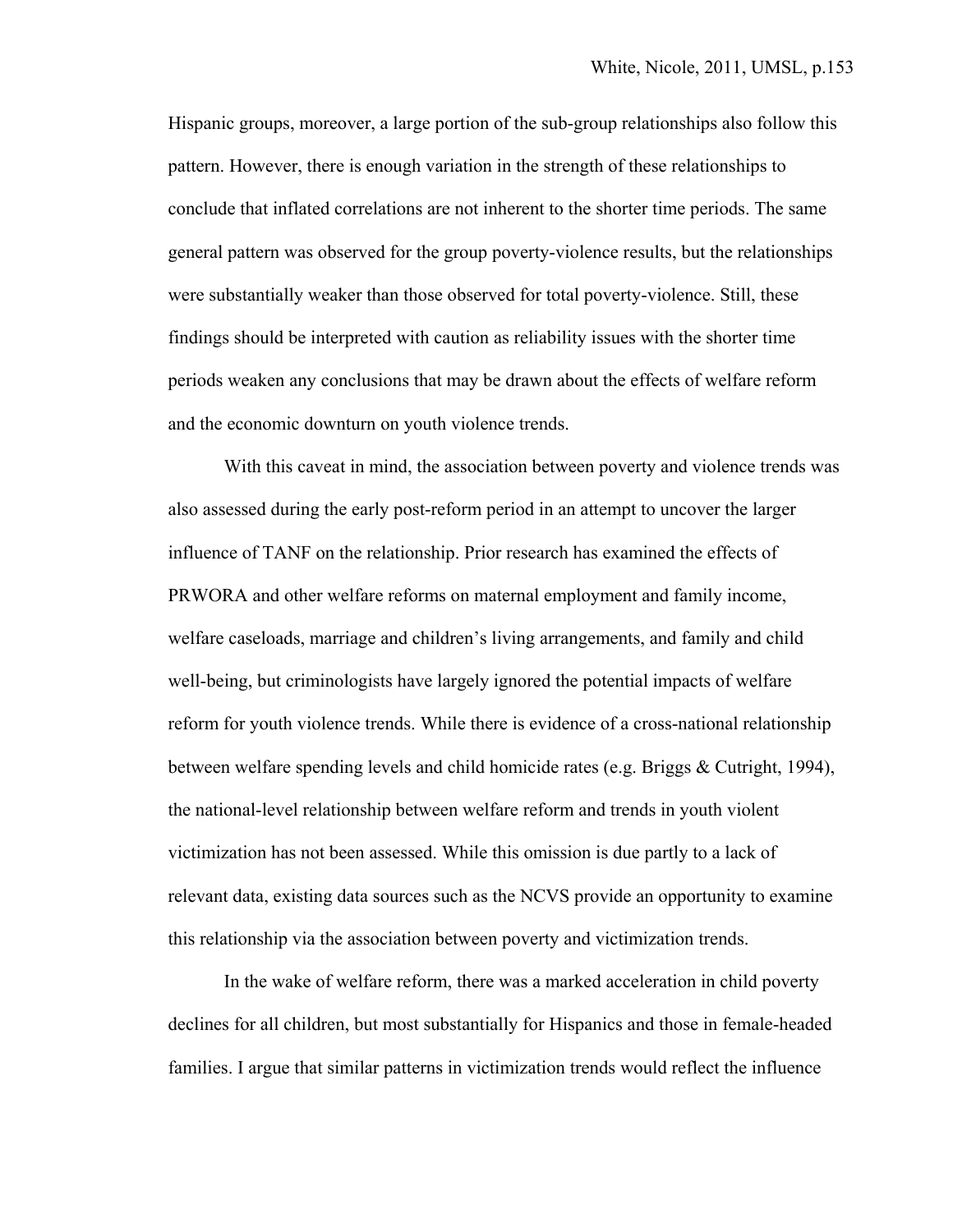of welfare reform. For urban minorities and Hispanic females, victimization trends did display a marked acceleration during the early post-reform period. However, the pattern in the group victimization reductions was inconsistent with a welfare reform effect. For the majority of black youth sub-groups and in particular females, older adolescents, and non-urban youth, there was a spike in victimization that coincided roughly with the implementation of TANF, indicating that welfare reform may have had a shock effect on these groups. Because poverty declined for all black sub-groups during the early postreform period, however, any adverse effects that welfare reform might have had on black victimization rates would have come through some other mechanism beyond the scope of this study. In terms of the present hypotheses, it does not appear that welfare reform contributed to victimization reductions for either non-Hispanic white, non-Hispanic black, or Hispanic youth.

 Victimization trends disaggregated by family structure exhibited more prominent early post-reform reductions, but while rates fell more uniformly for groups in married couple families, they declined markedly for the majority of groups in female-headed families. Occurring in 1998 for all sub-groups in female-headed families, this marked decline was most apparent for males, younger adolescents, and urban youth, which suggests that any effects of welfare reform were most likely not immediate. These effects, according to the findings, came through an association with total poverty for nonurban and all youth in married couple families and males, females, urban, and all youth in female-headed families. Through its association with group poverty, moreover, welfare reform also contributed to male victimization in female-headed families. More than any other group examined, therefore, welfare reform appears to have impacted youth violent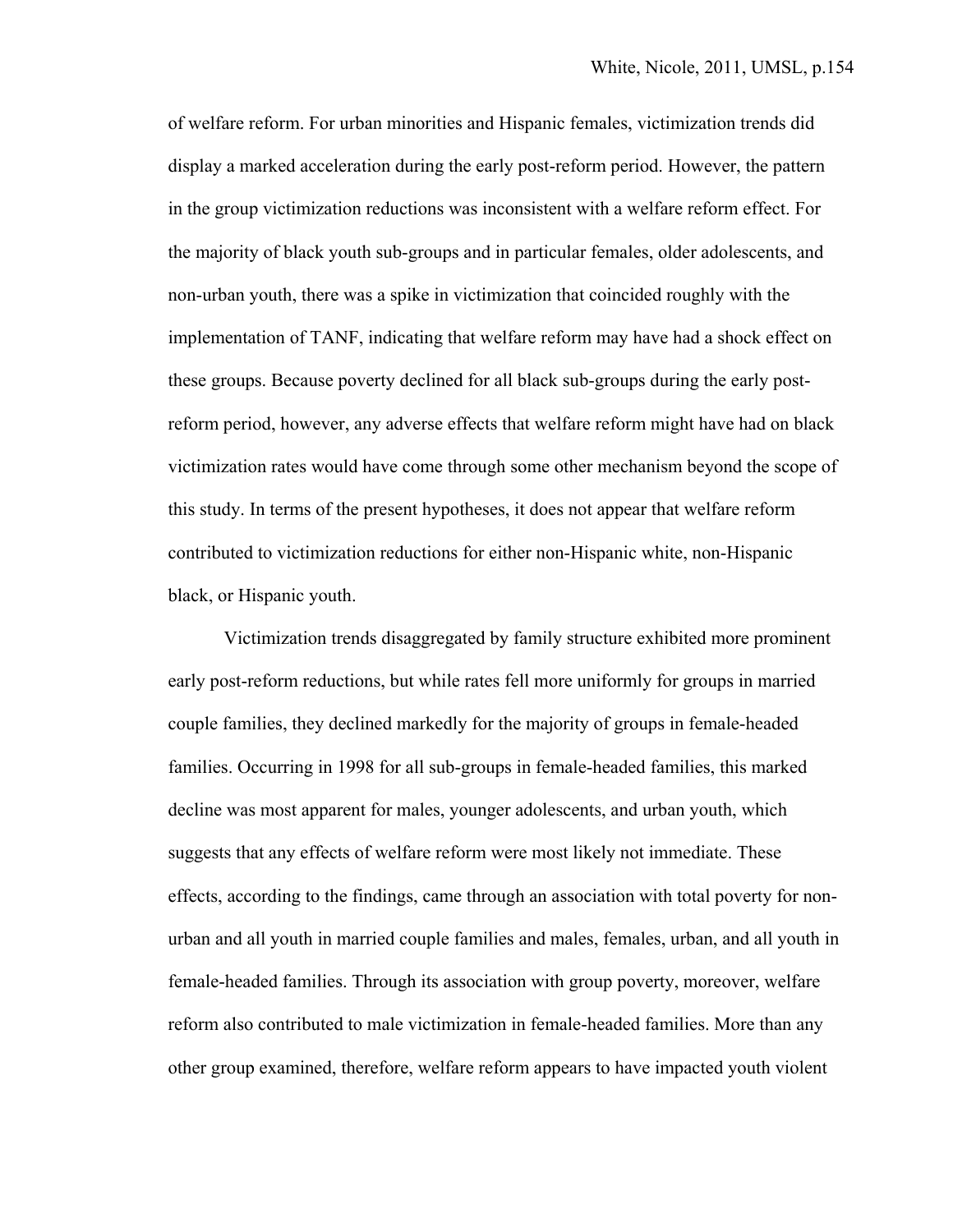victimization in female-headed families, which is consistent with the fact that welfare is almost exclusively targeted towards single mothers with children. However, additional analyses also confirmed that relative to the pre-reform period, the post-reform association between youth poverty and violence trends was also more statistically important for non-Hispanic whites and non-Hispanic blacks.

 The potential criminogenic effects of welfare reform were also explored by examining the changes in the relationship between poverty and youth's risks for violence before and after TANF implementation. Drawing on trends in working poor families and the consequences of these trends for poor adolescents, I argue that if TANF had any influence on the relationship, the consequences of poverty for youth's violence risks would be exacerbated as the proportion of poor children in low-income working families increased (i.e. early post-reform period). As the proportion of poor children in lowincome families decreased, however, the consequences of poverty for youth's violence risks would also diminish over time (i.e. late post-reform period). This pattern partially is in line with findings that children in working poor families, who fared just as bad children in *non-working* poor families at the time of TANF implementation, tended to fare significantly better seven years later (see Wertheimer, Moore, and Burkhauser, 2008), which suggests that the increased work efforts associated with welfare reform have longer term benefits for affected youth.

 Across the pre-reform, early post-reform, and late post-reform periods, the direct relationship between poverty and youth's violence risks did follow the hypothesized pattern, seeming to suggest that the mandatory work requirements enacted by welfare reform did influence violence risks. However, the fact that poverty's consequences for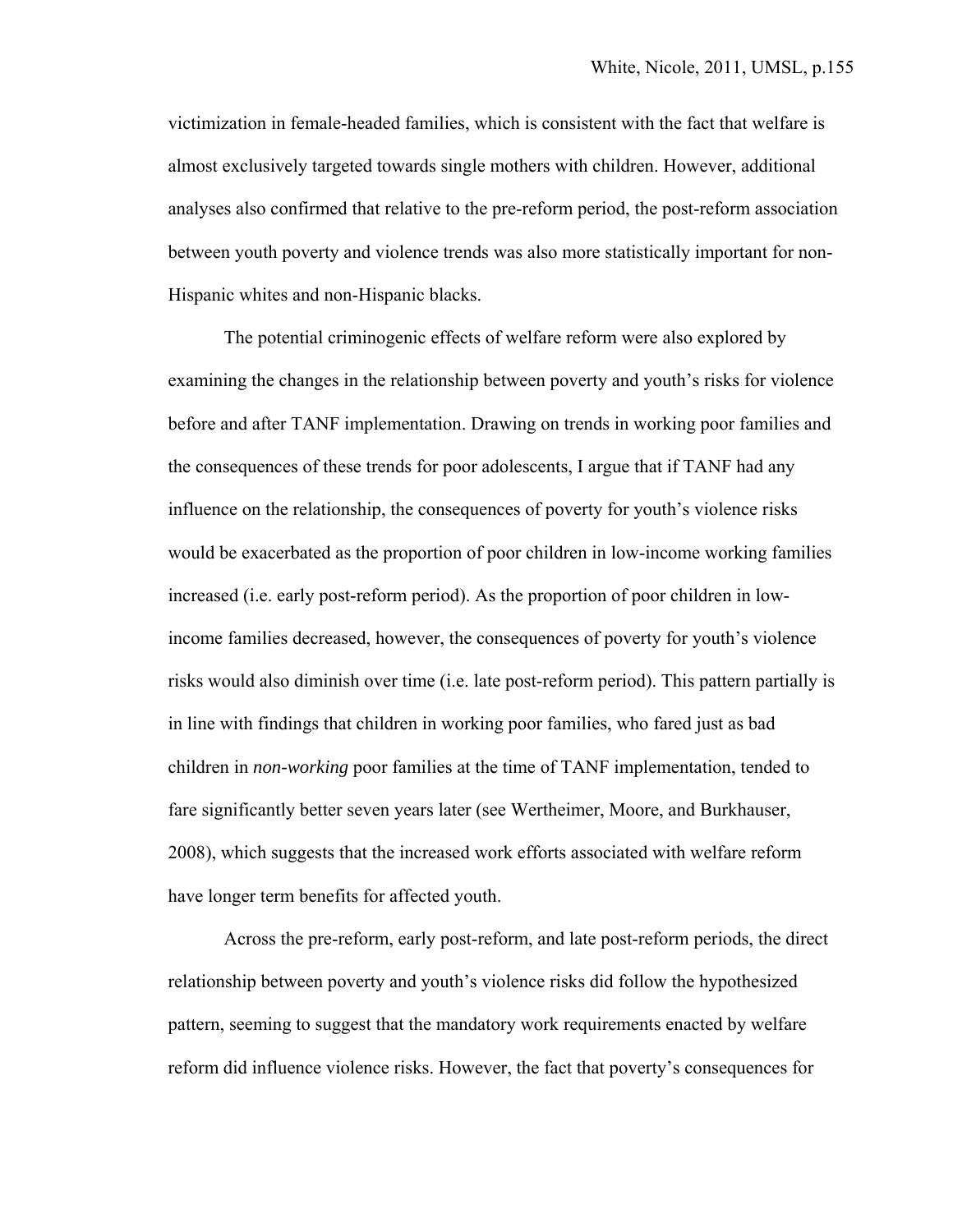violence risks varied only slightly across the three periods suggests that welfare reform most likely failed to influence the relationship. Still, examining the influence of race, ethnicity, family structure, and other demographic controls on the poverty-violence relationship was another objective of the micro-level analysis. Findings from the full model identify race, family structure, gender, and metropolitan status as significant predictors of violence risks, with non-Hispanic white, female-headed family, male, and urban youth being slightly more likely than their counterparts to experience violent victimization. However, the relationship between poverty and violence risks was not only fully mediated by family structure, but it also emerged as the most important overall predictor of violence risks in the early and late post-reform models.

 The findings for family structure were consistent with macro-level results identifying family structure, and especially female-headed families, as an important contingency in the relationship between total youth poverty and violence trends, particularly during the early post-reform period. And although the consequences of family structure for violence risks increased more substantially between the early and late post-reform periods than the pre- and early post-reform periods, the changes did not appear to be associated with the mandatory work requirements enacted by TANF--at least in a manner consistent with the presumed relationships between mandatory work requirements, working poor family trends, and the implied consequence for poor youth. Given the pattern in the relationship, however, it is possible that some other aspect of welfare reform may have exacerbated the consequences of family structure for violence risks, perhaps even aggravating already increasing consequences. However, a longer time series would have to be analyzed to confirm this speculation.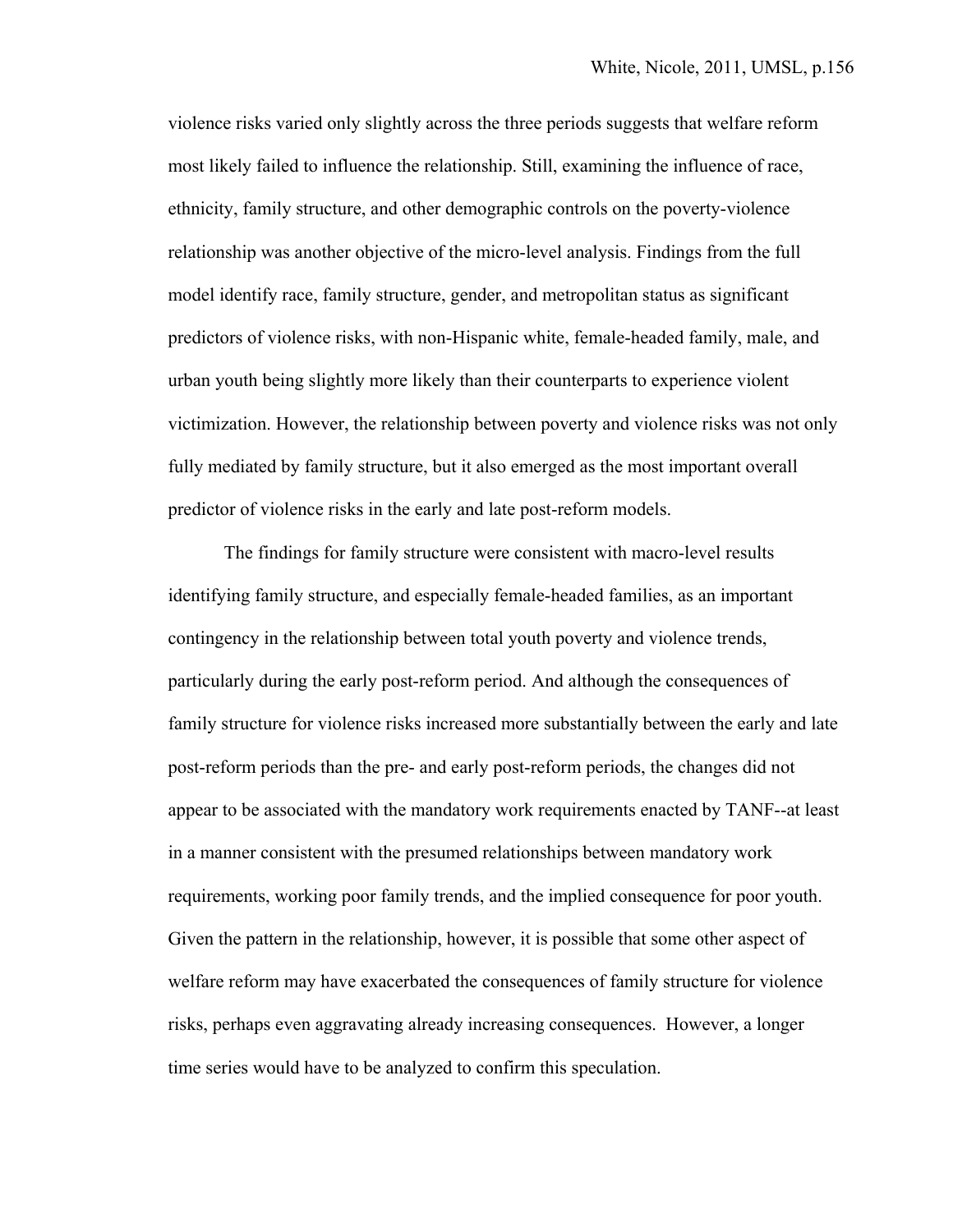One consequence of welfare reform with potential impacts for female-headed families is the increased rules and stricter eligibility requirements that often discourage TANF participation. Evidence from the National Survey of American Families suggests that between 1997 and 2002, there was a considerable decline and concurrent increase in the proportion of 'leavers' exiting welfare for employment and other reasons such as not wanting or needing benefits or too much hassle involved with receipt (Loprest and Zedlewski, 2006). Data from states' administrative records also show that rule-related reasons for welfare desistance far outweigh employment.

 During the 2003 fiscal year, for example, more than forty percent of cases were closed due to federal time limits, sanctions, state policies, or failure to cooperate with eligibility requirements while another fourteen percent were voluntary closures. In comparison, employment accounted for only eighteen percent of closures (U.S. Department of Health and Human Services, 2006). It is important to note that the estimates for employment closures in the administrative data are substantially smaller than those derived from empirical data, primarily because employment is often coded as a failure to cooperate or other reason due to non-reporting. Regardless of the data source, however, evidence suggests that the stricter rules enacted by welfare reform resulted in the closure of a substantial proportion of cases and according to the evidence from the NSAF, the proportion of these cases has increased over time. One of the obvious implications of these findings is that otherwise eligible families are being excluded from the TANF program and no doubt, these families include a significant proportion of female-headed families.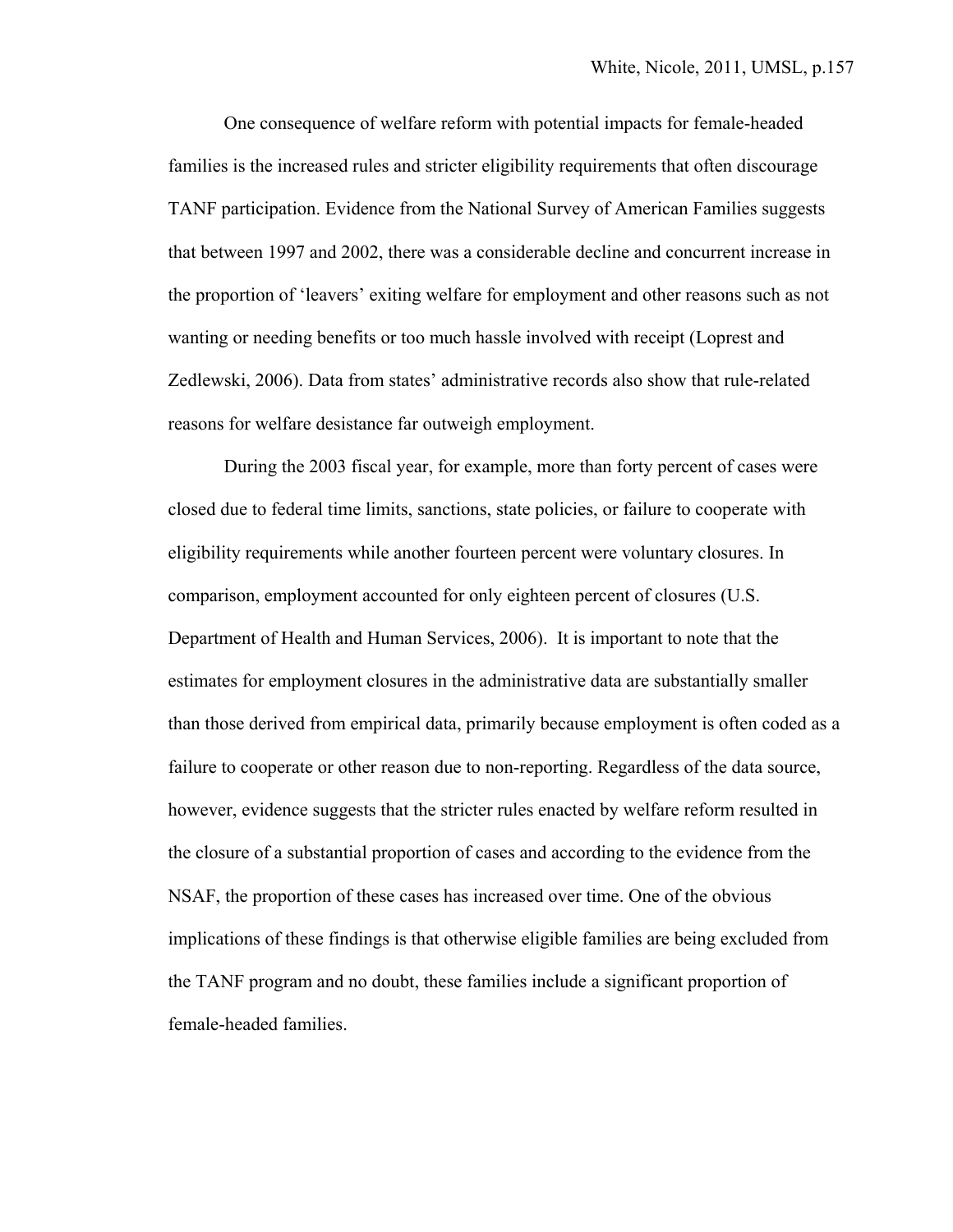Again, this line of reasoning is only speculative. This study offers no definitive evidence that TANF program restrictions contributed to the increasing consequences of family structure for violence risks, or whether TANF contributed at all. The inability to draw a sound conclusion about the effects of welfare reform is due largely to the absence of direct measures of specific welfare policies, which along with the reliability of the early post-reform and economic downturn correlations and the inability to distinguish the effects of the economic expansion from other economic and policy developments of the 1990s, is a major limitation of the current study. In addition to inhibiting the ability to draw sound conclusions, this absence also prevents the identification of the specific provisions that may deter eligible families from participating in TANF or otherwise contribute to negative family and child outcomes (i.e. mandatory work requirements, time limits, threat/use of sanctions for noncompliance, etc.). While the observed patterns offer some clue of how the poverty-violence relationship changed before and after welfare reform, the findings are largely descriptive. More research is needed to determine whether these patterns indeed reflect the influence of welfare reform or the unique intersection of the macroeconomic and welfare policy changes of the 1990s and early 2000s.

 Despite these limitations, this study offers promising directions for future research. National-level studies on the long-term effects of welfare reform are scant (Acs and Nelson, 2007), and virtually non-existent are studies examining the long-term effects of welfare reform on youth violence trends, as previously mentioned. Because welfare and other public assistance programs play an integral role in the economic and material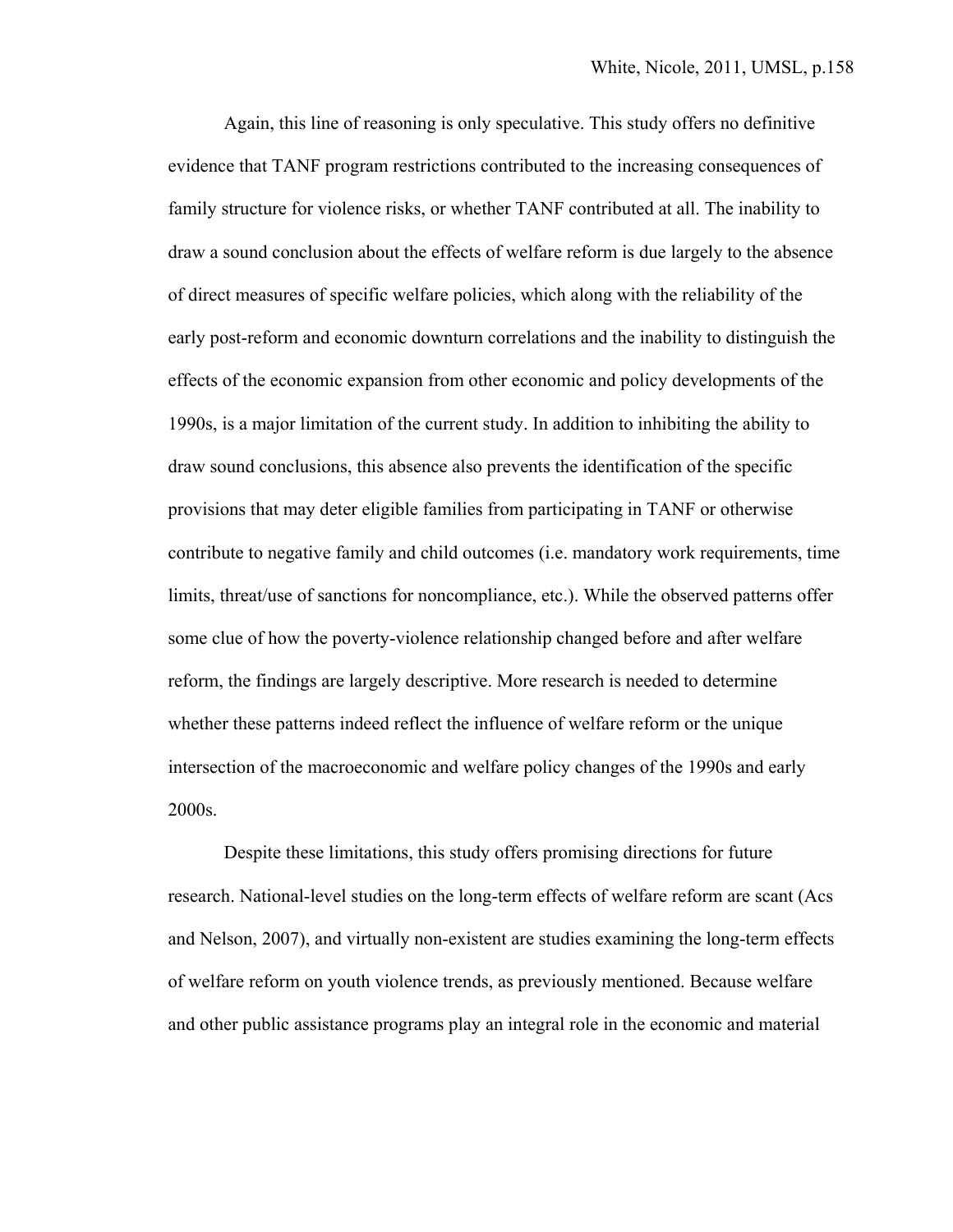well-being of poor children, it is likely that large-scale changes in social welfare policy have had indirect influences on youth violence through child poverty trends.

 This omission from the analyses of youth violent crime trends paints an incomplete picture of public policy's role in these changes, and more generally, the potential criminal justice impacts of social policies targeted toward the alleviation of child poverty, or by the same token, those that inadvertently contribute to increased deprivation--particularly among disadvantaged groups such as poor children and femaleheaded families. This area of research would yield valuable information that would help policymakers to anticipate the unintended benefits and consequences of anti-poverty or other social policies for criminal justice outcomes, and allocate funds and resources to achieve the best outcomes for youth.

 Though not definitive, the sum of the evidence suggests that macroeconomic and social policy changes do indeed have the potential to influence violent victimization trends, particularly among youth in female-headed families. In addition, changes in federal welfare policy appeared to impact the direct relationship between poverty and youth's risk for violence over recent decades, but family structure fully mediated this relationship both before and after the implementation of TANF. While highlighting the significance of family structure for the poverty-violence relationship, this research has also identified some of the specific challenges associated with the study of the economyyouth violence relationship. By addressing these challenges, future research may shed significant light on the relationship between recent economic and policy developments and youth violence trends. More specifically, some of the important lessons learned for future research include: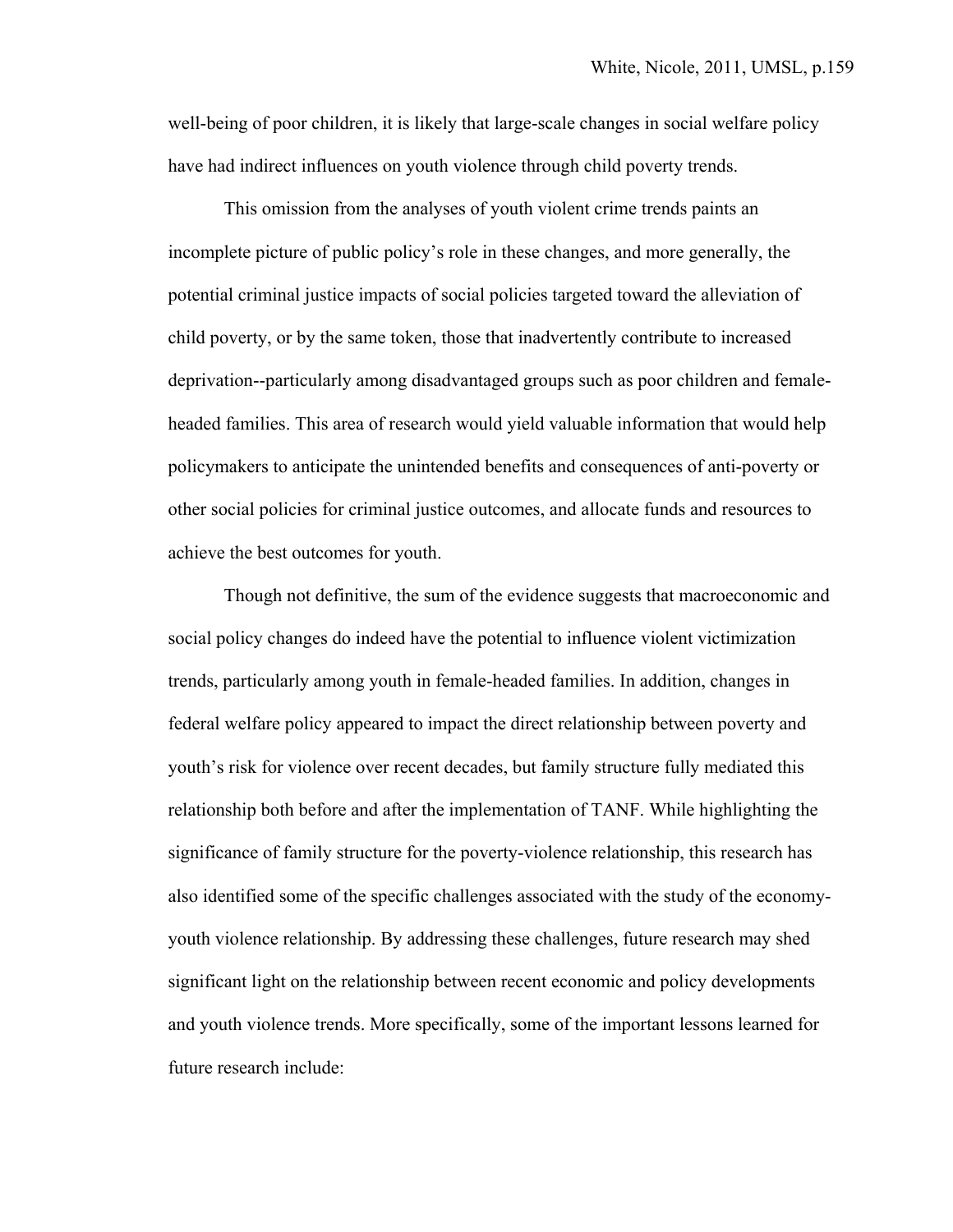*In addition to macroeconomic conditions and welfare reform policies, tax incentives such as the EITC also have important implications for recent youth violence trends.* Although the economic expansion and associated improvements in the job market contributed substantially to child poverty reductions in the 1990s, some research attributes as much as one-fifth and one-third of the early '90s increase in maternal employment to welfare reform and the EITC, respectively (e.g. Meyer and Rosenbaum, 2001). Given the obvious implications of these findings for child poverty reductions, it is important for researchers to consider the role that the EITC may have played in recent youth violence trends; with continued expansions to the EITC, including the availability of local credits in New York City, the District of Columbia, and twenty-two states including Illinois, Michigan, and New Jersey (Internal Revenue Service, 2011), it is particularly important for researchers to consider how its targeted support of vulnerable groups such as low-income, female-headed families may inadvertently influence criminal justice outcomes.

*To accurately assess how year-to-year changes in one variable affect year-to year changes in another, longer time series should be analyzed.* As evidenced by the findings for the poverty-violence associations of the early post-reform and economic downturn periods, a small number of data points may artificially inflate estimates of the association between two trends. To produce more reliable estimates in trend analyses, particularly when distinct eras or conditions are of interest, series covering several decades of data are ideal. While this study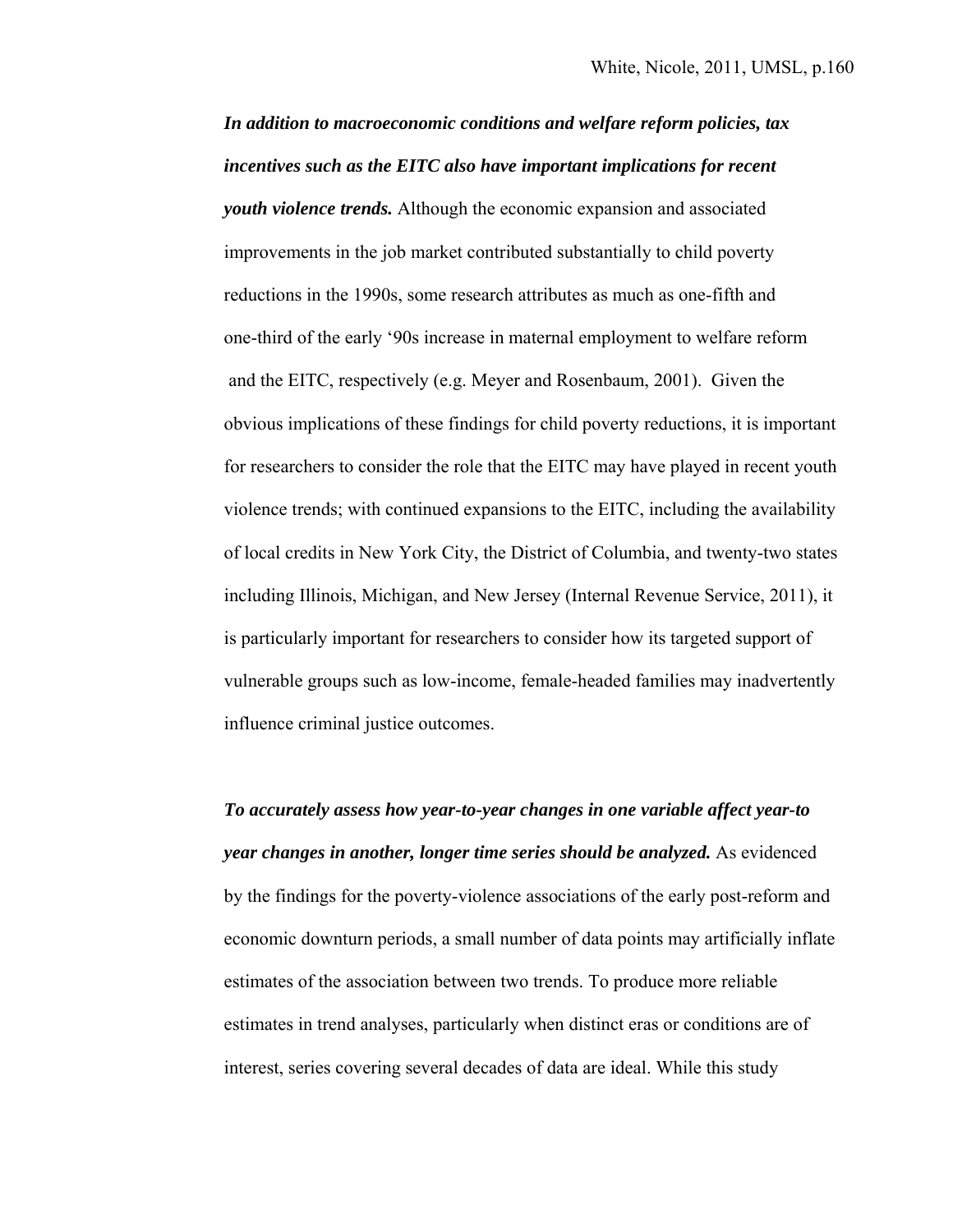is concerned with the impact of recent macroeconomic and social policy changes on youth violence trends, extending the analysis will allow researchers to determine the extent that the present findings apply to other economic and policy contexts.

*The strength and significance of the poverty-violence relationship is contingent upon several factors, including the measurement of poverty.* This study used a variation of the official definition of poverty to estimate both total and group specific poverty rates for various groups of youth, and results from the macro level analysis clearly suggests that the total poverty-violence association is more statistically important than that of group poverty and violence. Whether this pattern represents a true difference in the nature of the relationship between poverty and violence trends or some artifact of the poverty measure is unknown, but experimentation with alternative poverty measures may provide some clue. Additionally, alternative measures may make some difference in the micro-level relationship between poverty and youth's risks for violence, which appeared to be fairly weak in the present study.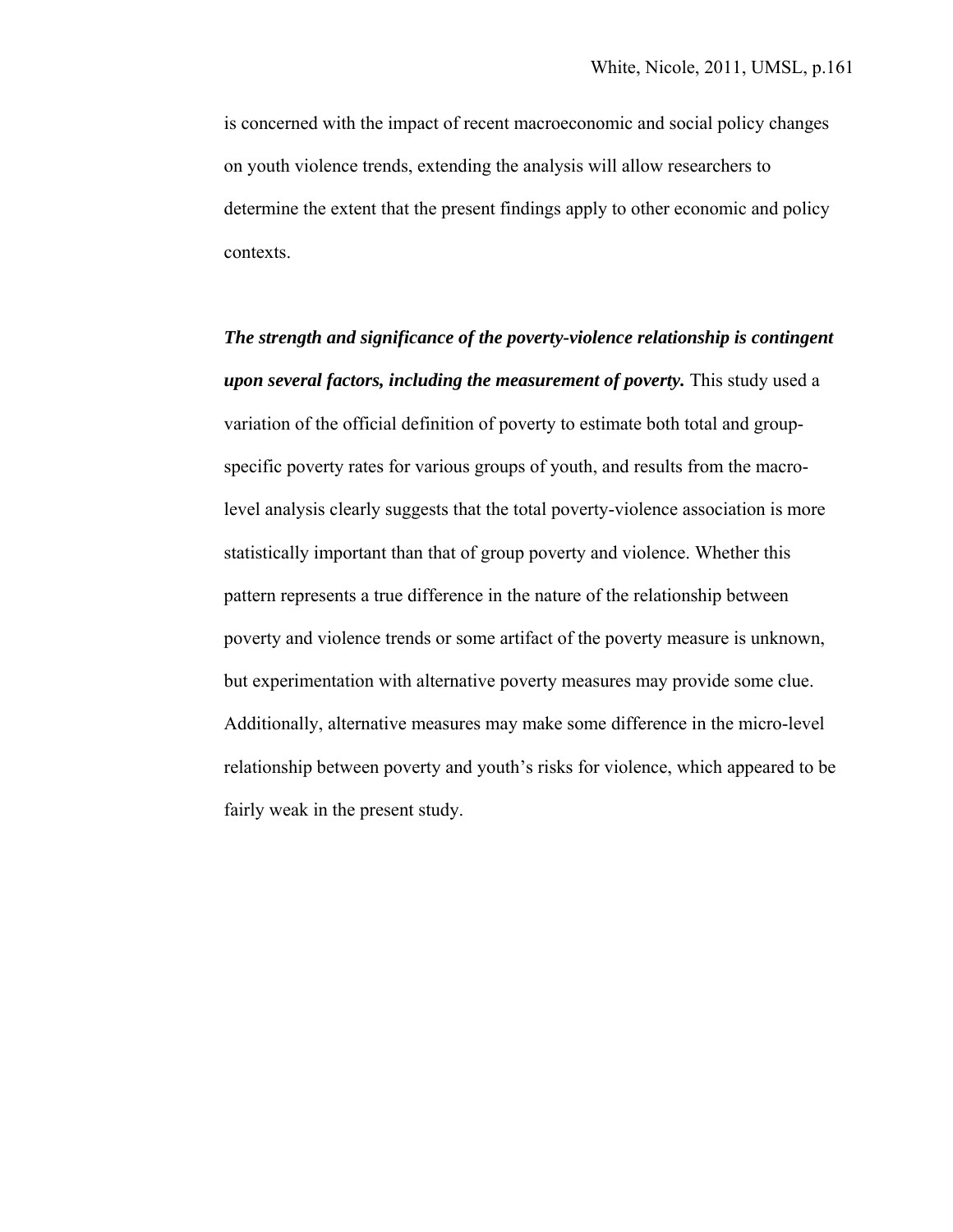### References

- Acs, Gregory and Pamela Loprest (2007). TANF Caseload Composition and Leavers Synthesis Final Report. Washington, DC: U.S. Department of Health and Human Services, Administration for Children and Families, Office of Planning, Research, and Evaluation.
- Agnew, Robert (1986). Work and Delinquency Among Juveniles Attending School.  *Journal of Crime and Justice* 9: 19-41.
	- (1990). Adolescent Resources and Delinquency. *Criminology* 28: 535-566.
- Allison, Paul D. (1999). *Logistic Regression Analysis Using the SAS System: Theory and Application.* Cary, NC: SAS Institute Inc.
- Anderson, Elijah (1999). *Code of the Street: Decency, Violence, and the Moral Life of the Inner City*. New York: W. W. Norton.
- Archer, Kellie J. and Stanley Lemeshow (2006). Goodness-of-Fit Test for a Logistic Regression Model Fitted Using Survey Sample Data. *The Stata Journal* 6: 97-105.
- Balkwell, James W. (1990). Ethnic Inequality and the Rate of Homicide. *Social Forces* 69: 53-70.
- Barnes, Grace M., Joseph H. Hoffman, John W. Welte, Michael P. Farrell, Barbara A. Dintcheff (2006). Effects of Parental Monitoring and Peer Deviance on Substance Use and Delinquency. *Journal of Marriage and Family* 68: 1084-1104.
- Bernard, Susan M. and Michael A. McGeehin (2003). Prevalence of Blood Lead Levels ≥5 μg/dL Among U.S. Children 1 to 5 Years of Age and Socioeconomic and Demographic Factors Associated with Blood of Lead Levels 5 to 10 μg/dL, Third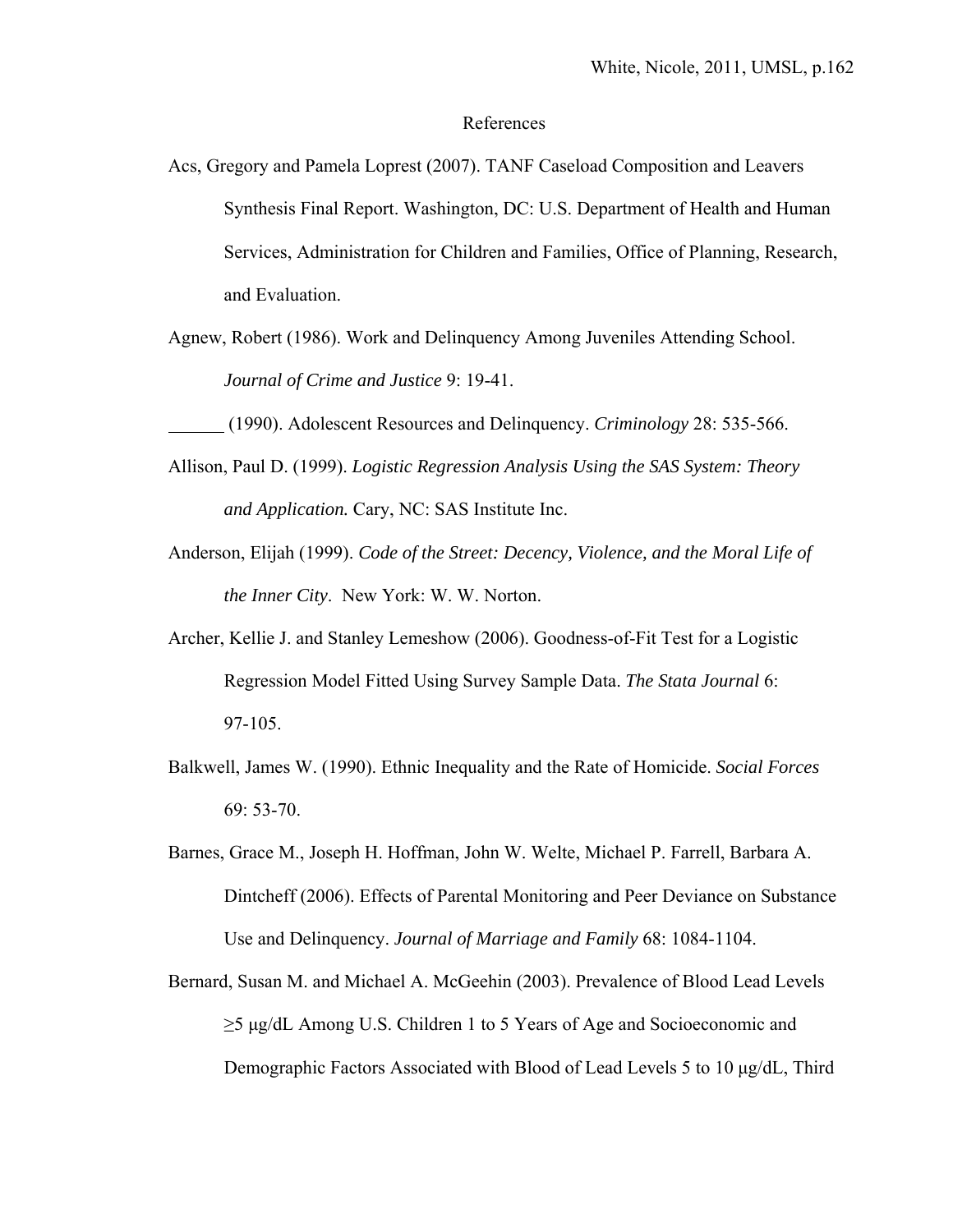National Health and Nutrition Examination Survey, 1988-1994. *Pediatrics* 112: 1308-1313.

- Blank, Rebecca M., David Card, Frank Levy, and James L. Medoff (1993). Poverty, Income Distribution, and Growth: Are They Still Connected? *Brookings Papers on Economic Activity* 1993: 285-339
- Blau, Judith R., and Peter M. Blau (1982). The Cost of Inequality: Metropolitan Structure and Violent Crime. *American Sociological Review* 47: 114-129.
- Bradley, Robert H., Robert F. Corwyn, Harriet P. McAdoo, and Cynthia G. Coll (2001). The Home Environments of Children in the United States Part I: Variations by Age, Ethnicity, and Poverty Status. *Child Development* 72(6): 1844-1867.
- Braithwaite, John (1981). The Myth of Social Class and Criminality Reconsidered.  *American Sociological Review* 46: 36-57.
- Bureau of Justice Statistics (no date). *National Crime Victimization Survey*. Retrieved from http://bjs.ojp.usdoj.gov/index.cfm?ty=dcdetail&iid=245.
- Bursik, Robert J. and Harold G. Grasmick (1993). Economic Deprivation and Neighborhood Crime Rates, 1960-1980. *Law & Society Review* 27:263-283.
- Butts, Jeffrey and Jeremy Travis (2002). The Rise and Fall of American Youth Violence: 1980 to 2000. Washington, DC: The Urban Institute.
- Cantor, David and Kenneth C. Land (1985). Unemployment and Crime Rates in the Post-World War II United States: A Theoretical and Empirical Analysis.  *American Sociological Review* 50: 317-332.
- Center for Educational Policy (2009). State High School Exit Exams: Trends in Test Programs, Alternative Pathways, and Pass Rates. Washington, DC: Authors.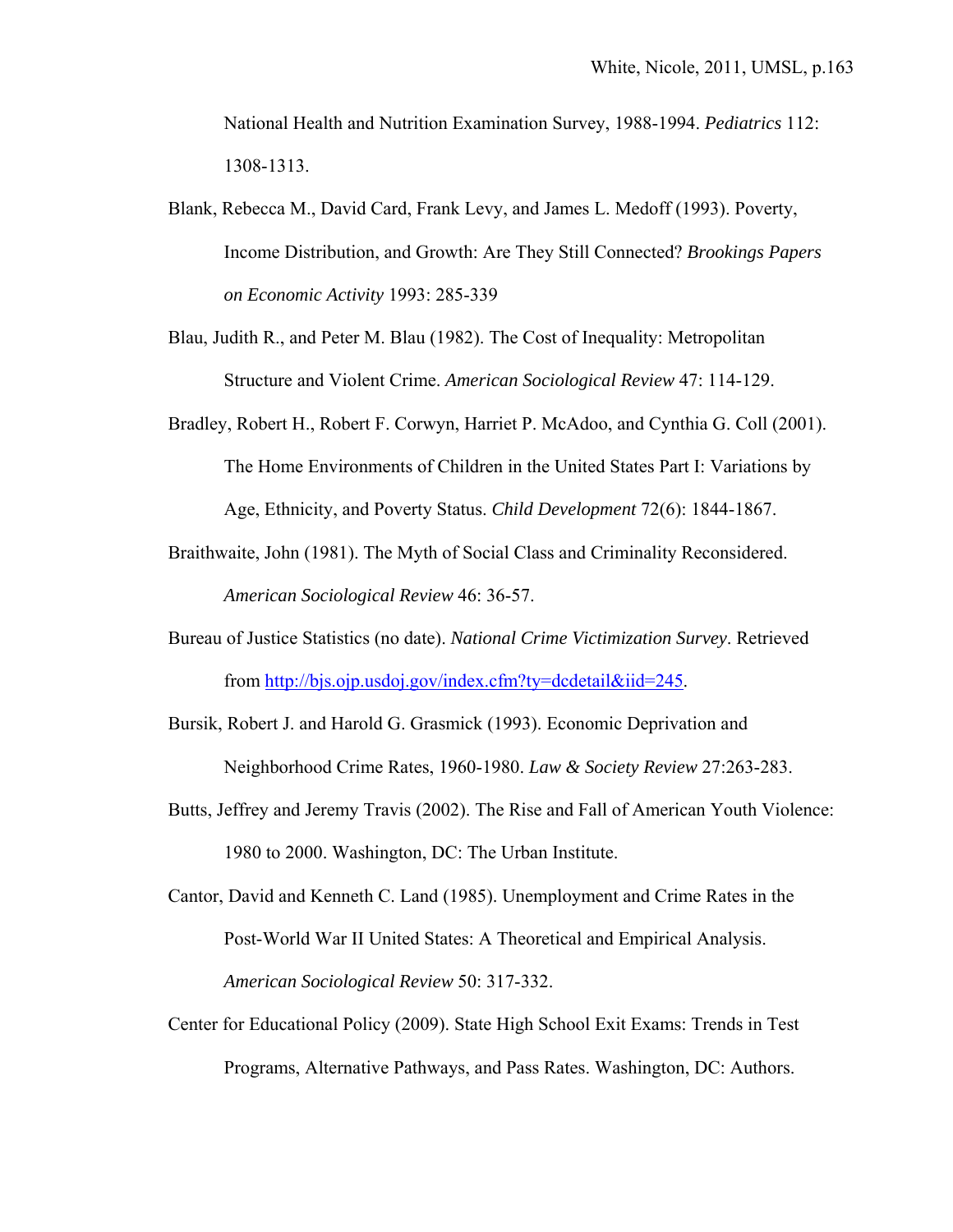Chen, Xiao, Philip B. Ender, Michael Mitchell, and Christine Wells (2003). *Regression with Stata.* Retrieved from

http://www.ats.ucla.edu/stat/stata/webbooks/reg/default.htm.

- Cloward, Richard A. and Lloyd E. Ohlin (1960). *Delinquency and Opportunity: A Theory of Delinquent Gangs*. New York: Free Press.
- Cohen, Albert K. (1955). *Delinquent Boys: The Culture of the Gang*. New York: Free Press.
- Cullen, Francis T., Martha Todd Larson, and Richard A. Mathers (1985). Having Money and Delinquent Involvement: The Neglect of Power in Delinquency Theory.  *Criminal Justice and Behavior* 12: 171-192.
- Currie, Elliott (1998). *Crime and Punishment in America*. New York: Metropolitan Books.
- Cutler, David M., Lawrence F. Katz, David Card, and Robert E. Hall (1991). Macroeconomic Performance and the Disadvantaged. *Brookings Papers on Economic Activity* 1991: 1-74.
- De Coster, Stacy, Karen Heimer, and Stacy M. Wittrock (2006). Neighborhood Disadvantage, Social Capital, Street Context, and Youth Violence. *The Sociological Quarterly* 47:723-753.

De-Navas-Walt, Carmen, Bernadette D. Proctor, and Jessica C. Smith (2008). *Income, Poverty, and Health Insurance Coverage in the United States: 2008*. Current Population Reports, P60-236*.* Washington, DC: U.S. Government Printing Office.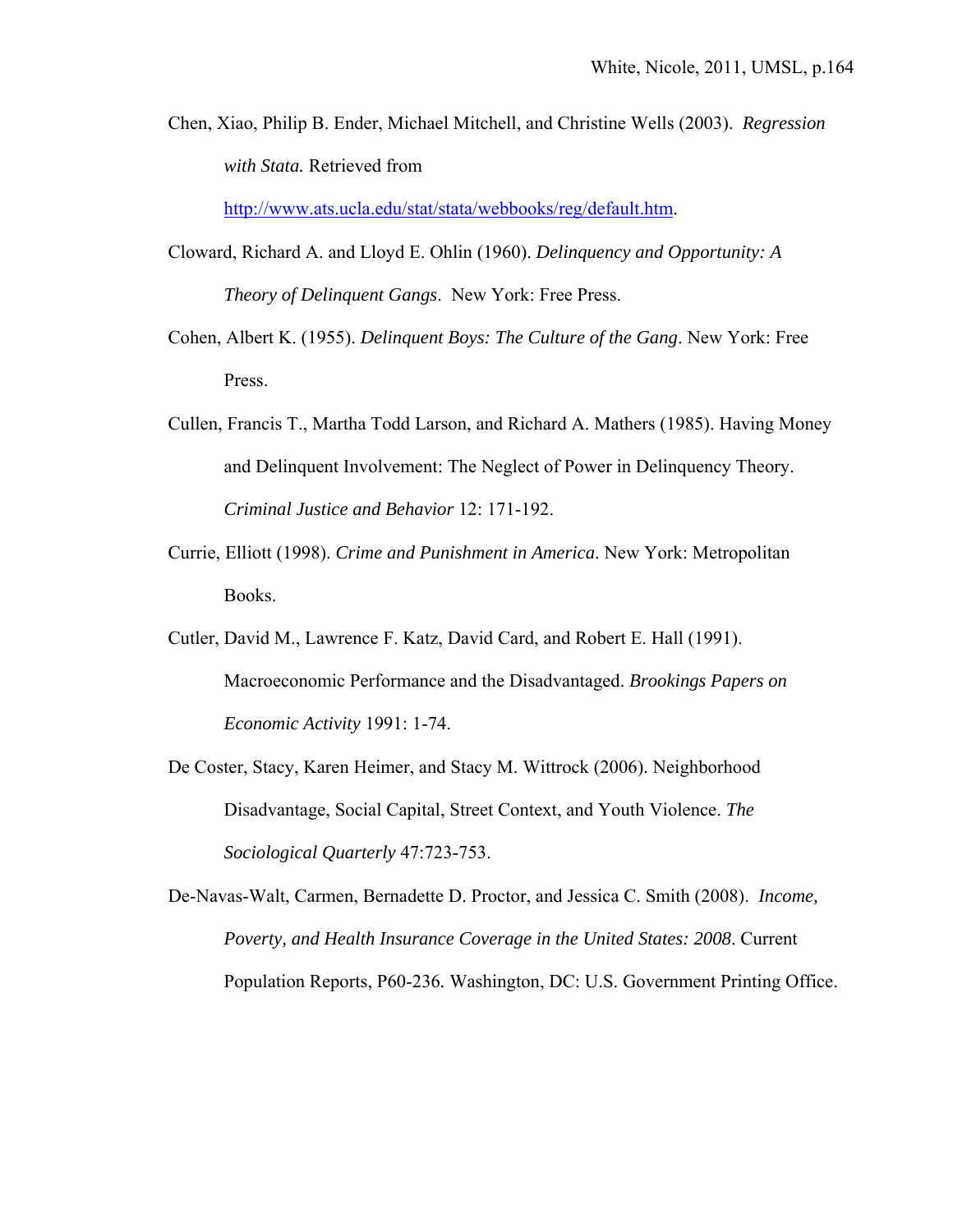- (2010). *Income, Poverty, and Health Insurance Coverage in the United States: 2009*. Current Population Reports, P60-238*.* Washington, DC: U.S. Government Printing Office.
- Donohue, John J., and Steven D. Levitt (2001). The Impact of Legalized Abortion on Crime. *The Quarterly Journal of Economics* 116: 379-420.
- Drake, Brett and Mark R. Rank (2009). The Racial Divide Among American Children in Poverty: Reassessing the Importance of Neighborhood. *Children and Youth Services Review* 31: 1264-1271.
- Evans, Gary (2004). The Environment of Childhood Poverty. *American Psychologist* 59: 77-92.
- Feld, Barry C. (1998). Juvenile and Criminal Justice Systems' Responses to Youth Violence. *Crime and Justice* 24: 189-261.
- Fisher, Gordon M. (1992). The Development and History of the Poverty Thresholds. *Social Security Bulletin* 55(4): 3-15.
- Freeman, Richard B. (2001). The Rising Tide Lifts…? *National Bureau of Economic Research* Working Paper No. 8155. Retrieved from: http://www.nber.org/papers/w8155.

Freeman, Richard B., and William M. Rodgers III (1999). Area Economic Conditions and Labor Market Outcomes of Young Men in the 1990s Expansion. *National Bureau of Economic Research* Working Paper No. 7073. Retrieved from: http://www.nber.org/papers/w7073.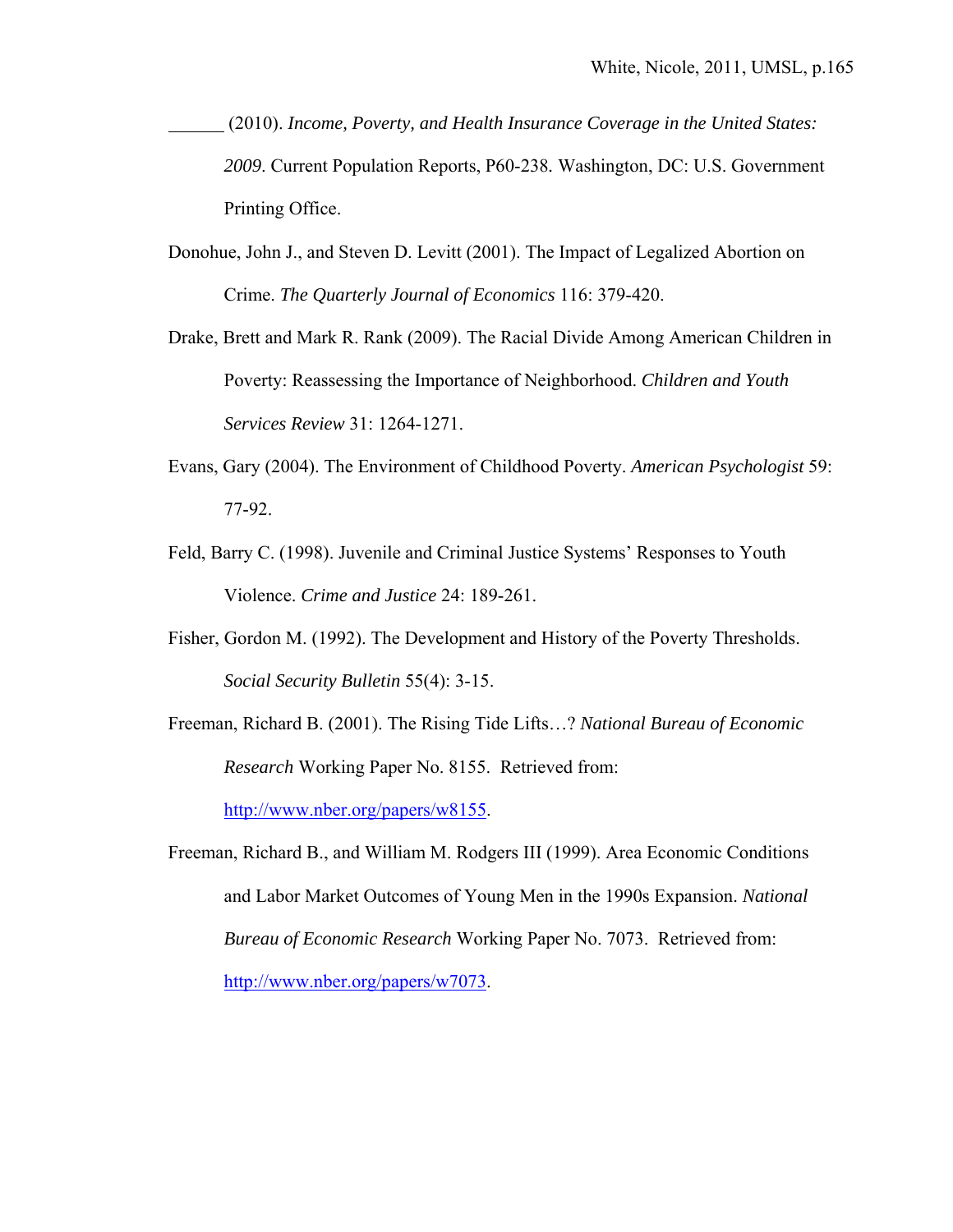- Gould, Eric D., Bruce A. Weinberg and David B. Mustard (2002). Crime Rates and Local Labor Market Opportunities in the United States, 1979-1997. *The Review of Economics and Statistics* 84: 45-61.
- Gunderson, Craig and James P. Ziliak (2004). Poverty and Macroeconomic Performance across Space, Race, and Family Structure. *Demography* 41: 61-86.
- Hall, Robert E. (2007). How Much Do We Understand About the Modern Recession? *Brookings Papers on Economic Activity* 2007(2): 13-28.
- Grant, Kathryn E., Bruce E. Compas, Alice F. Stuhlmacher, Audrey E. Thurm, Susan D. McMahon, and Janice A. Halpert (2003). Stressors and Child and Adolescent Psychopathology: Moving from Markers to Mechanisms of Risk. *Psychological Bulletin* 129: 447-466.
- Harer, Miles D., and Darrell Steffensmeier (1992). The Differing Effects of Economic Inequality on Black and White Rates of Violence. *Social Forces* 70: 1035-1054.
- Haveman, Robert and Johnathan Schwabish (1999). Macroeconomic Performance and the Poverty Rate: A Return to Normalcy. University of Wisconsin Institute for Research on Poverty Discussion Paper, DP 1187-99.
- Hay, Carter (2001). Parenting, Self-Control, and Delinquency: A Test of Self-Control Theory. *Criminology* 39: 707-736.
- Heimer, Karen (1995). Gender, Race, and the Pathways to Delinquency: An Interactionist Explanation. In John Hagan and Ruth D. Peterson (Eds.), *Crime and Inequality* (pp. 140-173). Stanford, CA: Stanford University Press.
- Herrenkohl, Todd L., Eugene Maguin, Karl G. Hill, J. David Hawkins, Robert D. Abbott, and Richard F. Catalano (2002). Developmental Risk Factors for Youth Violence.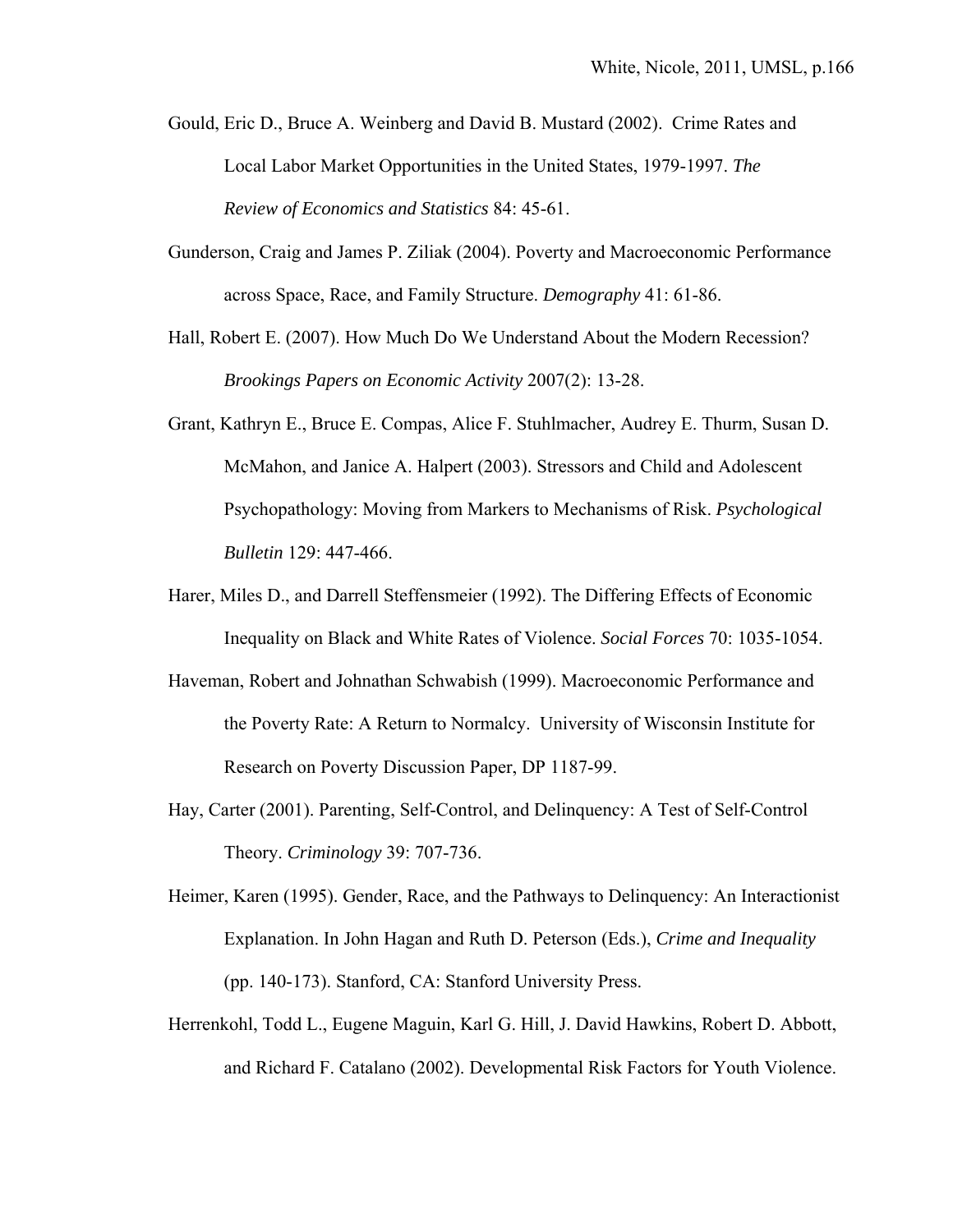*Journal of Adolescent Health* 26: 176-186.

Hipp, John R. (2007). Income Inequality, Race, and Place: Does the Distribution of Race and Class Within Neighborhoods Affect Crime Rates? *Criminology* 45:665-697.

Hirschi, Travis (1969). *Causes of Delinquency*. Berkeley: University of California Press.

Hoynes, Hilary W., Marianne E. Page, and Ann Huff Stevens (2006). Poverty in

America: Trends and Explanations. *Journal of Economic Perspectives* 20: 47-68.

Iceland, John, Kathleen Short, Thesia I. Gardner, and David Johnson (2001). Are Children Worse Off?: Evaluating Well-Being Using a New (and Improved) Measure of Poverty. *The Journal of Human Resources* 36: 398-412.

Internal Revenue Service (2011). EITC Home Page. Retrieved from: http://www.irs.gov/individuals/article/0,,id=96406,00.html.

- Jargowsky, Paul A. (2003). Stunning Progress, Hidden Problems: The Dramatic Decline of Concentrated Poverty in the 1990s. Washington, DC: Brookings Institution Press.
- Kelly, Morgan (2000). Inequality and Crime. *The Review of Economics and Statistics* 82: 530-539.
- Kovandzic, Tomislav V., Lynn M. Vieraitis and Mark R. Yeisley (1998). The Structural Covariates of Urban Homicide: Reassessing the Impact of Income Inequality and Poverty in the Post-Reagan Era. *Criminology* 36: 569-600.
- Krivo, Lauren J. and Ruth D. Peterson (2004). Labor Market Conditions and Violent Crime Among Youth and Adults. *Sociological Perspectives* 47: 485-505.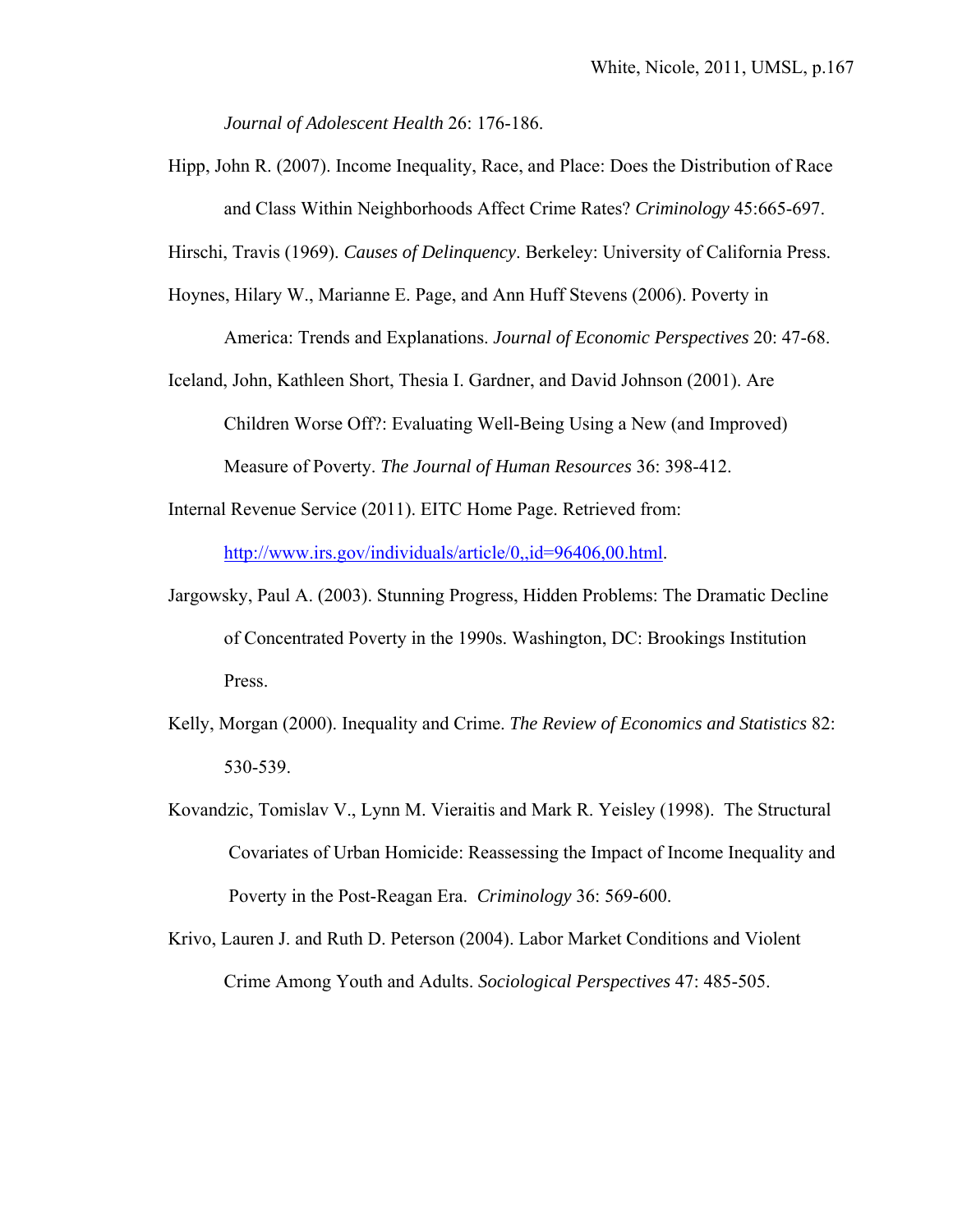- LaFree, Gary and Kriss A. Drass (1999). The Effect of Changes in Intraracial Income Inequality and Educational Attainment on Changes in Arrest Rates for African Americans and Whites, 1957 to 1990. *American Sociological Review* 61: 614-634.
- LaFree, Gary, Kriss A. Drass, and Patrick O'Day (1992). Race and Crime in Postwar America: Determinants of African-American and White Rates, 1957-1988. *Criminology* 30: 157-188.
- Land, Kenneth C., Patricia L. McCall and Lawrence E. Cohen (1990). Structural Covariates of Homicide Rates: Are There Invariances Across Time and Social Space? *The American Journal of Sociology* 95: 922-963.
- Langdon, David S., Terence M. McMenamin and Thomas J. Krolik (2002). U.S. Labor Market in 2001: Economic Enters a Recession. *Monthly Labor Review* 125: 3-33.
- Lauritsen, Janet L. (2003). How Families and Communities Influence Youth Victimization. Washington, DC: U.S. Department of Justice, Office of Justice Programs, Office of Juvenile Justice and Delinquency Prevention. *NCJ 210629.*
- Lauritsen, Janet L. and Karen Heimer (2010). Violent Victimization Among Males and Economic Conditions: The Vulnerability of Race and Ethnic Minorities. *Criminology & Public Policy*, 9: 665-692.
- Leahy, Robert L. (1983). Development of the Conception of Economic Inequality: II. Explanations, Justifications, and Concepts of Social Mobility and Change. *Developmental Psychology* 19:111-125.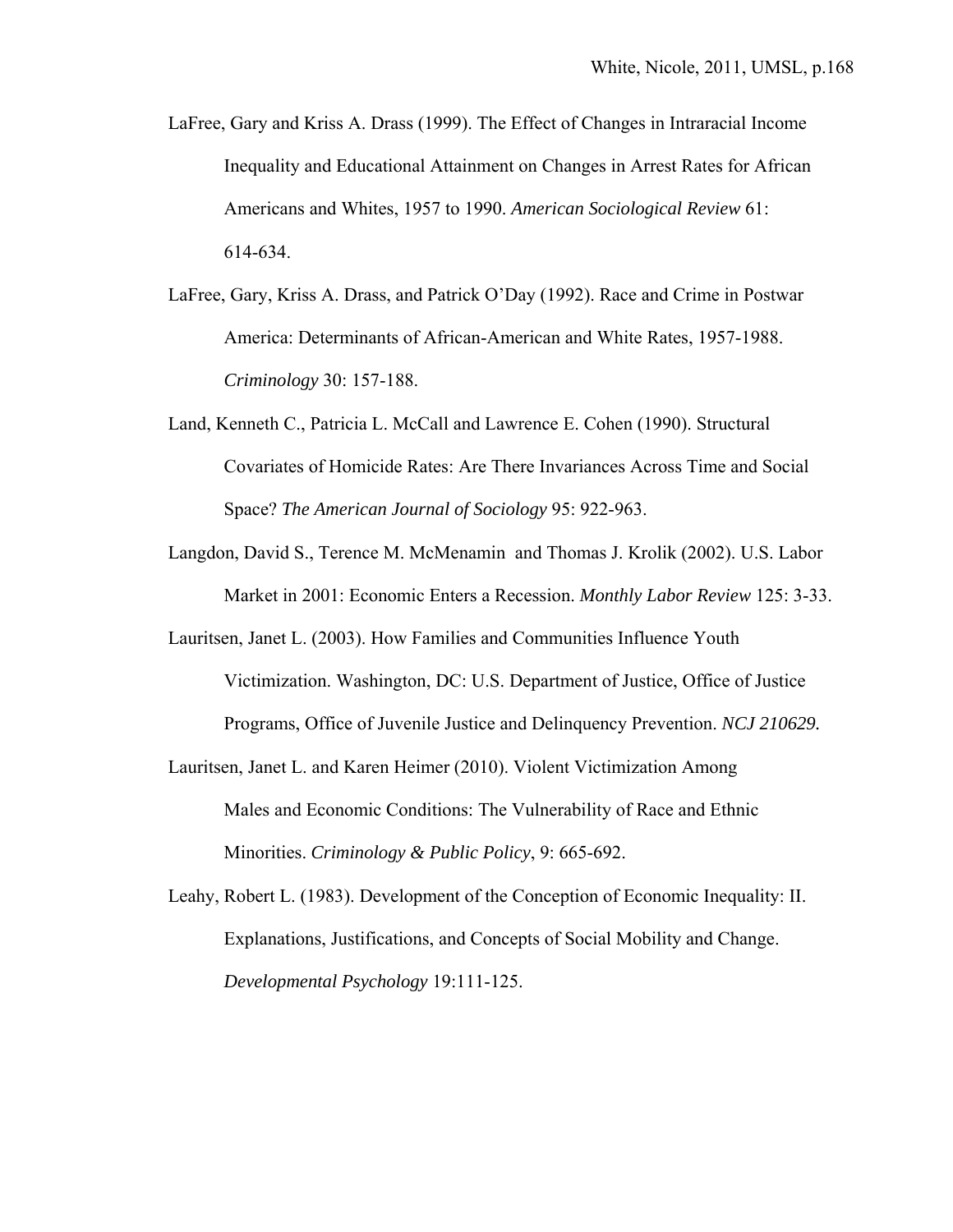- Lee, Matthew R., Michael O. Maume and Graham C. Ousey (2003). Social isolation and lethal violence across the metro/non-metro divide: The effects of socioeconomic disadvantage and poverty concentration on homicide. *Rural Sociology*: 68(1), 107-131.
- Leiber, Michael J., Kristin Y. Mack and Richard A. Featherstone (2009). Family Structure, Family Processes, Economic Factors, and Delinquency: Similarities and Differences by Race and Ethnicity. *Youth Violence and Juvenile Justice* 7: 79-99.
- Levitt, Steven D. and Lance Lochner (2001). The Determinants of Juvenile Crime. In Jonathan Gruber (Ed.), *Risky Behavior Among Youths: An Economic Analysis* (pp. 327-374). Chicago, IL: University of Chicago Press.
- Lichter, Daniel T., Zhenchao Qian, and Martha L. Crowley (2005). Child Poverty Among Racial Minorities and Immigrants: Explaining Trends and Differentials. *Social Science Quarterly* 86: 1037-1059.
- Lipsey, Michael W. and James H. Derzon (1998). Predictors of Serious Delinquency in Adolescence and Early Adulthood. In Rolf Loeber and David P. Farrington (Eds.), *Serious and Violent Offenders: Risk Factors and Successful Interventions*  (pp. 86-105). Thousand Oaks, CA: Sage.
- Loeber, Rolf and Magda Stouthamer-Loeber (1986). Family Factors as Correlates and Predictors of Juvenile Conduct Problems and Delinquency. *Crime and Justice* 7: 29-149.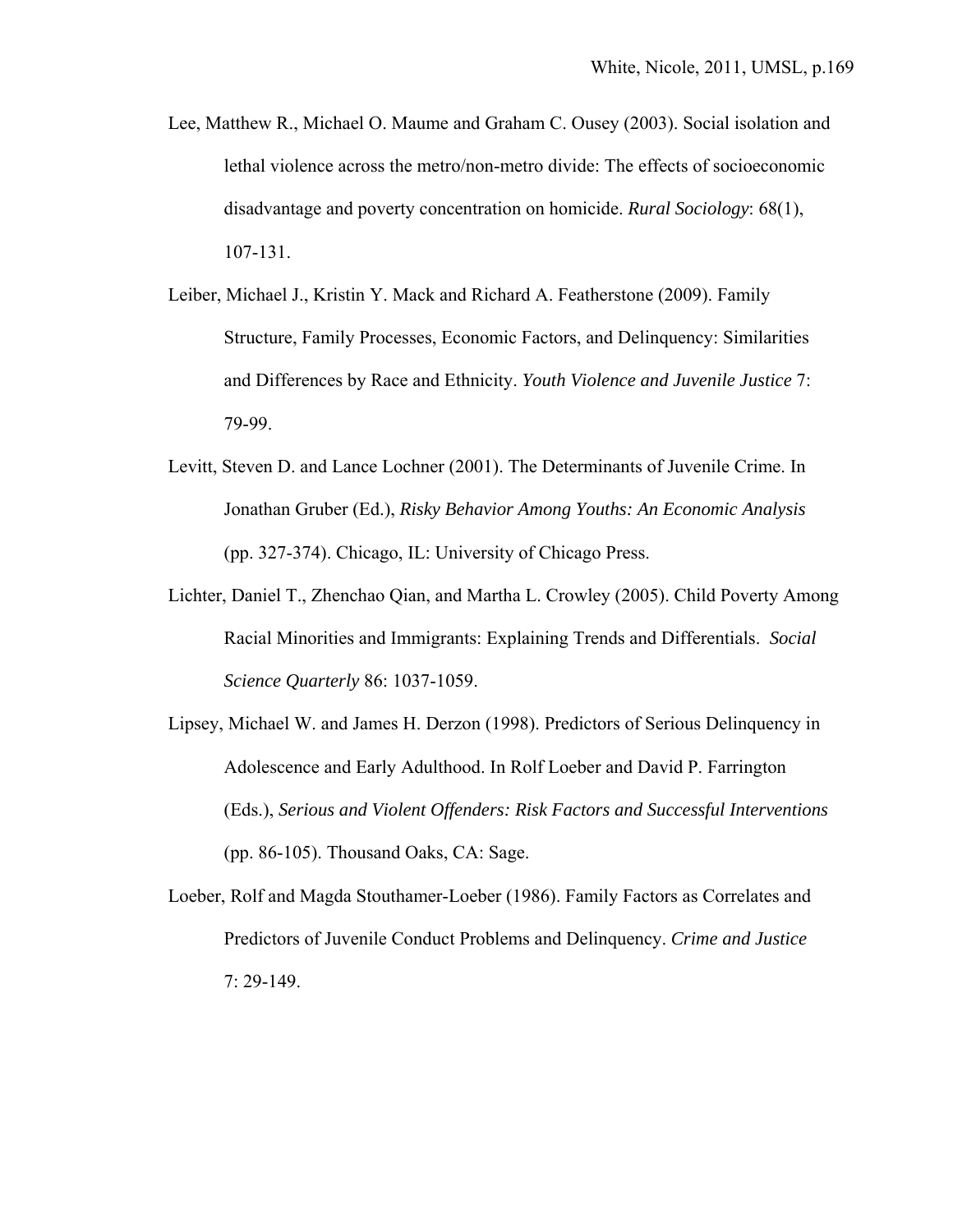- Loprest, Pamela and Sheila Zedlewski (2006). The Changing Role of Welfare in the Lives of Low-Income Families with Children. *Assessing the New Federalism* Occasional Paper 73. Washington, DC: The Urban Institute.
- MacDonald, John M. and Angela R. Gover (2005). Concentrated Disadvantage and Youth-On-Youth Homicide: Assessing the Structural Covariates Over Time.  *Homicide Studies* 9: 30-54.
- McLoyd, Vonnie C. (1998). Socioeconomic Disadvantage and Child Development.  *American Psychologist* 53: 185-204.
- McNulty, Thomas L. and Paul E. Bellair (2003). Explaining Racial Ethnic Differences in Serious Adolescent Violent Behavior. *Criminology* 41: 709-748.
- Messner, Steven F., Lawrence E. Raffalovich, and Richard McMillan (2001). Economic Deprivation and Changes in Homicide Arrest Rates for White and Black Youths, 1967-1998: A National Time-Series Analysis. *Criminology* 39: 591-614.
- Messner, Steven F. and Reid M. Golden (1992). Racial Inequality and Racially Disaggregated Homicide Rates: An Assessment of Alternative Theoretical Explanations. *Criminology* 30: 421-447.
- Messner, Steven F. and Scott South (1986). Economic Deprivation, Opportunity Structure, and Robbery Victimization: Intra- and Interracial Patterns. *Social Forces* 64:975-991.
- Mitchell, Kimberly J. and David Finkelhor (2001). Risk of Crime Victimization Among Youth Exposed to Domestic Violence. *Journal of Interpersonal Violence* 16: 944-964.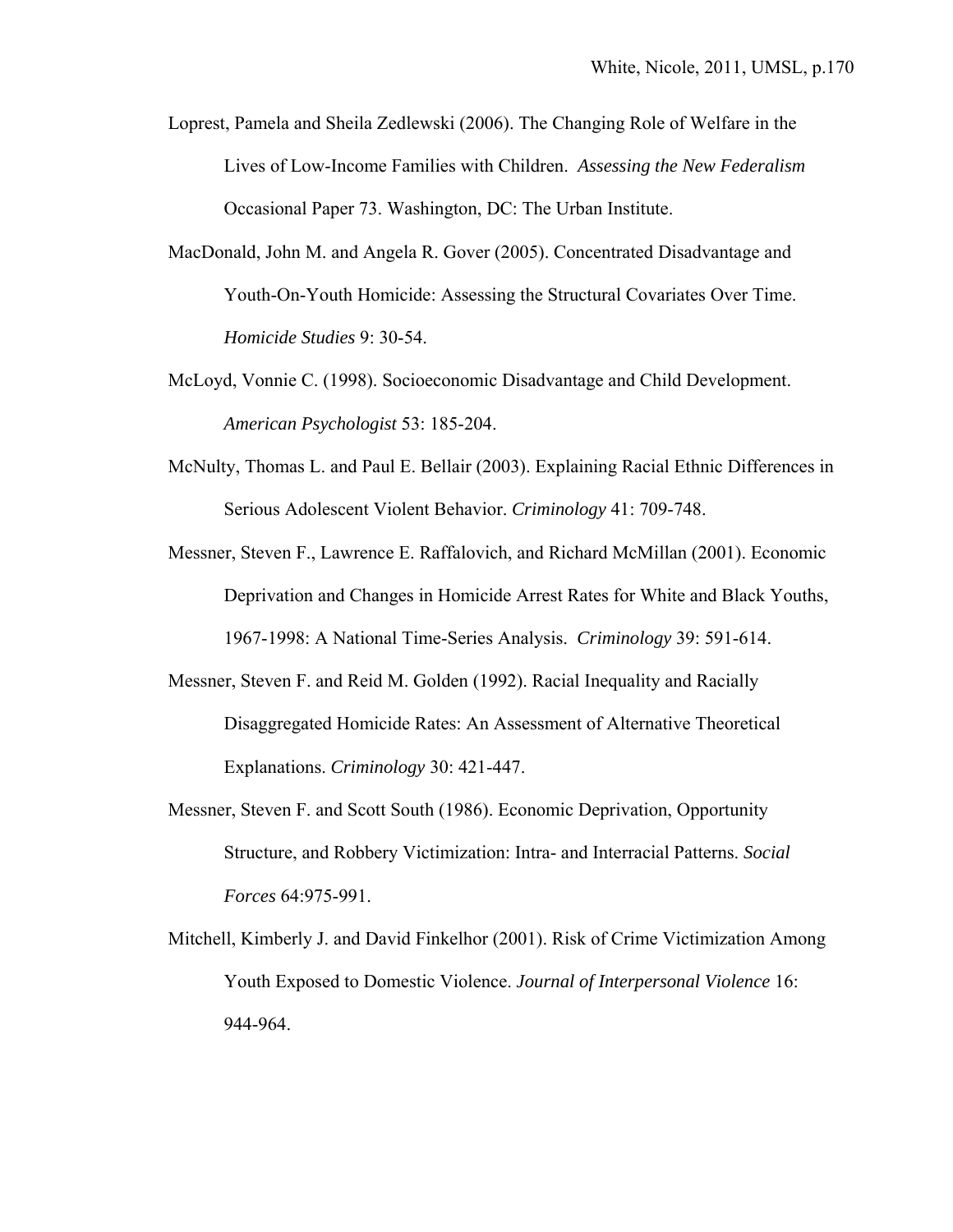- Moore, Kristin Anderson and Martha J. Zaslow (2002). *The Unfinished Business of Welfare Reform: Improving Prospects for Poor Children and Youth*. Retrieved from: http://www.childtrends.org/files/UnfinishedBusinessofWR.pdf.
- Morisi, Teresa L. (2008). Youth Enrollment and Employment During the School Year. *Monthly Labor Review* 131: 51-63.
- National Center for Children in Poverty (no date). *Immigrant Families*. Retrieved from: http://www.nccp.org/topics/immigrantfamilies.html.
- National Center for Education Statistics (no date). *Enrollment Rates of 18- to 24-Year- Olds in Degree-Granting Institutions, by Type of Institution and Sex and Race/ Ethnicity of Student: 1967 through 2007.* Retrieved from:

http://nces.ed.gov/programs/digest/d08/tables/dt08 204.asp.

- Needleman, Herbert, Julie Riess, Michael Tobin, Gretchen Biesecker, and Joel Greenhouse (1996). Bone Lead Levels and Delinquent Behavior. *Journal of American Medical Association* 275: 363-369.
- Nichols, Austin (2006). Understanding Changes in Child Poverty Over the Past Decade. Washington, DC: The Urban Institute. *Assessing the New Federalism* Discussion Paper 06-02.
- Parker, Karen F. and Amy Reckdenwald (2008). Concentrated Disadvantage, Traditional Male Role Models, and African-American Juvenile Violence. *Criminology* 46: 711-735.
- Parker, Karen F. and Patricia McCall (1999). Structural Conditions and Racial Homicide Patterns: A Look at the Multiple Disadvantages in Urban Areas. *Criminology* 37: 447-478.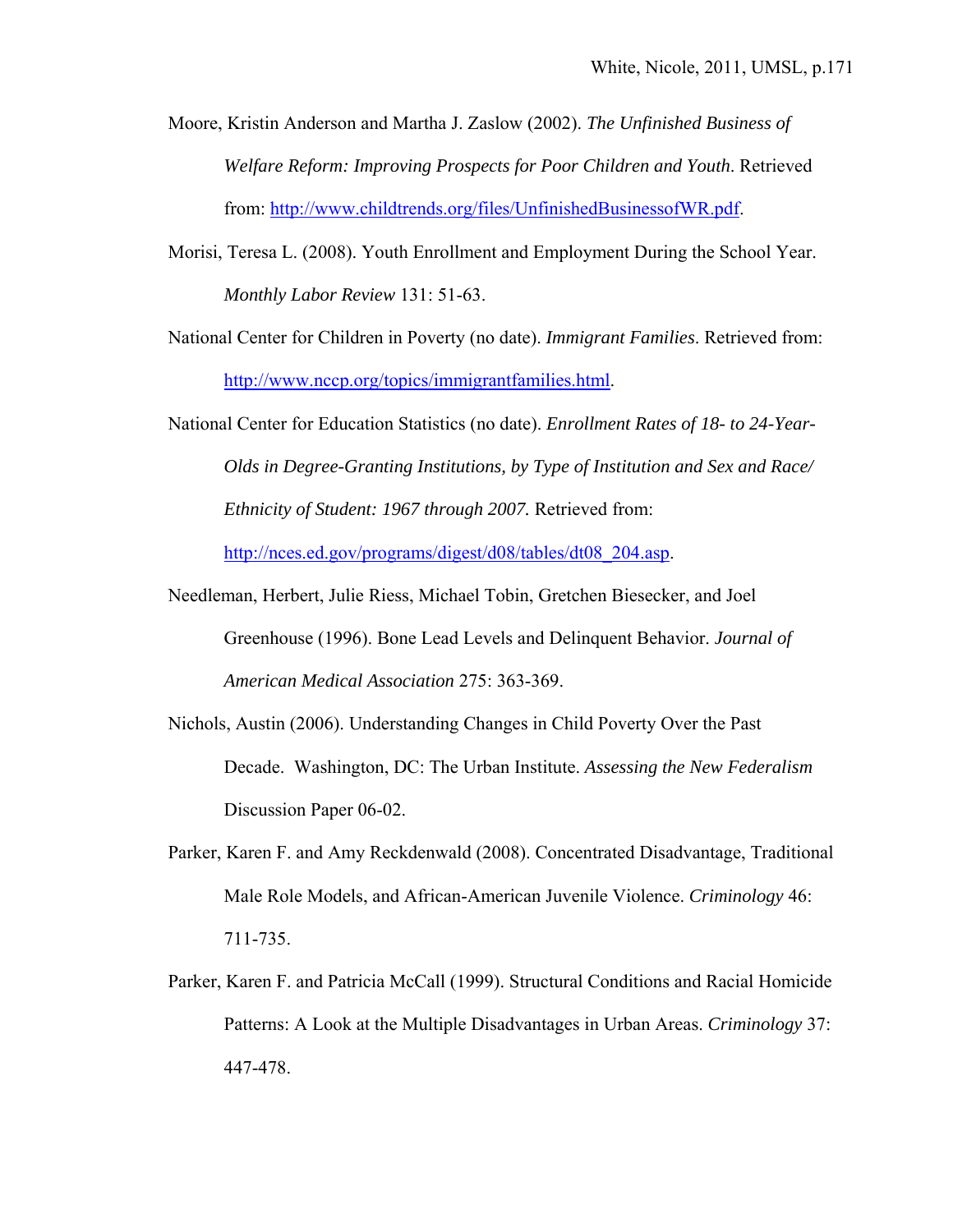- Paternoster, Raymond, Shawn Bushway, Robert Brame, and Robert Apel (2003). The Effect of Teenage Employment on Delinquency and Problem Behaviors. *Social Forces* 82: 297-335.
- Patterson, Britt E. (1991). Poverty, Income Inequality, and Community Crime Rates.  *Criminology* 29:755-776.
- Raphael, Steven and Rudolf Winter-Ebmer (2001). Identifying the Effect of Unemployment on Crime. *Journal of Law and Economics* 44: 259-283.
- Resnick, Michael A., Marjorie Ireland and Iris Borowsky (2004). Youth Violence Perpetration: What Protects? What Predicts? Findings from the National Longitudinal Study of Adolescent Health. *Journal of Adolescent Health* 35: 424.e1-424.e10.
- Rosenfeld, Richard (2009). Crime is the Problem: Homicide, Acquisitive Crime, and Economic Conditions. *Journal of Quantitative Criminology* 25: 287-306.
- Sampson, Robert J. and John H. Laub (1993). *Crime in the Making: Pathways and Turning Points through Life*. Cambridge, MA: Harvard University Press.
- Sampson, Robert J. and John H. Laub (1994). Urban Poverty and the Family Context of Delinquency: A New Look at Structure and Process in a Classic Study. *Child Development* 65: 523-540.
- Sampson, Robert J., Stephen W. Raudenbush and Felton Earls (1997). Neighborhoods and Violent Crime: A Multilevel Study of Collective Efficacy. *Science*  277: 918-924.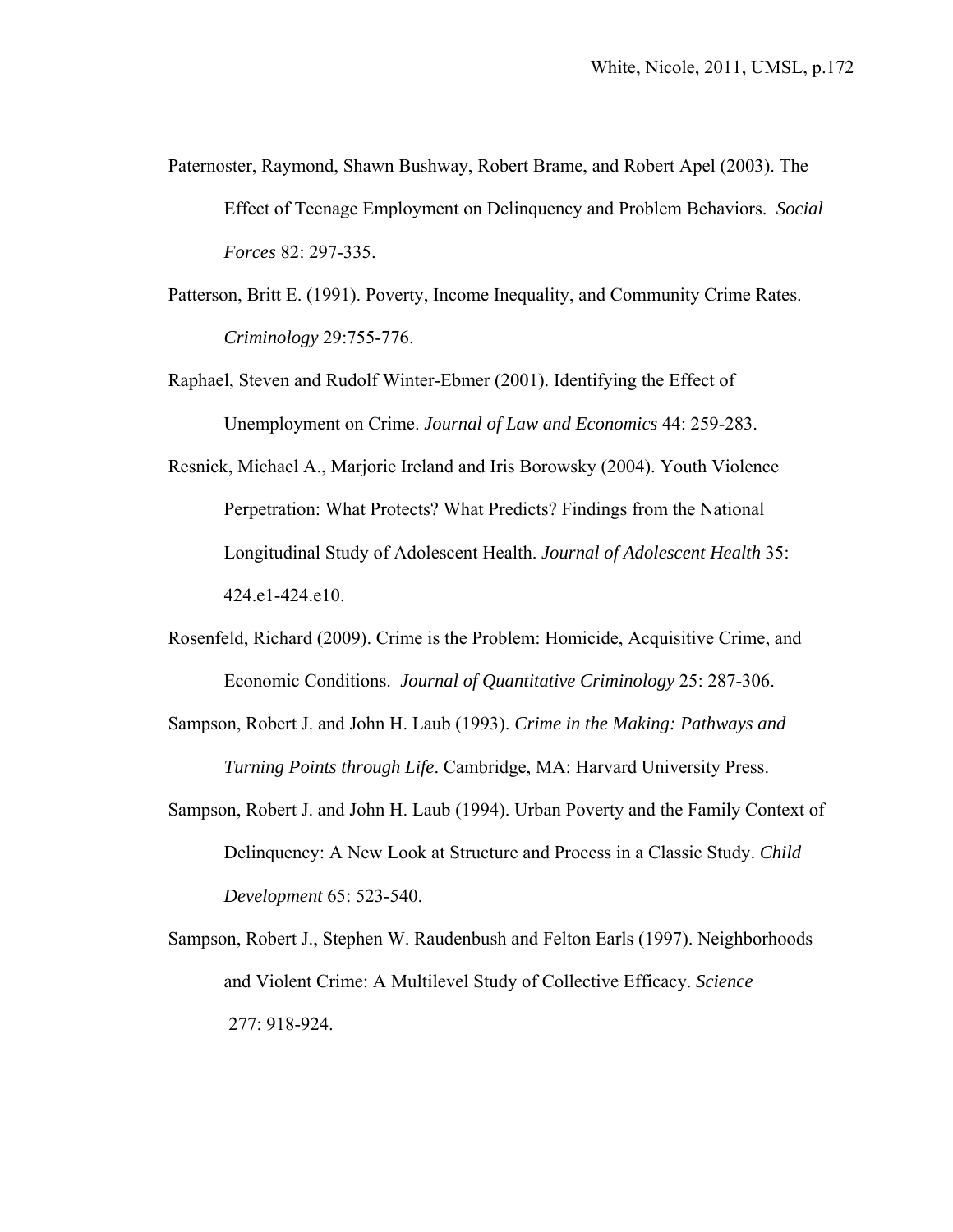- Shields, Margie K. and Richard E. Behrman (2002). Children and Welfare Reform: Analysis and Recommendations. *The Future of Children* 12: 4-25.
- Shihadeh, Edward S. and Darrel J. Steffensmeier (1994). Economic Inequality, Family Disruption, and Urban Black Violence: Cities as Unites of Stratification and Social Control. *Social Forces* 73:729-751.
- Short, Kathleen, Thesia I. Garner, David Johnson, and Patricia Doyle (1999). Experimental Poverty Measures: 1990 to 1997 (U.S. Census Bureau, Current Population Reports, Consumer Income, P60-205). Washington, DC: U.S. Government Printing Office.
- Steinberg, Laurence (1996). *Beyond the Classroom: Why School Reform Has Failed and What Parents Need To Do*. New York: Simon & Schuster.
- Stewart, Eric A. and Ronald L. Simons (2006). Structure and Culture in African American Adolescent Violence: A Partial Test of the "Code of the Street" Thesis. *Justice Quarterly* 23: 1-33.
- Stolzenberg, Lisa, David Eitle and Stewart J. D'Alession (2006). Race, Economic Inequality, and Violent Crime. *Journal of Criminal Justice* 34: 303-316.
- Santiago, Catherine DeCarlo and Martha E. Wadsworth (2009). Coping with Family Conflict: What's Helpful and What's Not for Low-Income Adolescents. *Journal of Child and Family Studies* 18: 192-202.
- Thornberry, Terence P. (1987). Toward and Interactional Theory of Delinquency.  *Criminology* 25:863-891.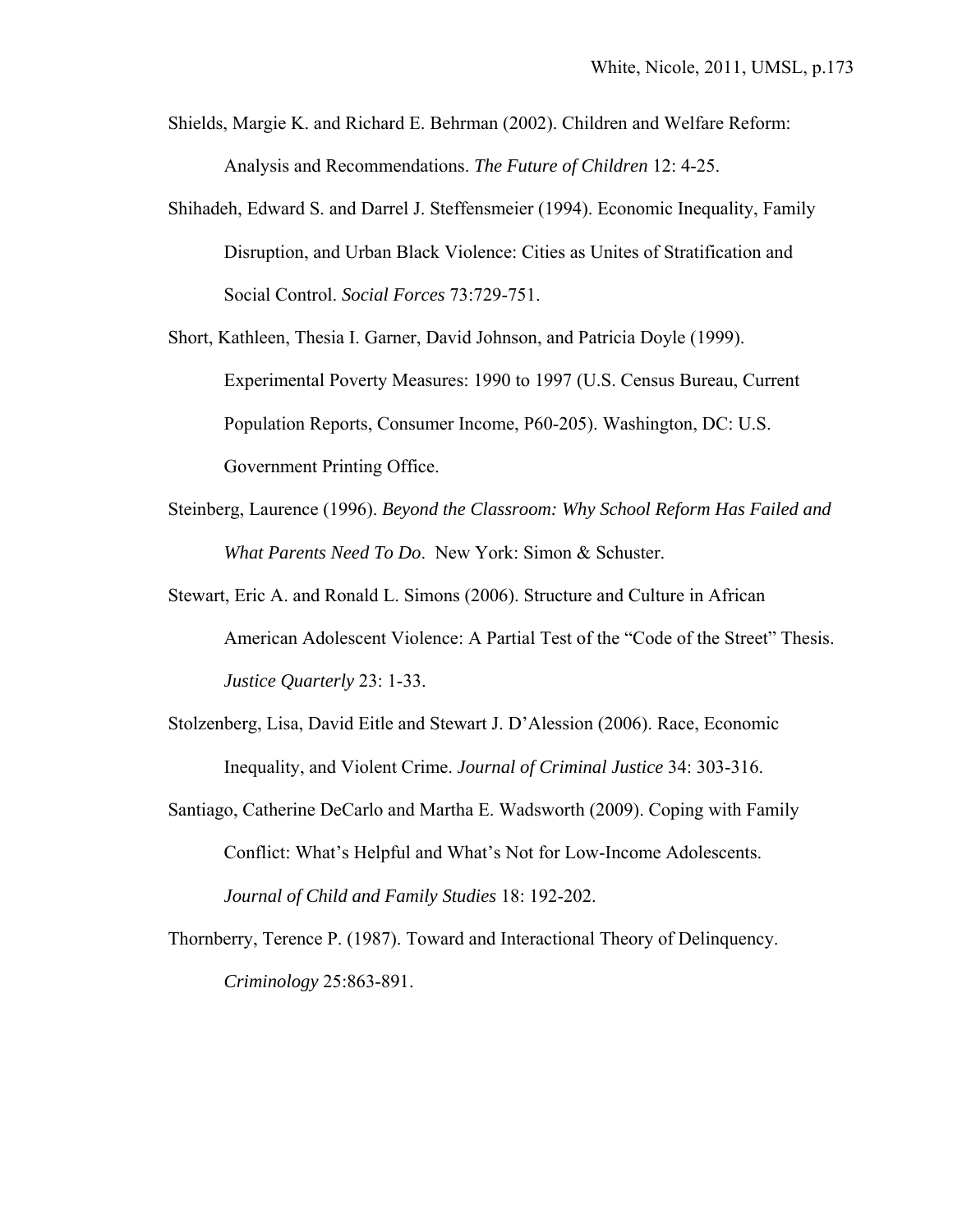- Tittle, Charles R., Wayne J. Villemez, and Douglas R. Smith (1978). The Myth of Social Class and Criminality: An Empirical Assessment of the Empirical Evidence. *American Sociological Review* 43: 643-656.
- Travis, Jeremy and Michelle Waul (2002). Reflections on the Crime Decline: Lessons for the Future? Proceedings from the Urban Institute Crime Decline Forum. Washington, DC: The Urban Institute.
- U.S. Census Bureau (no date). *Living Arrangements of Children Under 18 Years Old: 1960 to Present*. Retrieved from:

http://www.census.gov/population/www/socdemo/hh-fam.html#history.

- U.S. Department of Health and Human Services, Administration for Children and Families, Office of Family Assistance (2006). *TANF Seventh Annual Report to Congress.*
- Wadsworth, Martha E. and Bruce E. Compas (200). Coping with Family Conflict and Economic Strain: The Adolescent Perspective. *Journal of Research on Adolescence* 12: 243-274.
- Warren, John Robert, Paul C. LePore, and Robert D. Mare (2000). Employment During High School: Consequences for Students' Grades in Academic Courses. *American Educational Research Journal* 37: 943-969.
- Wertheimer, Richard, Kristin Anderson Moore, and Mary Burkhauser (2008). The Well-Being of Children in Working Poor Families: 1997 and 2004. *Child Trends* Research Brief 2008-33.
- Wight, Vanessa R., Kalyani Thampi, and Michelle Chau (2011). Poor Children by Parents' Nativity: What Do We Know? *National Center for Children in*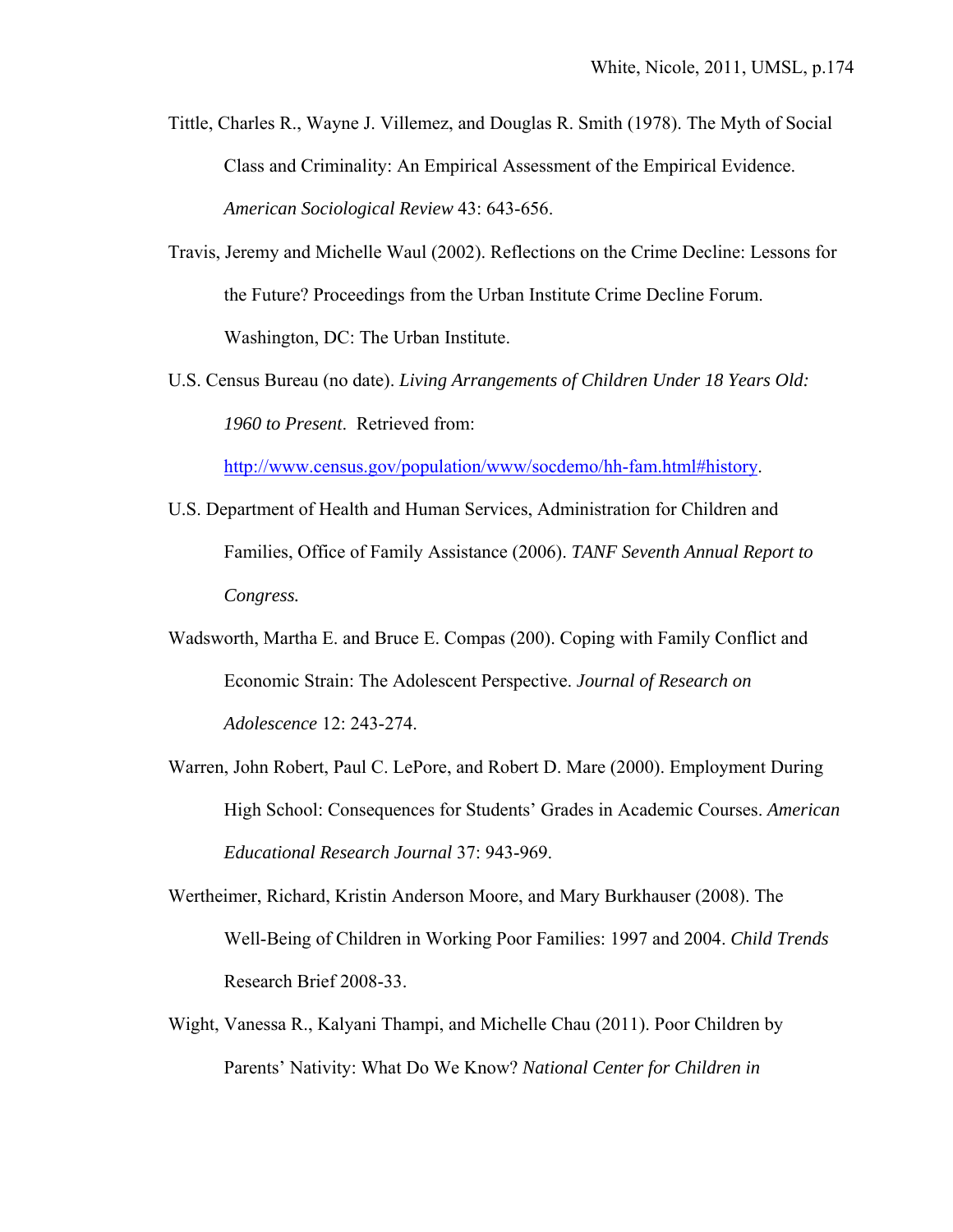*Poverty* Research Brief.

- Williams, Kirk R. (1984). Economic Sources of Homicide: Reestimating the Effects of Poverty and Inequality. *American Sociological Review* 49: 283-289.
- Wright, John Paul, Francis T. Cullen and Nicole Williams (1997). Working While in School and Delinquent Involvement: Implications for Social Policy. *Crime and Delinquency* 43: 203-222.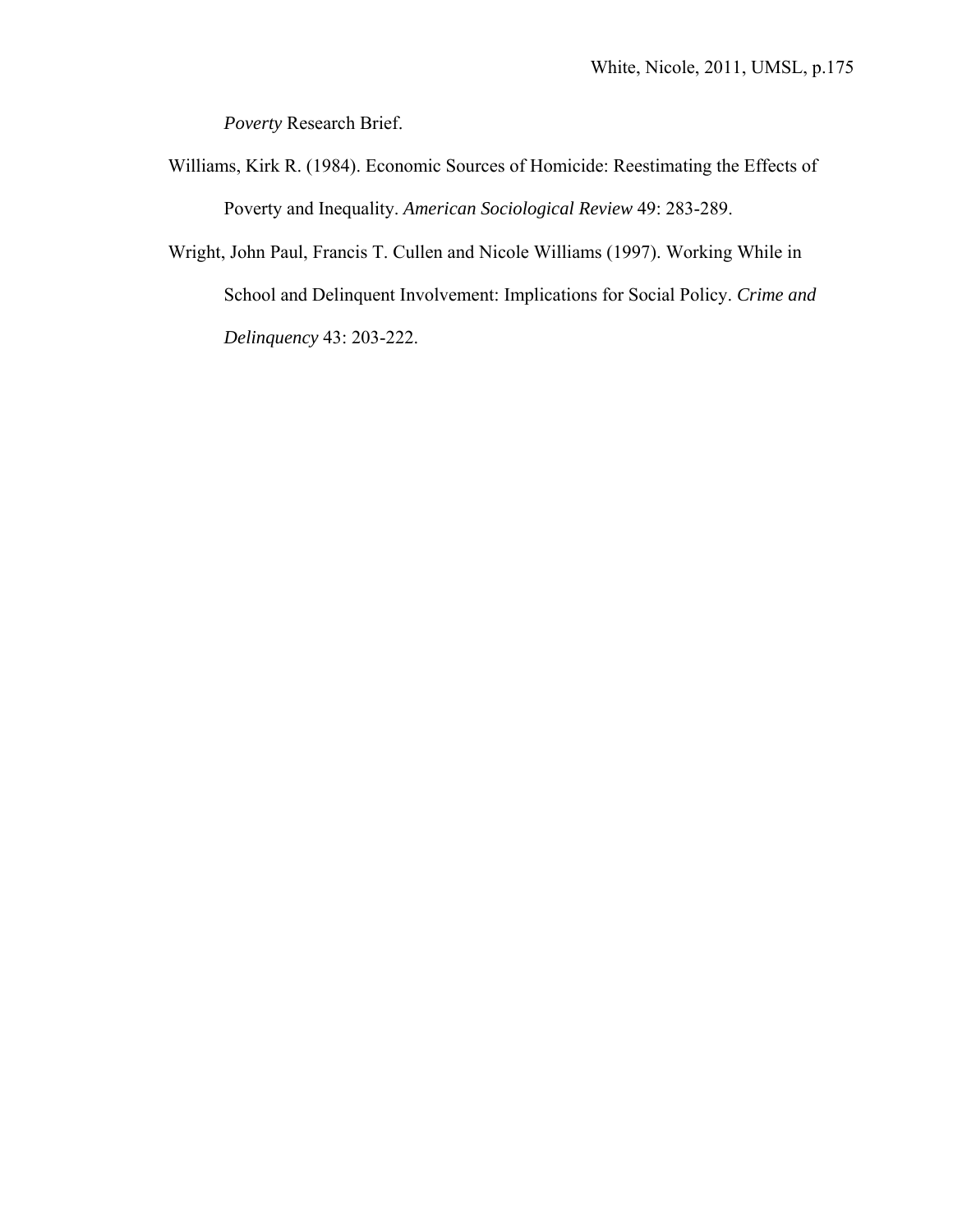**APPENDICES**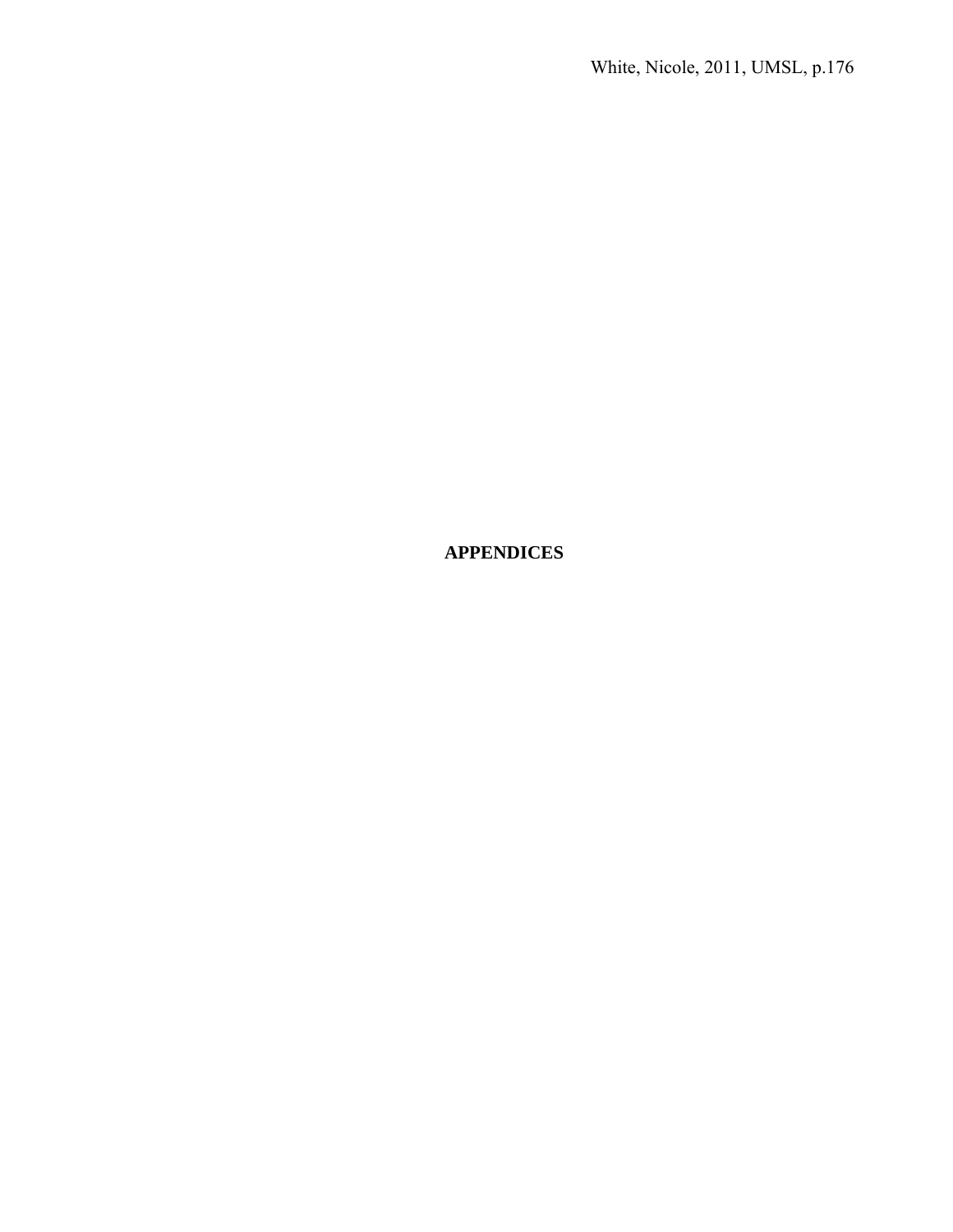Appendix A

*Comparison of NCVS and CPS National Youth Poverty Estimates, 1993-2004* 

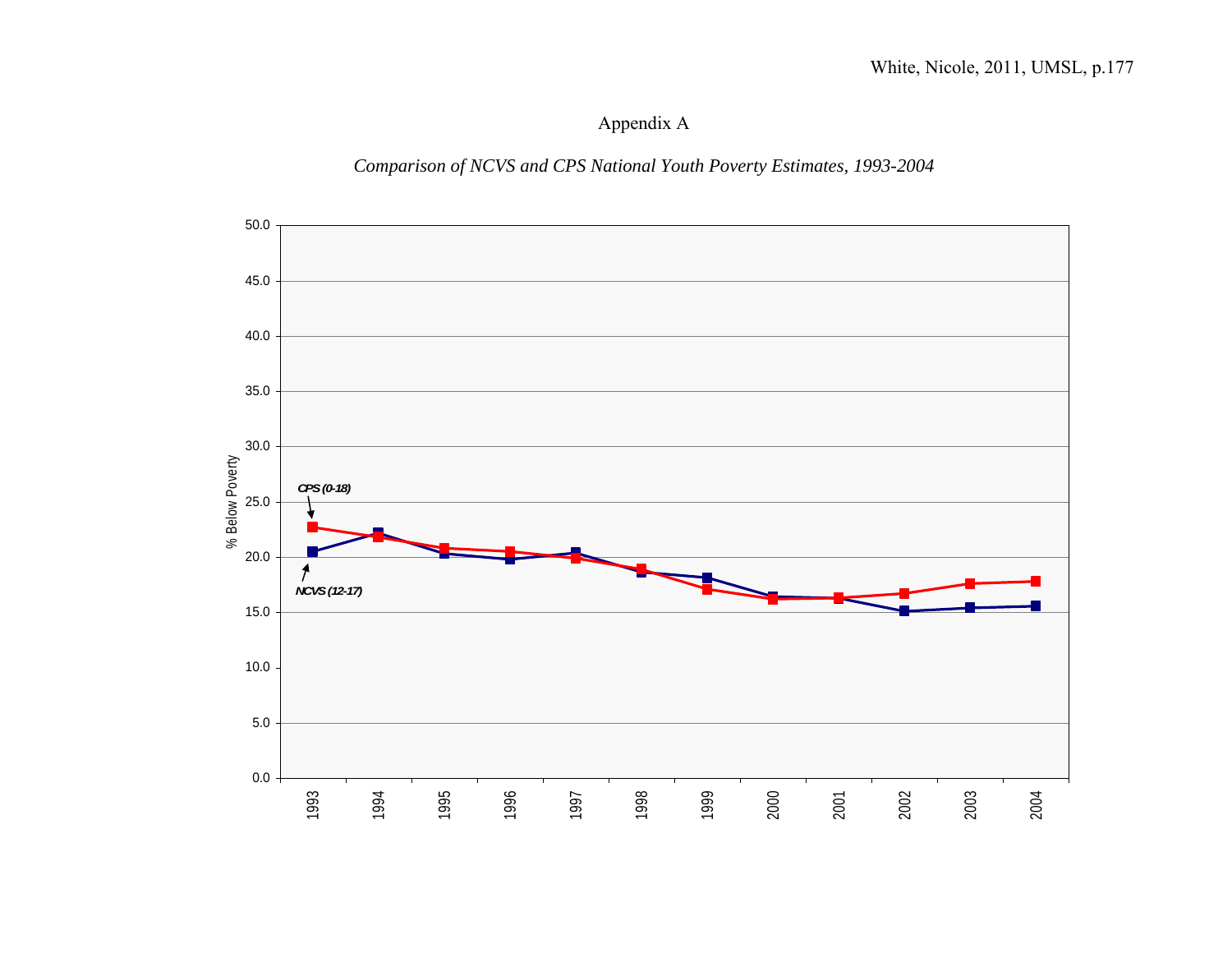# Appendix B

## *Comparison of Children's Living Arrangements in the NCVS and CPS*

### *Married Couple Families*

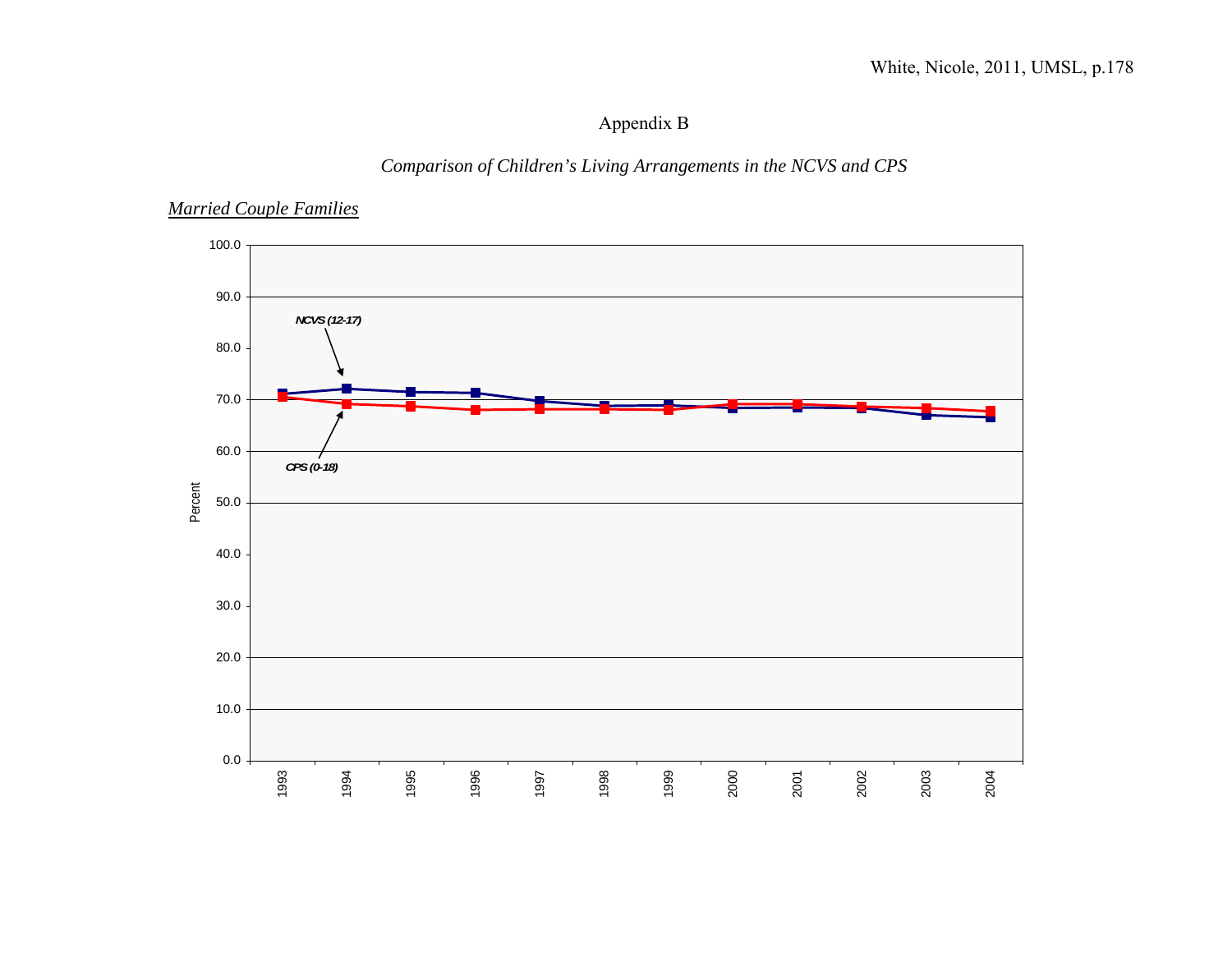# Appendix B (cont'd)

#### *Female-headed Families*

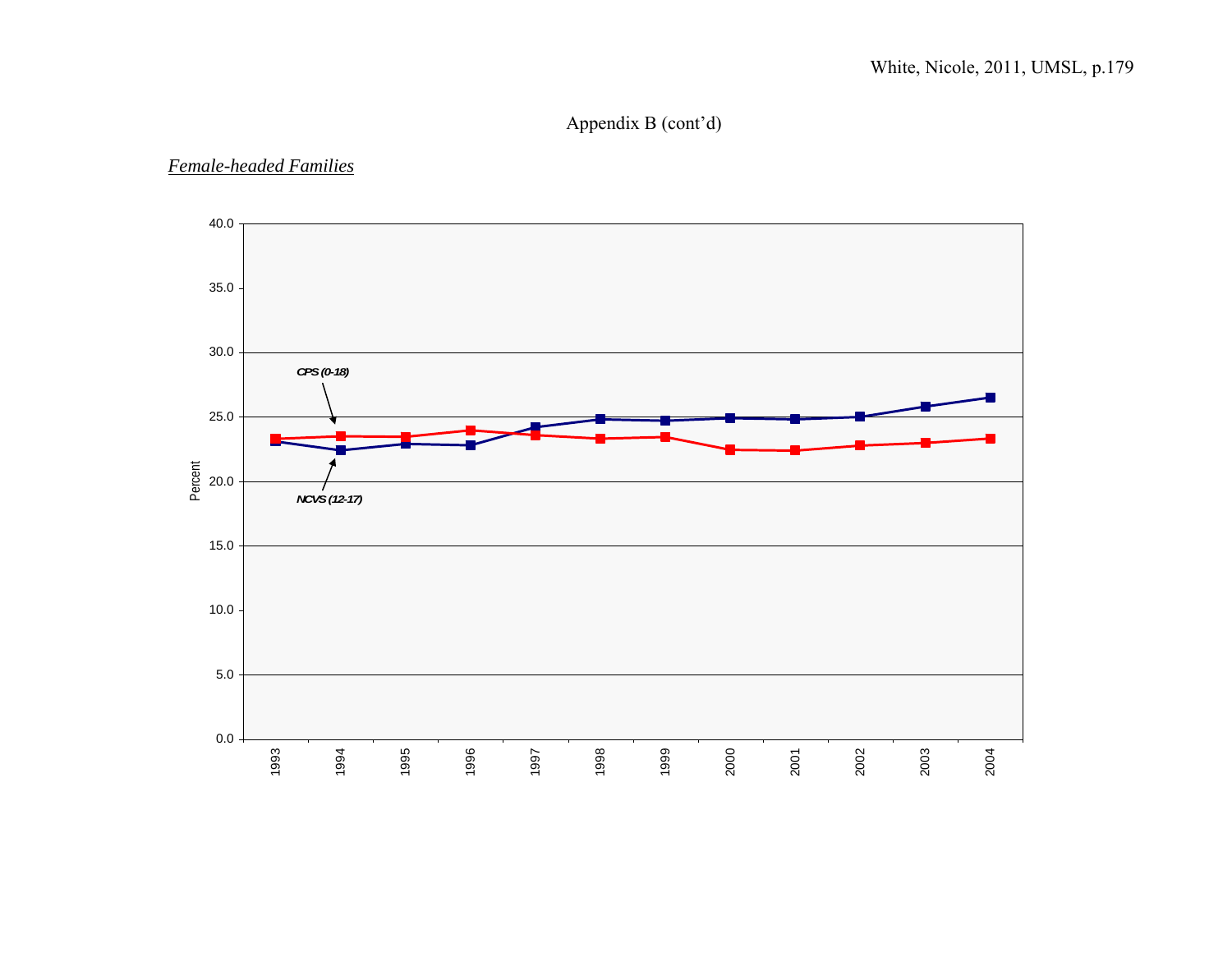# Appendix C

### *Male Youth Poverty and Violent Victimization Rates by Race and Ethnicity, 1993-2004*

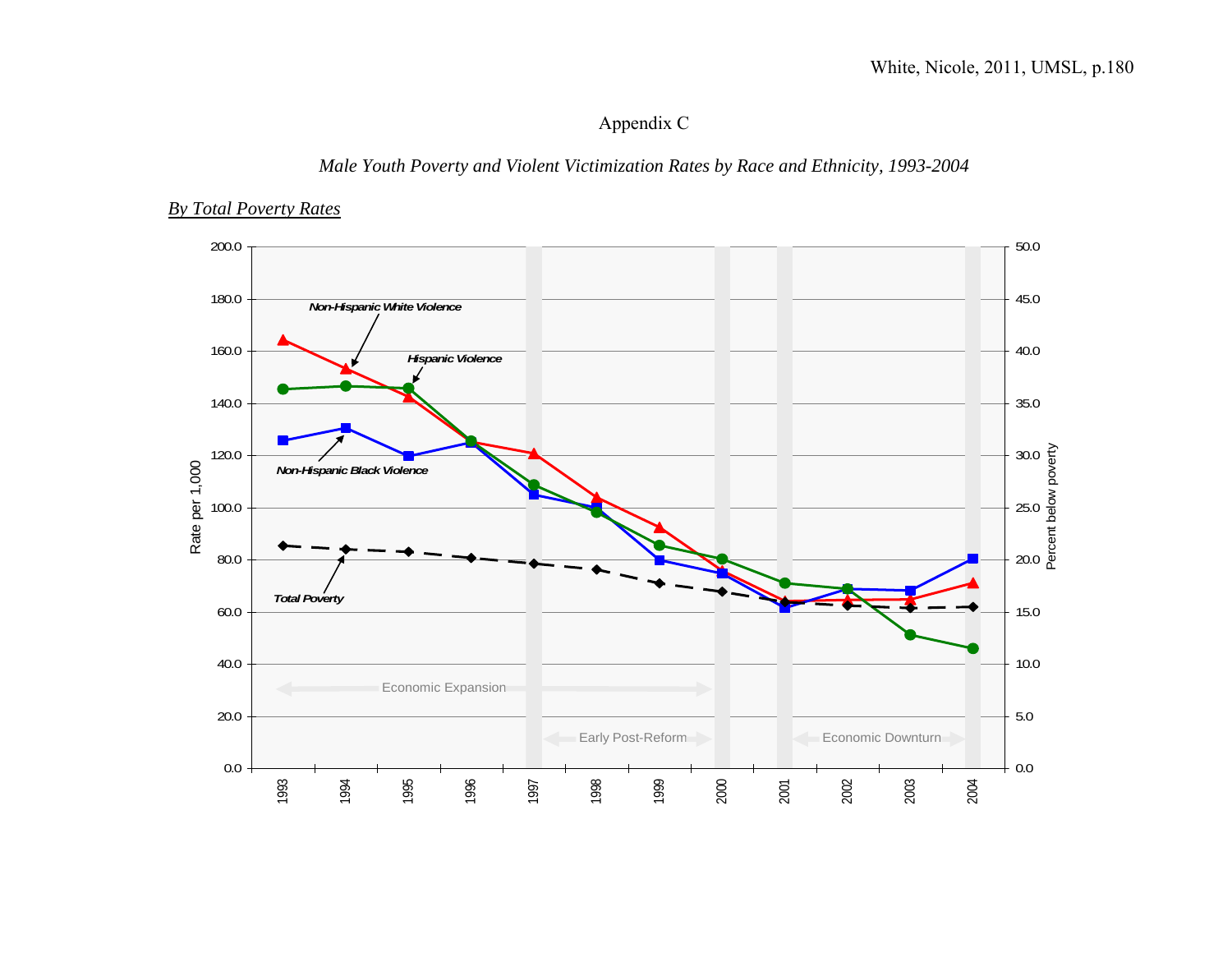# Appendix C (cont'd)

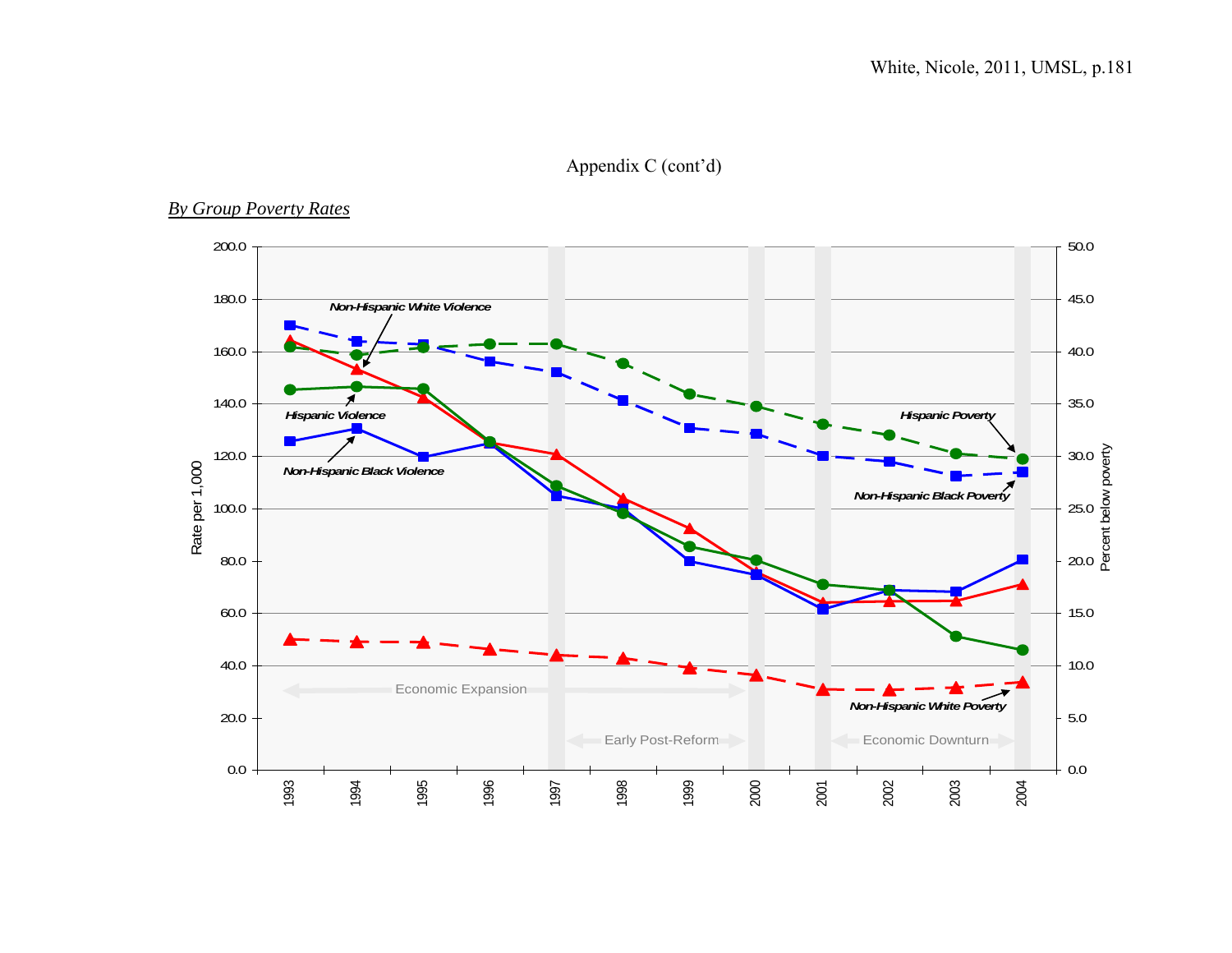# Appendix D

### *Female Youth Poverty and Violent Victimization Rates by Race and Ethnicity, 1993-2004*

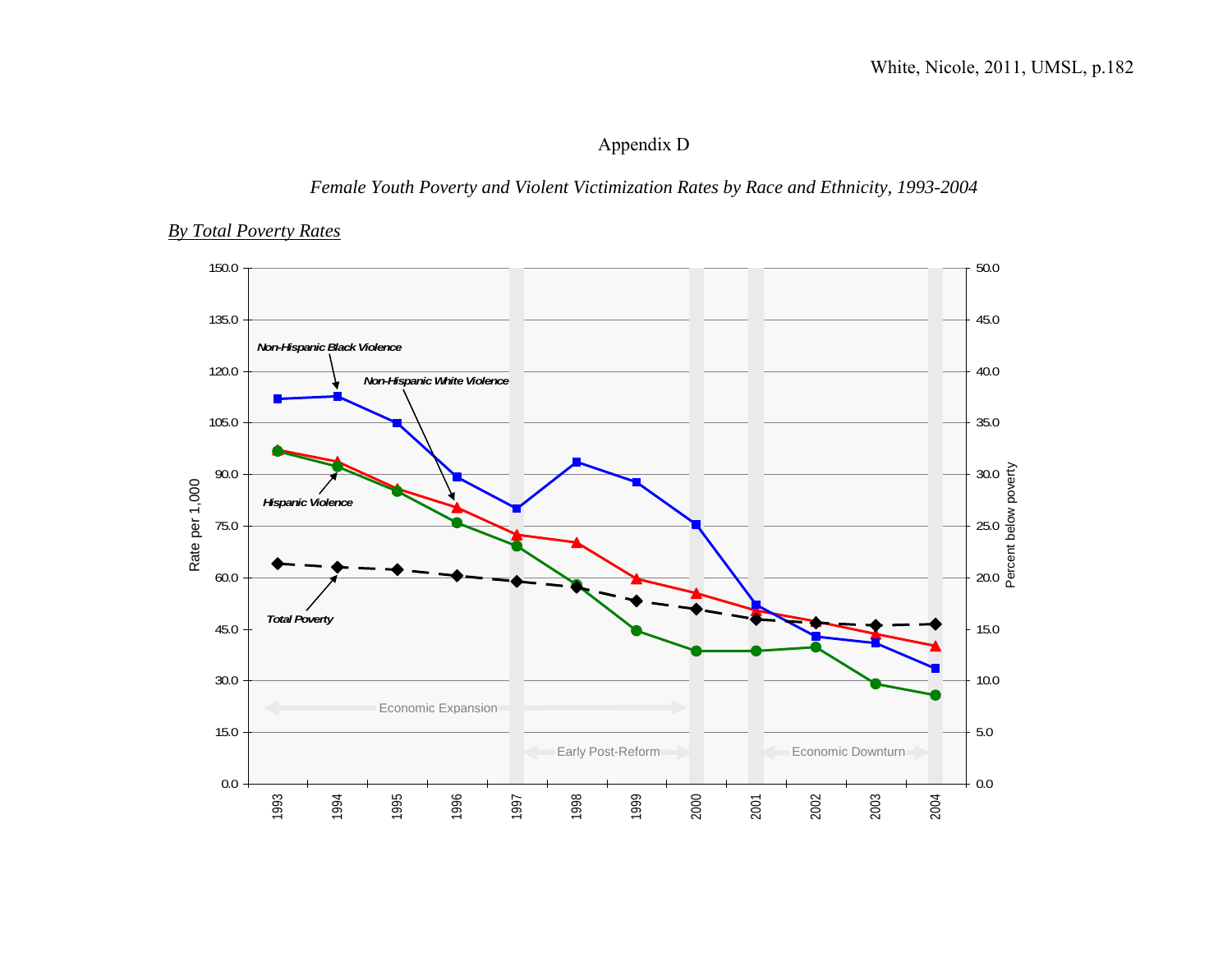Appendix D (cont'd)

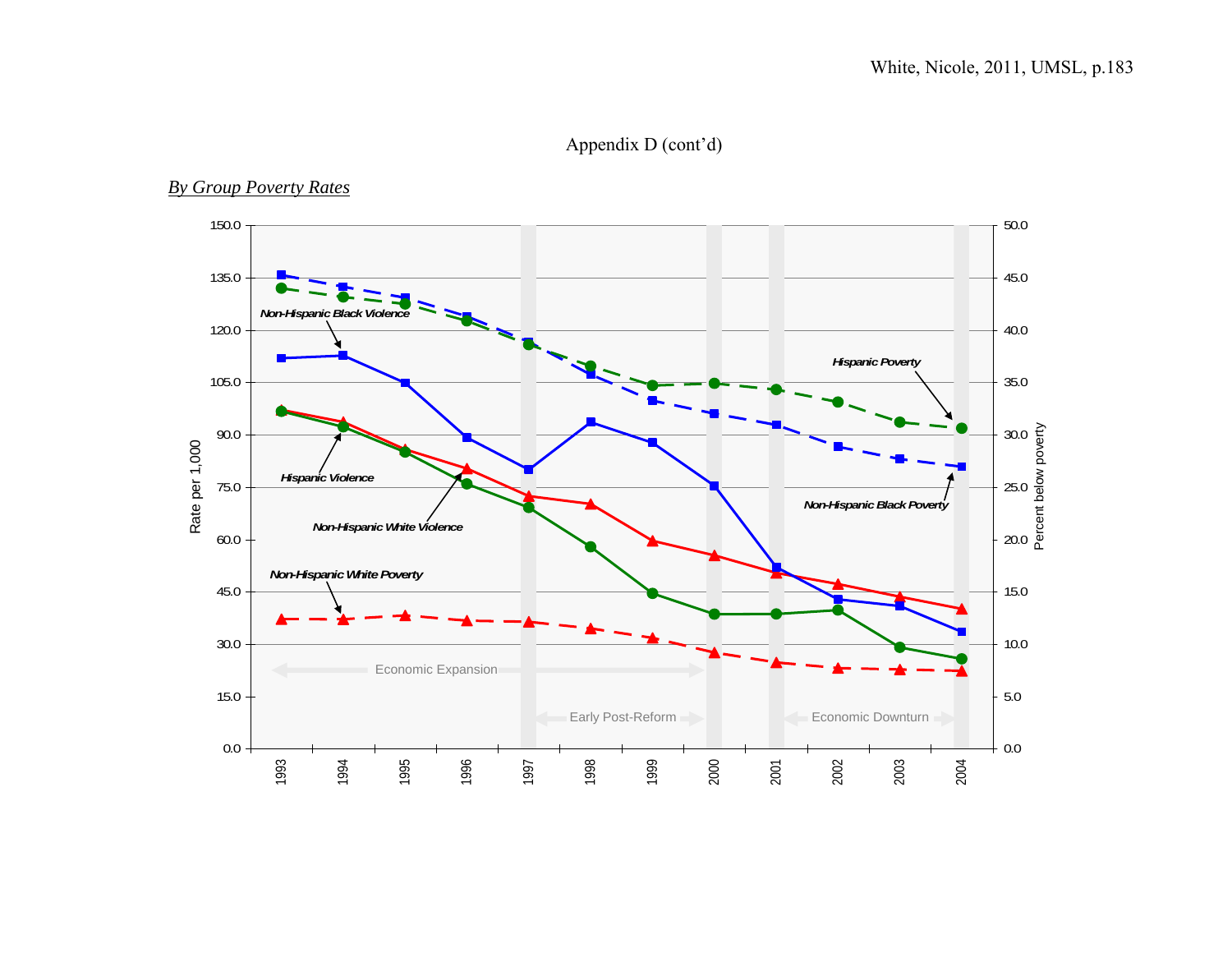# Appendix E

### *12 to 14 Youth Poverty and Violent Victimization Rates by Race and Ethnicity, 1993-2004*

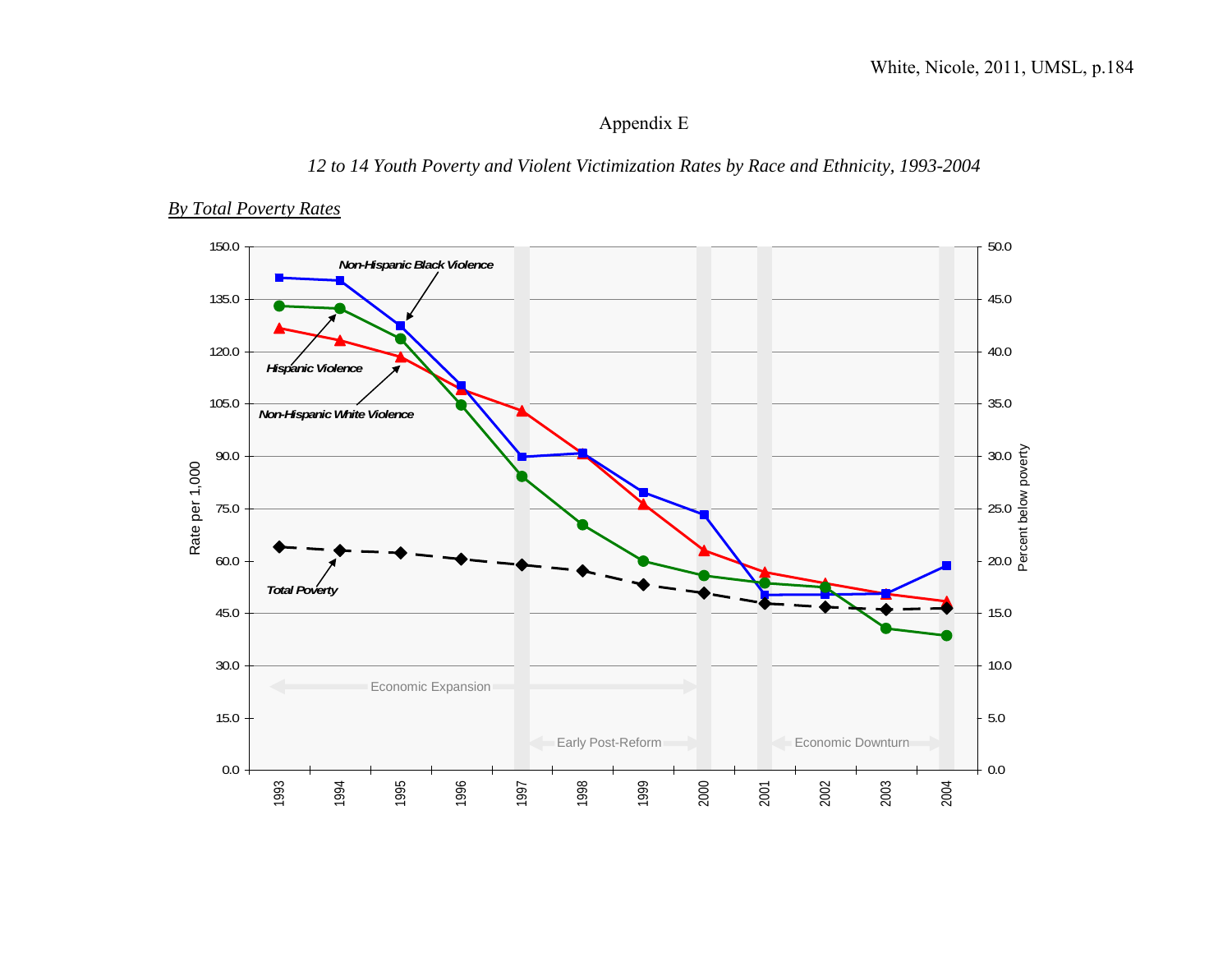# Appendix E (cont'd)

#### 150.0 50.0  *Non-Hispanic Black Violence* 135.0 45.0 120.0 40.0 *Non-Hispanic White Violence Hispanic Poverty* 105.0 35.0  *Hispanic Violence* Percent below poverty 90.0 30.0 Rate per 1,000 Rate per 1,000 75.0 25.0  *Non-Hispanic Black Poverty* 60.0 20.0  *Non-Hispanic White Poverty* 45.0 15.0 30.0 10.0 Economic Expansion 15.0 5.0 Early Post-Reform **Example 2** Economic Downturn 0.0 0.0 1993 1994 1995 1996 1997 1998 1999 2000 2001 2002 2003 2004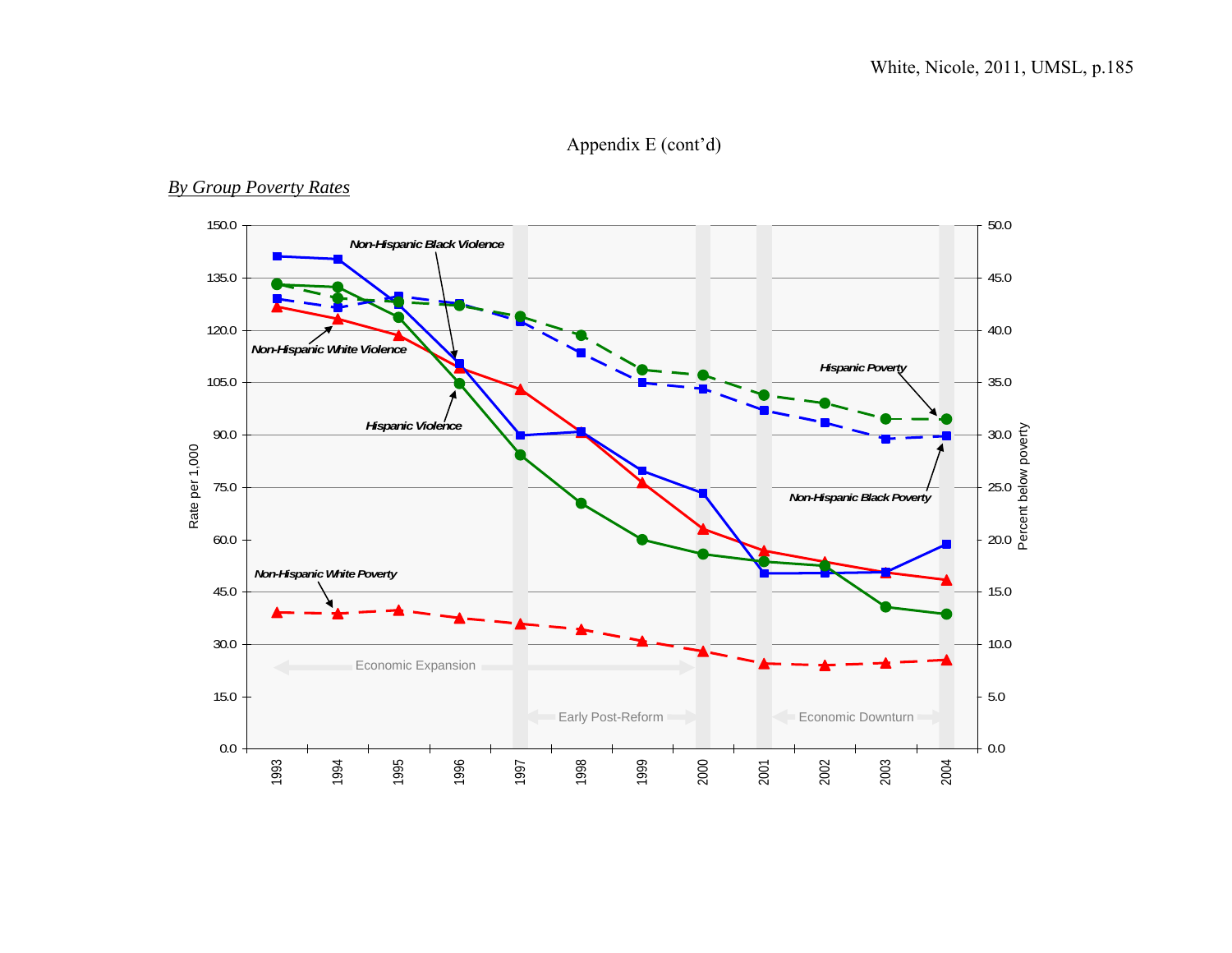# Appendix F

# *15 to 17 Youth Poverty and Violent Victimization Rates by Race and Ethnicity, 1993-2004*

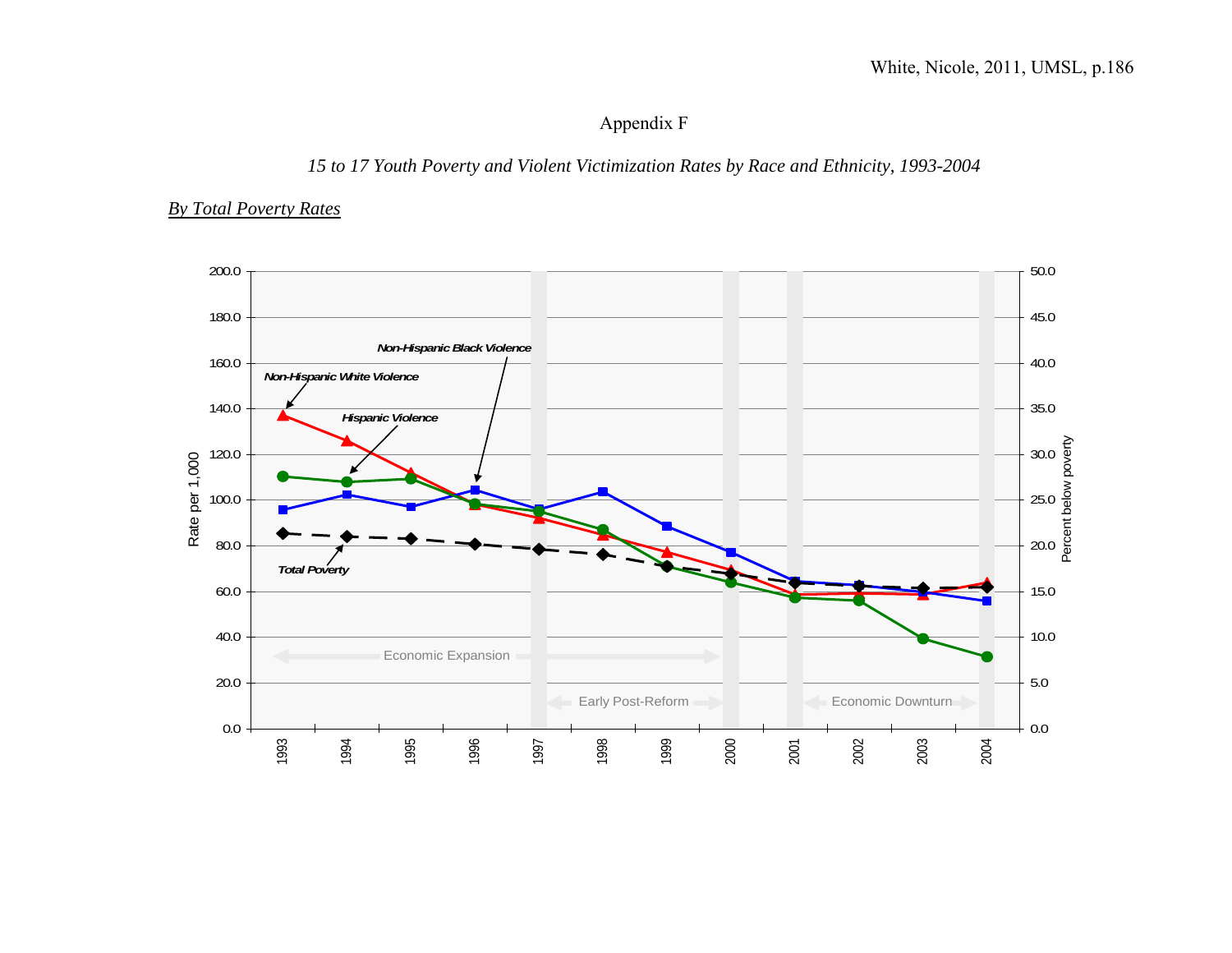# Appendix F (cont'd)

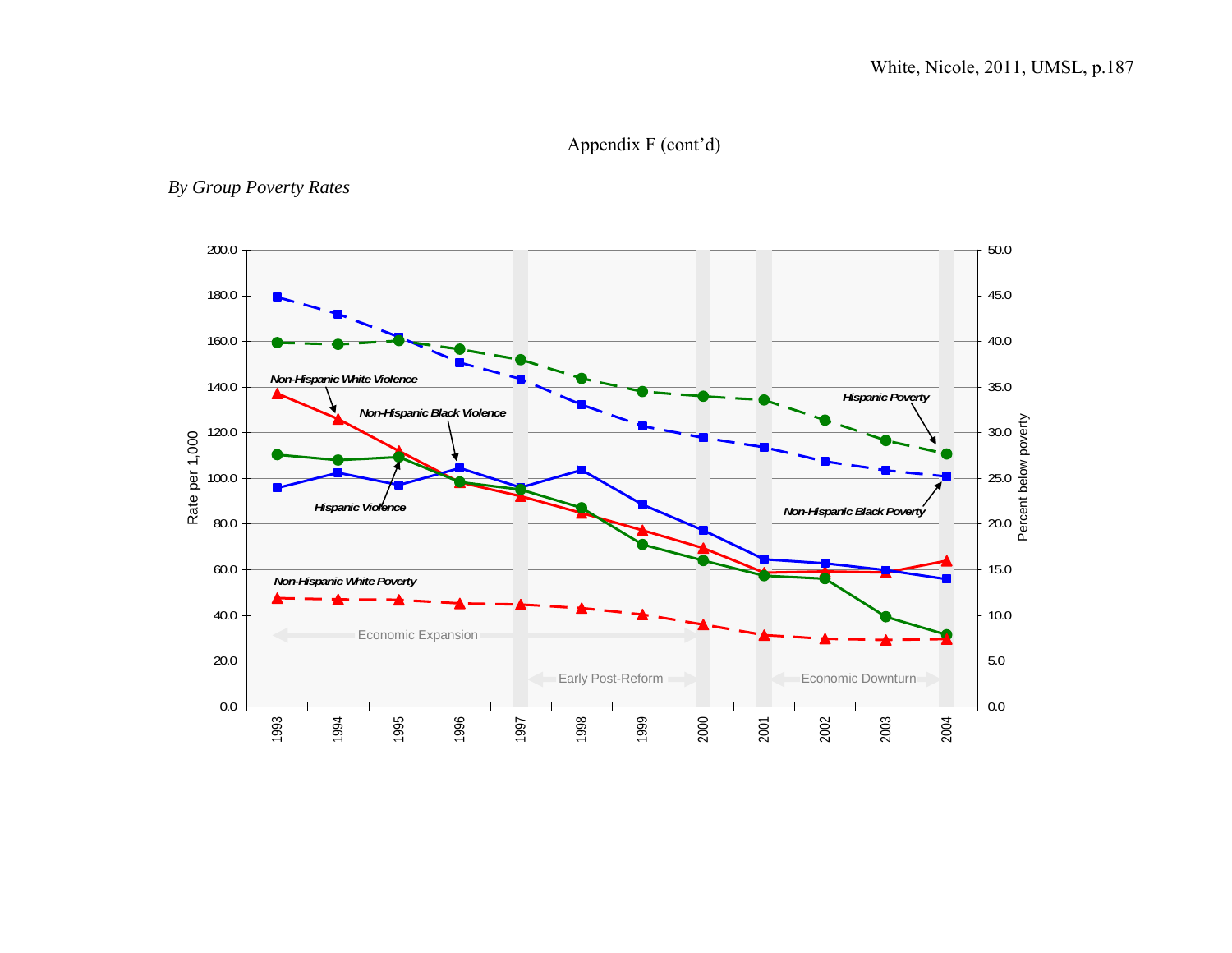# Appendix G

### *Urban Youth Poverty and Violent Victimization Rates by Race and Ethnicity, 1993-2004*

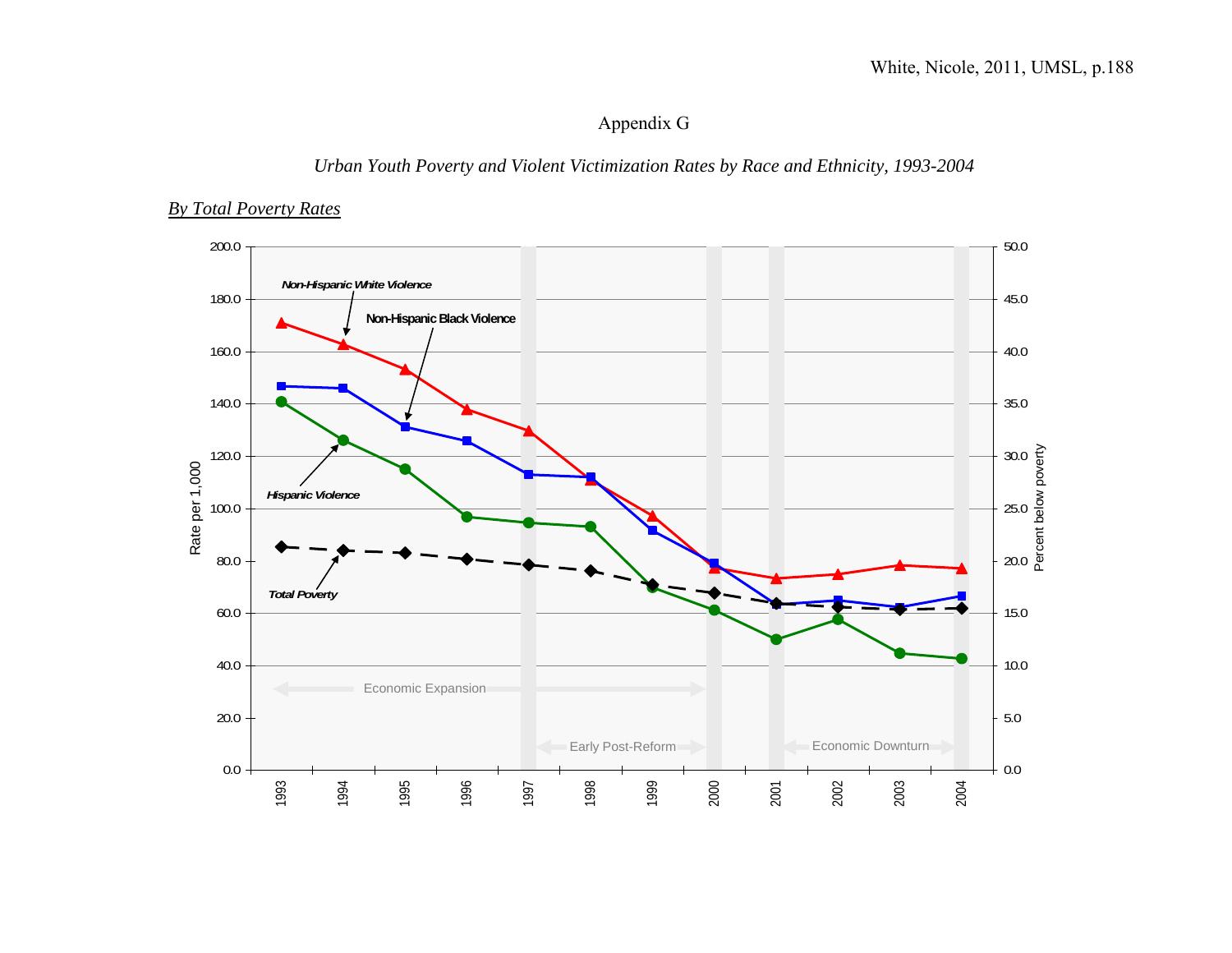# Appendix G (cont'd)

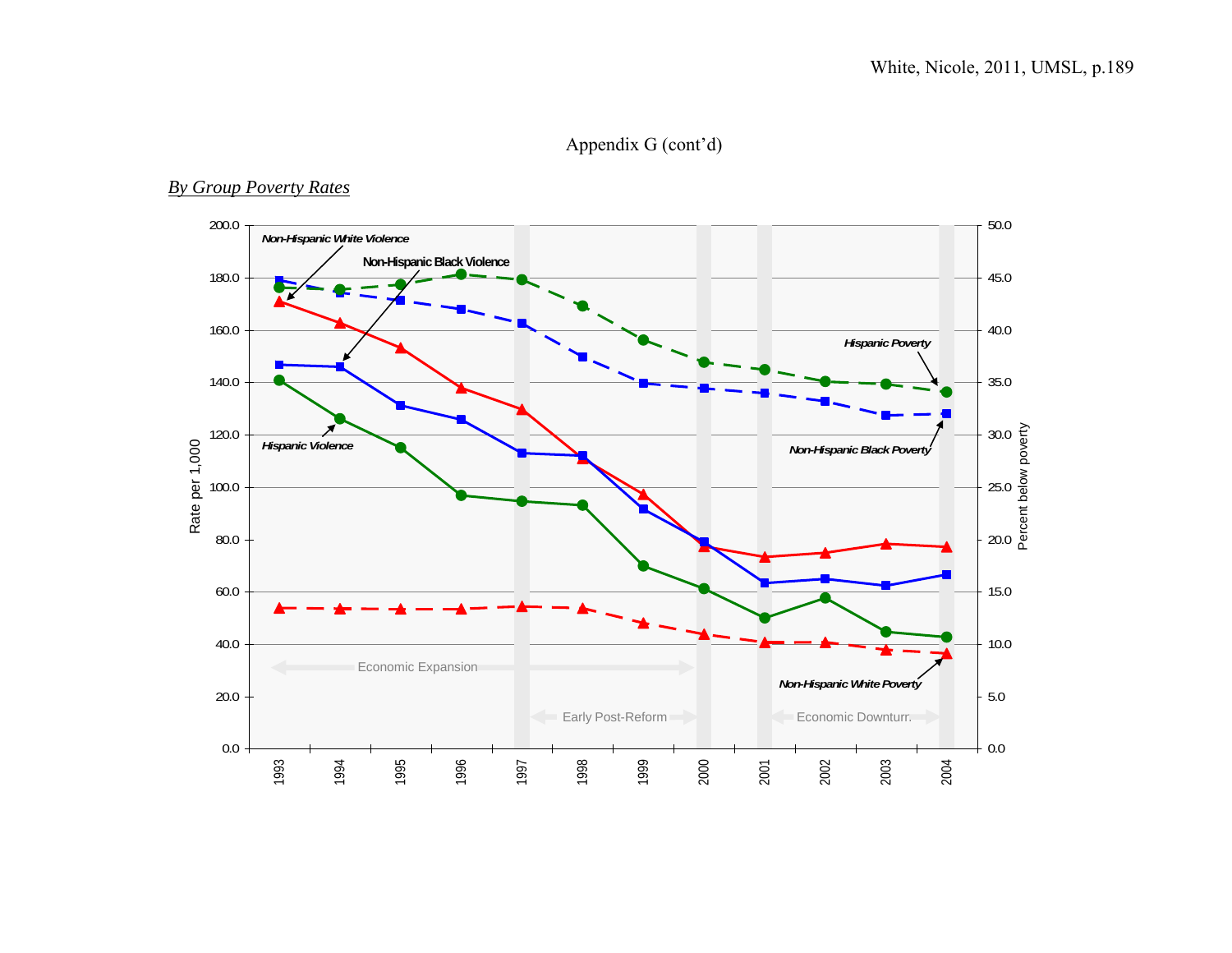# Appendix H

### *Non-Urban Youth Poverty and Violent Victimization Rates by Race and Ethnicity, 1993-2004*

#### *By total poverty rates*

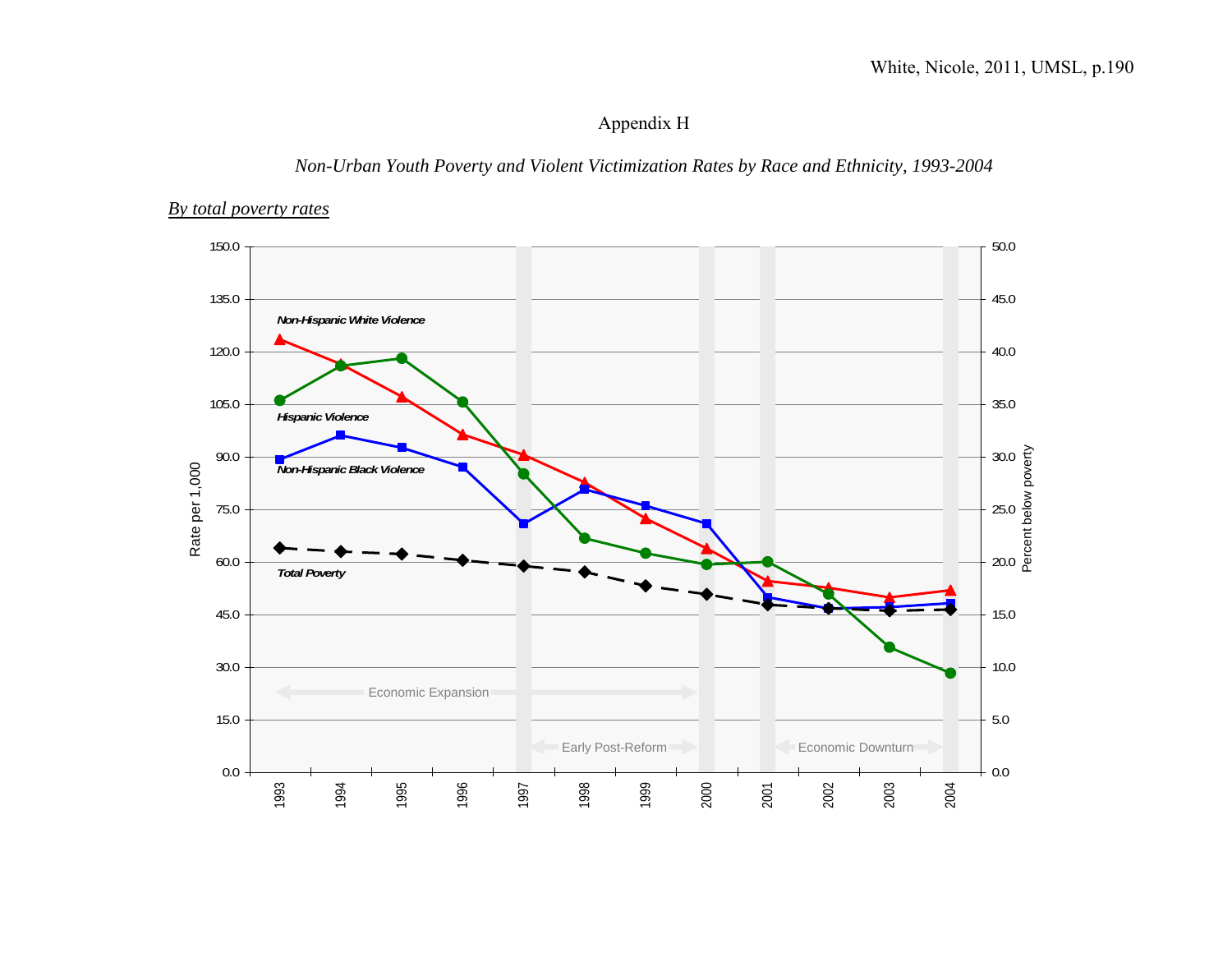# Appendix H (cont'd)

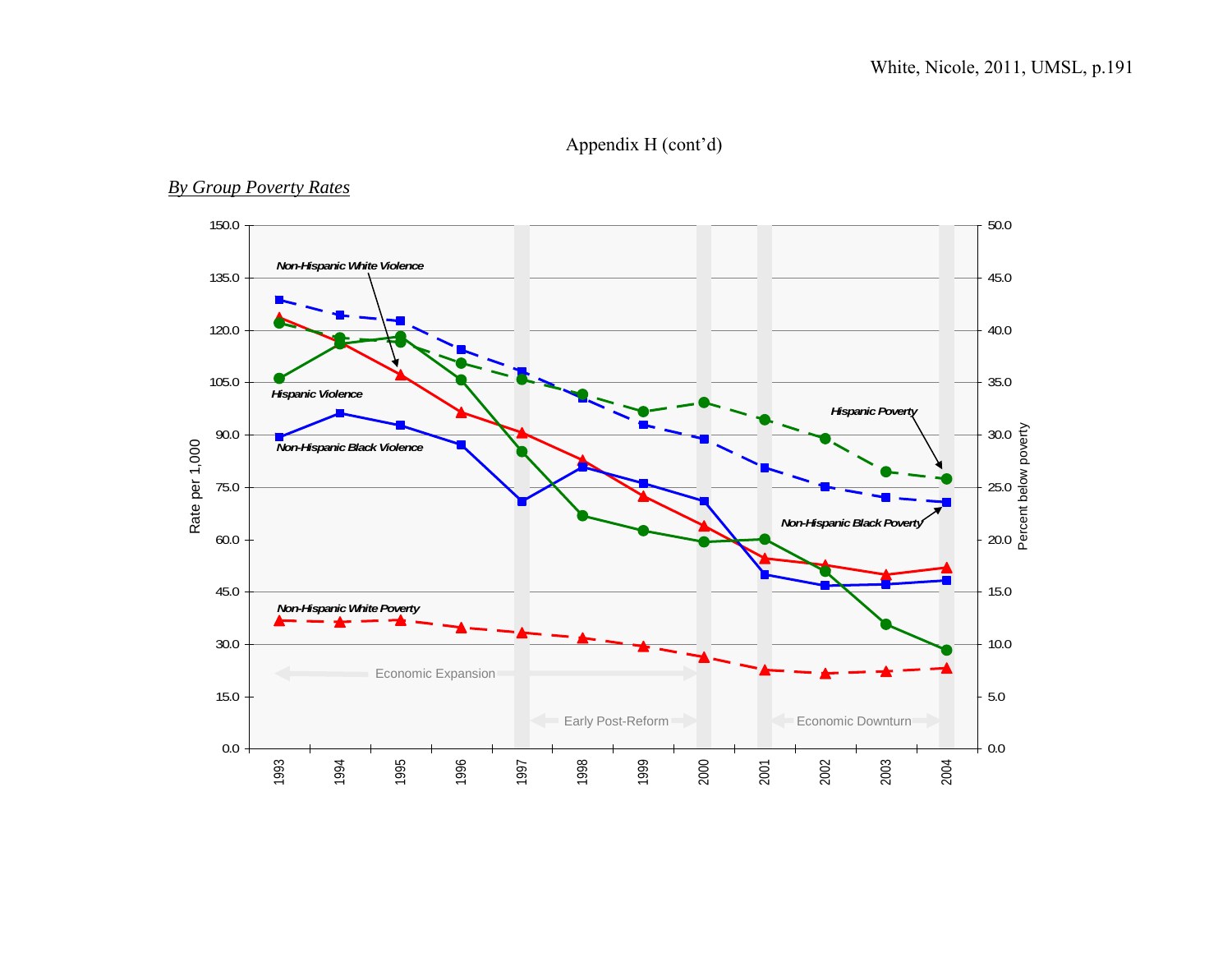# Appendix I

## *Male Youth Poverty and Violent Victimization Rates by Family Structure, 1993-2004*

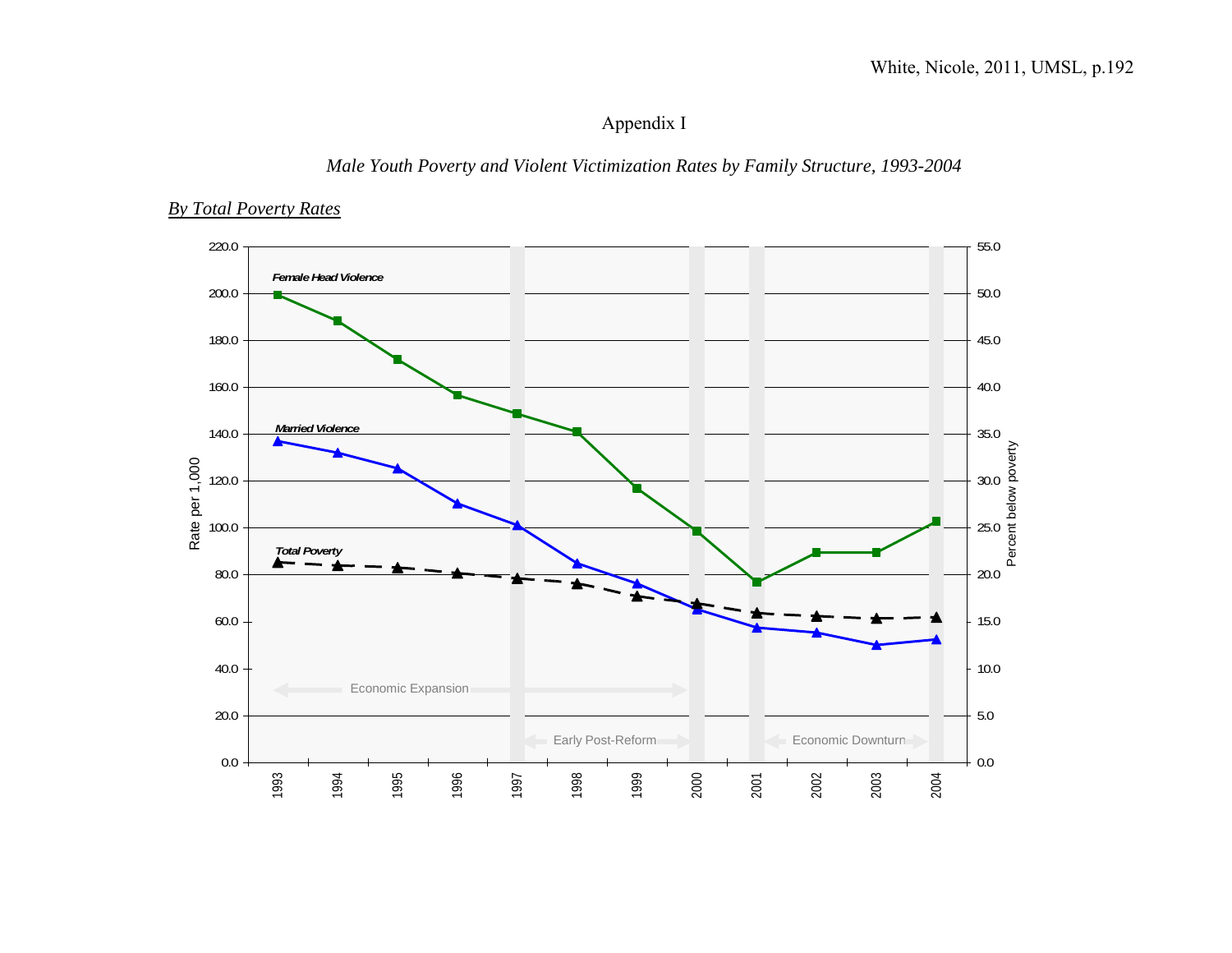# Appendix I (cont'd)

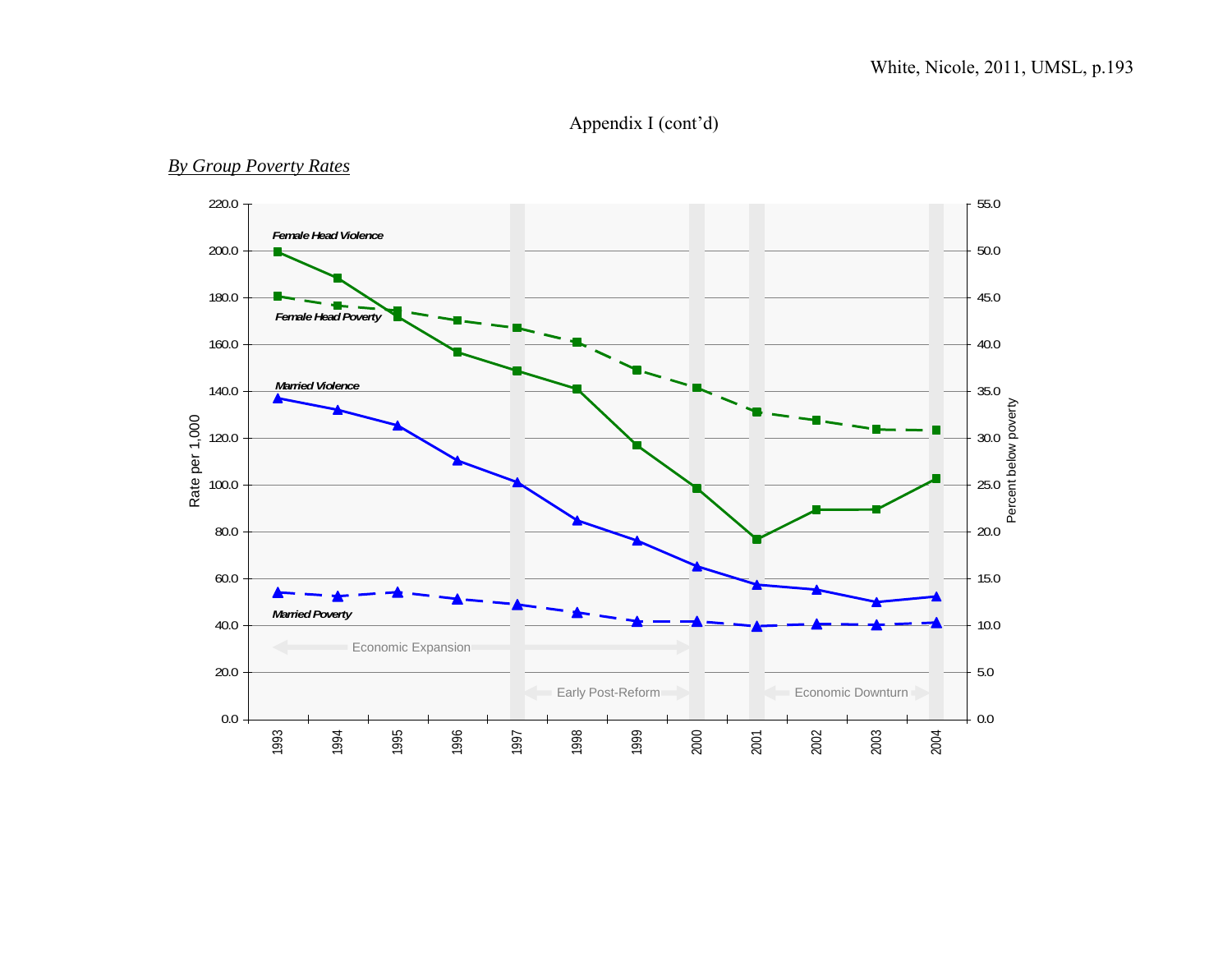# Appendix J

# *Female Youth Poverty and Violent Victimization Rates by Family Structure, 1993-2004*

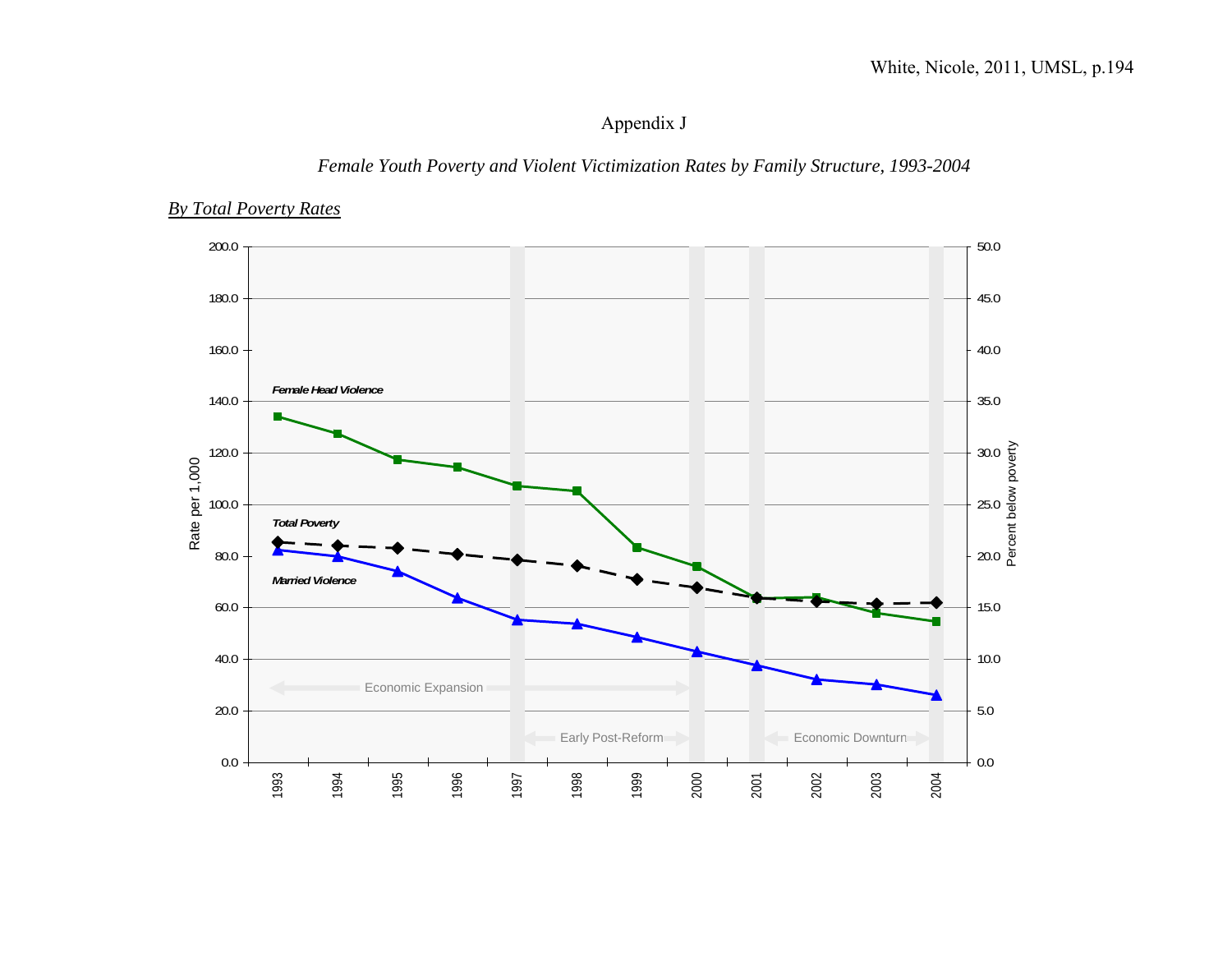# Appendix J (cont'd)

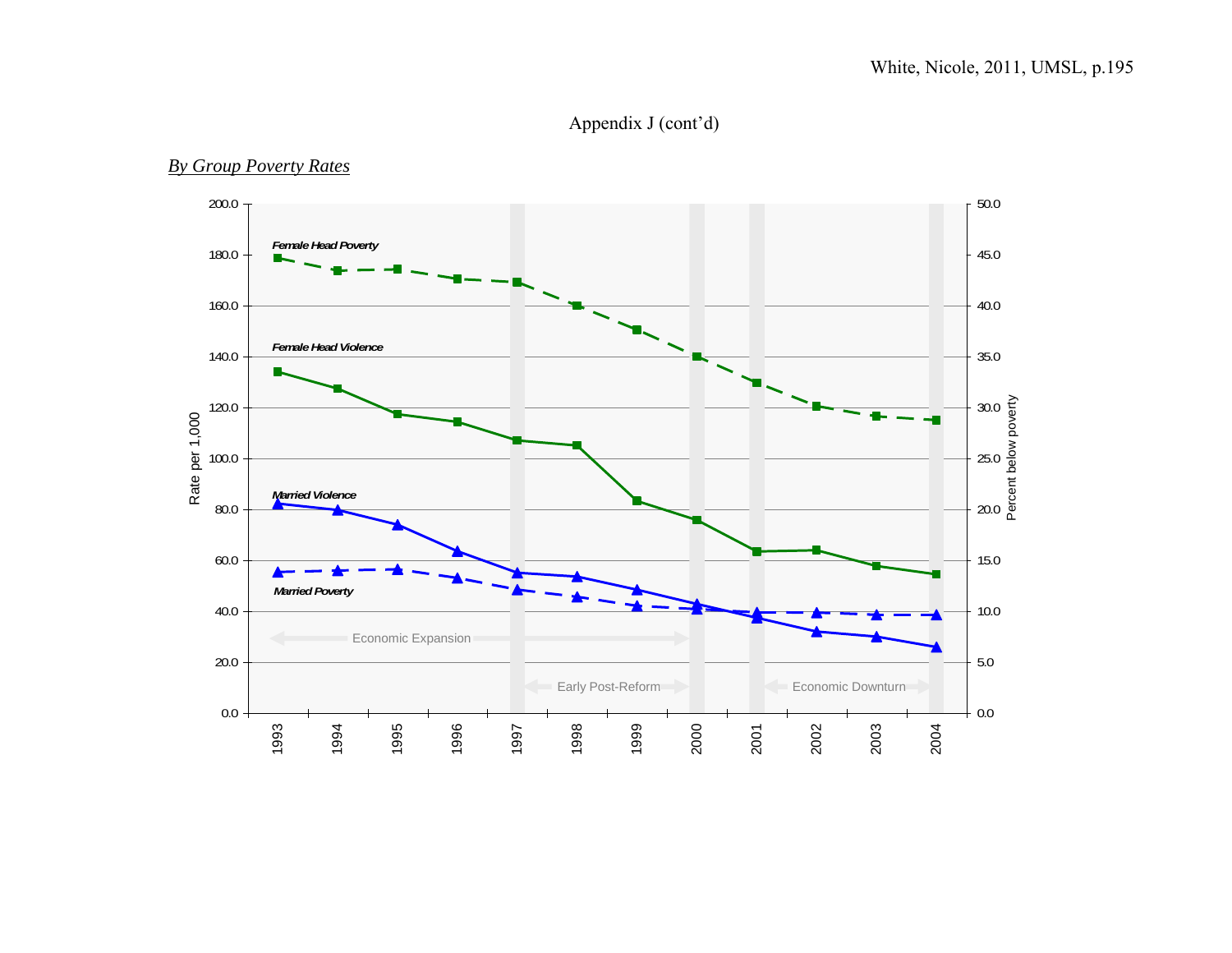# Appendix K

# *12 to 14 Youth Poverty and Violent Victimization Rates by Family Structure, 1993-2004*

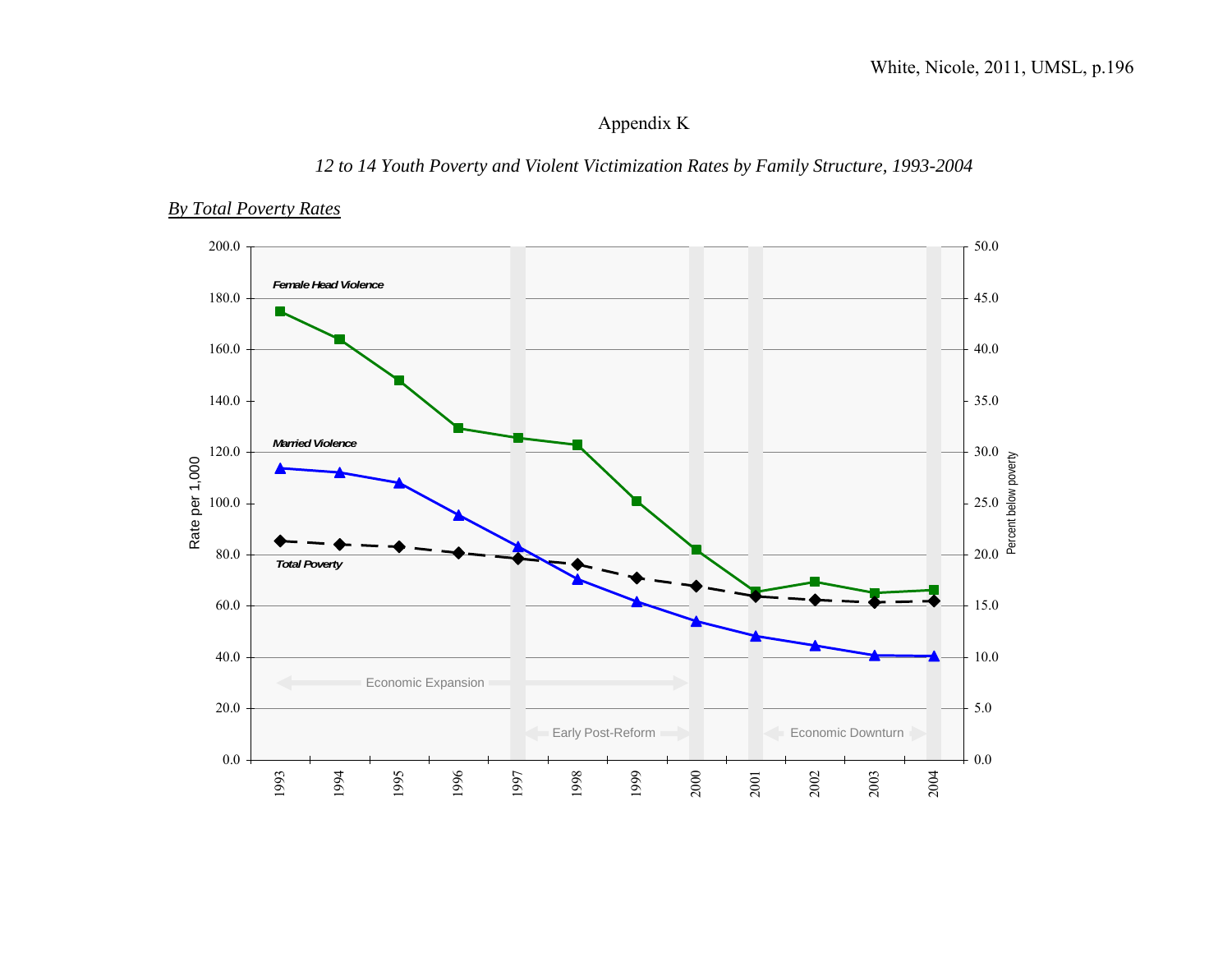# Appendix K (cont'd)

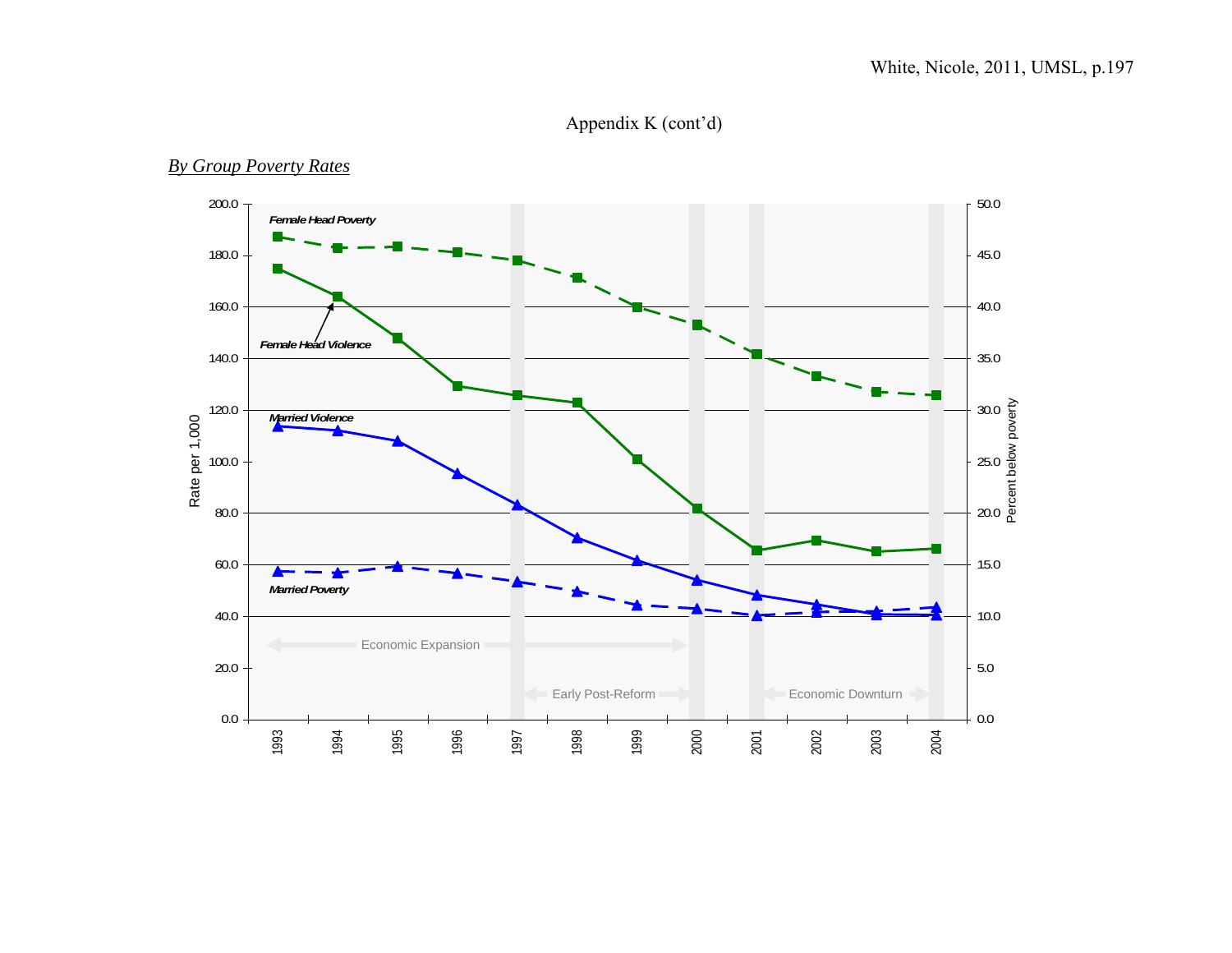# Appendix L

### *15 to 17 Youth Poverty and Violent Victimization Rates by Family Structure, 1993-2004*

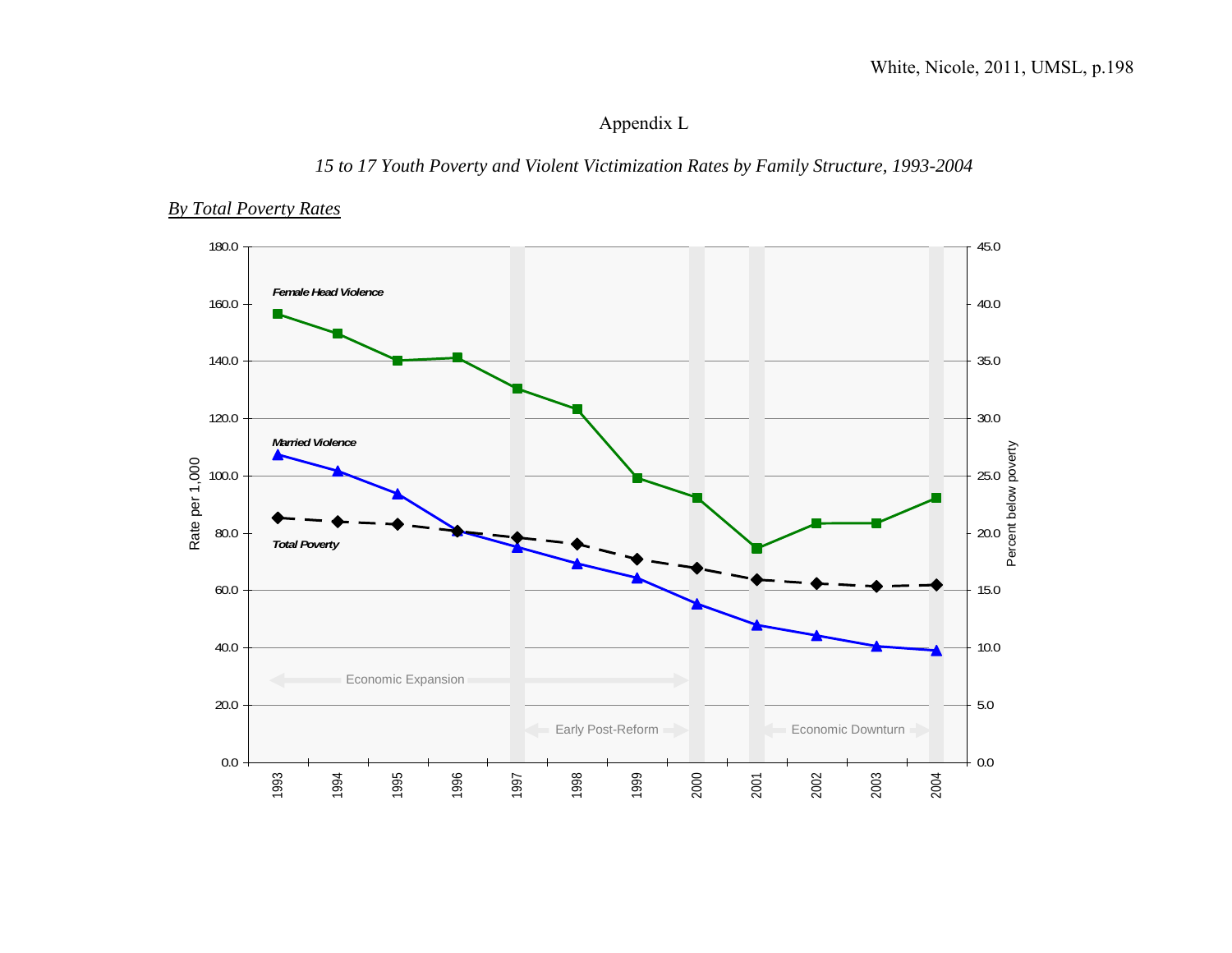# Appendix L (cont'd)

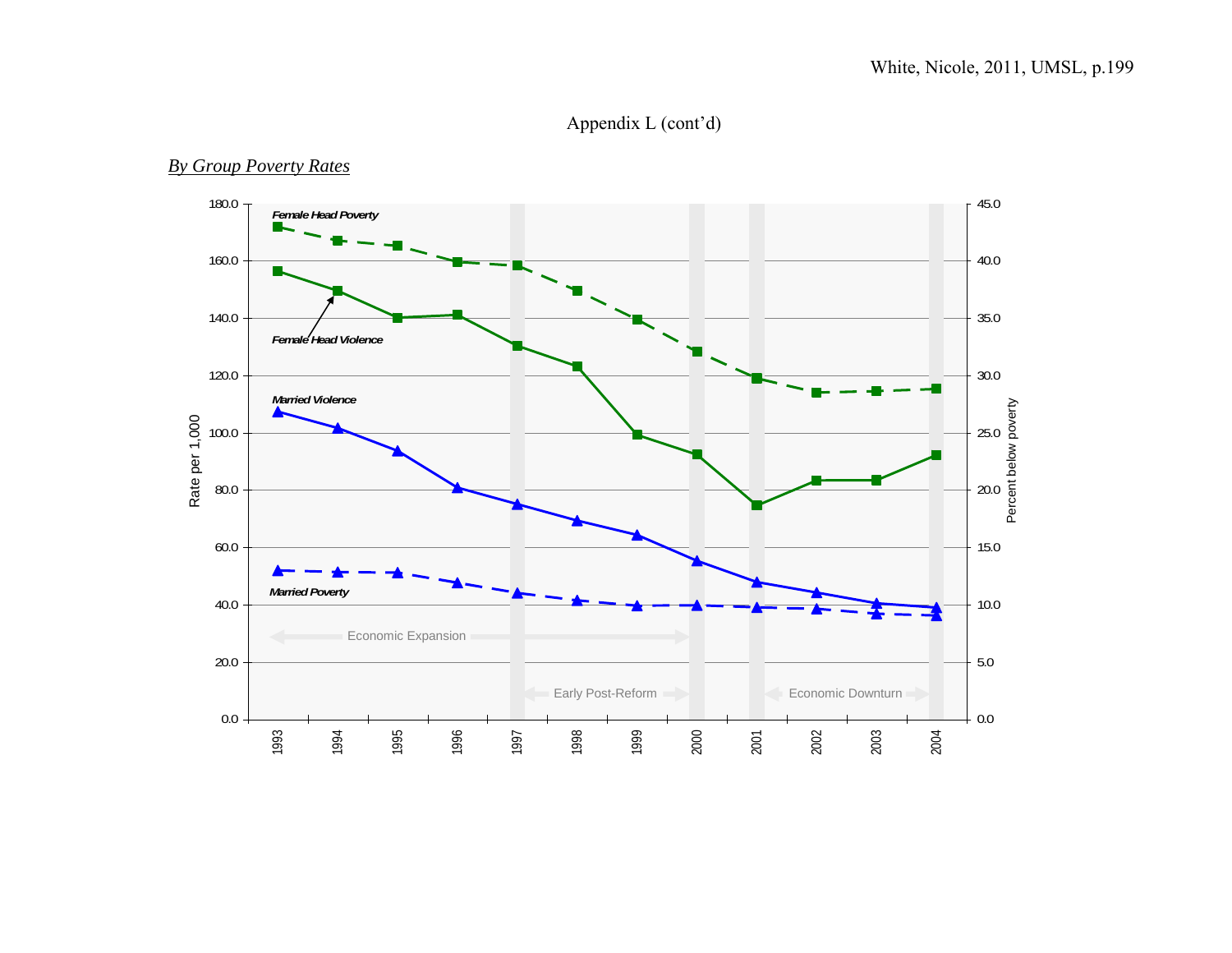# Appendix M

# *Urban Youth Poverty and Violent Victimization Rates by Family Structure, 1993-2004*

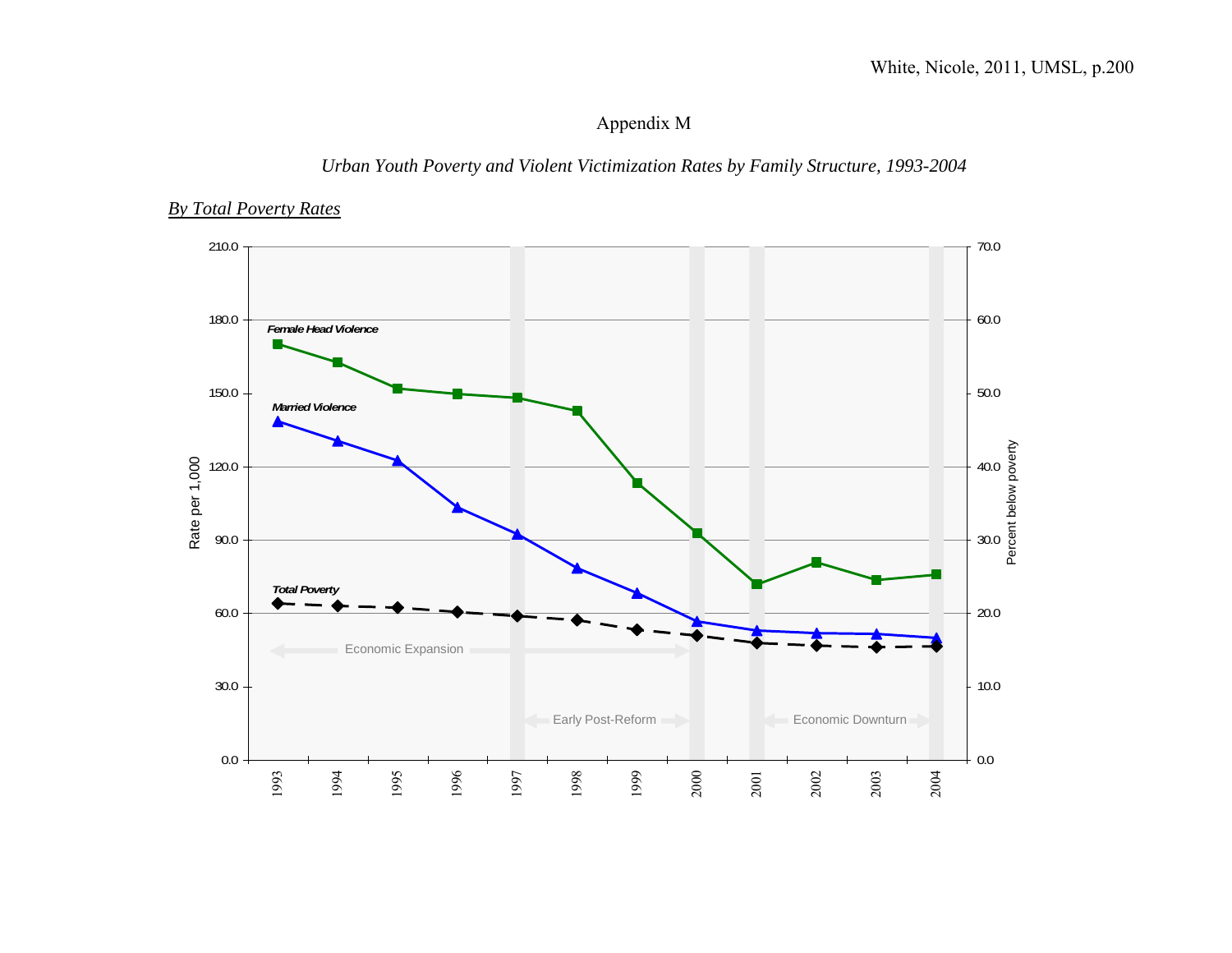# Appendix M (cont'd)

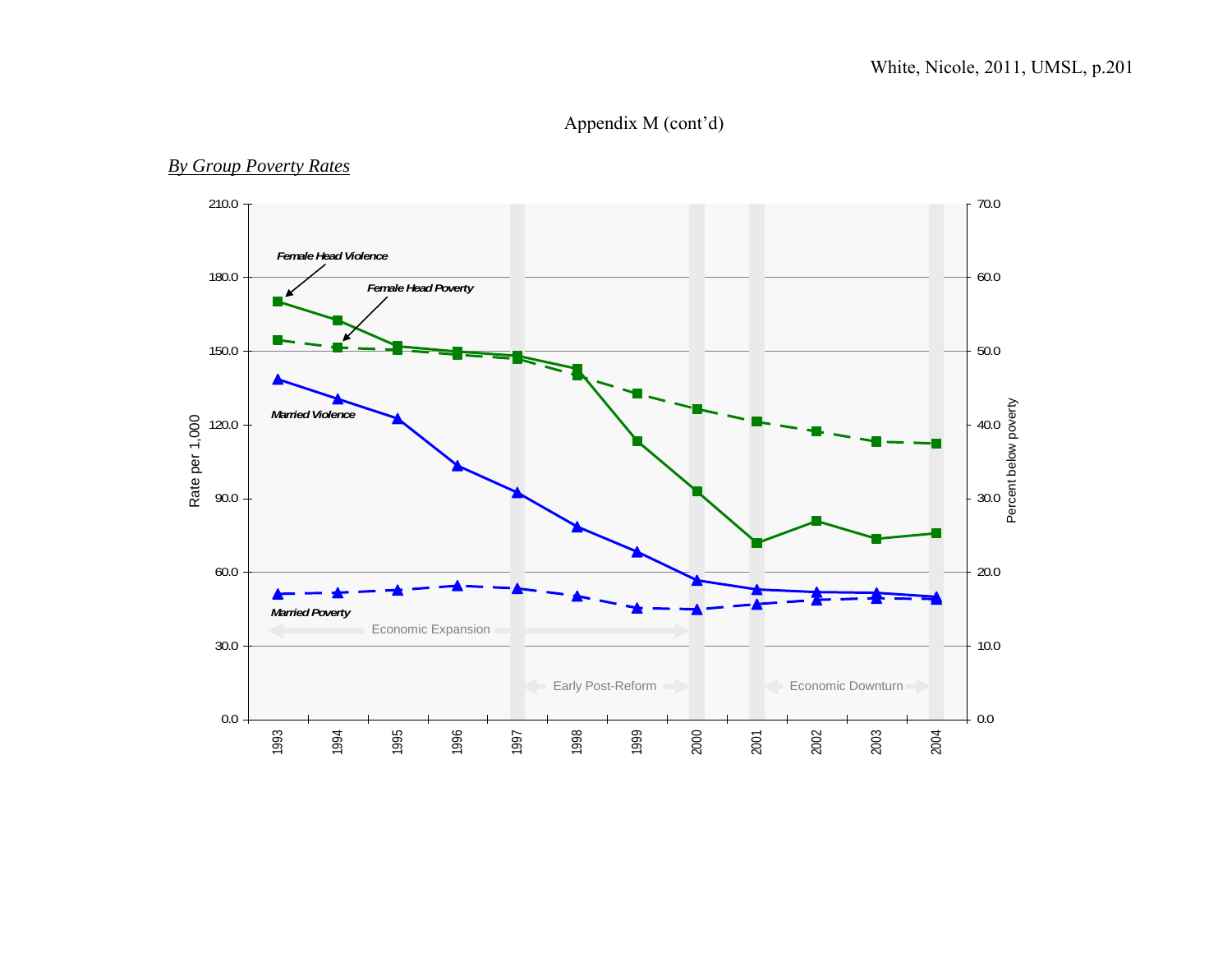# Appendix N

# *Non-Urban Youth Poverty and Violent Victimization Rates by Family Structure, 1993-2004*